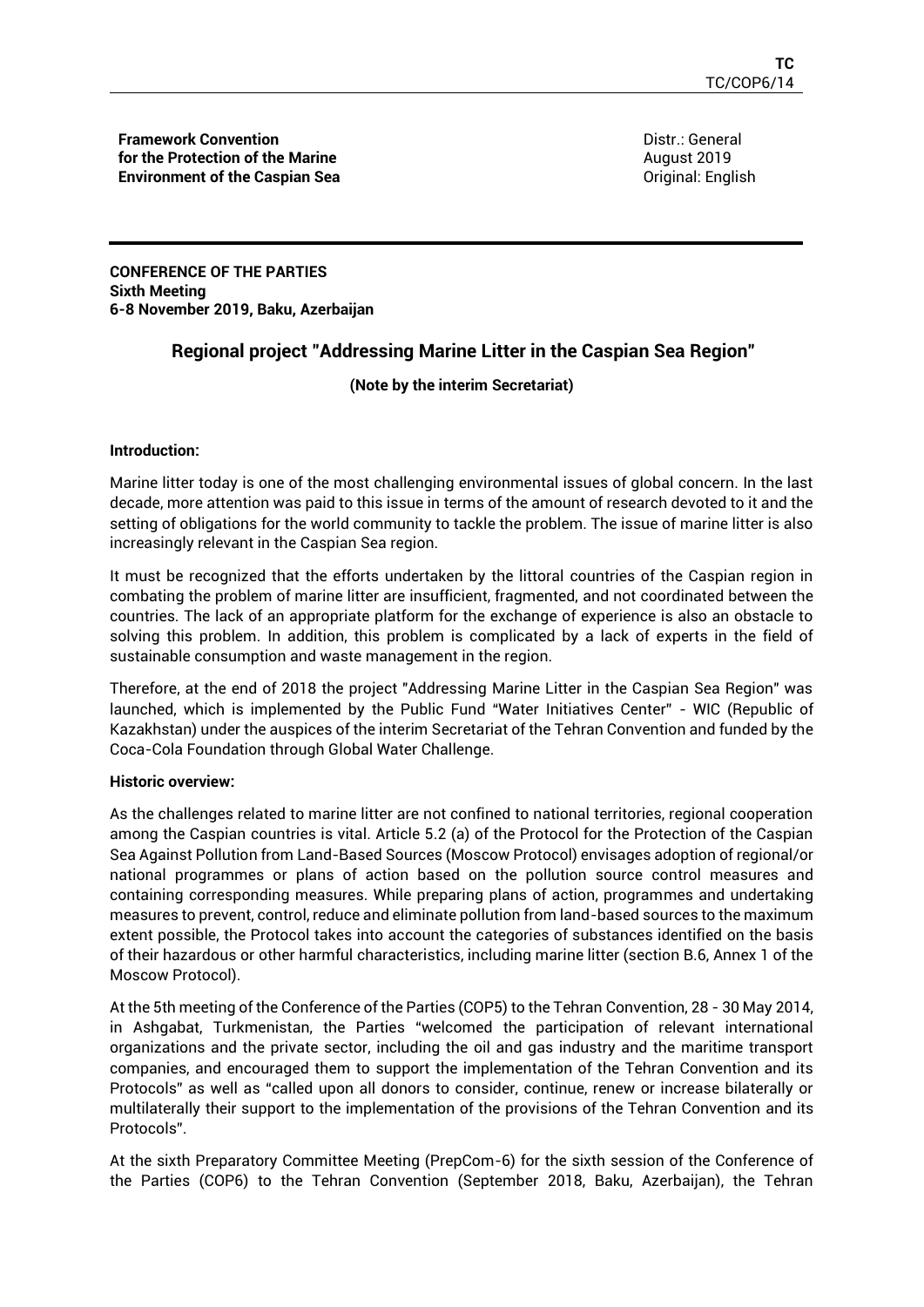Convention Parties were informed about and exchanged views on the projects under preparation, presented in the COP6 document (TC/COP6/Info2). The document contained information on the above-mentioned project on Addressing marine litter in the Caspian Sea region. The Tehran Convention Parties welcomed and supported the corresponding work and activities of the Tehran Convention interim Secretariat (TCIS).

By the letter of 5 December 2018, the Tehran Convention Parties were informed about the commencement of the project "Addressing Marine litter in the Caspian Sea region" (hereinafter – Project) and received the Project document.

#### **Objective and Tasks**

The main objective of the Project is to establish a sound network for addressing the marine litter and promoting cooperation of the relevant stakeholders as well as to develop a Caspian Marine Litter Action Plan to prevent and reduce marine litter in the Caspian Sea.

The specific objectives of the Project are as follows:

- Establishment of the Regional Network for addressing the marine litter in the Caspian Sea region. The network will also serve as a platform for engaging in a dialogue and enhanced cooperation with the business and industry, sea users, local communities and other relevant civil society groups as well as national stakeholders focusing on marine litter, at the appropriate level, to implement the Caspian Marine Litter Action Plan;
- Development of the Caspian Marine Litter Action Plan embodied in the Moscow Protocol against pollution from land-based sources.

The following tasks were outlined under the Project to achieve the above-mentioned objectives:

- E-meetings: a cloud-based software platform *Interprefy* is used to bring experts and stakeholders together and ensure smooth and regular communication including video and interpretation. Four e-meetings were held to date;
- Stakeholders identification: five National experts are contracted to facilitate the initial establishment of the Regional network on marine litter;
- CEIC Portal: an International Expert is contracted to develop a Concept Note for the creation and functioning of the Regional network on marine litter and provide a technical support to the Regional network on marine litter, including the development of a special section on the CEIC portal, its hosting and maintenance;
- Trainings on Marine litter: Massive Open Online Course on marine litter (UNEP & Open University) and sustainable tourism strategies (GSTC);
- Caspian Sea Day celebration and related events: facilitation of the organisation and holding of a coastal clean-up campaign and awareness raising activities;
- Caspian Marine Litter Action Plan: an International Expert is contracted to work on National Survey on Marine Litter, Bibliography relevant to Issue of Marine Litter in Caspian Sea Region; and Preparation, Adoption and development of the Caspian Marine Litter Action Plan.

At present 10 national government nominated experts and two international experts are formally contracted to assist in achieving the objectives of the Project. The list is contained in the Annexes I and II.

#### **Process**

The initial establishment of the Regional network on marine litter consisting of five national networks took around three months. For this purpose National Experts from five Caspian reparian countries and one International Expert were contracted.

The preparation of the draft Caspian Marine Litter Action Plan is undertaken by the national experts from the Caspian Sea littoral states and an international expert. For that purpose, five National Experts were contracted to provide their national inputs and contributions for the development of the Caspian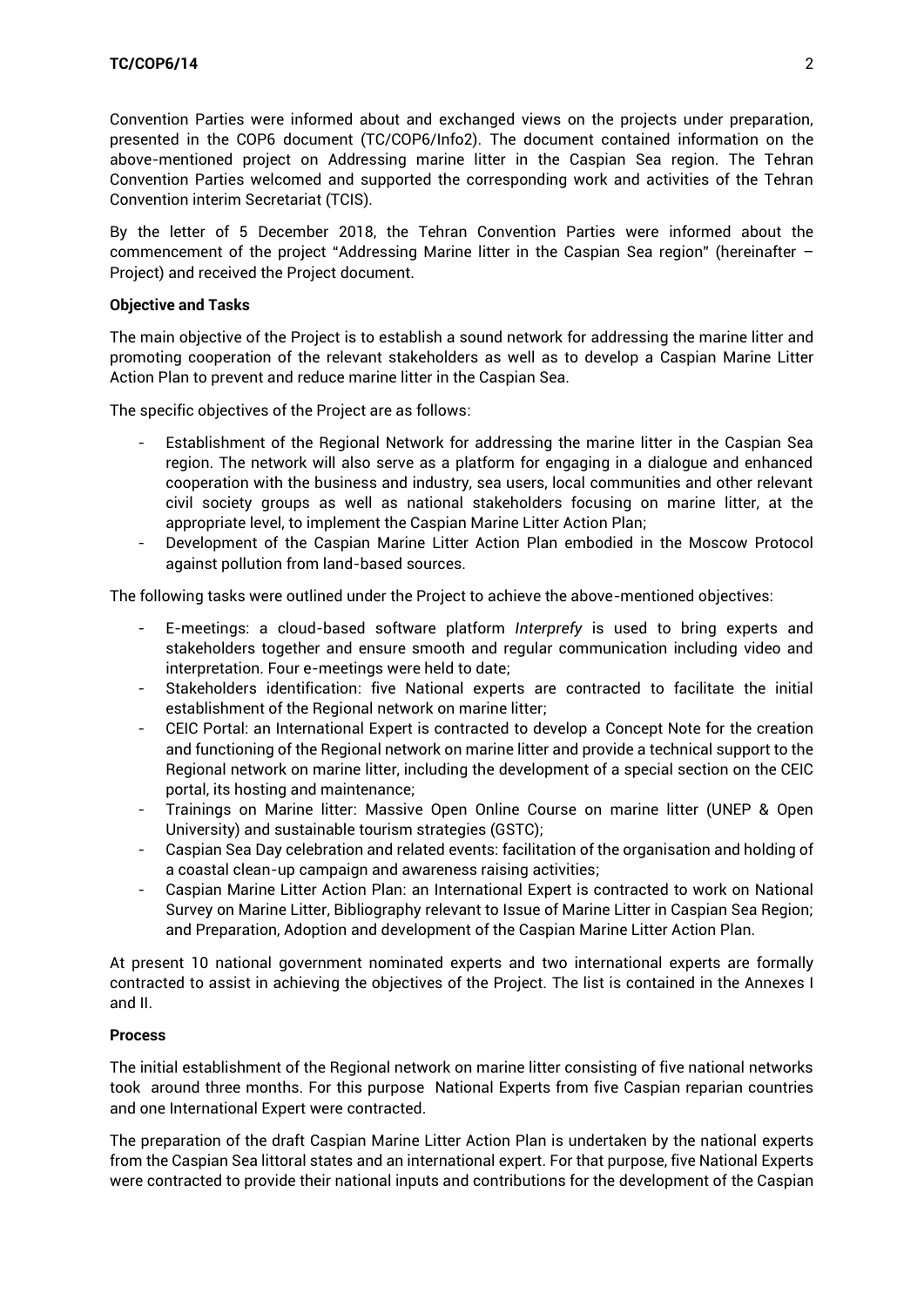#### **TC/COP6/14** 3

Marine Litter Action Plan where the International Expert fully facilitates the development of the Caspian Marine Litter Action Plan.

To this end, a national survey was developed by the International Expert on the basis of a Questionnaire sent to the National Experts on 8 April 2019 which is contained in Annex III. To this moment, experts from Iran, Kazakhstan, Russian Federation and Turkmenistan provided their filled-up surveys. An overview of a survey results is presented in the Annex IV.

The International Expert prepared also a bibliography which lists 107 documents with summaries relevant to the issue of marine litter in the Caspian Sea, contained in Annex V. Having considered all inputs Preliminary draft Caspian Marine Litter Action Plan was prepared by the International Expert, which is contained in Annex VI. The draft Caspian Marine Litter Action Plan will be discussed at a Meeting of the Government nominated experts on Marine litter in the Caspian Sea and then revised by the International Expert. This process of developing the Caspian Marine Litter Action Plan is expected to be finalized by March 2020 for submission to the Tehran Convention Interim Secretariat.

#### **Suggested action:**

The Meeting may wish to welcome the project as additional regional endeavor to address the question of marine litter in the Caspian Sea region and provide further guidance on the implementation of the project main objectives.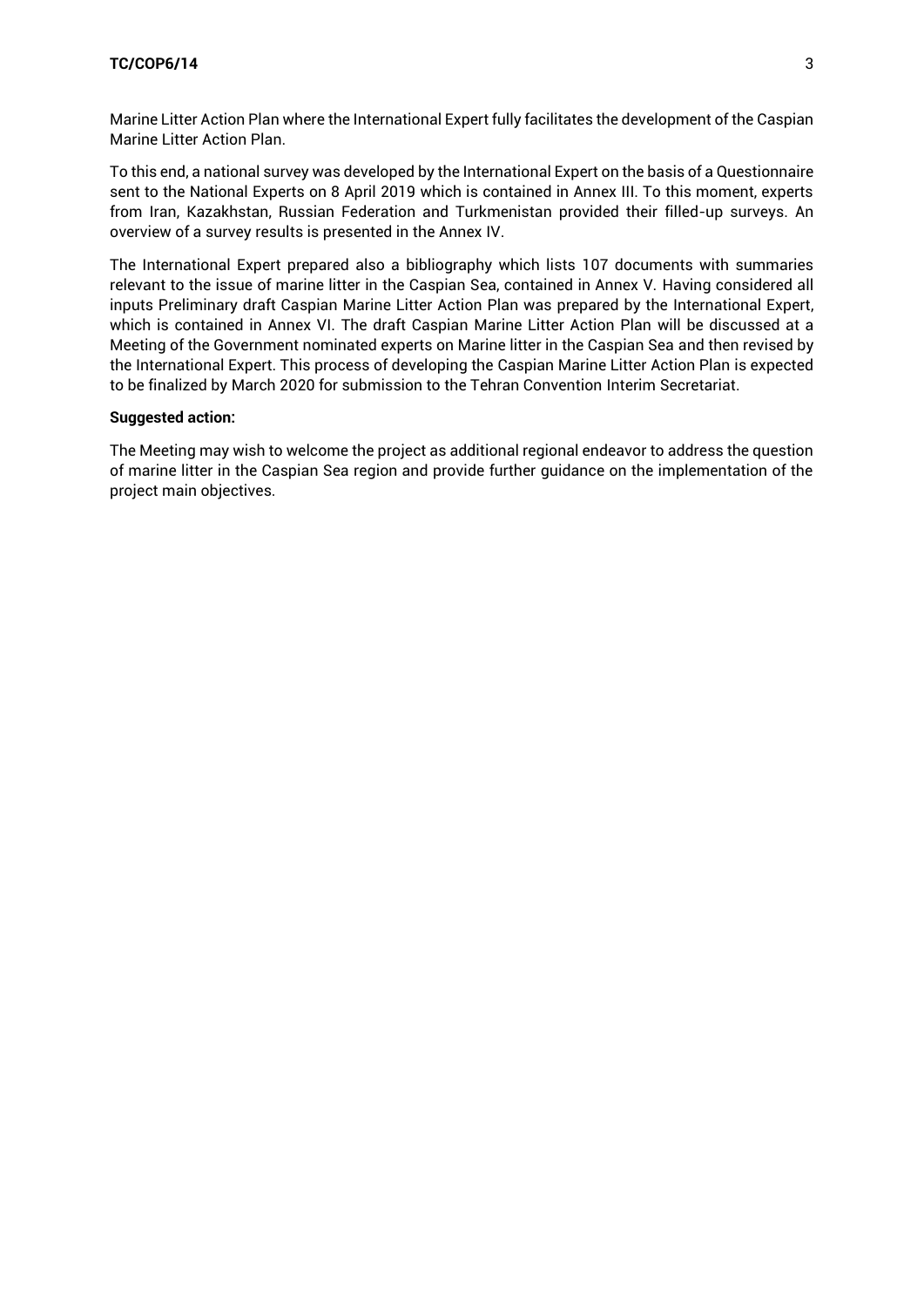#### **Annex I**

## **List of National Marine Litter and Stakeholders Experts**

#### **National experts:**

Mr. Faig Mutallimov, National Marine Litter and Stakeholders Expert from Azerbaijan Ms. Zhanar Mautanova, National Marine Litter and Stakeholders Expert from Kazakhstan Ms. Farnaz Shoaie, National Marine Litter and Stakeholders Expert from Iran Center for International Projects, National Convention Liaison Office of the Russian Federation Ms. Gozel Orazdurdyyeva, Acting National Marine Litter and Stakeholders Expert from Turkmenistan

#### **International expert:**

Mr. Vincent Lalieu, International expert to support CEIC portal

#### **Public Fund Water Initiatives Center:**

Ms. Sandugash Abdizhalelova, Project manager Ms. Nurgul Tastenbekova, WIC manager Mr. Meyram Arystanov, WIC manager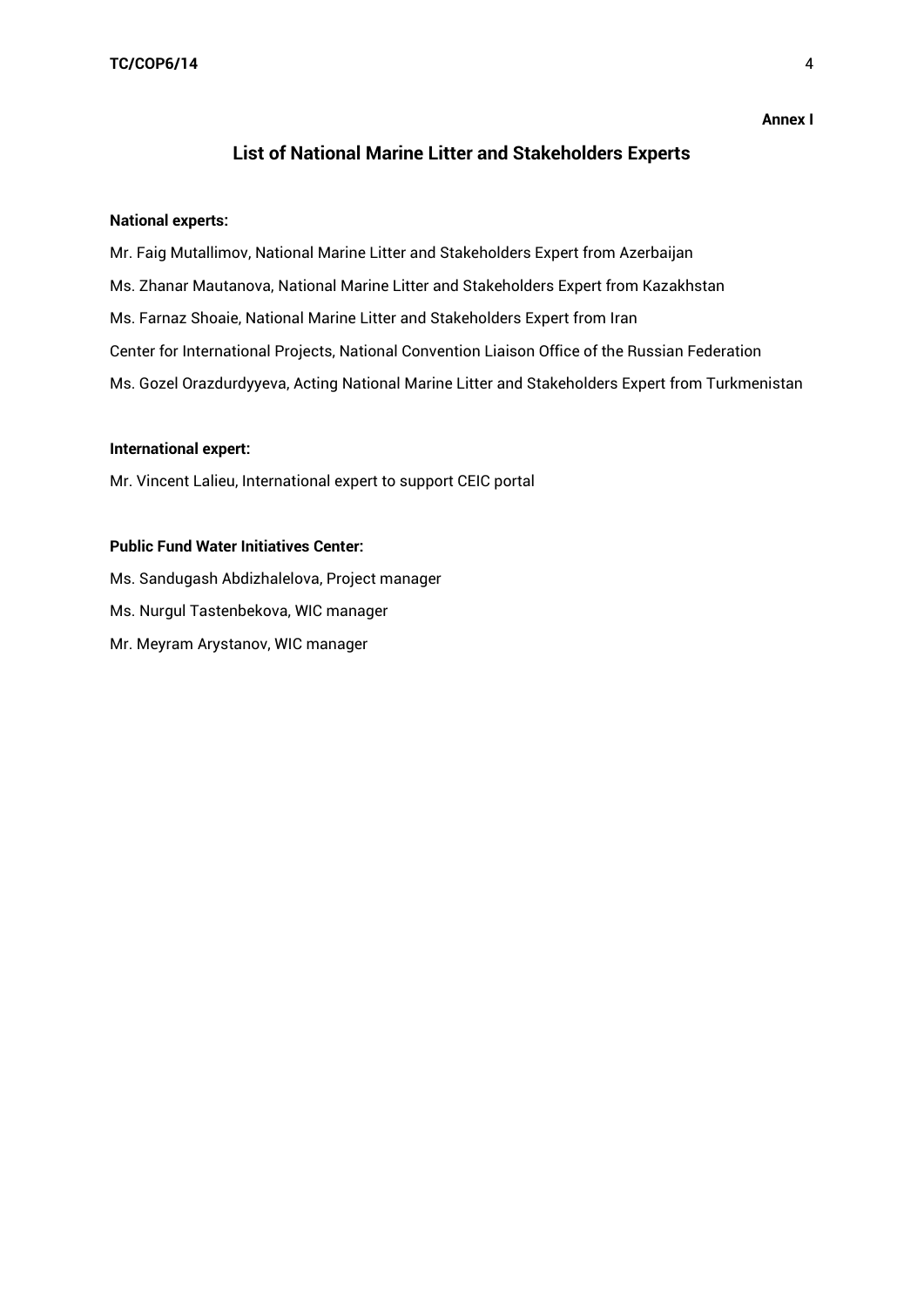# **List of National Experts and International Expert for development of the draft Caspian Marine Litter Action Plan**

#### **National experts:**

Mr. Faig Mutallimov, National Marine Litter and Stakeholders Expert from Azerbaijan Ms. Zhanar Mautanova, National Marine Litter and Stakeholders Expert from Kazakhstan Ms. Farnaz Shoaie, National Marine Litter and Stakeholders Expert from Iran Center for International Projects, National Convention Liaison Office of the Russian Federation Ms. Gozel Orazdurdyyeva, Acting National Marine Litter and Stakeholders Expert from Turkmenistan

#### **International expert:**

Mr. Ljubomir Jeftic, International expert for Caspian Marine Litter Action Plan development

## **Public Fund Water Initiatives Center:**

Ms. Sandugash Abdizhalelova, Project manager Ms. Nurgul Tastenbekova, WIC manager Mr. Meyram Arystanov, WIC manager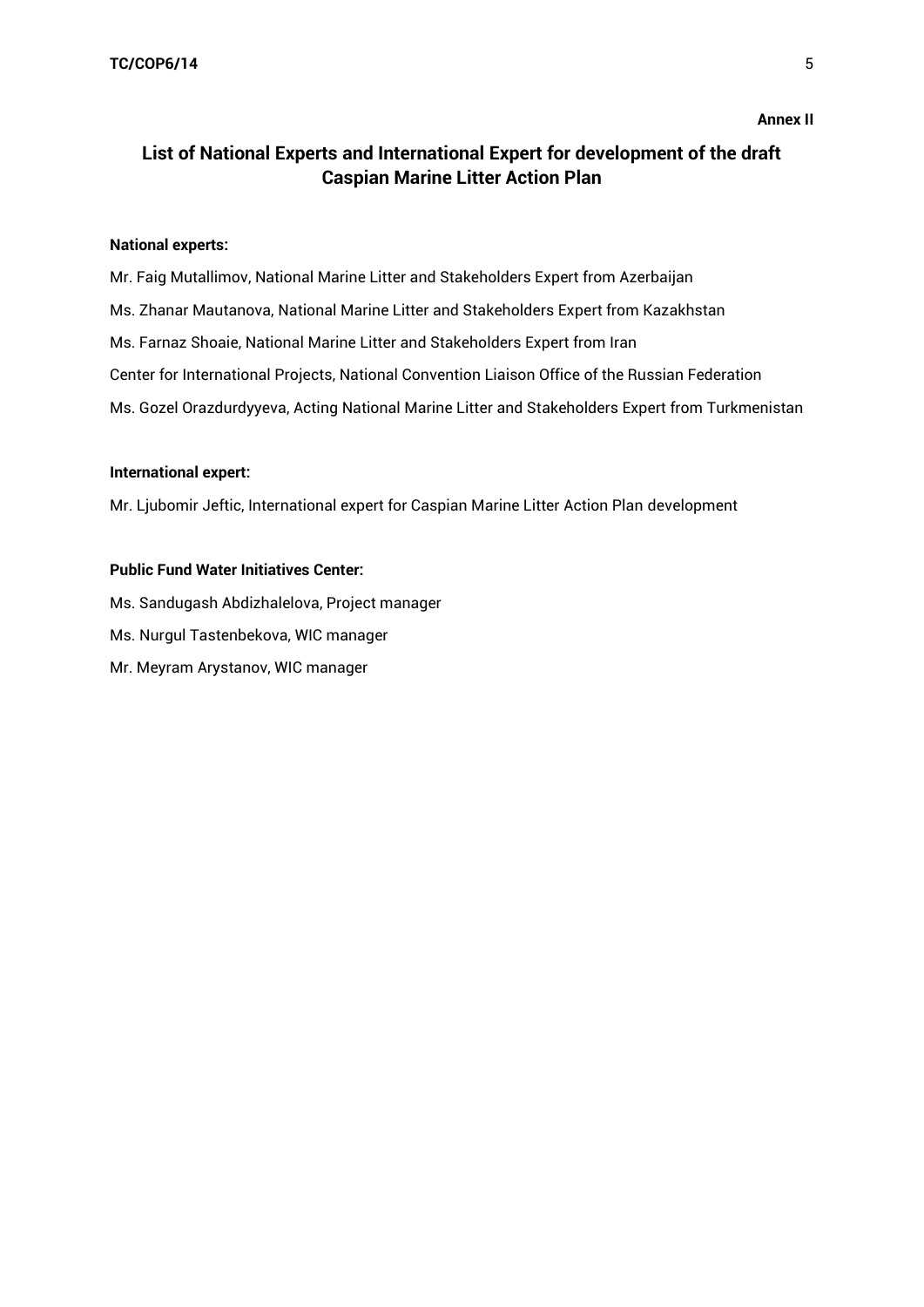**Annex III**

## **Assessment to support development of a Caspian Marine Litter Action Plan**

National Survey on Marine Litter

### **Questionnaire**

## Interim Secretariat of the Tehran Convention

April 2019

### **Introduction & background**

Marine litter, including plastic and microplastic, is a global concern affecting all the oceans and seas of the world. It poses environmental, economic, health and aesthetic problems that are rooted in poor solid waste management practices, lack of infrastructure, indiscriminate human activities and behaviours and an inadequate understanding on the part of the public of the potential consequences of their actions.

The Caspian Sea is the largest inland water body in the world, occupying a deep depression on the boundary of Europe and Asia with a water level approximately 27 m below the level of the world's oceans. The sea's surface is about 436,000 km<sup>2</sup>, its volume is about 78,000 km<sup>3</sup> and its coastal length is about 7,000 km. The maximum depth of the sea is 1025 m, and the average depth is 184 m. The geographical area where economic activities can have a noticeable impact on the environment of the Caspian region, i.e., the Caspian Economic Hinterland, is home to some 14.8 million people.

The sea is bordered by five countries (Azerbaijan, Iran, Kazakhstan, Russian Federation and Turkmenistan) that in 1998 established, in partnership with International Partners (EU, UNDP, UNEP, and WB), the Caspian Environment Program (CEP). The overall goal of the CEP is to promote the sustainable development and management of the Caspian environment.

During the first phase of CEP, 1998-2002, the programme created a regional coordination mechanism to achieve sustainable development and management of the Caspian environment; completed a Transboundary Diagnostic Analysis (TDA) of priority environmental issues and formulated for regional and national endorsement a Strategic Action Programme (SAP) and a National Caspian Action Plan (NCAP) for each of the five countries. The countries demonstrated their commitment to protecting and restoring the Caspian environment by signing the Framework Convention for the Protection of the Maritime Environment of the Caspian Sea (Tehran Convention) in 2003, which entered into force on 12th August 2006.

The second phase of the CEP witnessed the continued transition to enhanced regional ownership of the programme with its international partners, including GEF and the EU, playing supportive roles. This phase was also characterized by the enhanced focus on the implementation of the SAP and of the NCAPs developed earlier and fully updated, by the full ratification of the Tehran Convention, and by the constructive regional dialogue on four associated protocols dealing with biodiversity protection, landbased sources of pollution, EIA in transboundary context and emergency response to oil spills.

Of the issues that have received considerable attention during the two phases of the CEP, marine pollution and unsustainable coastal development activities stand out. Both have been ranked as two major regional environmental areas of concern in the SAP and a fairly large number of remedial and preventive measures and policies have been designed and recommended to deal with these issues.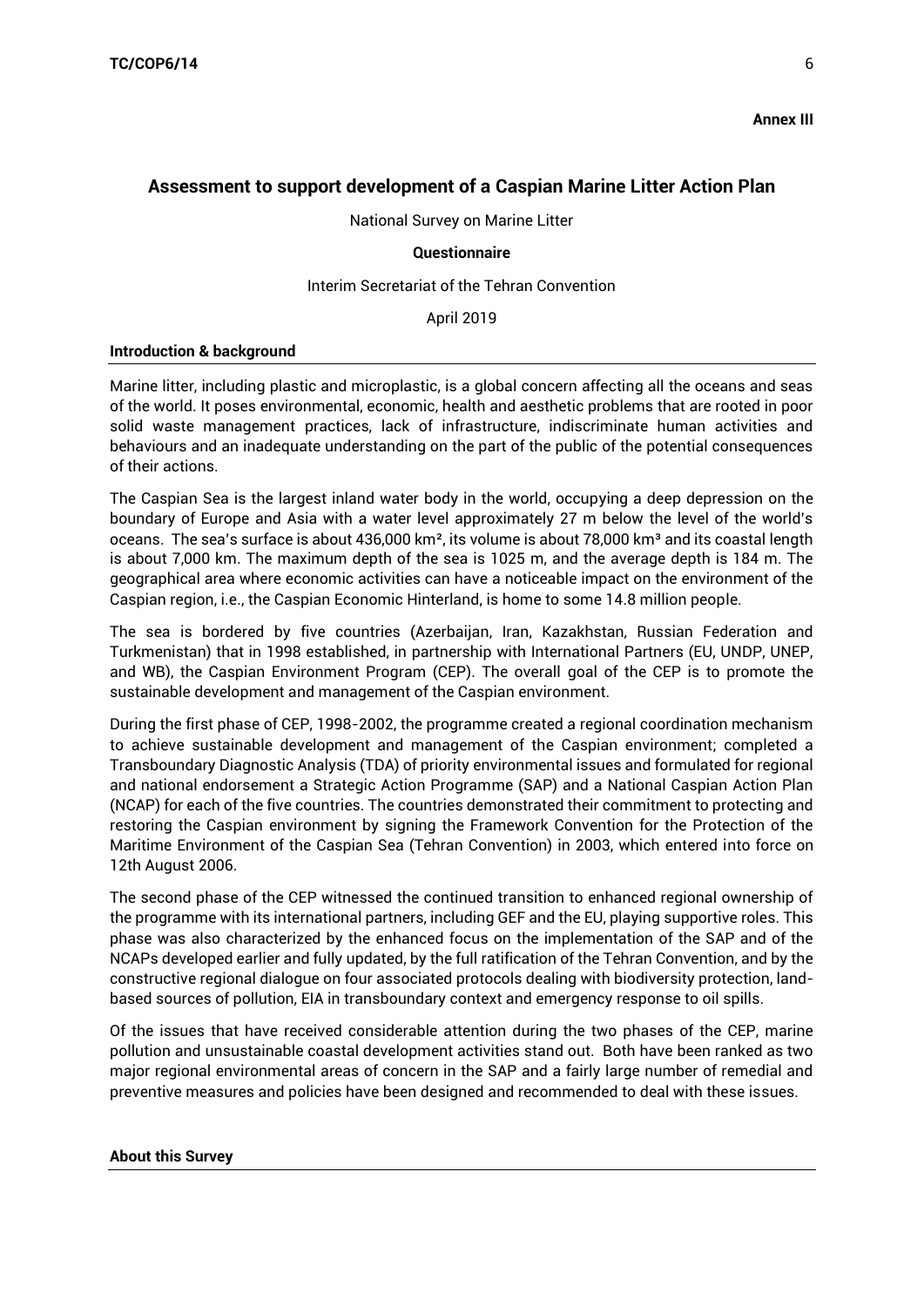In recent years Caspian countries have scaled up efforts to address marine litter. Preparation of the Caspian Marine Litter Action Plan is under way and it merits collection of relevant national information. Such information is to be collected by National Consultants (point 5.4 of the ToR of National Consultants) and sent, through completion of this Questionnaire, to the Tehran Convention Interim Secretariat at the latest by 1 June 2019.

Responses to the Questionnaire will be used for the preparation of:

- 1. Bibliography on marine litter in the Caspian Sea region; and
- 2. Draft Caspian Marine Litter Action Plan.

## **Survey Instructions**

• Please read this entire document and plan your approach before beginning to complete the Survey.

• This National Survey on Marine Litter has been designed to be completed by a national consultant in English, based on consultation with and input from relevant sectors, institutions and entities\*.

• The content and quality of the Caspian Marine Litter Action Plan will be dependent on the content and quality of the responses to this National Survey.

• You are therefore kindly requested to make every effort to be as accurate, correct, complete and comprehensive as possible in responding to each Survey Question. This may require you to undertake literature search and review, as well as consulting extensively with other experts and officials in your country (please see table below).

• Please complete the survey electronically, in MSWord. Please use as much space as necessary for each question.

• Please feel free to add to the Questionnaire, and please include, as email attachments any additional scientific papers, studies, reports, policies, laws, regulations, maps, graphics, data and other relevant documents and material that might be useful.

• You are invited to contact the Tehran Convention Interim Secretariat with any queries.

Completed National Surveys should be submitted by email to the Tehran Convention interim Secretariat

by 1 June 2019 at the latest.

\*In-country stakeholders that should be consulted in completing the Survey may include:

| Environment administration                                | <b>Port Authorities / Corporations</b> | <b>Municipal Councils</b>  |
|-----------------------------------------------------------|----------------------------------------|----------------------------|
| <b>Maritime Transport</b><br>administration & Coast Guard | Fisheries administration               | Waste management<br>sector |
| Shipping industry                                         | Fishing and aquaculture sector         | Coastal tourism sector     |
| Marine scientists and research<br>institutions            | <b>Environmental NGOs</b>              | Other stakeholders         |

-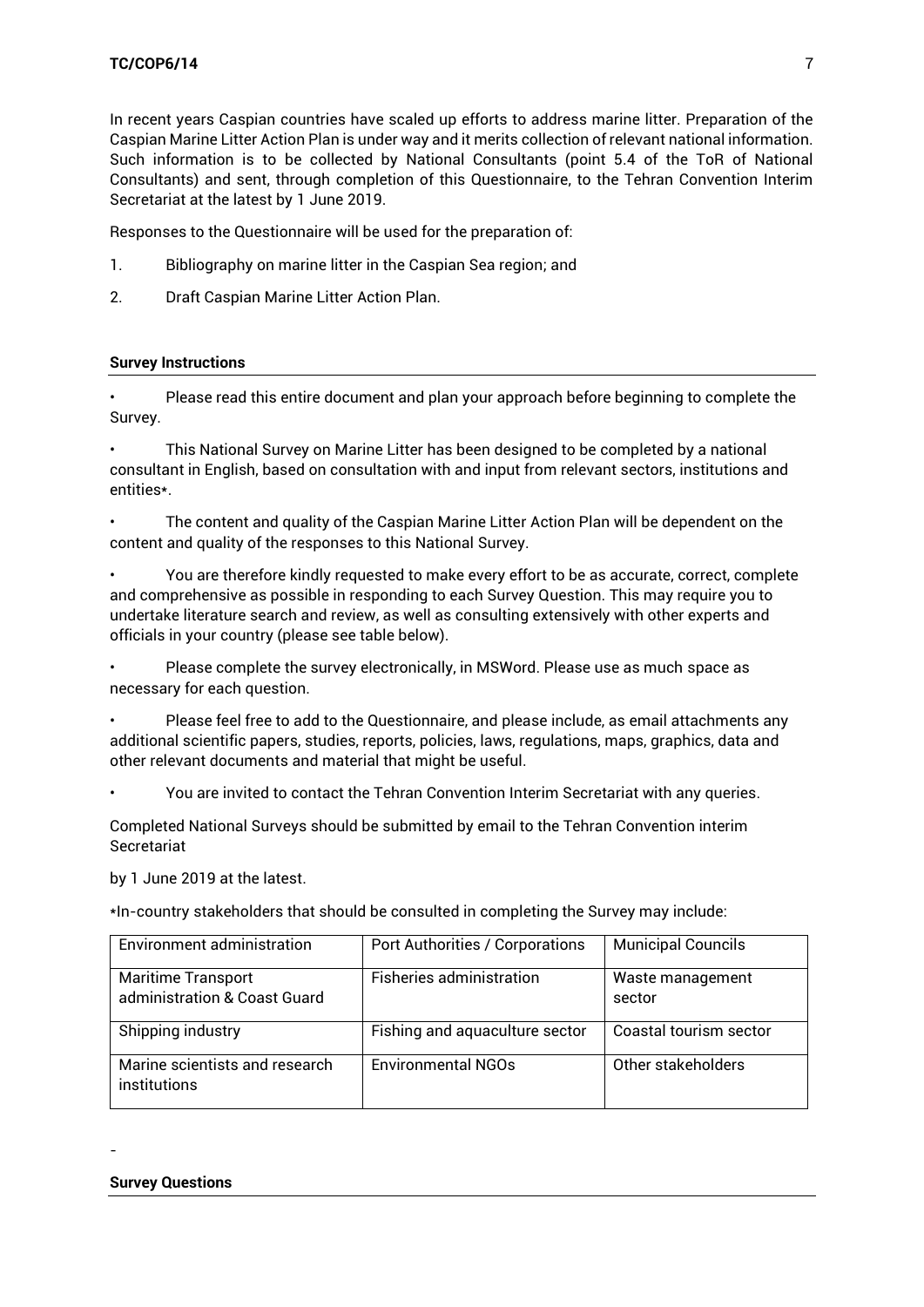### *1. Country Details*

1.1 Name of Country:

1.2 Name:

Please include name and full contact details of person filling in this questionnaire.

Also please provide updated information on national marine litter focal and contact points in your country.

1.3 Position:

1.4 Organization:

1.5 Address:

1.6 Tel:

1.7 Email:

1.8 Skype:

#### *2. State of the Problem*

(NB. Please attach any references, studies, reports, maps, graphs etc that relate to these questions)

2.1 Surveys and Monitoring:

Are there survey and monitoring data on the extent of the marine litter problem in your country? If so, please identify and describe:

2.2 International Coastal Cleanup:

Does your country participate in the International Coastal Cleanup (ICC) (www.coastalcleanup.org), organized annually by the Ocean Conservancy? If so, please list in-country ICC contact and locations cleaned-up, and describe what trends this activity has shown?

#### 2.3 Other Cleanups:

Does your country organize / participate in any other, similar coastal cleanups? (e.g. Clean Up the World - www.cleanuptheworld.org, PADI Project AWARE - www.projectaware.org, Green Fins – www.greenfins.net or other programmes): If so, please list in-country contacts and locations cleaned-up, and describe the programme(s) and the results in your country, to date:

2.4 Source Differentiation:

Does any of the available data on marine litter in your country differentiate / identify sources (e.g. land-based versus ship-based)? If so, please describe (please provide data if possible):

#### 2.5 Accumulation Zones:

Is there information available on ocean circulation patterns and accumulation zones for marine litter in your country's waters and along your coastlines? If so, please describe (include electronic copies of maps if possible):

2.6 Ecological and environmental impacts:

Are there any data / other information on the ecological and environmental impacts of marine litter in your country? If so, please identify the data sources and describe the main results (please list references):

2.7 Socioeconomic Impacts: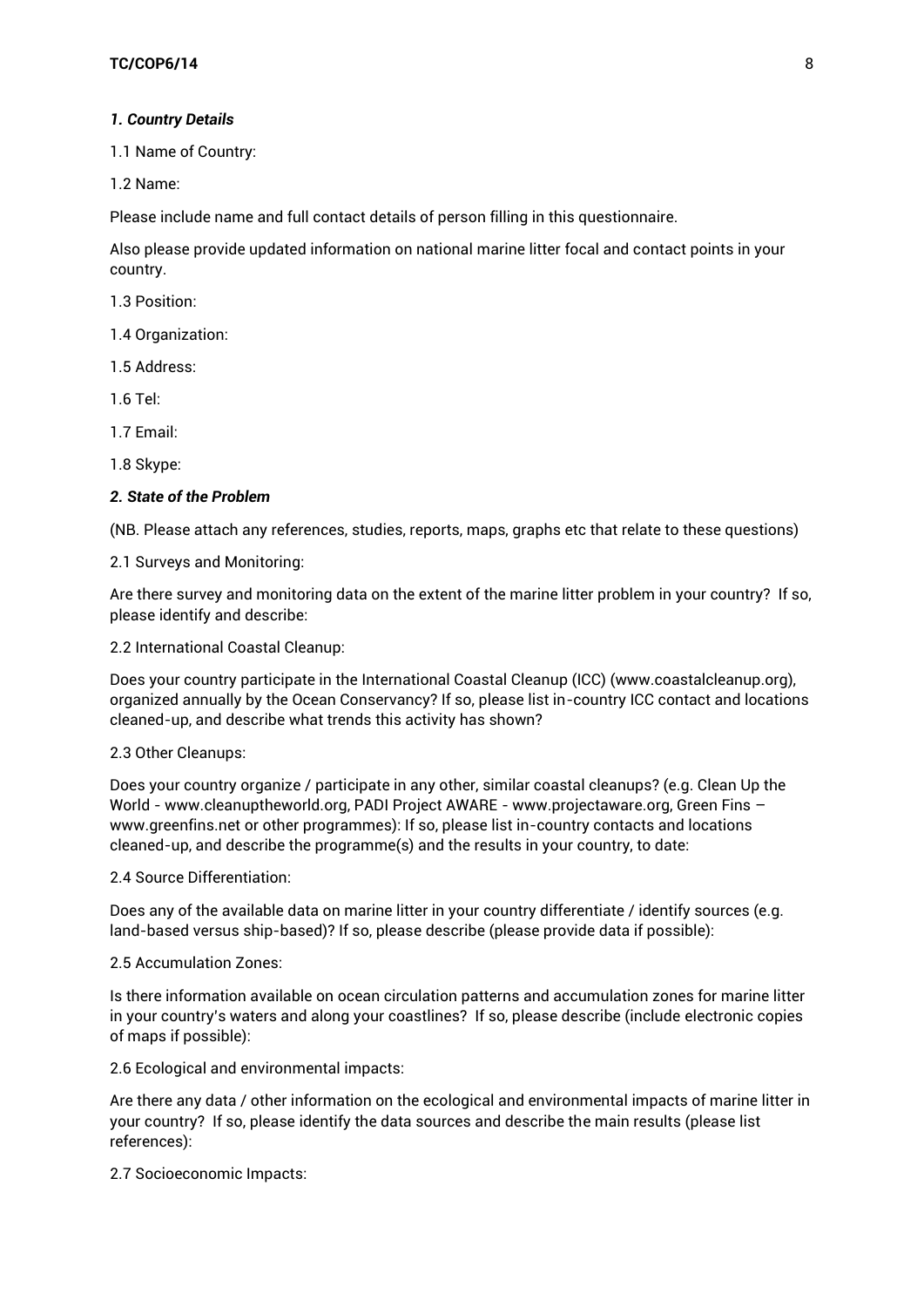Are there any data / other information on the socioeconomic impacts of marine litter in your country? If so, please identify the data sources and describe the main results (please list references):

2.8 Other scientific data and studies:

Are there any data and results from other studies, research and monitoring that are relevant to assessing the State of the Marine Litter problem in your country? If so, please describe the programme(s) and the results to date (please list references):

### *3. National Institutional Arrangements and Policy Framework*

## 3.1 Lead Agency

Does your country have a Lead Agency for marine litter issues? If so, please provide contact details:

### 3.2 Task Force

Does your country have a cross sectoral task force, working group, committee or similar group or groups with responsibility for, or interest in dealing with marine litter issues? If so, please name and describe (including functions and membership):

3.3 Policy and Laws on Marine Litter

Does your country have policy, legislation, regulations and/or other instruments directly addressing marine litter? If so, please name and describe:

3.4 Other policies and laws relevant in addressing marine litter

What other policies, legislation, regulations and/or other instruments provide a framework for addressing marine litter, in particular plastic? e.g. regulating plastic production, use, and disposal.

### 3.5 MARPOL

Has your country ratified the revised Annex V of MARPOL (which entered into force on 1 January 2013), and if so, on what date and what is the implementing National Legislation? Which government agency administers this legislation?

### 3.6 Port Reception Facilities

Do Ports in your country provide adequate Reception Facilities for garbage from vessels, as required under Annex V of MARPOL? If so, how are they funded? Please provide details and contacts:

Do ships that intend to use Reception Facilities have to pay for the use, and if so how much?

Are there any barriers to the effective provision and use of port waste reception facilities in your country? Please describe.

### *4. International Agreements, Other Initiatives & Programmes*

4.1 Sustainable Development Goals including in particular SDG target 14.1

Has your country made commitments or taken action towards addressing marine litter in the context of SDG planning, implementation and reporting? Please describe

### 4.2 GPA

Is your country a participant in the Global Programme of Action (GPA) to address land-based sources of marine pollution? If so, what GPA activities have been undertaken in your country to address marine litter? Is your country a partner in the Clean Seas Campaign, and if so what is your national commitment in the context of the campaign?

4.3 Basel Convention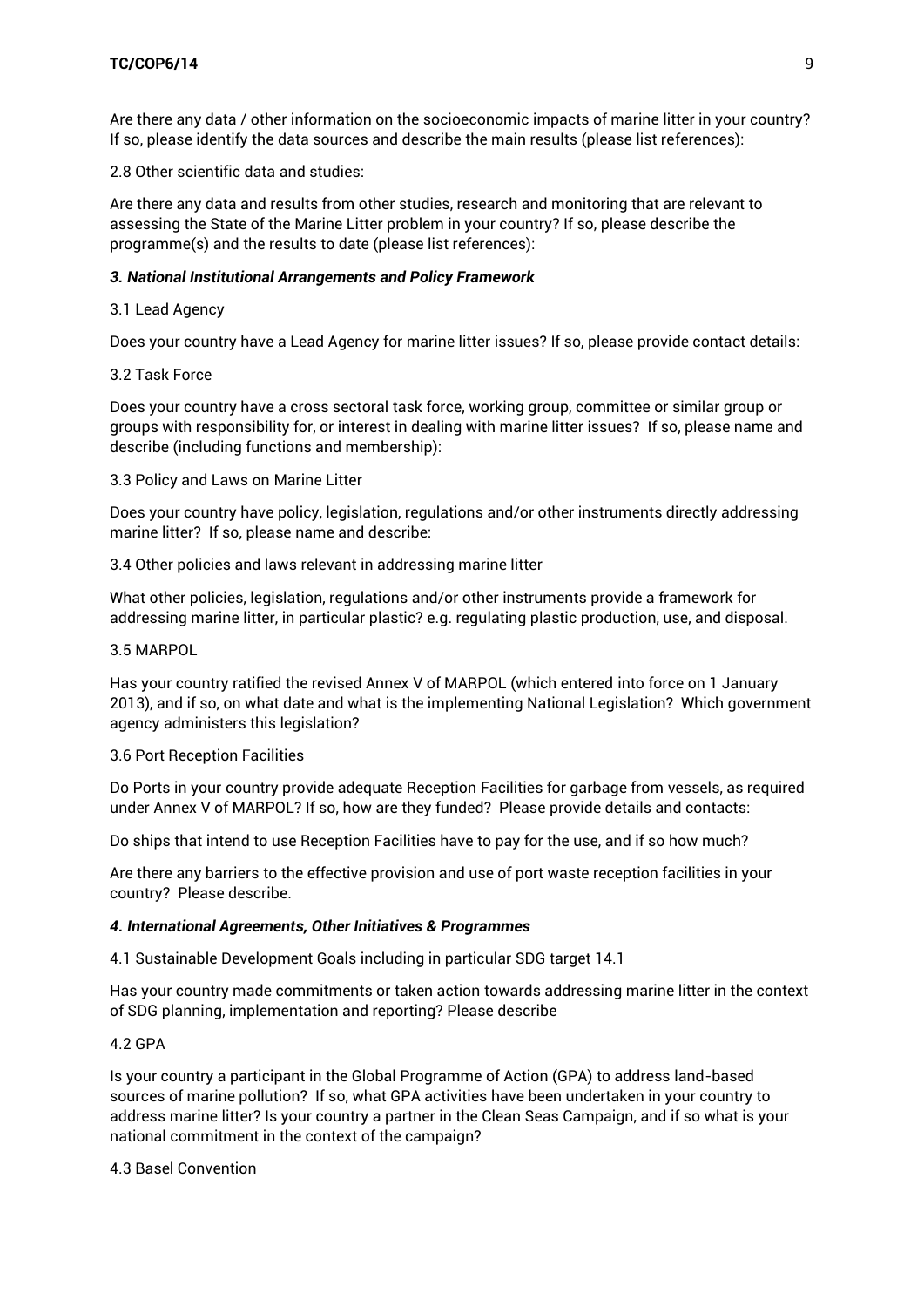Is your country a Party to the Convention on the Transboundary Movement of Hazardous Wastes and their Disposal (Basel Convention) If so, what Basel Convention activities have been undertaken in your country to address marine litter?

4.4 London Convention with Protocol

Is your country a Party to the London Convention on the Prevention of Marine Pollution by Dumping of Wastes and Other Matter (1972) and 1996 Protocol? If so what activities have been undertaken in your country to address marine litter?

4.5 Other Global / Regional Programmes

Is your country involved in any other global, regional or sub-regional programmes to address marine litter? Please describe.

## 4.6 NGOs

Are there any marine litter activities by NGOs in your country? If so, please list NGO contacts, and briefly describe the relevant marine litter activities, and results to date.

## 4.7 Understanding & Awareness

What is the level of understanding and awareness about marine litter in your country?

Are there structured communication and awareness campaigns about marine litter in your country? If so, please describe. Please provide any samples of awareness products and materials.

## 4.8 Integrated Waste Management

Is there an integrated waste management system in your country, including at the national, provincial and/or municipal levels? If so, is coastal and marine litter managed within this system, and is waste management by ports and harbours integrated with such a broader system? Please describe:

### 4.9 Economic Instruments

Are there any economic instruments used in your country in relation to waste management, and are these applicable to marine litter? Please describe.

### *5. Barriers, gaps and needs*

### 5.1 Barriers & Gaps

Please describe the main barriers to the effective prevention, reduction and management of marine litter in your country.

### 5.2 National Needs & Action Plan

Please describe, in priority listing, the main needs in your country for the effective prevention, reduction and management of marine litter, including the main elements that should be incorporated into a National Plan of Action on Marine Litter.

### 5.3 Regional Needs & Action Plan

Please describe, in priority listing, the main needs in your Region for the effective prevention, reduction and management of marine litter, including the main elements that should be incorporated into Caspian Marine Litter Action Plan.

## *6. Additional Points*

Please fill free to add any additional points.

## *7. References, Bibliography and Additional Materials*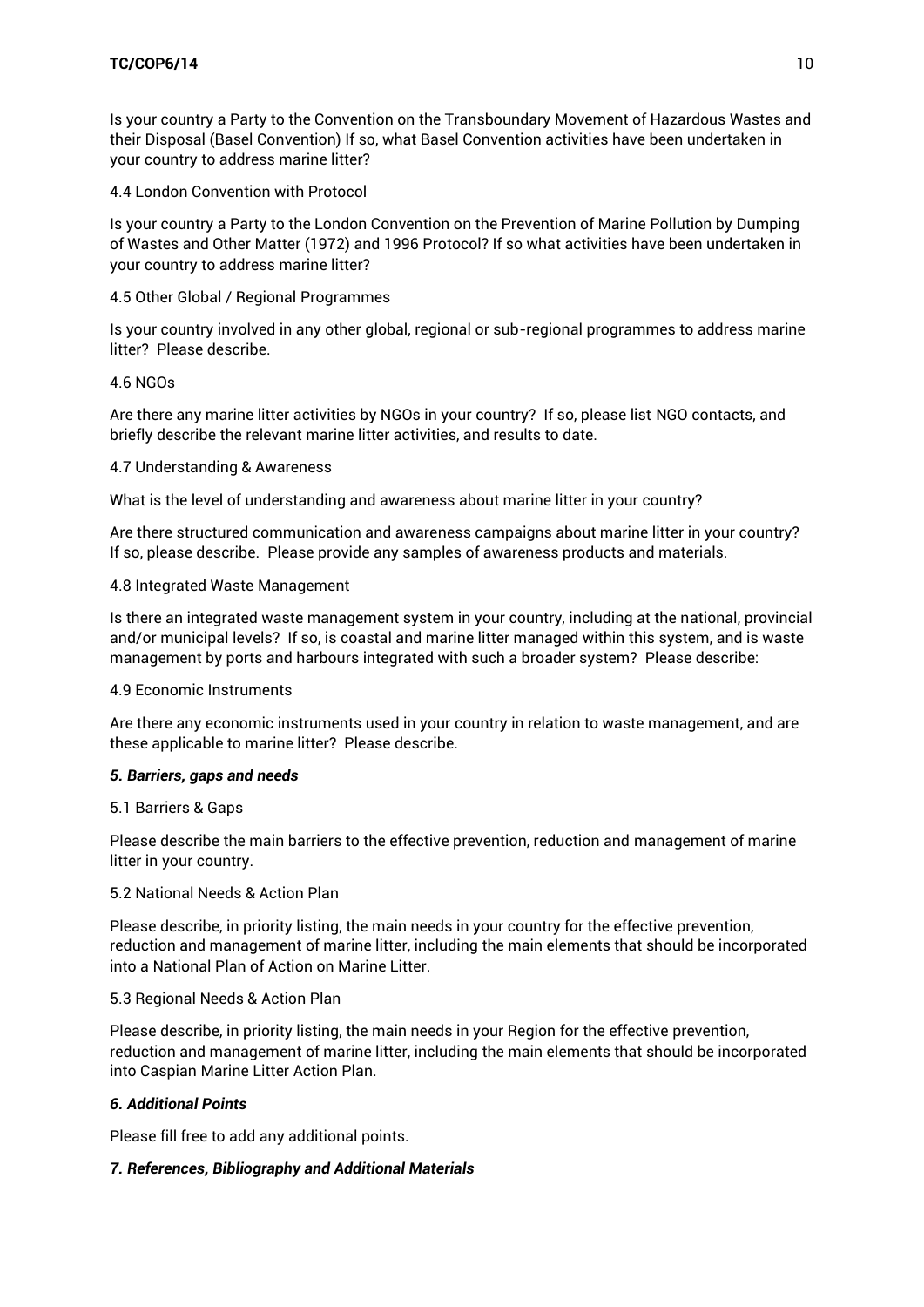Please include a list of all relevant references quoted in the responses to the Survey, as well as a bibliography of information sources on marine litter in your country, and any other material you think may be useful. References should be in English (if original reference is in Russian it should stay in Russian, but English version should be included). Whenever possible references should have a link.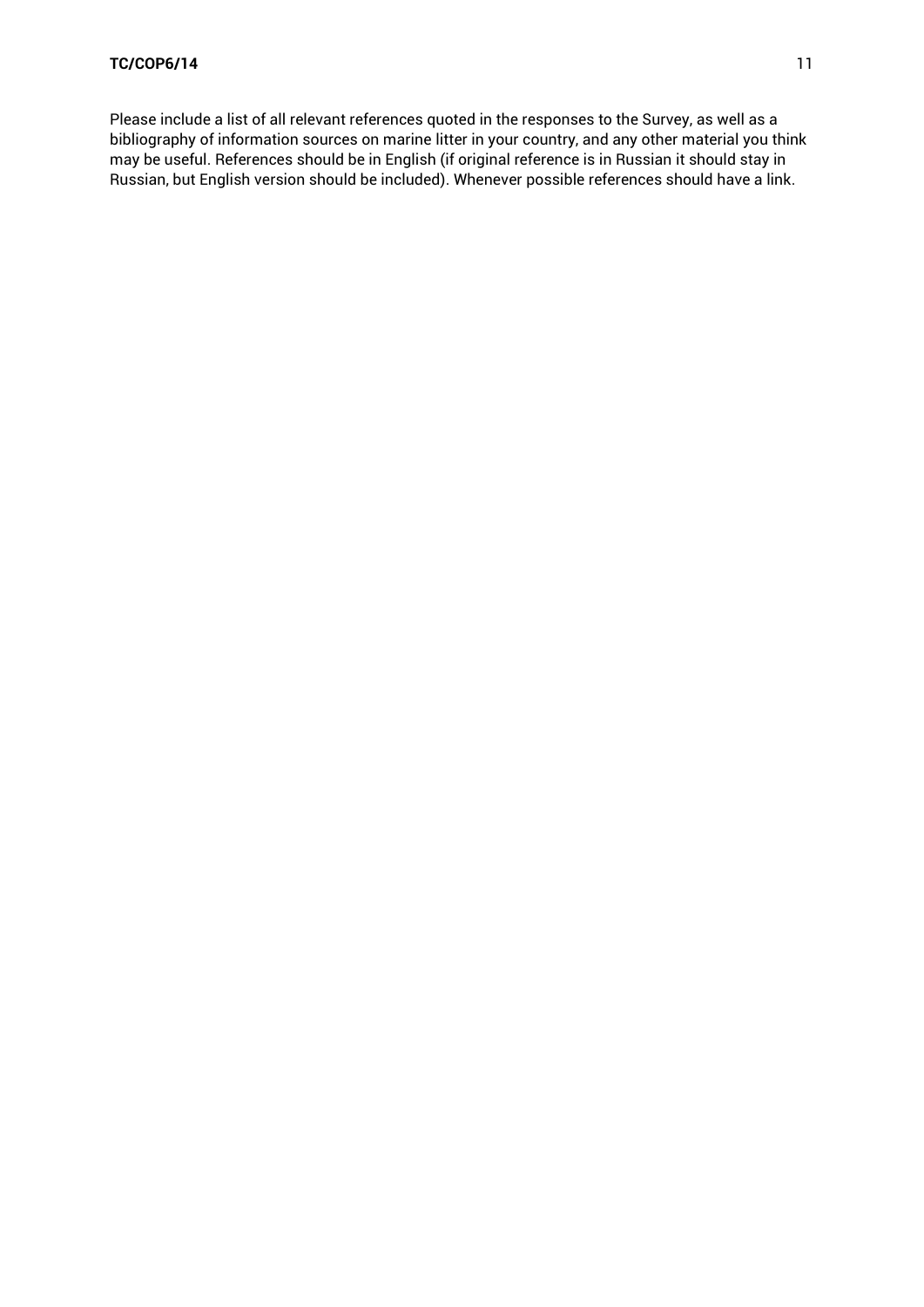#### **Annex IV**

# **Responses by Caspian Countries to the Survey Questionnaire**

Survey questionnaire was responded to by Islamic Republic of Iran, Republic of Kazakhstan,

Russian Federation and Turkmenistan.

In the tables below are presented summaries/extracts of responses.

The full national survey responses are with the TCIS.

7 August 2019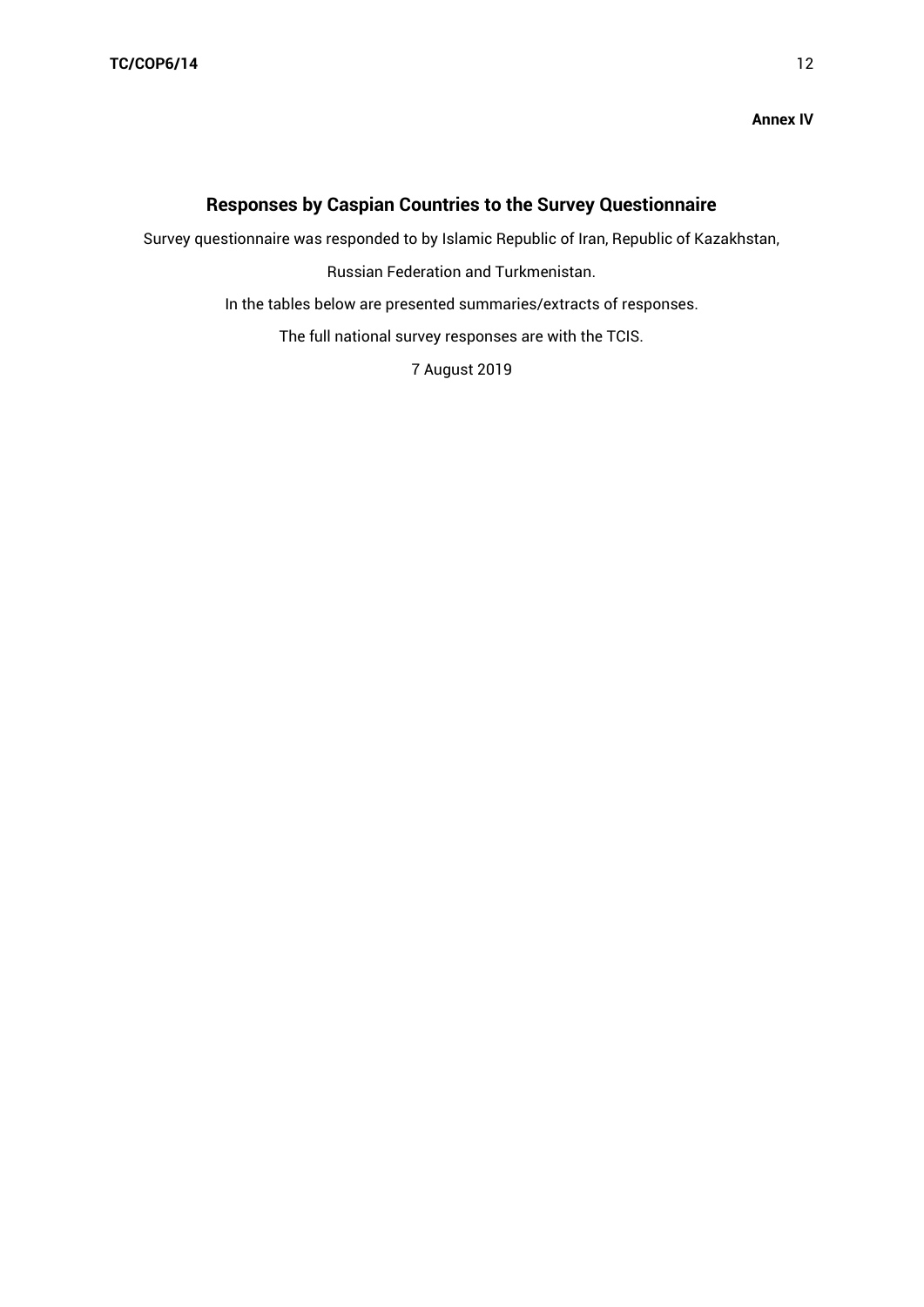**Framework Convention for the Protection of the Marine Environment of the Caspian Sea**

Distr.: General August 2019 Original: English

#### **CONFERENCE OF THE PARTIES Sixth Meeting 6-8 November 2019, Baku, Azerbaijan**

**Table 1. Status and trends of marine litter. Summary of responses by Caspian countries**

|                                  | <b>Republic of Azerbaijan</b> | <b>Islamic Republic of Iran</b>                                                                                                                                                                                    | <b>Republic of Kazakhstan</b>                                                                                                                                                                                                                                                                                                                                                                   | <b>Russian Federation</b>                                                                                                                                                                                                                                                                                                                                                                                                                                                                                                                                                                                               | <b>Turkmenistan</b>                                                                                                                                                                                                                                                                                                                                                                                                            |
|----------------------------------|-------------------------------|--------------------------------------------------------------------------------------------------------------------------------------------------------------------------------------------------------------------|-------------------------------------------------------------------------------------------------------------------------------------------------------------------------------------------------------------------------------------------------------------------------------------------------------------------------------------------------------------------------------------------------|-------------------------------------------------------------------------------------------------------------------------------------------------------------------------------------------------------------------------------------------------------------------------------------------------------------------------------------------------------------------------------------------------------------------------------------------------------------------------------------------------------------------------------------------------------------------------------------------------------------------------|--------------------------------------------------------------------------------------------------------------------------------------------------------------------------------------------------------------------------------------------------------------------------------------------------------------------------------------------------------------------------------------------------------------------------------|
| 2.1 Surveys<br>and<br>Monitoring |                               | l. Unfortunately, no<br>specific study has been<br>done yet to accurately<br>estimate the extent of<br>marine litter in Iran.<br>2. All the existing data in<br>this issue come from the<br>project-based surveys. | 1. The lack of a garbage<br>monitoring system is<br>one of the key problems<br>in the waste<br>management system in<br>Kazakhstan.<br>2. In the Environmental<br>Code of the Republic of<br>Kazakhstan (2007 with<br>changes and additions<br>2018) a provision has<br>been fixed on the<br>conduct of state<br>accounting of municipal<br>waste, but it has not<br>been completely<br>settled. | 1. For the Russian coast of the<br>Caspian Sea, research and<br>monitoring of marine litter were<br>not carried out, although coastal<br>cleanups are regularly carried out<br>by the municipalities.<br>2. It should be noted that, the<br>Russian coast of the Caspian has<br>various indicators of practical<br>accessibility. It should be<br>considered that the swampy,<br>flooded and overgrown with<br>reeds and other vegetation of the<br>coast, as well as currently formed<br>deltas and lagoons are difficult to<br>access. Therefore, almost the<br>entire northern and north-<br>western coast (with the | 1. There is no large-<br>scale problem of<br>marine litter in the<br>waters of the<br>Turkmen sector of the<br>Caspian Sea. Directly<br>research and<br>monitoring of the<br>environment by the<br>marine litter pollution<br>is not carried out; for<br>this reason, there is<br>no data on the extent<br>of marine litter.<br>2. According to the<br>information, provided<br>by the representative<br>of the Service of the |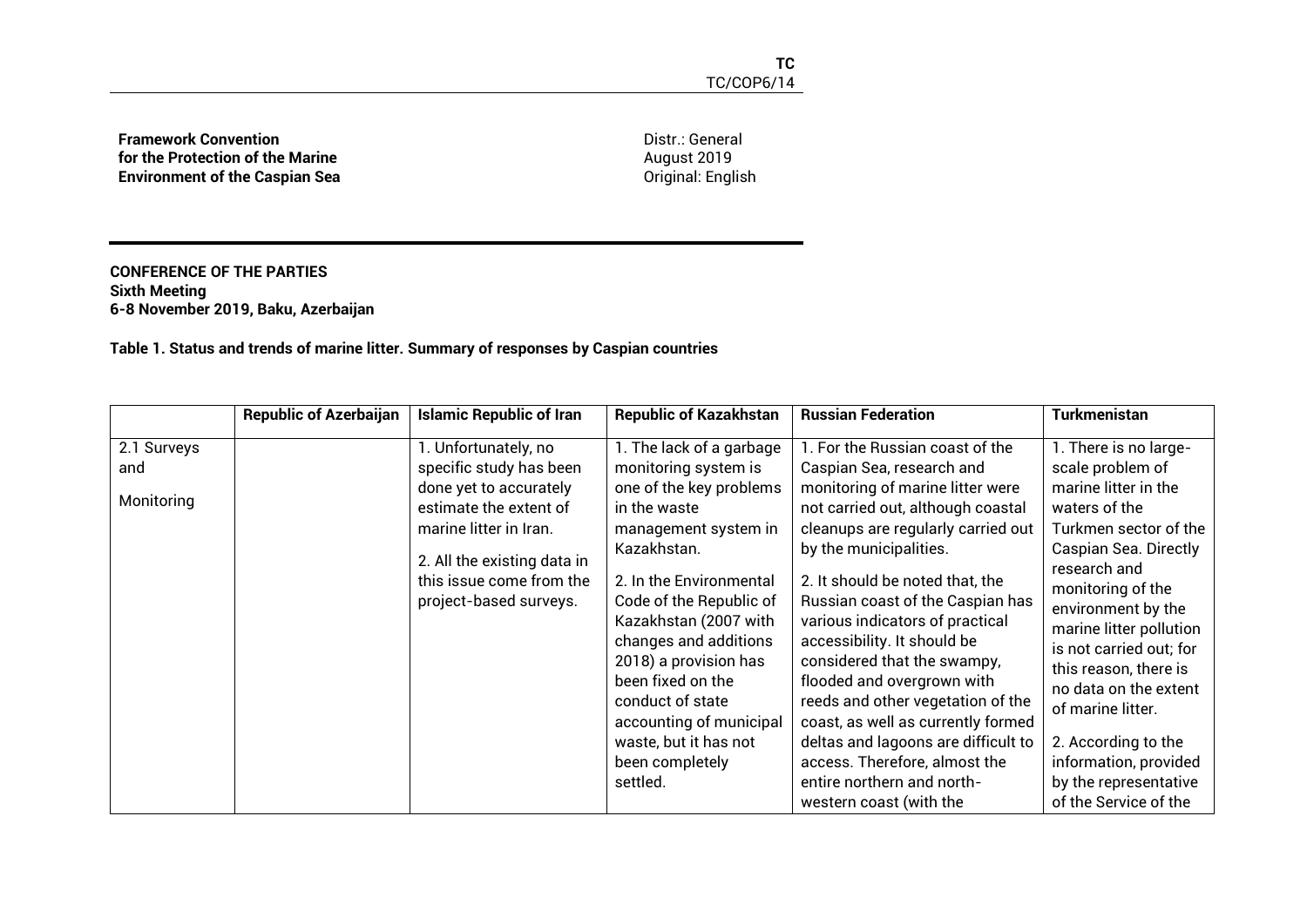|                                            |                                                                                                                                                                                                                                                                                                                                                                                                     | 3. Different types of<br>waste are taken into<br>account and recorded<br>by different government<br>and non-state<br>structures, which does<br>not provide a single<br>objective assessment<br>of the state of affairs in<br>handling production<br>and consumption<br>waste. | exception of small local areas),<br>including almost the entire<br>Kizlyar and Agrakhan bays,<br>should be considered difficult to<br>monitor and collect marine litter.<br>South off the Agrahan spit,<br>accessible coastal areas<br>(beaches) alternate with<br>relatively low and inaccessible<br>areas. | Caspian ecological<br>control (Service<br>Caspecocontrol) their<br>officers who carry out<br>the state<br>environmental control<br>and monitoring by the<br>pollution of the<br>coastal area and<br>waters of the Caspian<br>Sea with plastic<br>garbage (plastic bags<br>and (or) plastic<br>bottles, other plastic<br>products) are<br>detected in a single<br>and small amount. |
|--------------------------------------------|-----------------------------------------------------------------------------------------------------------------------------------------------------------------------------------------------------------------------------------------------------------------------------------------------------------------------------------------------------------------------------------------------------|-------------------------------------------------------------------------------------------------------------------------------------------------------------------------------------------------------------------------------------------------------------------------------|--------------------------------------------------------------------------------------------------------------------------------------------------------------------------------------------------------------------------------------------------------------------------------------------------------------|------------------------------------------------------------------------------------------------------------------------------------------------------------------------------------------------------------------------------------------------------------------------------------------------------------------------------------------------------------------------------------|
| 2.2<br>International<br>Coastal<br>Cleanup | 1. There is no coordinator<br>for ICC in Iran.<br>2. This is a volunteer-<br>based activity, some<br>interested people joined it<br>during the previous<br>years. For example, there<br>are 12 people who<br>participated in the event<br>as it is reported in the ICC<br>report for 2018, but<br>there is no information<br>whether this happened<br>on the coasts of the<br>Caspian Sea or on the | Kazakhstan does not<br>participate in the ICC.                                                                                                                                                                                                                                | 1. ICC is carried out since 2000<br>within the framework of<br>NOWPAP.<br>2. At the same time, every fourth<br>year this campaign is held in<br>Russia.<br>3. At the same time, every fourth<br>year this campaign is held in<br>Khasan district of Primorsky<br>krai).                                      | Turkmenistan does<br>not participate in<br>such events.                                                                                                                                                                                                                                                                                                                            |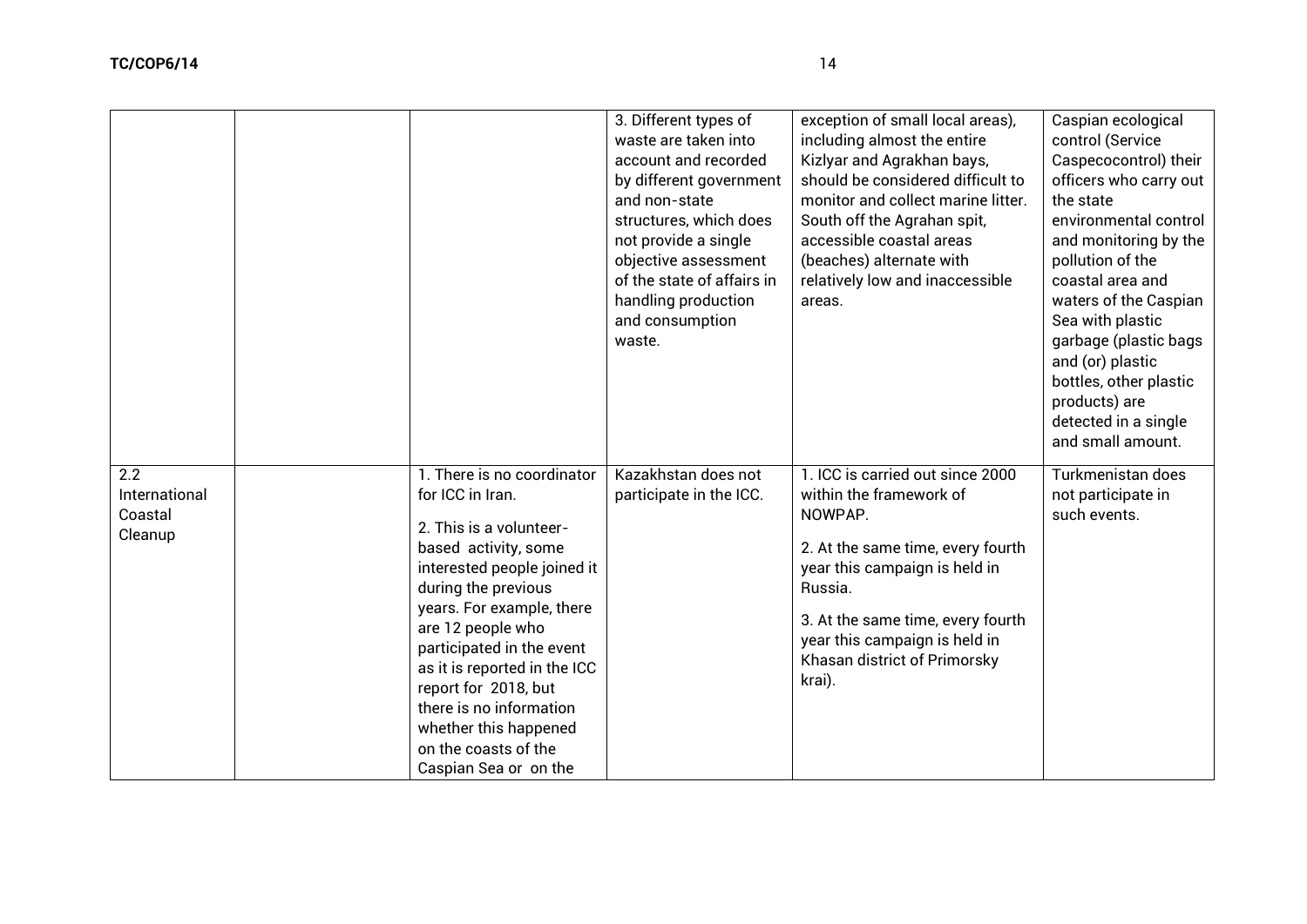|                       | coasts of Persian Gulf<br>and Oman Sea. |                                                                                                                                                                                                                                                                                                                |                                                                                                                                                                                                                                                                                                                                                                                                                       |                                                             |
|-----------------------|-----------------------------------------|----------------------------------------------------------------------------------------------------------------------------------------------------------------------------------------------------------------------------------------------------------------------------------------------------------------|-----------------------------------------------------------------------------------------------------------------------------------------------------------------------------------------------------------------------------------------------------------------------------------------------------------------------------------------------------------------------------------------------------------------------|-------------------------------------------------------------|
| 2.3 Other<br>Cleanups | <b>No</b>                               | 1. In the coastal zone of<br>the Caspian Sea on the<br>territory of Mangystau<br>region on a regular<br>basis, twice a year (in<br>spring and autumn),<br>measures are taken to<br>clean up the coastal<br>zone.                                                                                               | 1. In the Caspian littoral subjects<br>of the Federation, the following<br>events are held annually: "Clean<br>Banks" campaign, the "Water of<br>Russia", and "We Can't Live<br>Without Water". All participants<br>of the actions cleaned the shores<br>and coastal zone of the water<br>body.                                                                                                                       | <b>Turkmenistan does</b><br>not participate in<br>cleanups. |
|                       |                                         | 2. Also organized the<br>world weekly action "We<br>clean the world - clean<br>the universe from litter".<br>The campaign involves<br>a wide range of<br>stakeholders, including<br>government officials,<br>representatives of non-<br>governmental public<br>organizations, students,<br>and all volunteers. | 2. In 2018, as part of the<br>International Youth Forum in<br>Dagestan, which was attended by<br>250 young people from 28<br>regions of Russia, as well as from<br>Azerbaijan, Egypt, Kazakhstan,<br>Turkmenistan, and Moldova, the<br>ecological quest "Clean Caspian"<br>was held at the municipal beach<br>of Manas village, the outcome of<br>which was 82 bags with litter<br>with a total weight of half a ton. |                                                             |
|                       |                                         | 3. In addition, within the<br>framework of the<br>Caspian Sea Day on<br>August 12, an action is<br>held annually with a<br>wide circle of interested<br>parties to clear the<br>coastal sea zone.                                                                                                              |                                                                                                                                                                                                                                                                                                                                                                                                                       |                                                             |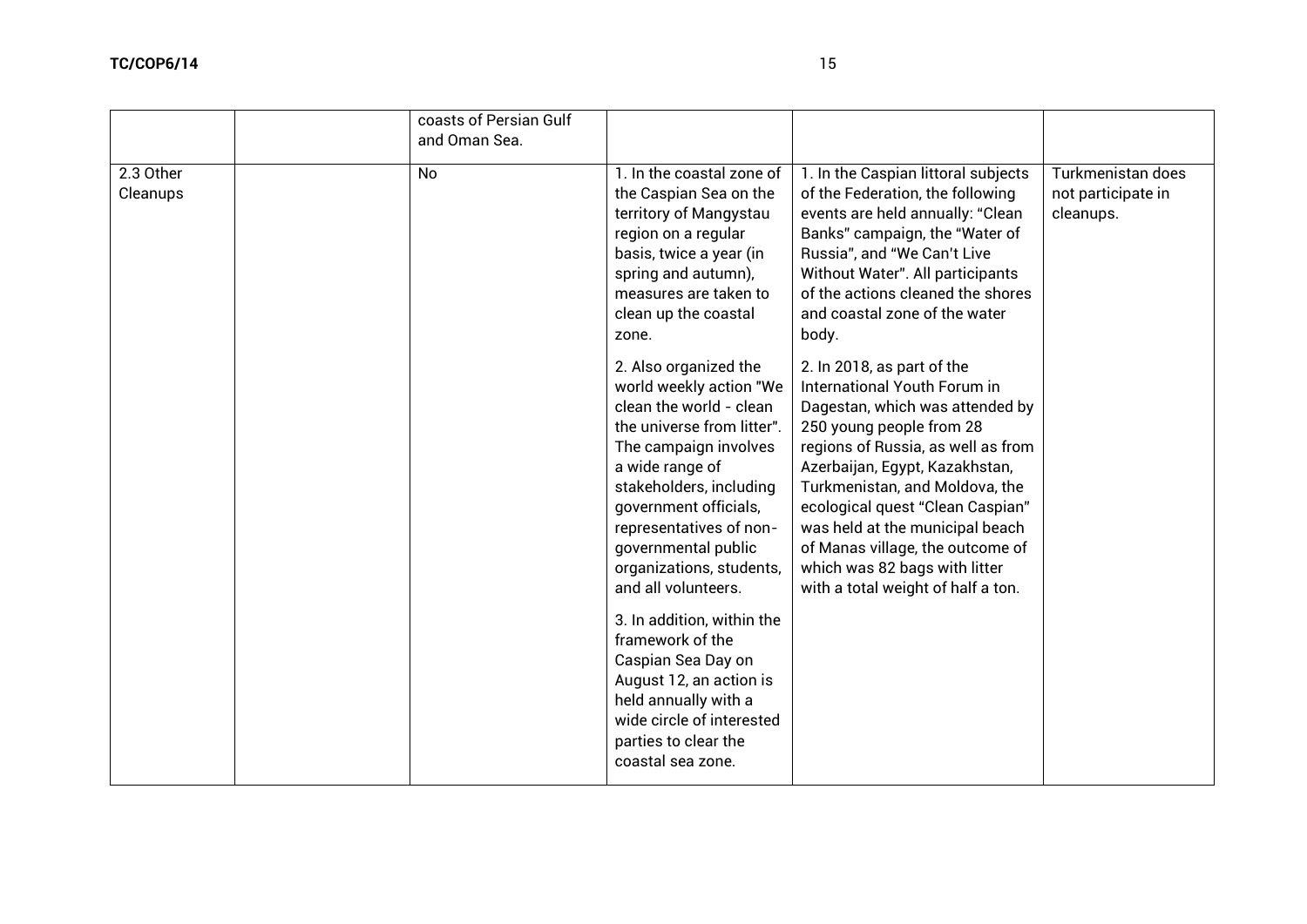|                                      |                                                                                                                                 | 4. Coastal clean-up<br>actions are organized in<br>order to draw public<br>attention to the<br>environmental<br>problems of the<br>Caspian Sea.                                                                                                                                                                                                                                                                                                                                                                                                                                                       |                                                                                                                                                                                                                                                                                                                                                                                                                                                                                                                                                                                                                                                                                                                                                                                       |                                                                                                                                                                                                                                                                                           |
|--------------------------------------|---------------------------------------------------------------------------------------------------------------------------------|-------------------------------------------------------------------------------------------------------------------------------------------------------------------------------------------------------------------------------------------------------------------------------------------------------------------------------------------------------------------------------------------------------------------------------------------------------------------------------------------------------------------------------------------------------------------------------------------------------|---------------------------------------------------------------------------------------------------------------------------------------------------------------------------------------------------------------------------------------------------------------------------------------------------------------------------------------------------------------------------------------------------------------------------------------------------------------------------------------------------------------------------------------------------------------------------------------------------------------------------------------------------------------------------------------------------------------------------------------------------------------------------------------|-------------------------------------------------------------------------------------------------------------------------------------------------------------------------------------------------------------------------------------------------------------------------------------------|
| 2.4 Source<br><b>Differentiation</b> | There are no documented<br>data in Iran on the<br>abundance, composition<br>and sources of marine<br>litter in the Caspian Sea. | 1. In accordance with<br>the Environmental Code<br>of the Republic of<br>Kazakhstan, waste is<br>classified as production<br>and consumption<br>waste. Waste is also<br>classified into the four<br>categories. In terms of<br>marine litter there are<br>no differences between<br>land or ship litter.<br>2. In the field of<br>merchant shipping, the<br>procedure for storage<br>and processing of<br>garbage on board,<br>delivery of garbage to<br>port reception facilities<br>is governed by the<br>provision of the<br><b>Environmental Code of</b><br>the Republic of<br>Kazakhstan (2015). | 1. The Federal law "On<br>environmental protection"<br>provides for the formation of a<br>fundamentally new system of<br>regulation of adverse impact on<br>the environment. It includes<br>differentiation in the level of<br>environmental pollution, the<br>application of the state<br>regulation measures to them, as<br>well as economic incentives for<br>entities that use BET.<br>2. Federal waste classification<br>catalogue (FWCC), the state<br>register of waste disposal<br>facilities, as well as data bank on<br>waste and technologies for<br>disposal and neutralization of<br>various types of waste<br>represents the list of the types of<br>waste which are in circulation in<br>the Russian Federation and<br>systematized by set of<br>classification signs. | There is no use of<br>term "marine litter" in<br>Turkmenistan. With<br>regard to pollution, a<br>more acceptable term<br>"land-based sources<br>of pollution", "solid<br>waste" are used and<br>land-based objects<br>that are potential<br>polluters are<br>monitored and<br>controlled. |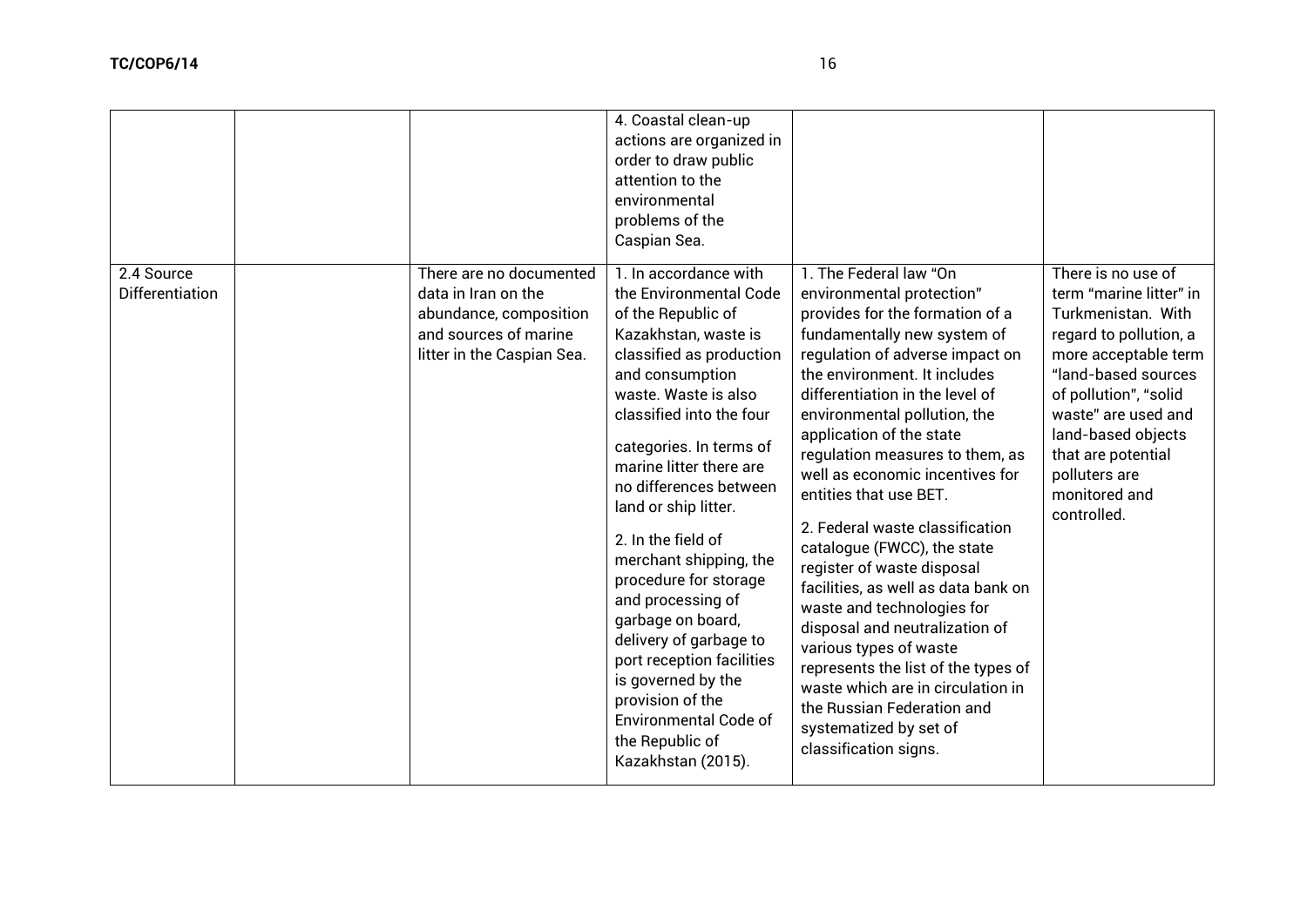| 2.5<br>Accumulation<br>Zones                      | There is no information<br>available yet but at<br>present, a project titled<br>"Effects of sea currents<br>on the distribution of<br>marine litters in the<br>coastal waters of<br>Mazandaran province" is<br>underway. | Information on the<br>nature of ocean<br>circulation and marine<br>litter accumulation<br>zones is not available. | In addition to marine litter<br>generated on land and<br>concentrated on the coastline<br>and beaches, the generation of<br>litter and waste from economic<br>activities at sea is also<br>important. This material is<br>distributed over the surface of<br>the sea and on the seabed,<br>although some part of the litter of<br>marine origin could be<br>concentrated on the coastline,<br>and some part of the litter from<br>land sources can migrate far on<br>the sea surface or sink.                                                           | 1. There is no<br>information on ocean<br>circulation patterns.<br>2. In communication<br>with the Foreign<br><b>Economic Relations</b><br>Department of<br>"Turkmen maritime<br>and river lines",<br>Agency of the<br>Ministry of Industry<br>and Communication<br>of Turkmenistan<br>information was<br>given that there were<br>no zones for marine<br>litter in the port<br>territory. |
|---------------------------------------------------|--------------------------------------------------------------------------------------------------------------------------------------------------------------------------------------------------------------------------|-------------------------------------------------------------------------------------------------------------------|---------------------------------------------------------------------------------------------------------------------------------------------------------------------------------------------------------------------------------------------------------------------------------------------------------------------------------------------------------------------------------------------------------------------------------------------------------------------------------------------------------------------------------------------------------|--------------------------------------------------------------------------------------------------------------------------------------------------------------------------------------------------------------------------------------------------------------------------------------------------------------------------------------------------------------------------------------------|
| 2.6 Ecological<br>and<br>Environmental<br>Impacts | No information is<br>available.                                                                                                                                                                                          | <b>Environmental impact</b><br>assessment studies<br>have not been carried<br>out in Kazakhstan.                  | 1. The Caspian seal (Phoca<br>caspica) is a special impact<br>monitoring object specific to the<br>Caspian Sea. This species is at<br>the top of the trophic pyramid of<br>the Caspian Sea, and therefore its<br>population is of indicative value<br>for assessing the overall<br>wellbeing of the ecosystem of the<br>Caspian Sea.<br>2. The abundance and diversity<br>of planktonic organisms undergo<br>qualitative changes depending<br>on the season of the year and the<br>area of the Caspian and type of<br>exposure. Therefore, the plankton | Such studies have<br>not been done yet.                                                                                                                                                                                                                                                                                                                                                    |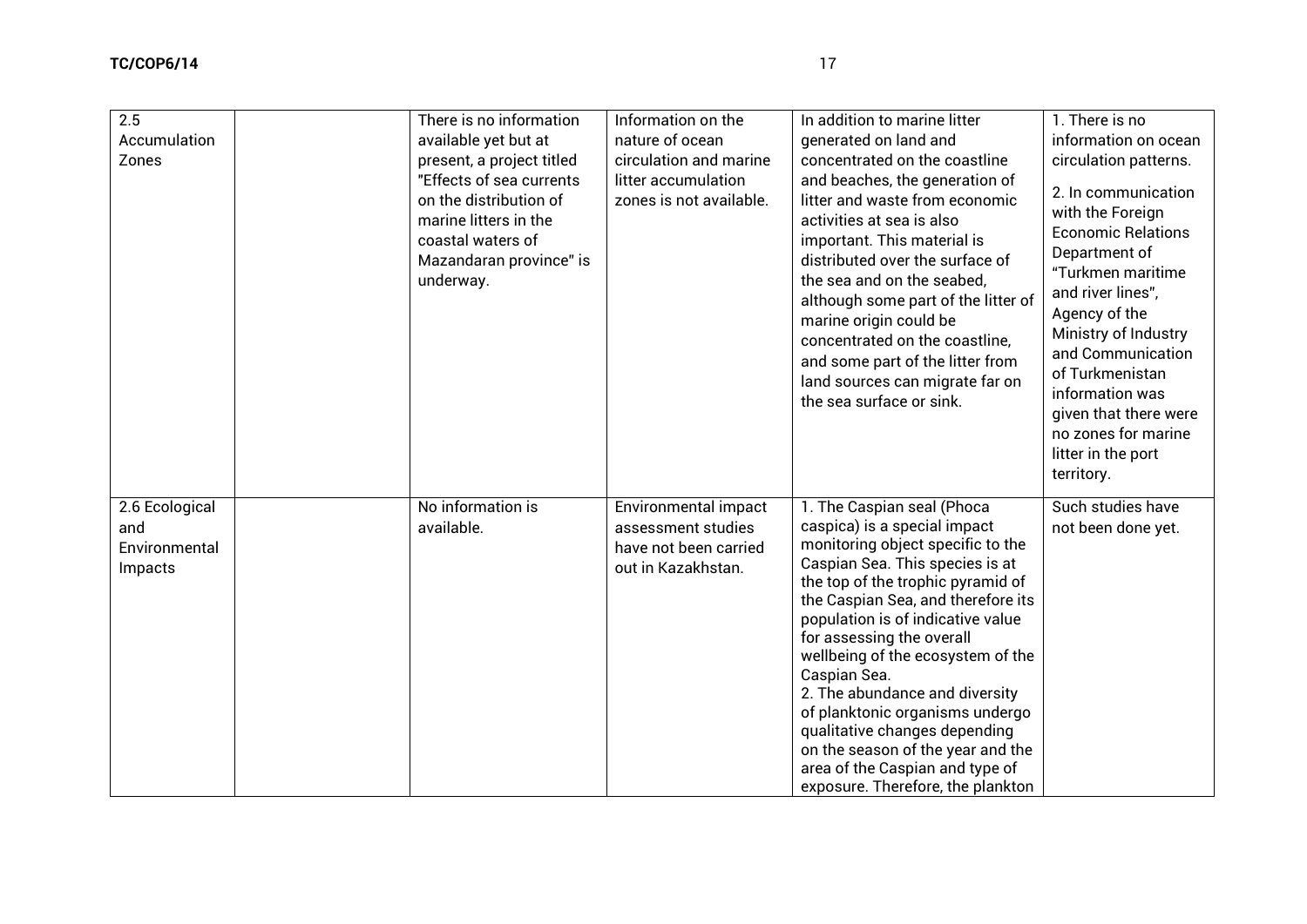|                                 |                                                                                                                                                        |                                                                                                           | community is able to reflect<br>short-term and/or limited in<br>scope adverse impacts.<br>3. Benthic communities are most<br>stable in time, often characterize<br>the local ecological situation and<br>are able to preserve retrospective<br>information about previous<br>exposure levels. These groups of<br>organisms are sensitive to the<br>granulometric composition of<br>bottom sediments, including<br>finely divided fractions, and,<br>therefore, could be considered as<br>potential indicators of the long-<br>term technogenic load on the<br>seabed.<br>4. Zoobenthos in the ecosystem<br>of the Northern Caspian is also a<br>potential "target" of impact.<br>5. The indicator related to<br>cleaning the water area from<br>litter was officially introduced<br>into the state programme<br>"Development of the fishery<br>complex". |                              |
|---------------------------------|--------------------------------------------------------------------------------------------------------------------------------------------------------|-----------------------------------------------------------------------------------------------------------|----------------------------------------------------------------------------------------------------------------------------------------------------------------------------------------------------------------------------------------------------------------------------------------------------------------------------------------------------------------------------------------------------------------------------------------------------------------------------------------------------------------------------------------------------------------------------------------------------------------------------------------------------------------------------------------------------------------------------------------------------------------------------------------------------------------------------------------------------------|------------------------------|
| 2.7<br>Socioeconomic<br>Impacts | 1. No solid information is<br>available.<br>2. However, in the EIA<br>reports for the evaluation<br>of large projects in sea<br>(including development | Studies on the impact<br>of marine litter on<br>socio-economic<br>development have not<br>been conducted. | 1. As part of the research work of<br>the RAS in 2010-2015,<br>assessments were made of the<br>impact of marine litter on<br>environmental management in<br>the coastal zones, primarily in the                                                                                                                                                                                                                                                                                                                                                                                                                                                                                                                                                                                                                                                          | No information<br>available. |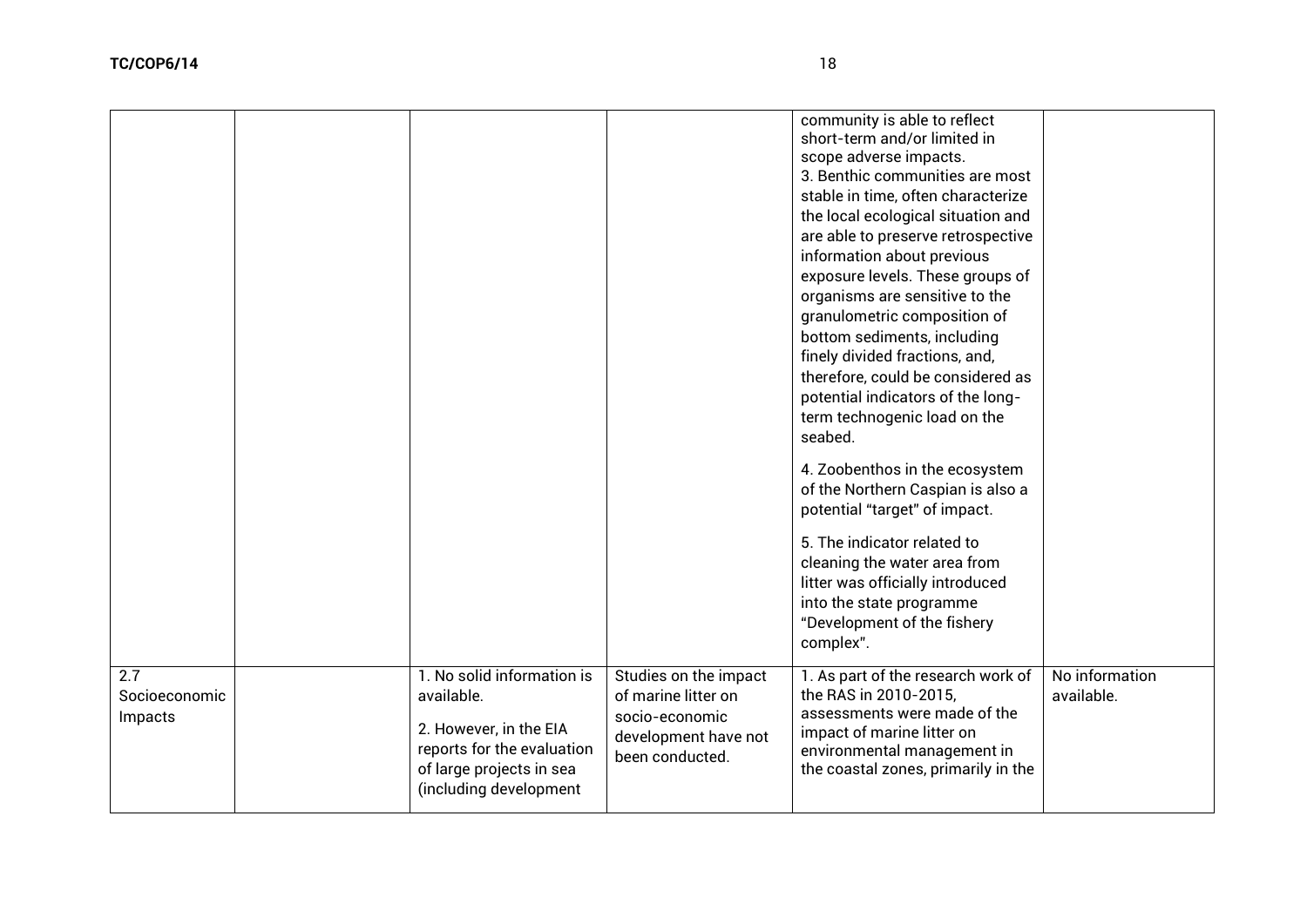|                                                    | of breakwaters, ports,<br>opening of maritime<br>routes in ports,) when it<br>comes to dredging issue,<br>there are some parts<br>available for the socio-<br>economic effects of<br>dredging.                                                                                                                                                                                                                                                                                                      |                                                                                                                   | suburban areas of large cities $-$<br>Vladivostok, Nakhodka etc.<br>2. Studies have demonstrated<br>that the short-term financial<br>benefits of using plastic in the<br>current economic system do not<br>create incentives for the<br>transition to phasing out the use<br>of plastic or low-quality plastic or<br>to prohibiting their one-time use.<br>3. In addition, it is relatively<br>difficult to estimate the economic<br>losses caused by marine litter.<br>Moreover, attributing economic<br>damage caused by marine litter<br>to the pollutant seems<br>impossible.                                               |                                                                                                                                                                                                                                                                                                                                                                                                                   |
|----------------------------------------------------|-----------------------------------------------------------------------------------------------------------------------------------------------------------------------------------------------------------------------------------------------------------------------------------------------------------------------------------------------------------------------------------------------------------------------------------------------------------------------------------------------------|-------------------------------------------------------------------------------------------------------------------|---------------------------------------------------------------------------------------------------------------------------------------------------------------------------------------------------------------------------------------------------------------------------------------------------------------------------------------------------------------------------------------------------------------------------------------------------------------------------------------------------------------------------------------------------------------------------------------------------------------------------------|-------------------------------------------------------------------------------------------------------------------------------------------------------------------------------------------------------------------------------------------------------------------------------------------------------------------------------------------------------------------------------------------------------------------|
| 2.8 Other<br><b>Scientific Data</b><br>and Studies | 1. In 2017, a study was<br>done by University of<br><b>Tarbiat Modares as</b><br>"Investigating<br>Abundance, Distribution<br>and Accumulation of<br><b>Plastic Resin Pellets and</b><br>Fragments in the Caspian<br>Sea: A Case Study of<br>Noor Shores". It was<br>found that plastic debris<br>and fragment are widely<br>and unevenly distributed<br>along shorelines of the<br>Caspian Sea. 2. The<br>following projects are<br>currently underway: (i)<br>Survey on abundance<br>and types of | Studies related to the<br>assessment of the state<br>of marine litter in<br>Kazakhstan has not<br>been conducted. | 1. In Russia, research on the<br>issue of marine litter was carried<br>out as part of the international<br><b>NOWPAP Regional Marine Litter</b><br>Action Plan which was initiated in<br>programme in the region of the<br>Sea of Japan (MALITA) which<br>started in 2008.<br>2. Primorsky krai of Russia is<br>fully covered by the geographical<br>scope of the NOWPAP region.<br>The most notable area of marine<br>litter distribution in Primorsky<br>krai is the Peter the Great Bay.<br>River runoff and coastal sea<br>currents lead to the formation of<br>a local level of circulation in the<br>Peter the Great Bay. | Regarding to this<br>issue Turkmenistan<br>may submit the only<br>provision which was<br>reflected in the<br><b>Tehran Convention</b><br>(Article 20), namely:<br>(a) developing<br>methods for the<br>assessment of the<br>toxicity of harmful<br>substances and<br>investigations of its<br>affecting process on<br>the environment of<br>the Caspian Sea; (b)<br>developing and<br>applying<br>environmentally |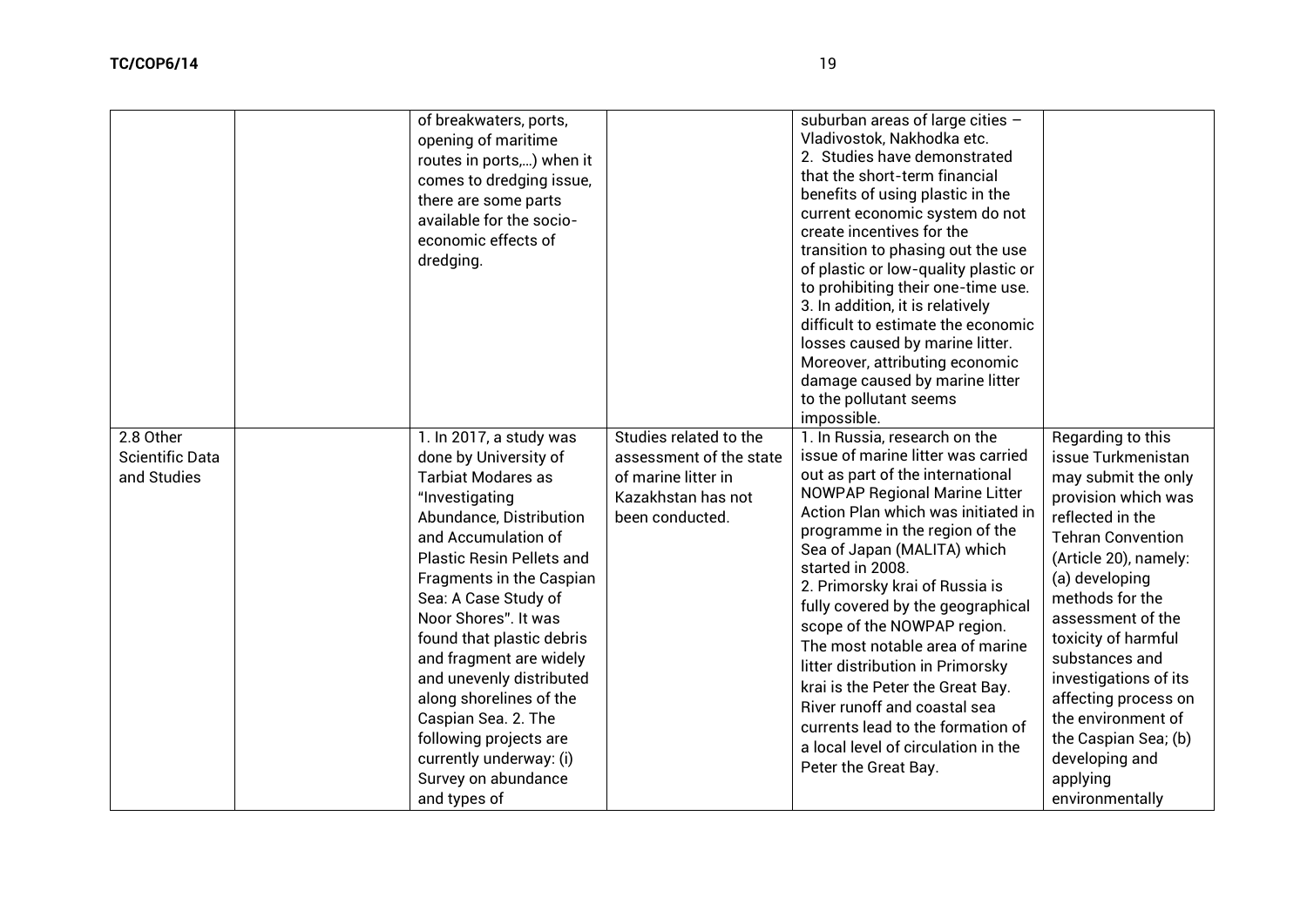| Microplastics in the                 | 3. Another area within the                                                                                                                                                                                                                                                                                  | sound or safe                                                                                                                                                                      |
|--------------------------------------|-------------------------------------------------------------------------------------------------------------------------------------------------------------------------------------------------------------------------------------------------------------------------------------------------------------|------------------------------------------------------------------------------------------------------------------------------------------------------------------------------------|
| coastal sediments of                 | Russian part of NOWPAP that is                                                                                                                                                                                                                                                                              | technologies; (c) the                                                                                                                                                              |
| south of the Caspian                 | potentially contaminated with                                                                                                                                                                                                                                                                               | phasing out and/or                                                                                                                                                                 |
| Sea- Phase I: Ramsar to              | marine litter is the Tatar Strait.                                                                                                                                                                                                                                                                          | substitution of                                                                                                                                                                    |
| Mahmood Abad by                      | The qualitative and quantitative                                                                                                                                                                                                                                                                            | substances likely to                                                                                                                                                               |
| <b>Iranian National Institute</b>    | characteristics of marine litter                                                                                                                                                                                                                                                                            | cause pollution; (d)                                                                                                                                                               |
| for Oceanography and                 | vary depending on the distance                                                                                                                                                                                                                                                                              | developing                                                                                                                                                                         |
| Atmospheric Science;                 | from the coastline, as they are                                                                                                                                                                                                                                                                             | environmentally                                                                                                                                                                    |
| and (ii) Study on the                | determined by the strength and                                                                                                                                                                                                                                                                              | sound or safe                                                                                                                                                                      |
| situation of plastic debris          | speed of the currents, the                                                                                                                                                                                                                                                                                  | methods for the                                                                                                                                                                    |
| in fish and water birds              | distribution of pollution sources                                                                                                                                                                                                                                                                           | disposal of                                                                                                                                                                        |
| stomach on the southern              | and some other factors.                                                                                                                                                                                                                                                                                     | hazardous                                                                                                                                                                          |
| shores of the Caspian<br>Sea by DOE. | 4. Studies of coastal litter in the<br>Amur Bay show that synthetic<br>rubber tires make up about 60%<br>of marine litter in this area in<br>relation to other litter items.                                                                                                                                | substances; (e)<br>developing<br>environmentally<br>sound or safe<br>techniques for water-<br>construction works                                                                   |
|                                      | 5. Studies have confirmed that<br>the discharge of the Tumannaya<br>river is responsible for the<br>distribution of litter transported<br>along the southwestern coast of<br>the Primorsky krai.                                                                                                            | and water-regulation;<br>(f) assessing the<br>physical and financial<br>damage resulting<br>from pollution; (g)<br>improvement of<br>knowledge about the                           |
|                                      | 6. Of importance for the study of<br>the marine litter problem is the<br>development of environmental<br>operational indicators and<br>indicators of the state of the<br>marine environment for regions,<br>one of which is marine litter.<br>Currently, a list of Ecological<br>Operational Indicators and | hydrological regime<br>and ecosystem<br>dynamics of the<br>Caspian Sea<br>including sea level<br>fluctuations and the<br>effects of such<br>fluctuations on the<br>Sea and coastal |
|                                      |                                                                                                                                                                                                                                                                                                             |                                                                                                                                                                                    |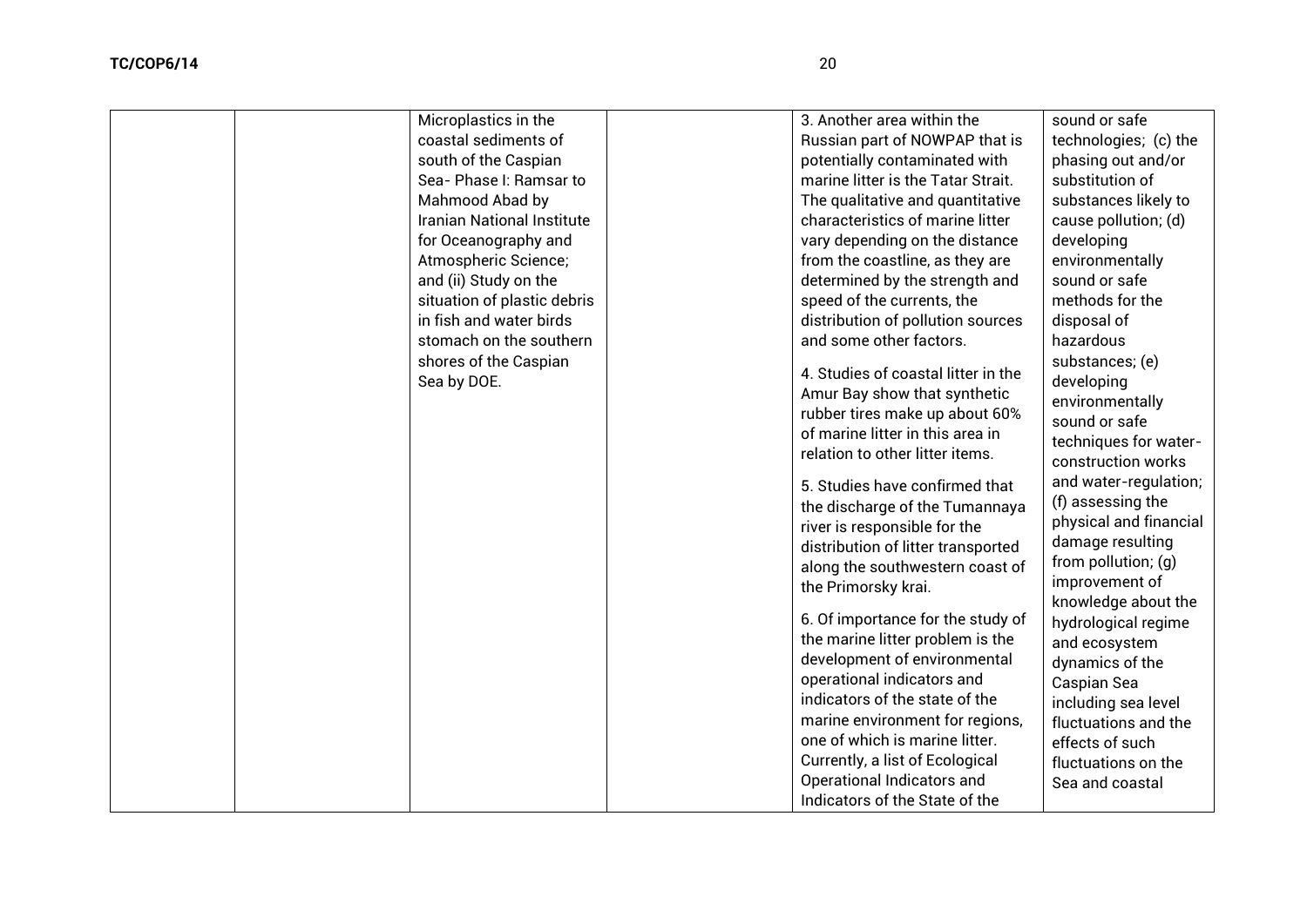|  |  | Marine Environment of the            | ecosystems; and (h)    |
|--|--|--------------------------------------|------------------------|
|  |  | NOWPAP Region has been               | studying the levels of |
|  |  | compiled in the region of the        | radiation and          |
|  |  | Northwestern Pacific, including      | radioactivity in the   |
|  |  | 12 operational indicators for        | Caspian Sea.           |
|  |  | assessing the environment of the     |                        |
|  |  | region and 24 groups of              |                        |
|  |  | indicators                           |                        |
|  |  | 7. Studies on marine litter were     |                        |
|  |  | carried out by SOI of                |                        |
|  |  | Roshydromet as part of the           |                        |
|  |  | GEF/UNDP-EMBLAS                      |                        |
|  |  | international project on the Black   |                        |
|  |  | Sea. Studies included the            |                        |
|  |  | distribution of marine litter in the |                        |
|  |  | coastal zone, and visual             |                        |
|  |  | monitoring of marine litter.         |                        |
|  |  |                                      |                        |
|  |  | 8. Relevant studies were             |                        |
|  |  | conducted in the Baltic Sea          |                        |
|  |  | region as part of the participation  |                        |
|  |  | in the HELCOM Regional Action        |                        |
|  |  | Plan on Marine Litter.               |                        |
|  |  |                                      |                        |

# **Table 2. National institutional arrangements and policy framework. Summary of responses by Caspian countries**

| Jallan -<br>public<br>, n r<br>ւ. | ∵lrar<br>Repub.<br>ו פו סו<br>mıc<br>ΩT<br>isidi<br>. | ⊔ົ<br>nubli<br>ົ<br>izanlıstal<br>ινα.<br>.<br>$\cdot$ | <b>Russ</b><br>.anar<br>iar<br>eratior | nıstar<br>W<br>'KIIIL |
|-----------------------------------|-------------------------------------------------------|--------------------------------------------------------|----------------------------------------|-----------------------|
|                                   |                                                       |                                                        |                                        |                       |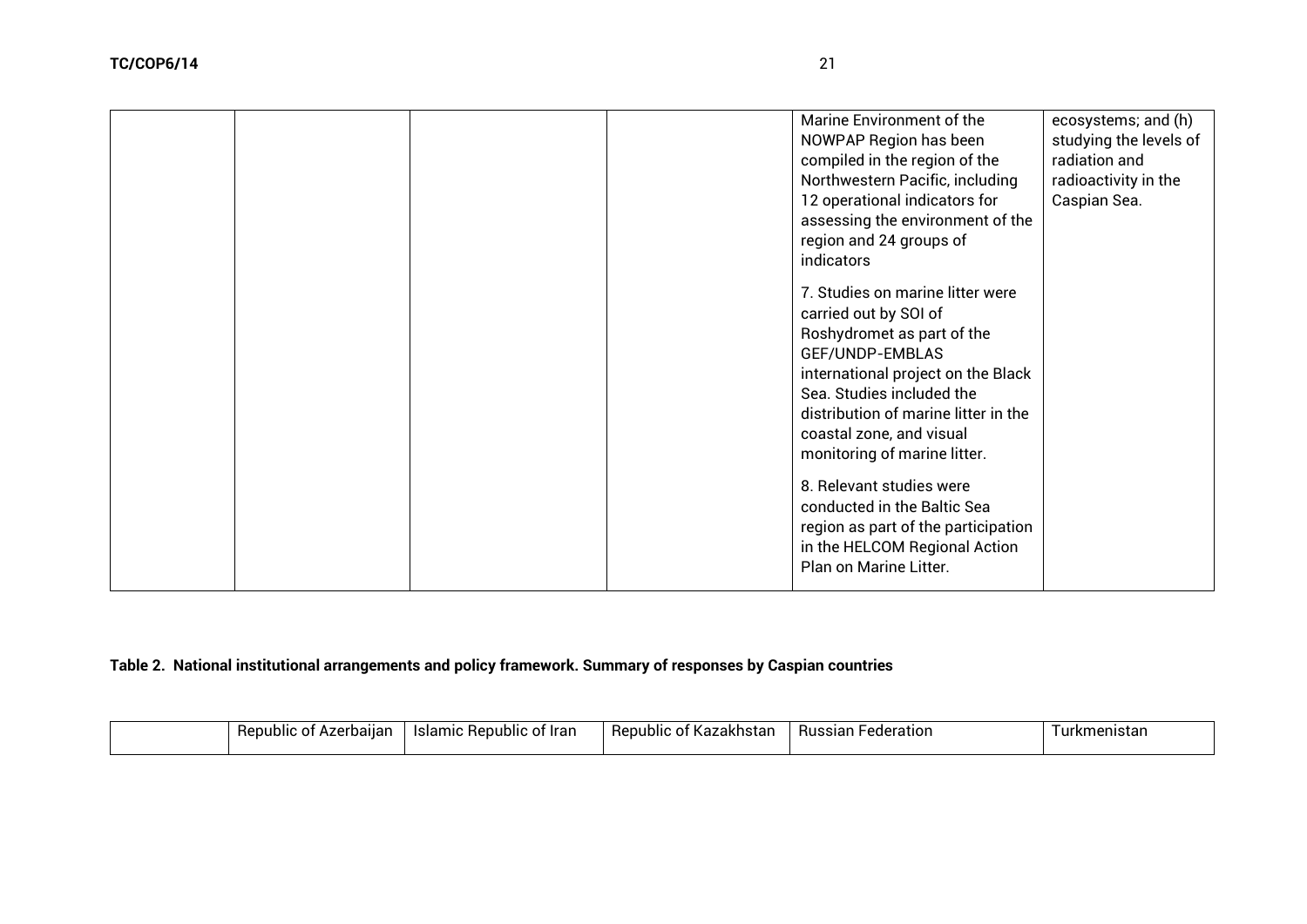| 3.1 Lead<br>Agency | 1. According to the Iran's<br>Waste Management Law,<br>Department of<br>Environment (DOE) is<br>responsible for the<br>supervision and good<br>performance of<br>collection, recycling and<br>disposal of the wastes in<br>Iran but the executive<br>operations are carried out<br>by municipalities that are<br>subordinate to the<br>Ministry of Interior.<br>2. DOE is the Lead<br>Agency of marine litter<br>issues in the country. | 1. There is no separate<br>body responsible for<br>marine litter in<br>Kazakhstan.<br>2. At the same time, the<br>issues of solid domestic<br>waste (SDW) are within<br>the competence of the<br>Ministry of Ecology,<br>Geology and Natural<br>Resources of the<br>Republic of Kazakhstan.<br>3. In addition, in<br>accordance with the<br><b>Environmental Code of</b><br>the Republic of<br>Kazakhstan and the<br>Law of the Republic of<br>Kazakhstan "On Local<br><b>State Governance and</b><br>Self-Government in the<br>Republic of<br>Kazakhstan", local<br>executive bodies are<br>charged with organizing<br>a separate collection at<br>the source of their<br>education, disposal and<br>recycling of SDW. | 1. Ministry of Natural Resources<br>and Environment of the Russian<br>Federation<br>2. Federal Service for Nature Use<br>Supervision (Rosprirodnadzor)<br>3. Ministry of Transport of the<br><b>Russian Federation</b><br>4. Regional authorities | 1. The Service<br>Caspecocontrol" is<br>the Lead Agency at<br>the Turkmen coastal<br>zone, which could be<br>engaged in marine<br>litter issues in future.<br>2. Water quality, state<br>control over the<br>protection and<br>rational use of water,<br>land resources and<br>atmospheric air in the<br>Turkmen sector of the<br>Caspian Sea is<br>carried out by<br>Caspecocontrol". The<br>Service's activities<br>extend to the waters<br>of the Turkmen sector<br>of the Caspian Sea<br>from Cape Sue to<br>Esenguly on the 52nd<br>meridian, to<br>enterprises,<br>organizations,<br>institutions, foreign<br>companies, along the<br>routes of oil pipelines<br>and gas pipelines in<br>the territory indicated<br>waters of<br>Turkmenistan and<br>other floating craft, |
|--------------------|-----------------------------------------------------------------------------------------------------------------------------------------------------------------------------------------------------------------------------------------------------------------------------------------------------------------------------------------------------------------------------------------------------------------------------------------|-------------------------------------------------------------------------------------------------------------------------------------------------------------------------------------------------------------------------------------------------------------------------------------------------------------------------------------------------------------------------------------------------------------------------------------------------------------------------------------------------------------------------------------------------------------------------------------------------------------------------------------------------------------------------------------------------------------------------|---------------------------------------------------------------------------------------------------------------------------------------------------------------------------------------------------------------------------------------------------|----------------------------------------------------------------------------------------------------------------------------------------------------------------------------------------------------------------------------------------------------------------------------------------------------------------------------------------------------------------------------------------------------------------------------------------------------------------------------------------------------------------------------------------------------------------------------------------------------------------------------------------------------------------------------------------------------------------------------------------------------------------------------------|
|--------------------|-----------------------------------------------------------------------------------------------------------------------------------------------------------------------------------------------------------------------------------------------------------------------------------------------------------------------------------------------------------------------------------------------------------------------------------------|-------------------------------------------------------------------------------------------------------------------------------------------------------------------------------------------------------------------------------------------------------------------------------------------------------------------------------------------------------------------------------------------------------------------------------------------------------------------------------------------------------------------------------------------------------------------------------------------------------------------------------------------------------------------------------------------------------------------------|---------------------------------------------------------------------------------------------------------------------------------------------------------------------------------------------------------------------------------------------------|----------------------------------------------------------------------------------------------------------------------------------------------------------------------------------------------------------------------------------------------------------------------------------------------------------------------------------------------------------------------------------------------------------------------------------------------------------------------------------------------------------------------------------------------------------------------------------------------------------------------------------------------------------------------------------------------------------------------------------------------------------------------------------|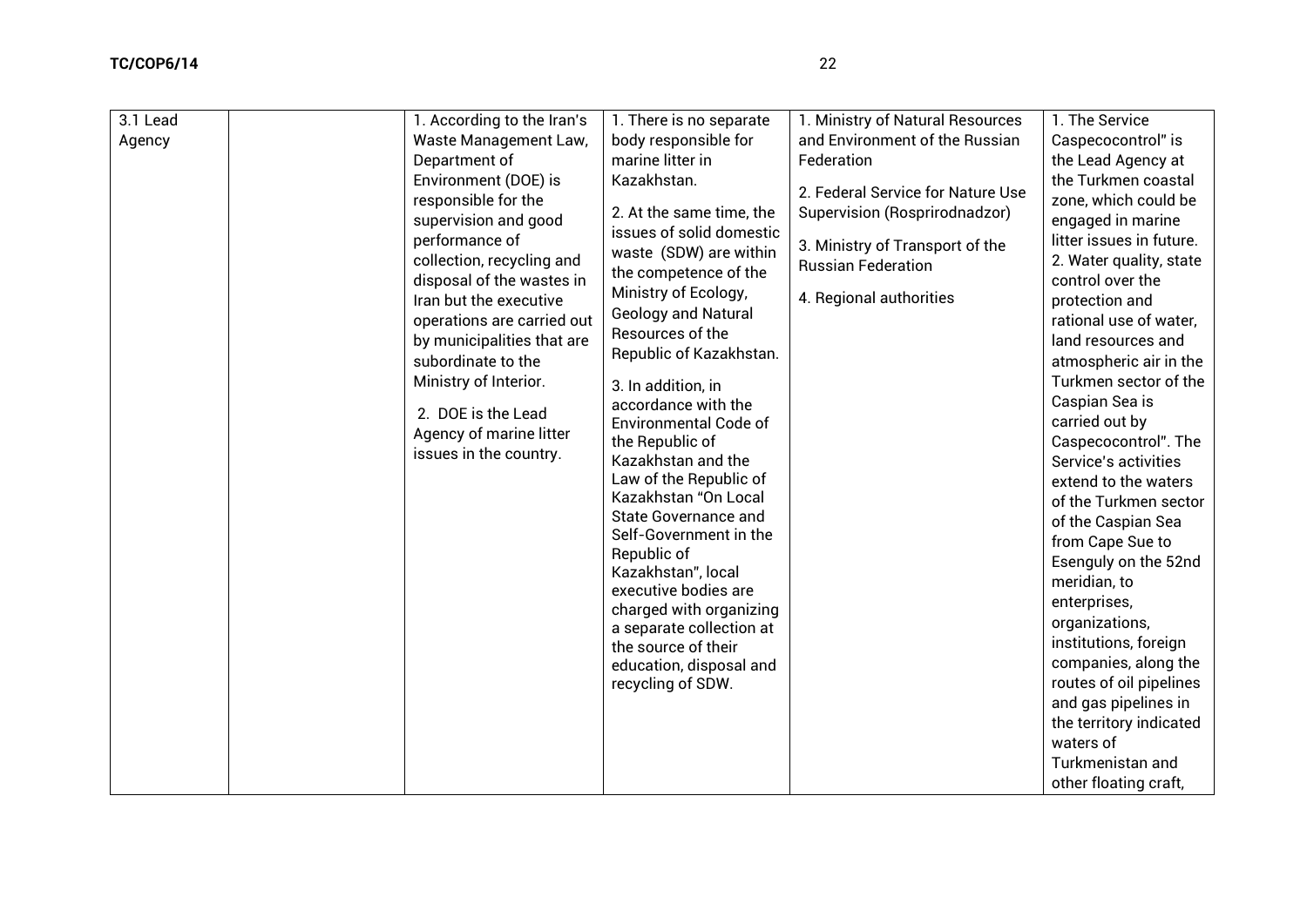|                   |                                                                                                                                                                                                                                                                                            |                                                                                                            | objects located in the<br>Turkmen sector of the<br>Caspian Sea, as well<br>as on a two<br>kilometres protected<br>coastal strip of land,<br>including other<br>objects, which have a<br>negative impact on<br>sea waters and<br>departing from said<br>zone. |
|-------------------|--------------------------------------------------------------------------------------------------------------------------------------------------------------------------------------------------------------------------------------------------------------------------------------------|------------------------------------------------------------------------------------------------------------|--------------------------------------------------------------------------------------------------------------------------------------------------------------------------------------------------------------------------------------------------------------|
|                   |                                                                                                                                                                                                                                                                                            |                                                                                                            | 3. Additional to the<br>mentioned above the<br>Service, the utilities of<br>Turkmenbashi city<br>are engaged in<br>garbage cleaning up<br>activities on the<br>coastal zone and on<br>the territory, adjacent<br>to it.                                      |
| 3.2 Task<br>Force | 1. There is an advisory<br>committee in the DOE to<br>consider implementation<br>issues of London<br>Protocol. Members of this<br>committee are mainly<br>from different sectors of<br>the DOE and its provincial<br>offices in coastal<br>provinces in north and<br>south of the country. | Separate target groups,<br>working groups,<br>committees responsible<br>for marine litter do not<br>exist. | 1. There is no directly<br>formed working<br>group, committee or<br>similar group or<br>groups dealing with<br>the marine litter<br>issues.<br>2. Following<br>organisations can be<br>listed: (a) The Service<br>"Caspecocontrol", (b)                      |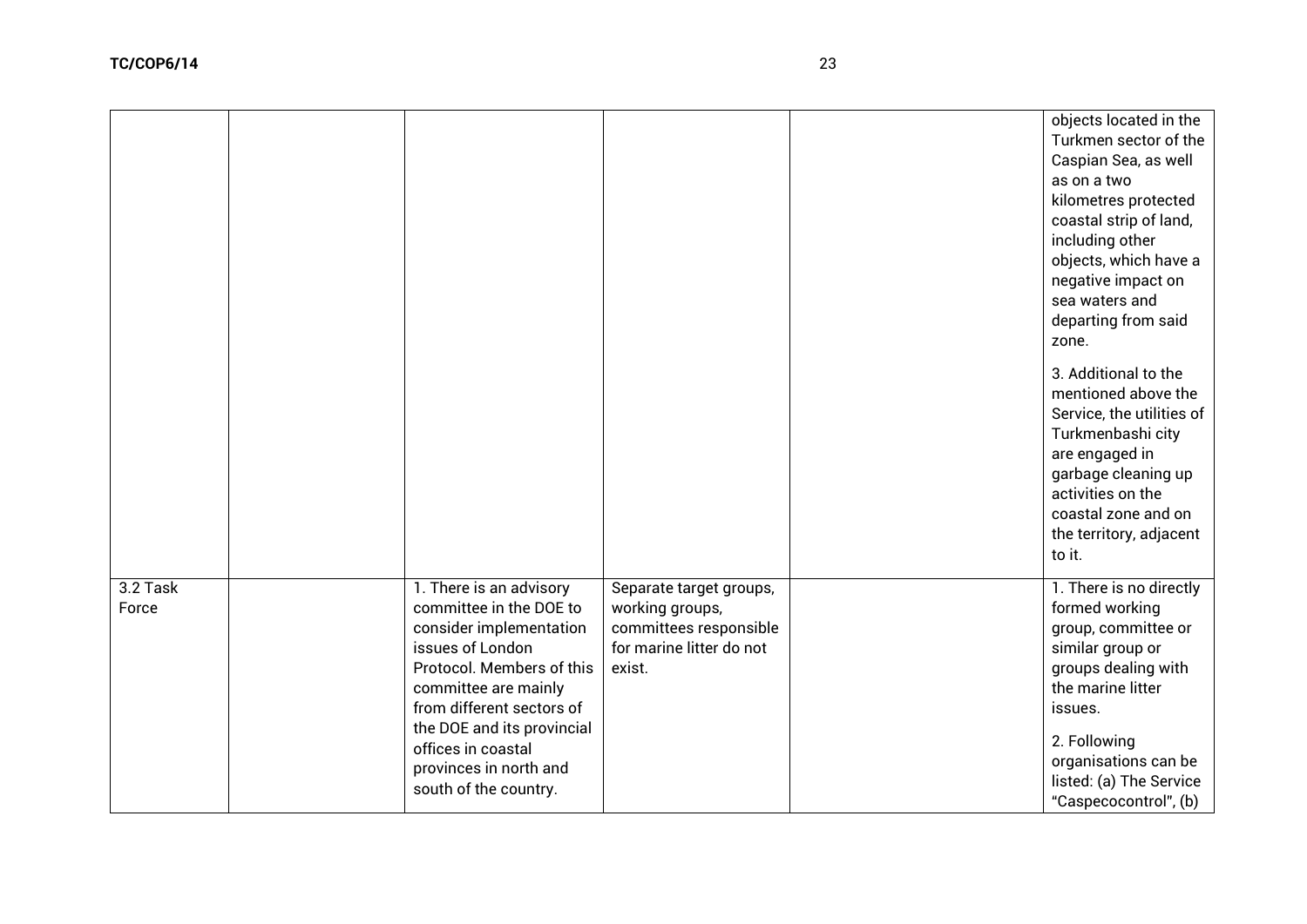|                              | 2. There is also a Marine<br><b>Environment Protection</b><br>Committee based in the<br><b>Ports and Maritime</b><br>Organization which<br>follows the<br>implementation and<br>enforcement of the IMO<br>decisions and resolutions<br>including the new IMO<br>action plan which<br>contributes to the global<br>solution for preventing<br>marine plastic litter<br>entering the oceans<br>through ship based<br>activities. This committee<br>consists of<br>representatives from<br>different relevant<br>authorities such as DOE,<br>Fisheries Organization,<br>shipping companies,<br>academia and etc. |                                                                                                                                            |                                                                                                                                                                                     | The Balkan Hyakimlik<br>(City administration);<br>(c) Utilities of<br>Turkmenbashi city;<br>(d) Sanitary-<br>epidemiologic Service<br>of the Balkan region;<br>(e) "Turkmen<br>maritime and river<br>lines" Agency of the<br>Ministry of Industry<br>and Communications<br>of Turkmenistan; (f)<br>The International<br><b>Marine Port</b><br>Turkmenbashi which<br>are also responsible<br>for cleanness of the<br>coastal zone of the<br>Caspian sea; and (g)<br>The<br>Interdepartmental<br>Commission on the<br>Caspian Sea under<br>the President of<br>Turkmenistan (IDC)<br>(2007). |
|------------------------------|---------------------------------------------------------------------------------------------------------------------------------------------------------------------------------------------------------------------------------------------------------------------------------------------------------------------------------------------------------------------------------------------------------------------------------------------------------------------------------------------------------------------------------------------------------------------------------------------------------------|--------------------------------------------------------------------------------------------------------------------------------------------|-------------------------------------------------------------------------------------------------------------------------------------------------------------------------------------|--------------------------------------------------------------------------------------------------------------------------------------------------------------------------------------------------------------------------------------------------------------------------------------------------------------------------------------------------------------------------------------------------------------------------------------------------------------------------------------------------------------------------------------------------------------------------------------------|
| 3.3 Policy and<br>Laws on ML | 1. Waste Management<br>Law $(2004)$ : this law is<br>developed to fulfil the<br>fiftieth Principle of the<br><b>Islamic Republic of Iran</b><br><b>Constitutional Law (which</b><br>links current and future                                                                                                                                                                                                                                                                                                                                                                                                  | 1. In Kazakhstan, the<br>problem of marine litter<br>is not considered<br>separately.<br>2. The state policy of<br>Kazakhstan in the field | 1. In the Russian legislation, the<br>problem of 'marine litter' is not<br>considered separately, it is an<br>integral part of the legislation in<br>the field of waste management. | 1. There are not yet<br>policies, legislation,<br>regulations and other<br>legal instruments<br>which address<br>directly marine litter.<br>2. Laws and                                                                                                                                                                                                                                                                                                                                                                                                                                    |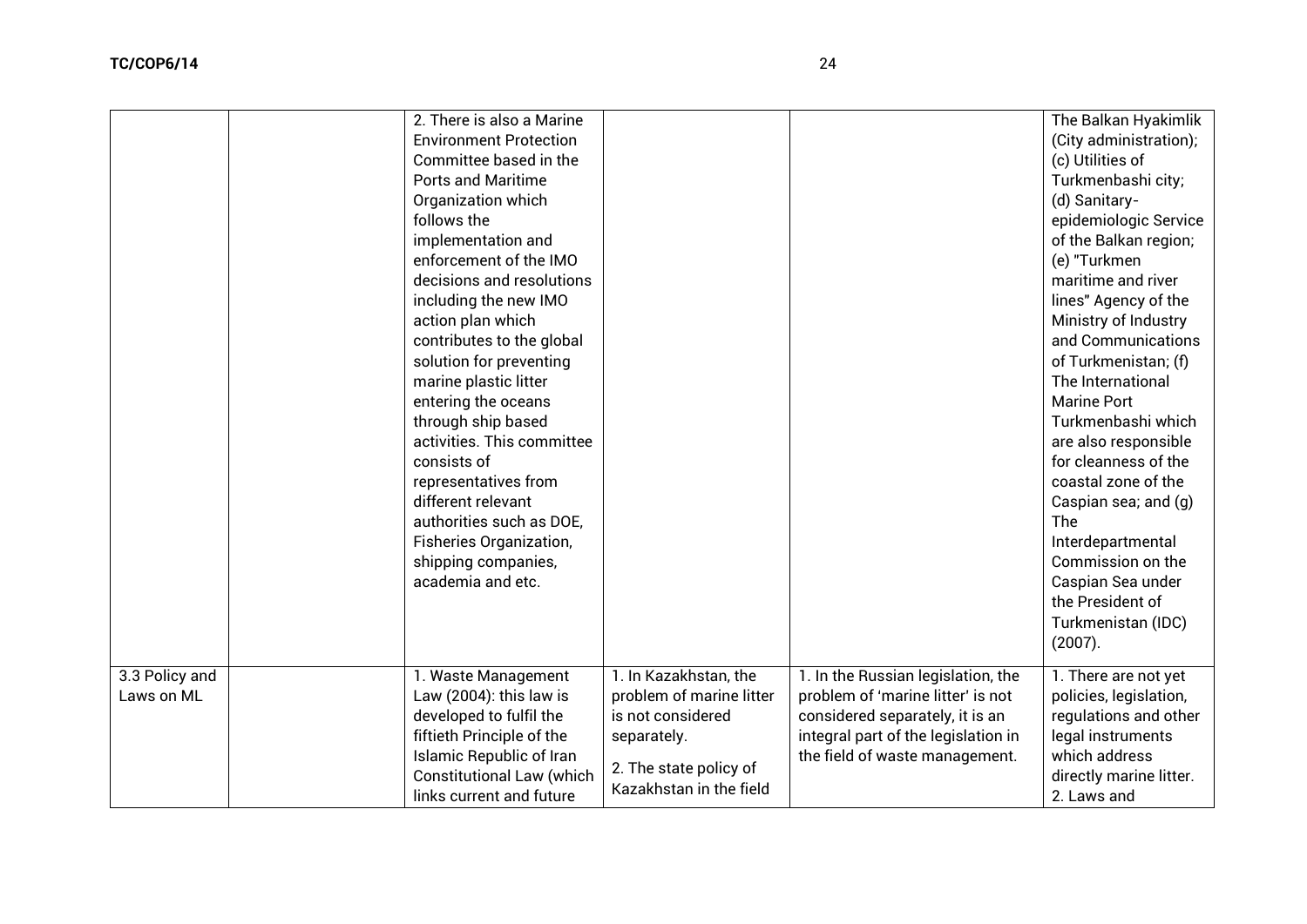| generations to the<br>environment and makes it | of waste management<br>is defined in the | 2. From 2014 to 2017, the federal    | regulation which<br>could be connected to |
|------------------------------------------------|------------------------------------------|--------------------------------------|-------------------------------------------|
|                                                |                                          | legislation in the field of waste    |                                           |
| a public duty to protect                       | Concept for the                          | management was radically             | marine litter issue                       |
| the environment) and in                        | transition of the                        | changed against the background       | are: (a). Law "On                         |
| order to protect the                           | Republic of Kazakhstan                   | of the transfer of authority to      | waste" (2015); (b).                       |
| environment from                               | to a green economy,                      | regulate this industry to the        | Law "On Nature                            |
| harmful effects of waste                       | approved by Decree of                    | regional level and introduction of   | Protection"; (c).                         |
| materials.                                     | the President of the                     | the institute of "regional           | "Decree on State                          |
| 2. Waste Management                            | Republic of Kazakhstan                   | operators for management of          | <b>Ecological</b>                         |
| bylaw (2005): The Waste                        | (2013, hereinafter -                     | solid municipal waste - an           | <b>Examination No. 2864</b>               |
| Management Law                                 | Concept) and aimed at                    | operator for solid municipal         | (1996); (d). Law                          |
| supplemented by an                             | introducing separate                     | waste management".                   | "Hydrocarbon                              |
| executive bylaw that                           | waste collection,                        | 3. Changes in the legislation in     | Resource" (2010); (e).                    |
| contains specific                              | developing the waste                     | the field of preventing pollution of | Rules for the                             |
| provisions for the various                     | recycling sector with                    | the Caspian Sea from land-based      | protection of coastal                     |
| types of waste in respect                      | the production of                        | sources in 2017 were based on        | waters of                                 |
| to waste avoidance,                            | recycled materials with                  | changes in the environmental         | Turkmenistan from                         |
| reduction, recycling, and                      | the attraction of                        | legislation and took place in        | pollution from ships                      |
| disposal as well as                            | investments, including                   | 2017, which mainly affected two      | (2005); (f). Law "On                      |
| collection and transport.                      | through public-private                   | federal laws: "On environmental      | approval and                              |
|                                                | partnership. The                         | protection" and "On production       | implementation of the                     |
| 3. Due to the Article 9 of                     | concept provides target                  | and consumption wastes".             | Merchant Shipping in                      |
| the Iran's Civil Code, all                     | indicators for bringing                  |                                      | Turkmenistan"; (q).                       |
| the treaties between the                       | the share of recycling                   | 4. The main tools for                | "Protocol for the                         |
| government of Iran and                         | up to 40% by 2030, 50%                   | implementation of environmental      | conservation of                           |
| other governments, in                          | by 2050. In order to                     | policy, including in the field of    | biological diversity to                   |
| accordance with the                            | achieve the target                       | waste management in the              | the Tehran                                |
| <b>Constitutional Law, shall</b>               | indicators defined by                    | Russian Federation, is the State     | Convention"; (h).                         |
| have the force of law.                         | the Concept, as well as                  | Programme of the Russian             | "Water Code" (2016);                      |
| Therefore, the following                       | for the integrated                       | <b>Federation "Environmental</b>     | (i). Law "On fisheries                    |
| conventions/protocols                          | solution of problems                     | Protection for 2012-2020".           | and conservation of                       |
| that have been ratified by                     | with solid waste, the                    |                                      | aquatic biological                        |
| Iran's Parliament are                          | Road maps for the                        | 5. Starting from 2017, the priority  | resources" (2011);                        |
| forcible: (i) London                           | introduction of separate                 | project "Clean Country" has been     | and (j). "Law on                          |
|                                                |                                          | integrated into the structure of     |                                           |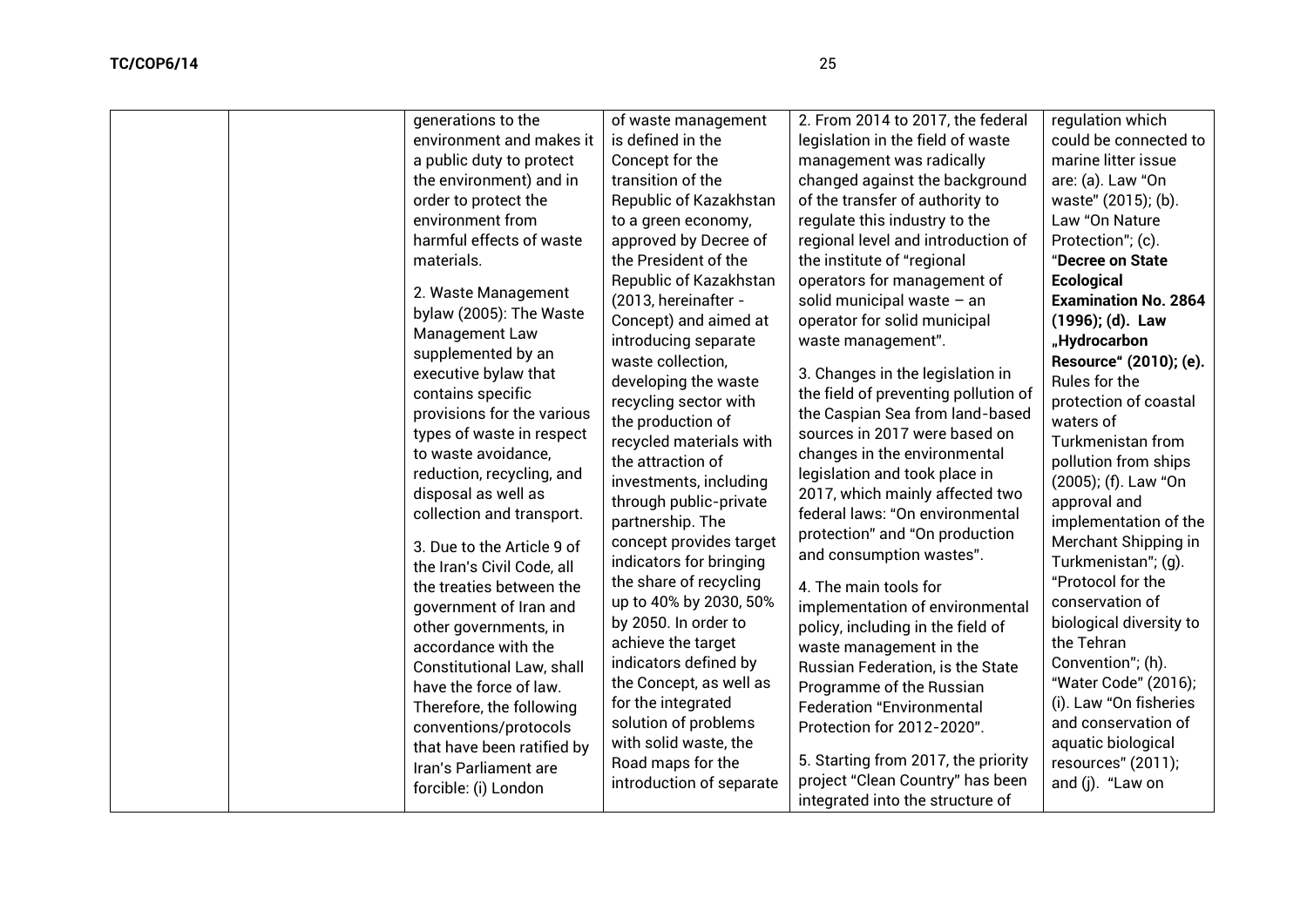| Protocol; (ii) Basel                                                              | collection, sorting,                                                                                                                                                                                                                                                                                                                                                                                                                                                                                                                                                                                                                                                                               | the State Programme                                                                                                                                                                                                                                                                                                                                                                                                                                                                                                                                                                                                                                                                                                                                                                                                                                           | <b>Environmental Safety"</b> |
|-----------------------------------------------------------------------------------|----------------------------------------------------------------------------------------------------------------------------------------------------------------------------------------------------------------------------------------------------------------------------------------------------------------------------------------------------------------------------------------------------------------------------------------------------------------------------------------------------------------------------------------------------------------------------------------------------------------------------------------------------------------------------------------------------|---------------------------------------------------------------------------------------------------------------------------------------------------------------------------------------------------------------------------------------------------------------------------------------------------------------------------------------------------------------------------------------------------------------------------------------------------------------------------------------------------------------------------------------------------------------------------------------------------------------------------------------------------------------------------------------------------------------------------------------------------------------------------------------------------------------------------------------------------------------|------------------------------|
| Convention; (iii) Moscow                                                          | recycling and recycling                                                                                                                                                                                                                                                                                                                                                                                                                                                                                                                                                                                                                                                                            | "Environmental Protection for                                                                                                                                                                                                                                                                                                                                                                                                                                                                                                                                                                                                                                                                                                                                                                                                                                 | (2017).                      |
|                                                                                   |                                                                                                                                                                                                                                                                                                                                                                                                                                                                                                                                                                                                                                                                                                    |                                                                                                                                                                                                                                                                                                                                                                                                                                                                                                                                                                                                                                                                                                                                                                                                                                                               |                              |
| Protocol to the Tehran<br><b>Convention; and Annex V</b><br>of MARPOL Convention. | of solid domestic waste,<br>the interaction of local<br>executive bodies with<br>specialized enterprises<br>in the field of circulation<br>were approved and<br>implemented with SDW<br>until 2020 and<br><b>Complexes of measures</b><br>for modern disposal and<br>recycling of SDW with<br>the wide involvement of<br>small and medium-<br>sized businesses.<br>3. In the Republic of<br>Kazakhstan the basic<br>laws and regulations<br>governing the activities<br>of the collection,<br>recycling and<br>processing of solid<br>waste are: (i)<br><b>Environmental Code of</b><br>the Republic of<br>Kazakhstan (2007,<br>amended 2018) and (ii)<br>Seven Orders of<br>different Ministries. | 2012-2020".<br>6. The Decree of the President of<br>07.05.2018 "On national goals<br>and strategic objectives of the<br>development of the Russian<br>Federation for the period through<br>2024" In the framework of this<br>Decree the national project<br>"Ecology" is being implemented.<br>7. The priority project<br>"Conservation and pollution<br>prevention of the Volga river",<br>which has been implemented<br>since 2017 within the framework<br>of the State Programme of the<br><b>Russian Federation</b><br>"Environmental Protection for<br>2012-2020", is of great<br>importance for the Caspian Sea<br>region.<br>8. Federal law of 24.06.1998 "On<br>production and consumption<br>wastes".<br>9. At the regional level, the near<br>Caspian subjects within the<br>framework of the formation of the<br>regulatory legal framework in the |                              |
|                                                                                   |                                                                                                                                                                                                                                                                                                                                                                                                                                                                                                                                                                                                                                                                                                    | field of waste management,                                                                                                                                                                                                                                                                                                                                                                                                                                                                                                                                                                                                                                                                                                                                                                                                                                    |                              |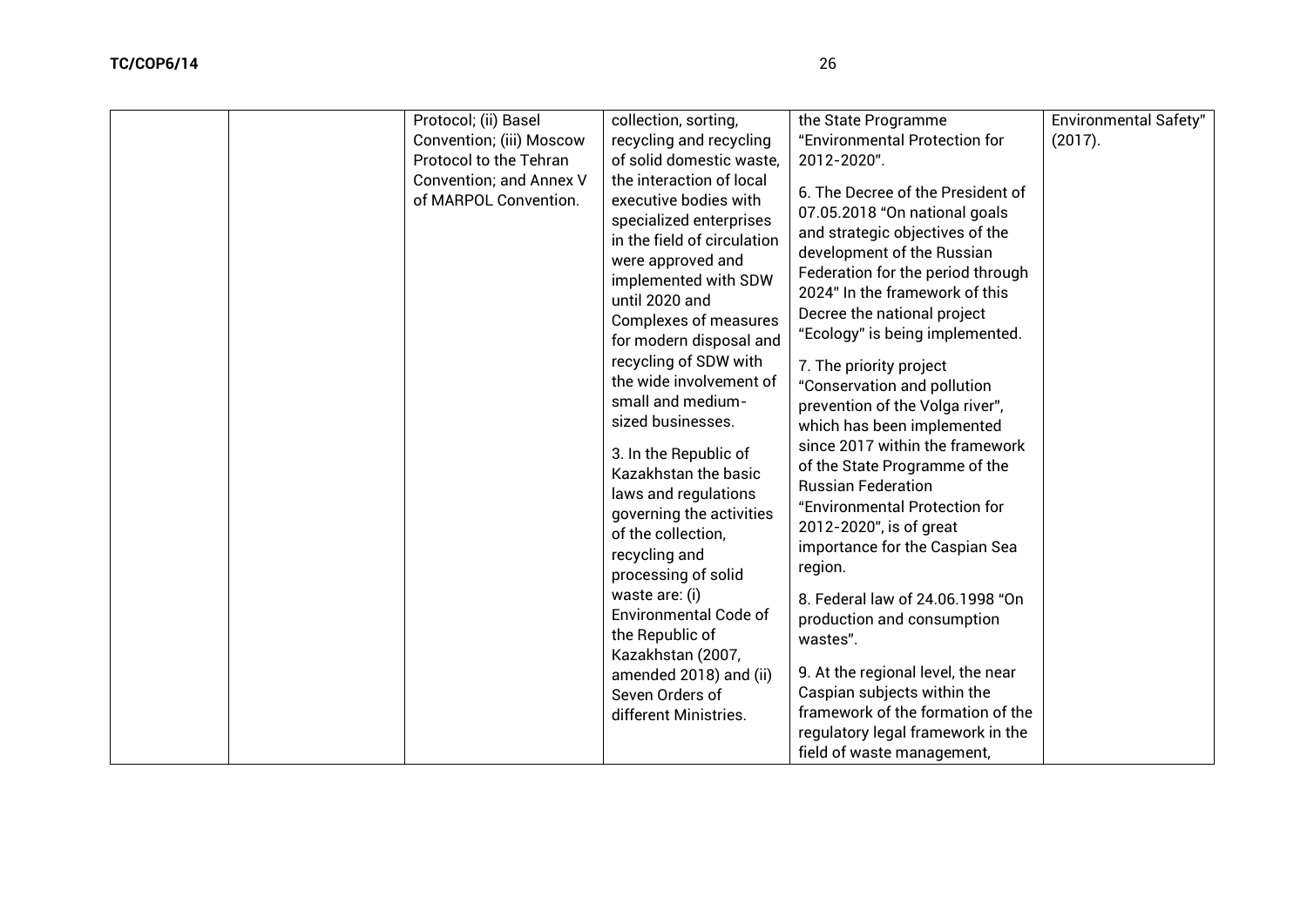|                                                                          |                                                                                                                                                                                                                                                                                                                                                                                                                                                                                                                                                                                                                                                                                                                                                                                                                   |                                                                                                                                                                                                                                                                                                                                                                                                                                                                                                                                                                                                                                                                                                                                                         | adopted a number of regulatory<br>legal acts.                                                                                                                                                                                                                                                                                                                                                                                                                                                                                                                                                                                                                                                                                                                                                                                                                                                                                                                                      |                                                           |
|--------------------------------------------------------------------------|-------------------------------------------------------------------------------------------------------------------------------------------------------------------------------------------------------------------------------------------------------------------------------------------------------------------------------------------------------------------------------------------------------------------------------------------------------------------------------------------------------------------------------------------------------------------------------------------------------------------------------------------------------------------------------------------------------------------------------------------------------------------------------------------------------------------|---------------------------------------------------------------------------------------------------------------------------------------------------------------------------------------------------------------------------------------------------------------------------------------------------------------------------------------------------------------------------------------------------------------------------------------------------------------------------------------------------------------------------------------------------------------------------------------------------------------------------------------------------------------------------------------------------------------------------------------------------------|------------------------------------------------------------------------------------------------------------------------------------------------------------------------------------------------------------------------------------------------------------------------------------------------------------------------------------------------------------------------------------------------------------------------------------------------------------------------------------------------------------------------------------------------------------------------------------------------------------------------------------------------------------------------------------------------------------------------------------------------------------------------------------------------------------------------------------------------------------------------------------------------------------------------------------------------------------------------------------|-----------------------------------------------------------|
| 3.4 Other<br>Policies and<br>Laws Relevant<br>in Addressing<br><b>ML</b> | 1. Disposable bags are a<br>huge source of<br>environmental pollution.<br>In Iran, several NGOs<br>have geared up to raise<br>public awareness about<br>the environmental<br>impacts of plastic bags,<br>which has helped<br>designate July 12 as the<br><b>National Plastic-Bag Free</b><br>Day<br>2. DOE has a three-year<br>plan aimed at eliminating<br>plastic shopping bags in<br>the capital Tehran. The<br>plan focuses on three<br>main objectives: (a)<br>reducing the production<br>and distribution of plastic<br>bags, (b) avoiding their<br>use and replacing them<br>with fabric bags and<br>other reusable<br>alternatives, and (c)<br>reusing the existing bags.<br>DOE will cooperate with<br>supermarkets to phase<br>out plastic bags and<br>replace them with eco-<br>friendly alternatives. | $\overline{1.7}$ achieve the target<br>indicators defined in the<br>Concept, to introduce<br>the collection,<br>transportation,<br>processing, reclamation<br>and disposal of solid<br>waste, as well as to<br>streamline and<br>systematize the work of<br>the secondary raw<br>materials market, a<br>regulatory legal<br>framework has been<br>created. Thus,<br>amendments were<br>made to the<br><b>Environmental Code on</b><br>Waste Management.<br>2. The Environmental<br>Code of the Republic of<br>Kazakhstan and the<br>Law of the Republic of<br>Kazakhstan "On Local<br>State Governance and<br>Self-Government in the<br>Republic of Kazakhstan"<br>entrusted local<br>executive bodies with<br>the obligation to<br>organize a separate | 1. To increase the efficiency of<br>activities in the field of waste<br>management, including<br>combating litter, legal<br>instruments related to<br>minimization of offenses and<br>implementation of relevant<br>legislation are required.<br>2. The Codex on Administrative<br>Offenses of 30.12.2001 provides<br>for administrative offenses in the<br>field of environmental protection.<br>Appropriate penalties for: (a)<br>non-compliance with<br>environmental and sanitary-<br>epidemiological requirements<br>under the production and<br>consumption waste<br>management; (b) violation of the<br>rules for the protection of water<br>bodies; (c) violation of water use<br>rules; and (d). violations of the<br>special regime for economic<br>activities on the coastal<br>protective strip of a water body,<br>and in the water protective zone<br>of a water body.<br>3. Sanctions are also provided for<br>non-compliance with<br>requirements, including water | See point "Policy and<br>Laws on marine litter"<br>above. |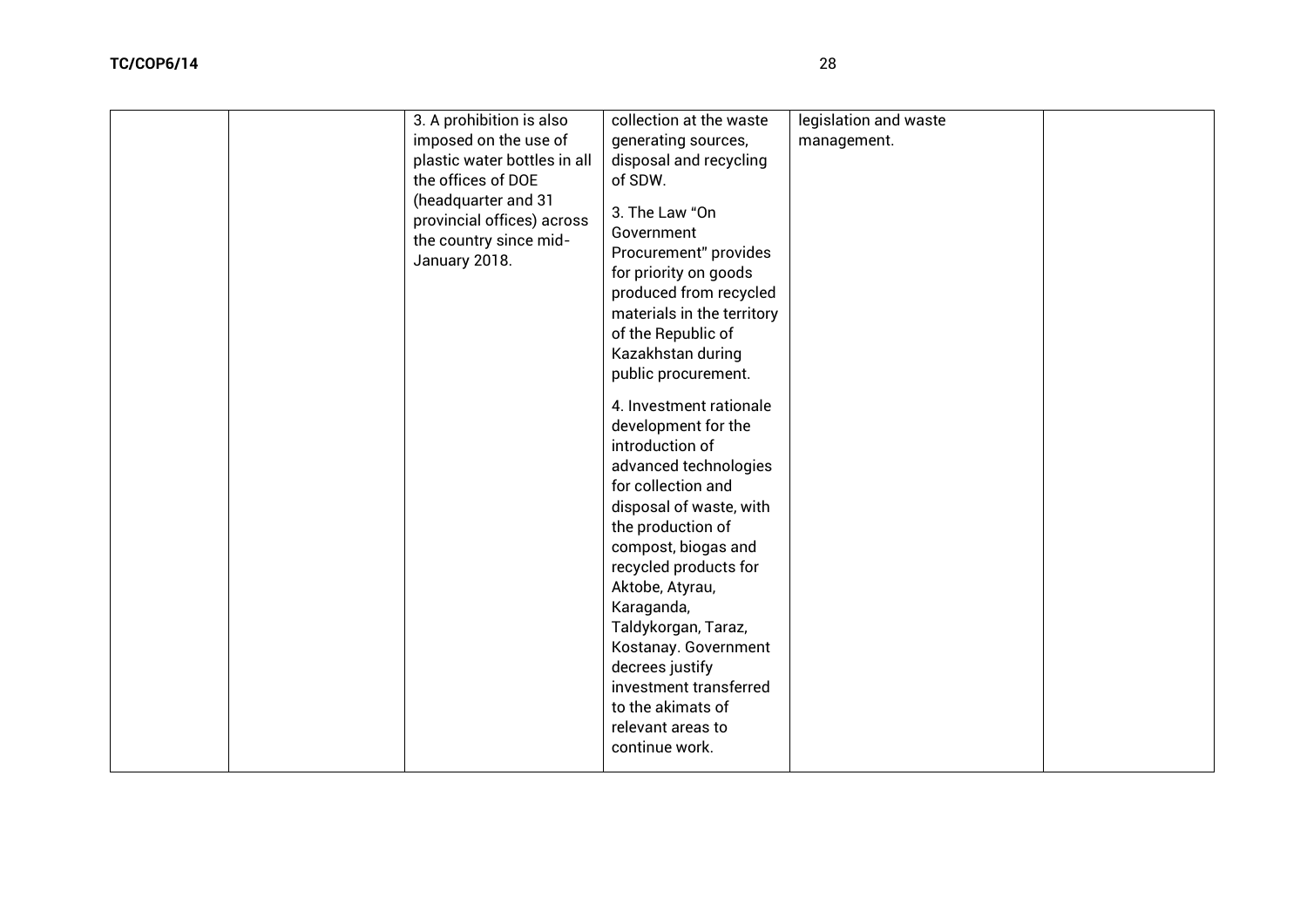| 3.5 MARPOL | 1. Iran ratified Annex V of                                                                                                                                                                                                                                                                                                                                                                                                                                                                           | 1. The Republic of                                                                                                                                                                                                                                                                                                                                                                                                                                                                                                                                                | 1. The Russian Federation                                                                                                                                                                                                                                                                                                                                                                                                                                                                                                                                                                                                                                                                                                                                                                                                                                                                                                 | 1. MARPOL                                                                                                                                       |
|------------|-------------------------------------------------------------------------------------------------------------------------------------------------------------------------------------------------------------------------------------------------------------------------------------------------------------------------------------------------------------------------------------------------------------------------------------------------------------------------------------------------------|-------------------------------------------------------------------------------------------------------------------------------------------------------------------------------------------------------------------------------------------------------------------------------------------------------------------------------------------------------------------------------------------------------------------------------------------------------------------------------------------------------------------------------------------------------------------|---------------------------------------------------------------------------------------------------------------------------------------------------------------------------------------------------------------------------------------------------------------------------------------------------------------------------------------------------------------------------------------------------------------------------------------------------------------------------------------------------------------------------------------------------------------------------------------------------------------------------------------------------------------------------------------------------------------------------------------------------------------------------------------------------------------------------------------------------------------------------------------------------------------------------|-------------------------------------------------------------------------------------------------------------------------------------------------|
|            | the MARPOL Convention                                                                                                                                                                                                                                                                                                                                                                                                                                                                                 | Kazakhstan has been a                                                                                                                                                                                                                                                                                                                                                                                                                                                                                                                                             | acceded to the MARPOL                                                                                                                                                                                                                                                                                                                                                                                                                                                                                                                                                                                                                                                                                                                                                                                                                                                                                                     | Convention with all                                                                                                                             |
|            |                                                                                                                                                                                                                                                                                                                                                                                                                                                                                                       |                                                                                                                                                                                                                                                                                                                                                                                                                                                                                                                                                                   |                                                                                                                                                                                                                                                                                                                                                                                                                                                                                                                                                                                                                                                                                                                                                                                                                                                                                                                           |                                                                                                                                                 |
|            |                                                                                                                                                                                                                                                                                                                                                                                                                                                                                                       |                                                                                                                                                                                                                                                                                                                                                                                                                                                                                                                                                                   |                                                                                                                                                                                                                                                                                                                                                                                                                                                                                                                                                                                                                                                                                                                                                                                                                                                                                                                           |                                                                                                                                                 |
|            | in 2015.<br>2. The implementing<br><b>National Legislation for</b><br>that is the "Executive<br><b>Criteria for Waste</b><br>Management in Ports".<br>3. The Ports and Maritime<br>Organization (PMO) of<br>Iran is the designated<br>national authority with<br>the responsibility to<br>administer all Iranian<br>ports and enforce the<br>maritime conventions<br>such as MARPOL<br>convention to which Iran<br>is a party. All Port<br>Authorities are regarded<br>as subsidiaries of the<br>PMO. | party to the MARPOL<br><b>Convention since 1994</b><br>and of revised Annex V<br>since 2013.<br>2. The requirements of<br>Annex V to MARPOL are<br>implemented within the<br>framework of<br>environmental<br>legislation and<br>legislation in the field of<br>merchant shipping of<br>the Republic of<br>Kazakhstan. Both of<br>these laws are within<br>the competence of the<br>Ministry of Energy of the<br>Republic of Kazakhstan<br>and the Ministry of<br>Industry and<br>Infrastructure<br>Development of the<br>Republic of Kazakhstan<br>respectively. | Convention on 04.12.2011.<br>2. The amendments to Annex V to<br>MARPOL 73/78, came into effect<br>since March 1, 2018. The<br>changes included criteria for<br>determining harmfulness of cargo<br>residues to the environment and<br>a new format for the Garbage<br>Record Book.<br>3. The activities associated with<br>the implementation of the<br>commitments of the Russian<br>Federation on the implementation<br>of activities under the Convention<br>and the 1997 Protocol, are<br>coordinated by the Ministry of<br><b>Transport of the Russian</b><br>Federation.<br>4. The Federal Agency for<br>Maritime and River Transport<br>organizes the implementation of<br>works on ships control in the<br>seaports of the Russian<br>Federation to meet the<br>requirements of the 1997<br>Protocol.<br>5. The main legal documents of<br>the Russian Federation regulating<br>issues related to the prevention, | Annexes ratified in<br>2014.<br>2. Turkmenbashi<br><b>International Marine</b><br><b>Port Authority</b><br>uses/refers to<br>MARPOL Convention. |
|            |                                                                                                                                                                                                                                                                                                                                                                                                                                                                                                       |                                                                                                                                                                                                                                                                                                                                                                                                                                                                                                                                                                   | reduction and control of pollution                                                                                                                                                                                                                                                                                                                                                                                                                                                                                                                                                                                                                                                                                                                                                                                                                                                                                        |                                                                                                                                                 |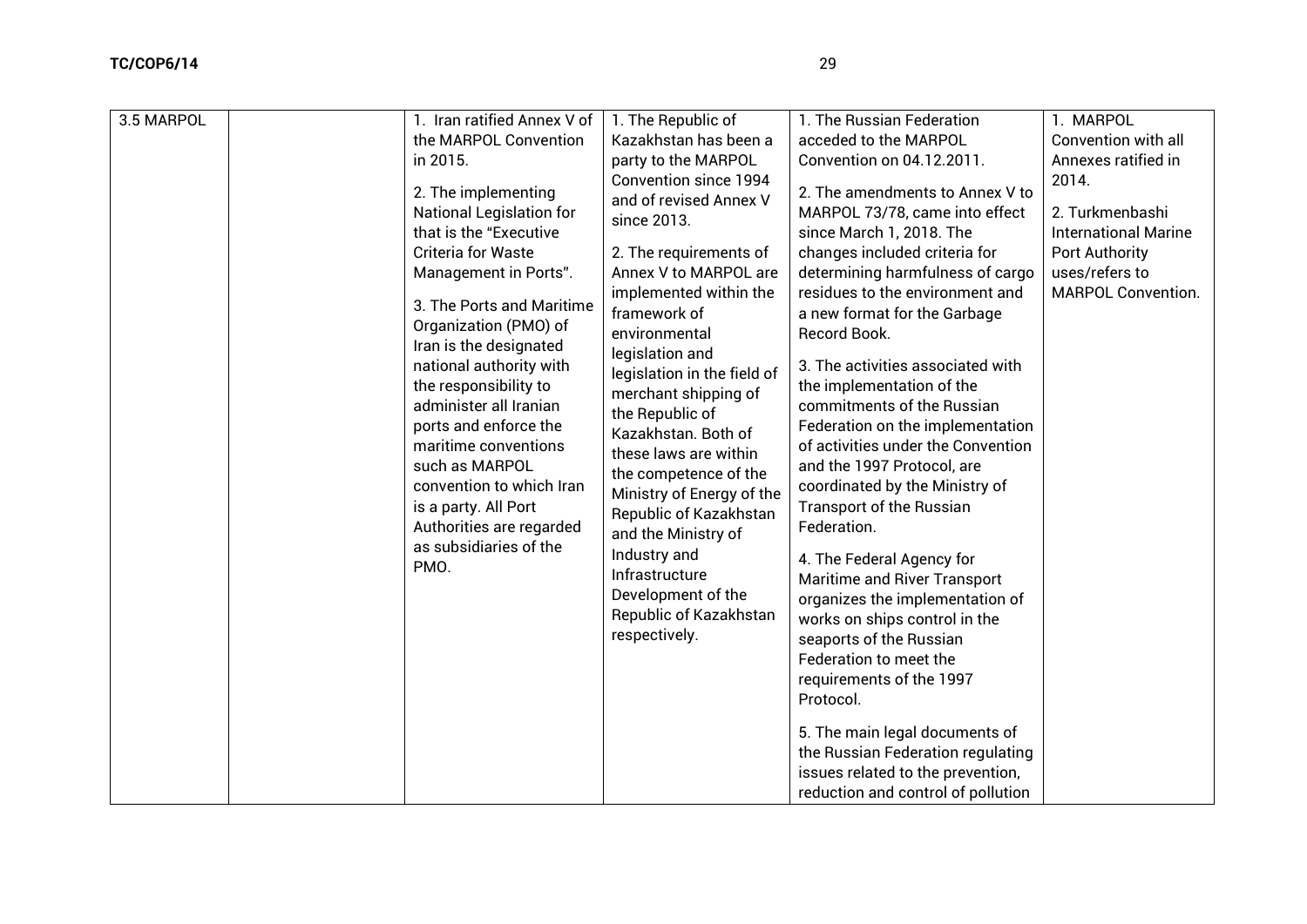|                                            |                                                                                                                                                                                                                             |                                                                                                                                                                                             | from ships are: (a) "Strategy for<br>development of the sea port<br>infrastructure of Russia through<br>2030"; and (b) "Merchant<br>Shipping Code of the Russian<br>Federation".<br>6. Important legal instruments for<br>the implementation of MARPOL<br>are: (a) "Strategy for development<br>of sea terminals for integrated<br>service of vessels of fishing fleet<br>taking into account the coastal<br>logistic infrastructure intended<br>for transportation, storage and<br>distribution of fish production";<br>(b) "Codex of inland water<br>transport of the Russian<br>Federation"; and (c) Federal law<br>"On amendments to the Federal<br>law "On seaports in the Russian<br>Federation and on amendments<br>to certain legal acts of the<br><b>Russian Federation" and certain</b><br>legal acts of the Russian<br>Federation". |                                                                                                                                                                             |
|--------------------------------------------|-----------------------------------------------------------------------------------------------------------------------------------------------------------------------------------------------------------------------------|---------------------------------------------------------------------------------------------------------------------------------------------------------------------------------------------|------------------------------------------------------------------------------------------------------------------------------------------------------------------------------------------------------------------------------------------------------------------------------------------------------------------------------------------------------------------------------------------------------------------------------------------------------------------------------------------------------------------------------------------------------------------------------------------------------------------------------------------------------------------------------------------------------------------------------------------------------------------------------------------------------------------------------------------------|-----------------------------------------------------------------------------------------------------------------------------------------------------------------------------|
| 3.6 Port<br>Reception<br><b>Facilities</b> | 1. There are reception<br>facilities for receiving<br>garbage from vessels in<br>all the main ports of Iran.<br>Different types of garbage<br>separated and labeled in<br>the waste bags will be<br>placed on the quay, and | 1. Nowadays garbage<br>collection from ships is<br>carried out only in the<br>port of Aktau. In<br>accordance with the<br>order of the Ministry of<br>Investments and<br>Development of the | 1. 1. For navigation,<br>environmental safety in Russian<br>seaports, including the Russian<br>ports of the Caspian Sea, is<br>ensured through the following<br>main activities: (a) daily control<br>and cleaning litter from harbours,<br>access channels and fairways;<br>(b) verifying on a voluntary basis                                                                                                                                                                                                                                                                                                                                                                                                                                                                                                                                | 1. There is no port<br>reception facility at<br>present.<br>2. Vessels' garbage<br>and other solid waste<br>are taken away upon<br>the request of the<br>vessel/ship owners |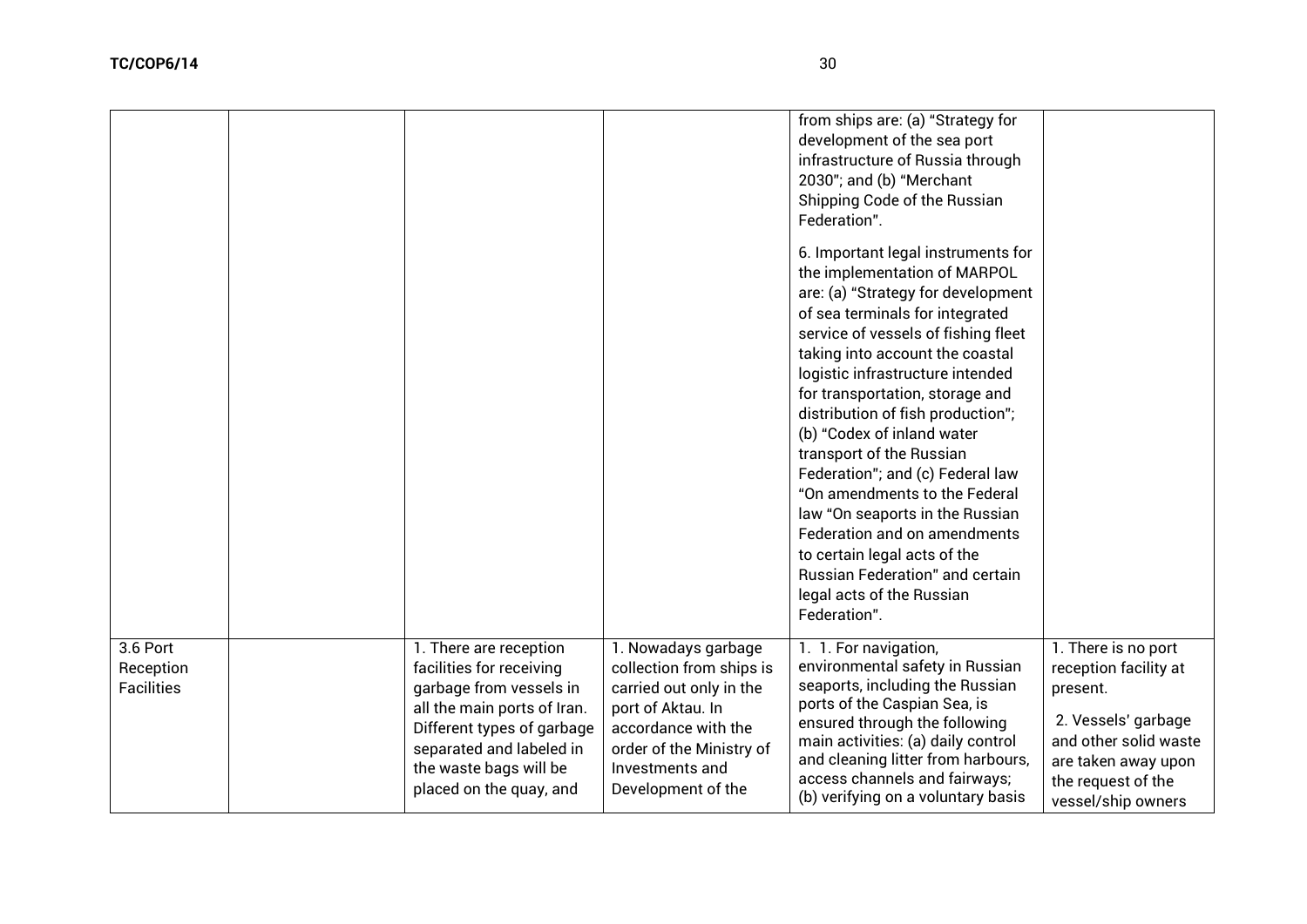| the garbage collection<br>contractor collects the<br>waste regularly at<br>specific times.<br>2. The port receives the<br>costs of the waste from<br>vessel itself, while the<br>private sector who collect<br>garbage for recycling also<br>pay.<br>3. The Manual of Tariffs<br>applicable to vessels and<br>cargo in ports of Iran<br>entered into force in<br>2014. Charges of garbage<br>reception of MARPOL<br><b>Convention Annex V must</b><br>be collected from all<br>vessels.<br>4. Charges of solid cargo<br>waste reception set out in<br>annex III of MARPOL<br><b>Convention shall be</b><br>negotiated between the<br>Port Authority and the<br>Ship considering the<br>IMDG Code classes.<br>5. Vessels/ crafts calling<br>in Iranian port harbors for<br>non-commercial<br>purposes such as fueling,<br>ballasting, crew-shifting, | Republic of Kazakhstan<br>(2015) "On approval of<br>the list of mandatory<br>seaport services", the<br>port provides services<br>to receive from the<br>vessel without any<br>restrictions all types of<br>pollution except for<br>ballast water during the<br>stay in the port.<br>2. For the collection of<br>ship-generated waste at<br>the port of Aktau 2<br>specialized vessels are<br>used, which cover 100%<br>of the need for ships<br>entering the port to<br>dispose of liquid and<br>solid waste. Vessels<br>pay for the delivery of<br>waste in the port in<br>accordance with the<br>established tariffs.<br>There are no barriers to<br>the effective provision<br>and use of port<br>reception facilities. | of compliance with the rules of<br>the International Convention for<br>the Control and Management of<br>Ships' Ballast Water and<br>Sediments (BWM) in the sea<br>ports of Russia; and (c)<br>implementation of the provisions<br>of MARPOL Convention at sea<br>ports through the development of<br>Ship Waste Management Plans.<br>2. In the Caspian Sea, the largest<br>Russian sea ports are the ports of<br>Astrakhan, Makhachkala and<br>Olya.<br>3. Environmental work in the<br>seaports of the Caspian Sea is<br>carried out by the Seaport<br>Administration and business<br>entities.<br>4. Removal of garbage from ships<br>is possible in the following ways:<br>accumulation in special<br>containers with their subsequent<br>transfer to the collecting vessel<br>or to the shore; discharge<br>overboard; thermal destruction in<br>ship incinerators.<br>5. Plastic garbage shall remain<br>on board the vessel until it is<br>delivered to the port reception<br>facilities without being converted<br>to slag in the incinerator. | and driven away to<br>the landfill.<br>3. Oil and gas<br>companies operating<br>in the Turkmen sector<br>of the Caspian Sea<br>practice zero<br>discharge, protecting<br>the environment in<br>the area of work.<br>4. Drilling sludge is<br>collected on offshore<br>platforms in metal<br>containers, household<br>waste is stored in<br>storage tanks, and<br>oily wastewater is<br>bunched into special<br>containers. All of this<br>is transported by<br>special vessels or<br>pumped through a<br>pipeline ashore to<br>industrial waste<br>disposal sites.<br>Factories for their<br>acceptance are<br>located in the cities of<br>Turkmenbashi and<br>Khazar.<br>5. In recent years, a<br>cluster of modern<br>industrial and |
|-----------------------------------------------------------------------------------------------------------------------------------------------------------------------------------------------------------------------------------------------------------------------------------------------------------------------------------------------------------------------------------------------------------------------------------------------------------------------------------------------------------------------------------------------------------------------------------------------------------------------------------------------------------------------------------------------------------------------------------------------------------------------------------------------------------------------------------------------------|----------------------------------------------------------------------------------------------------------------------------------------------------------------------------------------------------------------------------------------------------------------------------------------------------------------------------------------------------------------------------------------------------------------------------------------------------------------------------------------------------------------------------------------------------------------------------------------------------------------------------------------------------------------------------------------------------------------------------|-------------------------------------------------------------------------------------------------------------------------------------------------------------------------------------------------------------------------------------------------------------------------------------------------------------------------------------------------------------------------------------------------------------------------------------------------------------------------------------------------------------------------------------------------------------------------------------------------------------------------------------------------------------------------------------------------------------------------------------------------------------------------------------------------------------------------------------------------------------------------------------------------------------------------------------------------------------------------------------------------------------------------------------------------------|----------------------------------------------------------------------------------------------------------------------------------------------------------------------------------------------------------------------------------------------------------------------------------------------------------------------------------------------------------------------------------------------------------------------------------------------------------------------------------------------------------------------------------------------------------------------------------------------------------------------------------------------------------------------------------------------------------------------------------------|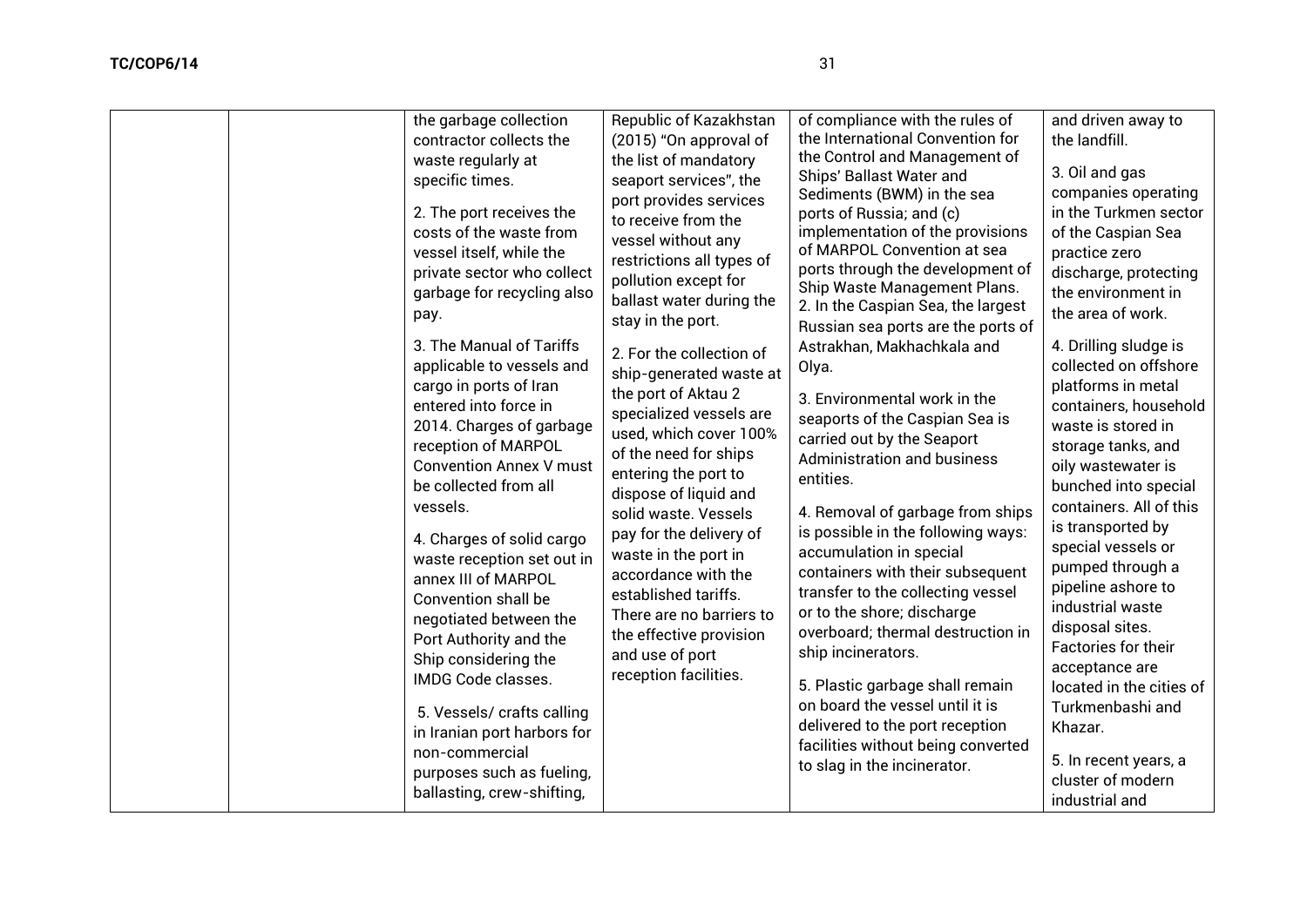|  | provision supply, repair,<br>medical aids, research<br>and training activities and<br>the like are exempted<br>from all tariff items<br>except for garbage<br>collection charges. |  | 6. To conserve the environment,<br>an environmental fee is charged<br>per 1 cubic meter of the<br>conditional volume of the vessel<br>from ships.<br>7. In Russian ports of the Caspian<br>Sea region, the control is carried<br>out by the experts of the port<br>control of the seaport (MPA<br>"Astrakhan") when registering the<br>vessel for departure. | transport enterprises<br>has been created on<br>the Turkmen coast of<br>the Caspian Sea. The<br>environmental safety<br>system that is being<br>implemented and<br>embedded there is<br>based on a set of<br>measures aimed at<br>eliminating damage<br>to the natural<br>environment,<br>reducing risks and<br>man-made impacts<br>on the Caspian<br>vulnerable<br>ecosystem. |
|--|-----------------------------------------------------------------------------------------------------------------------------------------------------------------------------------|--|--------------------------------------------------------------------------------------------------------------------------------------------------------------------------------------------------------------------------------------------------------------------------------------------------------------------------------------------------------------|--------------------------------------------------------------------------------------------------------------------------------------------------------------------------------------------------------------------------------------------------------------------------------------------------------------------------------------------------------------------------------|
|--|-----------------------------------------------------------------------------------------------------------------------------------------------------------------------------------|--|--------------------------------------------------------------------------------------------------------------------------------------------------------------------------------------------------------------------------------------------------------------------------------------------------------------------------------------------------------------|--------------------------------------------------------------------------------------------------------------------------------------------------------------------------------------------------------------------------------------------------------------------------------------------------------------------------------------------------------------------------------|

# **Table 3. International agreements, other initiatives and programmes. Summary of responses by Caspian countries**

|                                                                                      | Republic of Azerbaijan | Islamic Republic of Iran                                                                                                                                   | Republic of Kazakhstan                                                                                                                                                     | <b>Russian Federation</b>                                                                                                                                                                                                                  | Turkmenistan                                                                    |
|--------------------------------------------------------------------------------------|------------------------|------------------------------------------------------------------------------------------------------------------------------------------------------------|----------------------------------------------------------------------------------------------------------------------------------------------------------------------------|--------------------------------------------------------------------------------------------------------------------------------------------------------------------------------------------------------------------------------------------|---------------------------------------------------------------------------------|
| 4.1<br>Sustainable<br>Development<br>Goals<br>including in<br>particular SDG<br>14.1 |                        | Iran is to take by 2025<br>thirteen actions toward<br>the target 14.1 of SDG,<br>amongst them: Develop<br>and implement a<br>comprehensive<br>programme on | The goals of<br>sustainable<br>development until 2030<br>are provided for in the<br>Concept on the<br>transition of the<br>Republic of Kazakhstan<br>to a "green" economy, | 1. Currently, in the Russian<br>Federation in the context of<br>achieving the Sustainable<br>Development Goals 2030, the<br>problem of integrated<br>management of coastal marine<br>areas, including the waste<br>management problems, in | No actions towards<br>addressing marine<br>litter in the context of<br>the SDG. |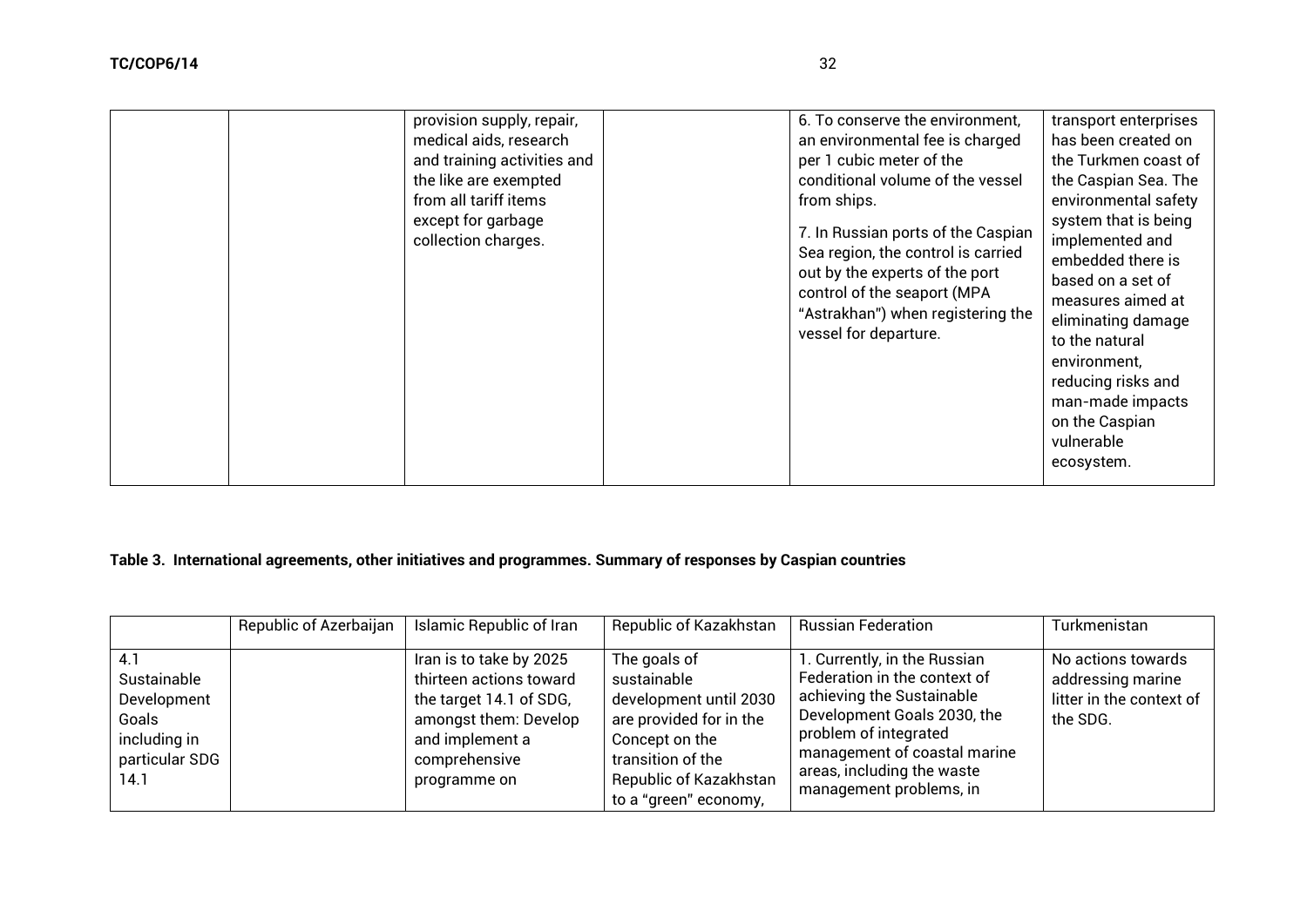| management of marine<br>litter. | particular marine litter is<br>approved by the Decree<br>becoming increasingly relevant<br>of the President of the<br>and is reflected in strategic<br>Republic of Kazakhstan<br>documents for the development<br>(2013). The Concept<br>of the country and regions.<br>identifies target<br>2. Sustainable Development<br>indicators that envisage<br>Goals 2030 are implemented<br>bringing the share of<br>within the framework of the<br>waste processing to<br>implementation of such strategic<br>40% by 2030 and 50%<br>documents as: (a) "The Strategy<br>by 2050<br>of Ecological Safety of the<br>Russian Federation for the period<br>until 2025"; (b) "Strategy of<br>development of marine activity of<br>the Russian Federation through<br>2030"; (c) "Marine Doctrine of the<br>Russian Federation for the period<br>up to 2020"; and (d) "Strategy for<br>the development of industry for<br>processing, disposal and |  |
|---------------------------------|---------------------------------------------------------------------------------------------------------------------------------------------------------------------------------------------------------------------------------------------------------------------------------------------------------------------------------------------------------------------------------------------------------------------------------------------------------------------------------------------------------------------------------------------------------------------------------------------------------------------------------------------------------------------------------------------------------------------------------------------------------------------------------------------------------------------------------------------------------------------------------------------------------------------------------------|--|
|---------------------------------|---------------------------------------------------------------------------------------------------------------------------------------------------------------------------------------------------------------------------------------------------------------------------------------------------------------------------------------------------------------------------------------------------------------------------------------------------------------------------------------------------------------------------------------------------------------------------------------------------------------------------------------------------------------------------------------------------------------------------------------------------------------------------------------------------------------------------------------------------------------------------------------------------------------------------------------|--|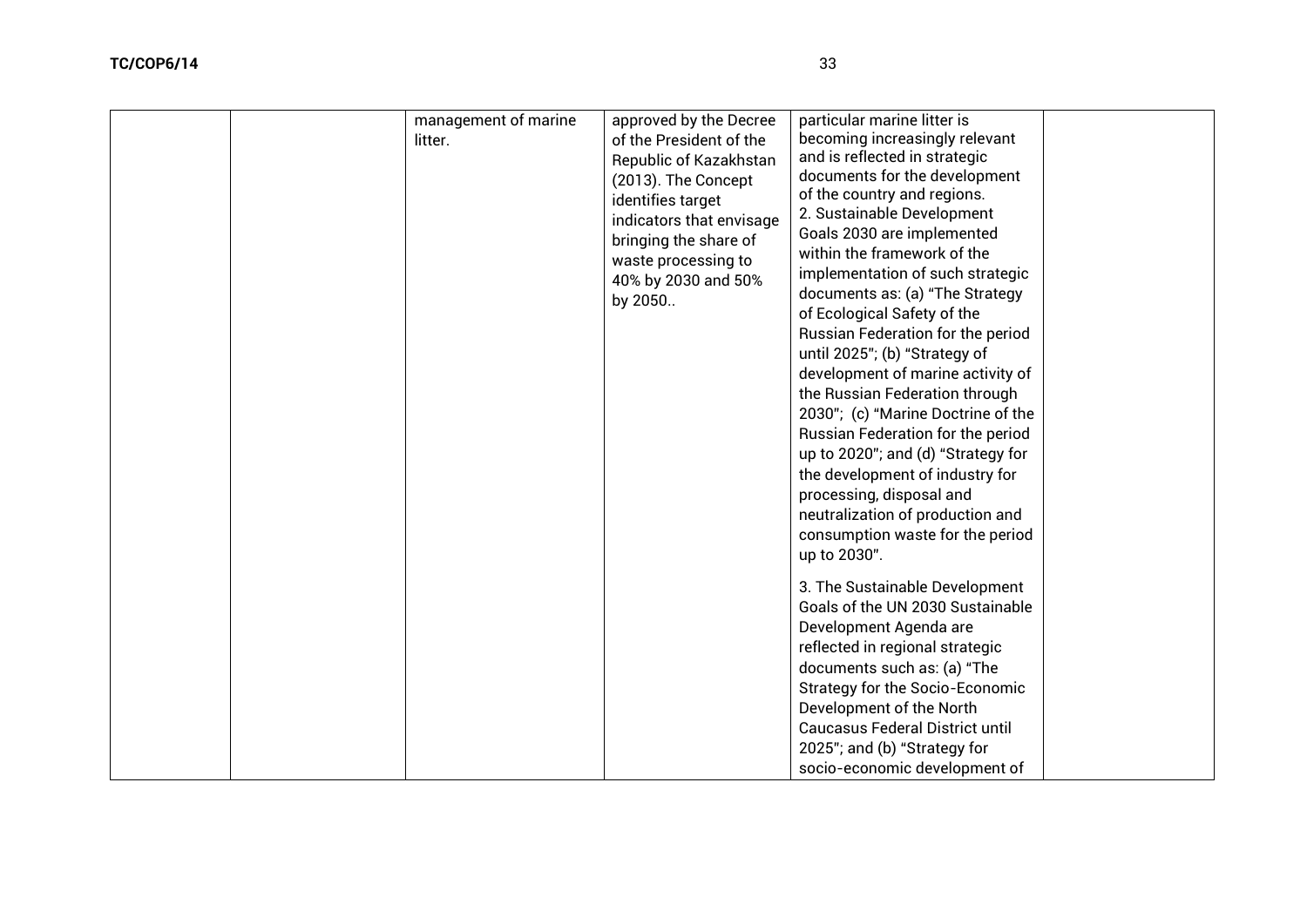|         |                                                                                                                                                                                                                                                                                                                                                                                                                                                                                                                     |                                                                        | the Southern Federal District until<br>2020".<br>4. These documents provide for:<br>(a) development of a waste<br>disposal management system,<br>primarily in resort areas,<br>including the construction of<br>waste recycling plants; (b)<br>construction of complexes for<br>medical waste processing and<br>destruction; (c) construction of<br>landfills; and (d) support for<br>existing and construction of new<br>recycling plants.                                                                                                                                          |                                                    |
|---------|---------------------------------------------------------------------------------------------------------------------------------------------------------------------------------------------------------------------------------------------------------------------------------------------------------------------------------------------------------------------------------------------------------------------------------------------------------------------------------------------------------------------|------------------------------------------------------------------------|--------------------------------------------------------------------------------------------------------------------------------------------------------------------------------------------------------------------------------------------------------------------------------------------------------------------------------------------------------------------------------------------------------------------------------------------------------------------------------------------------------------------------------------------------------------------------------------|----------------------------------------------------|
| 4.2 GPA | 1. Iran has participated in<br>GPA meetings several<br>times. The activities done<br>under the GPA was<br>mainly periodic<br>monitoring of the main<br>rivers to the Caspian Sea.<br>As the majority of the<br>rivers pass across<br>densely populated areas<br>in the Caspian region and<br>consequently they<br>transfer a very high load<br>of pollution to the sea, the<br>monitoring of the rivers is<br>periodically done by the<br>provincial offices of DOE.<br>The parameters which<br>are measured during | Kazakhstan does not<br>participate in the Global<br>Program of Action. | 1. Marine litter is one of the<br>categories of sources of marine<br>pollution in the GPA.<br>2. In the Caspian Sea region,<br>using the GPA methodology, as<br>part of the CEP activities, a review<br>was carried out on a regional<br>assessment of the levels of<br>pollutants coming from land-<br>based sources of pollution in the<br>Caspian coastal zone.<br>3. The Russian Federation<br>regularly participates in the<br>intergovernmental meetings to<br>review the implementation of the<br>GPA.<br>4. Within the framework of the<br>national project "Ecology", under | Country does not<br>participate in GPA<br>actions. |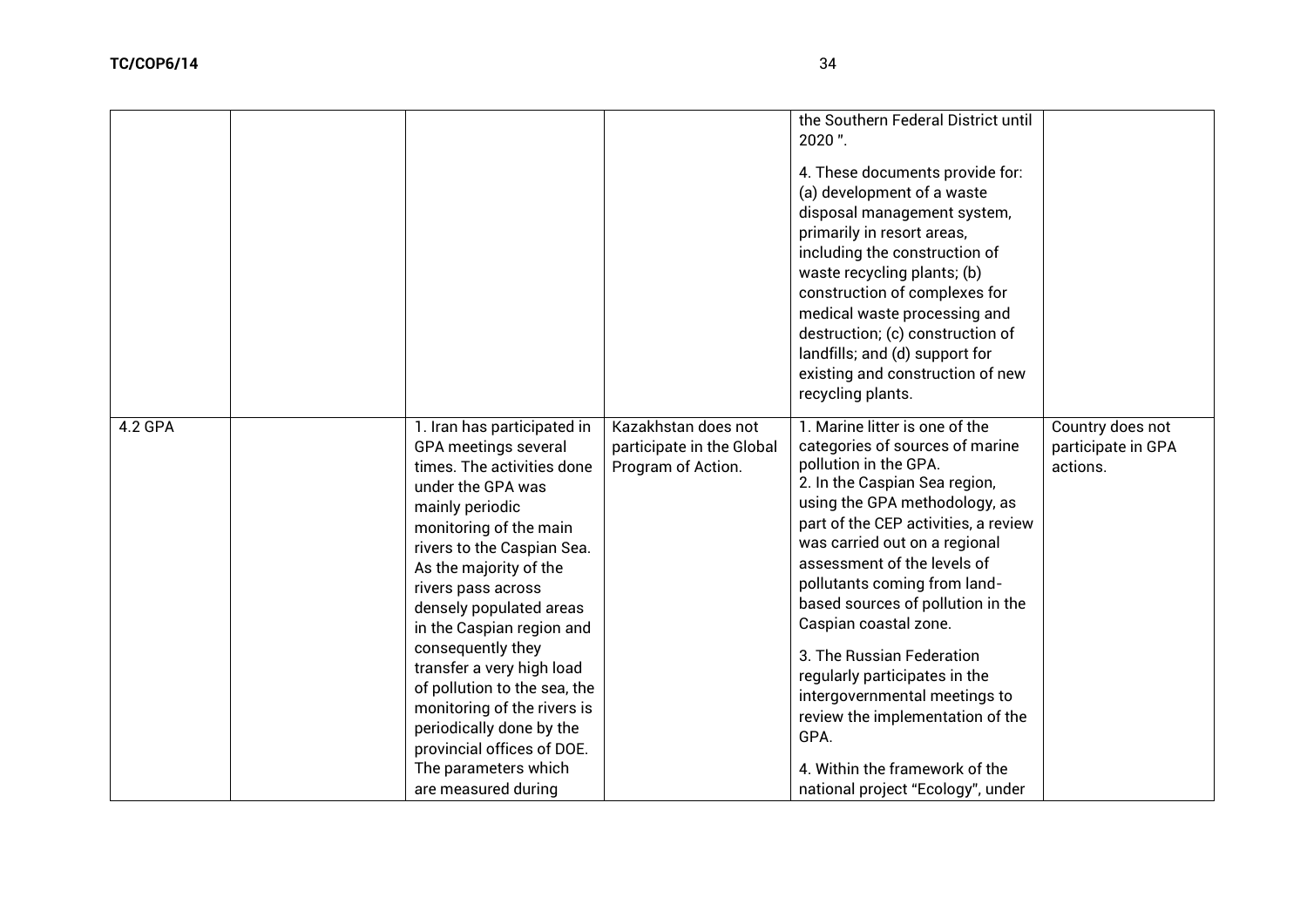|                         | these programmes are<br>mainly air temperature,<br>water temperature, pH,<br>EC, dissolved oxygen,<br>turbidity, salinity and<br>nutrients.<br>2. Iran does not<br>participate in the Clean<br>Seas Campaign.                                                                                                                                                                                                                                                                                                                                                                                                     |                                                                                                                                                                                                                                                                                                                                                                                                                                                                                                                                                                                     | the project "Clean Country",<br>various measures are being taken<br>in various marine regions of the<br>country to clean up marine and<br>coastal areas.                                                                                                                                                                                                                                                                                                                                                                                                                                                                                                                                          |                                                                                                                                                                                                                                                                                                                                                                                                                                                                                             |
|-------------------------|-------------------------------------------------------------------------------------------------------------------------------------------------------------------------------------------------------------------------------------------------------------------------------------------------------------------------------------------------------------------------------------------------------------------------------------------------------------------------------------------------------------------------------------------------------------------------------------------------------------------|-------------------------------------------------------------------------------------------------------------------------------------------------------------------------------------------------------------------------------------------------------------------------------------------------------------------------------------------------------------------------------------------------------------------------------------------------------------------------------------------------------------------------------------------------------------------------------------|---------------------------------------------------------------------------------------------------------------------------------------------------------------------------------------------------------------------------------------------------------------------------------------------------------------------------------------------------------------------------------------------------------------------------------------------------------------------------------------------------------------------------------------------------------------------------------------------------------------------------------------------------------------------------------------------------|---------------------------------------------------------------------------------------------------------------------------------------------------------------------------------------------------------------------------------------------------------------------------------------------------------------------------------------------------------------------------------------------------------------------------------------------------------------------------------------------|
| 4.3 Basel<br>Convention | 1. Iran ratified Basel<br>Convention in 1992.<br>2. Accordingly the<br>following restrictions<br>were imposed by the<br>country on transboundary<br>movement of hazardous<br>wastes and their<br>disposal: (a). Export for<br>final disposal; (b). Export<br>for recovery; (c). Import<br>for final disposal; (d).<br>Important for recovery;<br>and (e). Transit.<br>3. Basel Convention<br>Regional Centre for<br><b>Training and Technology</b><br>Transfer in Iran (BCRC<br>Iran) was established in<br>2004. The core functions<br>of the center are<br>including training of the<br>staff in BCRC in Tehran | 1. Kazakhstan joined<br>the Basel Convention<br>(2003) on the basis of<br>Law and is taking steps<br>to fulfill the obligations.<br>2. At the legislative<br>level, a number of<br>changes and additions<br>have been made to the<br><b>Environmental Code of</b><br>the Republic of<br>Kazakhstan (2011,<br>2012, 2016), including in<br>the area of regulating<br>the handling of<br>hazardous waste and<br>persistent organic<br>pollutants.<br>3. The import, export<br>and transit of waste is<br>carried out on the basis<br>of issuing a notification<br>and a conclusion on | 1. Russia ratified the Basel<br>Convention in 1994 by the<br>Federal law.<br>2. Pursuant to the Article 5 of the<br>Basel Convention, the competent<br>authority is the Ministry of<br><b>Natural Resources and</b><br><b>Environment of the Russian</b><br>Federation.<br>3. The implementation of the<br>Convention is carried out by<br>Rosprirodnadzor of the Ministry<br>of Natural Resources and<br><b>Environment of the Russian</b><br>Federation.<br>4. At the fourteenth meeting of<br>the Conference of the Parties to<br>the Convention (2019), the<br>Russian Party supported the<br>decision of the fourteenth<br>meeting to amend the relevant<br>annexes regarding marine plastic | 1. Party to the Basel<br><b>Convention since</b><br>1996.<br>2. Country is not fully<br>involved in the<br>activities of the Basel<br>Convention.<br>3. The movement of<br>hazardous waste is<br>recorded in a log,<br>identifying the name<br>of the waste, its<br>volume / quantity,<br>shipment dates and<br>the country of origin<br>and destination.<br>4. The country applies<br>rules for the transport<br>of dangerous goods,<br>based on the<br>agreement of the CIS<br>countries. |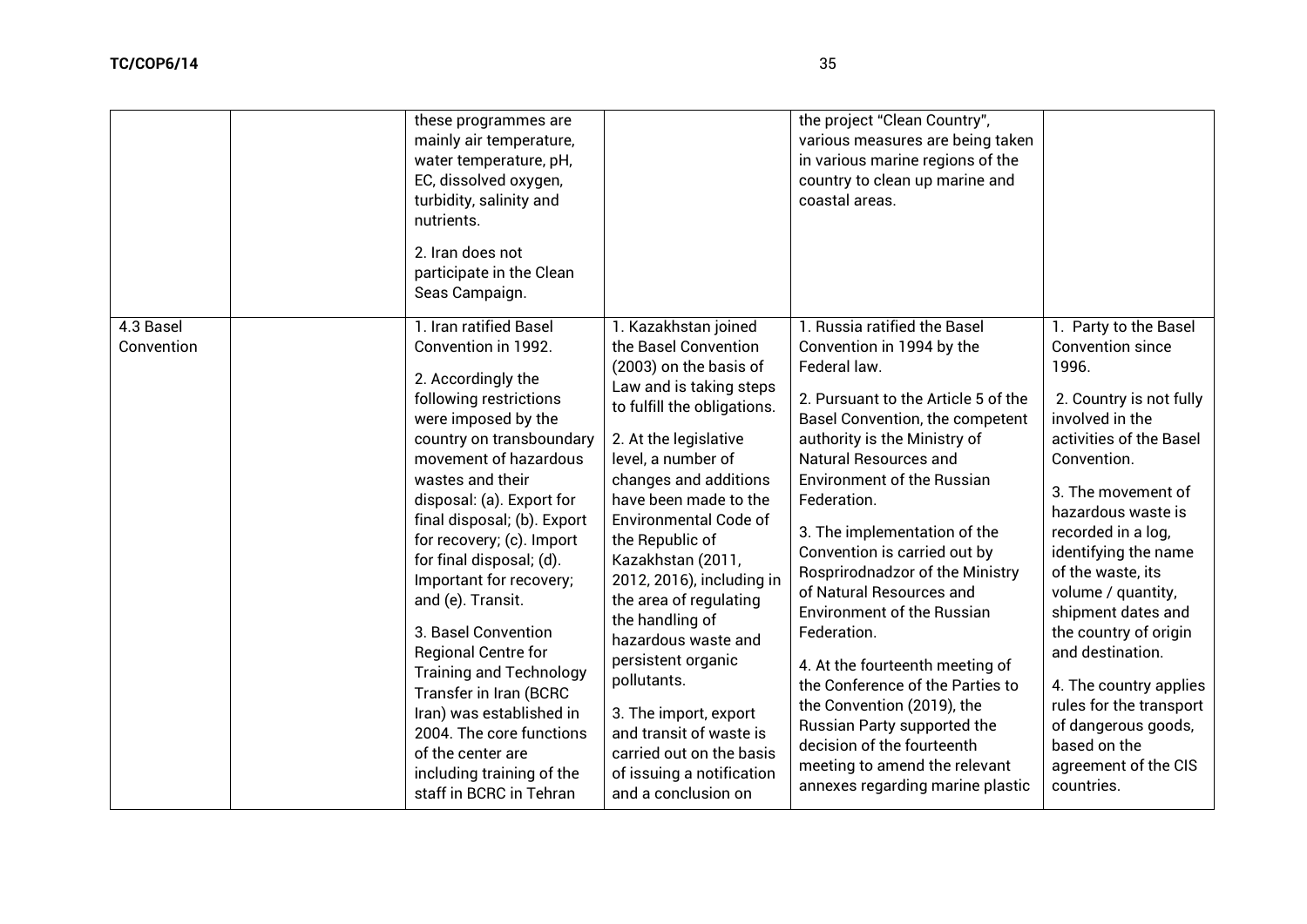|                                           | and the representatives<br>from member states and<br>non-member states,<br>technology transfer to the<br>region, awareness raising,<br>conducting workshops,<br>seminars and associated<br>projects and cooperating<br>with UN and its bodies<br>and other relevant<br>intergovernmental and<br>NGO's.                                                                                                                                        | transboundary<br>movement of waste to<br>the competent<br>authorities of the<br>country. | litter, and the establishment of<br>the Partnership on Plastic Waste.<br>5. Marine litter is considered in<br>Russia as an integral part of<br>waste, and relevant measures to<br>minimize pollution of marine and<br>coastal zones, including the<br>western part of the Caspian Sea,<br>are implemented as part of the<br>relevant programmes.<br>6. Legislation on waste, including<br>relevant to the implementation of<br>the Basel Convention, is given in<br>section 3.3 above. There are a<br>number of relevant additional by-<br>laws. |                                                                      |
|-------------------------------------------|-----------------------------------------------------------------------------------------------------------------------------------------------------------------------------------------------------------------------------------------------------------------------------------------------------------------------------------------------------------------------------------------------------------------------------------------------|------------------------------------------------------------------------------------------|--------------------------------------------------------------------------------------------------------------------------------------------------------------------------------------------------------------------------------------------------------------------------------------------------------------------------------------------------------------------------------------------------------------------------------------------------------------------------------------------------------------------------------------------------|----------------------------------------------------------------------|
| 4.4 London<br>Convention<br>with Protocol | 1. Iran has been party to<br><b>London Convention since</b><br>1996 and London<br>Protocol since 2015.<br>2. An advisory committee<br>was established in DOE.<br>3. According to LP<br>requirements, there is a<br>procedure for<br>assessment and issuing<br>permit for dumping of<br>dredged material at sea in<br>Iran to ensure that any<br>adverse environmental<br>effects are minimized.<br>4. Several training<br>workshops were held | Kazakhstan is not a<br>party to the London<br>Convention.                                | 1. The Russian Federation is a<br>party to the London Convention.<br>2. During the 40th Consultative<br>Meeting of Representatives of the<br><b>Contracting Parties to the London</b><br>Convention (2018), in which the<br>Russian delegation took part,<br>much attention was paid to the<br>issue of prevention of marine<br>pollution from marine litter and<br>microplastics.<br>Of importance to the provisions<br>of the London Convention was<br>the consideration of<br>recommendations for reducing                                    | Country did not ratify<br><b>London Convention</b><br>with Protocol. |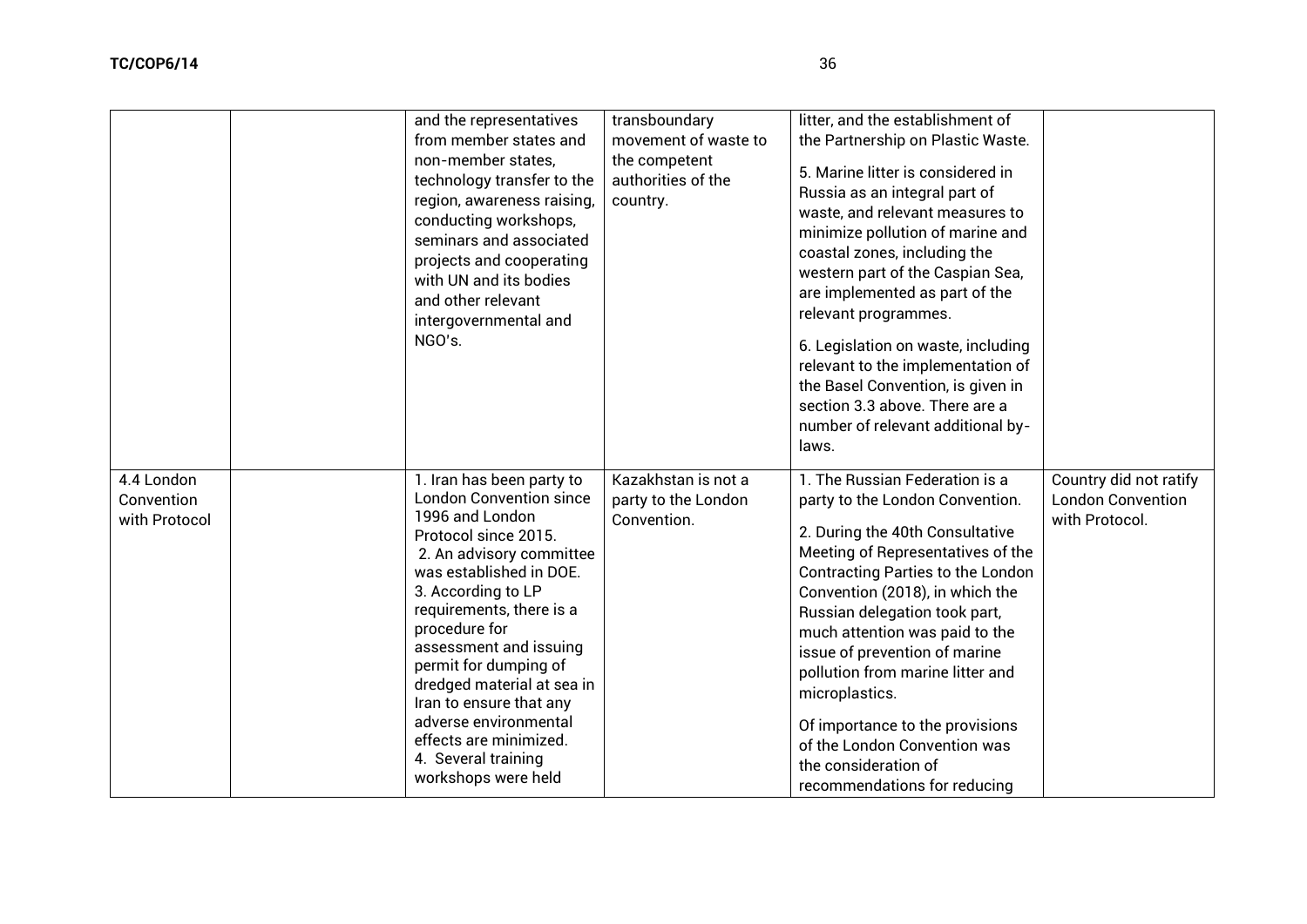|                                                 | with the cooperation of<br>IMO.                                                                                                                                                                          |                                                                                                                                                                                                                                                                                                               | the discharge of plastic<br>microparticles into the sea during<br>dredging and from sewage<br>sludge.<br>3. Russia suggested that it is<br>necessary to separate the<br>consideration of marine pollution<br>with marine litter and<br>microplastic, taking into account<br>different sources, monitoring<br>methods and the definition of<br>measures to prevent marine<br>pollution with marine litter and<br>microplastic. It is advisable to<br>involve representatives of various<br>industries, such as chemical,<br>pharmaceutical and medical, in<br>matters of marine pollution with<br>microplastics. The proposal was<br>generally supported by the<br>participants. |                                                                                                            |
|-------------------------------------------------|----------------------------------------------------------------------------------------------------------------------------------------------------------------------------------------------------------|---------------------------------------------------------------------------------------------------------------------------------------------------------------------------------------------------------------------------------------------------------------------------------------------------------------|---------------------------------------------------------------------------------------------------------------------------------------------------------------------------------------------------------------------------------------------------------------------------------------------------------------------------------------------------------------------------------------------------------------------------------------------------------------------------------------------------------------------------------------------------------------------------------------------------------------------------------------------------------------------------------|------------------------------------------------------------------------------------------------------------|
| 4.5 Other<br>Global /<br>Regional<br>Programmes | For the Tehran<br><b>Convention programmes</b><br>and activities, Iran always<br>took part in the coastal<br>cleanup programmes for<br>the celebration of<br>Caspian Day along with<br>other activities. | 1. Nowadays<br>Kazakhstan participates<br>in the implementation of<br>the regional project<br>"Addressing the<br>problems of marine<br>litter in the Caspian Sea<br>region", which is being<br>carried out under the<br><b>Tehran Convention with</b><br>the participation of all<br>five Caspian states. The | 1. The basis for the development<br>of this issue are UNEP events and<br>documents.<br>2. The Russian Party supports all<br>UNEP resolutions and events on<br>marine litter at UNEA meetings, in<br>particular the UNEP Global<br>Marine Litter Partnership (GMPM)<br>/ Global Marine Litter Action<br>Programme, the UNEA decisions<br>on "Marine litter from plastic and                                                                                                                                                                                                                                                                                                      | Country actively<br>participates in project<br>«Addressing Marine<br>litter in the Caspian<br>Sea region". |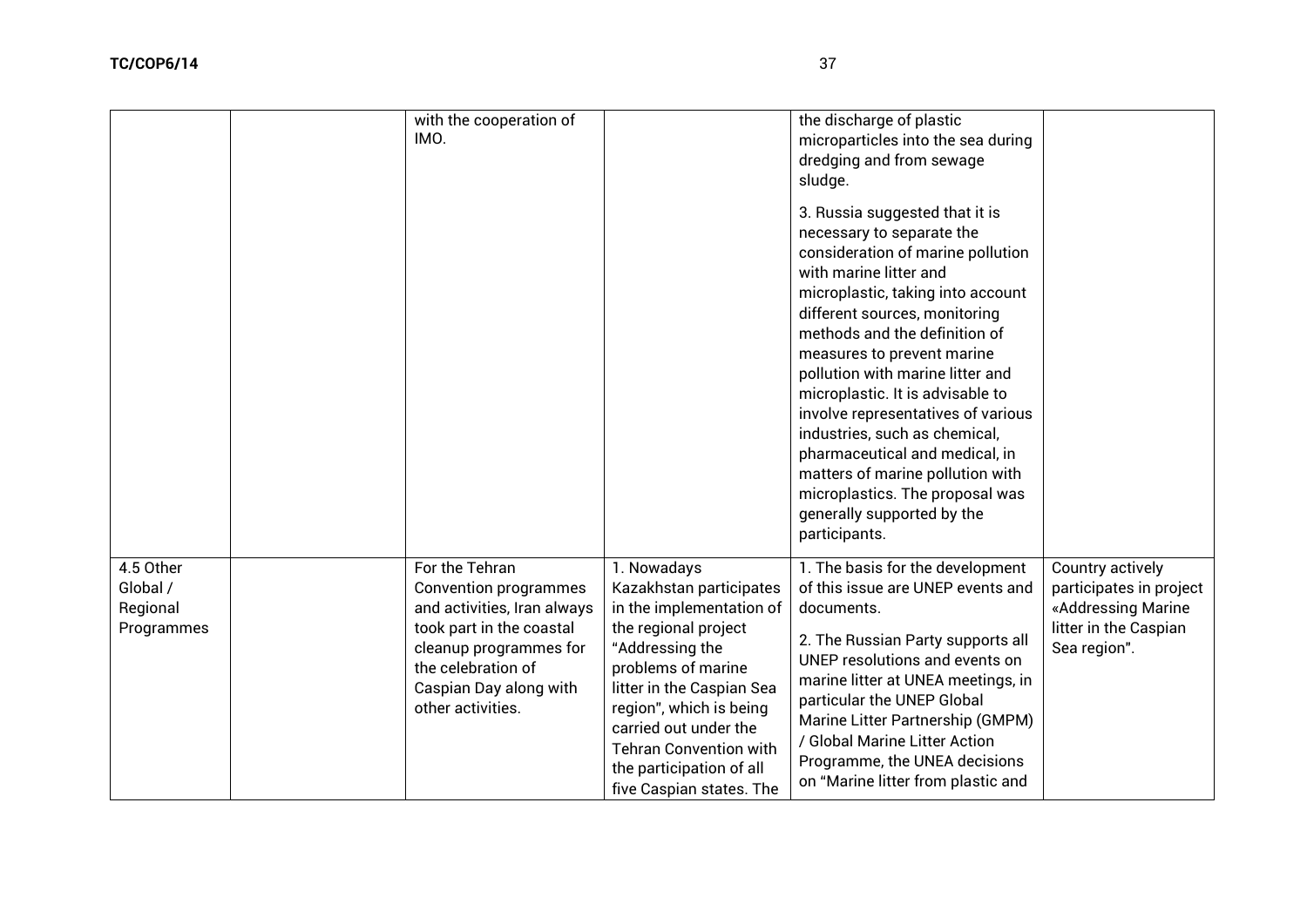| prevent and reduce<br>"Oceans and seas"<br>pollution and the effects<br>3. The main findings of UNEP<br>of litter on marine<br>documents and resolutions can<br>organisms, their habitat,<br>become the basis for the<br>public health and safety,<br>development of regional actions<br>and to reduce the<br>in the Caspian to combat marine<br>socio-economic costs<br>litter, such as: (a) the need to<br>caused by marine litter<br>prioritize actions to mitigate the<br>pollution.<br>problem of marine litter; (b)<br>2. One of the main<br>development of a marine litter<br>objectives of the project<br>monitoring programme to<br>determine the amount of litter<br>is to develop a draft<br>Action Plan to combat<br>along the coastline, in the water<br>marine litter in the<br>column, on the ocean floor, in the<br>coastal zone of the<br>upper layers of the ocean and<br>Caspian Sea.<br>biota; (c) the need to assess the<br>socio-economic and<br>environmental costs associated<br>with the consequences of littering<br>the marine environment; (d)<br>application of a life cycle |  |
|-----------------------------------------------------------------------------------------------------------------------------------------------------------------------------------------------------------------------------------------------------------------------------------------------------------------------------------------------------------------------------------------------------------------------------------------------------------------------------------------------------------------------------------------------------------------------------------------------------------------------------------------------------------------------------------------------------------------------------------------------------------------------------------------------------------------------------------------------------------------------------------------------------------------------------------------------------------------------------------------------------------------------------------------------------------------------------------------------------------|--|
|-----------------------------------------------------------------------------------------------------------------------------------------------------------------------------------------------------------------------------------------------------------------------------------------------------------------------------------------------------------------------------------------------------------------------------------------------------------------------------------------------------------------------------------------------------------------------------------------------------------------------------------------------------------------------------------------------------------------------------------------------------------------------------------------------------------------------------------------------------------------------------------------------------------------------------------------------------------------------------------------------------------------------------------------------------------------------------------------------------------|--|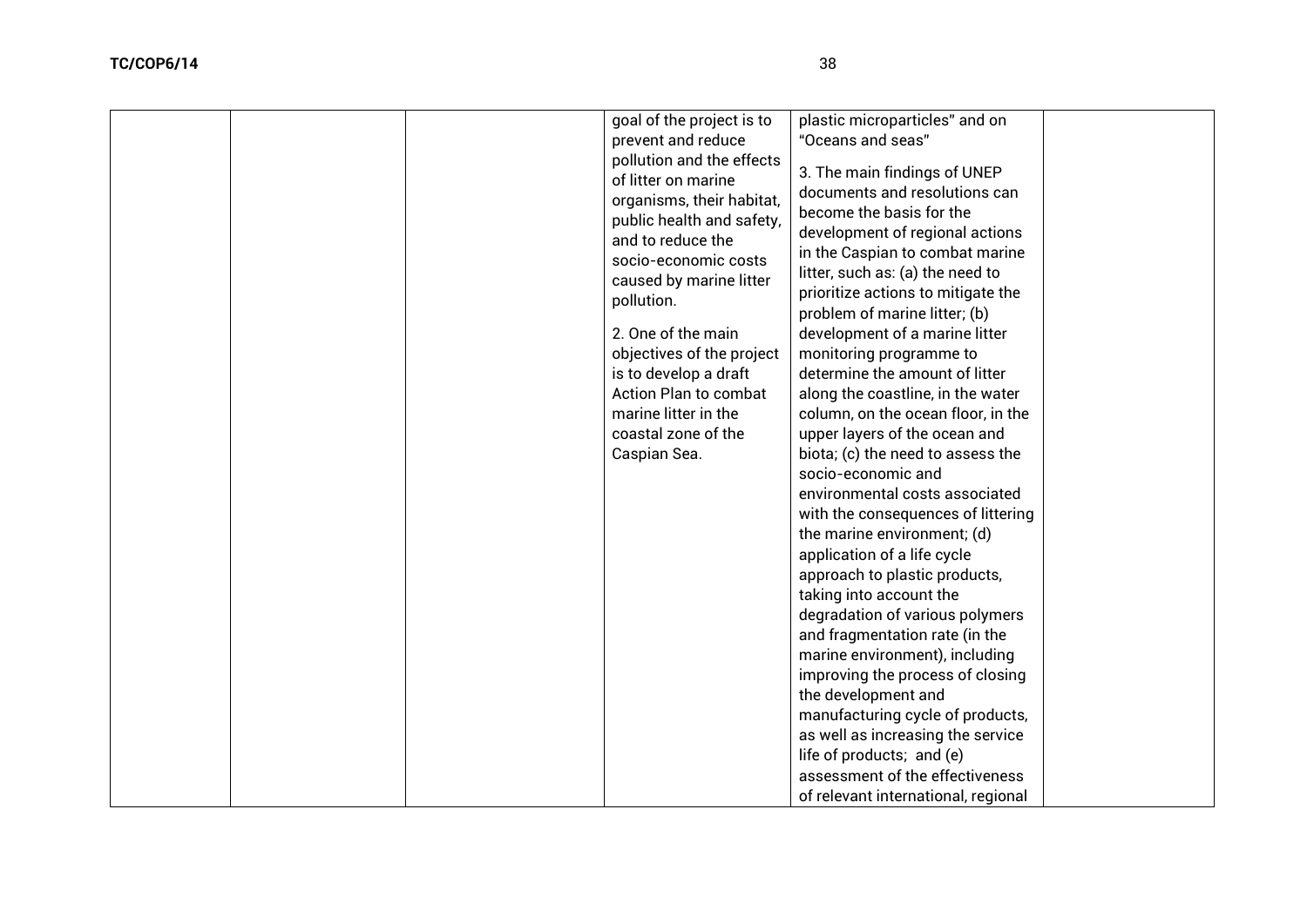|          |                                                                                                                                                                                                                                                                                                                                                                                                                                                                                                                                                           |                                                                                                                                                                                                                                                                                                                                                                                                                                                                                                                                                 | and subregional strategies and<br>methods for guiding the<br>combating scrap and<br>microparticles of plastics in the<br>marine environment, taking into<br>account relevant legal regulatory<br>frameworks and identifying<br>possible gaps and options for<br>addressing them, including<br>through regional cooperation and<br>coordination.                                                                                                                                                                                                                                                                                                                                                      |                                                                                                                                                                                                                                                                                                                                                                                                                                                                                                                           |
|----------|-----------------------------------------------------------------------------------------------------------------------------------------------------------------------------------------------------------------------------------------------------------------------------------------------------------------------------------------------------------------------------------------------------------------------------------------------------------------------------------------------------------------------------------------------------------|-------------------------------------------------------------------------------------------------------------------------------------------------------------------------------------------------------------------------------------------------------------------------------------------------------------------------------------------------------------------------------------------------------------------------------------------------------------------------------------------------------------------------------------------------|------------------------------------------------------------------------------------------------------------------------------------------------------------------------------------------------------------------------------------------------------------------------------------------------------------------------------------------------------------------------------------------------------------------------------------------------------------------------------------------------------------------------------------------------------------------------------------------------------------------------------------------------------------------------------------------------------|---------------------------------------------------------------------------------------------------------------------------------------------------------------------------------------------------------------------------------------------------------------------------------------------------------------------------------------------------------------------------------------------------------------------------------------------------------------------------------------------------------------------------|
| 4.6 NGOs | 1. There are many active<br>NGOs in the field of<br>environment protection in<br>Iran. Many of them have<br>been active in lots of<br>coastal programmes in<br>the coastal areas of the<br>Caspian Sea or somehow<br>working on the waste<br>management issue. They<br>have arranged many<br>cleanup activities in the<br>coastal areas or along the<br>rivers heading to the sea.<br>They have held some<br>workshops for the local<br>people, children and<br>students to raise the<br>public awareness on the<br>importance of the issue<br>of wastes. | 1. In Kazakhstan, clean-<br>up campaigns are held<br>on an annual basis with<br>public participation.<br>Public organizations are<br>widely involved in the<br>organization of such<br>actions.<br>2. "Water Initiatives<br>Center" Public Fund<br>participates in activities<br>to celebrate the Caspian<br>Sea Day, which is<br>celebrated in<br>Kazakhstan according<br>to a decision of the<br>Conference of the<br>Parties to the Tehran<br>Convention, including<br>organizing a campaign<br>to clean up the coast<br>from marine litter. | 1. Non-governmental<br>organizations of Russia on the<br>issues of marine litter are actively<br>involved in the activities of<br>NOWPAP, and the regional<br>conventions - Bucharest,<br>HELCOM.<br>2. In the Caspian, public<br>organizations, including those<br>under the implementation of the<br><b>Tehran Convention and its Public</b><br>Strategy, implement various<br>environmental measures to clean<br>up the coast of the Caspian Sea<br>and rivers.<br>3. In 2018 the following activities<br>were carried out with the<br>participation of public<br>organizations: (a) Ecological<br>campaign "Clean Shores to Our<br>Rivers and Lakes"; (b) The all-<br>Russian campaign "Water of | 1. The Nature<br><b>Protection Society of</b><br><b>Balkan region</b><br>together with the<br>city/village/schools'<br>administration,<br>closely works with<br>schoolchildren, public<br>society, etc. in clean-<br>up activities at the<br>coastal zone of the<br>Turkmen sector of the<br>Caspian Sea.<br>2. In 2009 the Nature<br><b>Protection Society of</b><br>Turkmenistan<br>implemented project:<br>"Let's Keep the<br>Caspian Clean" at the<br>coastal area of the<br><b>National Tourist Zone</b><br>"Avaza". |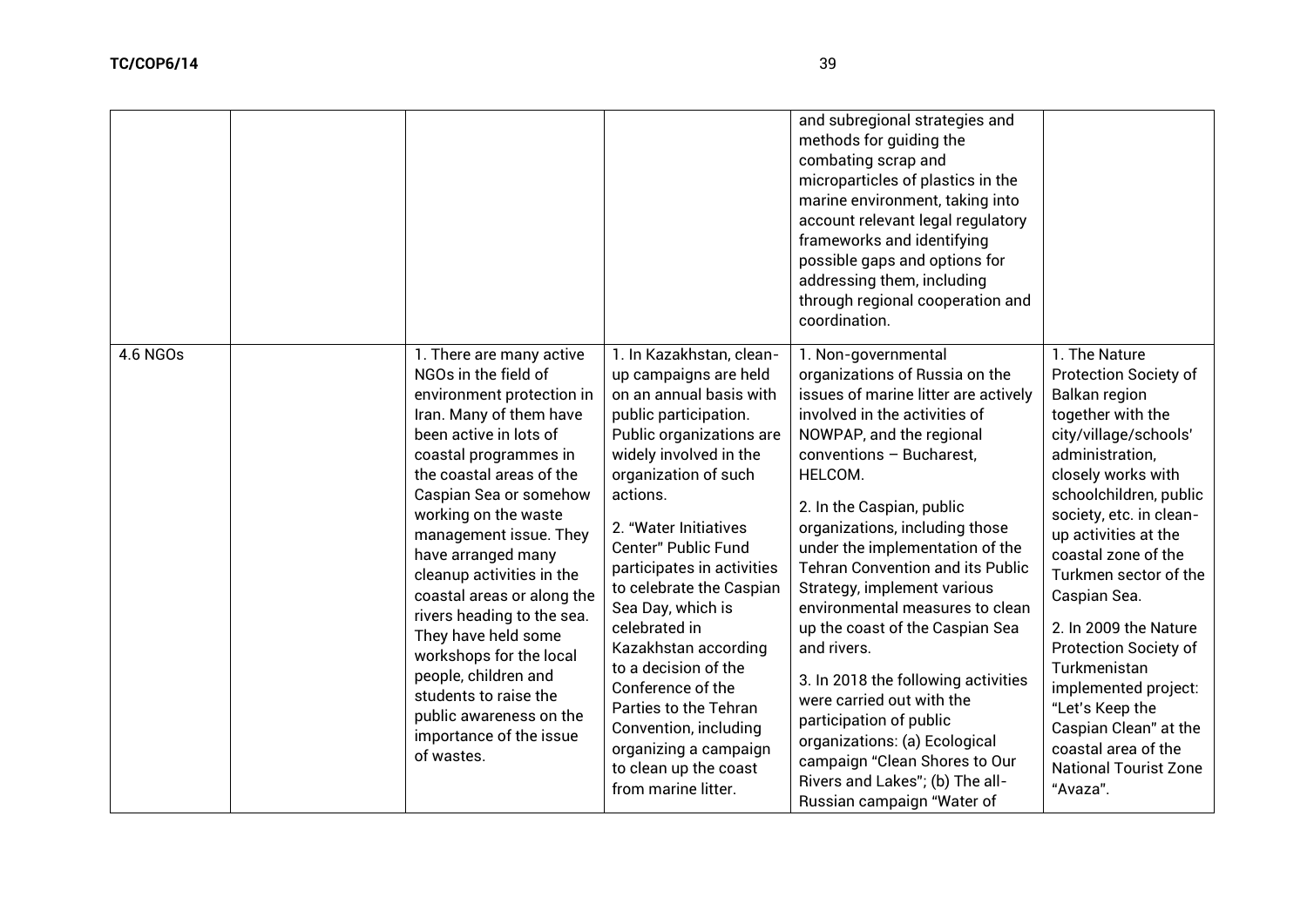| 2. Among them, the      | Russia"; (c) cleanups of the       | 3. The clean-up          |
|-------------------------|------------------------------------|--------------------------|
| followings could be     | Caspian shipping channel, the      | activities have been     |
| mentioned: Ramsar Green | Lagansky Bank channel, Olya-       | implemented with the     |
| <b>Watch Society;</b>   | Caspian irrigation canal were      | <b>Nature Protection</b> |
| Sabzkaran Balan         | held in the coastal area of        | Society of               |
| Institute; and Nature   | Lagansky district of the Republic  | Turkmenistan and         |
| Cleaners: Mazandaran    | of Kalmykia; (d) the Republic of   | schoolchildren of the    |
| Province; Golestan      | Dagestan took part in the all-     | local schools of         |
| Province; and Gilan     | Russian campaign of the All-       | Turkmenbashi city.       |
| Province.               | Russian Popular Front "General     |                          |
|                         | Cleaning of the Country"; (e)      |                          |
|                         | environmental actions to clean     |                          |
|                         | the banks of the Volga River $-$   |                          |
|                         | "Clean Banks" etc.                 |                          |
|                         | 4. Such events were carried out    |                          |
|                         | annually, in $2017 -$ the "Year of |                          |
|                         | Ecology" in Russia, they were      |                          |
|                         | also carried out in the framework  |                          |
|                         | of the national project "Ecology"  |                          |
|                         | and the project "Clean Country".   |                          |
|                         | 5. The activities of public        |                          |
|                         | organizations carrying out their   |                          |
|                         | work in the Caspian region of      |                          |
|                         | Russia are closely related to the  |                          |
|                         | main activities of state           |                          |
|                         | universities and state natural     |                          |
|                         | reserves located in the region. In |                          |
|                         | most cases, public structures are  |                          |
|                         | organized with their assistance    |                          |
|                         | and are mainly focused on          |                          |
|                         | enlightenment, research and        |                          |

education.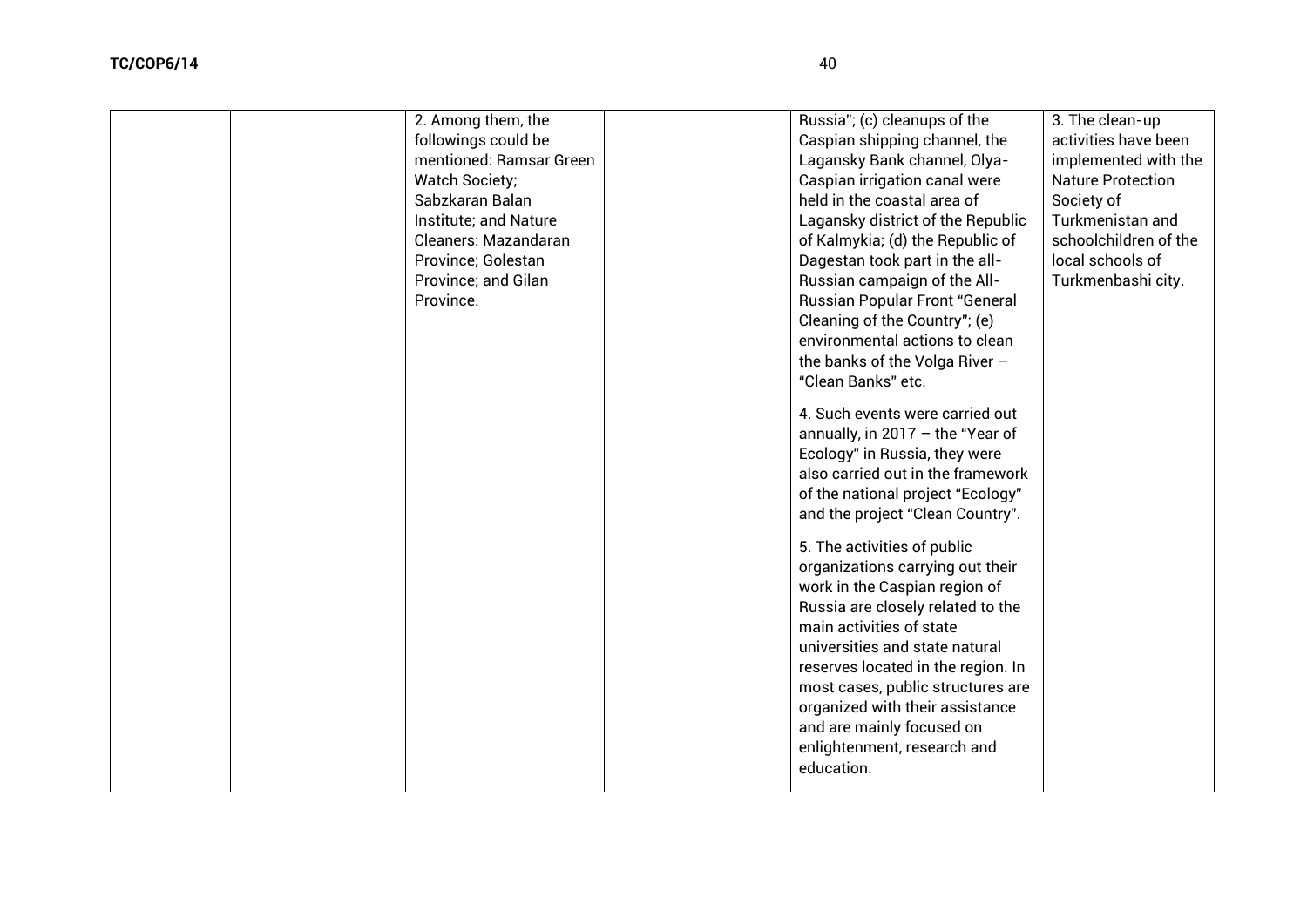| 4.7<br>Understanding<br>& Awareness | 1. The problem of marine<br>litter is quite a new issue<br>for the public in Iran.<br>There are some efforts to<br>raise the public<br>awareness by the<br>government, academia<br>and NGOs which are not<br>enough at all.<br>2. One of the components<br>of the local and national<br>waste management plans<br>of the country is<br>promoting the level of<br>understanding of the<br>public on how they can<br>play an important role in<br>reducing waste<br>production through<br>correction the purchase<br>pattern, reuse the<br>products, less use of<br>disposable products and<br>participation in recycling<br>plans in order to separate<br>the wastes from the<br>source.<br>3. However, these are the<br>issues considered as the<br>waste management plans<br>on the land and when it<br>comes to the issue of<br>marine litter, we can say<br>that the level of<br>understanding about the<br>marine litter is so weak in<br>Iran among the public. | 1. An important role in<br>the successful<br>implementation of the<br>waste management<br>policy in Kazakhstan is<br>played by the<br>environmental<br>awareness and culture<br>of the population.<br>2. Despite the ongoing<br>arrangements for the<br>installation of<br>containers and carrying<br>out explanatory and<br>other informational<br>works, nowadays with a<br>high level of production<br>and consumption, the<br>ecological culture of the<br>population, the culture<br>of respect for the<br>environment remains at<br>a low level.<br>3. Nowadays, an Action<br>Plan for organizing<br>outreach work among<br>the population on waste<br>management, the<br>formation of ecological<br>awareness and culture<br>in society has also been<br>adopted. The plan<br>provides for the revision | 1. The level of understanding and<br>awareness of marine litter in<br>Russia due to the geographical<br>location of the country, the<br>presence of marine and coastal<br>zones and various anthropogenic<br>pressures on them, participation<br>in international programmes and<br>projects is quite high in such<br>stakeholder groups as<br>government officials, scientific<br>community, a number of<br>industries, the public. The level of<br>awareness among such<br>population groups as the rural<br>population, representatives of the<br>tourism business, etc. is<br>insufficient.<br>2. As mentioned above, in the<br>framework of various national<br>projects the level of education on<br>this issue is quite high.<br>3. See also sections 2.2 and 2.3.<br>4. Currently, a significant number<br>of organizations (public<br>environmental organizations,<br>libraries, educational institutions,<br>etc.) operate in the near Caspian<br>subjects of Russia, which<br>conduct activities in this<br>direction. | 1. In connection with<br>the project<br>"Addressing Marine<br>Litter in the Caspian<br>Sea Region" meetings<br>were held with parties<br>concerned.<br>2. Before and during<br>webinar<br>communication with<br>all partners was held. |
|-------------------------------------|----------------------------------------------------------------------------------------------------------------------------------------------------------------------------------------------------------------------------------------------------------------------------------------------------------------------------------------------------------------------------------------------------------------------------------------------------------------------------------------------------------------------------------------------------------------------------------------------------------------------------------------------------------------------------------------------------------------------------------------------------------------------------------------------------------------------------------------------------------------------------------------------------------------------------------------------------------------------|----------------------------------------------------------------------------------------------------------------------------------------------------------------------------------------------------------------------------------------------------------------------------------------------------------------------------------------------------------------------------------------------------------------------------------------------------------------------------------------------------------------------------------------------------------------------------------------------------------------------------------------------------------------------------------------------------------------------------------------------------------------------------------------------------------------|-----------------------------------------------------------------------------------------------------------------------------------------------------------------------------------------------------------------------------------------------------------------------------------------------------------------------------------------------------------------------------------------------------------------------------------------------------------------------------------------------------------------------------------------------------------------------------------------------------------------------------------------------------------------------------------------------------------------------------------------------------------------------------------------------------------------------------------------------------------------------------------------------------------------------------------------------------------------------------------------------------------------------------------|----------------------------------------------------------------------------------------------------------------------------------------------------------------------------------------------------------------------------------------|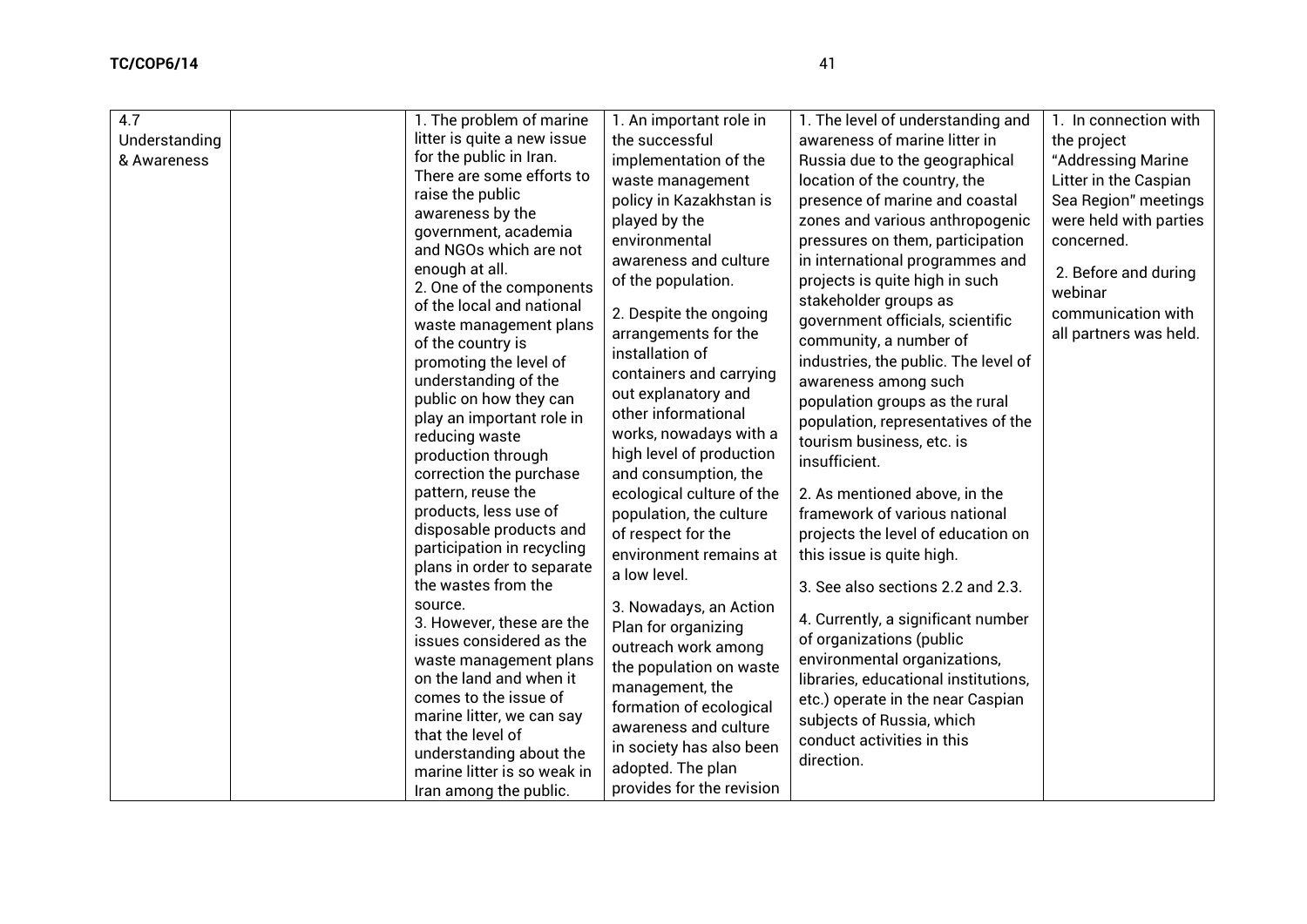| 4. Millions of visitors<br>from across the country<br>travel to the Iran's<br>northern provinces along<br>the Caspian Sea's<br>southern coasts during<br>the Persian New Year<br>(Nowruz). Green-road,<br>clean-beach national<br>plan is designed to<br>promote the<br>environmental awareness<br>of travelers to the<br>Caspian Sea during this<br>holiday time with respect<br>to the elements of<br>sustainable tourism and<br>so far has been<br>implemented for two<br>years. The plan includes<br>different tasks from<br>providing environmental<br>information in specific<br>areas to the clean-up<br>activities on cities'<br>entrance and exit in<br>cooperation with<br>municipalities, districts,<br>railways and other<br>sectors along the<br>different roads from<br>Tehran to the main<br>northern cities of the<br>country. The main<br>objective of this plan is to<br>prevent pollution and<br>damage to the | of curricula for pre-<br>school, school<br>institutions, and higher<br>education institutions<br>and the inclusion in<br>them of topics related<br>to environmental<br>protection and the<br>rational use of natural<br>resources, including<br>issues of safe waste<br>management;<br>conducting a broad<br>communication<br>company and<br>educational<br>programmes to<br>increase public<br>awareness of the use of<br>natural resources and<br>environmental<br>problems; behavior<br>change regarding waste<br>management. |  |
|-----------------------------------------------------------------------------------------------------------------------------------------------------------------------------------------------------------------------------------------------------------------------------------------------------------------------------------------------------------------------------------------------------------------------------------------------------------------------------------------------------------------------------------------------------------------------------------------------------------------------------------------------------------------------------------------------------------------------------------------------------------------------------------------------------------------------------------------------------------------------------------------------------------------------------------|----------------------------------------------------------------------------------------------------------------------------------------------------------------------------------------------------------------------------------------------------------------------------------------------------------------------------------------------------------------------------------------------------------------------------------------------------------------------------------------------------------------------------------|--|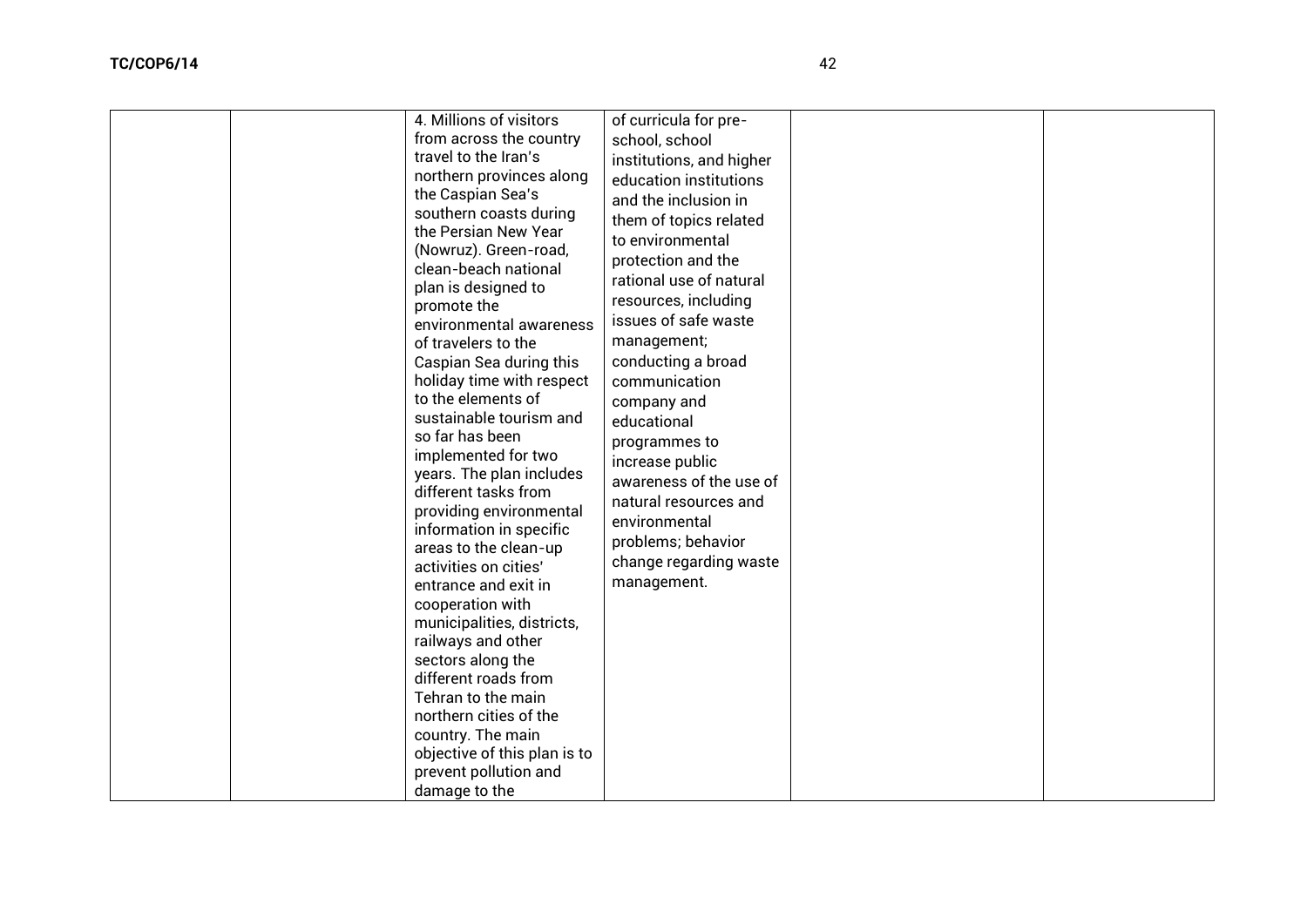|                                       | environment as well as<br>preserve the natural<br>environment and<br>ecological conditions of<br>the rivers and the coasts<br>of the Caspian Sea. 5.<br>Caspian Sea Day<br>Celebration: Every year on<br>the occasion of the<br>Caspian Day (12 August),<br>many awareness raising<br>programmes carry out to<br>draw public attention to<br>the need to safeguard the<br>unique Caspian Sea<br>environment and make<br>the protection of the<br>marine environment of<br>the Caspian Sea a<br>responsibility of each and<br>every individual. |                                                                                                                                                                                                                                                                                                                                    |                                                                                                                                                                                                                                                                                                                                                                                                                      |                                                                                                                                                                                                                                                                  |
|---------------------------------------|------------------------------------------------------------------------------------------------------------------------------------------------------------------------------------------------------------------------------------------------------------------------------------------------------------------------------------------------------------------------------------------------------------------------------------------------------------------------------------------------------------------------------------------------|------------------------------------------------------------------------------------------------------------------------------------------------------------------------------------------------------------------------------------------------------------------------------------------------------------------------------------|----------------------------------------------------------------------------------------------------------------------------------------------------------------------------------------------------------------------------------------------------------------------------------------------------------------------------------------------------------------------------------------------------------------------|------------------------------------------------------------------------------------------------------------------------------------------------------------------------------------------------------------------------------------------------------------------|
| 4.8 Integrated<br>Waste<br>Management | 1. There is an integrated<br>waste management plan<br>at the national level. At<br>the same time, each<br>province/city should have<br>its own integrated waste<br>management plan.<br>However, it has not been<br>developed for all the<br>provinces/cities yet.<br>2. There is no specific<br>term as for marine litter in<br>the integrated waste<br>management plans of the<br>coastal provinces/cities<br>but as the main sources                                                                                                         | 1. From 2016 it is<br>forbidden to dispose<br>mercury-containing<br>lamps and devices,<br>metal scrap, waste oils<br>and liquids, batteries,<br>electronic waste at<br>landfills.<br>2. Since January 1,<br>2019, the ban on the<br>disposal of plastic,<br>waste paper, cardboard,<br>paper and glass were<br>entered into force. | 1. The effectiveness of actions to<br>address the problem of pollution<br>by waste, including marine litter,<br>depends on the use of an<br>integrated approach to managing<br>activities in the marine and<br>coastal zones, including litter<br>entering ways, taking into<br>account economic, social and<br>environmental factors,<br>coordinated actions of various<br>competent industry management<br>bodies. | 1. Turkmenistan<br>mainly implements a<br>centralized waste<br>management system<br>at the national and<br>provincial level.<br>2. Turkmenbashi<br><b>International Marine</b><br>Port has specific<br>procedures for<br>wastewater, garbage<br>and other waste. |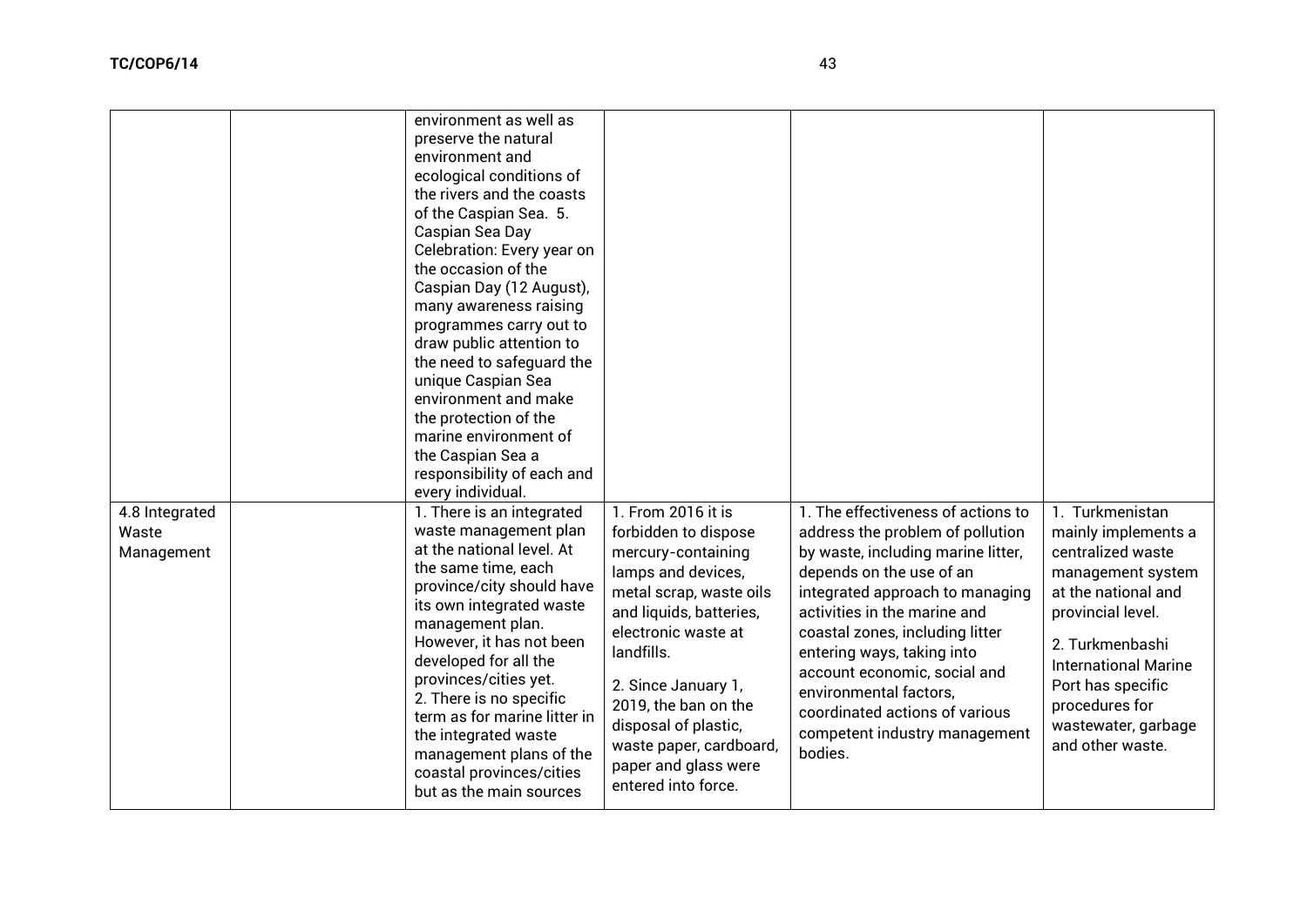| for marine litter is from<br>land based sources, then<br>we can say that marine<br>litter is somehow<br>managed within these<br>systems.<br>3. The integrated waste<br>management plan at the<br>national level does not<br>include waste<br>management by ports<br>and harbors. This is an<br>issue that should be met<br>by the provincial<br>integrated waste<br>management plan. | 3. Since January 1, 2021<br>the ban on the burial of<br>construction and food<br>waste comes into force.<br>4. There are more than<br>130 enterprises sorting<br>and processing waste,<br>producing more than 20<br>types of products.<br>Sorting complexes of<br>various capacities are<br>available in 18 more<br>settlements.<br>5. From this year, a pilot<br>project on organizing<br>separate collection of<br>solid waste, processing<br>and recycling organic<br>(food) waste is<br>implementing by Akimat<br>of Astana together with<br>the EPR Operator LLP. | 2. The priority of an integrated<br>approach to the processing,<br>disposal and neutralization of<br>waste, as well as to the return of<br>secondary resources in<br>production is envisaged by the<br>"Strategy for the development of<br>industry for processing, disposal<br>and neutralization of production<br>and consumption waste for the<br>period up to 2030".<br>3. An integrated approach to the<br>processing, disposal and<br>neutralization of waste includes<br>the development of territorial<br>schemes for waste management,<br>including solid municipal waste,<br>which are the most complete<br>source of information on waste<br>management (Decree of the<br>Government of the Russian<br>Federation (2016) "On approval of<br>requirements for the composition<br>and content of territorial schemes<br>for waste management, including<br>solid municipal waste". Such<br>schemes were approved for<br>Astrakhan oblast, Republic of<br>Kalmykia, and Republic of<br>Dagestan).<br>4. The integrated waste<br>management system also<br>suggests a system of measures |  |
|--------------------------------------------------------------------------------------------------------------------------------------------------------------------------------------------------------------------------------------------------------------------------------------------------------------------------------------------------------------------------------------|------------------------------------------------------------------------------------------------------------------------------------------------------------------------------------------------------------------------------------------------------------------------------------------------------------------------------------------------------------------------------------------------------------------------------------------------------------------------------------------------------------------------------------------------------------------------|-------------------------------------------------------------------------------------------------------------------------------------------------------------------------------------------------------------------------------------------------------------------------------------------------------------------------------------------------------------------------------------------------------------------------------------------------------------------------------------------------------------------------------------------------------------------------------------------------------------------------------------------------------------------------------------------------------------------------------------------------------------------------------------------------------------------------------------------------------------------------------------------------------------------------------------------------------------------------------------------------------------------------------------------------------------------------------------------------|--|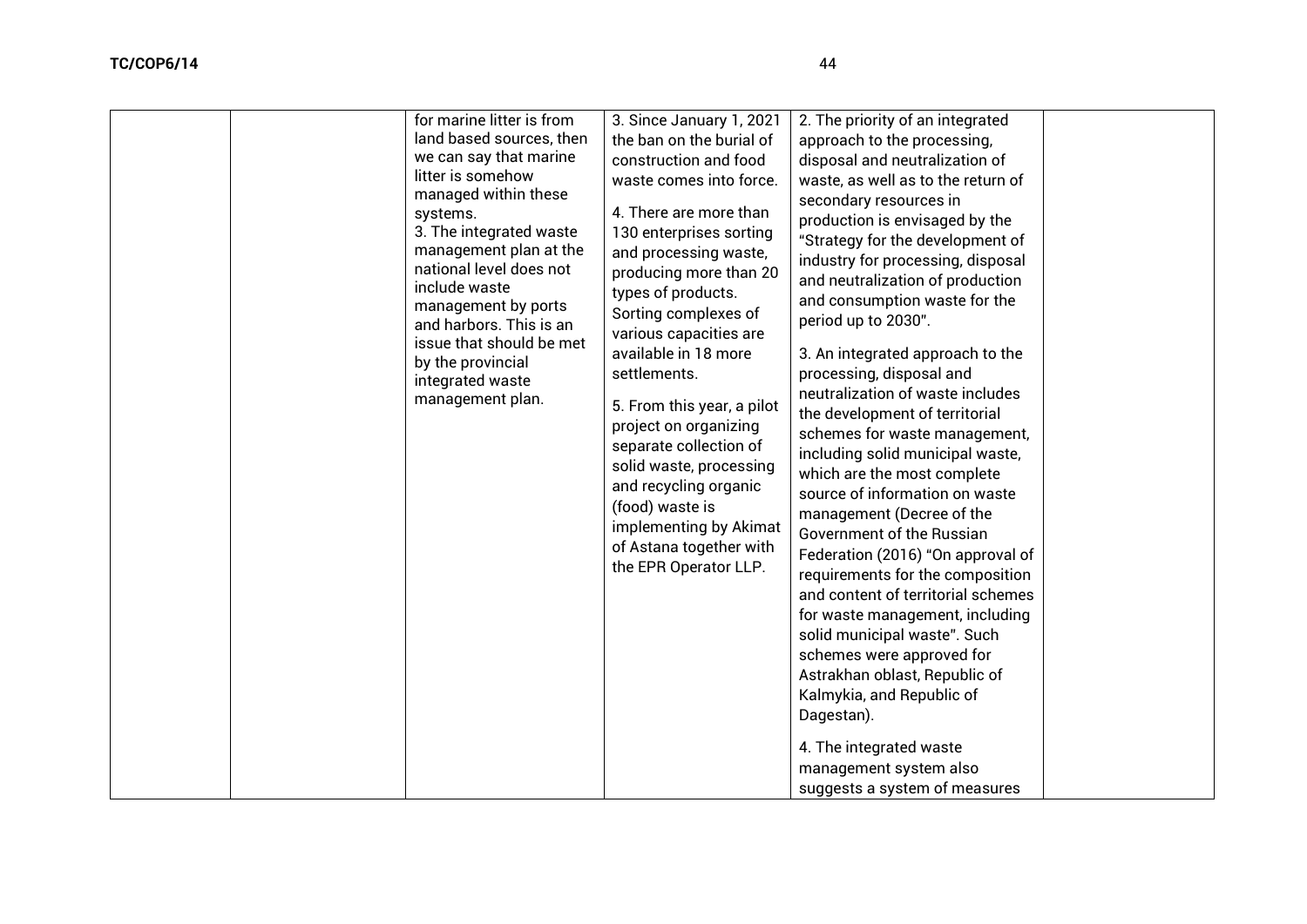|                             |                                                                                                                                                                                                                                                                                                                                                    |                                                                                                                                                                                                                                                                                                                                                                                                                                                       | for the construction and<br>modernization of the system of<br>municipal infrastructure and<br>facilities used for waste disposal.<br>5. An important tool for an<br>integrated approach is the<br>approval at the level of the near<br>Caspian subjects of regional<br>operators for the municipal solid<br>waste management and the<br>Rules for the implementation of<br>the activities of regional<br>operators for the municipal solid<br>waste management.                                                                                               |                                                                                                                                                                                                                                                                                                                                                   |
|-----------------------------|----------------------------------------------------------------------------------------------------------------------------------------------------------------------------------------------------------------------------------------------------------------------------------------------------------------------------------------------------|-------------------------------------------------------------------------------------------------------------------------------------------------------------------------------------------------------------------------------------------------------------------------------------------------------------------------------------------------------------------------------------------------------------------------------------------------------|---------------------------------------------------------------------------------------------------------------------------------------------------------------------------------------------------------------------------------------------------------------------------------------------------------------------------------------------------------------------------------------------------------------------------------------------------------------------------------------------------------------------------------------------------------------|---------------------------------------------------------------------------------------------------------------------------------------------------------------------------------------------------------------------------------------------------------------------------------------------------------------------------------------------------|
| 4.9 Economic<br>Instruments | 1. According to the waste<br>management law of Iran<br>and its bylaw, there are<br>some economic<br>instruments used in<br>relation to waste<br>management including<br>municipal waste charges,<br>recycling charges and<br>cash penalties for<br>offenders.<br>2. These economic<br>instruments could also be<br>applicable to marine<br>litter. | 1. For the sustainable<br>operation of the SDW<br>management system<br>under the Concept on<br><b>Transition to a Green</b><br>Economy, it is planned<br>to improve the pricing<br>policy, which will<br>simultaneously<br>correspond to the<br>solvency of the<br>population and ensure<br>the attractiveness of<br>this sector for private<br>investors.<br>2. Activity on the<br>formation of a<br>sustainable financial<br>system in the field of | 1. Federal law "On environmental<br>protection" (2002, amended<br>2017) provides the new edition of<br>"Payment for negative impact on<br>the environment".<br>2. The main principles of<br>economic regulation in the field<br>of waste management are: (a)<br>reducing the amount of waste<br>and involving them in economic<br>circulation; and (b) payment for<br>waste placement (Federal law<br>"On production and consumption<br>waste", 1998, amended 2015).<br>3. The Federal law on waste also<br>introduced the concept of<br>"environmental fee". | 1. Important<br>component of the<br>updated<br>environmental<br>legislation of<br>Turkmenistan was<br>the introduction of<br>market mechanisms<br>in the field of<br>environmental<br>management.<br>2. The Law "On<br>Nature Protection"<br>(2014) and the Law<br>"On wastes" have<br>economic procedure<br>for various aspects of<br>pollution. |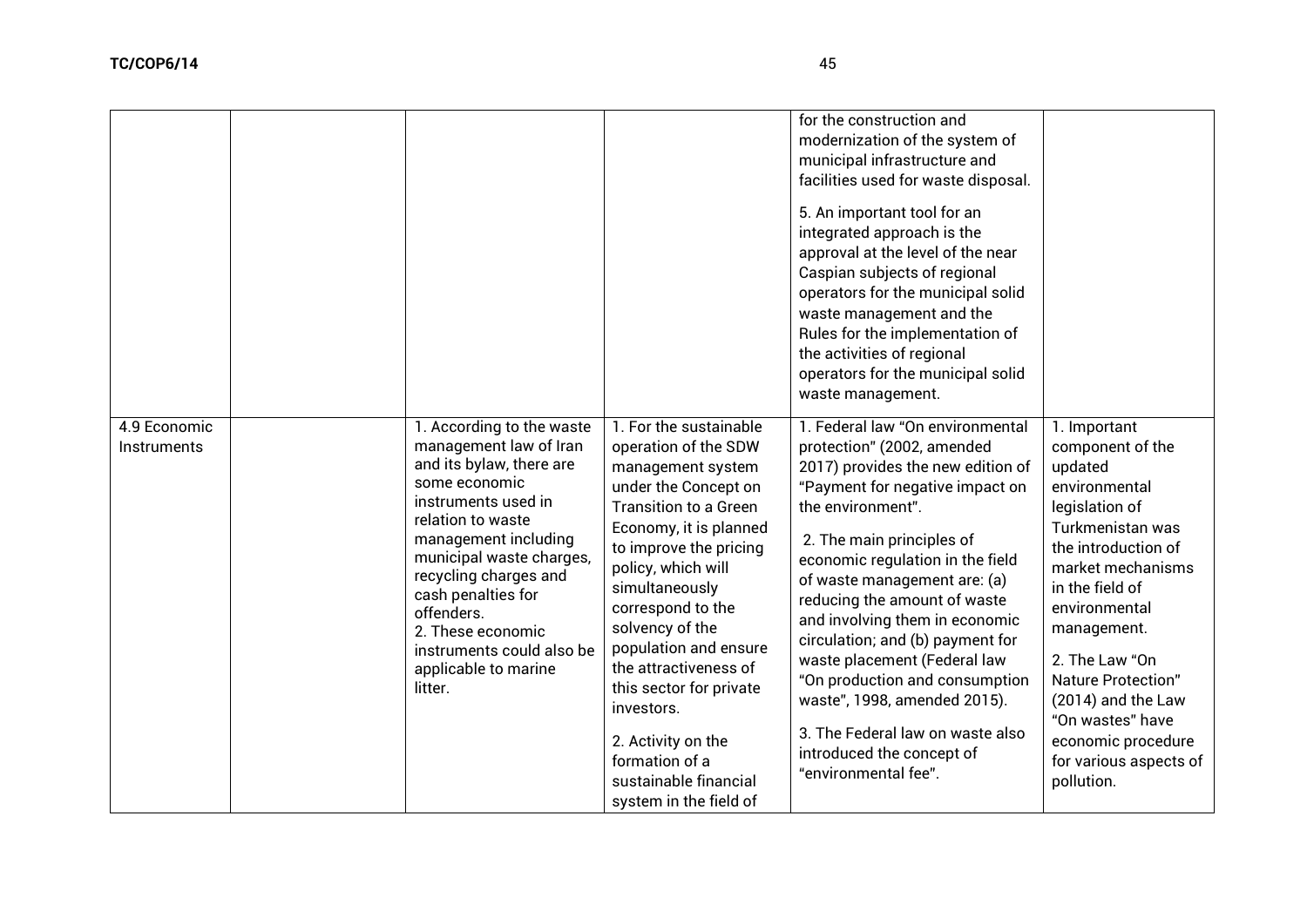|  | management of SDW<br>should be aimed at<br>ensuring full recovery of<br>the costs of services<br>provided for the<br>collection, removal,<br>sorting, disposal,<br>recycling and disposal<br>of SDW. The functioning<br>of the system will be<br>carried out by: (a)<br>tariffs; (b) revenues; (c)<br>the expense of<br>manufacturers and<br>importers. | 4. The environmental fee rate is<br>formed on the basis of the<br>average amount of costs for the<br>collection, transportation,<br>processing and disposal of a<br>single product or a unit mass of<br>the product that has lost its<br>consumer properties. The rate of<br>environmental fee may include<br>the specific amount of costs for<br>the creation of infrastructure<br>facilities intended for this<br>purpose. Environmental fee rates<br>are set by the Government of the<br><b>Russian Federation.</b> |  |
|--|---------------------------------------------------------------------------------------------------------------------------------------------------------------------------------------------------------------------------------------------------------------------------------------------------------------------------------------------------------|------------------------------------------------------------------------------------------------------------------------------------------------------------------------------------------------------------------------------------------------------------------------------------------------------------------------------------------------------------------------------------------------------------------------------------------------------------------------------------------------------------------------|--|
|  | 3. Government<br>procurement is another<br>tool to stimulate the<br>development of waste<br>management, so the<br>purchase of products<br>produced on the basis<br>of secondary raw<br>materials should have<br>priority over analogues<br>produced from primary<br>raw materials.<br>4. In order to involve the<br>public in the<br>development of a   | 5. For goods in packaging that<br>are not ready-to-use products,<br>the environmental fee is paid only<br>in respect of the packaging itself,<br>and is not paid in respect of<br>goods that are subject to<br>recycling and are exported from<br>the Russian Federation.                                                                                                                                                                                                                                              |  |
|  | separate collection<br>system, it is necessary<br>to introduce                                                                                                                                                                                                                                                                                          |                                                                                                                                                                                                                                                                                                                                                                                                                                                                                                                        |  |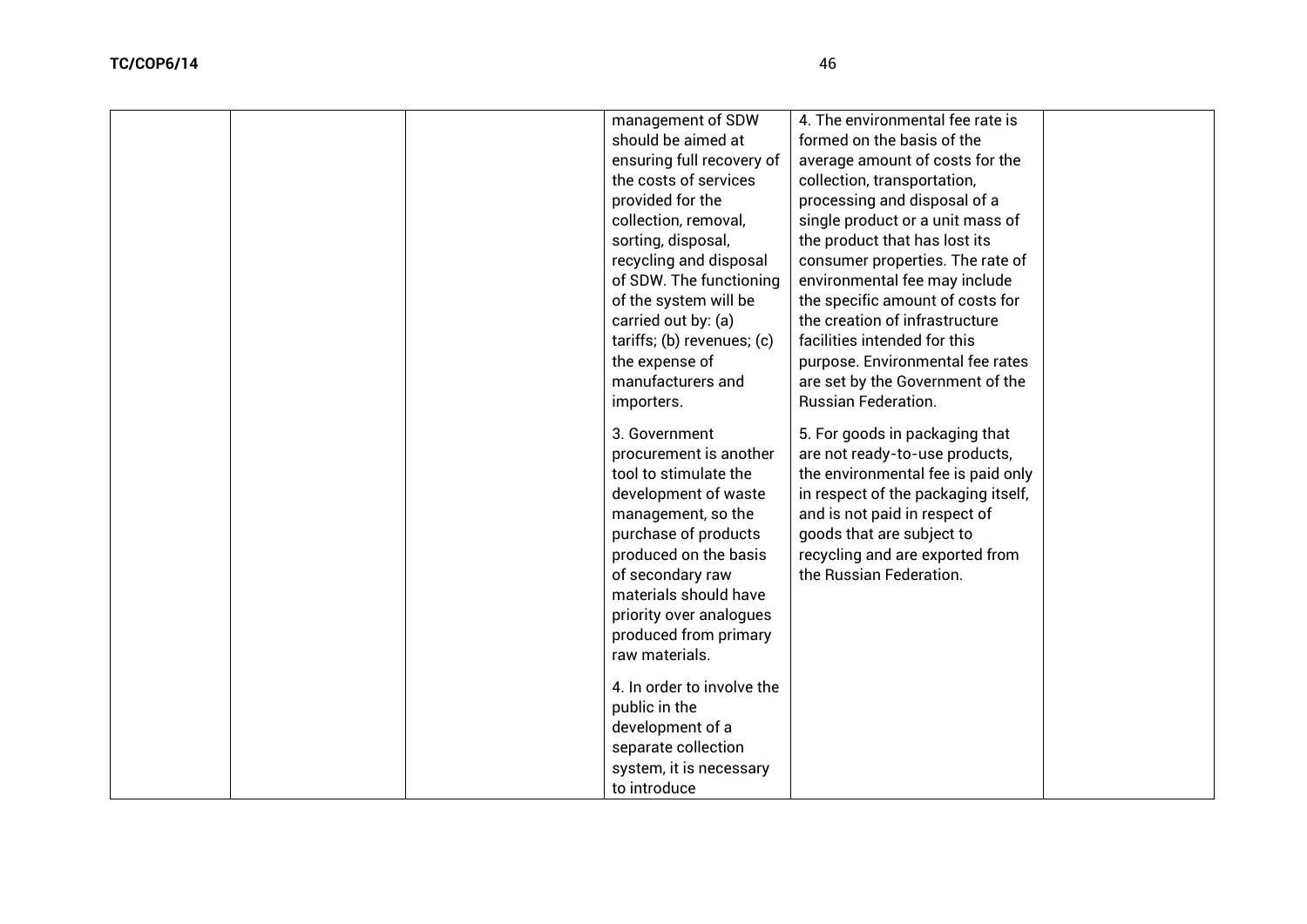# **Table 4. Barriers, gaps and needs. Summary of responses by Caspian countries**

|                        | Republic of Azerbaijan | <b>Islamic Republic of Iran</b>                                                                                                                                                                                                                                                                                                                                                                                                                                          | Republic of Kazakhstan                                                                                                                                                                                                                                                                                                                                                                                                                  | <b>Russian Federation</b>                                                                                                                                                                                                                                                                                                                                                                                                                                                                                                                                                     | Turkmenistan |
|------------------------|------------------------|--------------------------------------------------------------------------------------------------------------------------------------------------------------------------------------------------------------------------------------------------------------------------------------------------------------------------------------------------------------------------------------------------------------------------------------------------------------------------|-----------------------------------------------------------------------------------------------------------------------------------------------------------------------------------------------------------------------------------------------------------------------------------------------------------------------------------------------------------------------------------------------------------------------------------------|-------------------------------------------------------------------------------------------------------------------------------------------------------------------------------------------------------------------------------------------------------------------------------------------------------------------------------------------------------------------------------------------------------------------------------------------------------------------------------------------------------------------------------------------------------------------------------|--------------|
| 5.1 Barriers &<br>Gaps |                        | 1. Lack of proper routine<br>monitoring programme<br>and survey to investigate<br>marine litter problem and<br>provide data on the<br>extent and nature of<br>marine litter, source<br>differentiation, zones of<br>accumulation and its<br>environmental, ecological<br>and socio-economic<br>impacts in the country.<br>2. Excessive consumption<br>of plastic bottles and<br>plastic disposable food<br>containers in Iran mainly<br>due to low prices of<br>plastic. | 1. Solid domestic waste<br>has a huge negative<br>impact on the<br>environment with its<br>multicomponent<br>composition, released<br>by harmful and toxic<br>substances. In<br>Kazakhstan, there is<br>practically no integrated<br>waste management<br>system, including<br>monitoring, storage,<br>recycling and disposal<br>of industrial and<br>household waste, which<br>hinders the transition to<br>sustainable<br>development. | 1. The environmental problem of<br>waste management is its location<br>in landfills that do not meet the<br>requirements or are not intended<br>for this purpose. One of the<br>reasons is the lack of special<br>landfills for waste disposal. Thus,<br>in the Astrakhan oblast there are<br>7 such landfills, including $2 - in$<br>the coastal area, in Kalmykia and<br>in Dagestan $-1$ special landfill<br>per subject, one of them $-$ in the<br>coastal area.<br>2. The problem is the lack of<br>widespread use of modern<br>industrial methods of waste<br>disposal. |              |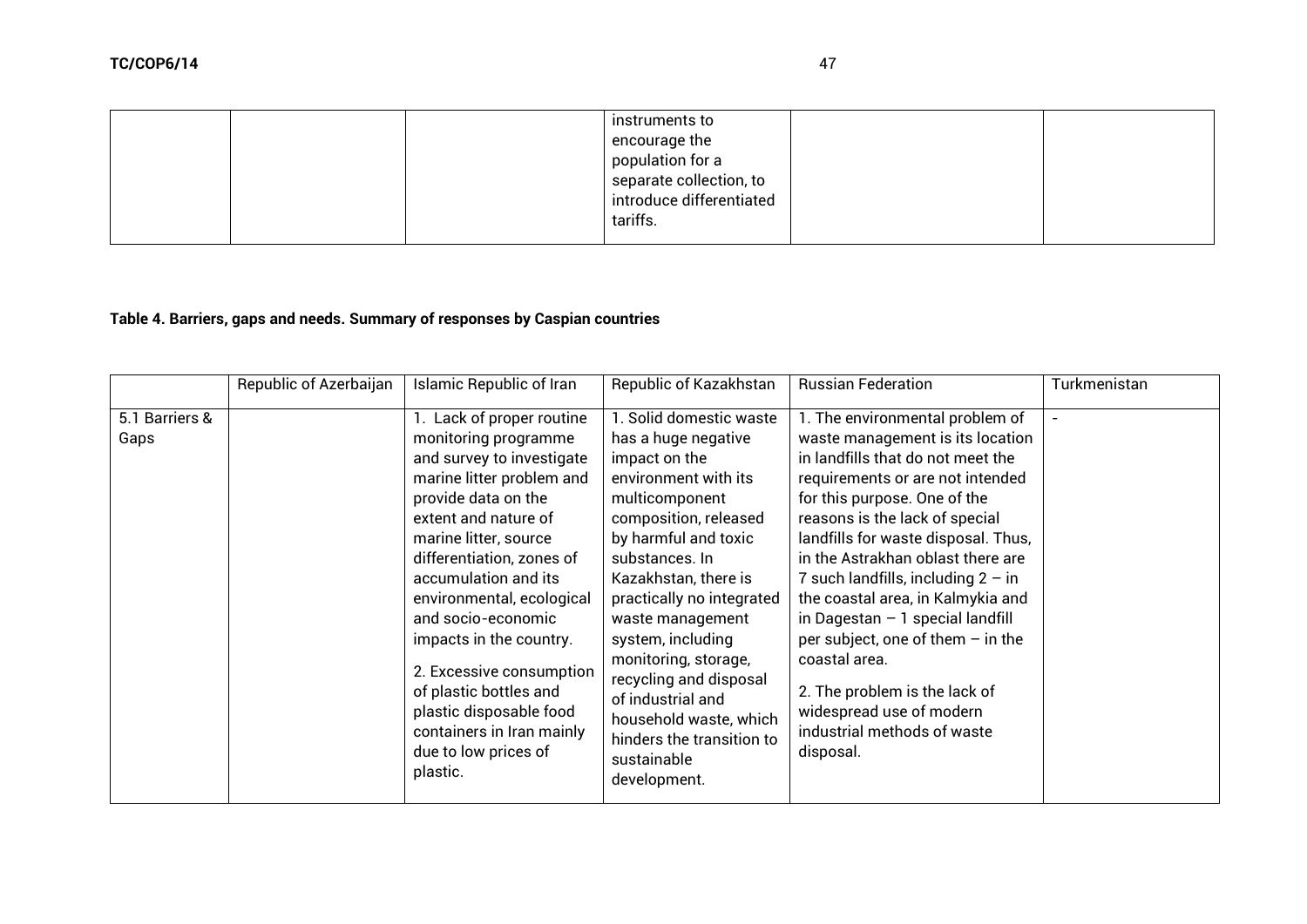| 3. Deficiencies in specific<br>national legislation<br>addressing the issue of<br>marine litter as a<br>separate concept.<br>4. Lack of guidelines,<br>regulations, criteria and<br>environmental standards<br>for the management of<br>marine litter.<br>5. Due to the absence of<br>damage cost assessment<br>for the marine litter,<br>clean-up cost<br>assessment and relevant<br>fines, there is no<br>operational guarantee to<br>control, prevent and<br>combat with marine litter<br>in Iran.<br>6. Lack of integrated<br>waste management in<br>coastal provinces<br>(although all the<br>provinces should have<br>this instrument according<br>to the law, some of them<br>are still under<br>preparation).<br>7. Inadequate public<br>awareness regarding the<br>magnitude of the marine | 2. Accumulated over the<br>decades, the volume of<br>municipal waste in<br>Kazakhstan exceeds<br>expert more than 100<br>million tons.<br>Approximately 3 million<br>tons of municipal waste<br>is generated annually,<br>according to the results<br>of 2017, only 442.7<br>thousand tons or 13.7%<br>is recycled, and 5.3<br>thousand tons (0.2%) of<br>the received waste is<br>sent to recyclable. The<br>bulk of waste in<br>Kazakhstan is stored in<br>landfills and<br>unauthorized landfills. | 3. Violations of environmental<br>legislation also hamper the<br>effective management of waste,<br>including marine litter. For<br>example, violations related to<br>waste disposal in water<br>protective zones of rivers and<br>seas. Placement of production<br>and consumption waste in water<br>protective zones is prohibited<br>(household waste, construction<br>waste, etc.) in accordance with<br>provisions of the article 65 of the<br>Water Codex of the Russian<br>Federation.<br>4. Lack of legal and<br>administrative mechanisms<br>related to marine litter in the<br>waste legislation system.<br>5. Lack of research on the effects<br>of marine litter on biota, on<br>monitoring and assessment of<br>state of marine litter pollution.<br>6. Low demand for recycling<br>materials, as only since 2019 the<br>law provides for separate waste<br>collection, therefore currently<br>there is no required amount of<br>materials for recycling. |  |
|-----------------------------------------------------------------------------------------------------------------------------------------------------------------------------------------------------------------------------------------------------------------------------------------------------------------------------------------------------------------------------------------------------------------------------------------------------------------------------------------------------------------------------------------------------------------------------------------------------------------------------------------------------------------------------------------------------------------------------------------------------------------------------------------------------|-------------------------------------------------------------------------------------------------------------------------------------------------------------------------------------------------------------------------------------------------------------------------------------------------------------------------------------------------------------------------------------------------------------------------------------------------------------------------------------------------------|-----------------------------------------------------------------------------------------------------------------------------------------------------------------------------------------------------------------------------------------------------------------------------------------------------------------------------------------------------------------------------------------------------------------------------------------------------------------------------------------------------------------------------------------------------------------------------------------------------------------------------------------------------------------------------------------------------------------------------------------------------------------------------------------------------------------------------------------------------------------------------------------------------------------------------------------------------------------------|--|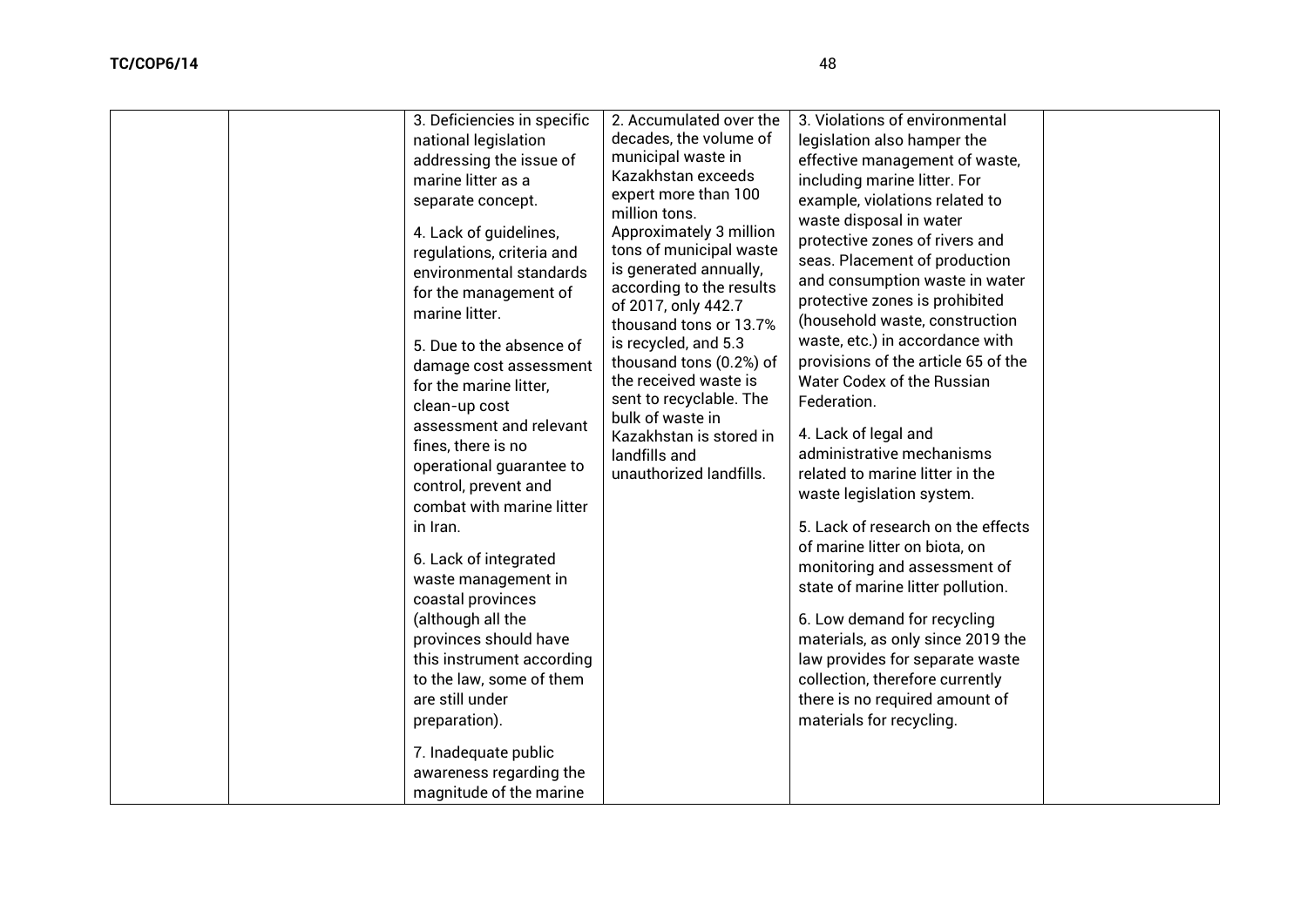| 5.2 National                  | litter issue and its<br>negative socio-economic<br>and public health<br>impacts.<br>1. Establishment of a                                                                                                                                                                                                                                                                                                                                                                                                                                                                                                                                                               | For solving the                                                                                                                                                                                                                                                                                                                                                                                                                                                                                                                                                                                                                                                            | 1. The National Caspian Action                                                                                                                                                                                                                                                                                                                                                                                                                                                                                                                                                                                                                                                                                                                                                                                                                                                                                                                                    | 1. Development of                                                                                                                                                                                                                                                                                                                                                                                                                                                                                                                                                                                       |
|-------------------------------|-------------------------------------------------------------------------------------------------------------------------------------------------------------------------------------------------------------------------------------------------------------------------------------------------------------------------------------------------------------------------------------------------------------------------------------------------------------------------------------------------------------------------------------------------------------------------------------------------------------------------------------------------------------------------|----------------------------------------------------------------------------------------------------------------------------------------------------------------------------------------------------------------------------------------------------------------------------------------------------------------------------------------------------------------------------------------------------------------------------------------------------------------------------------------------------------------------------------------------------------------------------------------------------------------------------------------------------------------------------|-------------------------------------------------------------------------------------------------------------------------------------------------------------------------------------------------------------------------------------------------------------------------------------------------------------------------------------------------------------------------------------------------------------------------------------------------------------------------------------------------------------------------------------------------------------------------------------------------------------------------------------------------------------------------------------------------------------------------------------------------------------------------------------------------------------------------------------------------------------------------------------------------------------------------------------------------------------------|---------------------------------------------------------------------------------------------------------------------------------------------------------------------------------------------------------------------------------------------------------------------------------------------------------------------------------------------------------------------------------------------------------------------------------------------------------------------------------------------------------------------------------------------------------------------------------------------------------|
| Needs &<br><b>Action Plan</b> | national marine litter<br>monitoring programme;<br>2. Establishment of a<br>marine litter data bank;<br>3. Planning to reduce<br>production and<br>consumption of plastic<br>bottles, bags and<br>disposable containers;<br>4. Put more efforts to<br>encourage private sectors<br>to expand the plastic<br>recycling industry;<br>5. Tagging all commercial<br>fishing nets which helps<br>to identify owners or<br>users of the marked<br>fishing gear and thus<br>contributes to preventing<br>fisheries-related marine<br>litter being abandoned;<br>6. Conducting more<br>awareness raising<br>programmes including<br>clean-up and<br>participatory activities as | problems of integrated<br>management of SDW in<br>Kazakhstan, the<br>following is necessary:<br>(a) the introduction of<br>an effective system for<br>the collection of SDW;<br>(b) introduction of a<br>regional approach in the<br>treatment of SDW; (c)<br>increase the volume of<br>processing and disposal<br>of waste; (d)<br>development of cost-<br>effective mechanisms<br>for the collection,<br>transportation and<br>processing of SDW; (e)<br>reclamation of landfills<br>and construction of<br>SDW landfills that meet<br>international standards;<br>(f) increasing the<br>culture of waste<br>collection; (q)<br>conducting research on<br>marine litter. | Plan, developed in accordance<br>with the Tehran Convention on<br>the basis of programmes for the<br>development of the near Caspian<br>subjects, in accordance with the<br>strategies of socio-economic<br>development of the near Caspian<br>region of Russia includes<br>activities related to pollution of<br>the coastal environment.<br>including waste.<br>2. The following is necessary to<br>address the marine litter problem:<br>(a) collection and review of data<br>and information on marine litter<br>in the marine and coastal<br>environment of the near Caspian<br>subjects, identifying gaps and<br>needs for the scale of marine<br>litter management; (b)<br>establishment of a marine litter<br>monitoring programme to<br>determine the amount of litter<br>along the coastline; (c) further<br>educational activities aimed at<br>clarifying the problem of marine<br>litter, sources of its formation,<br>measures to reduce its release | industry positively<br>impacts the<br>environment, in terms<br>of keeping<br>cleanliness of<br>Turkmen coastal<br>waters/coastal zone,<br>in terms of the<br>planned and<br>sustainable<br>development of the<br>Turkmen coastal zone,<br>the development of<br>aesthetic education<br>among tourists and<br>population, the<br>coverage of a large<br>area that is monitored<br>and the management<br>of facilities located on<br>the shore.<br>2. Some proposed<br>interventions for<br><b>National Action Plan</b><br>are: (a) Create a<br>network of marine<br>litter national<br>stakeholders; (b) |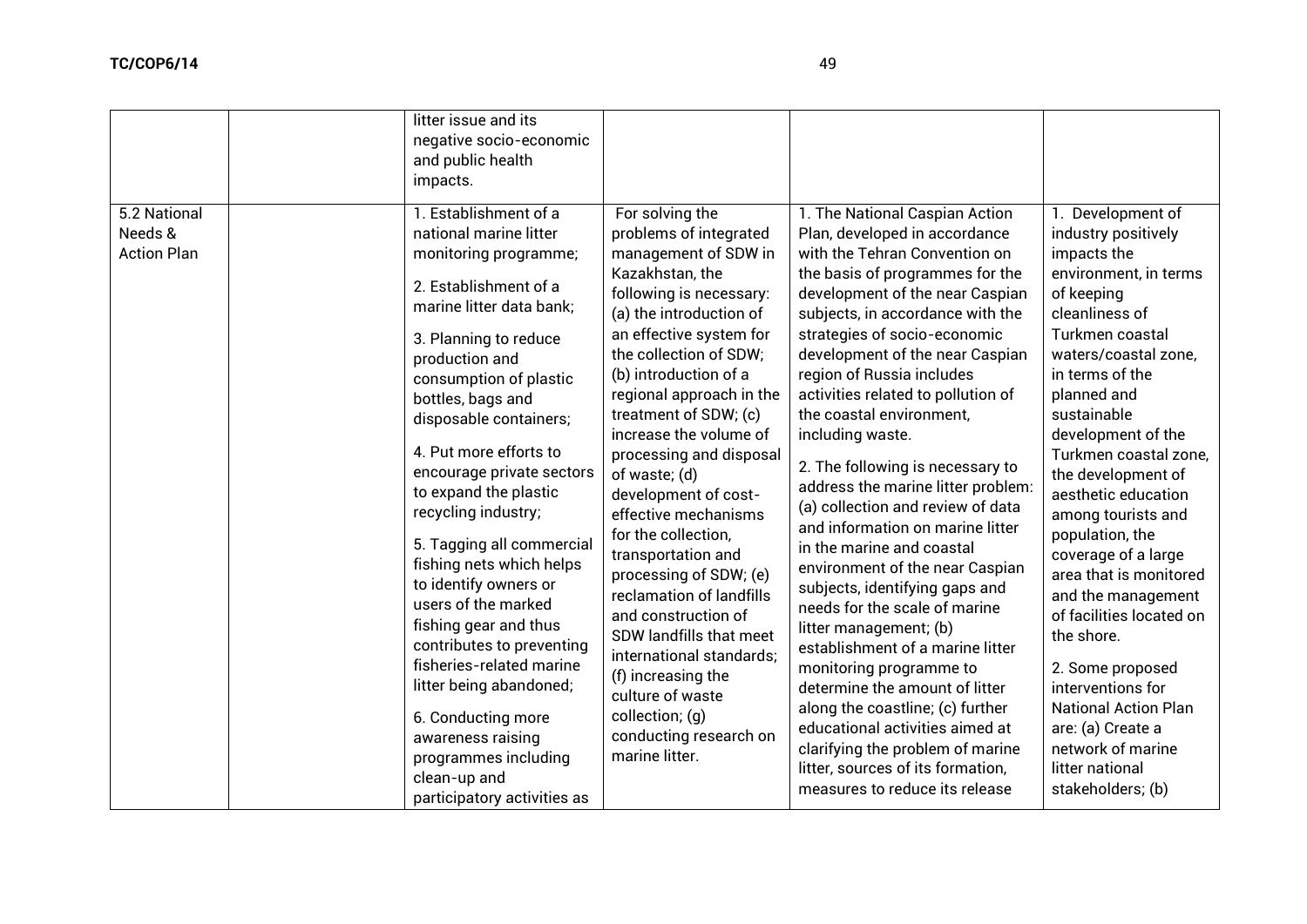| well as educational and     | into the marine environment; (d)                                  | Training of school             |
|-----------------------------|-------------------------------------------------------------------|--------------------------------|
| training programmes to      | special attention to beach                                        | teachers on the                |
| help behavior changing of   | vacations, as beach tourism is                                    | problem; (c)                   |
| the people from different   | the main source of garbage in the                                 | Introduction/training          |
| levels of society including | marine environment; (e) the need                                  | the marine litter              |
| relevant personnel from     | for a sufficient number of waste                                  | problem into school            |
| government, academia,       | bins on the coast; (f) work with                                  | programme; (d)                 |
| local communities, NGOs     | manufacturers of "potential"                                      | Development of                 |
| and relevant industries.    | marine litter, aimed at reducing                                  | educational                    |
|                             | its quantity; (g) work with large                                 | programmes for                 |
|                             | chain shopping malls aimed at                                     | schoolchildren/                |
|                             | reducing the purchase of plastic                                  | students; (e)                  |
|                             | packaging materials; (h) state                                    | <b>Terrestrial and Coastal</b> |
|                             | support for enterprises engaged                                   | <b>Plastic Waste</b>           |
|                             | in recycling; and (i) improvement                                 | Management; (f)                |
|                             | of legislation, including regional                                | <b>Marine Debris</b>           |
|                             | legislation, related to the problem                               | Management; (g)                |
|                             | of marine litter and regulating                                   | Development of                 |
|                             | tourism activities in the region.                                 | financing and                  |
|                             | 3. The problem of marine litter is                                | institutional support          |
|                             | largely related to the functioning                                | mechanism; (h)                 |
|                             | of certain sectors of the                                         | Holding of regular             |
|                             |                                                                   | beach clean-up                 |
|                             | economy, such as sea transport<br>and port facilities, fisheries, | activities; (i) Setup one      |
|                             | health resorts, leisure industry                                  | pilot project to show          |
|                             | and tourism, the exploitation of                                  | how to manage                  |
|                             | offshore oil and gas fields, and it                               | marine litter/plastic          |
|                             | is here that the problems                                         | debris; and (j) Public         |
|                             | associated with marine litter                                     | awareness campaign:            |
|                             |                                                                   | Organization of photo          |
|                             | should be given priority.                                         | contest among                  |
|                             | 4. It is necessary to involve large                               | schoolchildren in              |
|                             | oil and gas companies in                                          | schools.                       |
|                             | addressing these problems. For                                    |                                |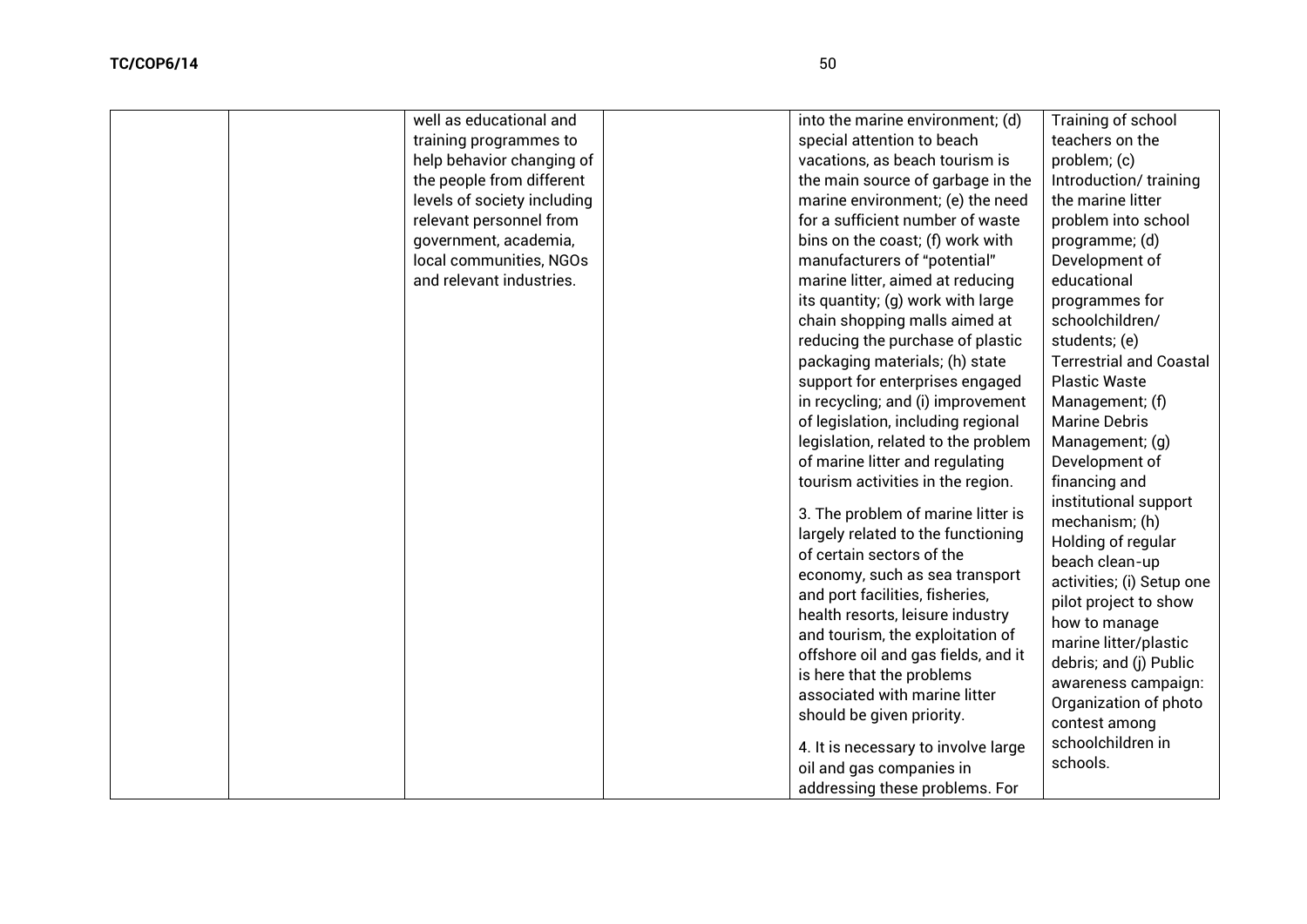|                                               |                                                                                                                                                                                                                                                                                                                                        |                                                                                                                                                                                                                                                                                                                                          | example, such a major company<br>as Lukoil has great capabilities in<br>the field of monitoring marine<br>pollution, which could also be<br>used to monitor marine litter.<br>5. Further development of<br>specially protected areas should<br>also help alleviate the problem of<br>marine litter, since a special<br>regime and rules of conduct are<br>established in these territories.<br>6. A wide involvement of public<br>organizations and media is<br>necessary to enhance the culture<br>of the population, and activities<br>related to cleaning the coast of<br>garbage. One of the highest<br>priority problems to be solved is<br>to increase the capacity for<br>sorting and processing waste. |                                                                                                                                                                                                                                  |
|-----------------------------------------------|----------------------------------------------------------------------------------------------------------------------------------------------------------------------------------------------------------------------------------------------------------------------------------------------------------------------------------------|------------------------------------------------------------------------------------------------------------------------------------------------------------------------------------------------------------------------------------------------------------------------------------------------------------------------------------------|----------------------------------------------------------------------------------------------------------------------------------------------------------------------------------------------------------------------------------------------------------------------------------------------------------------------------------------------------------------------------------------------------------------------------------------------------------------------------------------------------------------------------------------------------------------------------------------------------------------------------------------------------------------------------------------------------------------|----------------------------------------------------------------------------------------------------------------------------------------------------------------------------------------------------------------------------------|
| 5.3 Regional<br>Needs &<br><b>Action Plan</b> | 1. Caspian Sea is a<br>common body of water<br>and since the problem of<br>marine litter is a<br>transboundary issue,<br>development, adoption<br>and implementation of a<br>regional framework and<br>Action Plan on marine<br>litter is highly necessary<br>for the Caspian Sea<br>region to determine the<br>actions that should be | Key elements of a<br>regional action plan on<br>combating marine litter:<br>(a) organization of<br>research studies on the<br>problems of marine<br>litter and the impact of<br>marine litter on the<br>environment of the<br>Caspian Sea; (b)<br>adapted regional<br>measures to combat<br>marine litter based on<br>international best | 1. In order to prevent and mitigate<br>the potential adverse effects of<br>marine debris on the marine and<br>coastal environment of the<br>Caspian Sea, the following<br>proposals are presented, which<br>may be reflected in the regional<br>Caspian marine litter action plan:<br>(a) adaptation of existing<br>international and national<br>developments on marine litter in<br>other regions to the Caspian Sea<br>region; (b) identification and                                                                                                                                                                                                                                                       | Following<br>interventions are<br>proposed to be<br>included in the<br><b>Caspian Marine Litter</b><br><b>Action Plan:</b><br>1. Strengthen regional<br>cooperation on marine<br>litter;<br>2. Choosing a<br>methodology for its |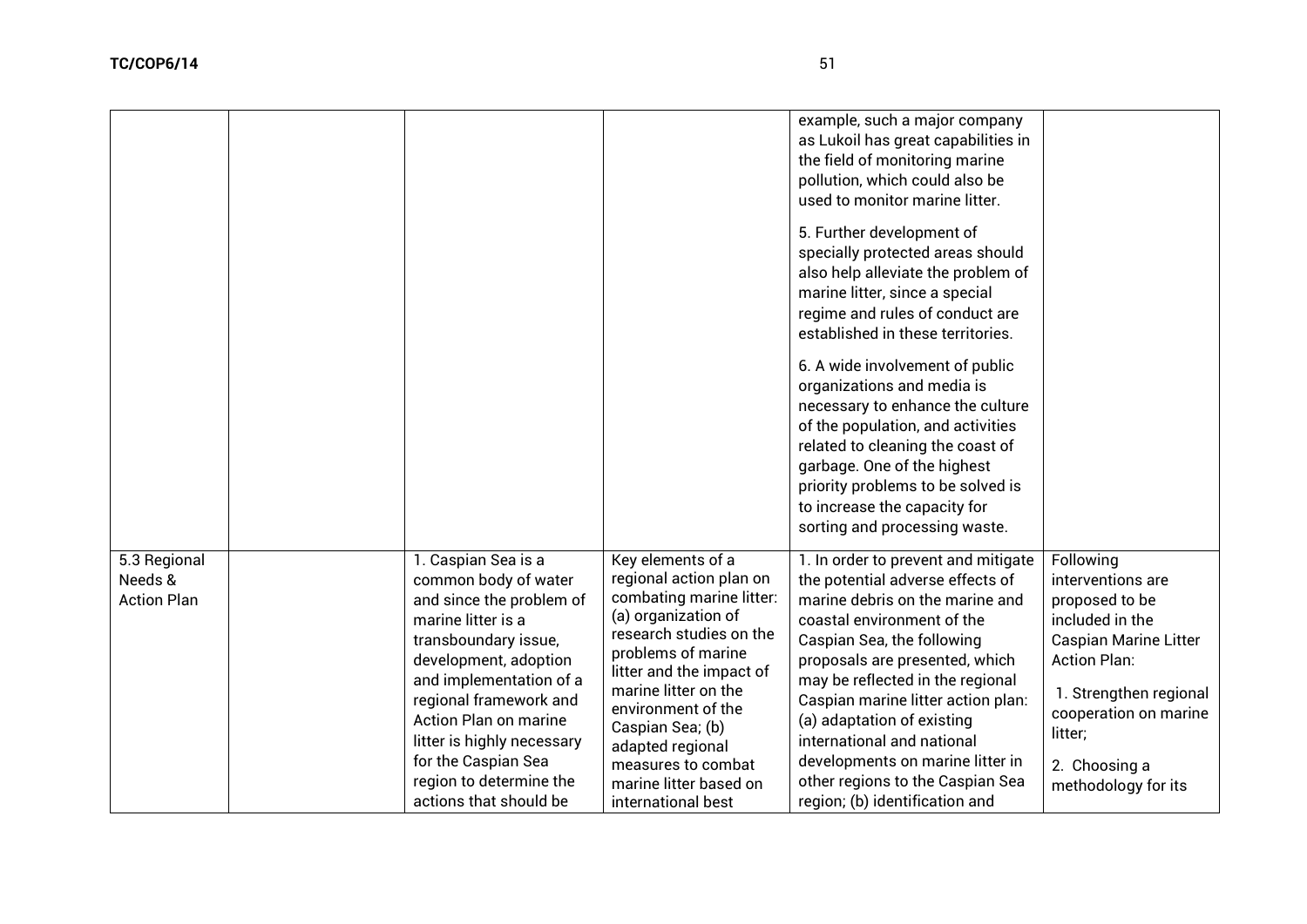| done at the regional level<br>to tackle this problem.<br>2. The Regional Action<br>Plan should define and<br>select a common<br>standardized<br>methodology for<br>monitoring and<br>determining the nature<br>and amount of marine<br>litter in all the five<br>countries of the region to<br>make it possible to<br>compare the results from<br>every country.<br>3. Relevant capacity<br>building and technical<br>training should be carried<br>out at the regional level. | practices; (c)<br>development of<br>measures for<br>monitoring marine litter<br>in the Caspian region;<br>and (d) measures to<br>improve national<br>policies and legislation<br>in the fight against<br>marine litter. | systematization of baseline data<br>on the main land-based sources<br>of pollution of the marine and<br>coastal environment of the<br>Caspian Sea; and (c)<br>identification of the main units of<br>fishery and aquaculture waste<br>that may contribute to the<br>formation of marine litter.<br>2. The most important<br>component of protection,<br>conservation and restoration of<br>the natural environment is<br>scientific research. It is important<br>to utilize the significant scientific<br>potential generated in the<br>Caspian littoral states to the<br>problems of pollution of the<br>marine and coastal environment<br>of the Caspian Sea and to ensure<br>sustainable development of the<br>region: (a) organization of<br>scientific research to study<br>microplastics as persistent<br>pollutants present in all marine | inclusion in national<br>and regional<br>programmes for<br>monitoring and<br>assessing the state of<br>marine debris,<br>including waste<br>record;<br>3. Implementing<br>programmes of<br>interaction with civil<br>society (private sector,<br>NGOs and the<br>scientific community)<br>through the<br>development of<br>cooperation with key<br>stakeholders;<br>4. Conducting<br>awareness and<br>education campaigns<br>by preparing<br>brochures in different<br>languages, using |
|--------------------------------------------------------------------------------------------------------------------------------------------------------------------------------------------------------------------------------------------------------------------------------------------------------------------------------------------------------------------------------------------------------------------------------------------------------------------------------|-------------------------------------------------------------------------------------------------------------------------------------------------------------------------------------------------------------------------|--------------------------------------------------------------------------------------------------------------------------------------------------------------------------------------------------------------------------------------------------------------------------------------------------------------------------------------------------------------------------------------------------------------------------------------------------------------------------------------------------------------------------------------------------------------------------------------------------------------------------------------------------------------------------------------------------------------------------------------------------------------------------------------------------------------------------------------------------|-----------------------------------------------------------------------------------------------------------------------------------------------------------------------------------------------------------------------------------------------------------------------------------------------------------------------------------------------------------------------------------------------------------------------------------------------------------------------------------------|

habitats and trophic transmission of microplastics through benthic and pelagic food networks; (b) conducting research on marine litter as a vector for the movement of invasive alien species; (c) organization of studies on the impact of marine press, mass media, etc.; 5. Development of professional industry rules for competent management of marine litter (for

litter on marine and coastal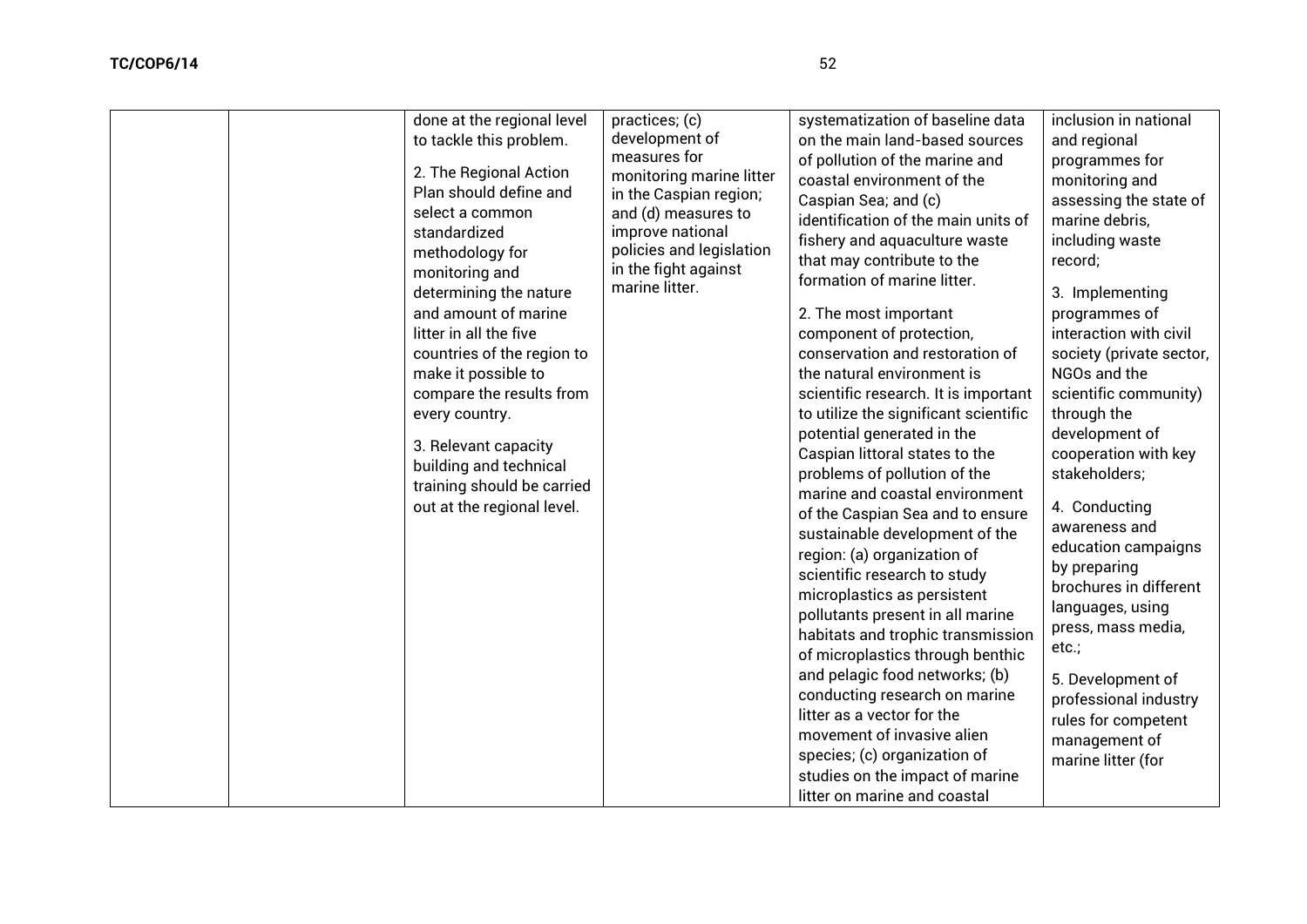| biodiversity and habitats and      | example, for tourism,  |
|------------------------------------|------------------------|
| studies on the rate of degradation | boating, fishing); and |
| or fragmentation of litter under   | 6. Development and     |
| various conditions; (d) studies on |                        |
| the sources of marine litter and   | improvement of         |
| amount of litter entering the      | strategy and systems   |
| marine environment; (e)            | for the collection and |
| assistance to researches aimed     | disposal of marine     |
| at the development of              | litter/garbage.        |
| technologies to ensure the         |                        |
| reduction of the environmental     |                        |
| impact of plastic on the marine    |                        |
| environment and to develop new     |                        |
| or improved alternatives; (f)      |                        |
| development of marine litter       |                        |
| monitoring strategies; (g)         |                        |
| development of harmonized          |                        |
| approaches to monitoring marine    |                        |
| litter, analysis and reporting     |                        |
| based on standardized              |                        |
| methodologies, taking into         |                        |
| account existing guidelines for    |                        |
| monitoring marine litter, such as  |                        |
| the European Union Guidelines      |                        |
| for monitoring marine litter in    |                        |
| European seas etc.; (h)            |                        |
| development and introduction of    |                        |
| socio-economic incentives for      |                        |
| the prevention of garbage          |                        |
| entering the environment; (i)      |                        |
| development of                     |                        |
| recommendations to stimulate       |                        |
| structural economic changes,       |                        |
| which should ensure a reduction    |                        |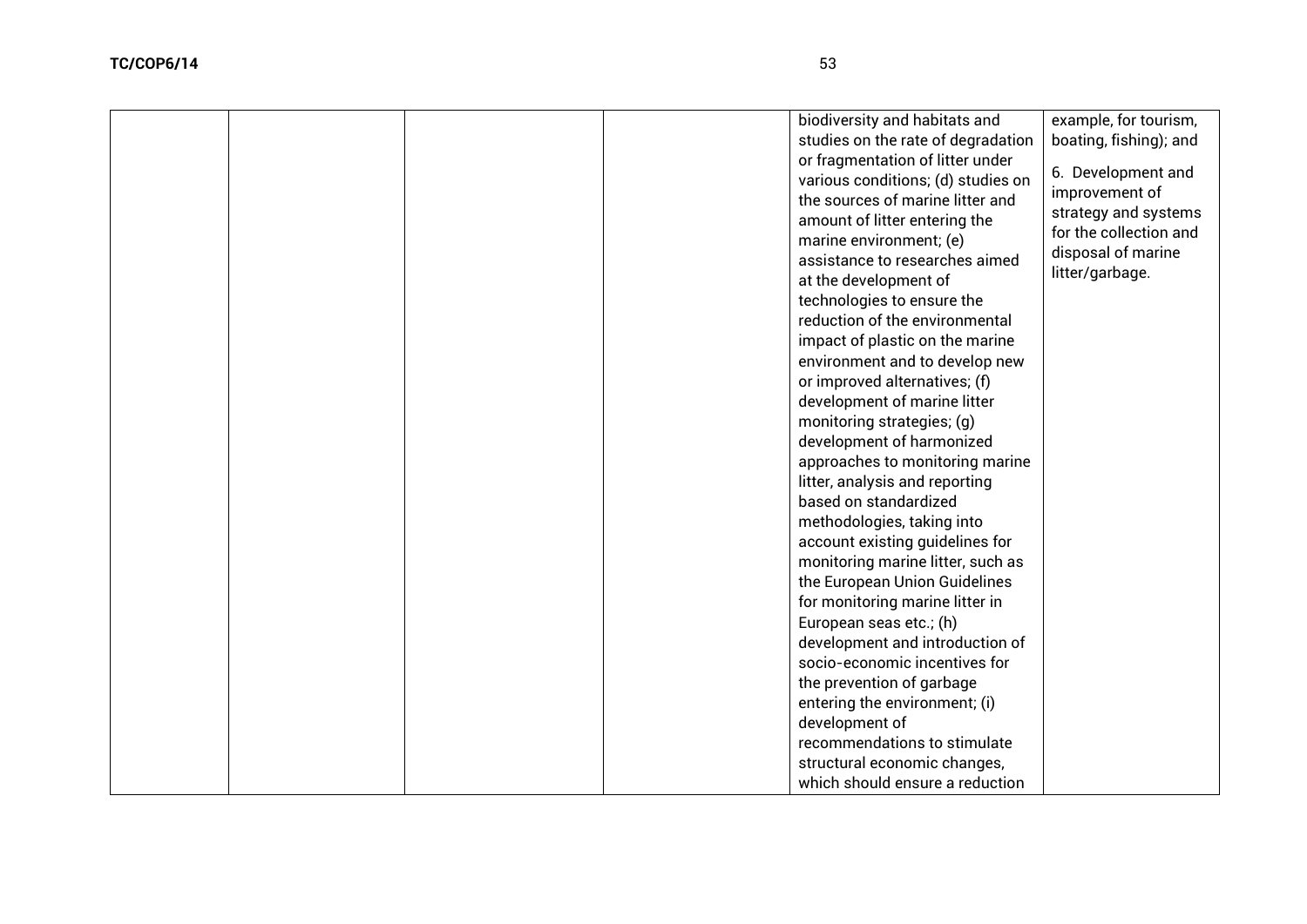|  |  | in the production and              |  |
|--|--|------------------------------------|--|
|  |  | consumption of plastics, increase  |  |
|  |  | in the production of more          |  |
|  |  | environmentally friendly           |  |
|  |  | materials, and on the expansion    |  |
|  |  | of recycling and reuse; (j)        |  |
|  |  | improvement of the legislation of  |  |
|  |  | the Caspian littoral states on     |  |
|  |  | marine litter in general, and on   |  |
|  |  | the regulation of various          |  |
|  |  | microplastics sources by           |  |
|  |  | legislative acts; and (k) use of   |  |
|  |  | existing platforms and tools for   |  |
|  |  | cooperation that will enhance      |  |
|  |  | collaboration on the issue of      |  |
|  |  | marine litter (such as the Global  |  |
|  |  | Programme of Action for the        |  |
|  |  | <b>Protection of the Marine</b>    |  |
|  |  | <b>Environment from Land-Based</b> |  |
|  |  | Activities, the Global Partnership |  |
|  |  | on Marine Litter, regional seas    |  |
|  |  | action plans).                     |  |
|  |  |                                    |  |
|  |  | 3. There is an urgent need to      |  |
|  |  | change attitudes and behavior of   |  |
|  |  | both individual groups of society  |  |
|  |  | and society as a whole towards a   |  |
|  |  | more reasonable attitude to the    |  |
|  |  | environment. It is necessary to    |  |
|  |  | improve a variety of educational   |  |
|  |  | and practical training             |  |
|  |  | programmes for various groups      |  |
|  |  | of society in order to increase    |  |
|  |  | awareness of the obligation to     |  |
|  |  | prevent pollution of the marine    |  |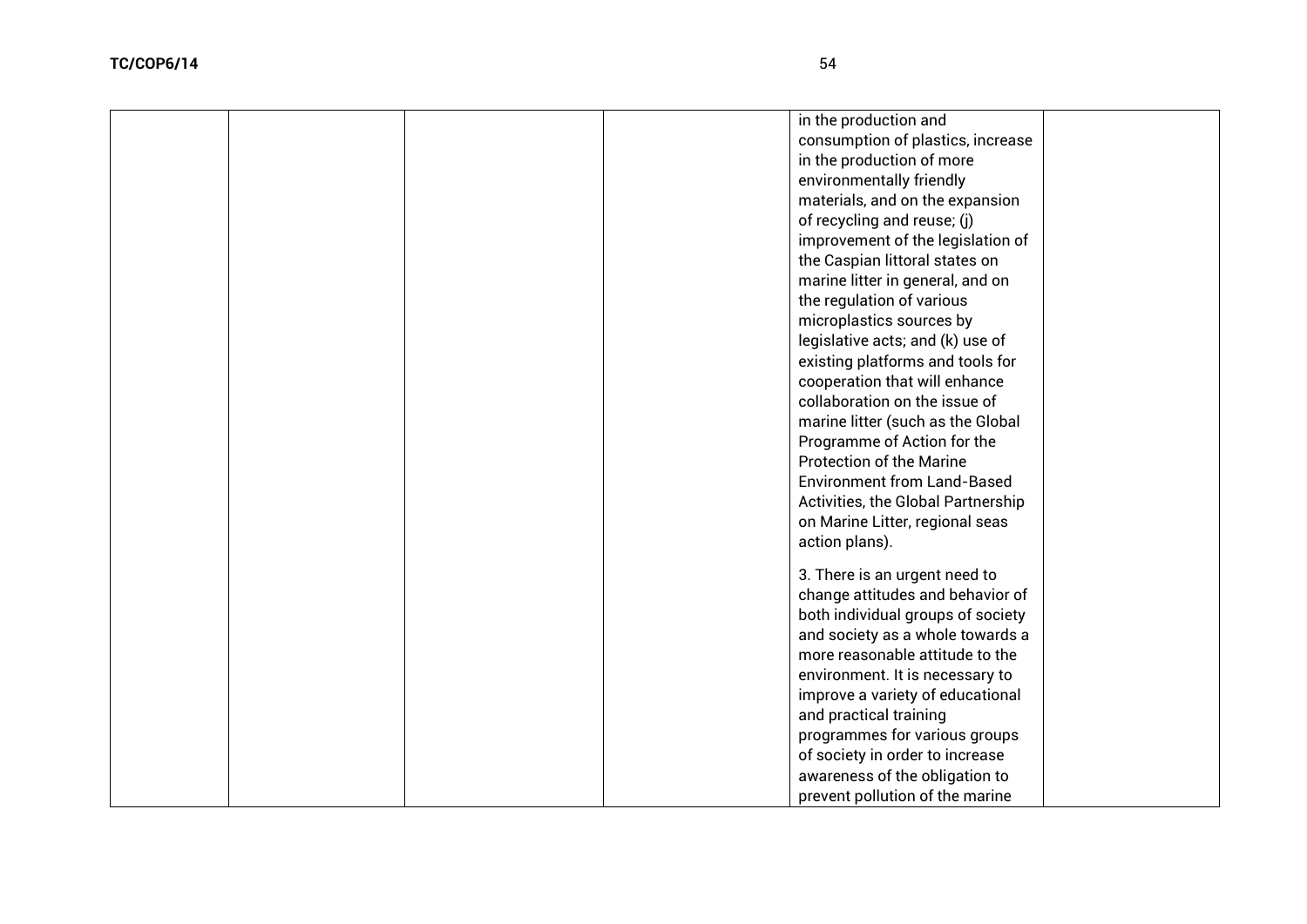|  |  | environment. Raising public<br>awareness can help decision-<br>making in improvement of control<br>and prevention of pollution of the<br>marine environment.<br>4. Possible types of specific<br>activities for this complex of<br>problems - events to clean up<br>marine litter on the coast,<br>propaganda campaigns among<br>the population and tourists,<br>educational work with<br>schoolchildren and youth. |  |
|--|--|---------------------------------------------------------------------------------------------------------------------------------------------------------------------------------------------------------------------------------------------------------------------------------------------------------------------------------------------------------------------------------------------------------------------|--|
|  |  |                                                                                                                                                                                                                                                                                                                                                                                                                     |  |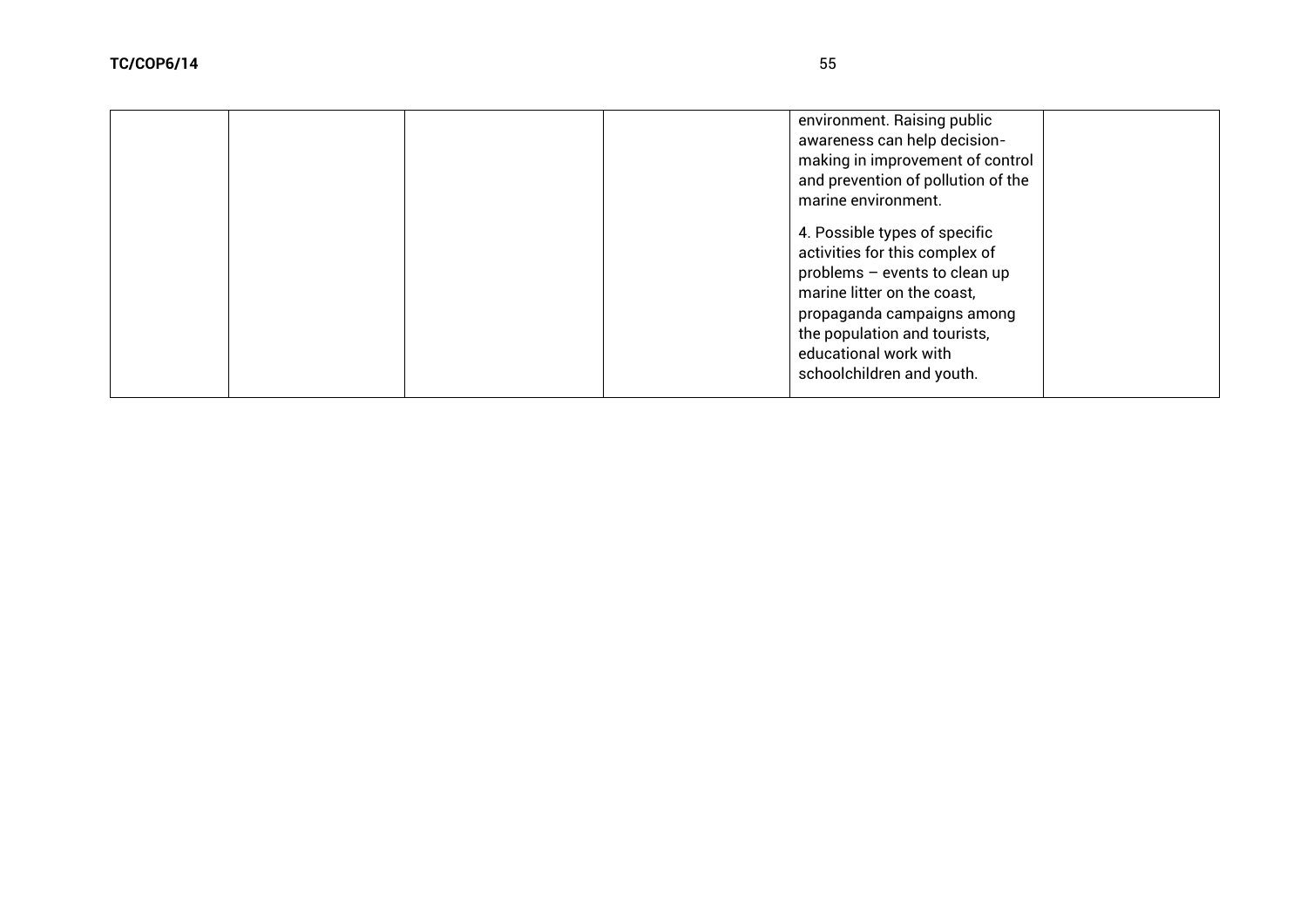**Framework Convention for the Protection of the Marine Environment of the Caspian Sea** Distr.: General August 2019 Original: English

**CONFERENCE OF THE PARTIES Sixth Meeting 6-8 November 2019, Baku, Azerbaijan** 

**Annex V**

# **REGIONAL CASPIAN SEA MARINE LITER ACTION PLAN**

## **BIBLIOGRAPHY**

Documents relevant to the issue of Marine litter in the Caspian Sea

References with summaries

September 2019

**Introduction**

Preparation of the Bibliography of references relevant to the issue of marine litter in the Caspian Sea was suggested by the Tehran Convention Interim Secretariat and is to contain relevant references at the Global, Caspian regional and Caspian national levels.

Preparation of the Bibliography was undertaken as a desk-top study. Sources of information were:

- (i) In depth review of the web and selection of the relevant documents and information;
- (ii) Documents provided by Tehran Convention Interim Secretariat; and
- (iii) Responses by Caspian National Experts to the National Survey Questionnaire.

A thorough survey of the web resulted in many relevant documents. Out of those 106 documents were selected to be presented in this Bibliography. The selected documents have high relevance to the issue of marine litter in the Caspian Sea.

The length of the selected documents varied from a few pages to several hundred pages. Also some documents covered only one issue but in some, quite a number of relevant issues were covered.

In order to make it more useful for readers it was decided to prepare two versions of the Bibliography:

- (i) Document which has: (a) reference; (b) link (if available); and (c) short summary (up to about 20 lines). This was done in order to provide the reader with condensed relevant information so that the reader will not have to open the link to find out about the content of the document. This document has 106 references and 57 pages; and
- (ii) Document which has: (a) reference; and (b) link (if available), but no summary. This document has 106 references and 15 pages.

In order to make it easier for the users of these references the selected documents were organized into the following chapters: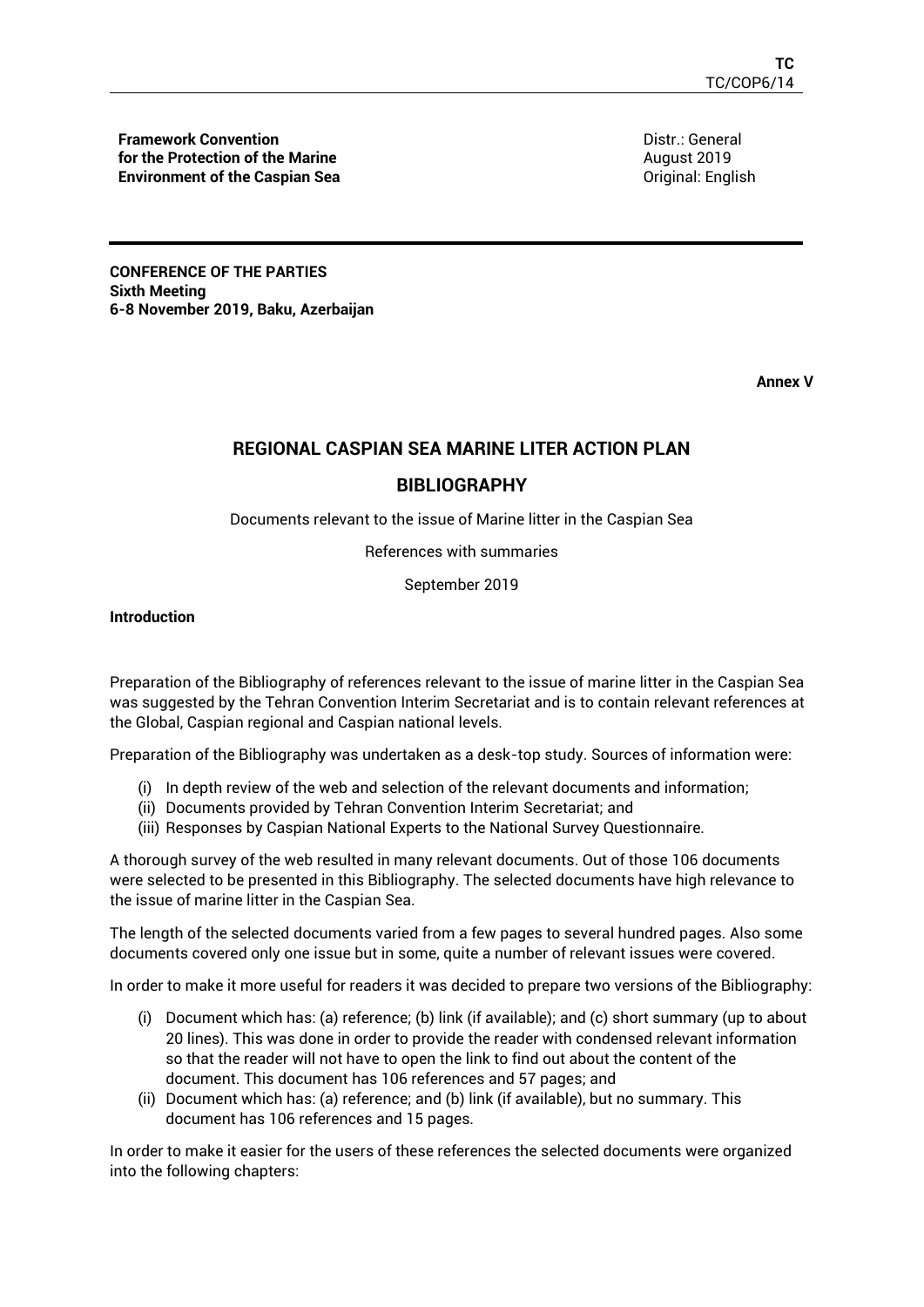- (i) Global
- (ii) Four Successful Regional Marine Litter Action Plans
- (iii) Tehran Convention and its Protocols
- (iv) Caspian Regional
- (v) Caspian Countries
	- Republic of Azerbaijan
	- Islamic Republic of Iran
	- Republic of Kazakhstan
	- Russian Federation
	- Turkmenistan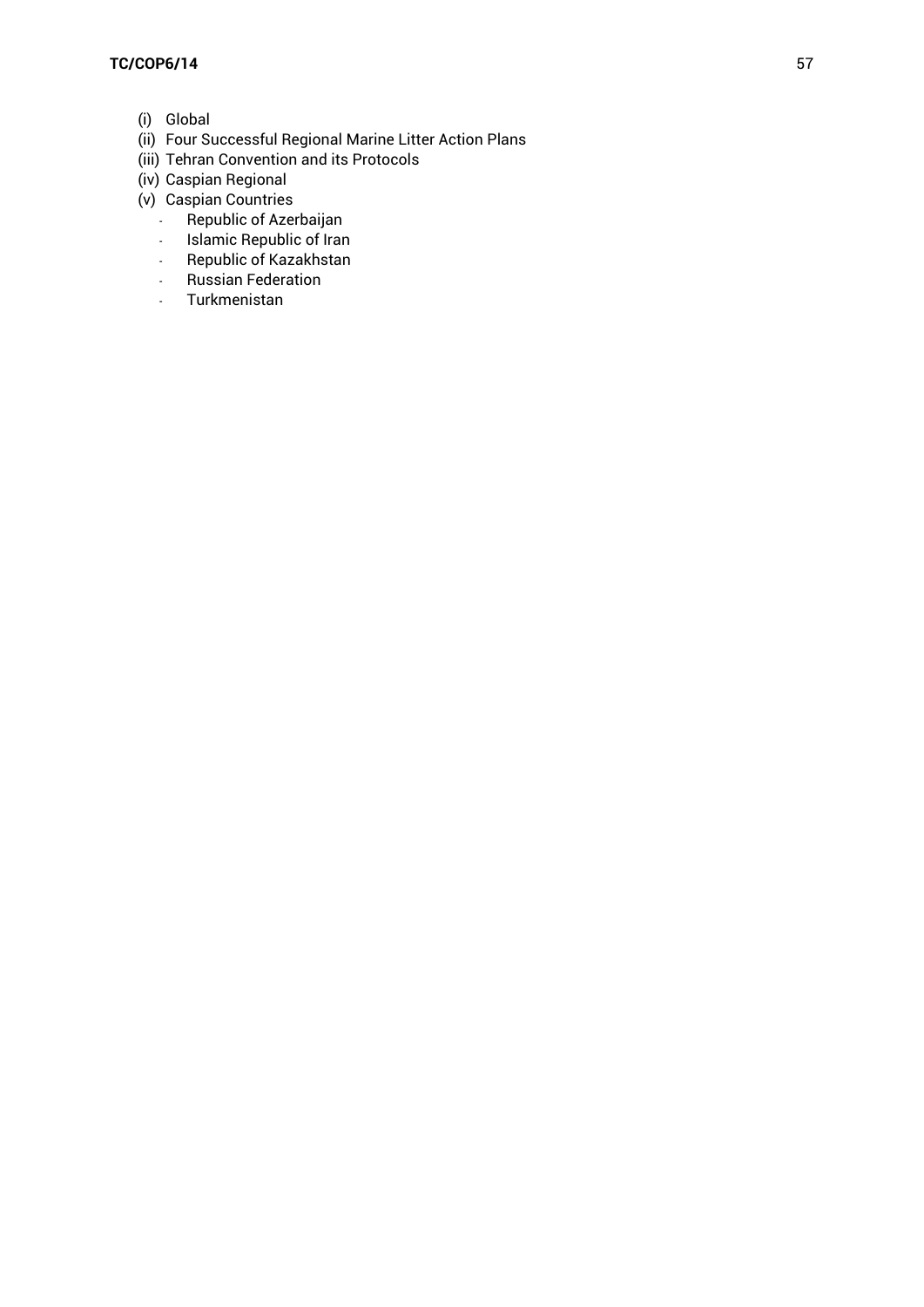### **GLOBAL**

This chapter contains references, links (when available) and summaries of 51 documents of high relevance to the Caspian region.

Niaounakis (2017): Management of Marine Plastic Debris, Prevention, Recycling and Waste Management, Michael Niaounakis, Elsevier, 436 pp.

[https://books.google.hr/books?id=hWI8DgAAQBAJ&pg=PA404&lpg=PA404&dq=China+Marine+Litter](https://books.google.hr/books?id=hWI8DgAAQBAJ&pg=PA404&lpg=PA404&dq=China+Marine+Litter&source=bl&ots=N1HYBQG4WI&sig=g5B0vbAf0hGQIuQwVGWz4yXNres&hl=hr&sa=X&ved=0ahUKEwj0moTBsp3WAhUINxQKHYm1CGk4ChDoAQhNMAQ#v=onepage&q=China%20Marine%20Litter&f=false) [&source=bl&ots=N1HYBQG4WI&sig=g5B0vbAf0hGQIuQwVGWz4yXNres&hl=hr&sa=X&ved=0ahUKEwj](https://books.google.hr/books?id=hWI8DgAAQBAJ&pg=PA404&lpg=PA404&dq=China+Marine+Litter&source=bl&ots=N1HYBQG4WI&sig=g5B0vbAf0hGQIuQwVGWz4yXNres&hl=hr&sa=X&ved=0ahUKEwj0moTBsp3WAhUINxQKHYm1CGk4ChDoAQhNMAQ#v=onepage&q=China%20Marine%20Litter&f=false) [0moTBsp3WAhUINxQKHYm1CGk4ChDoAQhNMAQ#v=onepage&q=China%20Marine%20Litter&f=fals](https://books.google.hr/books?id=hWI8DgAAQBAJ&pg=PA404&lpg=PA404&dq=China+Marine+Litter&source=bl&ots=N1HYBQG4WI&sig=g5B0vbAf0hGQIuQwVGWz4yXNres&hl=hr&sa=X&ved=0ahUKEwj0moTBsp3WAhUINxQKHYm1CGk4ChDoAQhNMAQ#v=onepage&q=China%20Marine%20Litter&f=false) [e](https://books.google.hr/books?id=hWI8DgAAQBAJ&pg=PA404&lpg=PA404&dq=China+Marine+Litter&source=bl&ots=N1HYBQG4WI&sig=g5B0vbAf0hGQIuQwVGWz4yXNres&hl=hr&sa=X&ved=0ahUKEwj0moTBsp3WAhUINxQKHYm1CGk4ChDoAQhNMAQ#v=onepage&q=China%20Marine%20Litter&f=false)

(Last accessed 13 June 2019)

The book Management of Marine Plastic Debris addresses the global problem of marine plastic debris (MPD), a waste created by human activities in oceans, seas, lakes, waterways, and the coast lines. Most of the plastic debris, which are disposed deliberately or accidentally in water bodies remain in the water for a very long period. Floating, sunk, and stranded plastic debris in the oceans and the beaches have become a major environmental issue with serious societal and economic effects, which can be compared with other issues of modern time, including climate change, ocean acidification, and loss of biodiversity. Very little progress has been made in finding a technical solution for cleaning the oceans and the seas and implementing a proper prevention mitigation policy/strategy. This book provides an updated and detailed overview of the environmental, social, and economic problems created by the disposal of plastic debris in oceans, seas, and waterways, giving an analysis of the type, composition, and chemical identity of the constituting polymers, reviewing all available technologies for the treatment of MPD, and providing the regulatory framework to work within.

Galgani (2015): Global Distribution, Composition and Abundance of Marine Litter, François Galgani, Georg Hanke, Thomas Maes, Chapter 2 in Marine Anthropogenic Litter, 2015, 29-56 pp.

[https://link.springer.com/chapter/10.1007/978-3-319-16510-3\\_2](https://link.springer.com/chapter/10.1007/978-3-319-16510-3_2)

(Last accessed 13 June 2019)

Marine debris is commonly observed everywhere in the oceans. Litter enters the seas from both land-based sources, from ships and other installations at sea, from point and diffuse sources, and can travel long distances before being stranded. Plastics typically constitute the most important part of marine litter sometimes accounting for up to 100 % of floating litter. On beaches, most studies have demonstrated densities in the 1 item m−2 range except for very high concentrations because of local conditions, after typhoons or flooding events. Floating marine debris ranges from 0 to beyond 600 items km−2. On the sea bed, the abundance of plastic debris is very dependent on location, with densities ranging from 0 to >7700 items km−2, mainly in coastal areas. Recent studies have demonstrated that pollution of microplastics particles <5 mm, has spread at the surface of oceans, in the water column and in sediments, even in the deep sea. Concentrations at the water surface ranged from thousands to hundred thousands of particles km−2. Fluxes vary widely with factors such as proximity of urban activities, shore and coastal uses, wind and ocean currents. These enable the presence of accumulation areas in oceanic convergence zones and on the seafloor, notably in coastal canyons. Temporal trends are not clear with evidences for increases, decreases or without changes, depending on locations and environmental conditions. In terms of distribution and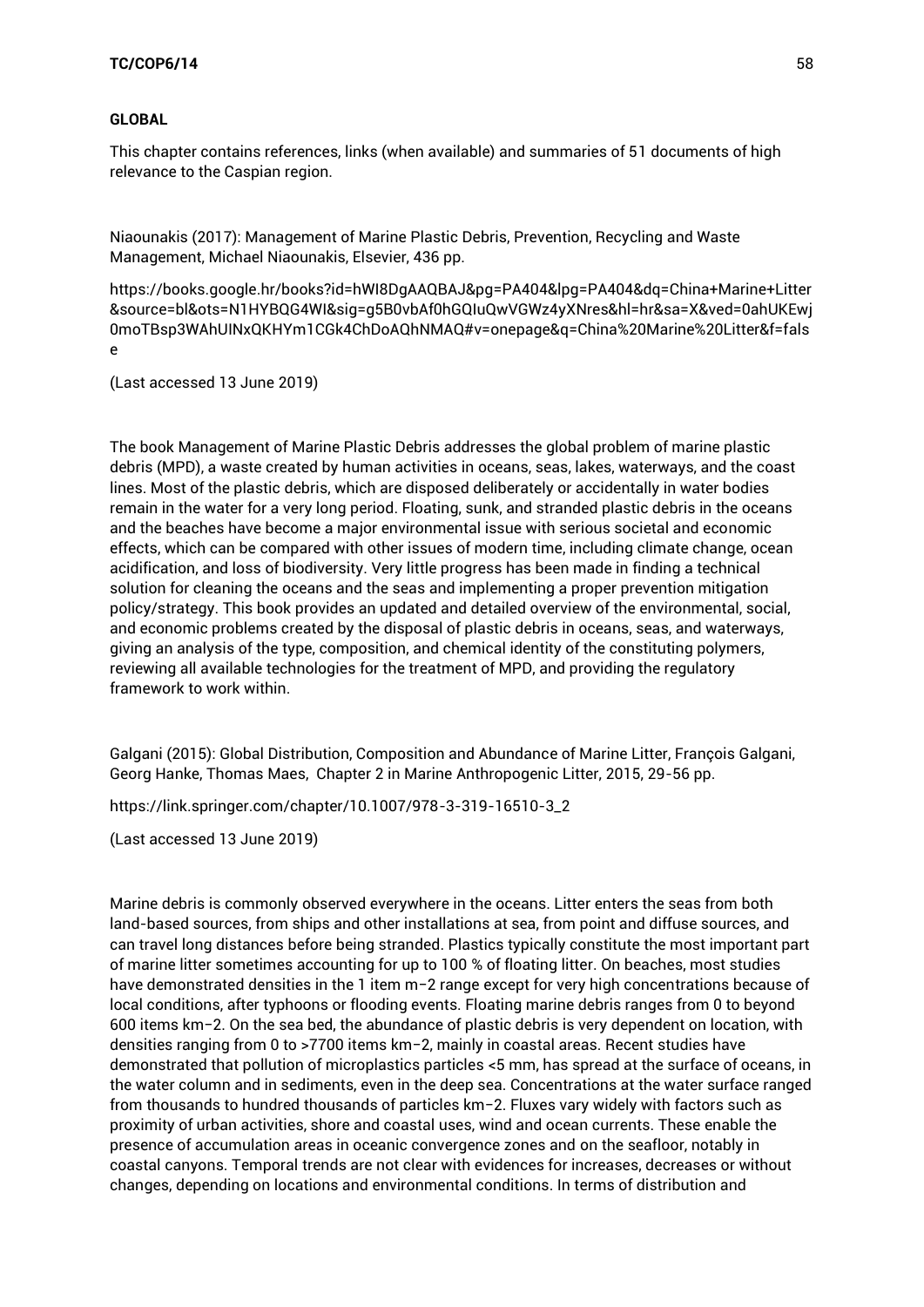quantities, proper global estimations based on standardized approaches are still needed before considering efficient management and reduction measures.

Science Advances (2017): Production, use, and fate of all plastics ever made, R. Geyer, J. R. Jambeck and K. L. Law, Science Advances, Vol. 3, no. 7

<http://advances.sciencemag.org/content/3/7/e1700782.full>

(Last accessed 13 June 2019)

Plastics have outgrown most man-made materials and have long been under environmental scrutiny. However, robust global information, particularly about their end-of-life fate, is lacking. By identifying and synthesizing dispersed data on production, use, and end-of-life management of polymer resins, synthetic fibers, and additives, we present the first global analysis of all massproduced plastics ever manufactured. We estimate that 8300 million metric tons (Mt) as of virgin plastics have been produced to date. As of 2015, approximately 6300 Mt of plastic waste had been generated, around 9% of which had been recycled, 12% was incinerated, and 79% was accumulated in landfills or the natural environment. If current production and waste management trends continue, roughly 12,000 Mt of plastic waste will be in landfills or in the natural environment by 2050.

UN Environment (2017): Combating Marine Plastic Litter and Microplastics: An Assessment of the effectiveness of relevant international, regional and subregional governance strategies and approaches, Summary for Policy Makers, UNEP/AHEG/2018/1/INF/3, 21 pp.

[https://papersmart.unon.org/resolution/uploads/unep\\_aheg\\_2018\\_1\\_inf\\_3\\_summary\\_policy\\_makers](https://papersmart.unon.org/resolution/uploads/unep_aheg_2018_1_inf_3_summary_policy_makers.pdf) [.pdf](https://papersmart.unon.org/resolution/uploads/unep_aheg_2018_1_inf_3_summary_policy_makers.pdf)

(Last accessed 13 June 2019)

This summary provides an overview of the key findings of the assessment "Combating marine plastic litter and microplastics: An assessment of the effectiveness of relevant international, regional and subregional governance strategies and approaches." This assessment was developed in response to the resolution on Marine Plastic Litter and Microplastic adopted by the UNEA 2 and seeks to outline gaps and propose options for addressing these gaps for consideration of the UNEA 3. The assessments reviewed 18 international and 36 regional instruments and identified existing gaps and concluded that current governance strategies and approaches provide a fragmented approach that does not adequately address marine plastic litter and microplastics. This includes limitations in scope and mandate, broad and indirect application to the issue and variations in strategies and approaches incorporated in binding and/or voluntary instruments. Governance must, inter alia and in addition to managing what is already in the environment, reduce the risk of plastic becoming marine plastic litter and microplastic by factoring in production forecasts, setting global standards for design, provide security for end-markets and strongly support the 6R approach and policy frameworks must be designed to keep pace with innovation, from production to disposal, while providing the necessary environmental guidance. The assessment proposed three options for improved governance strategies and approaches: 1. Maintaining the status quo; 2. Review and revise existing frameworks to address marine plastic litter and microplastics and add a component to coordinate industry; and 3. A new global architecture with a multilayered governance approach.

Overview of the Guidelines for the Monitoring and Assessment of Plastic Litter in the Ocean. 16 pp.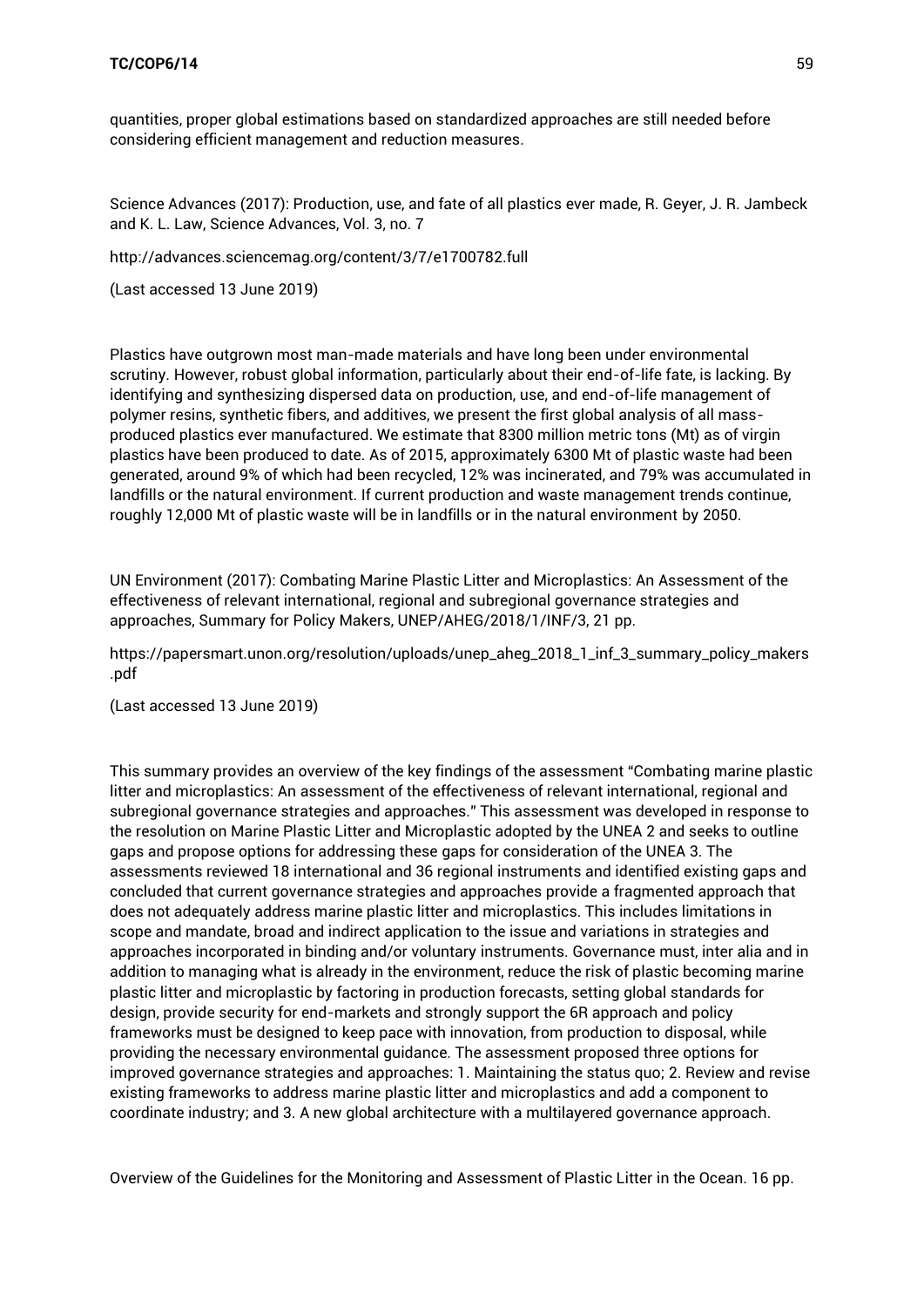[https://papersmart.unon.org/resolution/uploads/un\\_environment\\_science\\_-](https://papersmart.unon.org/resolution/uploads/un_environment_science_-_marine_plastics_guidelines_synopsis_18-03553_002.pdf) [\\_marine\\_plastics\\_guidelines\\_synopsis\\_18-03553\\_002.pdf](https://papersmart.unon.org/resolution/uploads/un_environment_science_-_marine_plastics_guidelines_synopsis_18-03553_002.pdf)

(Last accessed 13 June 2019)

The effort to promote a more harmonised approach to the design of sampling programmes for the monitoring and assessment of marine litter, including the selection of appropriate indicators (i.e. type of sample and litter item), the collection of samples or observations, the characterisation of sampled material, dealing with uncertainties, data analysis and reporting the results, is the direct result of UN Environment, supported by IOC-UNESCO being tasked with supporting countries to implement methodologies and procedures to report against target 14.1 'By 2025, prevent and significantly reduce marine pollution of all kinds, in particular from land-based activities, including marine debris and nutrient pollution' under Sustainable Development Goal 14. The report summarised the state of our knowledge on sources, fate and effects of marine plastics and microplastics, and describe approaches and potential solutions to address this multifaceted conundrum. A key intention of the guidelines is to support the further development of the marine litter monitoring framework under SDG 14.1.1.

19th Meeting of the Contracting Parties to the Barcelona Convention (2016), Decision IG.22/10: Implementing the Marine Litter Regional Plan in the Mediterranean (Fishing for Litter Guidelines, Assessment Report, Baselines Values, and Reduction Targets),

UNEP(DEPI)/MED IG.22/28, 523-554 pp.

[https://wedocs.unep.org/bitstream/handle/20.500.11822/6072/16ig22\\_28\\_22\\_10\\_eng.pdf?sequenc](https://wedocs.unep.org/bitstream/handle/20.500.11822/6072/16ig22_28_22_10_eng.pdf?sequence=1&isAllowed=y) [e=1&isAllowed=y](https://wedocs.unep.org/bitstream/handle/20.500.11822/6072/16ig22_28_22_10_eng.pdf?sequence=1&isAllowed=y)

(Last accessed 13 June 2019)

Fishing for Litter (FfL) is referring to the removal of marine litter from the sea by the fishermen and is one of the most important measures that have the potential to reduce the amounts of marine litter at sea by involving one of the key stakeholders sectors, the fishing industry. Apart from removing litter from the sea, mainly from the seafloor, these practices substantially contribute to raising awareness on the problem within the sector and the need for better waste management. FfL initiative has demonstrated on a limited scale that the objectives and aims of the scheme can gain the support of the fishing industry, harbour authorities and local authorities. Furthermore, it can contribute to changing practices and culture within the fishing sector, provide a mechanism to remove marine litter from the sea, and raise awareness among the fishing industry, other sectors and the general public. FfL initiative integrates several benefits: environmental, social, economic and scientific. FfL activities have been widely applied mainly in NE Atlantic Ocean, and specifically in the North Sea. There are two types of FfL practices, active and passive: (i) Active practices are specifically performed to remove marine litter and fishermen involved are paid; and (ii) Passive practices are carried out by fishermen during their normal fishing activities without financial compensation. There are many environmental benefits of retrieval actions of marine litter, these benefits increase when developing in sensitive areas where protection and conservation of marine biodiversity are priority but the precautionary principle should be applied. The objective of this guide is two-fold: to provide technical guidance on the mechanism to remove litter from the sea in an environmentally friendly manner ensuring negative impacts on marine environment and ecosystems are avoided, and to provide guidance on the process of involving the stakeholders responsible for the implementation and coordination of FfL practices.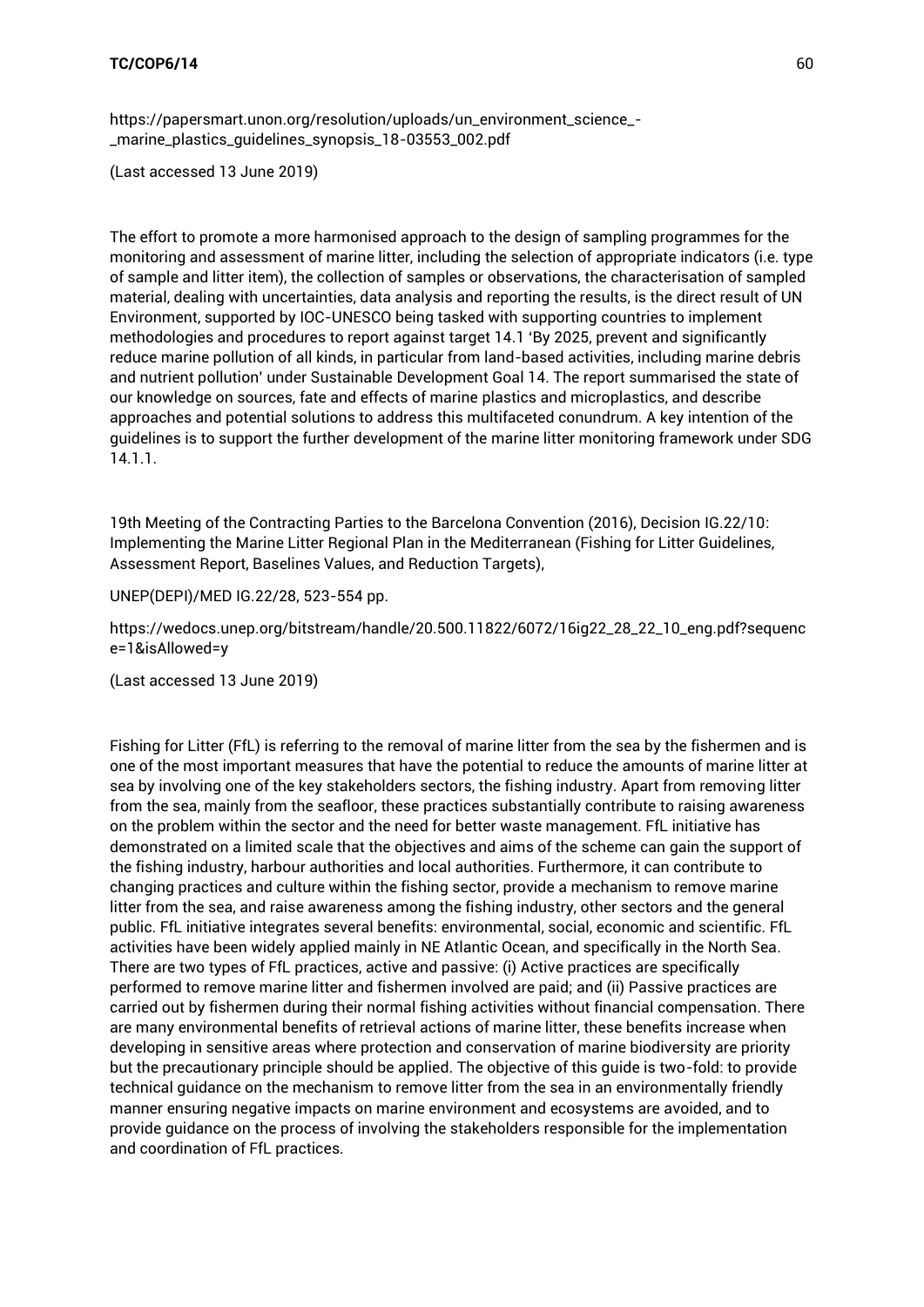GESAMP (2019): Guidelines of the monitoring and assessment of plastic litter and microplastics in the ocean (Kershaw, P.J., Turra, A. and Galgani, F. editors), (IMO/FAO/UNESCO-IOC/UNIDO/WMO/IAEA/UN/UNEP/UNDP/ISA Joint Group of Experts on the Scientific Aspects of Marine Environmental Protection). Rep. Stud. GESAMP No. 99, 130 pp.

[https://environmentlive.unep.org/media/docs/marine\\_plastics/une\\_science\\_dvision\\_gesamp\\_report](https://environmentlive.unep.org/media/docs/marine_plastics/une_science_dvision_gesamp_reports.pdf) [s.pdf](https://environmentlive.unep.org/media/docs/marine_plastics/une_science_dvision_gesamp_reports.pdf)

(Last accessed 13 June 2019)

The Joint Group of Experts on the Scientific Aspects of Marine Environmental Protection (GESAMP) has been involved in the issue of marine plastic litter and microplastics for over a decade. This report is a product of the GESAMP Working Group (WG40) on 'Sources, fate and effects of plastics and microplastics in the marine environment'. The report was prepared by 19 independent experts from 14 countries supported by a number of national and international bodies. The principle purpose of this report is to provide recommendations, advice and practical guidance, for establishing programmes to monitor and assess the distribution and abundance of plastic1 litter in the ocean. The main audience of the report is intended to be national, inter-governmental and international organisations with responsibilities for managing the social, economic and ecological consequences of land- and sea-based human-activities on the marine environment. The intention is to promote a more harmonised approach to the design of sampling programmes, the selection of appropriate indicators (i.e. type of sample), the collection of samples or observations, and the characterisation of sampled material, dealing with uncertainties, data analysis and reporting the results. It provides links to protocols and data recording sheets that are intended be used in the field. The scope is restricted to monitoring plastic litter in the marine environment. The report is intended to provide a step-bystep approach to designing and implementing a programme for monitoring marine plastic litter, assuming no prior knowledge.

UNEP (2016): Marine plastic debris and microplastics – Global lessons and research to inspire action and guide policy change, 274 pp.

[http://wedocs.unep.org/bitstream/handle/20.500.11822/7720/-](http://wedocs.unep.org/bitstream/handle/20.500.11822/7720/-Marine_plasctic_debris_and_microplastics_Global_lessons_and_research_to_inspire_action_and_guide_policy_change-2016Marine_Plastic_Debris_and_Micropla.pdf?sequence=3&isAllowed=y)

[Marine\\_plasctic\\_debris\\_and\\_microplastics\\_Global\\_lessons\\_and\\_research\\_to\\_inspire\\_action\\_and\\_gui](http://wedocs.unep.org/bitstream/handle/20.500.11822/7720/-Marine_plasctic_debris_and_microplastics_Global_lessons_and_research_to_inspire_action_and_guide_policy_change-2016Marine_Plastic_Debris_and_Micropla.pdf?sequence=3&isAllowed=y) [de\\_policy\\_change-2016Marine\\_Plastic\\_Debris\\_and\\_Micropla.pdf?sequence=3&isAllowed=y](http://wedocs.unep.org/bitstream/handle/20.500.11822/7720/-Marine_plasctic_debris_and_microplastics_Global_lessons_and_research_to_inspire_action_and_guide_policy_change-2016Marine_Plastic_Debris_and_Micropla.pdf?sequence=3&isAllowed=y)

(Last accessed 13 June 2019)

Society's adoption of plastics as a substitute for traditional materials has expanded almost exponentially since the 1950s, when large-scale plastic production began. Durability is a common feature of most plastics, and it is this property, combined with unwillingness or inability to manage end-of-life plastic effectively that has resulted in marine plastics and microplastics becoming a global problem. As for many pollutants, plastic waste is a trans-boundary, complex, social, economic and environmental problem with few easy solutions. It is only in the past decade that the scale and importance of the problem has received due attention. This report was prepared at the request of the UNEA 1 (2014, Resolution 16/1). It is intended to summarise the state of our knowledge on sources, fate and effects of marine plastics and microplastics, and describe approaches and potential solutions. Marine plastics are distributed throughout the ocean, from the Arctic to the Antarctic. This is due to the durability of plastics, the global nature of potential sources and the ease to which surface currents will carry floating plastics. Improving wastewater and solid waste collection and management presents the most urgent short-term solution to reducing plastic inputs, especially in developing economies. Examples of measures are presented to bring about marine litter reduction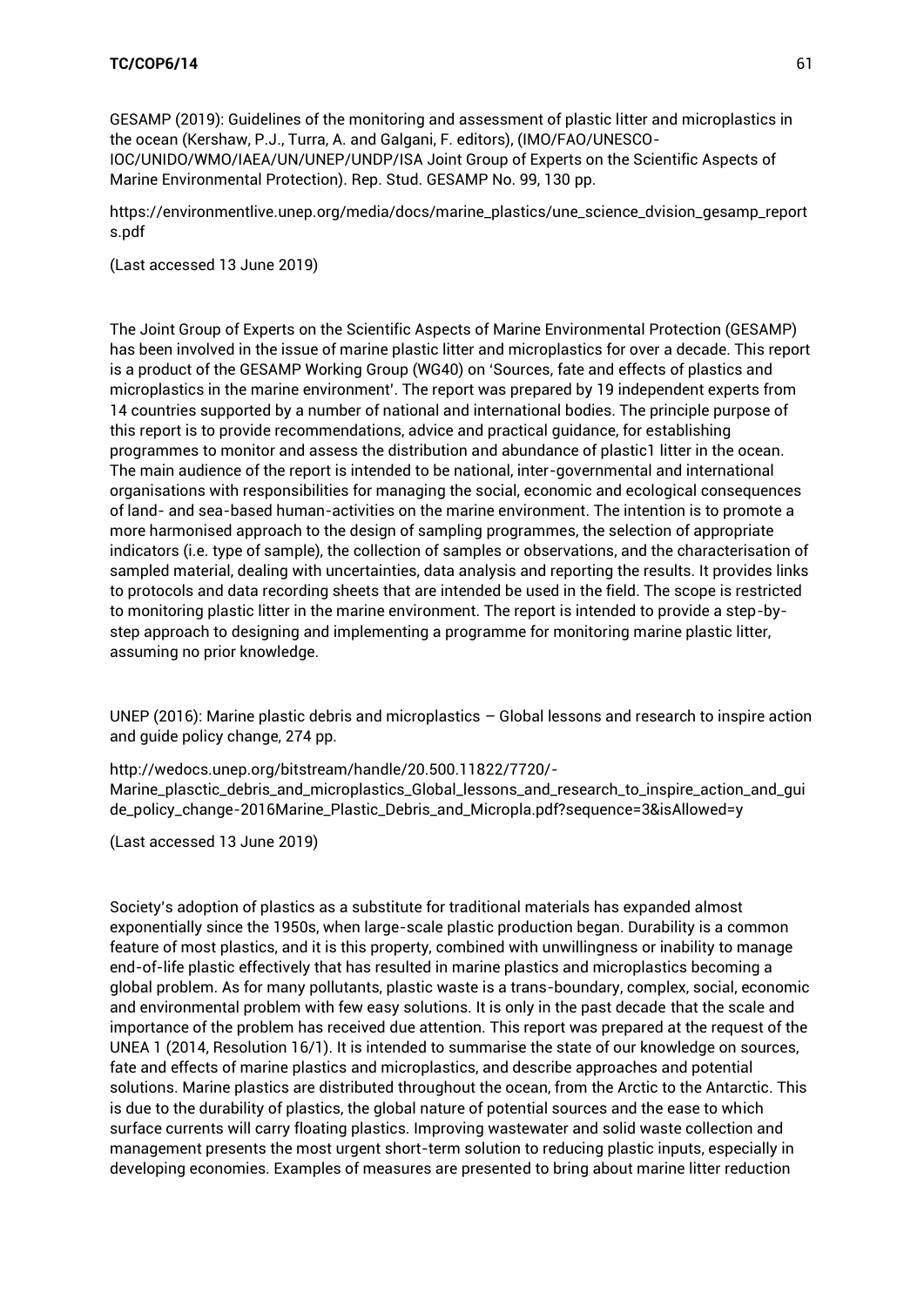and removal. These include Best Environmental Practices (BEPs), Best Available Techniques/Technologies (BATs), Market-Based Instruments (MBIs), legislation or some other intervention.

UNEP GPA (2015): Biodegradable Plastics and Marine Litter, Misconceptions, Concerns and Impacts on Marine Environment, 38 pp.

[http://wedocs.unep.org/bitstream/handle/20.500.11822/7468/-](http://wedocs.unep.org/bitstream/handle/20.500.11822/7468/-Biodegradable_Plastics_and_Marine_Litter_Misconceptions%2c_concerns_and_impacts_on_marine_environments-2015BiodegradablePlasticsAndMarineLitter.pdf.pdf?sequence=3&isAllowed=y) [Biodegradable\\_Plastics\\_and\\_Marine\\_Litter\\_Misconceptions%2c\\_concerns\\_and\\_impacts\\_on\\_marine\\_](http://wedocs.unep.org/bitstream/handle/20.500.11822/7468/-Biodegradable_Plastics_and_Marine_Litter_Misconceptions%2c_concerns_and_impacts_on_marine_environments-2015BiodegradablePlasticsAndMarineLitter.pdf.pdf?sequence=3&isAllowed=y) [environments-2015BiodegradablePlasticsAndMarineLitter.pdf.pdf?sequence=3&isAllowed=y](http://wedocs.unep.org/bitstream/handle/20.500.11822/7468/-Biodegradable_Plastics_and_Marine_Litter_Misconceptions%2c_concerns_and_impacts_on_marine_environments-2015BiodegradablePlasticsAndMarineLitter.pdf.pdf?sequence=3&isAllowed=y)

(Last accessed 13 June 2019)

The development and use of synthetic polymers, and plastics has conferred widespread benefits on society. One of the most notable properties of these materials is their durability which, combined with their accidental loss, deliberate release and poor waste management has resulted in the ubiquitous presence of plastic in oceans. As most plastics in common use are very resistant to biodegradation, the quantity of plastic in the ocean is increasing, together with the risk of significant physical or chemical impacts on the marine environment. Some common non-biodegradable polymers, such as polyethylene, are manufactured with a metal-based additive that results in more rapid fragmentation. This will increase the rate of microplastic formation but there is a lack of independent scientific evidence that biodegradation will occur any more rapidly than unmodified polyethylene. Other more specialised polymers will break down more readily in seawater, and they may have useful applications, for example, to reduce the impact of lost or discarded fishing gear. However, there is the potential that such polymers may compromise the operational requirement of the product. In addition, they are much more expensive to produce and financial incentives may be required to encourage uptake. A further disadvantage of the more widespread adoption of 'biodegradable' plastics is the need to separate them from the non-biodegradable waste streams for plastic recycling to avoid compromising the quality of the final product. In conclusion, the adoption of plastic products labelled as 'biodegradable' will not bring about a significant decrease either in the quantity of plastic entering the ocean or the risk of physical and chemical impacts on the marine environment, on the balance of current scientific evidence.

UN Environment (2017): Combating marine plastic litter and microplastics: An assessment of the effectiveness of relevant international, regional and subregional governance strategies and approaches, UNEP/EA.3/INF/5, 197 pp.

<https://undocs.org/unep/ea.3/inf/5>

(Last accessed 13 June 2019)

The negative impacts of marine plastic litter and microplastics are widely recognized as unacceptable at the biological, ecological and the socio-economic levels. Litter disposal and accumulation in the marine environment is one of the fastest-growing threats to the health of the world's oceans. The annual global rate of plastic production has continued to grow exponentially without a parallel increment in management measures, resulting in an ongoing contribution to marine plastic litter and microplastics from land, air and ocean. Long-term solutions include improved governance at all levels as well as behavioural and system changes, such as a more circular economy and more sustainable production and consumption patterns. The most urgent short-term solution to reducing plastic inputs, especially in developing economies, is improving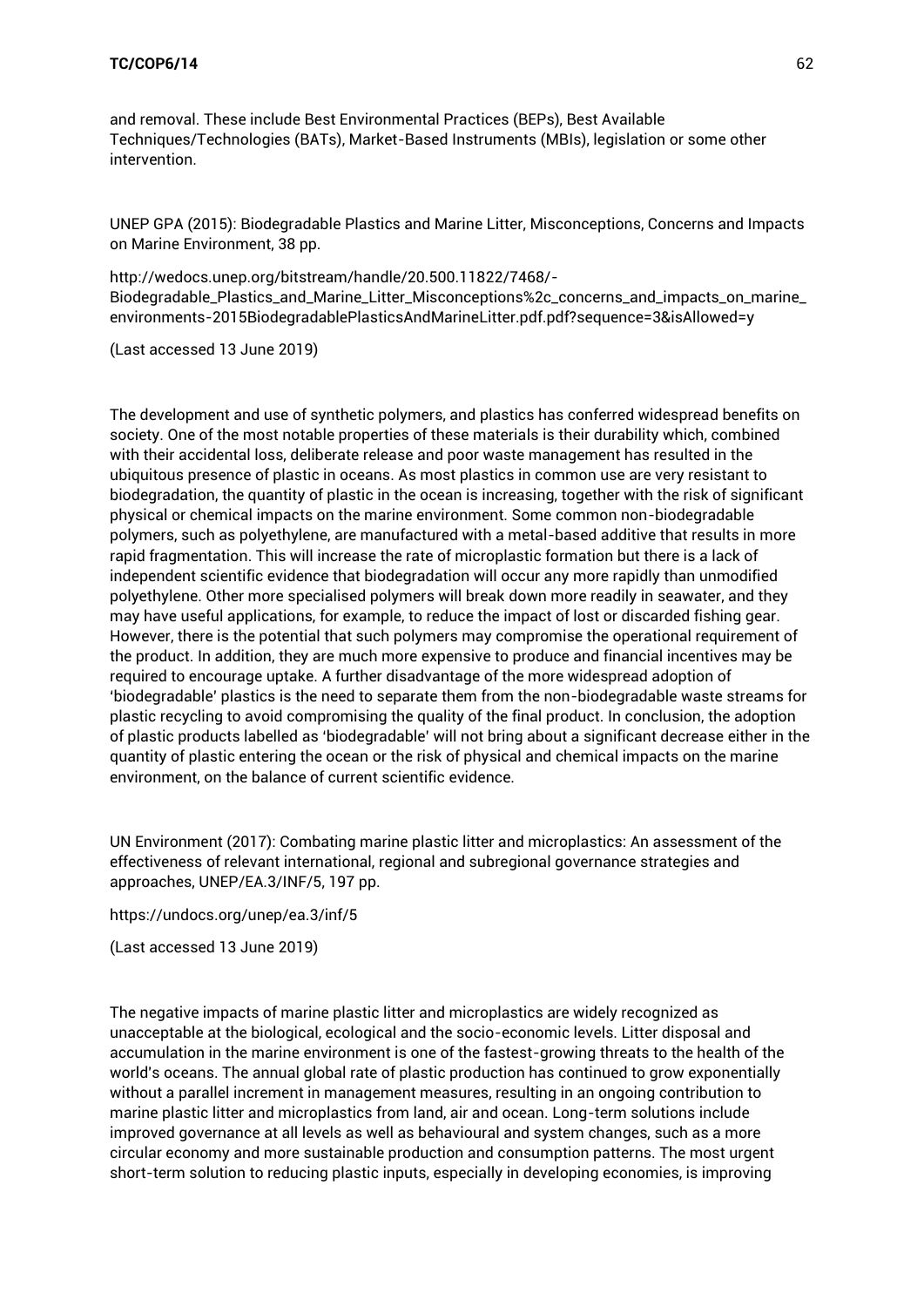waste collection and management. Efforts need to be made to improve coordination of activities and finding synergies under multiple multilateral environmental agreements, as well as the monitoring of progress specific to the issue of plastic pollution. Harmonization of targets, reporting procedures, compliance and liability would be some of the challenges presented by a fragmented approach. The current framework needs to be strengthened to better address marine plastic litter and microplastics. An approach that engages all sectors, including the plastics industry, is more likely to be effective at a global level. An overarching international mechanism with a multilayered governance approach would provide opportunities for a cohesive and robust approach to reducing, if not eliminating, the ecological and socio-economic impacts of plastics by targeting urgent and significant global curtailment in the leakage of plastic waste into the environment.

UNEP (2014): Valuing Plastics: The Business Case for Measuring, Managing and Disclosing Plastic Use in the Consumer Goods Industry, 116 pp.

[http://wedocs.unep.org/bitstream/handle/20.500.11822/9238/-](http://wedocs.unep.org/bitstream/handle/20.500.11822/9238/-Valuing%20plastic%3a%20the%20business%20case%20for%20measuring%2c%20managing%20and%20disclosing%20plastic%20use%20in%20the%20consumer%20goods%20industry-2014Valuing%20plasticsF.pdf?sequence=8&isAllowed=y) [Valuing%20plastic%3a%20the%20business%20case%20for%20measuring%2c%20managing%20and](http://wedocs.unep.org/bitstream/handle/20.500.11822/9238/-Valuing%20plastic%3a%20the%20business%20case%20for%20measuring%2c%20managing%20and%20disclosing%20plastic%20use%20in%20the%20consumer%20goods%20industry-2014Valuing%20plasticsF.pdf?sequence=8&isAllowed=y) [%20disclosing%20plastic%20use%20in%20the%20consumer%20goods%20industry-](http://wedocs.unep.org/bitstream/handle/20.500.11822/9238/-Valuing%20plastic%3a%20the%20business%20case%20for%20measuring%2c%20managing%20and%20disclosing%20plastic%20use%20in%20the%20consumer%20goods%20industry-2014Valuing%20plasticsF.pdf?sequence=8&isAllowed=y)[2014Valuing%20plasticsF.pdf?sequence=8&isAllowed=y](http://wedocs.unep.org/bitstream/handle/20.500.11822/9238/-Valuing%20plastic%3a%20the%20business%20case%20for%20measuring%2c%20managing%20and%20disclosing%20plastic%20use%20in%20the%20consumer%20goods%20industry-2014Valuing%20plasticsF.pdf?sequence=8&isAllowed=y)

(Last accessed 13 June 2019)

Plastic is one of the most useful and important materials in modern society but the environmental impacts of plastic cannot be ignored. The objective of this report is to help companies manage the opportunities and risks associated with plastic use since the use of plastic causes environmental and social impacts. The analysis described in this document identifies a range of risks and opportunities facing companies that are intensive users of plastic. Risks include the impact of tougher environmental legislation such as bans on disposable plastic bags, carbon pricing schemes and chemicals regulation, damage done to the reputation of brands targeted by campaigners over their association with plastic litter, clean-up costs and disruption to the plastic supply chain caused by resource scarcity and price volatility. The research identifies where plastic is used most intensively by focusing on 16 consumer goods sectors where plastic is commonly used. This research then analyses the exposure of companies to these risks and opportunities by expressing quantities of plastic used as a natural capital cost. These findings hold significant impacts for companies. The research drills down into and assesses the main quantifiable impacts of plastic use in products and packaging. The research assesses the largest publicly-listed companies of each of the 16 target sector by revenue - 100 in total and currently there is no correlation between a sector's disclosure rate and its plastic intensity or absolute natural capital cost due to plastic. Based on findings, the research makes a series of recommendations to companies. The research includes several case studies of companies striving to implement good practice on plastic management, including Lush cosmetics, electronics companies Apple, Dell and Hewlett Packard, and soft drink company Coca Cola.

GEO 6 (2019): Healthy Planet, Healthy People, Front, 33 pp.

[https://wedocs.unep.org/bitstream/handle/20.500.11822/27680/GEO6\\_front.pdf?sequence=1&isAll](https://wedocs.unep.org/bitstream/handle/20.500.11822/27680/GEO6_front.pdf?sequence=1&isAllowed=y) [owed=y](https://wedocs.unep.org/bitstream/handle/20.500.11822/27680/GEO6_front.pdf?sequence=1&isAllowed=y)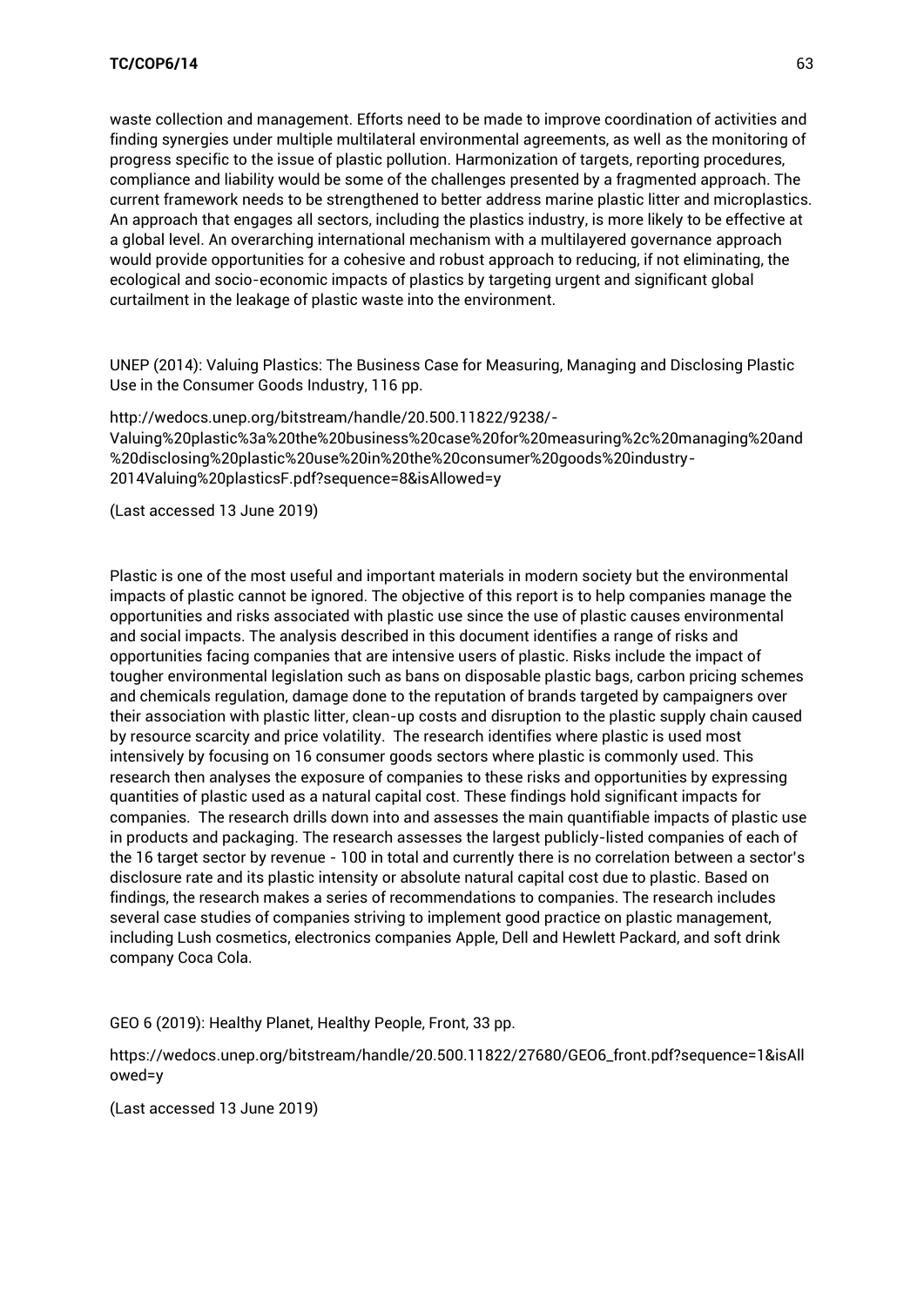The sixth Global Environment Outlook (GEO 6) shows clearly that our species now stands at a crossroads. It can choose a challenging but navigable path towards a new golden age of sustainable development as envisaged by the United Nations' Agenda 2030 in which human hunger and poverty are consigned to history through the sustainable use of Earth's resources and the natural environment that leaves no-one behind. Or it can continue with current trends and practices, which will lead to a losing struggle against environmental disruptions, which threaten to overwhelm large parts of the world. GEO 6 clearly identifies the problems that have to be addressed if this latter outcome is to be avoided. But it also points to the solutions to these problems, to ways in which the aspirations of the Sustainable Development Goals (SDGs) can be realised and Earth's air, biodiversity, oceans, land and freshwater restored to health, to the incalculable benefit of Earth's people. The Chapters of the GEO 6 are: 1. Introduction and context; 2. Drivers of environmental change; 3. The current state of our data and knowledge; 4. Cross-cutting issues; 5. Air; 6. Biodiversity; 7. Oceans and coasts; 8. Land and soil; 9. Freshwater; 10. Approach to assessment of policy effectiveness; 11. Policy theory and practice; 12. Air policy; 13. Biodiversity policy; 14. Oceans and coastal policy; 15. Land and soil policy; 16. Freshwater policy; 17. Systemic policy approaches for cross-cutting issues; 18. Conclusions of policy effectiveness; 19. Outlooks in GEO-6; 20. A longterm vision for 2050; 21. Future development without targeted policies; 22. Pathways towards sustainable development; 23. Bottom-up Initiatives and Participatory Approaches for Outlooks; 24. The way forward; and 25. Future data and knowledge needs.

GEO 6 (2019): Healthy Planet, Healthy People, 745 pp. Chapter 7 – Oceans and Coasts, 176-198 pp.

[https://wedocs.unep.org/bitstream/handle/20.500.11822/27658/GEO6\\_CH7.pdf?sequence=1&isAllo](https://wedocs.unep.org/bitstream/handle/20.500.11822/27658/GEO6_CH7.pdf?sequence=1&isAllowed=y) [wed=y](https://wedocs.unep.org/bitstream/handle/20.500.11822/27658/GEO6_CH7.pdf?sequence=1&isAllowed=y)

(Last accessed 13 June 2019)

The amount of marine litter continues to increase – an estimated 8 million tons (Mt) of plastics enters the ocean each year, as a result of the mismanagement of domestic waste in coastal areas. Without intervention, the quantity of plastic in the ocean is expected to increase to 100-250 Mt by 2025. {7.3.3}. Cleaning up the oceans is not a sustainable option without action to stop litter from entering the oceans. Sources of marine litter can generally be correlated with the efficiency of solid waste management and wastewater treatment. Research suggests that up to 95 per cent of the plastic entering the ocean does not remain in the surface waters. Efforts to address marine litter should focus primarily on its prevention at source through sustainable consumption and production patterns, sound waste management, wastewater treatment and resource recovery using the principles of a circular economy. If nations do not take action to prevent litter from entering the ocean, it will continue to accumulate and compromise ecosystem health and human food security. Prevention involves ensuring recovery and recycling of all used plastic products, encouraging communities to reduce the volume of rubbish generated, and improving solid waste management and wastewater treatment. Cleaning up the oceans is not a sustainable option without action to stop litter from entering the oceans.

GEO 6 (2019): Healthy Planet, Healthy People, 745 pp. Chapter 14, Oceans and Coastal Policy, 349- 370 pp.

[https://wedocs.unep.org/bitstream/handle/20.500.11822/27666/GEO6\\_CH4.pdf?sequence=1&isAllo](https://wedocs.unep.org/bitstream/handle/20.500.11822/27666/GEO6_CH4.pdf?sequence=1&isAllowed=y) [wed=y](https://wedocs.unep.org/bitstream/handle/20.500.11822/27666/GEO6_CH4.pdf?sequence=1&isAllowed=y)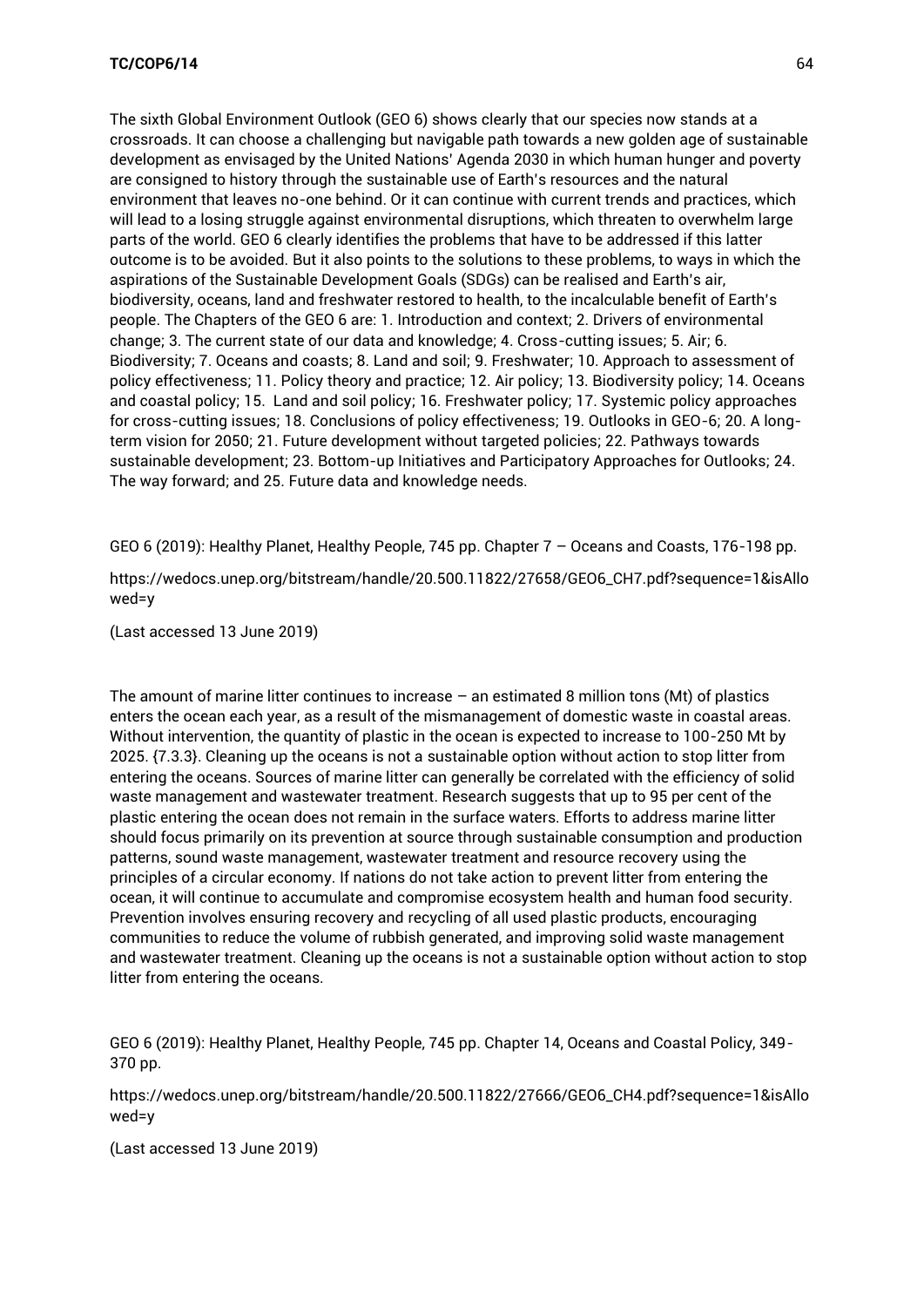Problems involving numerous activities, sectors and sources (e.g. marine litter) may require policies involving comprehensive and coordinated measures. When such problems involve multiple jurisdictions, governance approaches to engage neighbouring countries (e.g. the Regional Seas Programme) may be appropriate. {14.2.2}. The impacts of human activities on the oceans have serious social and economic implications, which directly and indirectly affect human health and wellbeing. Marine litter and plastic pollution are rising to the forefront of pollution issues. With the Regional Plan on Marine Litter Management in the Mediterranean (the Plan), the UNEP Mediterranean Action Plan (MAP) was the first Regional Seas Programme and Convention to develop legally binding measures to prevent and reduce the adverse effects of marine litter on marine and coastal environments. Adopted in 2013, the entry into force of the Plan coincided with the update of national action plans of the Mediterranean countries to combat pollution from land-based sources and activities. The Plan involves some key principles on pollution control and prevention, including the integration of marine litter management into solid waste management and the reduction. Some regions have recently adopted a regional framework, such as the Plan in the Mediterranean, to coordinate and harmonize monitoring. In the case of the Plan in the Mediterranean, stakeholder collaboration to reduce plastic consumption is a key component of the Plan. However, more diverse stakeholders were only included in the VME process after the UNGA Resolution was adopted. Common to most of the cases was the involvement of relevant stakeholders, including resource users, businesses, experts, environmental NGOs and government, at some point in the policy process.

GEO 6 (2019): Healthy Planet, Healthy People, 745 pp. The threats to biodiversity from marine litter and microplastics (p. 151).

[https://wedocs.unep.org/bitstream/handle/20.500.11822/27539/GEO6\\_2019.pdf?sequence=1&isAll](https://wedocs.unep.org/bitstream/handle/20.500.11822/27539/GEO6_2019.pdf?sequence=1&isAllowed=y) [owed=y](https://wedocs.unep.org/bitstream/handle/20.500.11822/27539/GEO6_2019.pdf?sequence=1&isAllowed=y)

Marine litter, including marine plastic litter and microplastics, is considered a major threat to biodiversity, with serious impacts reported over the last four decades. Recent research shows that more than 800 marine and coastal species are now affected through ingestion, entanglement, ghost fishing or dispersal by rafting. Between 2012 and 2016, aquatic mammal and seabird species known to be affected by marine litter ingestion increased from 26% to 40%, respectively. Plastics, which constitute 75% of marine litter, have been shown to act as carriers for persistent bioaccumulative and toxic substances; provide habitats for unique microbial communities; act as a potential vector for disease; and provide a means to transport invasive alien species across oceans and lakes. Research on physical and toxicological effects of microplastic provides evidence of trophic transfer in planktonic food chains as well as the direct uptake of microplastics by marine invertebrates. Ingestion of microplastic by fish has been shown to cause physiological stress, liver cancer and endocrine dysfunction, affecting female fertility and the growth of reproductive tissue in mail fish. According to the United Nations 51 trillion microplastic particles, 500 times more than stars in our galaxy litter our seas, seriously threatening marine wildlife.

GEO 6 (2019): Healthy Planet, Healthy People, 745 pp. Marine litter (pp. 188-189).

[https://wedocs.unep.org/bitstream/handle/20.500.11822/27539/GEO6\\_2019.pdf?sequence=1&isAll](https://wedocs.unep.org/bitstream/handle/20.500.11822/27539/GEO6_2019.pdf?sequence=1&isAllowed=y) [owed=y](https://wedocs.unep.org/bitstream/handle/20.500.11822/27539/GEO6_2019.pdf?sequence=1&isAllowed=y)

Plastic pollution has been recognized for decades as a threat to marine biodiversity. One of the most visible impacts is death or injury of marine life from entanglement with derelict fishing gear and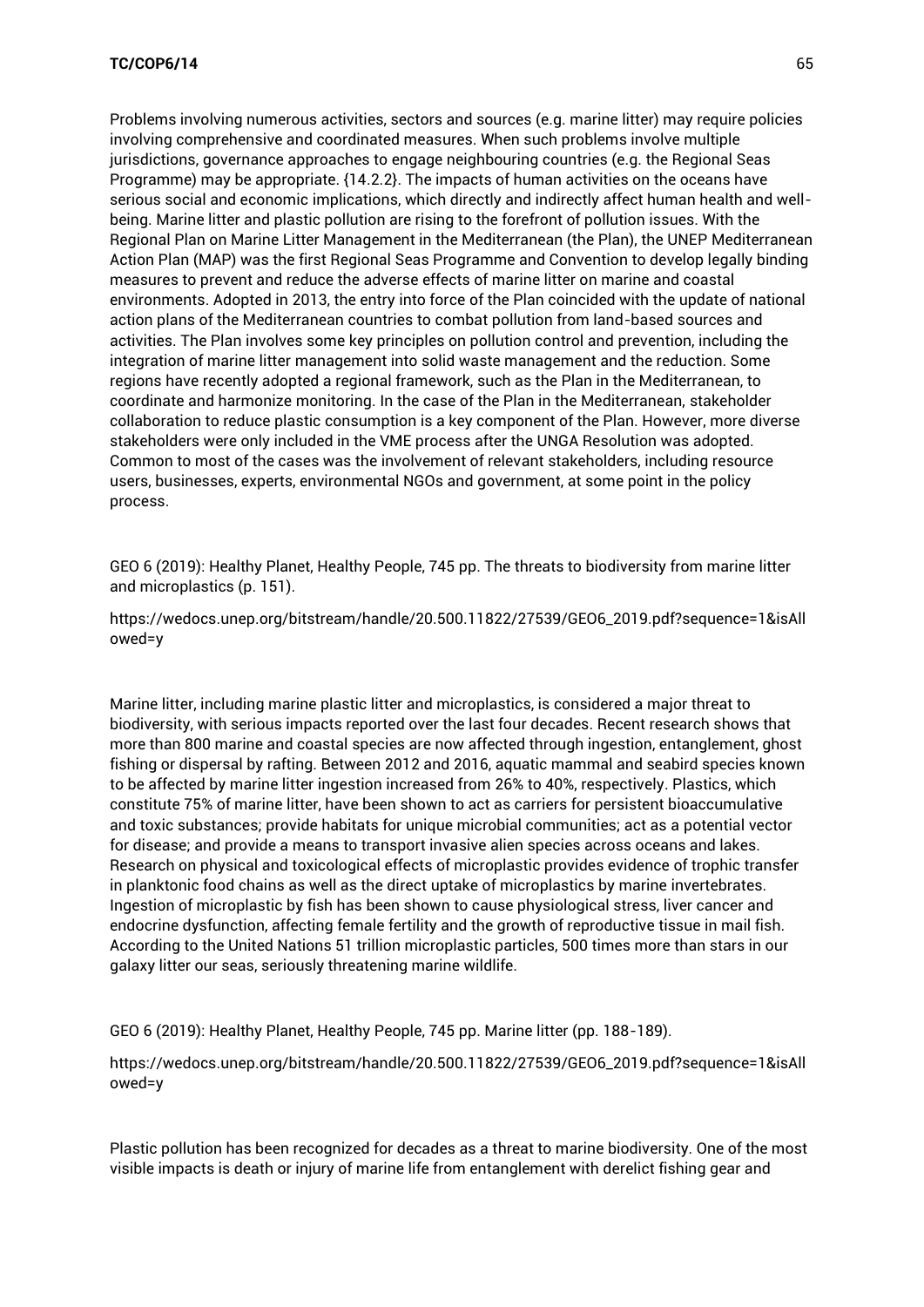plastic packaging. Many animals also ingest litter, either accidentally or intentionally when it is mistaken for food. This can cause starvation due to intestinal blockage or lack of nutrition. Recent reviews have found that a growing number of turtles, marine mammals and seabirds are endangered or killed by floating litter. Microplastics are now appearing in food consumed by humans; however, the impact on human health is uncertain. Plastic particles have been found in the intestines of fish from all oceans. There are currently no standard methods for assessing the health risks of ingesting plastic particles. For fish at least, people do not generally consume their digestive tract where plastic accumulates, so intake is probably limited. In instances where people consume whole organisms, such as mussels and oysters, ingestion rates could be higher. There are currently no proven toxic effects of chemicals sorbed by plastic particles found across a range of marine biota, but more data are needed to fully understand the relative importance of exposure to sorbed chemicals from microplastics compared with other exposure pathways. The economic and social costs of marine litter include indirect effects such as interfering with small-scale fishing opportunities, tourism and recreation. These costs are generally unquantified but may fall disproportionately on those with livelihoods most closely tied to coastal activities. Some direct economic costs include the cost of beach cleaning and accidents related to navigation hazards or fouling. The EU has estimated that every year up to €62 million are lost to the fishing industry from damage to vessels and gear and reduced catch due to ghost fishing (abandoned gear that continues to catch marine organisms as it drifts) and up to €63 million is spent on beach cleaning.

Jambeck et al. (2015): Plastic waste inputs from land into the ocean, J. R. Jambeck, R. Geyer, C. Wilcox, T. R. Siegler, M. Perryman, A. Andrady, R. Narayan, K. Lavender Law, Science, 5 pp.

[https://www.iswa.org/fileadmin/user\\_upload/Calendar\\_2011\\_03\\_AMERICANA/Science-2015-](https://www.iswa.org/fileadmin/user_upload/Calendar_2011_03_AMERICANA/Science-2015-Jambeck-768-71__2_.pdf) [Jambeck-768-71\\_\\_2\\_.pdf](https://www.iswa.org/fileadmin/user_upload/Calendar_2011_03_AMERICANA/Science-2015-Jambeck-768-71__2_.pdf)

(Last accessed 13 June 2019)

Plastics (macro-, micro- and nano-plastic) in the marine environment are of increasing concern because of their persistence and effects on the oceans, wildlife, and potentially humans. The quantity of mismanaged plastic waste generated annually by population living within 50 km of a coast worldwide that can potentially enter the ocean as marine debris from waste generated on land was studied by linking worldwide data from 192 countries on solid waste, population density, and economic status. By applying a range of conversion rates from mismanaged waste to marine debris, it was estimated the mass of plastic waste entering the ocean from each country in 2010. In such list top four countries are COBSEA member countries (China, Indonesia, Philippines and Vietnam) and Thailand is sixth and Malaysia eight. It was calculated that 275 million metric tons (MT) of plastic waste was generated in 192 coastal countries in 2010, with 4.8 to 12.7 million MT entering the ocean. Population size and the quality of waste management systems largely determine which countries contribute the greatest mass of uncaptured waste available to become plastic marine debris. Without waste management infrastructure improvements, the cumulative quantity of plastic waste available to enter the ocean from land is predicted to increase by an order of magnitude by 2025.

FAO (2017): Microplastics in fisheries and aquaculture, FAO Technical Paper 615, A. Lusher, P. Hollman and J. Mendoza-Hill, 147 pp.

<http://www.fao.org/3/a-i7677e.pdf>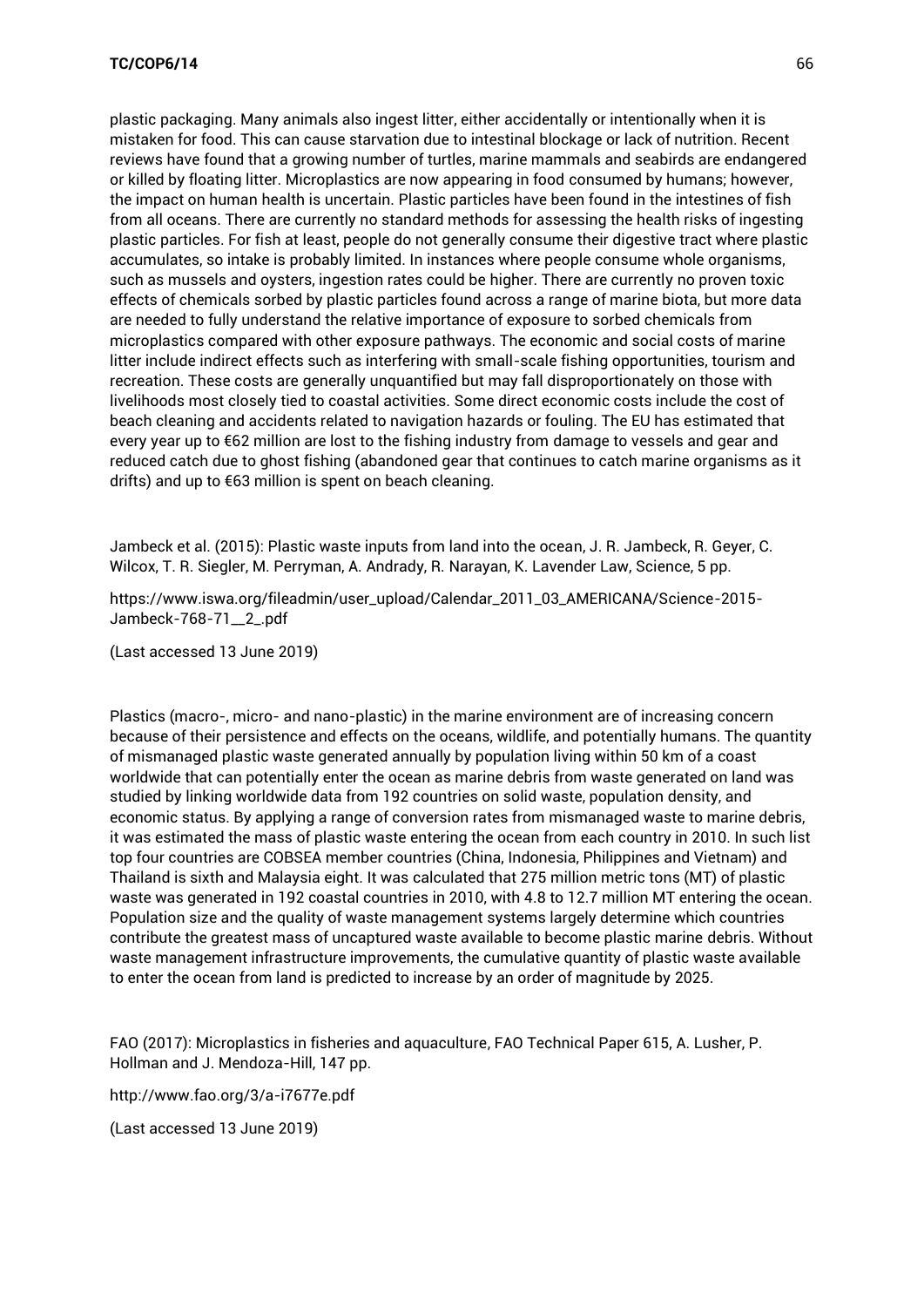Adverse effects of microplastics ingestion have only been observed in aquatic organisms under laboratory conditions, usually at very high exposure concentrations that exceed present environmental concentrations by several orders of magnitude. In wild aquatic organisms microplastics have only been observed within the gastrointestinal tract, usually in small numbers, and at present there is no evidence that microplastics ingestion has negative effects on populations of wild and farmed aquatic organisms. In humans the risk of microplastic ingestion is reduced by the removal of the gastrointestinal tract in most species of seafood consumed. However, most species of bivalves and several species of small fish are consumed whole, which may lead to microplastic exposure. A worst case estimate of exposure to microplastics after consumption of a portion of mussels (225 g) would lead to ingestion of 7 micrograms (µg) of plastic, which would have a negligible effect (less than 0.1 percent of total dietary intake) on chemical exposure to certain PBTs and plastic additives. Microplastic contamination of aquatic environments will continue to increase in the foreseeable future and at present there are significant knowledge gaps on the occurrence in aquatic environments and organisms of the smaller sized microplastics (less than 150 µm), and their possible effects on seafood safety. Currently there are no methods available for the observation and quantification of nanoplastics in aquatic environments and organisms.

Cheshire, A.C., Adler, E., Barbière, J., Cohen, Y., Evans, S., Jarayabhand, S., Jeftic, L., Jung, R.T., Kinsey, S., Kusui, E.T., Lavine, I., Manyara, P., Oosterbaan, L., Pereira, M.A., Sheavly, S., Tkalin, A., Varadarajan, S., Wenneker, B., Westphalen, G. (2009). UNEP/IOC Guidelines on Survey and Monitoring of Marine Litter. UNEP Regional Seas Reports and Studies, No. 186; IOC Technical Series No. 83: xii + 120 pp.

[http://wedocs.unep.org/xmlui/bitstream/handle/20.500.11822/13604/rsrs186.pdf?sequence=1&isAl](http://wedocs.unep.org/xmlui/bitstream/handle/20.500.11822/13604/rsrs186.pdf?sequence=1&isAllowed=y) [lowed=y](http://wedocs.unep.org/xmlui/bitstream/handle/20.500.11822/13604/rsrs186.pdf?sequence=1&isAllowed=y)

(Last accessed 13 June 2019)

Marine litter (ML) monitoring generally fall into one of three basic types: 1. Beach litter surveys; 2. Benthic litter surveys; and 3. Floating litter surveys. It is widely accepted that a major factor that limits our knowledge of (and therefore the ability to manage) ML results from inconsistencies in the design and delivery of sampling and assessment programmes. The objectives for this study were to develop a set of standardized operational guidelines for the conduct of beach, benthic and floating litter assessments and two classes of surveys were developed: 1. Comprehensive surveys for beach, benthic and floating ML; and 2. Rapid surveys for beach litter. This report aims to outline practical operational guidelines for the survey and monitoring of ML and in particular: 1) To collect information from around the world on existing experience and methods for the monitoring and assessment of ML drawing on information already compiled; 2) To develop a comparative analysis of selected methodologies on ML survey and monitoring, including reporting protocols and forms; and 3) To develop a set of practical operational guidelines on survey and monitoring of on-shore, floating and sea-floor ML for consistent application worldwide. The detailed review of 13 different sampling protocols that are currently being used around the world to survey beach cast, benthic and/or floating ML were undertaken. Survey protocols were assessed against 46 criteria related to the basic structure of the survey, the analysis of sampling units, the frequency and timing of surveys, the systems used for litter classification and the underpinning framework for facilitation and management of logistics. Four sets of guidelines have been developed: 1) Comprehensive assessments of beach cast litter; 2) Assessments of benthic litter; 3) Assessments of floating litter; and 4) Rapid assessments of beach cast litter. Guidelines include a comparative analysis of information from around the world on existing experience and methods for surveys, monitoring, reporting protocols and assessment of ML.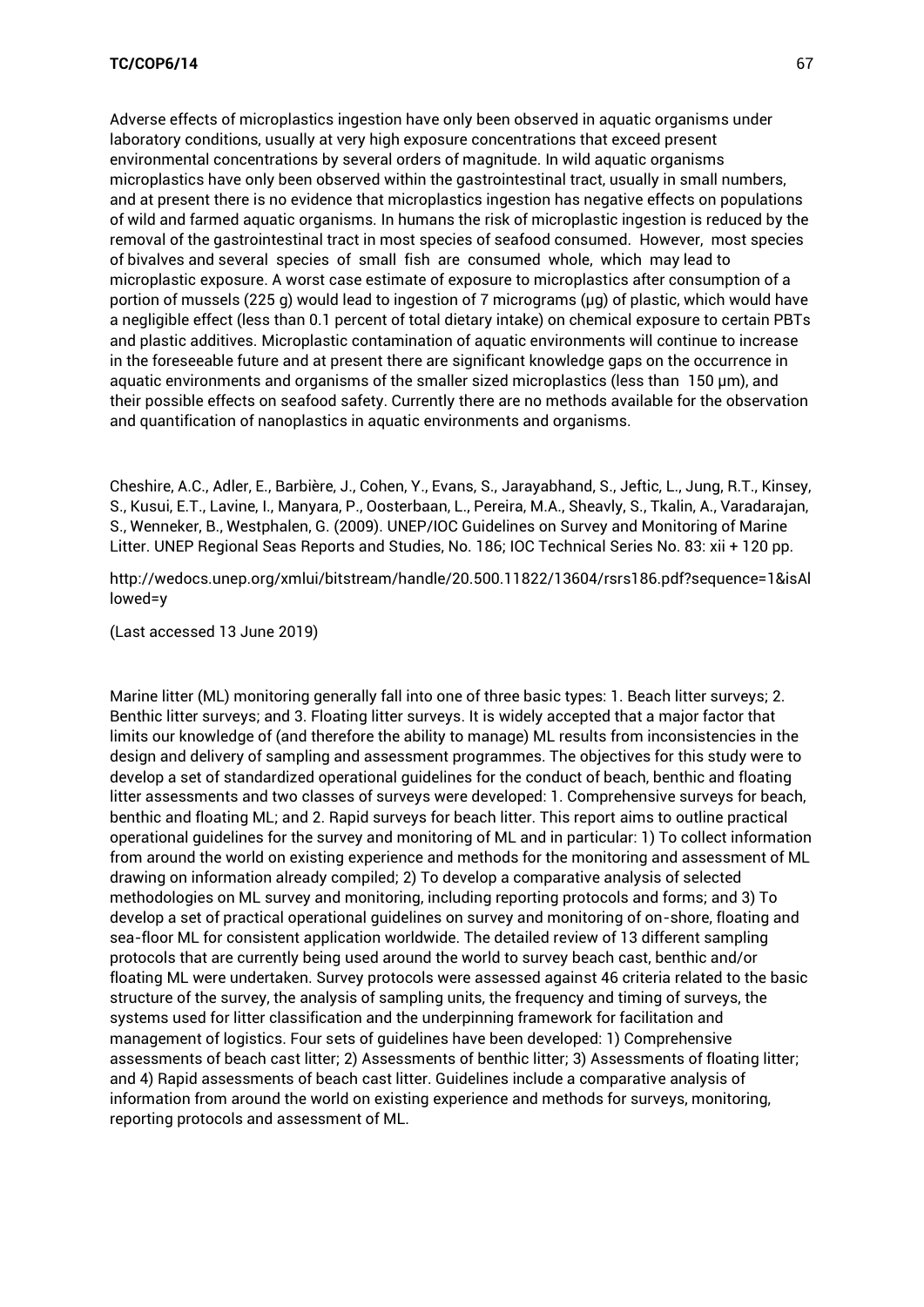Human footprint in the abyss: 30 year records of deep-sea plastic debris, Marine Policy, Vol 96, Oct. 2018, pp. 204-212, Sanae Chiba, [Hideaki Saito, Ruth Fletcher, Takayuki Yogi, Makino Kayo, Shin](https://www.sciencedirect.com/science/article/pii/S0308597X17305195?via%3Dihub#!)  [Miyagi, Moritaka Ogido, Katsunori Fujikura](https://www.sciencedirect.com/science/article/pii/S0308597X17305195?via%3Dihub#!) 

<https://doi.org/10.1016/j.marpol.2018.03.022>

(Last accessed 13 June 2019)

This study reports plastic debris pollution in the deep-sea based on the information from a recently developed database. The Global Oceanographic Data Center (GODAC) of the Japan Agency for Marine-Earth Science and Technology (JAMSTEC) launched the Deep-sea Debris Database for public use in March 2017. The database archives photographs and videos of debris that have been collected since 1983 by deep-sea submersibles and remotely operated vehicles. From the 5010 dives in the database, 3425 man-made debris items were counted. More than 33% of the debris was macro-plastic, of which 89% was single-use products, and these ratios increased to 52% and 92%, respectively, in areas deeper than 6000 m. The deepest record was a plastic bag at 10898 m in the Mariana Trench. Deep-sea organisms were observed in the 17% of plastic debris images, which include entanglement of plastic bags on chemosynthetic cold seep communities. Quantitative density analysis for the subset data in the western North Pacific showed plastic density ranging from 17 to 335 items km−2 at depths of 1092–5977 m. The data show that, in addition to resource exploitation and industrial development, the influence of land-based human activities has reached the deepest parts of the ocean in areas more than 1000 km from the mainland. Establishment of international frameworks on monitoring of deep-sea plastic pollution as an Essential Ocean Variable and a data sharing protocol are the keys to delivering scientific outcomes that are useful for the effective management of plastic pollution and the conservation of deep-sea ecosystems.

Brouwer, R., Hadzhiyska, D., Ioakeimidis, C., and Ouder, H. (2017): The social costs of marine litter along European coasts, Ocean & Coastal Management, Vol. 138, pp. 38-49

<https://www.sciencedirect.com/science/article/pii/S0964569117300297>

(Last accessed 13 June 2019)

Highlights of the study: This study assesses the social costs of marine litter along European coasts; Social costs are based on public perception of the impact of marine litter on beach experience; A distinction is made between point (litter left by visitors) and diffuse source (marine debris washed ashore) pollution; Public willingness to pay for beach clean-up programs is estimated for comparison with the clean-up costs of beaches; and Significant differences exist in public perception and valuation across three European countries. This is the first study to assess the social costs of marine debris washed ashore and litter left behind by beach visitors along different European coasts. Three identical surveys, including a discrete choice experiment, are implemented at six beaches along different European coastlines: the Mediterranean Sea in Greece, the Black Sea in Bulgaria and the North Sea in the Netherlands. Beach visitors are asked for their experiences with beach litter and their willingness to volunteer in beach clean-up programs and their willingness to pay an entrance fee or increase in local tax to clean up marine litter. Significant differences are found between countries. This has important implications for the size and transferability of the estimated social costs of marine litter across Europe.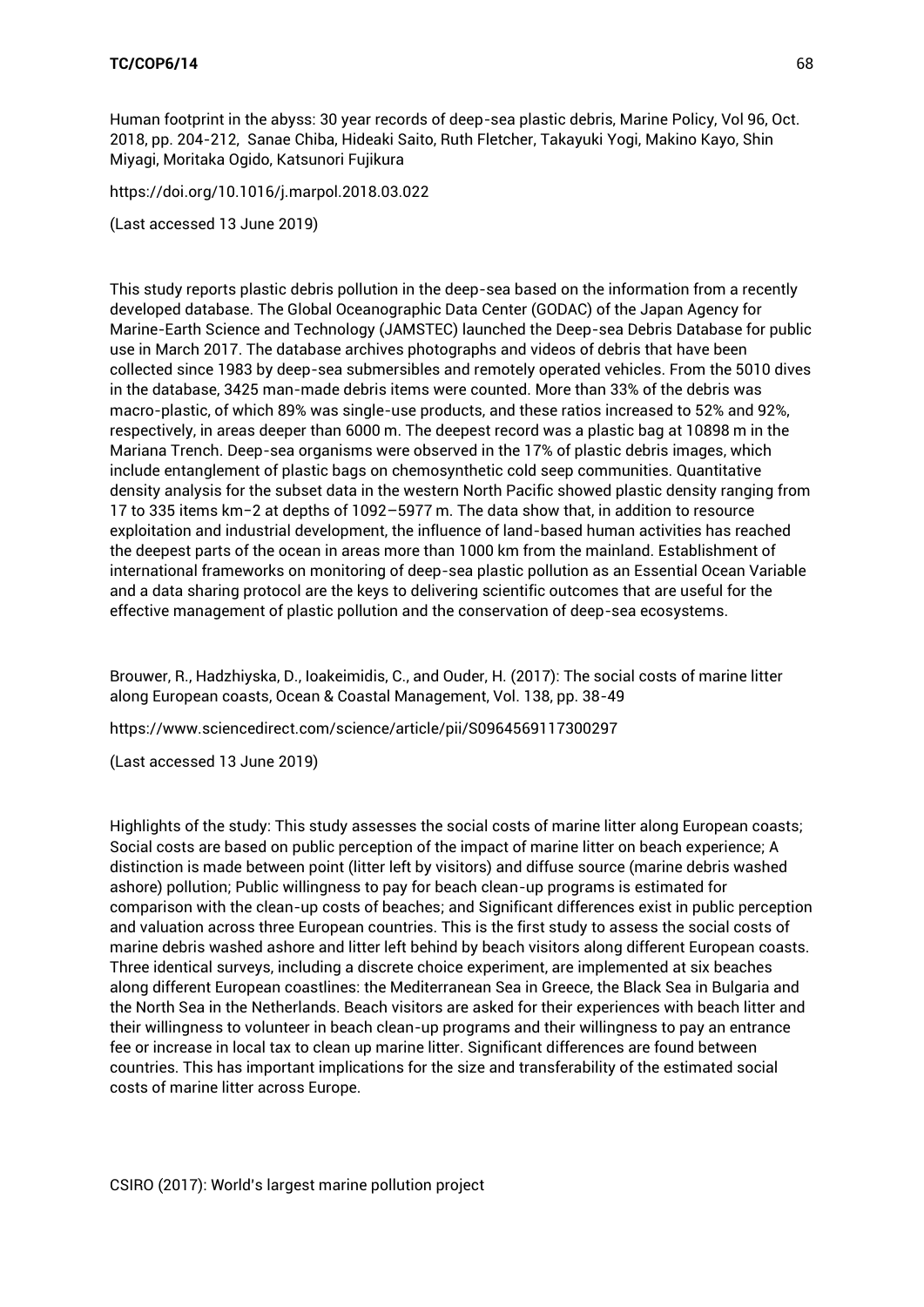<https://www.csiro.au/en/News/News-releases/2017/Worlds-largest-marine-pollution-project>

(Last accessed 13 June 2019)

CSIRO is undertaking the world's largest marine pollution survey, working with countries across the globe to help them assess and reduce the amount of litter entering the oceans. Some of the world's top 20 polluters will take part in the project including China, Bangladesh, Indonesia, Vietnam and the United States, plus other countries including Australia, South Korea and Taiwan. CSIRO senior scientist Dr Denise Hardesty said the project would provide hard numbers on the amount of litter entering the ocean by using real data collected on coastlines and cities across the globe. This will be the first time anyone has brought together a group of countries to look at exactly how much litter is entering the oceans," Dr Hardesty said. "We will be able to see where the hotspots lie by looking at how people, wind, the shape of the land and storm water moves rubbish into the ocean and then give advice on how to improve this based on science-based interventions. The project was announced two months after Dr Hardesty presented to the world's first G20 summit on marine pollution, and on World Ocean Day which in 2017 is focused on plastic pollution. Along with causing marine and environmental problems, things like plastic bags can also cause storm water drains to become blocked, leading to significant localised flooding and serious health risks for local people."The project follows years of marine debris research led by Dr Hardesty and her team. The project is collaboration between CSIRO, the Oak Family Foundation and Schmidt Marine Technology Partners.

GESAMP (2016): Sources, fate and effects of microplastics in the marine environment, part two of assessment (P. J. Kershaw and C. M. Rochman, Eds.), Rep. Stud. GESAMP 93, 220 pp.

[http://www.gesamp.org/site/assets/files/1275/sources-fate-and-effects-of-microplastics-in-the](http://www.gesamp.org/site/assets/files/1275/sources-fate-and-effects-of-microplastics-in-the-marine-environment-part-2-of-a-global-assessment-en.pdf)[marine-environment-part-2-of-a-global-assessment-en.pdf](http://www.gesamp.org/site/assets/files/1275/sources-fate-and-effects-of-microplastics-in-the-marine-environment-part-2-of-a-global-assessment-en.pdf)

(Last accessed 13 June 2019)

This report provides an update and further assessment of the sources, fate and effects of microplastics in the marine environment, carried out by Working Group 40 of GESAMP. The distribution of microplastics in the five main ocean compartments (sea surface, water column, shoreline, seabed and biota) are described, together with the transport mechanisms that regulate fluxes between compartments. Regional 'hot-spots' of sources, distribution and accumulation zones are reported, in response to the UNEA request. The effects of microplastics on marine biota have been explored in greater detail. Possible effects of microplastics on commercial fish and shellfish were considered. The economic aspects of microplastic contamination are considered. This relies heavily on studies looking at the effects of macro-debris on various sectors, given the paucity of knowledge of direct economic effects of microplastics. Social aspects are focused around factors influencing long-term behaviour change, including risk perceptions, perceived responsibility and the influence of demographics. Good practice guidance on sampling and analysis at sea, in sediments and in biological samples are summarized. The section on initial risk assessment framework describes some basic principles about risk, likelihood and consequences.

Gilman et al. (2016). Abandoned, lost or otherwise discarded gillnets and trammel nets, E. Gilman, F. Chopin, P. Suuronen, and B. Kuemlangan, FAO 600, UNEP, 96 pp.

<http://www.fao.org/3/a-i5051e.pdf>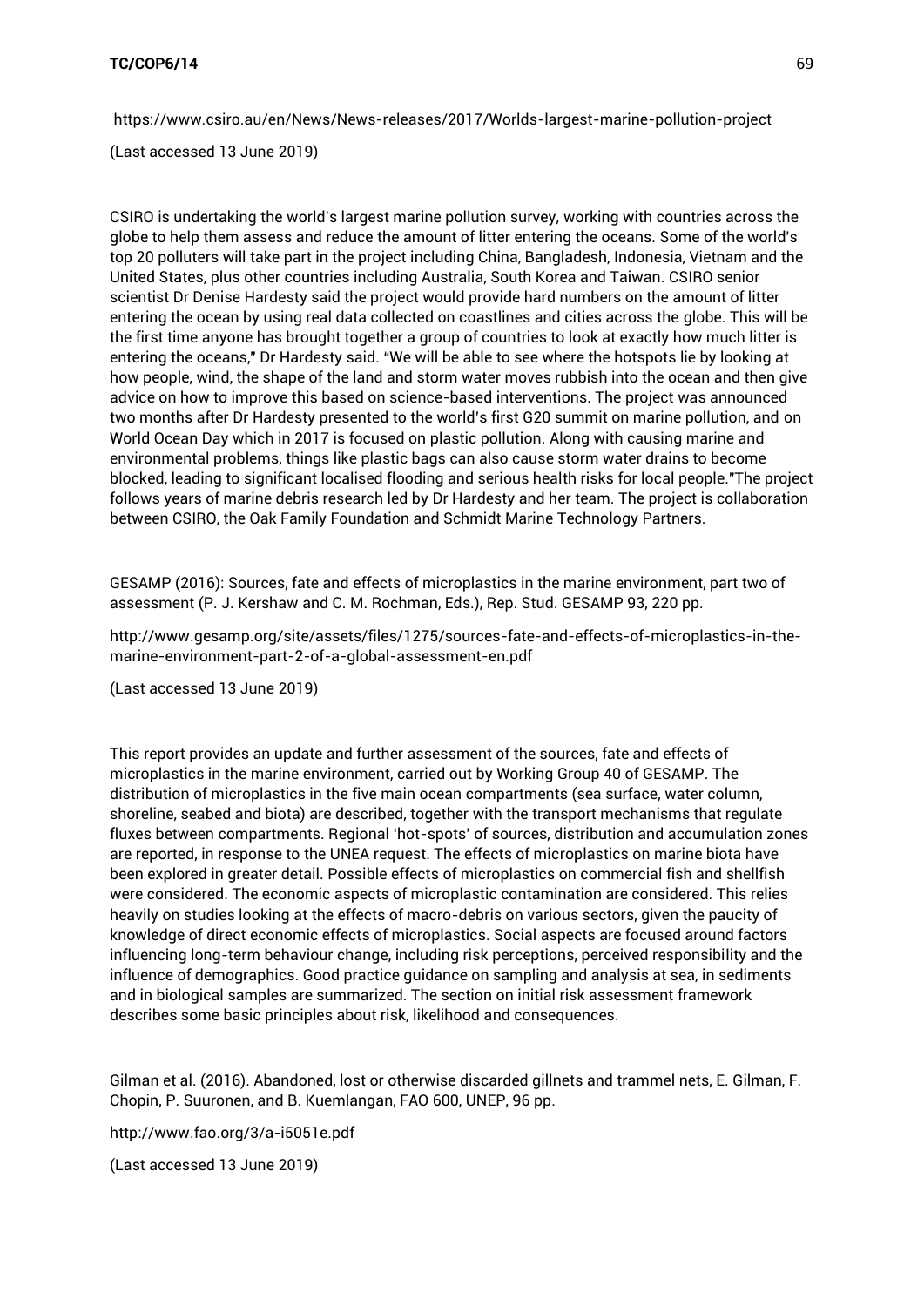The ecological and socio-economic problems caused by abandoned, lost and discarded fishing gear (ALDFG) are increasingly of concern. Used primarily by coastal, artisanal, small-scale fisheries worldwide, marine gillnets and trammel nets, which have relatively high ghost fishing potential, account for about one-fifth of global marine fisheries landings. FAO and the GPA/GPML7UNEP, commissioned this study to identify best practices to estimate ghost fishing mortality rates and levels, priority research needs, and the status of international monitoring and management of ALDFG and ghost fishing by marine gillnet and trammel net fisheries. Recommendations to improve estimates of regional and global rates and levels of ghost fishing from ALDFG from marine gillnet and trammel net fisheries were made. An assessment was made and opportunities were identified to improve intergovernmental organizations' data collection protocols and management measures to prevent and remediate ALDFG and ghost fishing by marine gillnets and trammel nets.

Sustainable Development Goals:

<https://www.un.org/sustainabledevelopment/sustainable-development-goals/>

(Last accessed 13 June 2019)

17 Goals to Transform our World. The Sustainable Development Goals are a call for action by all countries  $-$  poor, rich and middle-income  $-$  to promote prosperity while protecting the planet. They recognize that ending poverty must go hand-in-hand with strategies that build economic growth and address a range of social needs including education, health, social protection, and job opportunities, while tackling climate change and environmental protection. Goal 14: Conserve and sustainably use the oceans, seas and marine resources. The world's oceans – their temperature, chemistry, currents and life – drive global systems that make the Earth habitable for humankind. Our rainwater, drinking water, weather, climate, coastlines, much of our food, and even the oxygen in the air we breathe, are all ultimately provided and regulated by the sea. Throughout history, oceans and seas have been vital conduits for trade and transportation. Careful management of this essential global resource is a key feature of a sustainable future. However, at the current time, there is a continuous deterioration of coastal waters owing to pollution and ocean acidification is having an adversarial effect on the functioning of ecosystems and biodiversity. This is also negatively impacting small scale fisheries. Marine protected areas need to be effectively managed and well-resourced and regulations need to be put in place to reduce overfishing, marine pollution and ocean acidification. **Goal 14.1:** By 2025, prevent and significantly reduce marine pollution of all kinds, in particular from land-based activities, including marine debris and nutrient pollution. Indicator 14.1.1: Index of coastal eutrophication and floating plastic debris density.

UNEA 4 (2019): Ministerial declaration of the United Nations Environment Assembly at its fourth session**,** UNEP/EA.4/HLS.1, 3 pp.

[http://wedocs.unep.org/bitstream/handle/20.500.11822/27925/K1901029%20-%20UNEP-EA.4-](http://wedocs.unep.org/bitstream/handle/20.500.11822/27925/K1901029%20-%20UNEP-EA.4-HLS.1%20-%20Advance.pdf?sequence=4&isAllowed=y) [HLS.1%20-%20Advance.pdf?sequence=4&isAllowed=y](http://wedocs.unep.org/bitstream/handle/20.500.11822/27925/K1901029%20-%20UNEP-EA.4-HLS.1%20-%20Advance.pdf?sequence=4&isAllowed=y)

(Last accessed 13 June 2019)

Innovative solutions for environmental challenges and sustainable consumption and production: 5. We, the world's ministers for the environment, are determined to ambitiously scale up our efforts to overcome common environmental challenges, including health-related challenges, in a balanced and integrated manner through identifying and developing innovative solutions by fostering sustainable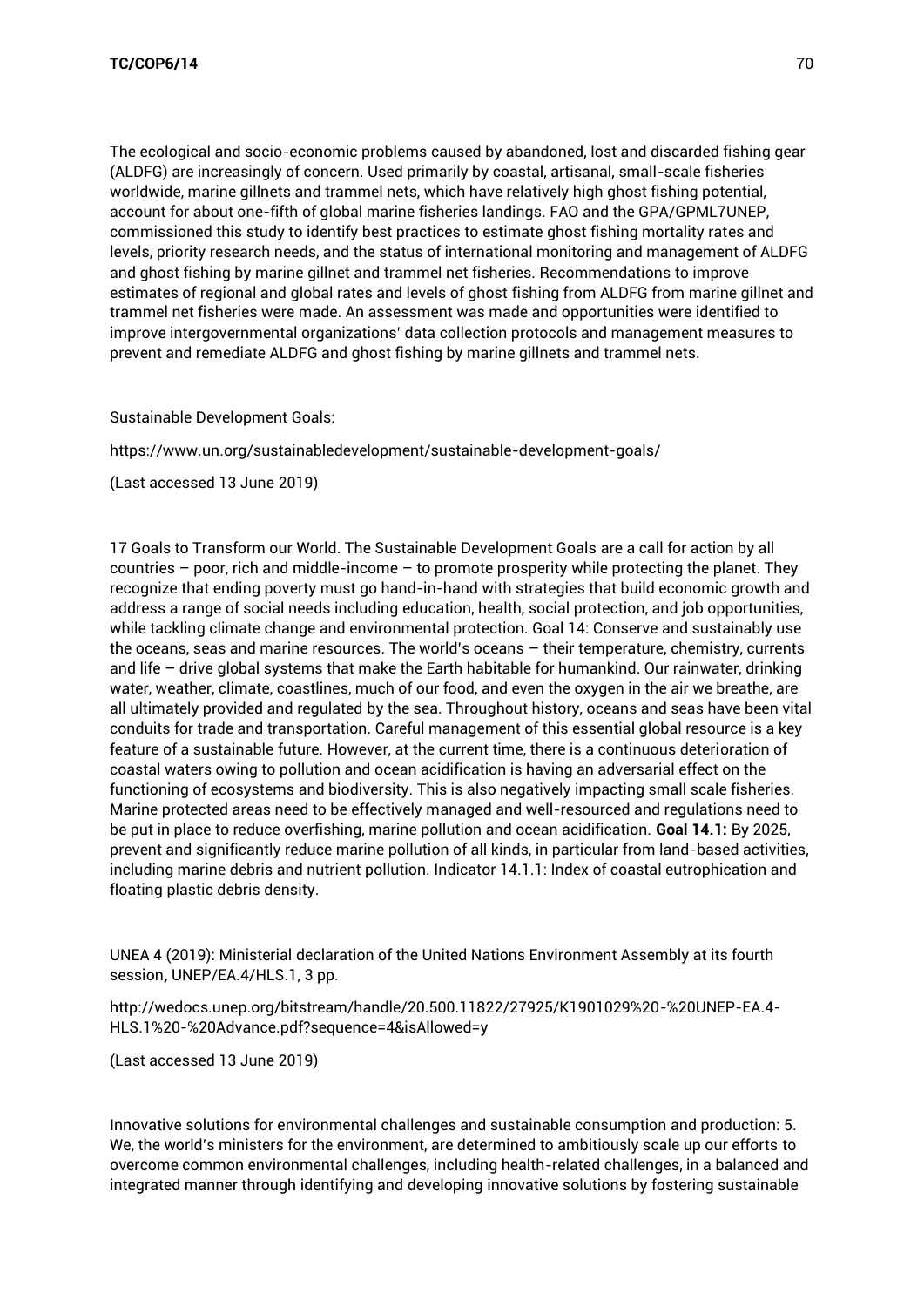and efficient resource management; promoting the use and sharing of environmental data; and engaging civil society, citizens, indigenous peoples and local communities, the private sector, academia and all other relevant stakeholders as appropriate; and we therefore decide, taking into account our national circumstances, to take the following actions: (i) We will improve national environmental monitoring systems and technologies, including for air, water and soil quality, biodiversity, deforestation, marine litter, and chemicals and waste, and we encourage the development of national environmental data management capacities; (l) We will address the damage to our ecosystems caused by the unsustainable use and disposal of plastic products, including by significantly reducing the manufacturing and use of single-use plastic products by 2030, and we will work with the private sector to find affordable and environmentally friendly alternatives.

UNEA 4 (2019): GEO 6 Key Messages (2019), UNEP/EA.4/INF.18, 4 pp.

[https://wedocs.unep.org/bitstream/handle/20.500.11822/27692/GEO6\\_Key\\_Messages.pdf?sequenc](https://wedocs.unep.org/bitstream/handle/20.500.11822/27692/GEO6_Key_Messages.pdf?sequence=1&isAllowed=y) [e=1&isAllowed=y](https://wedocs.unep.org/bitstream/handle/20.500.11822/27692/GEO6_Key_Messages.pdf?sequence=1&isAllowed=y)

(Last accessed 13 June 2019)

Key message no. 8: Marine plastic litter, including microplastics, occurs in all levels of the marine ecosystem and also shows up in fisheries and shellfish at alarming levels and frequency. The adverse impact of marine microplastic on the marine system is unknown with potential health impacts through the consumption of fish and marine products. More research on the magnitude of the problem is still needed.

UNEA 4 (2019): Resolution: Marine plastic litter and microplastics, UNEP/EA.4/L.7, 4 pp.

<https://papersmart.unon.org/resolution/uploads/k1900897.pdf>

(Last accessed 13 June 2019)

The United Nations Environment Assembly: Noting with concern that the high and rapidly increasing levels of marine litter, including plastic litter and microplastics represent a serious environmental problem at a global scale, negatively affecting marine biodiversity, ecosystems, animal well-being, societies, livelihoods, fisheries, maritime transport, recreation and tourism, and economies; Calls upon Member States and other actors at local, national, regional and international levels, private sector, civil society, academia, and other stakeholders to address the problem of marine litter and microplastics prioritizing a whole life cycle approach and resource efficiency, building on appropriate existing initiatives and instruments, and supported by and grounded in science, international cooperation, and multi-stakeholder engagement. Quite a number of other points in this resolution are covering various aspects of marine litter, including plastic and microplastic.

UNEA 4 (2019): Addressing single-use plastic products pollution, UNEP/EA.4/L.10, 2 pp. <https://papersmart.unon.org/resolution/uploads/k1900861.pdf#overlay-context=node/271> (Last accessed 13 June 2019)

The United Nations Environment Assembly: (i) Encourages Member States to develop and implement national or regional actions, as appropriate, to address the environmental impacts of single-use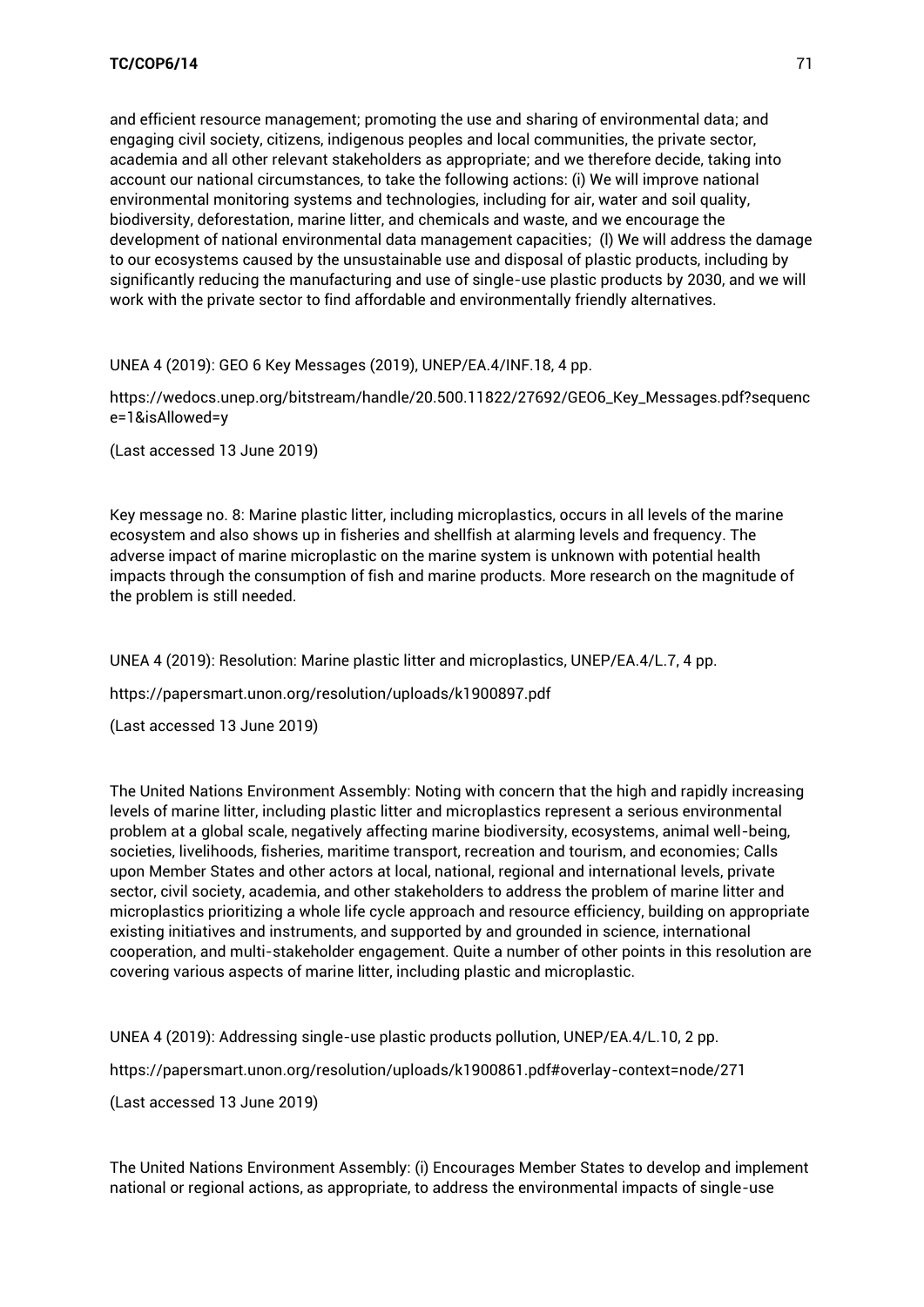plastic products; (ii) Encourages member states to take comprehensive action, in regard to singleuse plastic products, to address the waste through, where appropriate, legislation, implementation of international agreements, provision of adequate waste management infrastructure, improvement of waste management practices and support for waste minimization, and environmentally sound cleanup activities, as well as information sharing and supporting innovation; and (iii) Requests the Executive Director of the United Nations Environment Programme, in partnership with other UN agencies, funds and programmes, to: (a) Support Member States, upon their request, in the development and implementation of national or regional action plans to address the environmental impacts of single-use plastic products; and (b) Facilitate and/or coordinate technical and policy support to governments, especially of developing countries that so request, the scientific community, non-governmental organizations, the private sector and other stakeholders, regarding the environmental impact of single-use plastic products and the promotion of innovative and environmentally friendly solutions for their replacement, taking into account their full environmental impact.

UNEA 4 (2019): Progress in the work of the ad hoc open-ended expert group on marine litter and microplastics established by resolution 3/7. Report of the Executive Director, UNEP/EA.4/12, 4 pp.

<https://undocs.org/UNEP/EA.4/12>

(Last accessed 13 June 2019)

The experts of the ad hoc open-ended expert group on marine litter and microplastics established by the UNEA 3, 2017, pursuant to its resolution 3/7, met in Nairobi in May 2018 and in Geneva in December 2018 to further examine the barriers to and options for combating marine plastic litter and microplastics from all sources, especially land-based sources, and to provide options for continued work to the UNEA 4. The background information document for both meetings entitled "Combating marine plastic litter and microplastics: an assessment of the effectiveness of relevant international, regional and subregional governance strategies and approaches –a summary for policymakers" (UNEP/AHEG/2018/1/INF/3) assesses the effectiveness of the current legal and policy framework for combating marine litter and microplastics. It also identifies gaps in that framework and options for addressing them. There is a need to eliminate marine litter and microplastics from land-and seabased sources through a holistic and evidence-based approach considering the full life-cycle to move to resource-efficient and circular management of plastic, avoiding leakage. The overall approach should be comprehensive and holistic, transparent and evidence-based. It should incorporate sea-based and land-based sources, the circular economy perspective and the full-lifecycle approach. It should target the elimination and prevention of plastic waste and marine litter, and should include immediate as well as sustained, long-term action. It should be supported by and grounded in a science-policy interface; international cooperation; multi-stakeholder engagement; and the realities of differences in regional and local contexts and (technical/financial) capacities.

UNEA (2018), First meeting of the Ad hoc open-ended expert group on marine litter and microplastics: Combating marine plastic litter and microplastics: an assessment of the effectiveness of relevant international, regional and subregional governance strategies and approaches - A summary for policymakers, UNEP/AHEG/2018/1/INF/3, 21 pp.

[https://papersmart.unon.org/resolution/uploads/unep\\_aheg\\_2018\\_inf3\\_summary\\_assessment\\_en\\_r](https://papersmart.unon.org/resolution/uploads/unep_aheg_2018_inf3_summary_assessment_en_rev.pdf) [ev.pdf](https://papersmart.unon.org/resolution/uploads/unep_aheg_2018_inf3_summary_assessment_en_rev.pdf)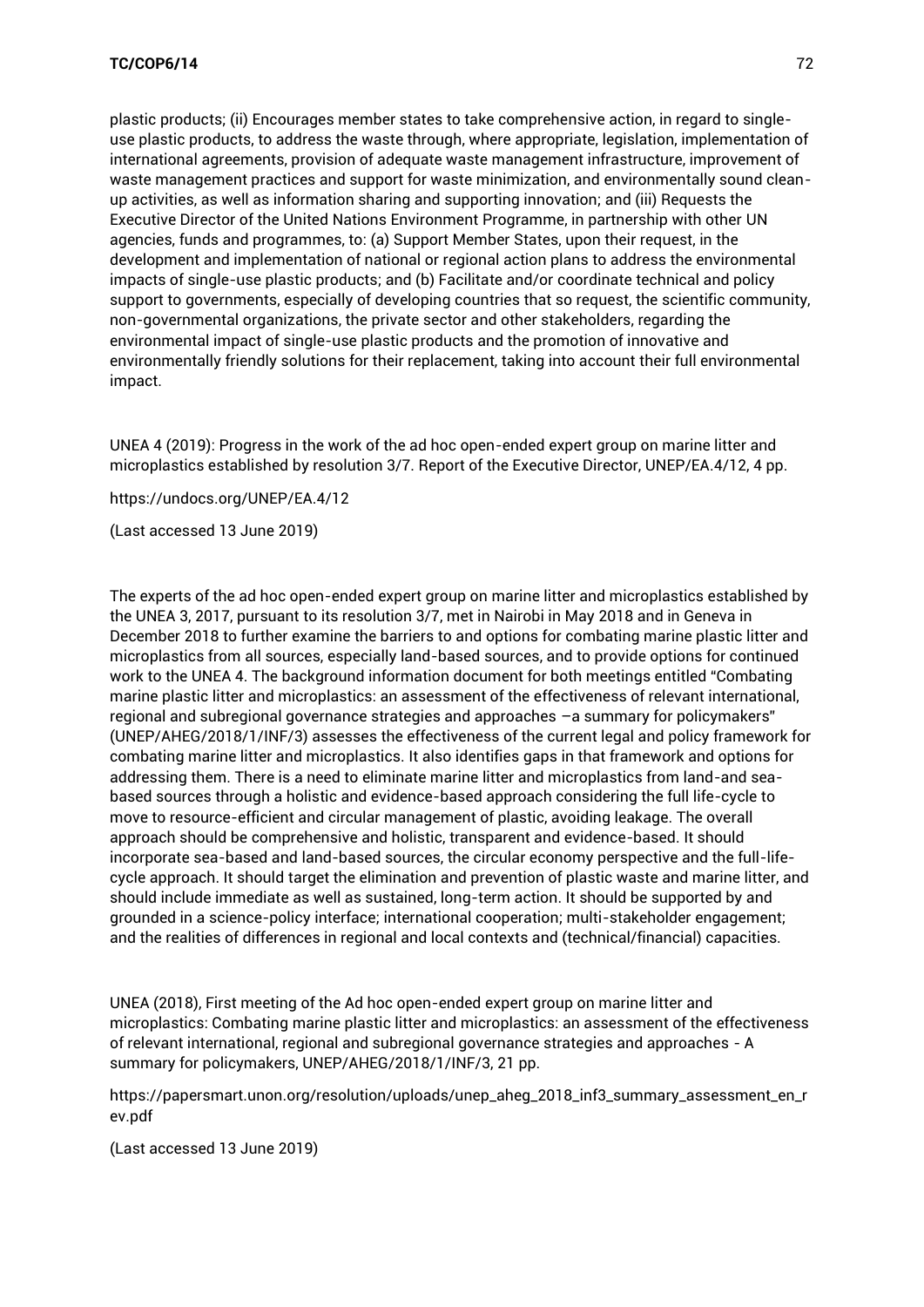This summary provides an overview of the key findings of the assessment "Combating marine plastic litter and microplastics: An assessment of the effectiveness of relevant international, regional and subregional governance strategies and approaches." This assessment was developed in response to the resolution on Marine Plastic Litter and Microplastic adopted by the UNEA 2 and seeks to outline gaps and propose options for addressing these gaps for consideration of the UNEA 3. The assessments reviewed 18 international instruments as well as 36 regional instruments. The assessment identified existing gaps and concluded that current governance strategies and approaches provide a fragmented approach that does not adequately address marine plastic litter and microplastics. When looking forward, a progressive holistic approach is now urgently needed. Governance must, inter alia, reduce the risk of plastic becoming marine plastic litter and microplastic by factoring in production forecasts, setting global standards for design, and provide security for end-markets. This assessment has mapped the current governance strategies and approaches at the international, regional and sub-regional levels and outlined progress and efforts under a number of instruments. These efforts will provide some degree of progress, but combined may not reach the desired outcomes at a global level of protecting the environment, human health and food security. A long-term and holistic approach will begin with the strengthening of current efforts and focusing on each aspect of the lifecycle of plastics. Voluntary measures can provide a strong foundation for a new global architecture that combines voluntary, self-regulatory and binding measures. The United Nations Environment Assembly may consider possible policy options presented in this study to accelerate global efforts to address marine litter. The right to a healthy environment for current and future generations requires a shift in policy direction if the current flow of plastic litter and microplastics into the environment is to be checked.

UNEA 3 (2017): Resolution 3/7: Marine litter and microplastics, UNEP/EA.3/Res.7, 4 pp.

<https://papersmart.unon.org/resolution/uploads/k1800210.english.pdf>

(Last accessed 13 June 2019)

This resolution, amongst others: Stresses the importance of long-term elimination of discharge of litter and microplastics to the oceans and of avoiding detriment to marine ecosystems and the human activities dependent on them from marine litter and microplastics; Urges all actors to step up actions to "by 2025, prevent and significantly reduce marine pollution of all kinds, in particular from land-based activities, including marine debris and nutrient pollution"; Encourages all member States, based on best available knowledge of sources and levels of marine litter and microplastics in the environment, to prioritize policies and measures at the appropriate scale to avoid marine litter and microplastics from entering the marine environment; Also encourages all member States and invites other actors, taking into account national conditions: To fully implement the recommendations and actions set out in its resolutions 1/6 and 2/11, as relevant, and emphasizes that those resolutions have important elements and guidance that are not repeated in the present resolution; To develop and implement action plans for preventing marine litter and the discharge of microplastics; To include marine litter and microplastics in local, national and regional waste management plans and in wastewater treatment where appropriate; To develop integrated and source-to-sea approaches to combat marine litter and microplastics from all sources, taking into account that plastic litter and microplastics are transported to the oceans from land-based sources by rivers and run-off or wind from land and that plastic litter is an important source of microplastics, and include the land/sea and freshwater/sea interface in action plans for preventing marine litter, including microplastics.

UNEA 2 (2016): Resolution 2/11. Marine plastic litter and microplastics, UNEP/EA.2/Res.11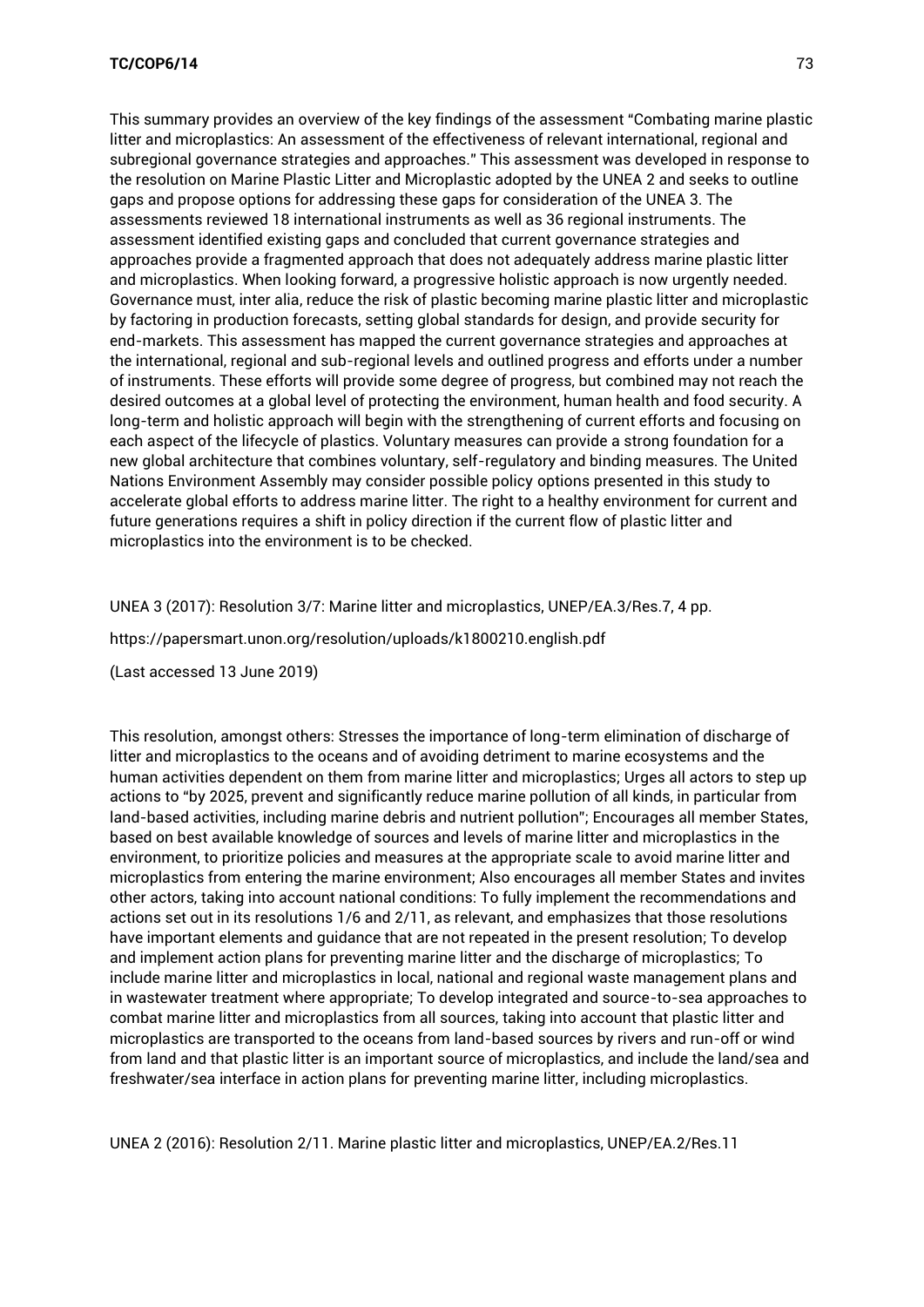[http://wedocs.unep.org/bitstream/handle/20.500.11822/11186/K1607228\\_UNEPEA2\\_RES11E.pdf?s](http://wedocs.unep.org/bitstream/handle/20.500.11822/11186/K1607228_UNEPEA2_RES11E.pdf?sequence=1&isAllowed=y) [equence=1&isAllowed=y](http://wedocs.unep.org/bitstream/handle/20.500.11822/11186/K1607228_UNEPEA2_RES11E.pdf?sequence=1&isAllowed=y)

(Last accessed 13 June 2019)

This Resolution: (i) Recognizes that the presence of plastic litter and microplastics in the marine environment is a rapidly increasing serious issue of global concern that needs an urgent global response taking into account a product life-cycle approach; (ii) Stresses that prevention and environmentally sound management of waste are keys to long-term success in combating marine pollution, including marine plastic debris (MPD) and microplastics; (iii) Recognizes that education, capacity-building, knowledge transfer and awareness-raising regarding sources and negative effects of are crucial; (iv) Requests the ED, within available resources, to assist Member States, in the development and implementation of national or regional measures and action plans; and recognizes that targeted measures in regions that are the largest sources of ML are especially important for the global reduction of MPD and microplastics; (v) Recognizes the need to identify transport and distribution pathways and hotspots of ML, to cooperate regionally and internationally to clean up such hotspots; (vi) Encourages Governments at all levels to further develop partnerships with industry and civil society and establish public-private partnerships, including with regard to environmentally friendly alternatives to plastic packaging and deposit refund systems; (vii) Recognizes that Governments need to further identify the most significant sources, as well as important and cost-effective preventive measures at the national and regional levels; invites Governments to undertake such prioritized measures nationally and through regional and international cooperation and in cooperation with industry, as appropriate, and to share their experiences; (viii) Encourages product manufacturers and others to consider the life cycle environmental impacts of products containing microbeads and compostable polymers; and (ix) Invites those in a position to do so to provide financial and other support for follow-up of this resolution.

UNEA 1 (2014): Resolution 1/6: Marine plastic debris and microplastic, Resolutions and decisions adopted by UNEA 1, 40 pp.

[http://wedocs.unep.org/bitstream/handle/20.500.11822/17285/K1402364.pdf?sequence=3&isAllow](http://wedocs.unep.org/bitstream/handle/20.500.11822/17285/K1402364.pdf?sequence=3&isAllowed=y) [ed=y](http://wedocs.unep.org/bitstream/handle/20.500.11822/17285/K1402364.pdf?sequence=3&isAllowed=y)

(Last accessed 13 June 2019)

This resolution: (i) Notes with concern the serious impact which marine litter, including plastics stemming from land and sea-based sources, can have on the marine environment, marine ecosystem services, marine natural resources, fisheries, tourism and the economy, as well as the potential risks to human health; (ii) Recognizes that plastics, including microplastics, in the marine environment are a rapidly increasing problem due to their large and still increasing use combined with the inadequate management and disposal of plastic waste, and because plastic debris in the marine environment is steadily fragmenting into secondary microplastics; (iii) Also recognizes the need for more knowledge and research on the source and fate of microplastics and their impact on biodiversity, marine ecosystems and human health, noting recent knowledge that such particles can be ingested by biota and could be transferred to higher levels in the marine food chain, causing adverse effects; (iv) Requests the Executive Director to support countries, upon their request, in the development and implementation of national or regional action plans to reduce marine litter; and (v) Encourages Governments to take comprehensive action to address the marine plastic debris and microplastic issue through, where appropriate, legislation, enforcement of international agreements, provision of adequate reception facilities for ship-generated wastes, improvement of waste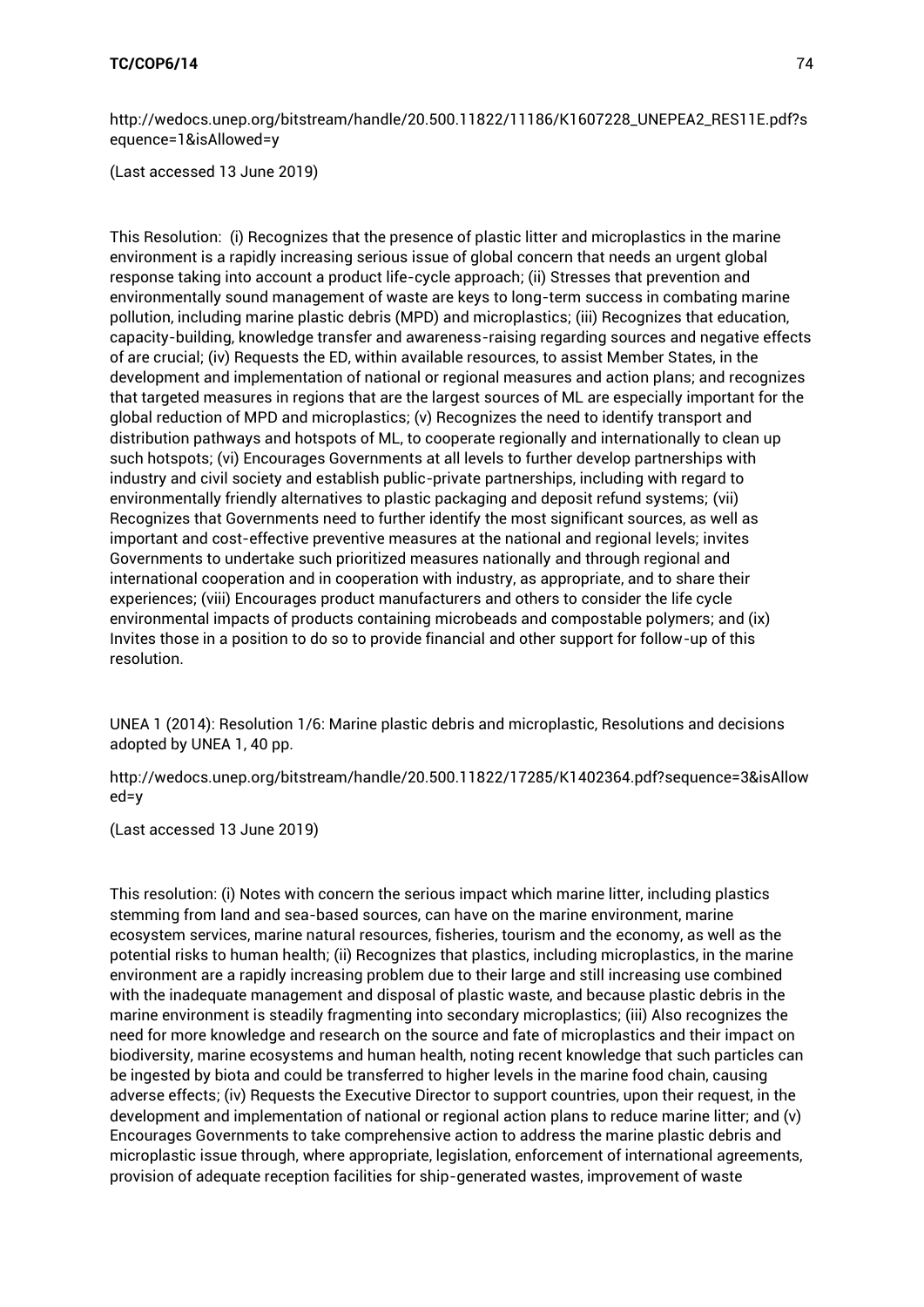management practices and support for beach clean-up activities, as well as information, education and public awareness programmes.

Global Partnership on Marine Litter (GPML) (2012)

[https://www.unenvironment.org/explore-topics/oceans-seas/what-we-do/addressing-land-based](https://www.unenvironment.org/explore-topics/oceans-seas/what-we-do/addressing-land-based-pollution/global-partnership-marine)[pollution/global-partnership-marine](https://www.unenvironment.org/explore-topics/oceans-seas/what-we-do/addressing-land-based-pollution/global-partnership-marine)

(Last accessed 13 June 2019)

The Global Partnership on Marine Litter (GPML), launched in 2012 at Rio + 20 in Brazil, is a global partnership gathering international agencies, Governments, NGOs, academia, private sector, civil society and individuals. Specific objectives of the GPML are: (i) To reduce the impacts of marine litter worldwide on economies, ecosystem, animal welfare and human health; (ii) To enhance international cooperation and coordination through the promotion and implementation of the Honolulu Strategy and the Honolulu Commitment; (iii) To promote knowledge management, information sharing and monitoring of progress on the implementation of the Honolulu Strategy; (iv) To promote resource efficiency and economic development through waste prevention e.g. 4Rs (reduce, re-use, recycle and re-design) and by recovering valuable material and/or energy from waste; (v) To increase awareness on sources of marine litter, their fate and impacts; (vi) To assess emerging issues related to the fate and potential influence of marine litter, including (micro) plastics uptake in the food web and associated transfer of pollutants and impacts on the conservation and welfare of marine fauna.

UN (2016): Marine Debris, Chapter 25 in First Global Integrated Marine Assessment (First World Ocean Assessment), J. Wang, K. Kiho, D. Ofiara, A. Bera, R. Lohmann, and M. C. Baker, 34 pp.

[http://www.un.org/depts/los/global\\_reporting/WOA\\_RPROC/Chapter\\_25.pdf](http://www.un.org/depts/los/global_reporting/WOA_RPROC/Chapter_25.pdf)

(Last accessed 13 June 2019)

The content of the Chapter 25 is: 1. Overview (Definition of marine debris; Types of marine debris; and Sources of marine debris); 2. Environmental impacts (Entanglement and ingestion; Transport of chemicals; Habitat destruction; Introduction and spread of alien species; Socioeconomic impacts; Impacts on beach communities, Beach use, and Coastal tourism; Impacts on commercial fishing; and Impacts from invasive species); 3. Assessment of the status of marine litter (Floating marine debris; Beach debris; and Benthic marine debris); 4. Prevention and clean-up of marine debris; and 5. Gaps, needs, priorities.

NOWPAP MERRAC( 2008): Regional Report on Sea-based Marine Litter in the NOWPAP Region, 34 pp.

<http://www.globalgarbage.org/NOWPAP/regional.pdf>

(Last accessed 13 June 2019)

Marine Environmental Emergency Preparedness and Response Regional Activity Centre (MERRAC), one of four Regional Activity Centres of Northwest Pacific Action Plan (NOWPAP), has been designated to implement activities related to sea-based marine litter. The 9th MERRAC Focal Points Meeting decided to develop the National Reports on sea-based marine litter in NOWPAP region for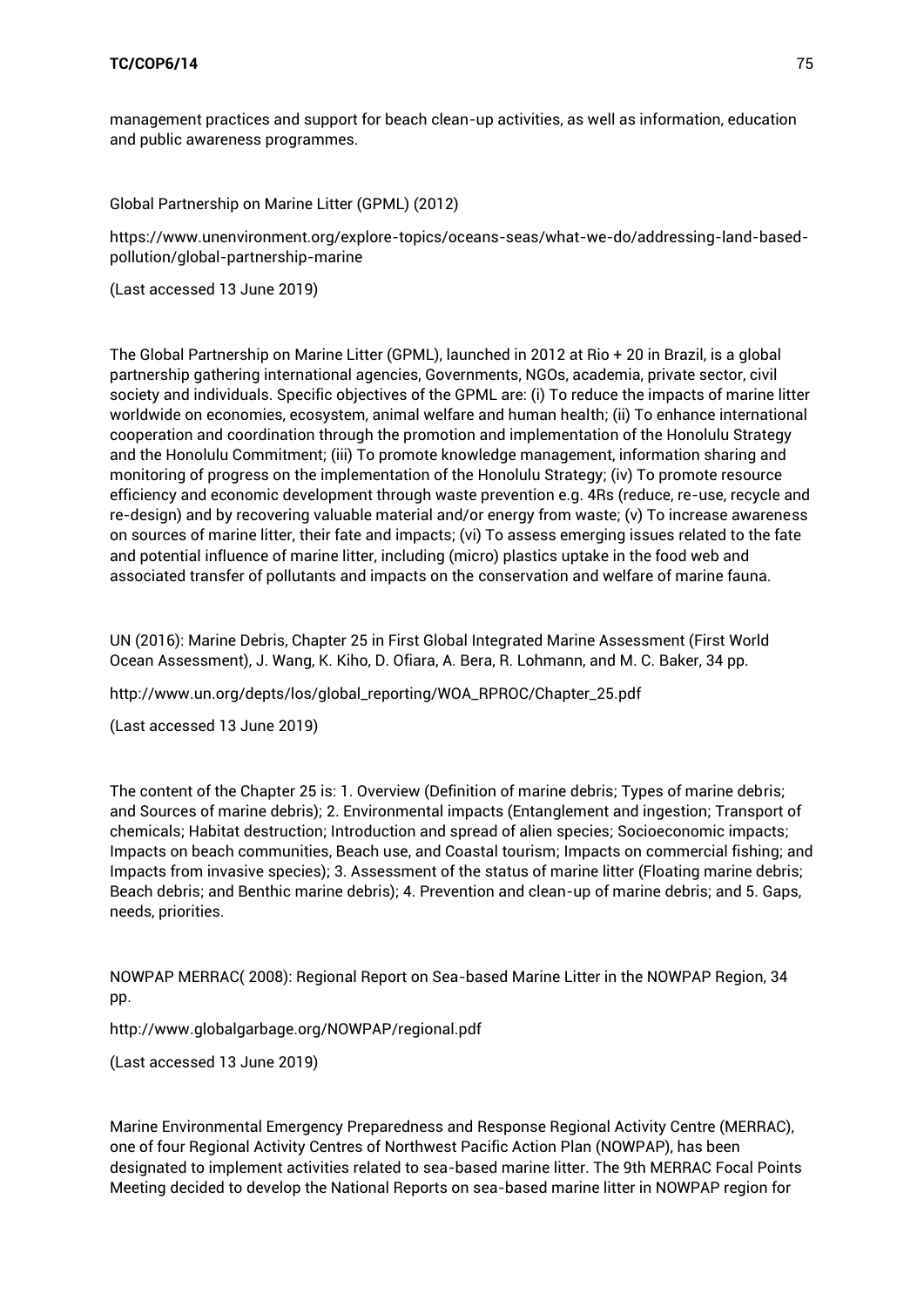understanding general situation (5-7 June 2006). Based upon the National Reports, MERRAC has developed a regional report titled "Regional Report on Sea-based Marine Litter in the NOWPAP Region," as background information for further works on sea-based marine litter issue. This report aims to provide such general information on sea-based marine litter in the NOWPAP region. Main chapters of the document are: 1. Marine Litter from Sea-based Sources in the NOWPAP Region; 2. Impacts of Sea-based Marine Litter; 3. Law and Policies to Manage Sea-based Marine Litter; 4. Port Reception and Treatment Facilities; 5. Outreach Programmes; and 6. Recommendations.

Ellen MacArthur Foundation (2016): The New Plastic Economy–Catalysing Action, 68 pp.

[https://www.ellenmacarthurfoundation.org/assets/downloads/New-Plastics-Economy\\_Catalysing-](https://www.ellenmacarthurfoundation.org/assets/downloads/New-Plastics-Economy_Catalysing-Action_13-1-17.pdf)[Action\\_13-1-17.pdf](https://www.ellenmacarthurfoundation.org/assets/downloads/New-Plastics-Economy_Catalysing-Action_13-1-17.pdf)

(Last accessed 13 June 2019)

The New Plastics Economy presents a bold and much-needed vision for a plastics system that works. It provides a new way of thinking about plastics as an effective global material flow, aligned with the principles of the circular economy. It aims to harness the benefits of plastics while addressing its drawbacks, delivering drastically better system-wide economic and environmental outcomes. This vision, laid out initially in the 2016 report, The New Plastics Economy – Rethinking the future of plastics, has inspired businesses, policy-makers and citizens worldwide. It forms the basis for the ambitious New Plastics Economy initiative, launched in May 2016 and supported by dozens of leading businesses, philanthropists, cities and governments. This report is the first to provide a concrete set of actions to drive the transition, based on three strategies differentiated by market segment. Thorough analytical work, including a detailed segment-by-segment analysis of the plastic packaging market, numerous interactions with players across the plastics value chain and discussions with experts revealed that a programme of concerted action across three key areas could trigger an accelerated transition towards the New Plastics Economy. The three key transition strategies and related priority action areas are: 1. Without fundamental redesign and innovation, about 30% of plastic packaging will never be reused or recycled; 2. For at least 20% of plastic packaging, reuse provides an economically attractive opportunity; and 3. With concerted efforts on design and after-use systems, recycling would be economically attractive for the remaining 50% of plastic packaging.

Derraik, J.G.B.: Marine Pollution Bulleting (2002), Vol. 44, pp. 842-852,: The pollution of the marine environment by plastic debris: a review

<https://www.sciencedirect.com/science/article/pii/S0025326X02002205>

(Last accessed 13 June 2019)

The deleterious effects of plastic debris on the marine environment were reviewed by bringing together most of the literature published so far on the topic. A large number of marine species is known to be harmed and/or killed by plastic debris, which could jeopardize their survival, especially since many are already endangered by other forms of anthropogenic activities. Marine animals are mostly affected through entanglement in and ingestion of plastic litter. Other less known threats include the use of plastic debris by "invader" species and the absorption of polychlorinated biphenyls from ingested plastics. Less conspicuous forms, such as plastic pellets and "scrubbers" are also hazardous. To address the problem of plastic debris in the oceans is a difficult task, and a variety of approaches are urgently required. Some of the ways to mitigate the problem are discussed.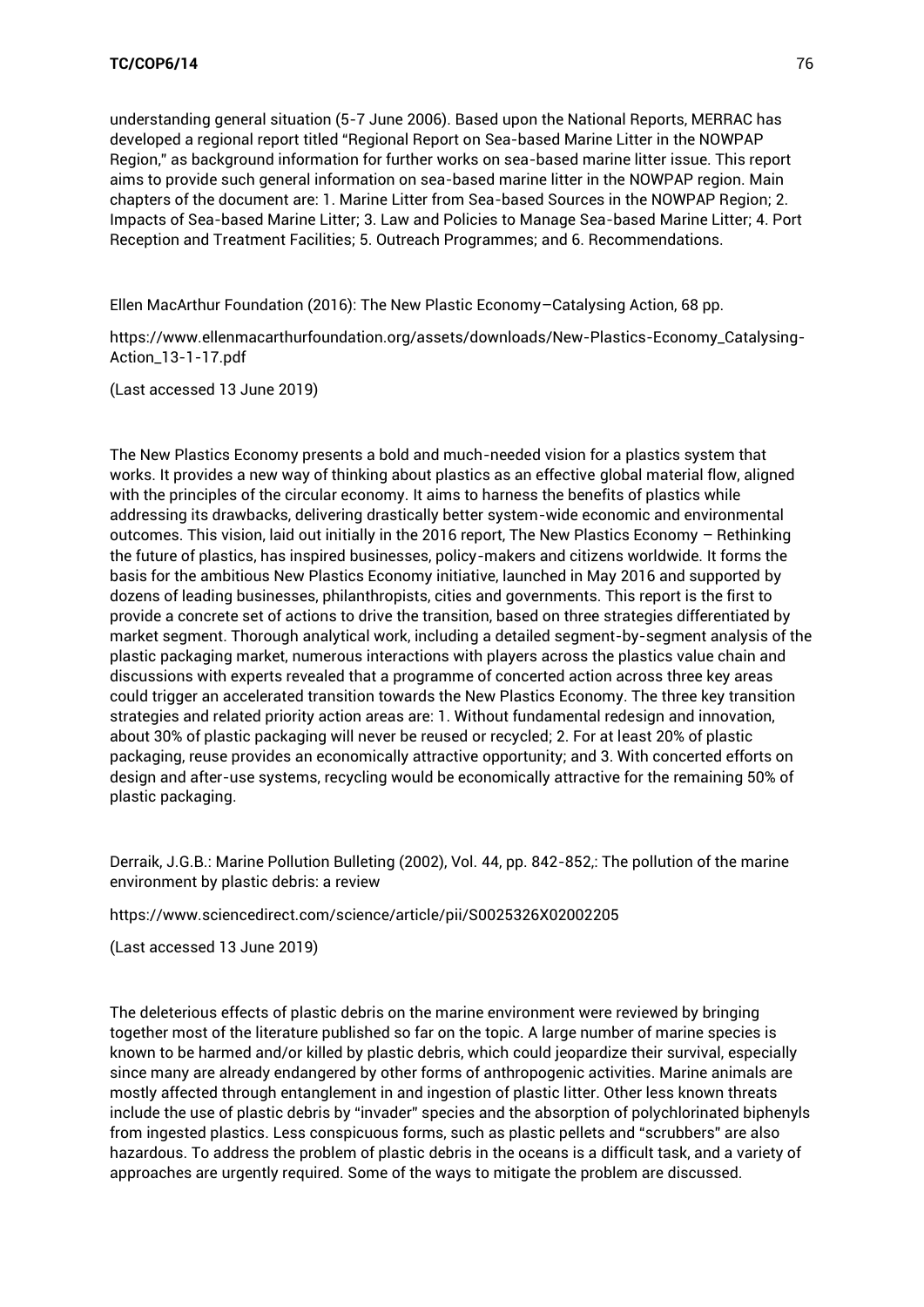[Declaring war on plastic to save our oceans: EIB, KfW and AFD launch a 2-billion euros initiative,](http://www.afd.fr/en/declaring-war-plastic-save-our-oceans-eib-kfw-and-afd-launch-2-billion-euros-initiative)  2018

[http://www.afd.fr/en/declaring-war-plastic-save-our-oceans-eib-kfw-and-afd-launch-2-billion](http://www.afd.fr/en/declaring-war-plastic-save-our-oceans-eib-kfw-and-afd-launch-2-billion-euros-initiative)[euros-initiative](http://www.afd.fr/en/declaring-war-plastic-save-our-oceans-eib-kfw-and-afd-launch-2-billion-euros-initiative)

(Last accessed 13 June 2019)

Ahead of the IMF/World Bank Group meetings, KfW Group on behalf of the German Federal Government, the European Investment Bank (EIB) and the Agence Française de Developpement (AFD) launched the Clean Oceans Initiative to support the development and implementation of sustainable projects that will reduce pollution in the world's oceans over the next five years. This partnership will provide EUR 2-billion long-term financing for projects aiming at reducing marine litter, especially plastics, as well as untreated wastewater discharge, with a view to crowding-in private sector investment. The Clean Oceans Initiative will notably target the following sectors: Collection, pretreatment and recycling of waste and particularly plastics collected on land, from rivers and from the sea; Improved waste management in ports and harbours to support the reduction of marine littering from ships and transport on water; Support to plastic prevention measures, market development for recycling plastics and other materials and public awareness building; and Support to the implementation of wastewater treatment plants that enable reduction in the discharge of plastics and other pollutants to rivers and oceans. Over three billion people depend on marine and coastal biodiversity for their livelihoods and the market value of marine and coastal resources and industries is estimated at EUR 2 600 billion per year, so about 5 per cent of global GDP. Maintaining clean oceans is therefore crucial for sustainable development and poverty reduction by increasing people's income and improving health. An estimated 8 million tons of plastic waste and microplastics, is discharged into the world's oceans every year, threatening marine ecosystems, people and communities that depend on clean oceans. If we continue along this path, it is estimated that by 2050 there will be more plastics than fish in the oceans by weight.

Economic Times (2017): Indian Government makes use of plastic waste in road construction mandatory, Rajat Arora

[https://economictimes.indiatimes.com/news/economy/infrastructure/government-makes-use-of](https://economictimes.indiatimes.com/news/economy/infrastructure/government-makes-use-of-plastic-waste-in-road-construction-mandatory/articleshow/49919167.cms?utm_source=contentofinterest&utm_medium=text&utm_campaign=cppst)[plastic-waste-in-road-construction-](https://economictimes.indiatimes.com/news/economy/infrastructure/government-makes-use-of-plastic-waste-in-road-construction-mandatory/articleshow/49919167.cms?utm_source=contentofinterest&utm_medium=text&utm_campaign=cppst)

[mandatory/articleshow/49919167.cms?utm\\_source=contentofinterest&utm\\_medium=text&utm\\_cam](https://economictimes.indiatimes.com/news/economy/infrastructure/government-makes-use-of-plastic-waste-in-road-construction-mandatory/articleshow/49919167.cms?utm_source=contentofinterest&utm_medium=text&utm_campaign=cppst) [paign=cppst](https://economictimes.indiatimes.com/news/economy/infrastructure/government-makes-use-of-plastic-waste-in-road-construction-mandatory/articleshow/49919167.cms?utm_source=contentofinterest&utm_medium=text&utm_campaign=cppst)

(Last accessed 13 June 2019)

The Indian government has made it mandatory for road developers to use waste plastic along with bituminous mixes for road construction to overcome the growing problem of disposal of plastic waste in India's urban centres. Road developers will now have to use waste plastic along with hot mixes for constructing bitumen roads within 50 km of periphery of any city that has a population of over half a million. India generates 5.6 million tonnes of plastic waste annually. As per a study by the Central Pollution Control Board, 60 large cities in India generate over 15,000 tonnes of plastic waste every day. Delhi generates close to 7,000 tonnes of waste every day, of which over 10 per cent is pure plastic but cannot be disposed even by waste-to-energy plants because of environmental reasons. In an observation earlier this year, the Supreme Court had said that the country was sitting on a plastic time bomb. Plastic will add to the longevity of roads by making them water resistant and also increasing the resistance of roads to change in weather. The ministry will also encourage state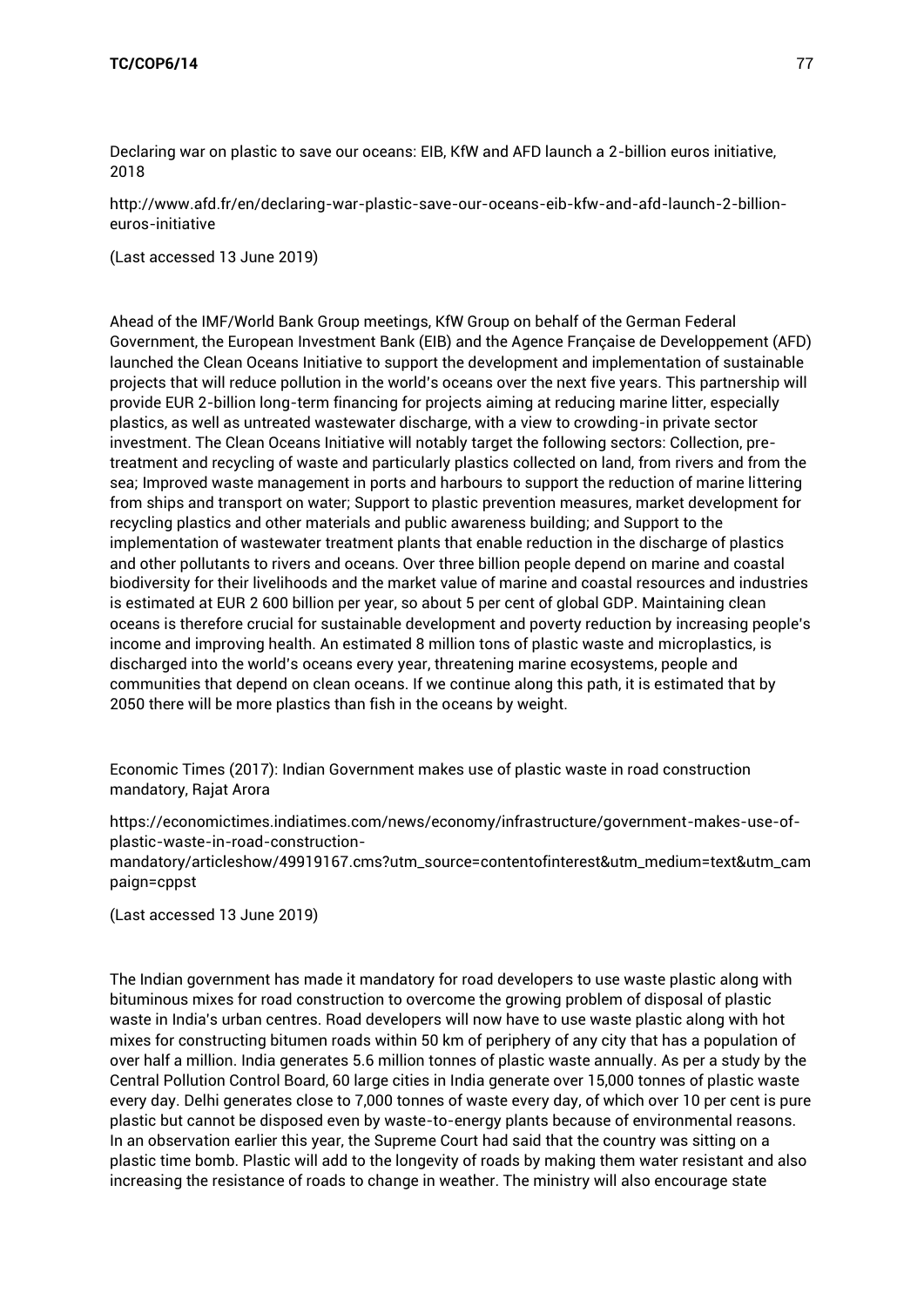governments and rural development ministry to make use of plastic waste mandatory in construction of roads.

[Zhenpeng Ge](https://www.ncbi.nlm.nih.gov/pubmed/?term=Ge%20Z%5BAuthor%5D&cauthor=true&cauthor_uid=27156433) et al. (2016): Semi-automatic recognition of marine debris on beaches, [Zhenpeng Ge,](https://www.ncbi.nlm.nih.gov/pubmed/?term=Ge%20Z%5BAuthor%5D&cauthor=true&cauthor_uid=27156433)  [Huahong Shi,](https://www.ncbi.nlm.nih.gov/pubmed/?term=Shi%20H%5BAuthor%5D&cauthor=true&cauthor_uid=27156433) [Xuefei Mei,](https://www.ncbi.nlm.nih.gov/pubmed/?term=Mei%20X%5BAuthor%5D&cauthor=true&cauthor_uid=27156433) [Zhijun Dai,](https://www.ncbi.nlm.nih.gov/pubmed/?term=Dai%20Z%5BAuthor%5D&cauthor=true&cauthor_uid=27156433) and [Daoji Li,](https://www.ncbi.nlm.nih.gov/pubmed/?term=Li%20D%5BAuthor%5D&cauthor=true&cauthor_uid=27156433) Sci Rep.

<https://www.ncbi.nlm.nih.gov/pmc/articles/PMC4860581/>

(Last accessed 13 June 2019)

An increasing amount of anthropogenic marine debris is pervading the earth's environmental systems, resulting in an enormous threat to living organisms. Additionally, the large amount of marine debris around the world has been investigated mostly through tedious manual methods. Therefore, we propose the use of a new technique, light detection and ranging (LIDAR), for the semiautomatic recognition of marine debris on a beach because of its substantially more efficient role in comparison with other more laborious methods. Our results revealed that LIDAR should be used for the classification of marine debris into plastic, paper, cloth and metal. Additionally, we reconstructed a 3-dimensional model of different types of debris on a beach with a high validity of debris revivification using LIDAR-based individual separation. These findings demonstrate that the availability of this new technique enables detailed observations to be made of debris on a large beach that was previously not possible. It is strongly suggested that LIDAR could be implemented as an appropriate monitoring tool for marine debris by global researchers and governments.

#### MARPOL Annex V

<http://www.imo.org/en/OurWork/environment/pollutionprevention/garbage/Pages/Default.aspx>

(Last accessed 13 June 2019)

Persuading people not to use the oceans as a rubbish tip is a matter of education - the old idea that the sea can cope with anything still prevails to some extent but it also involves much more vigorous enforcement of regulations such as MARPOL Annex V. MARPOL Annex V seeks to eliminate and reduce the amount of garbage being discharged into the sea from ships. Unless expressly provided otherwise, Annex V applies to all ships, which means all ships of any type whatsoever operating in the marine environment, from merchant ships to fixed or floating platforms to non-commercial ships like pleasure crafts and yachts. Although the Annex is optional, it did receive a sufficient number of ratifications to enable entry into force on 31 December 1988. Today, more than 150 Countries have signed up to MARPOL Annex V. MARPOL Annex V generally prohibits the discharge of all garbage into the sea, except as provided otherwise in regulations 4, 5, and 6 of the Annex, which are related to food waste, cargo residues, cleaning agents and additives and animal carcasses. Under MARPOL Annex V, garbage includes all kinds of food, domestic and operational waste, all plastics, cargo residues, incinerator ashes, cooking oil, fishing gear, and animal carcasses generated during the normal operation of the ship and liable to be disposed of continuously or periodically. To assist Governments, ships and port operators in implementing relevant requirements under MAPROL Annex V, MEPC has developed and adopted the Guidelines for the implementation of MARPOL Annex V. Issues covered with MARPOL Annex V are: (a) Port reception facilities; b) Special areas; (c) Port state control; (d) Placard; (e) Garbage management plan; (f) Garbage Record Book; (g) Cargo residues; (h) Shipboard incinerator; (i) Verification of compliance; and (j) Polar Regions.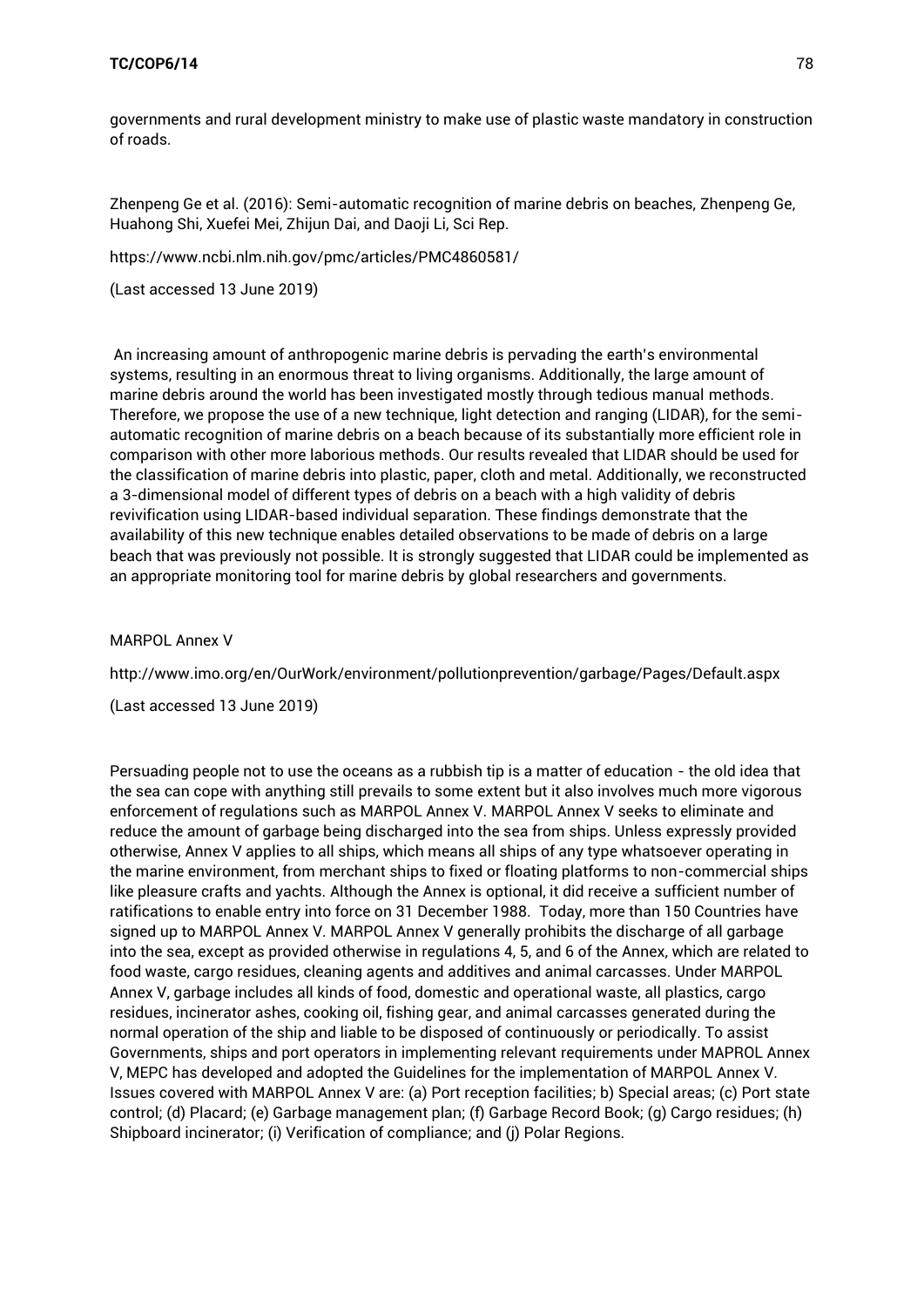Ocean Conservancy (2017): Stemming the tide: Land-based strategies for a plastic-free ocean, McKinsey Center for Business and Environment, 48 pp.

<https://oceanconservancy.org/wp-content/uploads/2017/04/full-report-stemming-the.pdf>

(Last accessed 13 June 2019)

Because of its longevity, ubiquity, and sheer volume, plastic debris is now emerging as a new, truly global challenge. Growth in the global use of plastic-intensive consumer goods is projected to increase significantly over the next ten years, especially in markets where waste-management systems are only just emerging. We also now have research to suggest that the majority of plastic enters the ocean from a small geographic area, and that over half comes from just five rapidly growing economies—China, Indonesia, the Philippines, Thailand, and Vietnam. With a focus on where quick action would have the greatest impact, this report suggests that coordinated action in just these five countries could significantly reduce the global leakage of plastic waste into the ocean by 2025. Specifically, interventions in these five countries could reduce global plastic-waste leakage by approximately 45 % over the next ten years. The first step should focus on the five countries that together account for between 55 and 60 %t of the total plastic-waste leakage; this report describes an integrated set of measures that together could reduce leakage in these five countries by 65 % and reduce total global leakage by approximately 45 % by 2025. This is the prerequisite for successfully ending plastic-waste leakage entirely by 2035. For each lever, the report specifies costs and plasticwaste-leakage reduction potential. Total costs of implementing these levers could be contained at an estimated \$5 billion a year—an investment with significant returns to the entire economy. That amount could largely be met through typical project-financing mechanisms involving the public, private, and multilateral sectors. Of the leakage that comes from land-based sources, we found that 75 % comes from uncollected waste, while the remaining 25 % leaks from within the wastemanagement system itself. In low-collection countries, the priority should be to push collection levels to 80 % over the next decade (the current average in these countries is about half that).

Ocean Conservancy (2017): The Next Wave: Investment Strategies for Plastic Free Seas, 97 pp. <https://oceanconservancy.org/wp-content/uploads/2017/05/the-next-wave.pdf>

(Last accessed 13 June 2019)

This document, prepared by Ocean Conservancy and Trash Free Seas Alliance® is an excellent document providing outstanding analysis and proposals for solution. Ocean Conservancy had over 30 years brought together over 11 million volunteers from 153 countries in annual International Coastal Cleanup campaigns, picking up 100 million kg of trash from the world's beaches and waterways. But with 8 million metric tons of plastic trash entering oceans every year and prospect of 250 million metric tons of plastic in the oceans by 2025, cleanup alone will not be enough. Plastic waste's leakage must be tackled from all points in the pollution pathway. The goal suggested by the Trash Free Seas Alliance® is to sustainably reduce the amount of plastic waste leaking into the ocean annually by 50% by 2025. Although not easy, this goal is attainable if all stakeholders government, development finance, the private sector, grant funders, private investors, academics, and civil society and community organizations work together using all available means.

Ocean Conservancy (2017): Together for our Ocean, International Coastal Cleanup for 2016, 28 pp.

[https://oceanconservancy.org/wp-content/uploads/2017/06/International-Coastal-Cleanup\\_2017-](https://oceanconservancy.org/wp-content/uploads/2017/06/International-Coastal-Cleanup_2017-Report.pdf) [Report.pdf](https://oceanconservancy.org/wp-content/uploads/2017/06/International-Coastal-Cleanup_2017-Report.pdf)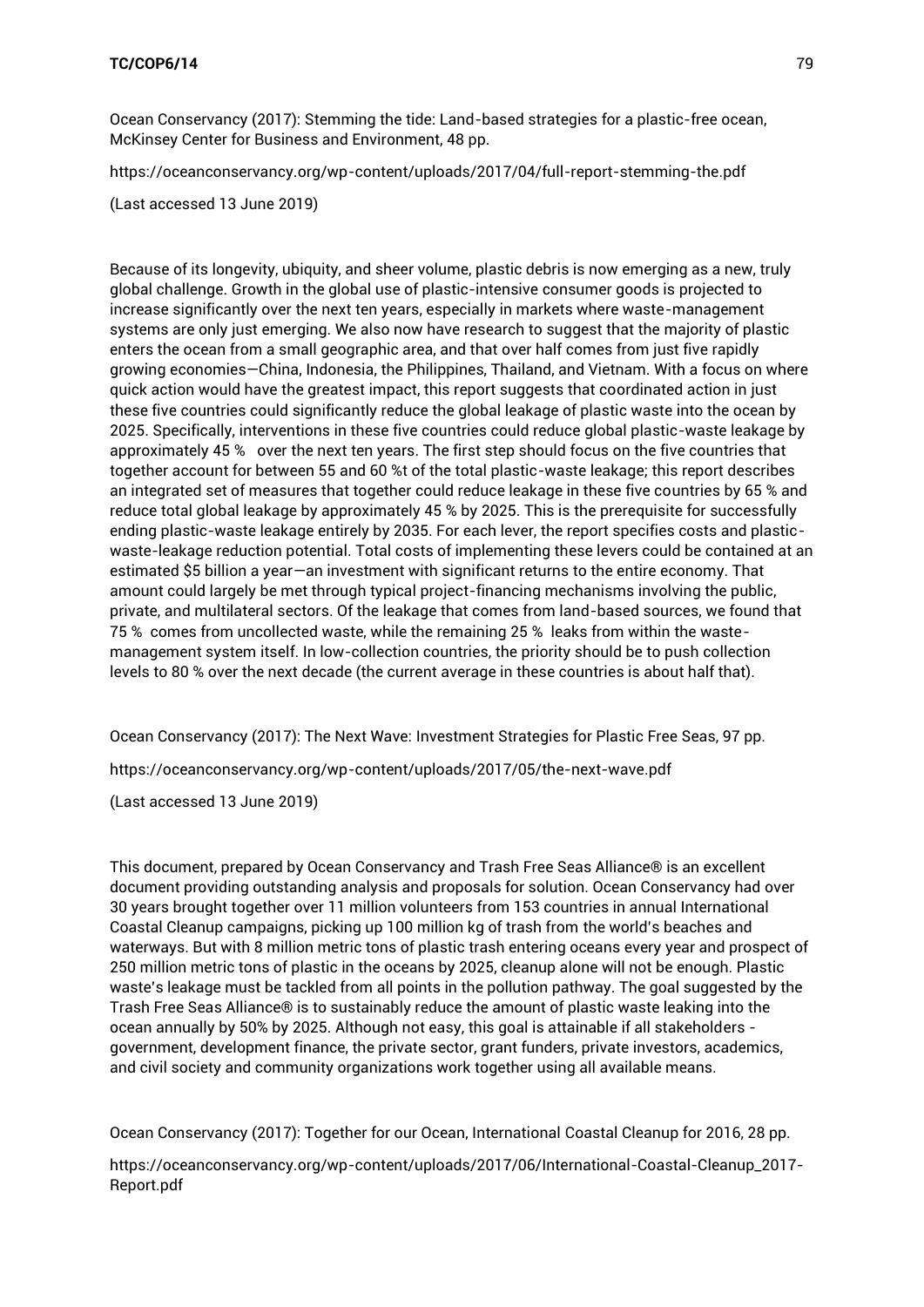(Last accessed 13 June 2019)

In partnership with volunteer organizations and individuals around the globe, Ocean Conservancy's International Coastal Cleanup engages people to remove trash from the world's beaches and waterways, identify the sources of debris and change the behaviours that cause marine debris in the first place. In 2016 more than half a million volunteers made the International Coastal Cleanup a success. From 112 countries around the world, volunteers, site captains, state and county coordinators worked tirelessly to collect over 18 million pounds of trash. It was covered enough miles of coastline to walk around the moon twice. It was collected enough balloons to lift a 2,200 lb. walrus and enough fishing line to reach the bottom of the Mariana Trench – the ocean's deepest point – nine times over. It is people like volunteers that continue to inspire optimism for the future of our ocean. For more than 30 years, volunteers across the world have come together to become a global force for good. Together, we can achieve a positive future for our ocean In the 2016 Ocean Conservancy Campaign took part 504,583 persons; it was collected 8,346,055 kg of trash, it was covered 24,136 km, it was collected 13,840,398 items, 2,825 divers took part in the campaign, covering 236 miles of waterways and collected 41,141 pounds of trash (46,844 items). Main items collected were 1,863,838 cigarette butts, 1,578,834 plastic beverage bottles, 822,227 plastic bottle cups, 762,353 food wrappers, and 520,900 plastic grocery bags. Of the items collected were: 1,212,602 plastic pieces, 1.066,644 foam pieces, and 496,640 glass pieces. From Caspian countries Azerbaijan and Russia participated.

The Guardian (2017): A million bottles a minute: world's plastic binge 'as dangerous as climate change

[https://www.theguardian.com/environment/2017/jun/28/a-million-a-minute-worlds-plastic-bottle](https://www.theguardian.com/environment/2017/jun/28/a-million-a-minute-worlds-plastic-bottle-binge-as-dangerous-as-climate-change?utm_campaign=Facebook&utm_source=Link&utm_medium=AMS)[binge-as-dangerous-as-climate](https://www.theguardian.com/environment/2017/jun/28/a-million-a-minute-worlds-plastic-bottle-binge-as-dangerous-as-climate-change?utm_campaign=Facebook&utm_source=Link&utm_medium=AMS)[change?utm\\_campaign=Facebook&utm\\_source=Link&utm\\_medium=AMS](https://www.theguardian.com/environment/2017/jun/28/a-million-a-minute-worlds-plastic-bottle-binge-as-dangerous-as-climate-change?utm_campaign=Facebook&utm_source=Link&utm_medium=AMS)

(Last accessed 13 June 2019)

Annual consumption of plastic bottles is set to top half a trillion by 2021, far outstripping recycling efforts and jeopardising oceans, coastlines and other environments. A million plastic bottles are bought around the world every minute and the number will jump another 20% by 2021, creating an environmental crisis some campaigners predict will be as serious as climate change. The demand, equivalent to about 20,000 bottles being bought every second, is driven by an apparently insatiable desire for bottled water and the spread of a western, urbanised "on the go" culture to China and the Asia Pacific region. Fewer than half of the bottles bought in 2016 were collected for recycling and just 7% of those collected were turned into new bottles. Instead most plastic bottles produced end up in landfill or in the ocean. Scientists at Ghent University in Belgium recently calculated people who eat seafood ingest up to 11,000 tiny pieces of plastic every year. Shifting to a real circular economy for plastics is a massive opportunity to close the loop, save billions of dollars, and decouple plastics production from fossil fuel consumption. The amount of plastic produced in a year is roughly the same as the entire weight of humanity. It's clear that the soft drinks industry needs to reduce its plastic footprint.

BRAND AUDIT TOOL KIT

<https://www.breakfreefromplastic.org/brandaudittoolkit/>

(Last accessed 13 June 2019)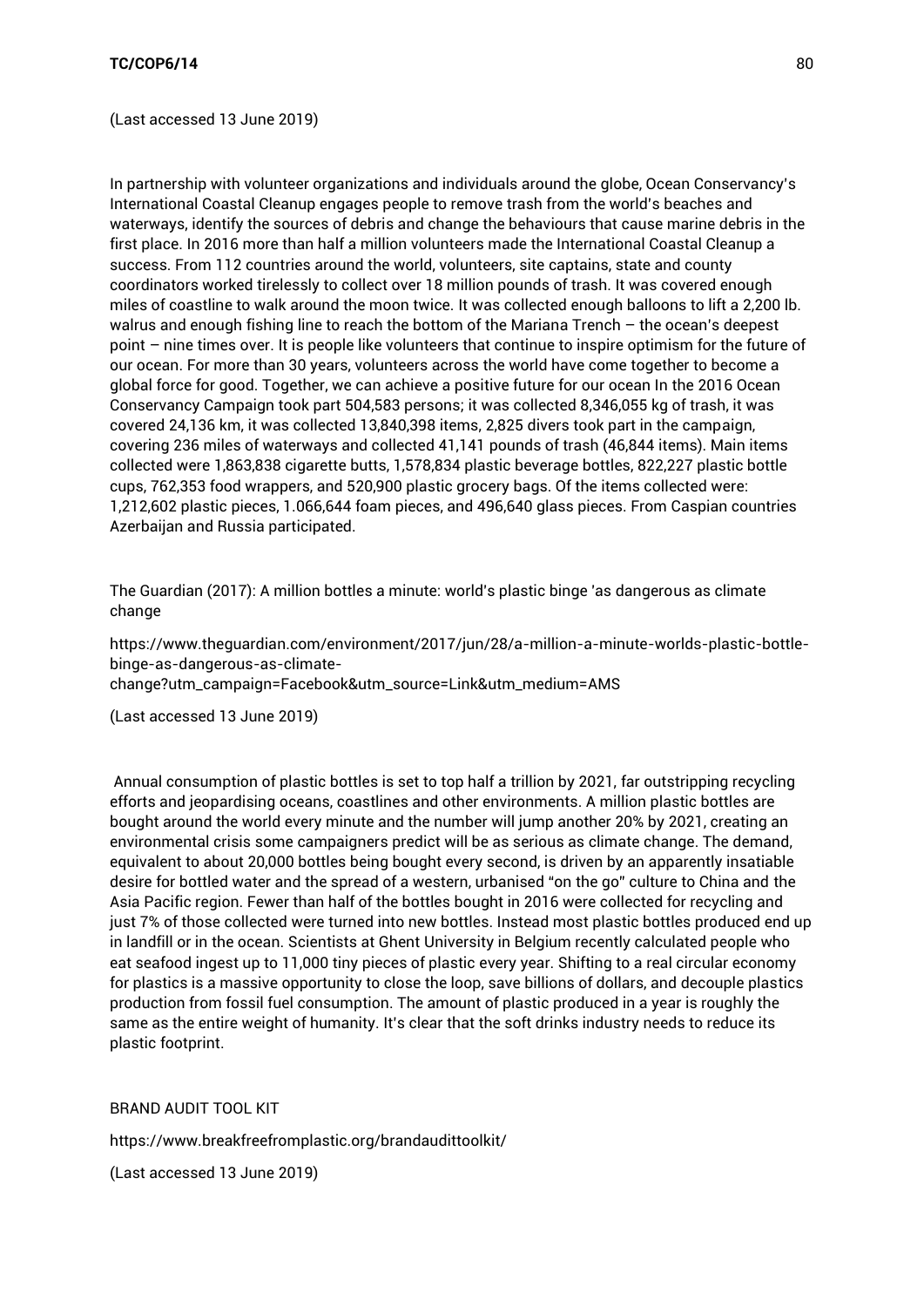*Break Free From Plastic. The global movement working to stop plastic pollution for good is taking coastal cleanups a step further – by naming the brands most responsible for plastic pollution found on our beaches and beyond.* Corporations like Coca-Cola, PepsiCo, Nestle, Unilever, Starbucks, Procter & Gamble, and McDonald's have a HUGE role to play when it comes to plastic pollution. We are sold coffee, soda, chips, candy, sandwiches, shampoo, soap, and even fruits and vegetables packaged in throwaway plastic. It's time for these corporations to invest in alternatives and phase out single-use plastic, don't you agree? Here's where we need YOUR help! By categorizing and counting branded plastic packaging during your cleanup efforts, you will help us identify the corporations most responsible. Steps to Conduct a Brand Audit: 1. First, it is important to make a waste deposit plan. Think ahead on how to properly dispose all waste from your clean-up activity. Note: this is not limited to plastics alone; 2. In any clean-up activity, it is important to have the proper gear to do your work and to protect yourself and your volunteers; 3. After you have identified the location of your clean-up, specify and measure the size of the designated clean-up area; 4. Make a plan for recording your data; 5. Train your volunteers on how to record the data; 6. Clean up all the waste in your designated site; 7. Take photos of the piles of plastic from each manufacturer and post it to social media; 8. Clean the audit area carefully and properly, remembering to leave the site cleaner than before you started; 9. In order for us to use your awesome information, **enter your data,** upload your photos along with a scanned copy/screenshot/excel file of the actual data form and submit them via our form; and 10. If you have the resources to do so, box up the branded items and send it back to the manufacturer. Include a letter to the company describing the purpose of your brand audit and urge them to **#breakfreefromplastic**!

UN General Assembly (2012): Resolutions adopted by the General Assembly on 27 July 2012, The future we want, A/RES/66/288, 53 pp.

[http://www.un.org/ga/search/view\\_doc.asp?symbol=A/RES/66/288&Lang=E](http://www.un.org/ga/search/view_doc.asp?symbol=A/RES/66/288&Lang=E)

(Last accessed 13 June 2019)

The General Assembly endorses the outcome document of the United Nations Conference on Sustainable Development, entitled "The future we want".

The future we want. We, the Heads of State and Government and high-level representatives, having met at Rio de Janeiro, Brazil, from 20 to 22 June 2012, with the full participation of civil society, renew our commitment to sustainable development and to ensuring the promotion of an economically, socially and environmentally sustainable future for our planet and for present and future generations. V. Framework for action and follow-up. A. Thematic areas and cross-sectoral issues. Oceans and seas. 163. We note with concern that the health of oceans and marine biodiversity are negatively affected by marine pollution, including marine debris, especially plastic, persistent organic pollutants, heavy metals and nitrogen-based compounds, from a number of marine and land-based sources, including shipping and land run-off. We commit to take action to reduce the incidence and impacts of such pollution on marine ecosystems, including through the effective implementation of relevant conventions adopted in the framework of the International Maritime Organization, and the follow-up of relevant initiatives such as the Global Programme of Action for the Protection of the Marine Environment from Land-based Activities, as well as the adoption of coordinated strategies to this end. We further commit to take action to, by 2025, based on collected scientific data, achieve significant reductions in marine debris to prevent harm to the coastal and marine environment.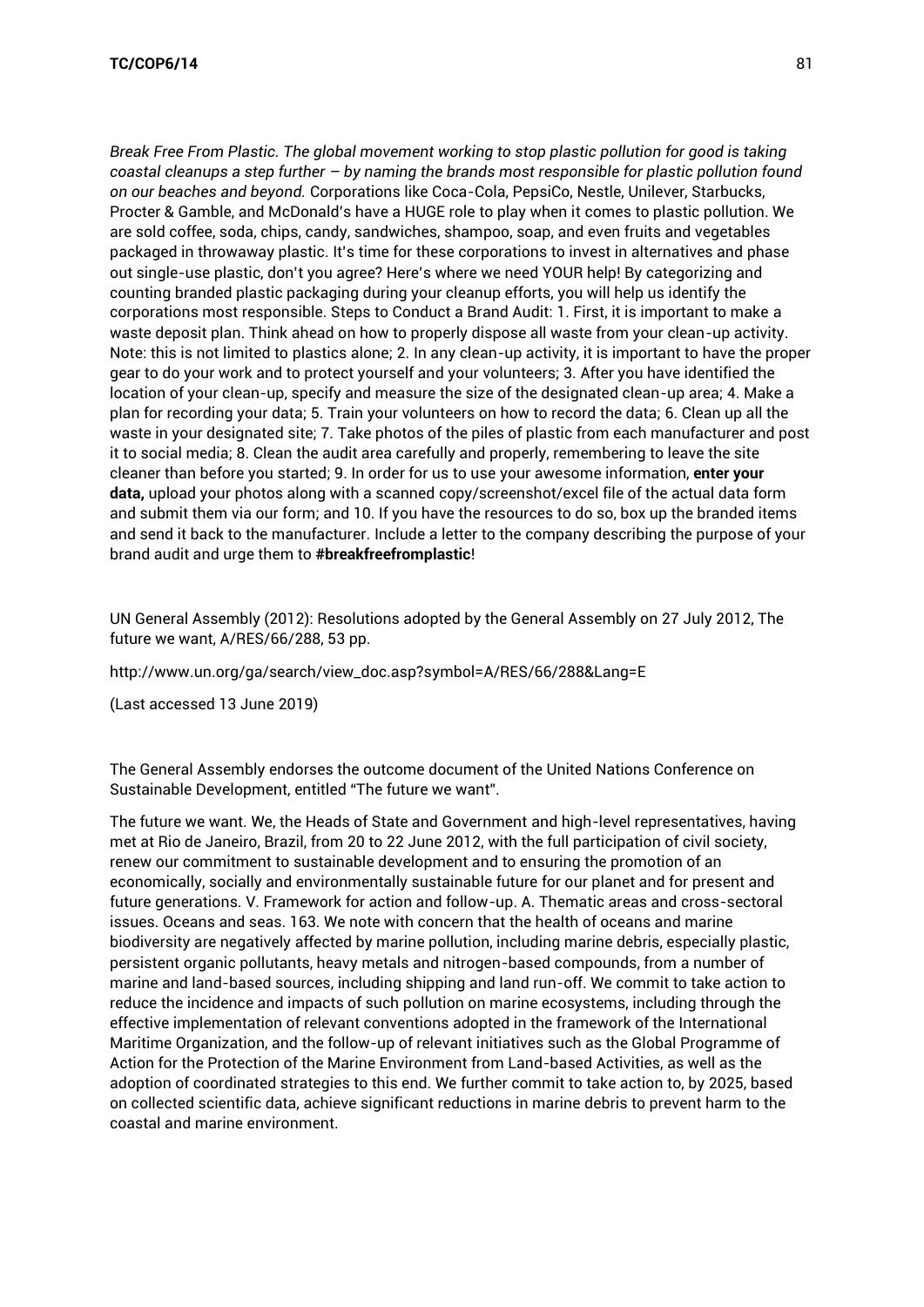5th International Marine Debris Conference (2011), Honolulu, Hawaii,

<https://5imdc.wordpress.com/about/commitment/>

(Last accessed 13 June 2019)

The Honolulu Commitment: 1. Make choices that reduce waste in order to halt and reverse the occurrence of marine debris; 2. Encourage all citizens, industry and governments to take responsibility for their contribution and find solutions to the marine debris problem; 3. Share openly and freely technical, legal, policy, community-based and economic / market-based solutions that will help prevent, reduce and manage marine debris; 4. Advocate mechanisms that emphasise the prevention or minimisation of waste; 5. Facilitate initiatives that turn waste into a resource in an environmentally sustainable manner; 6. Develop global, regional, national and local targets to reduce marine debris; 7. Improve global knowledge, understanding and monitoring of the scale, nature, source and impact of marine debris, and raise awareness of its impact on public health, biodiversity and economic development; 8. Collaborate with global, regional and sub-regional organisations, to enhance the effectiveness of multi-lateral initiatives aimed at preventing, reducing and managing marine debris; 9. Encourage financial support for global, regional, national and local actions that contribute to the implementation of the Honolulu Strategy; 10. Encourage relevant intergovernmental fora, including those at global and regional scales, to express support for the Honolulu Commitment and encourage governments to take action consistent with the objectives and strategic activities outlined in the Honolulu Strategy; 11. Participate in a global network of stakeholders committed to understanding, preventing, reducing and managing marine debris in an environmentally sustainable manner; and 12. Contribute to the development and successful implementation of the Honolulu Strategy – a framework for the prevention, reduction and management of marine debris – and its periodic review.

G20 Action Plan on Marine Litter (2017) <http://www.g20.utoronto.ca/2017/2017-g20-marine-litter.html> (Last accessed 13 June 2019)

The G20 recognizes the urgent need for action to prevent and reduce marine litter in order to preserve human health and marine and coastal ecosystems, and mitigate marine litter's economic costs and impacts. The G20 stresses the direct relationship between the challenge of marine litter, environment, human health, economic development, social well-being, biodiversity and food security. Realizing the global nature of the challenge of marine litter, the G20 will work together to promote and initiate measures and actions at local, national, and regional levels to prevent and reduce marine litter. The G20 recognizes that the lack of effective solid waste management, wastewater treatment and storm water systems, and unsustainable production and consumption patterns, are primary land-based sources and pathways of marine litter. A lack of certainty in scientific evidence can no longer be accepted as an excuse for non-action. The G20 will take action to prevent and reduce marine litter of all kinds, including from single-use plastics and micro-plastics. The G20 reiterates its commitment to prevent and substantially reduce marine litter and its impacts by 2025 in support of the 2030 Agenda for Sustainable Development and its Sustainable Development Goals and targets related to marine pollution, waste management, waste water treatment and sustainable consumption and production by putting into practice the 'G20 Operational Framework' and the voluntary Global Network of the Committed (GNC).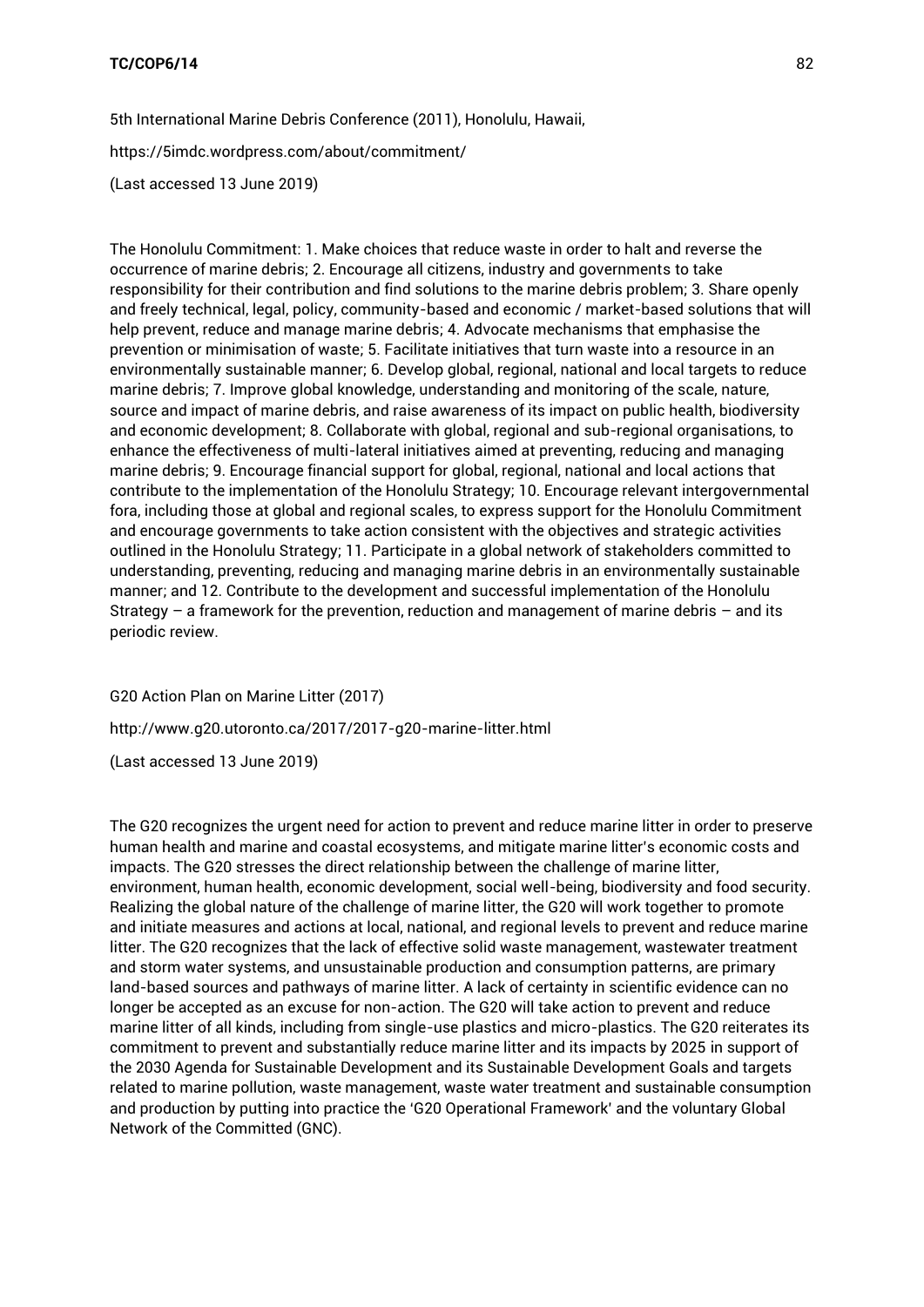# FOUR SUCCESSFUL REGIONAL MARINE LITTER ACTION PLANS

This chapter contains references, links and summaries of four Regional Marine Litter Action Plans of Northwest Pacific (2008), Mediterranean (2013), Northeast Atlantic (2014) and Baltic (2015).

NOWPAP (2008): Regional Action Plan on Marine Litter, Northwest Pacific Action Plan

[http://wedocs.unep.org/bitstream/handle/20.500.11822/26352/NOWPAP\\_RAPMALI.pdf?sequence=](http://wedocs.unep.org/bitstream/handle/20.500.11822/26352/NOWPAP_RAPMALI.pdf?sequence=1&isAllowed=y) [1&isAllowed=y](http://wedocs.unep.org/bitstream/handle/20.500.11822/26352/NOWPAP_RAPMALI.pdf?sequence=1&isAllowed=y)

(Last accessed 13 June 2019)

NOWPAP member states are Japan; People's Republic of China; Republic of Korea; and Russian Federation. The goal of the NOWPAP Regional Action Plan on Marine Litter (RAP MALI) is to improve the quality of the marine and coastal environment of the Northwest Pacific region by addressing the marine litter problem through cooperation and partnerships. The following three objectives are 1. To prevent the marine litter input into the marine and coastal environment; 2. To monitor the quantities and distribution of marine litter; and 3. To remove existing litter that was already discarded, disposed of and abandoned. The NOWPAP RAP MALI is a non-legally binding action plan for the NOWPAP member states. One of critical factors for success of NOWPAP RAP MALI is a combination of national and regional actions. RAP MALI WORK PLAN contains 3 Components (which are actually three Objectives mentioned above). Each Component contains Actions and each Action contains Activities. In total there are 3 Components, 13 Actions and 33 Activities. Each activity provides information on the deadline and participants. The Components and Actions are: Component 1. Prevention of the marine litter input to the marine and coastal environment (Actions: 1.1. Legal and administrative instruments; 1.2. Wise management of marine litter; 1.3. Information, education, outreach and public awareness; 1.4. Cooperation with civil society, and 1.5. Research activities); Component 2. Monitoring of marine litter quantities and distribution (Actions: 2.1. Marine litter monitoring using NOWPAP guidelines; 2.2. Maintenance of marine litter database; 2.3. Compilation of data from national monitoring programmes; 2.4. Regular assessments of current situation and trends in marine litter quantities and distribution; and 2.5. Collection of marine litter-related research outcomes); and Component 3. Removing existing marine litter and its disposal (Actions: 3.1. Beach cleanup campaigns; 3.2. Removal of existing marine litter; and 3.3. Research activities related to marine litter.

Regional Plan on Marine Litter Management in the Mediterranean in the Framework of Article 15 of the Land Based Sources Protocol (2013), 18th Ordinary Meeting of the Contracting Parties to the Convention for the Protection of the Marine Environment and the Coastal Region of the Mediterranean and its Protocols, UNEP(DEPI)/MED IG.21/9Annex II–Thematic Decisions, Decision IG.21/7l, pp. 143-173.

[http://ec.europa.eu/environment/marine/good-environmental-status/descriptor-](http://ec.europa.eu/environment/marine/good-environmental-status/descriptor-10/pdf/decision_21_7_marine_litter_mediteranien.pdf)[10/pdf/decision\\_21\\_7\\_marine\\_litter\\_mediteranien.pdf](http://ec.europa.eu/environment/marine/good-environmental-status/descriptor-10/pdf/decision_21_7_marine_litter_mediteranien.pdf)

(Last accessed 13 June 2019)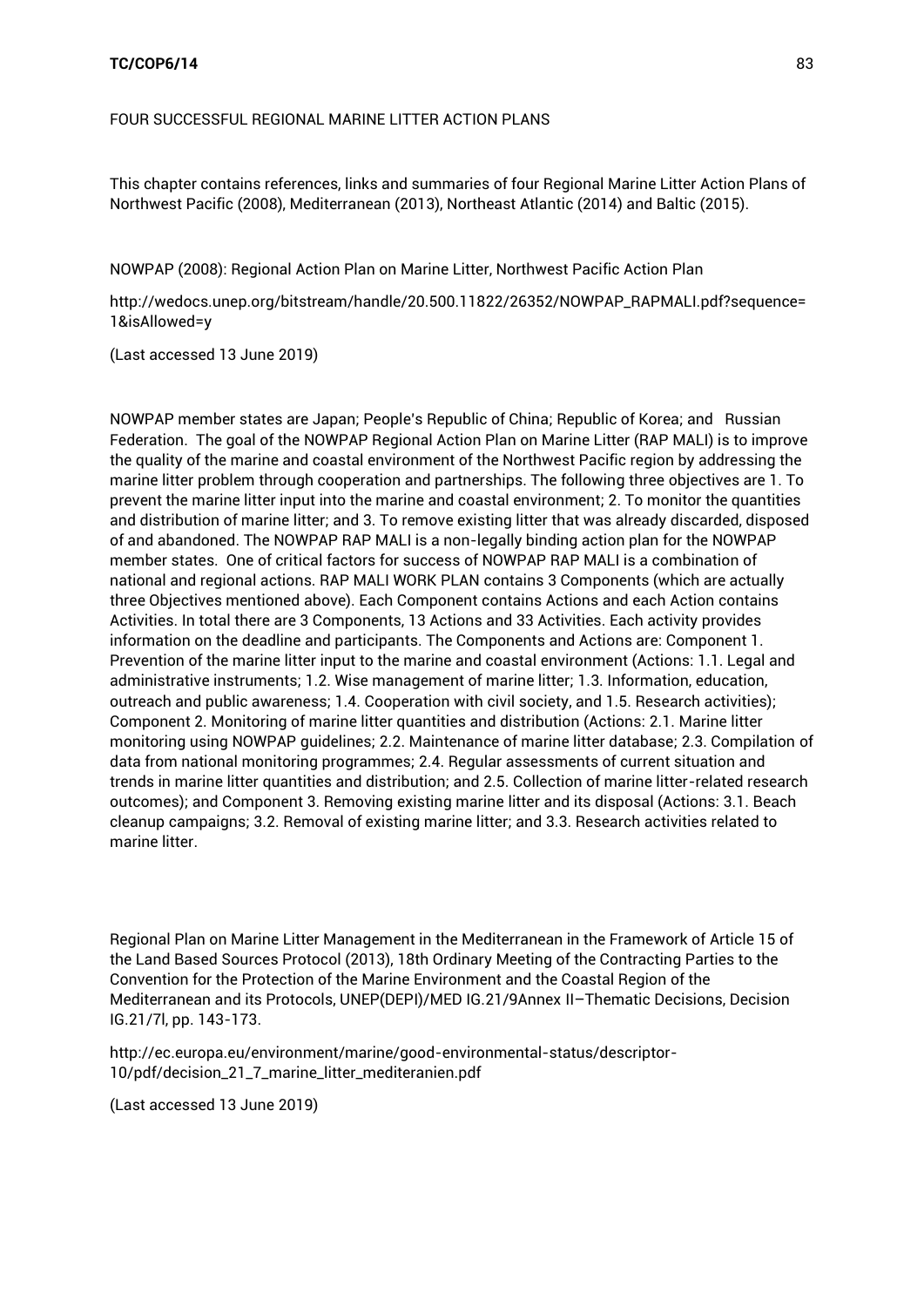The Contracting Parties to the Barcelona Convention are Albania, Algeria, Cyprus, Croatia, Bosnia & Herzegovina, Egypt, France, Greece, Israel, Italy, Lebanon, Libya, Malta, Morocco, Montenegro, Monaco, Slovenia, Spain, Syria, Tunisia and Turkey. The rationale for the preparation of this Regional Plan is to improve the quality of the marine and coastal environment in accordance with the provisions of the LBS Protocol and to achieve the goals set by the decisions of the 17th meeting of the Contracting Parties in 2012, Decision IG.20/4. The main objectives of the Regional Plan are to: (a) Prevent and reduce to the minimum marine litter pollution in the Mediterranean and its impact on ecosystem services, habitats, species in particular the endangered species, public health and safety; (b) Remove to the extent possible already existent marine litter by using environmentally respectful methods; (c) Enhance knowledge on marine litter; and (d) Achieve that the management of marine litter in the Mediterranean is performed in accordance with accepted international standards and approaches as well as those of relevant regional organizations and as appropriate in harmony with programmes and measures applied in other seas. The Regional Plan covers quite a number of issues, amongst them: Integration of marine litter measures into the LBS National Action Plans (LBS NAPs); Legal and institutional aspects; Prevention of marine litter; Removing existing marine litter and its environmentally sound disposal; Assessment of marine litter in the Mediterranean; Mediterranean Marine Litter Monitoring Programme; Research topics and scientific cooperation; Specific guidelines; Technical assistance; Enhancement of public awareness and education; Major groups and stakeholder participation; Regional and international cooperation. The Regional Plan presents the Work Plan with timetable and cost for the implementation of relevant Articles of the Marine Litter Regional Plan. This Work Plan contains 44 tasks presenting for each task timetable, lead authority, verification indicator, estimated cost and financial source. Also in annexes are presented Potential research topics and Elements for national biennial reports.

#### OSPAR Commission (2014): Marine Litter Regional Action Plan, 18 pp.

<https://www.ospar.org/documents?v=34422>

(Last accessed 13 June 2019)

The OSPAR member countries (Belgium, Denmark, Finland, France, Germany, Iceland, Ireland, Luxembourg, The Netherlands, Norway, Portugal, Spain, Sweden, Switzerland, and United Kingdom) adopted in 2014 the Marine Litter Regional Action Plan. This Regional Action Plan (RAP) sets out the policy context for OSPAR's work on ML, describes the various types of actions that OSPAR will work on over the coming years and provides a timetable to guide the achievement of these actions. The RAP is organised in four sections: 1. Follows the brief introduction and sets the objectives, the geographical scope, principles and approaches that should frame implementation; 2. Presents the actions to be implemented. The actions have been grouped in four themes as follows: A. The reduction of litter from sea-based sources; B. The reduction of litter from land-based sources; C. The removal of existing litter from the marine environment; and D. Education and outreach on the topic of ML; 3. Describes the necessary monitoring and assessment; and 4. Outlines how the plan will be implemented and followed up by OSPAR. The sources of ML are diverse and ocean dynamics turn it into a transboundary issue requiring collective action. The RAP is designed as a flexible tool providing a set of actions to address ML. It contains actions requiring collective activity within the framework of the OSPAR Commission through, where applicable, OSPAR measures and/or other agreements such as guidelines. Other actions listed are those that Contracting Parties should consider in their national programmes of measures, including under the MSFD. In order to obtain reliable and comparable monitoring data within the OSPAR area to assess the state of ML in the marine environment and the effectiveness of the actions taken, it is important to coordinate monitoring programmes trans-nationally and, whenever possible, to adopt consistent methodologies to collect, record and report data.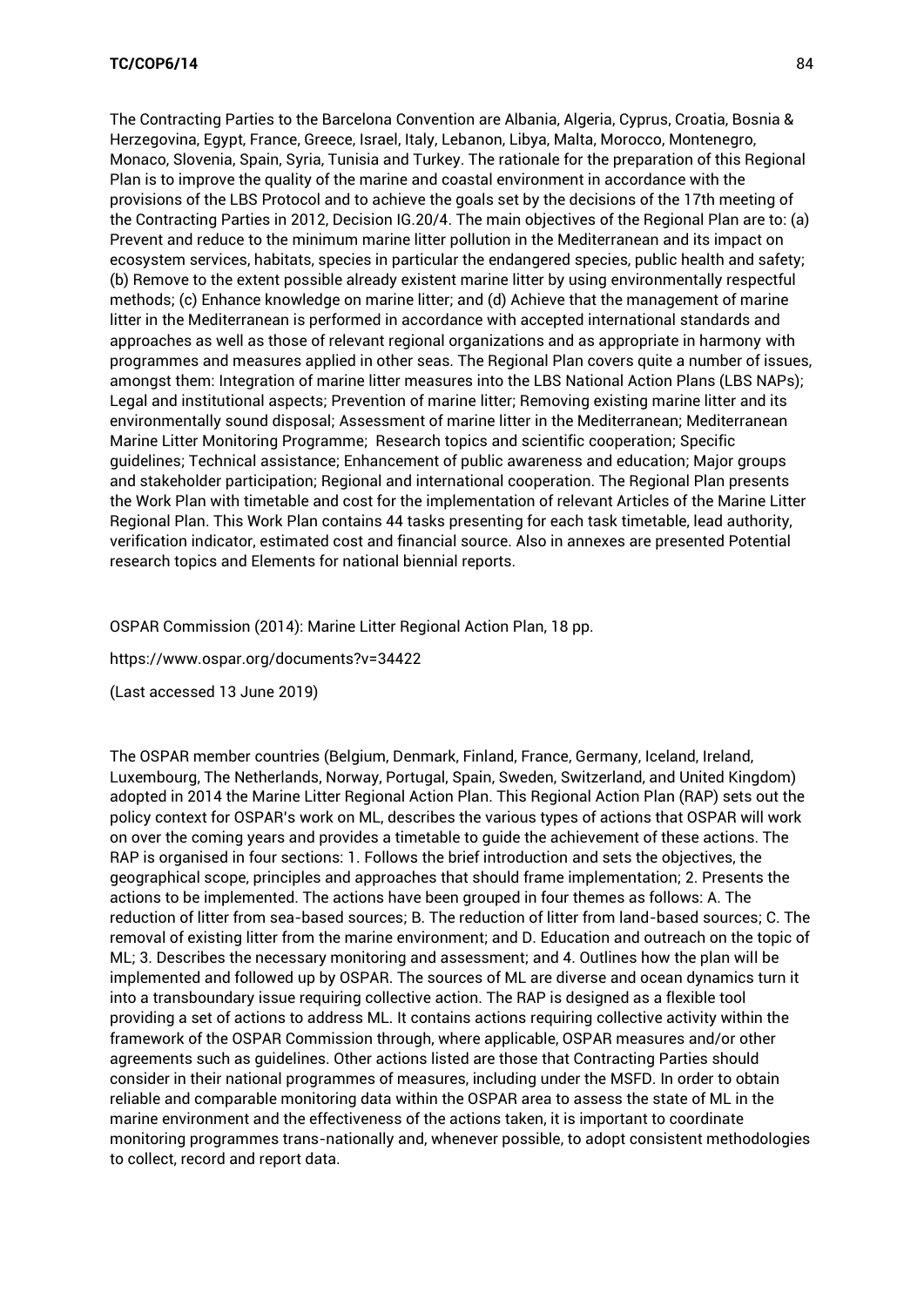HELCOM (2015): Regional Action Plan for Marine Litter in the Baltic Sea, 20 pp. <http://www.helcom.fi/Lists/Publications/Regional%20Action%20Plan%20for%20Marine%20Litter.pdf> (Last accessed 13 June 2019)

The HELCOM member countries (Denmark, Estonia, Finland, Germany, Latvia, Lithuania, Poland, Russia, and Sweden) adopted in 2015 the Regional Action Plan for Marine Litter in the Baltic Sea). ML may seriously damage the environment as well as human health. The majority of litter are nondegradable items – mainly plastics. Small organisms living in the sea often mistake the tiny, possibly toxic particles of plastic litter for food and eat them. These microplastic pieces may then transfer along the food chain to other marine animals. The sources of litter in the Baltic Sea are many. Household waste – through sewage but also dumping – plays a prominent part, while shipping, fisheries and industries also have a considerable share in creation of the problem. HELCOM Regional Action Plan for Marine Litter now sets the standard for each HELCOM member country – all nine coastal states – to put the agreed commitments into action. Importantly, the action plan will make a difference only if many actors contribute to its implementation. While the major responsibility stays with the regional and upstream governments, all are invited–and needed –to cooperate with HELCOM for minimizing the effects of ML. The Structure of the Action Plan is: 1. HELCOM Recommendation 36/1: Regional Action Plan for Marine Litter; 2. Annex to the Action Plan: List of actions: a. Types of actions; b. Regional actions – HELCOM Collective Actions: i. Land-based sources of marine litter; ii. Sea-based sources of marine litter; and c. Education and outreach on marine litter; c. Voluntary national actions; i. Land-based sources of marine litter; ii. Sea-based sources of marine litter; iii. Education and outreach on marine litter. Appendix I. Reporting format in implementation of actions, Appendix II. Reporting format on the effectiveness of the implemented actions; and Appendix III. Definition of terms.

# TEHRAN CONVENTION AND ITS PROTOCOLS

This chapter contains five references, links and summaries for the Tehran Convention and its Protocols.

Framework Convention for the Protection of the Marine Environment of the Caspian Sea (Tehran Convention) (2003), 12 pp.

[http://www.tehranconvention.org/IMG/pdf/Tehran\\_Convention\\_text\\_final\\_pdf.pdf](http://www.tehranconvention.org/IMG/pdf/Tehran_Convention_text_final_pdf.pdf)

(Last accessed 13 June 2019)

The Framework Convention for the Protection of the Marine Environment of the Caspian Sea (Tehran Convention) was adopted in November 2003 and came into force on 12th August 2006. It is the first legally binding agreement signed by all five nations surrounding the Caspian Sea, laying down the general requirements and the institutional mechanism for environmental protection in the Caspian region. The objective of the Tehran Convention is the protection of the Caspian environment from all sources of pollution including the protection, preservation, restoration and sustainable and rational use of the biological resources of the Caspian Sea. The Tehran Convention covers, amongst others: Pollution from land-based sources; Pollution from seabed activities; Pollution from vessels; Pollution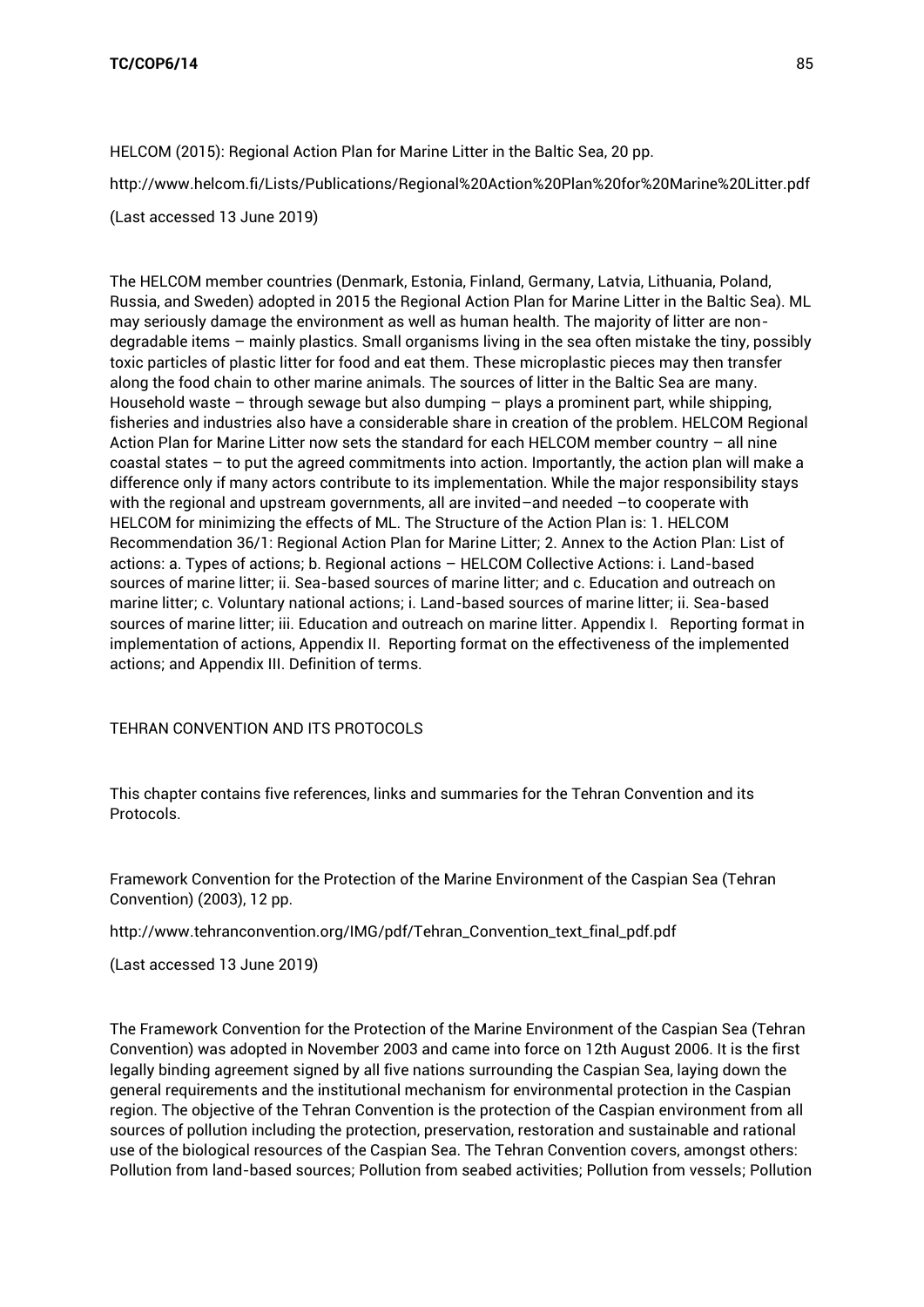from dumping; Pollution from other human activities; Prevention from introduction, control and combating of invasive alien species; Environmental emergencies; Protection, preservation, restoration and rational use of marine living resources; Coastal zone management; Caspian Sea level fluctuation; Environmental impact assessment; Co-operation between the contracting parties; Monitoring; Research and development; Exchange of and access to information; Conference of the parties; Secretariat of the convention; Adoption of protocols; and adoption of annexes and amendments.

Protocol for the Protection of the Caspian Sea against Pollution from Land-Based Sources and Activities to the Framework Convention for the Protection of the Marine Environment of the Caspian Sea (Moscow Protocol), (2012), 23 pp.

[http://www.tehranconvention.org/IMG/pdf/Protocol\\_on\\_Pollution\\_from\\_Land\\_Based\\_Sources\\_and\\_A](http://www.tehranconvention.org/IMG/pdf/Protocol_on_Pollution_from_Land_Based_Sources_and_Activities.pdf) [ctivities.pdf](http://www.tehranconvention.org/IMG/pdf/Protocol_on_Pollution_from_Land_Based_Sources_and_Activities.pdf)

(Last accessed 13 June 2019)

This Protocol was adopted and signed at the fourth Meeting of the Conference of the Parties (COP4) in Moscow on December 12, 2012. The purpose of this Protocol is to prevent, control, reduce and to the maximum extent possible eliminate pollution of the marine environment from land-based sources and activities in order to achieve and maintain an environmentally sound marine environment of the Caspian Sea. The Contracting Parties shall individually or jointly take all appropriate measures in accordance with the provisions of the Convention to prevent, control, reduce and to the maximum extent possible eliminate pollution of and other adverse effects on the marine environment and coastal areas of the Caspian Sea from land-based sources and activities. In accordance with Article 3 of the Convention and pursuant to Article 1 of the present Protocol this Protocol shall apply to: (a) Emissions of polluting substances originating from land-based point and diffuse sources that have or may have an adverse effect on the marine environment and/or coastal areas of the Caspian Sea. These emissions shall include, those which reach the marine environment including brackish waters, marshes and coastal lagoons, inter alia through mouths of rivers, canals or other watercourses, groundwater flows, coastal disposals and outfalls, disposal under the seabed with access from land, or through run-off; (b) Inputs of polluting substances transported through the atmosphere into the marine environment of the Caspian Sea from land-based sources under the conditions defined in Annex III; (c) Pollution resulting from activities that affect the marine environment and/or coastal areas of the Caspian Sea, including physical alteration of the natural state of the coastline and alteration or destruction of the landscape or habitats. The Annex I of this Protocol covers the Activities and categories of substances of concern (In categories of substances, Section B, point 6 is "Marine litter (Any persistent, manufactured or processed, solid material which is discarded, disposed of, or abandoned).

## **Protocol Concerning Regional Preparedness, Response and Co-operation in Combating Oil Pollution Incidents (Aktau Protocol), (2011), 9 pp.**

[http://www.tehranconvention.org/IMG/pdf/Aktau\\_Protocol.pdf](http://www.tehranconvention.org/IMG/pdf/Aktau_Protocol.pdf)

(Last accessed 13 June 2019)

**The Protocol Concerning Regional Preparedness, Response and Co-operation in Combating Oil Pollution Incidents (Aktau Protocol)** was adopted and signed at the third Meeting of the Conference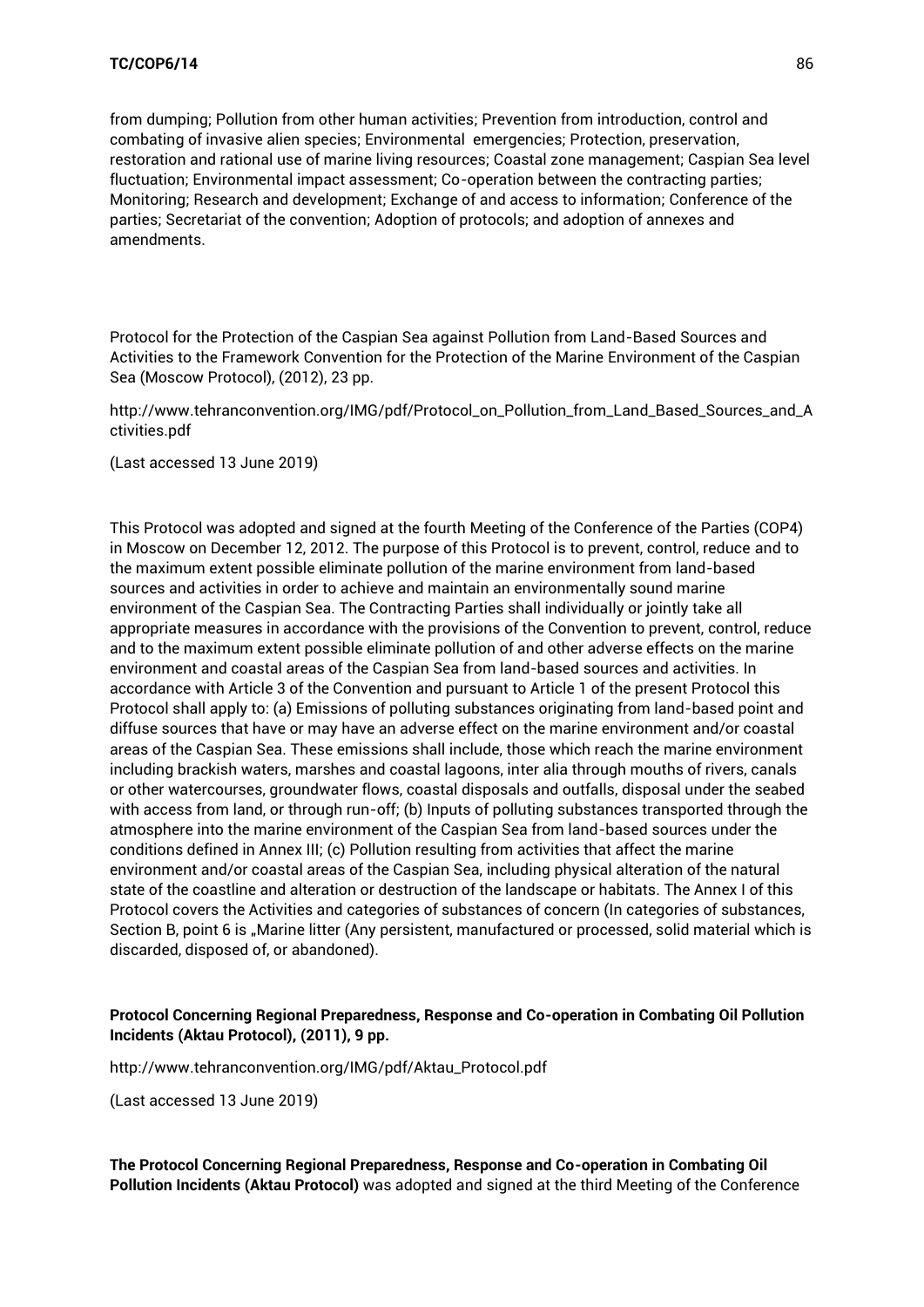of the Parties (COP3) in Aktau, Kazakhstan on August 12, 2011 and entered into force on 25 July 2016. The objective of this Protocol is to provide regional measures for preparedness, response and co-operation for protection of the Caspian Sea from oil pollution caused by activities referred to under Articles 8 and 9 of the Convention and marine oil pollution originating from land-based sources. The area to which this Protocol shall be applied is the marine environment of the Caspian Sea, taking into account its water level fluctuations, the land affected by proximity to the sea, and marine oil pollution originating from land-based sources. This Protocol covers, amongst others: National systems and contingency plans for combating oil pollution incidents; Dissemination and exchange of information; Pollution reporting procedures; Operational measures; Oil pollution emergency plans on board ships, Offshore units, in sea ports and at oil handling facilities; Institutional provisions; Functions of the regional mechanism.

#### **Protocol for the Conservation of Biological Diversity (Ashgabat Protocol) (2014), 19 pp.**

[http://www.tehranconvention.org/IMG/pdf/Protocol\\_on\\_the\\_Conservation\\_of\\_Biological\\_Diversity\\_e](http://www.tehranconvention.org/IMG/pdf/Protocol_on_the_Conservation_of_Biological_Diversity_en.pdf) [n.pdf](http://www.tehranconvention.org/IMG/pdf/Protocol_on_the_Conservation_of_Biological_Diversity_en.pdf)

(Last accessed 13 June 2019)

**This Protocol** was adopted and signed at the fifth Meeting of the Conference of the Parties (COP5) in Ashgabat, Turkmenistan, on 30 May 2014. The objectives of this Protocol are to protect, preserve, and restore the health and integrity of the biological diversity and the ecosystem of the Caspian Sea as well as to ensure the sustainable use of biological resources and in that context: (a) To safeguard threatened species, and vulnerable ecosystems, to ensure their long–term viability and diversity; (b) To prevent decline, degradation and damage to species, habitats and ecological systems, directed by the precautionary principle; and (c) To protect and conserve those areas that best represent the high range of species, special habitats, ecological systems and natural and related cultural heritage. In accordance with Articles 3 and 15 of the Convention this Protocol shall be applied to the marine environment of the Caspian Sea taking into account its water level fluctuations and pollution from land-based sources as well as the land affected by proximity to the sea including wetlands of international significance as identified by national legislation or otherwise by the Contracting Parties. This Protocol covers, amongst others: Measures for the protection and conservation of species; Alien species; Genetically modified species; Designation of protected areas; Management of protected areas; Procedures for the establishment and listing of protected areas; Conservation of biological diversity in the framework of coastal zone management; Environmental impact assessment in the framework of conservation of biological diversity; Access to genetic resources; Access to and transfer of technology; Scientific and technical cooperation and assistance; and Institutional provisions. Annex I covers: Categories for the identification of threatened species and Annex II covers: Common criteria for inclusion in the PACS list.

#### **Protocol on Environmental Impact Assessment in a Transboundary Context** (2018), 15 pp.

[http://www.tehranconvention.org/IMG/pdf/PROTOCOL\\_ON\\_ENVIRONMENTAL\\_IMPACT\\_ASSESSME](http://www.tehranconvention.org/IMG/pdf/PROTOCOL_ON_ENVIRONMENTAL_IMPACT_ASSESSMENT_IN_A_TRANSBOUNDARY_CONTEXT_EN-2.pdf) [NT\\_IN\\_A\\_TRANSBOUNDARY\\_CONTEXT\\_EN-2.pdf](http://www.tehranconvention.org/IMG/pdf/PROTOCOL_ON_ENVIRONMENTAL_IMPACT_ASSESSMENT_IN_A_TRANSBOUNDARY_CONTEXT_EN-2.pdf)

(Last accessed 13 June 2019)

**The Protocol on Environmental Impact Assessment in a Transboundary Context** was adopted and signed at the Extraordinary Meeting of the Conference of the Parties in Moscow, on July 20, 2018. The objective of this Protocol is to implement effective and transparent EIA procedures in a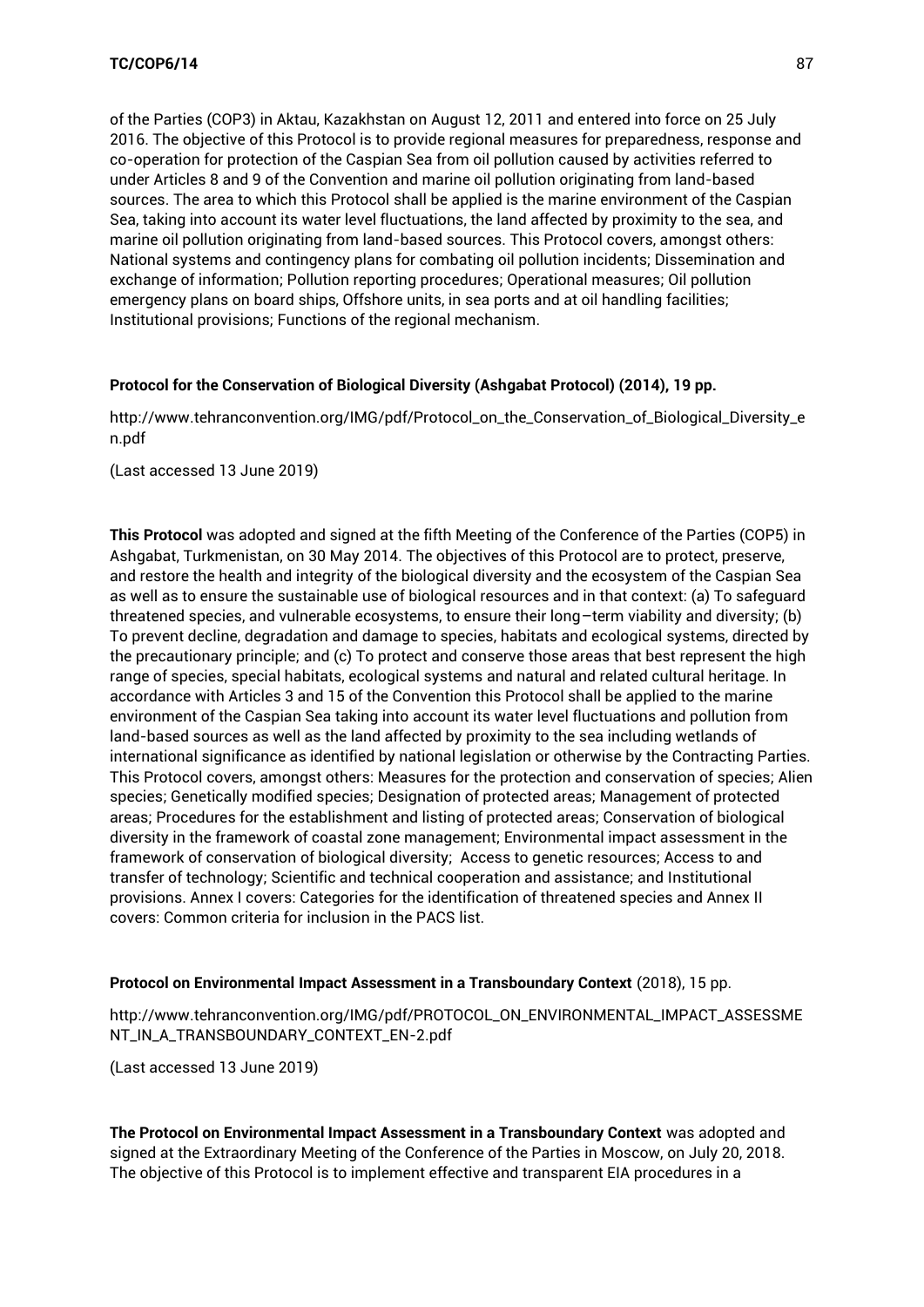transboundary context to any proposed activity which is likely to cause significant transboundary impact on the marine environment and land affected by proximity to the sea in order to prevent, reduce and control pollution of the marine environment and land affected by proximity to the sea, promote conservation of its biodiversity, and rational use of its natural resources, and protect human health. In accordance with Article 3 of the Convention this Protocol shall be applied to the marine environment of the Caspian Sea taking into account its water level fluctuations and pollution from land-based sources. Protocol covers, amongst others: Scope of application; General Provisions; Notification; Communication between concerned parties; Preparation and transmittal of draft EIA documentation; Review of EIA documentation and public consultations; Consultations between concerned parties; Final decision on implementation of a proposed activity; Post project analysis; and Institutional provisions. Annex I covers: List of activities; Annex II covers: List of criteria to assist in determining significant transboundary impact; and Annex III covers: Minimum content of the EIA documentation.

## **CASPIAN REGIONAL**

This chapter contains references, links (when available) and summaries of 22 documents of high relevance to the Caspian region.

GRID Arendal (2011): Caspian Sea State of the Environment, 102 pp.

[http://www.tehranconvention.org/IMG/pdf/Caspian\\_SoE\\_Eng\\_fin.pdf](http://www.tehranconvention.org/IMG/pdf/Caspian_SoE_Eng_fin.pdf)

(Last accessed 13 June 2019)

The basic purpose of the Caspian State of the Environment Report (SoE) is to allow for regular reporting on an agreed set of regional indicators that show changes and trends in environmental conditions. It provides necessary information for developing, monitoring programs and policies implemented at local, national and regional levels. Furthermore, it increases the number of stakeholders involved in order to benefit from their significant feedback and valuable contributions. The SoE summarizes the findings of the different assessments and includes existing updated figures. It is based on the latest information on policy and legislative measures, institutional setup, stakeholder engagement, future challenges and barriers to the improvement of the state of the environment in the region, provided by the governments through a questionnaire. The SoE is an effort to highlight the main trends in the marine and coastal environment of the Caspian Sea. It provides a gap analysis, showing the needs and requirements of the countries, individually and collectively, in the areas of monitoring, information collection and management related to policy, decision-making and implementation of the Tehran Convention and its Protocols.

Transboundary Diagnostic Analysis for the Caspian Sea, Volume Two (2002), 132 pp.

[http://wedocs.unep.org/xmlui/bitstream/handle/20.500.11822/9726/-](http://wedocs.unep.org/xmlui/bitstream/handle/20.500.11822/9726/-Transboundary_Diagnostic_Analysis_for_the_Caspian_Sea-2002Caspian_TDAVolumeTwo_2002.pdf.pdf?sequence=3&isAllowed=y) [Transboundary\\_Diagnostic\\_Analysis\\_for\\_the\\_Caspian\\_Sea-](http://wedocs.unep.org/xmlui/bitstream/handle/20.500.11822/9726/-Transboundary_Diagnostic_Analysis_for_the_Caspian_Sea-2002Caspian_TDAVolumeTwo_2002.pdf.pdf?sequence=3&isAllowed=y)[2002Caspian\\_TDAVolumeTwo\\_2002.pdf.pdf?sequence=3&isAllowed=y](http://wedocs.unep.org/xmlui/bitstream/handle/20.500.11822/9726/-Transboundary_Diagnostic_Analysis_for_the_Caspian_Sea-2002Caspian_TDAVolumeTwo_2002.pdf.pdf?sequence=3&isAllowed=y)

(Last accessed 13 June 2019)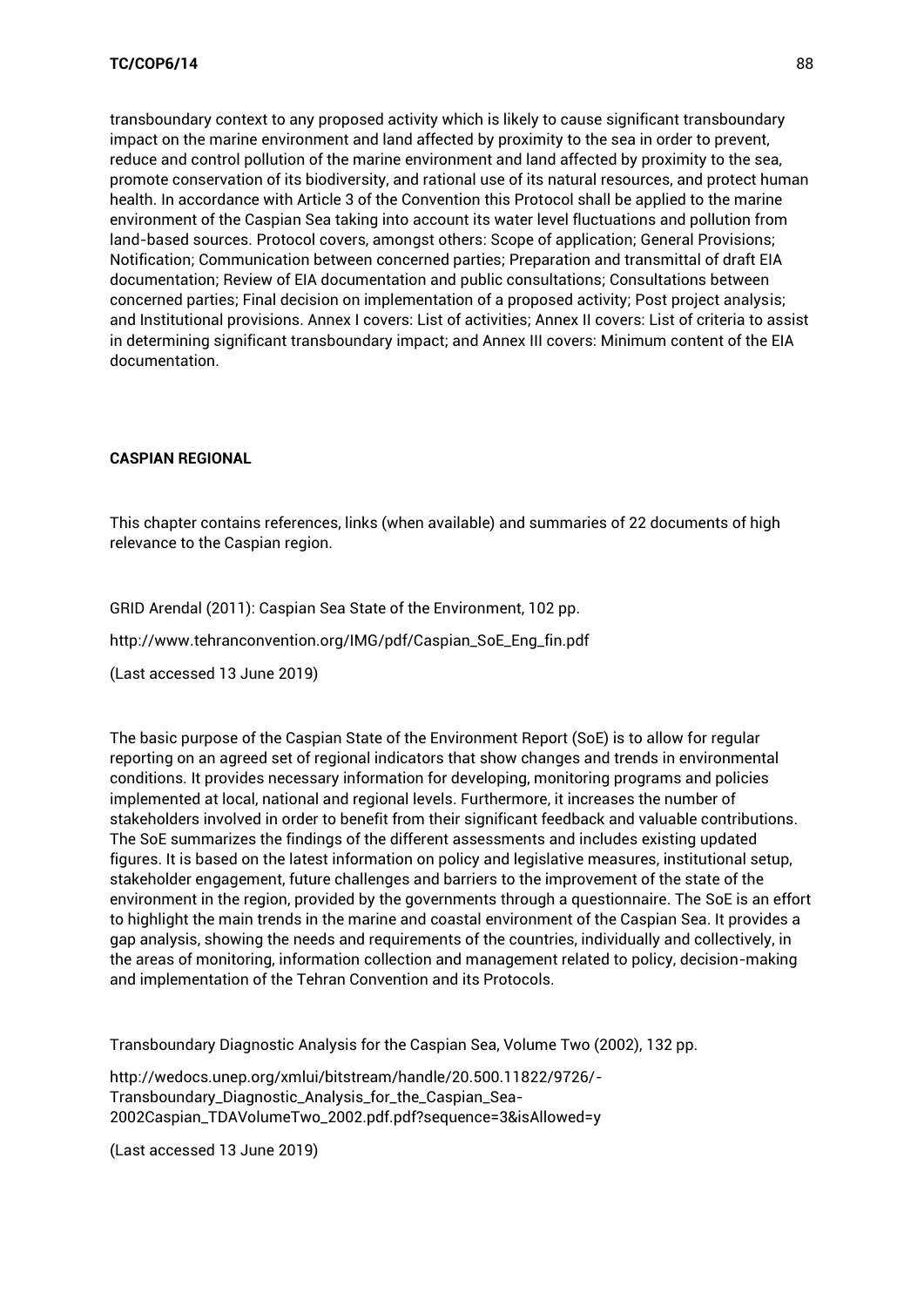This TDA is not merely a State of the Environment report, but also a look into the future based on the current political situation, socio-economic conditions, and legal/regulatory framework. This TDA is a scientific and technical assessment, through which the water-related environmental issues and problems of the Caspian Sea region have been identified and quantified, their causes analyzed and their impacts, both environmental and economic, assessed. The analysis involves an identification of causes and impacts at national, regional, and global levels and the socio-economic, legal, political and institutional context within which they occur. The identification of the root causes specifies sources, locations, and sectors. This TDA provides the technical basis for development of the National Caspian Action Plans (NCAPs) and the Strategic Action Programme (SAP). In this TDA, the specific combination of activities contained in an NCAP or SAP is also determined by both national and regional policy considerations that may affect programme direction, sustainability, and cost effectiveness. The TDA is based on extensive previous work. First, the Ramsar Steering Committee approved a Framework TDA in May 1998. Next, in May 2000, the Tacis Project prepared a Preliminary Draft TDA, which focused primarily on the significant advances made under Tacis support to the CEP during the previous two years. The TDA is also based on four regional TDA meetings held in Baku, Azerbaijan, to obtain regional input. Finally, the TDA is based on the many basis documents available from the CEP and other sources, gathered during the four years since the Programme's initiation. Much of the work developed in this section therefore is extracted or summarized from vast resource materials available to the CEP. The existing extent of data and depth of analysis far exceeds the capabilities of this short TDA and therefore it represents a succinct synthesis of this information.

The Caspian Environment Program (CEP)

[http://web.worldbank.org/archive/website00983A/WEB/OTHER/THE\\_CASP.HTM?OpenDocument](http://web.worldbank.org/archive/website00983A/WEB/OTHER/THE_CASP.HTM?OpenDocument)

(Last accessed 13 June 2019)

The Caspian states together with several international organizations (World Bank, UNDP, UNEP, EU/EuropeAid, GEF, bilateral donors, multinational companies, NGOs) have been working together for over 10 years to address some of the most urgent environmental and bioresources management problems confronting the region. The Caspian Environment Program (CEP) has been a prime vehicle for intra-regional and international cooperation. The CEP has produced a Framework Convention for the Caspian Marine Environment, signed by the five states in November 2003, a Transboundary Diagnostic Analysis (TDA) to identify and rank environmental problems, and a Strategic Action Programme (SAP) endorsed by all five littoral states. Each country has also prepared a National Caspian Action Plan (NCAP) to identify the national level investments and interventions needed to address national and regional priorities for the Caspian. The SAP identifies the national and regional interventions needed to address four priority regional environmental concern areas: Sustainable fisheries management (particularly sturgeon recovery); Biodiversity protection and invasive species; Sustainable coastal zone management; and Persistent organic pollutants (POPs) and other landbased sources of pollution. The Caspian states updated international organizations, the private sector and NGOs on their progress in implementing the NCAPs and the SAP during the Caspian Environment Program Investment and Donors' Forum held in Baku in November 2004. While notable progress has been made in some cases much remains to be done. Key obstacles to tackling the region's environment problems include competing public policy priorities, the relatively weak voice of environmental agencies, difficulties with cross-sector, inter-agency coordination, lack of an agreed regional fisheries management plan, and continued sturgeon poaching.

Caspian Environment Programme (2007): Caspian Strategic Action Programme Implementation: A Regional Review and Assessment, 44 pp.

<http://www.ais.unwater.org/ais/aiscm/getprojectdoc.php?docid=1060>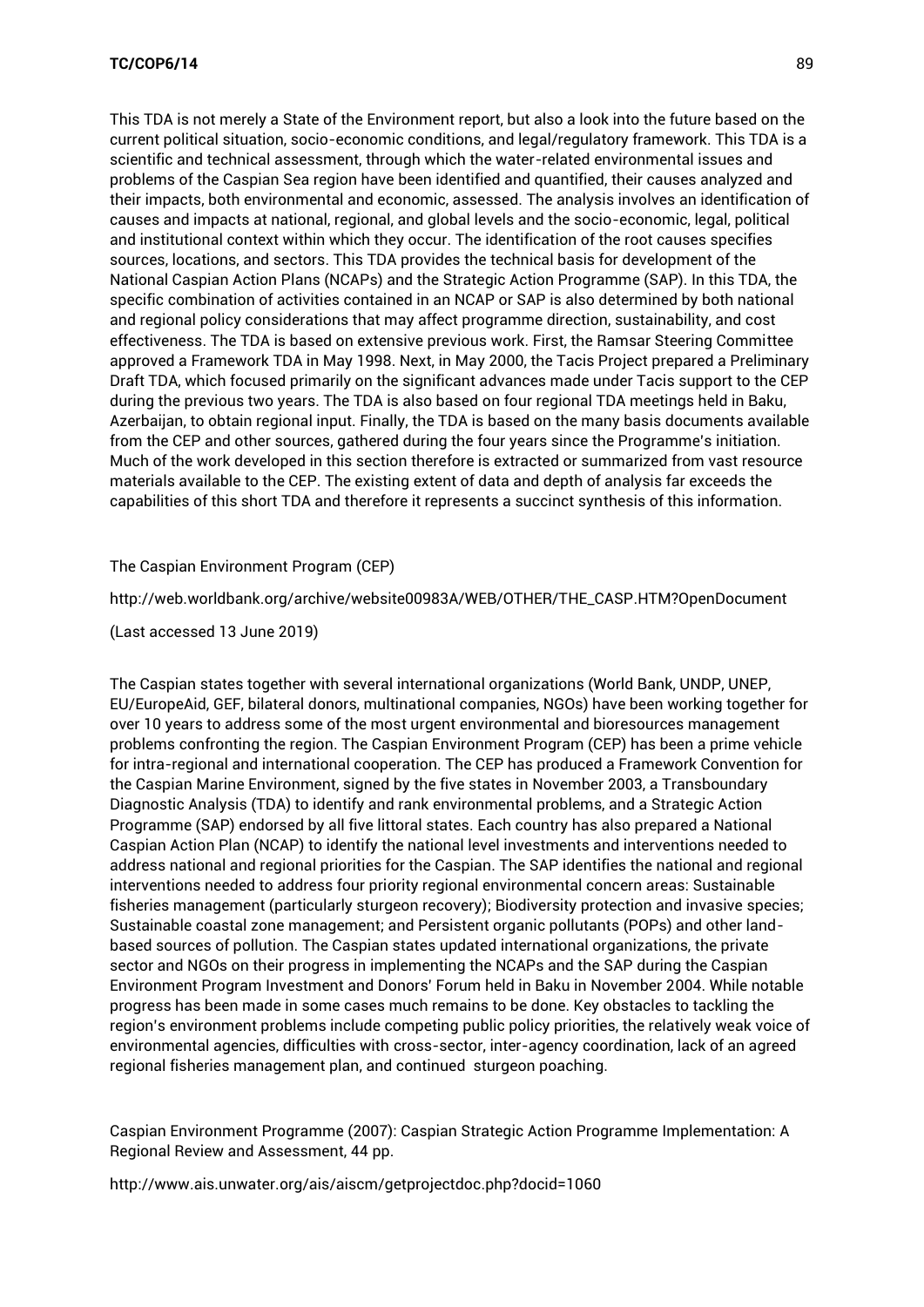(Last accessed 13 June 2019)

The Caspian Environment Programme is a regional partnership between the five littoral states of the Caspian Sea and international organisations (the EU, UNDP, UNEP and the World Bank). The goal of the CEP is the environmentally sustainable development and management of the Caspian Environment. Part of the process in achieving this goal is identifying the priority environmental issues and developing a regional Strategic Action Programme and five National Caspian Action Plans, one for each of the littoral countries. This report reviews and assesses the implementation of the SAP and the NCAPs in the Caspian littoral countries. The study has been commissioned by the GEF supported CEPSAP project under the umbrella of CEP. It has been carried out by an international consultant and is based on the National SAP Implementation Assessment Reports, these being national studies carried out in each littoral country to assess the implementation of the SAP/NCAPs. The study has also benefited from information collected through SAP/NCAP Implementation Assessment Questionnaires developed by the CEP Coordination Unit and completed by the SAP Implementation Coordinators in all the countries except Russia. It is important to note that the scope and detail of the National SAP Implementation Assessment Reports varied hugely. This varying quality has meant this report could not be precise and comprehensive. In addition, it hindered the ability to make robust comparisons between the different states' SAP/NCAPs implementation.

European Commission (2009): Caspian Water Quality Monitoring and Action Plan for Areas of Pollution Concern, Regional Pollution Action Plan, TACIS/2005/109244, 277 pp.

#### [https://ceic-](https://ceic-portal.net/system/files/kmp/public/CEP%20%282009%29%20regional%20pollution%20action%20plan%20ENG.pdf)

[portal.net/system/files/kmp/public/CEP%20%282009%29%20regional%20pollution%20action%20pla](https://ceic-portal.net/system/files/kmp/public/CEP%20%282009%29%20regional%20pollution%20action%20plan%20ENG.pdf) [n%20ENG.pdf](https://ceic-portal.net/system/files/kmp/public/CEP%20%282009%29%20regional%20pollution%20action%20plan%20ENG.pdf)

(Last accessed 13 June 2019)

This study, which is the Regional Pollution Action Plan for the Caspian Sea (RPAP), has been prepared within the project "Caspian Water Quality Monitoring and Action Plan for Areas of Pollution Concern's (CaspianMAP)".The overall objective of the current project is to achieve improved quality of the marine and coastal environment of the Caspian Sea. In particular, the RPAP (current Report) provides recommendations to regional strategies for pollution reduction, with a focus on the identified Areas of Pollution Concern while the other particular aim of the project was to support the development of a regionally coordinated water quality monitoring program. As a first phase of the RPAP works, the earlier studies were analyzed for purpose inter alia to reveal the trends in environmental state vs. pollution loads in the Caspian Sea. The main regional studies were Rapid Assessment of Pollution Sources (RAPS) and Trans-boundary Diagnostic Analysis (TDA) along with some other studies. The Transboundary Diagnostic Analysis (TDA) provided the technical basis for the development of the National Caspian Action Plans (NCAPs) and the Strategic Action Programme (SAP). There were two TDA studies made (2002 and 2007). The marine litter project was developed with UNEP assistance towards the creation of a regional marine litter strategy. During CEP II implementation an assessment of regional marine litter in all 5 Caspian countries was conducted. This was to lead the preparation of a draft regional strategy and its integration of the strategy into the CEP SAP. However the lack of data prevented progression. It was recognized that marine litter is an emerging issue and that it is not yet addressed in a transboundary context. It is anticipated that this will impact coastal habitats, tourism and the fishing industries especially. It is recommended that a full assessment of the scale and scope of marine litter is conducted for the Caspian.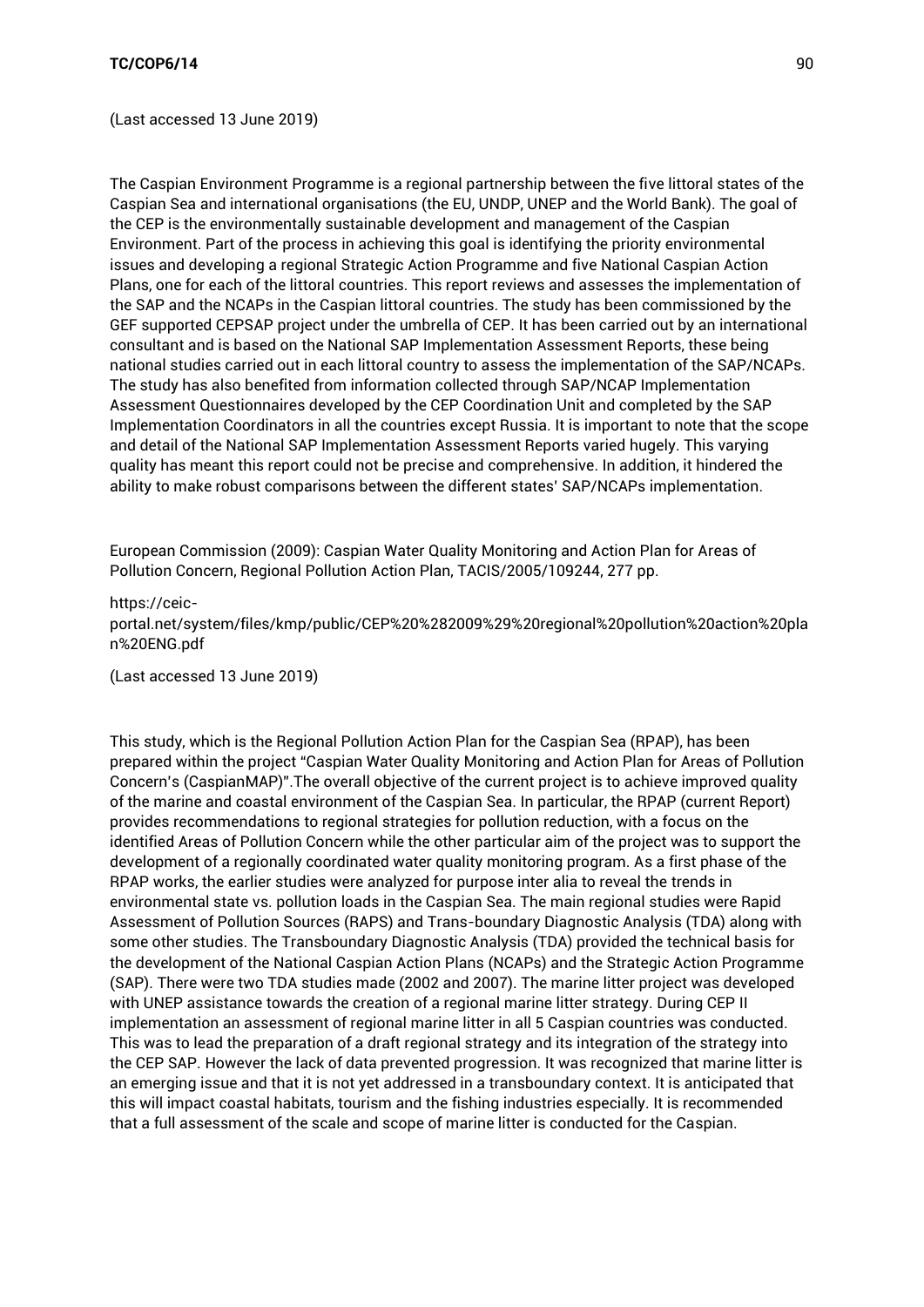[https://www.researchgate.net/figure/Sensitive-sites-studied-in-the-Caspian-Sea-Coastal-Sites-](https://www.researchgate.net/figure/Sensitive-sites-studied-in-the-Caspian-Sea-Coastal-Sites-Inventory-CCSI-in-the-course_fig8_275348325)[Inventory-CCSI-in-the-course\\_fig8\\_275348325](https://www.researchgate.net/figure/Sensitive-sites-studied-in-the-Caspian-Sea-Coastal-Sites-Inventory-CCSI-in-the-course_fig8_275348325)

(Last accessed 13 June 2019)

Development of Caspian Sea Coastal Sites Inventory (CCSI) and identification of areas of special importance and/or sensitivity within an ecosystem approach and framework. The main objective of the CCSI was to develop a coastal sites inventory in the Caspian region with the aim to identify sensitive areas in need of future protection. The core of the CCSI was two-fold and included the following: (i) The ground-truthing (GT) phase of the project had to be carried out at five selected coastal sites of each country, participating in the CCSI project, with the aim to verify and document key characteristics of those sites. This had to be done through description of key habitats and species communities basing on existing publications and own field data; (ii) The biodiversity monitoring programme (BMP) had to be initiated with the aim to obtain key biodiversity data from five selected sites of each country over one full seasonal cycle. The detailed protocol for the programme (e.g., identification of key parameters and indicators for monitoring, frequency and methods of monitoring) had to be developed as a part of the project. All aims of the project were achieved and all reports produced by Consortium were adopted by both UNOPS and the Caspian Environment Programme (CEP). 76 environmentalists from all five littoral states of the Caspian Sea region had participated in this UN project during 2005-2007. After a year of work, majority of experts had assessed oil production and transportation as one of the most dangerous impacts for the Caspian Sea ecosystem if not for today, then – for future. Therefore, the results obtained in the course of the CCSI implementation are considered to be useful as a basis for planning of oil development in the Caspian Sea region in future, for environmental monitoring and assessment of consequences of possible oil spills.

UNEP (2009): Marine Litter: A Global Challenge, L. Jeftic, S. Sheavly, and E. Adler, 232 pp.

[https://wedocs.unep.org/bitstream/handle/20.500.11822/10744/MarineLitterAglobalChallenge.pdf?](https://wedocs.unep.org/bitstream/handle/20.500.11822/10744/MarineLitterAglobalChallenge.pdf?sequence=1&isAllowed=y) [sequence=1&isAllowed=y](https://wedocs.unep.org/bitstream/handle/20.500.11822/10744/MarineLitterAglobalChallenge.pdf?sequence=1&isAllowed=y)

(Last accessed 13 June 2019)

The UNEP Global Initiative on marine litter (ML) has provided an effective framework for conducting regional activities addressing ML around the world, including those of the 12 participating Regional Seas programmes (Baltic Sea, Black Sea, Caspian, East African Seas, Eastern Africa, Mediterranean, Northeast Atlantic, Northwest Pacific, Red Sea and Gulf of Aden, South Asian Seas, South Pacific, and Wider Caribbean). These activities and the collection of relevant information were carried out by regional and national consultants. This review document is based on national reports compiled by national experts/consultants and where possible based on standard questionnaires and other available documents and information such as relevant scientific literature. All twelve participating regions prepared review documents by October 2008 and seven regions prepared Regional Action Plan (RAP) documents, with the other five proposing actions necessary for the management of marine litter. Nine regions organized regional meetings of national authorities and experts on marine litter. All twelve regions participated in the International Coastal Cleanup campaign as part of this initiative. Seven of the 12 participating regions (Black Sea, East Asian Seas, Northwest Pacific, Red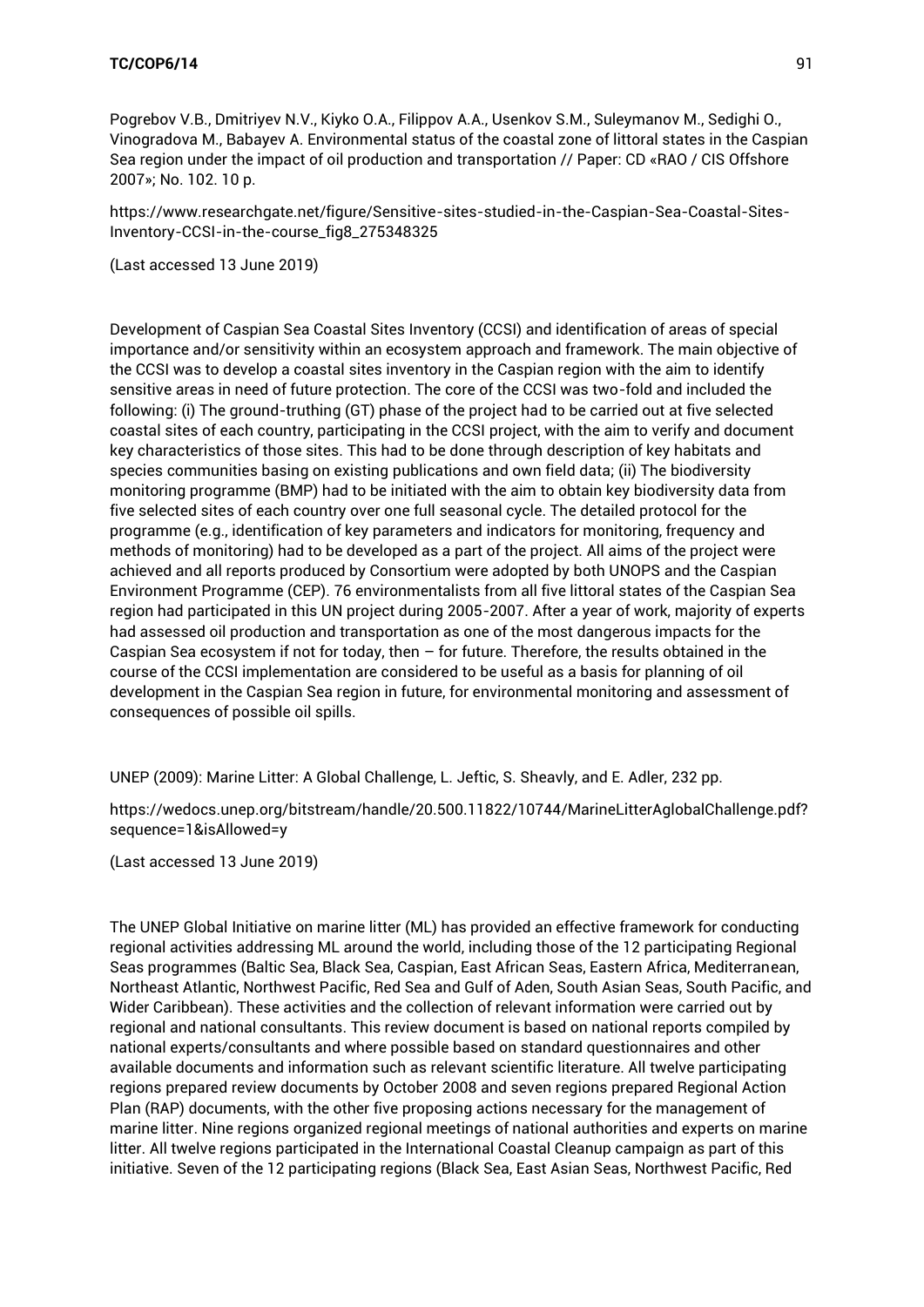Sea and Gulf of Aden, South Asian Seas, Southeast Pacific and the Wider Caribbean) prepared RAPs on the management of ML as part of their regional efforts. The remaining five Regional Seas did not prepare formal plans, but have reported on actions relevant to the management of ML within their regions. The section of this document on Caspian Sea (pages 54-66) includes: Introduction; Assessment of the status of ML (ML "hot spots" in the Caspian region); Institutional arrangements (Governmental structures; ML research and monitoring; NGOs and ML activities); Legal and regulatory settings (Legal instruments; Administrative instruments; ML mitigating activities in the Caspian region (1997-2006); Local experts' perception of ML in the Caspian region); Conclusions (What we know; What we do not know); Proposals for action (Goals; Actions; Stakeholder involvement; Compliance and enforcement measures, including awareness raising; Research and development; Services and facilities).

Convention on the Legal Status of the Caspian Sea (August 12, 2018)

<http://en.kremlin.ru/supplement/5328>

(Last accessed 13 June 2019)

The Parties to this Convention are the Caspian littoral States – the Republic of Azerbaijan, the Islamic Republic of Iran, the Republic of Kazakhstan, the Russian Federation and Turkmenistan, Parties are convinced that this Convention will facilitate the development and strengthening of cooperation among the Parties, and promote the use of the Caspian Sea for peaceful purposes and rational management of its resources, as well as exploration, protection and conservation of its environment. Convention defines: Internal waters; Territorial waters; Fishery zone; Common maritime space; Sector; Aquatic biological resources; Shared aquatic biological resources; Harvesting; and Pollution. This Convention shall define and regulate the rights and obligations of the Parties in respect of the use of the Caspian Sea, including its waters, seabed, subsoil, natural resources and the airspace over the Sea. The Parties shall conduct their activities in the Caspian Sea for the purposes of navigation, harvesting, use and protection of aquatic biological resources, exploration and exploitation of the seabed and subsoil resources, as well as other activities in accordance with this Convention, other agreements between the Parties consistent with this Convention, and their national legislation. The water area of the Caspian Sea shall be divided into internal waters, territorial waters, fishery zones and the common maritime space. The geographical coordinates of areas along routes of submarine cables and pipelines where anchoring, fishing with near-bottom gear, submarine and dredging operations, and navigation with dredging anchor are not allowed, shall be communicated by the coastal State whose sector they cross to

all the Parties. The Parties shall take, jointly or individually, all necessary measures and

cooperate in order to preserve the biological diversity, to protect, restore and manage in a

sustainable and rational manner the biological resources of the Caspian Sea, and to prevent, reduce and control pollution of the Caspian Sea from any source. Any activity damaging the

biological diversity of the Caspian Sea shall be prohibited.

Framework Convention for the Protection of the Marine Environment of the Caspian Sea: Strategic Convention Action Programme (SCAP), TC/COP2/SCAP, 29 pp.

<http://www.tehranconvention.org/cop2/Annex%202%20SCAP%20eng.pdf>

(Last accessed 13 June 2019)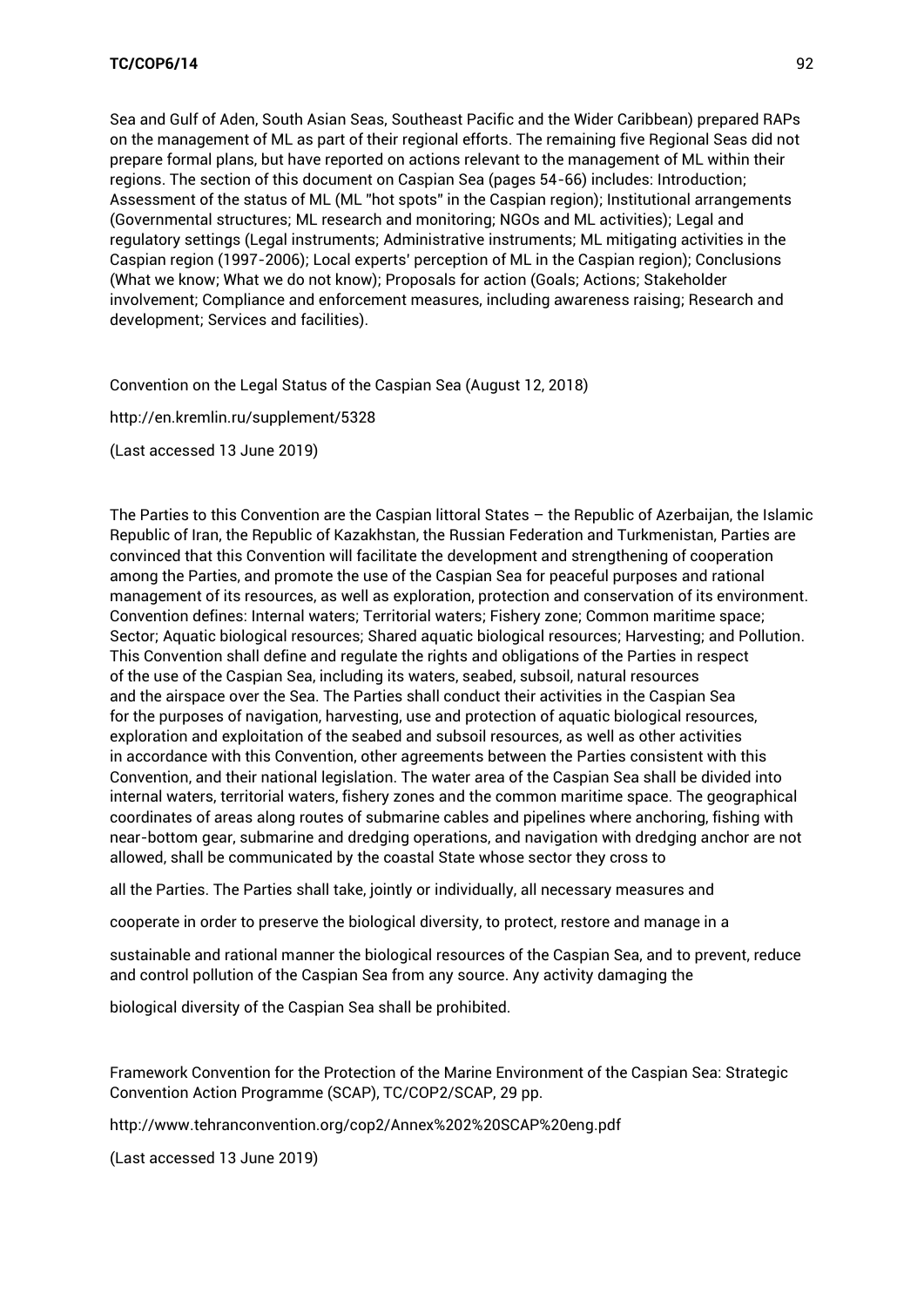The assessment of the ecological condition of the Caspian Sea, survey of direct and indirect negative impacts on the ecosystem, examination of the ecosystem response to these impacts, and the study of the ecosystem's capacity of adaptation to contamination are the necessary activities for the sustainable and rational usage of its resources. Such actions need to be harmonised on a regional scale, reinforcing the importance of cooperation among the littoral states and with relevant international organizations, with the aim to protect and conserve the marine environment of the Caspian Sea. The basic framework of the SCAP mirrors the layout of the Tehran Convention. The actions are based largely on the CEP Strategic Action Programme. The SCAP is a comprehensive, long-term agenda and framework for the implementation of the Tehran Convention and its Protocols over a period of 10 years to be translated and implemented through National Action Programmes supported by the biennial Programmes of Work of the Convention Secretariat. Intermediate revisions of the Action Programme may be decided upon by the meetings of the Contracting Parties in order to take into account new Protocols or other emerging developments related to the implementation of the Tehran Convention. The objective of the SCAP is to implement provisions of the Tehran Convention and its protocols upon their entry into force for the mid-term perspective in the area of the protection of the Caspian Sea from all sources of pollution as well as the protection, preservation, restoration and sustainable and rational use of the biological resources of the Caspian Sea by means of defining the main directions for the activities of the Contracting Parties under the Tehran Convention and future protocols upon their entry into force.

Caspian Environment Programme (2007): Caspian Strategic Action Programme Implementation: A Regional Review and Assessment, 44 pp.

<http://www.ais.unwater.org/ais/aiscm/getprojectdoc.php?docid=1060>

(Last accessed 13 June 2019)

The Caspian Environment Programme (CEP) is a regional partnership between the five littoral states of the Caspian Sea and international organisations (the EU, UNDP, UNEP and the World Bank). The goal of the CEP is the environmentally sustainable development and management of the Caspian Environment. Part of the process in achieving this goal is identifying the priority environmental issues and developing a regional Strategic Action Programme (SAP) and five National Caspian Action Plans (NCAPs), one for each of the littoral countries. This report reviews and assesses the implementation of the SAP and the NCAPs in the Caspian littoral countries. Study has been carried out by an international consultant and is based on the National SAP Implementation Assessment Reports. The study has also benefited from information collected through SAP/NCAP Implementation Assessment Questionnaires developed by the CEP Coordination Unit and completed by the SAP Implementation Coordinators in all the countries except Russia.

New e-portal for the protection of the Caspian marine environment, 2018

<https://www.cleanseas.org/impact/new-e-portal-protection-caspian-marine-environment>

(Last accessed 13 June 2019)

A new, upgraded, online platform was launched on 8 November 2018 to support joint action under the Tehran Convention. The objective of the completely revamped Caspian Environment Information Center is to provide the Parties to the Tehran Convention with an online collaborative informationsharing tool, making it easier for different stakeholders from the Caspian littoral states to collaborate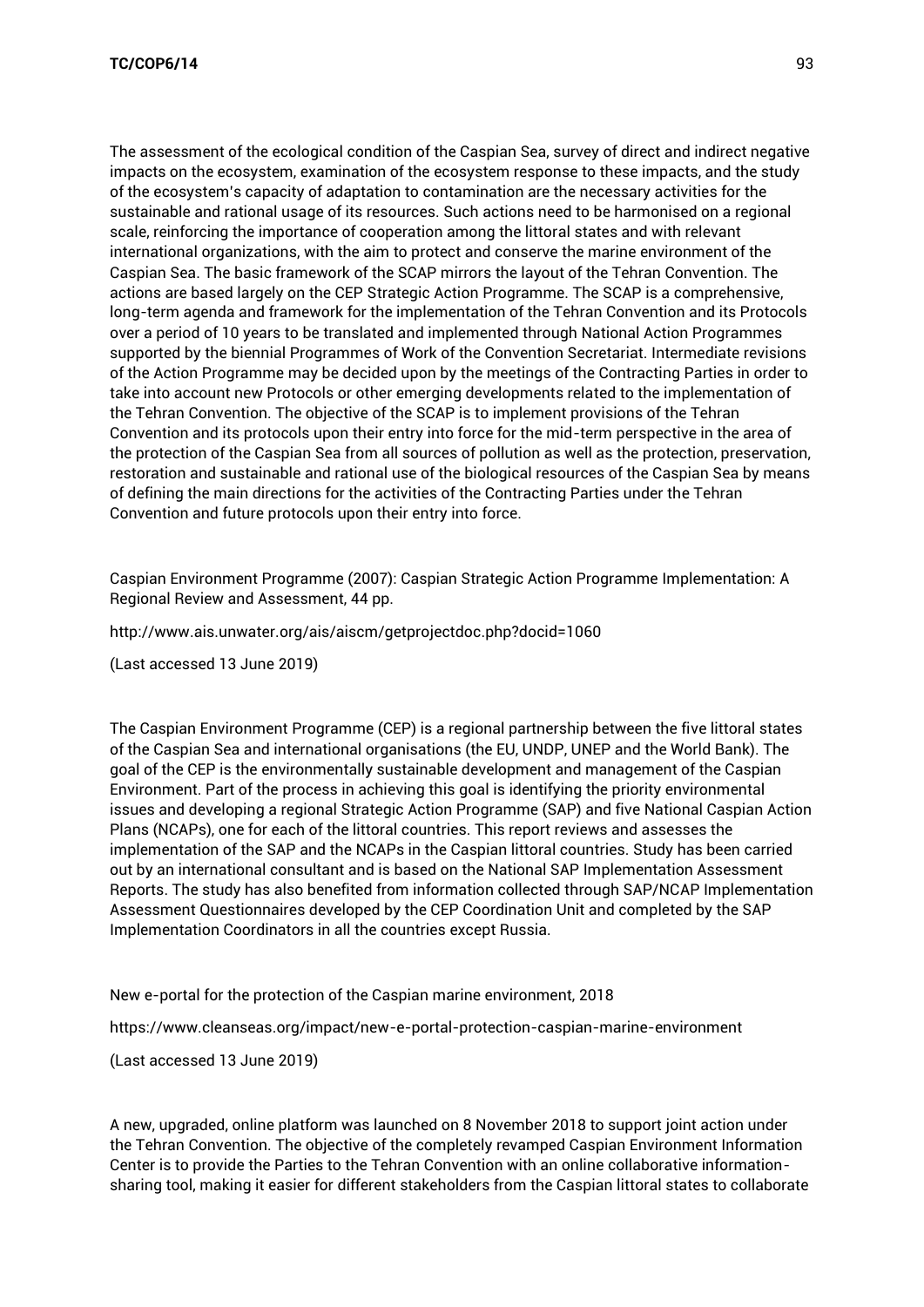on environmental issues. The platform has been developed by GRID-Arendal with the support of British Petroleum Exploration (Caspian Sea) Limited in Baku, Republic of Azerbaijan. The expanding work under the UN Environment-hosted Convention identified the need for a reliable and easy way to exchange information. An initial portal was set up in 2012. The Caspian Environmental Information Center is a portal that is a kind of library where you can find information related to the Caspian environment, biodiversity, monitoring, the economic potential of the region, etc. The portal also contains information on activities carried out in the Caspian littoral countries. The online portal contains a series of functions that enable easy access to Caspian Sea environmental data. The portal aims at contributing to the achievement of several Sustainable Development Goals (SDGs), particularly number 17 "Partnerships for the goals" and 16 "Peace, justice and strong institutions".

CEIC (2019): Caspian Environmental Information Center, Caspian Sea

<https://ceic-portal.net/en/caspian>

(Last accessed 13 June 2019)

**The Caspian Sea is the largest enclosed body of water on earth. Ecological system:** The isolation of the Caspian basin for over two million years and its climatic and salinity gradients has created a unique ecological system with more than 400 species endemic to the Caspian Sea. There are 115 species of fish. The Caspian sturgeon and the rare fresh water seal are among the most famous species indigenous to the Caspian. In fact, more than 90 % of the world resources of sturgeon originate from the Caspian Sea. **Natural Resources and main threats:** The Caspian basin is rich in commercially developable hydrocarbon deposits. But the increasing number of oil and gas producing industries as well as hydrocarbon productions and exports constitute serious environmental threats. Years of intensive oil production and refining at industrial sites has polluted ground water, led to widespread oil-mingled soil and the discharge of toxic drilling mud into the Caspian Sea. The mass mortality of more than 3 000 Caspian seals and various species of fish in 2000 was caused by a high amount of toxic substances discovered in the carcass. Today, Caspian biota is threatened by overexploitation, habitat destruction and pollution. The traditional Caspian sturgeon fishery is well-known for its caviar production. In recent years, however, the Caspian region has witnessed a serious decline in fish stocks. Facts: Surface area - 436 000 km². While the North Caspian Sea with an average depth of only 6.2 m is rather shallow, the middle part has an average depth of 190 m and the South Caspian Sea reaches a maximum depth of 1 025 m and the level of the Caspian Sea is 27 meters below MS. Tributaries - around 130 rivers, The main rivers are Volga (241 km<sup>3</sup>), Kura (13 km<sup>3</sup>), Terek (8.5 km<sup>3</sup>), Ural (8.1 km<sup>3</sup>) and Sulak (4 km<sup>3</sup>) contributing to over 90% of the Caspian's freshwater inflow.

# CEIC (2018): Marine litter in the Caspian Sea

<https://ceic-portal.net/en/news-events/news/marine-litter-caspian-sea>

(Last accessed 13 June 2019)

Marine litter is getting a lot of attention globally these days, and this increased focus on the subject is spreading to the Caspian Sea region. The most widespread marine litter is plastics, which have negative effects not only on marine and coastal ecosystems but also create social and economic costs. This problem has been increasing globally due to unsustainable production and consumption patterns, an issue worthy of its own Sustainable Development Goal (SDG). Increases in production and consumption create a vast amount of waste, from metals to plastics, which all contribute to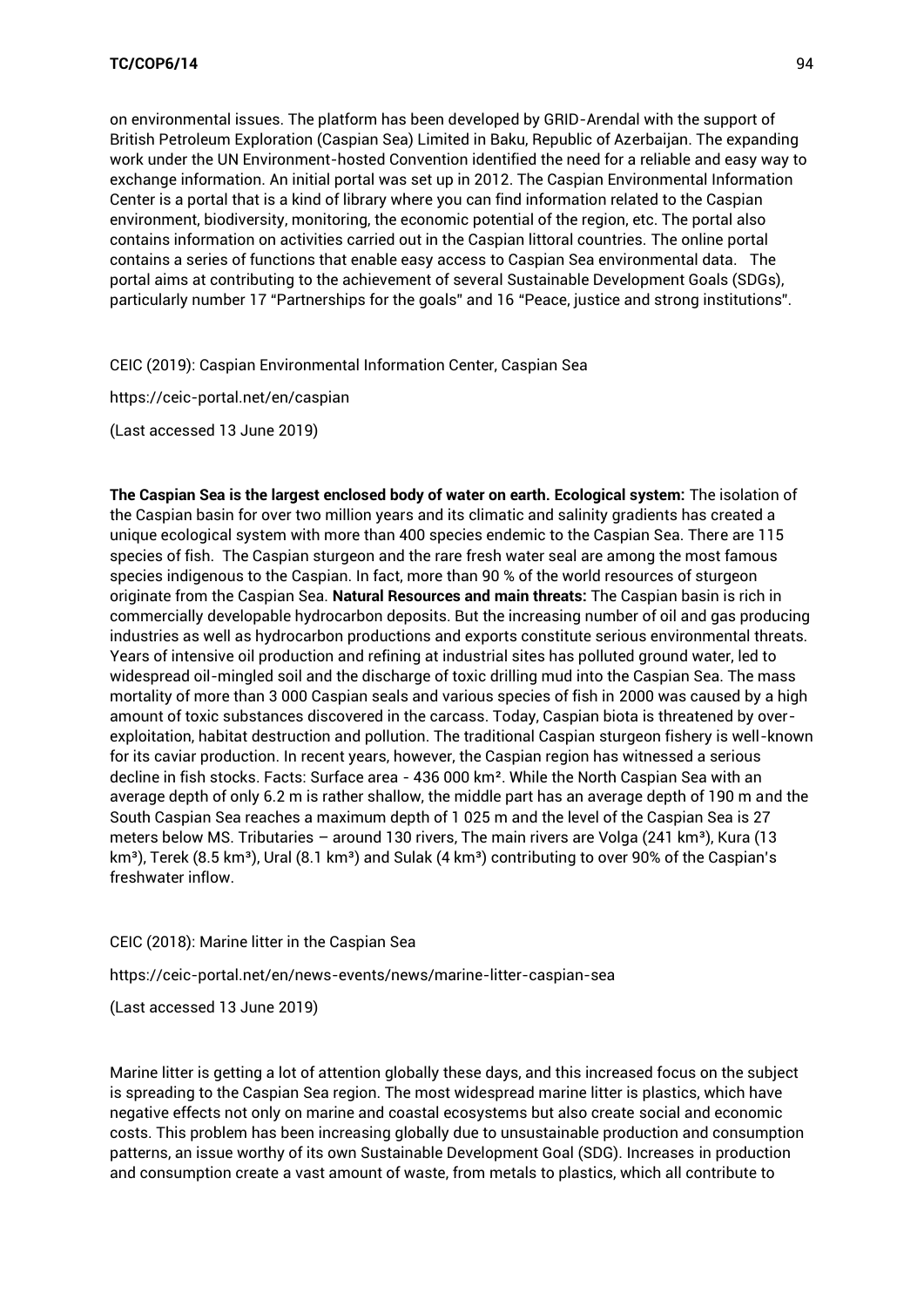pollution of the environment. Looking at trends related to marine litter reveal severe challenges which must be tackled in order to create a sustainable future. The 12th of August, 2018 was the Caspian Sea Day. In this short Public Service Announcement (PSA), young children urge all of us to 'stop' marine litter and join efforts to combat marine litter in the Caspian Sea. Hopefully the future generations will avoid creating the same problems as past generations have.

Chevron (2016): Wild files: marine debris removal in the Caspian Sea <https://www.chevron.com/stories/wild-files-marine-debris-removal> (Last accessed 13 June 2019)

Kazakhstan, 2016. Tengizchevroil (TCO), a joint venture partnership formed in 1993 between the Republic of Kazakhstan and Chevron, began development of its Future Growth Project-Wellhead Pressure Management Project (FGP-WPMP), the next phase of expansion of the Tengiz Field – the world's deepest producing super-giant oil field. Supporting and enhancing habitats for endangered species was at the forefront of their environmental planning and management strategies as TCO began development of FGP-WPMP. The project required a cargo transportation route to be constructed 71 kilometres from the Northern Caspian basin to the Provra port, the location of a cargo offloading and storage facility. Actions taken: TCO identified removal of floating debris from the Caspian Sea as one of the key initiatives for its biodiversity action plan associated with FGP-WPMP. TCO conducted a pilot debris removal project in October 2017 with support from: **Kazakhstan's Mangystau Oblast Territorial Inspectorate of Forestry and Wildlife; Ghost Fishing Foundation**, an international non-governmental organization (NGO). The pilot mission enabled the team of Kazakhstani inspectors and NGO workers to: practice marine debris removal techniques; test equipment; assess the viability of the initiative. Marine debris removal activities conducted at sea and along the shoreline retrieved over 3,000 kilograms of marine debris. Suitable marine debris was recycled and used to create concrete for road and pavement repair. Debris not suitable for recycling was disposed of properly. Future activities will include removal of ghost nets and other debris found in the northeast Caspian Sea and its shoreline. Endangered sturgeons: 53 live sturgeons were released from ghost nets. Endangered Caspian seals: **Caspian seals are only found in the Caspian Sea. Their diet includes sculpins, gobies, herring, carp, smelt, and crustaceans.** 

Zahra Jani Pour Eskolaki (2014): Marine litter policy network in the Caspian Sea; Enabling and constraining conditions to improve the policy network to deal with marine litter in the Caspian Sea, Master Thesis Environmental Policy, University and Research Centre, The Netherlands, 83 pp.

<http://edepot.wur.nl/328448>

(Last accessed 13 June 2019)

ML is a growing environmental problem all over the world. This problem originates from various sources and is composed by different materials which can lead to negative environmental, health and economic consequences. ML is a new and growing problem in the Caspian region which has been neglected. There are different possible actors involved in this problem from local NGOs in the littoral countries to international organizations such as UNEP. In this thesis the policy network of ML in the Caspian Sea is studied. The results show that the policy network of ML in the Caspian Sea is not currently an active network. A limited number of actors who are mostly governmental organizations have been involved in the policy network while NGOs and the private sector are absent in the power equation of the policy network. There is no sense of urgency to take the required actions to deal with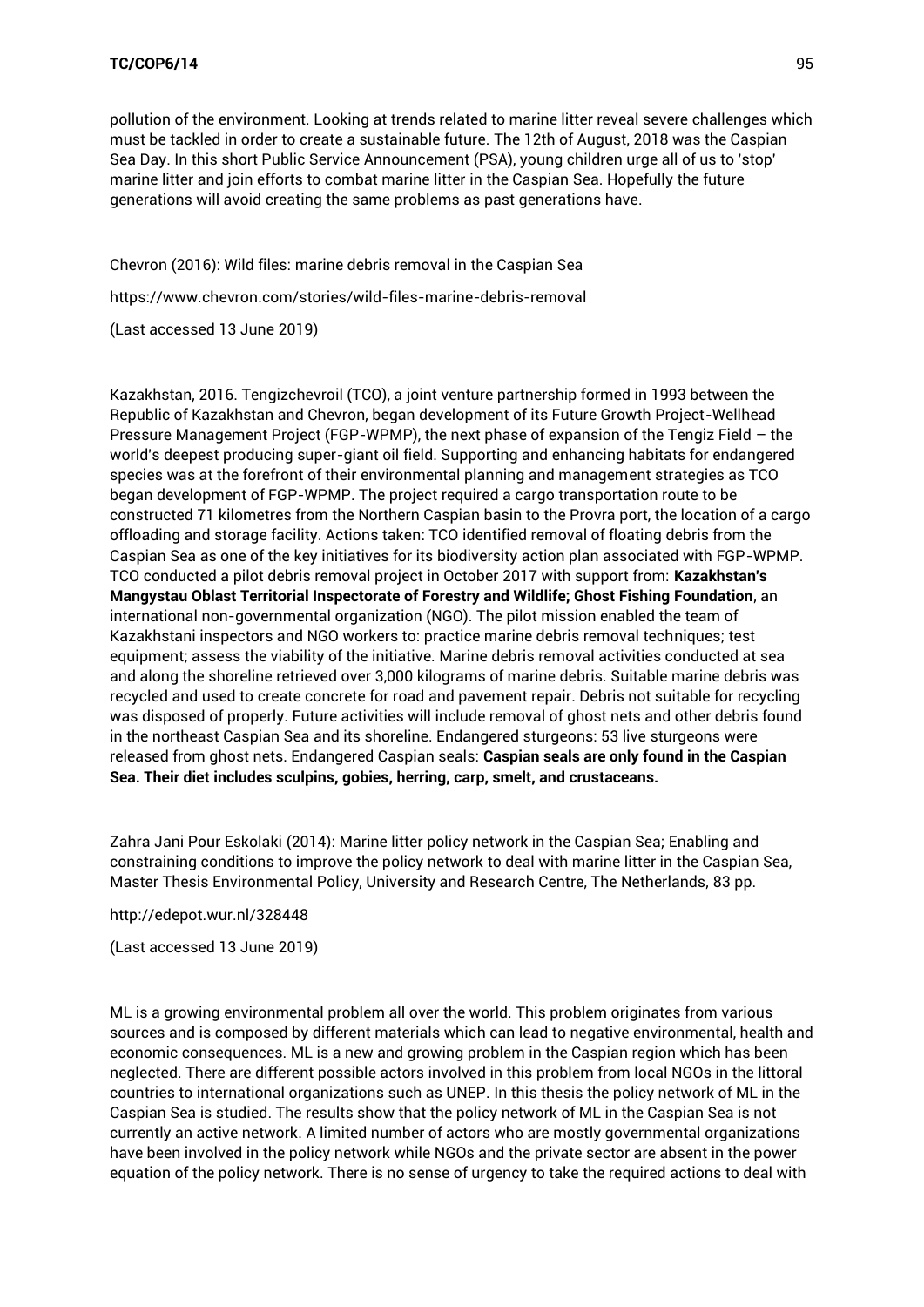the ML problem among the dominant actors. The existing rules of the network give limited access of non-governmental actors to influence decision making. There is a high level of interdependency among most of the actors involved in the policy network in case of dealing with the ML problem in the Caspian Sea. A few resources have been allocated to cope with the ML problem within the policy network so far but if ML problem of the Caspian Sea gets priority in the actors' list of environmental concerns, provision of the required resources does not seem difficult. While the policy network is passively dealing with the ML problem, the results of needs analysis of the Tehran Convention show that there is an appropriate legal setting for taking the required measures to deal with ML in the Caspian Sea. While the main constraining and enabling conditions of the policy network of ML in the Caspian Sea are identified in this research, in order to activate and improve the current passive policy network to deal with the ML problem some strategies according the network management approach are provided.

Renewable and Sustainable Energy Reviews (2016): Marine Debris Occurrence and Treatment: A Review, Iniguez, M. E., Conesa, J. A., Fullana, A., 394-402 pp.

[https://rua.ua.es/dspace/bitstream/10045/56736/2/2016\\_Iniguez\\_etal\\_RSER\\_preprint.pdf](https://rua.ua.es/dspace/bitstream/10045/56736/2/2016_Iniguez_etal_RSER_preprint.pdf)

(Last accessed 13 June 2019)

Marine debris produces a wide variety of negative environmental, economic, safety, health and cultural impacts. Most marine litter has a very low decomposition rate (as plastics, which are the most abundant type of marine debris), leading to a gradual, but significant accumulation in the coastal and marine environment. Along that time, marine debris is a significant source of chemical contaminants to the marine environment. Once extracted from the water, incineration is the method most widely used to treat marine debris. Other treatment methods have been tested, but they still need some improvement and so far have only been used in some countries. Several extraction and collection programs have been carried out. However, as marine debris keep entering the sea, these programs result insufficient and the problem of marine debris will continue its increase. The present work addresses the environmental impact and social aspects of the marine debris, with a review of the state of the art in the treatments of this kind of waste, together with an estimation of the worldwide occurrence and characteristics. Percentage of debris items represented by plastic in Caspian Sea is over 60%.

UNEP (2015): Terminal Evaluation of the UNEP Project (Interim) Secretariat services to the Framework Convention for the Protection of the Marine Environment of the Caspian Sea

[https://wedocs.unep.org/bitstream/handle/20.500.11822/231/Terminal\\_Evaluation\\_of\\_the\\_UNEP\\_Pr](https://wedocs.unep.org/bitstream/handle/20.500.11822/231/Terminal_Evaluation_of_the_UNEP_Project_(Interim)_Secretariat_services_to_the_Framework_Convention_for_the_Protection_of_the_Marine_Environment_of_the_Caspian_Sea.pdf?sequence=1&isAllowed=y) [oject\\_\(Interim\)\\_Secretariat\\_services\\_to\\_the\\_Framework\\_Convention\\_for\\_the\\_Protection\\_of\\_the\\_Marin](https://wedocs.unep.org/bitstream/handle/20.500.11822/231/Terminal_Evaluation_of_the_UNEP_Project_(Interim)_Secretariat_services_to_the_Framework_Convention_for_the_Protection_of_the_Marine_Environment_of_the_Caspian_Sea.pdf?sequence=1&isAllowed=y) [e\\_Environment\\_of\\_the\\_Caspian\\_Sea.pdf?sequence=1&isAllowed=y](https://wedocs.unep.org/bitstream/handle/20.500.11822/231/Terminal_Evaluation_of_the_UNEP_Project_(Interim)_Secretariat_services_to_the_Framework_Convention_for_the_Protection_of_the_Marine_Environment_of_the_Caspian_Sea.pdf?sequence=1&isAllowed=y)

(Last accessed 13 June 2019)

There are a number of important conclusions about the TCIS's overall impact in the implementation of the Tehran Convention and its Protocols and amongst them are: The TCIS succeeded in developing the institutional framework of the Tehran Convention. This effort is evidenced by the fact that despite multiple challenges and faced with minimal resources, the TCIS managed to successfully organise live COPs, three of which adopted Protocols; The TACIS's efforts in supporting national implementation structures were highly appreciated by the Caspian littoral States. The countries confirmed that the TCIS provided them with the support that they needed to adapt the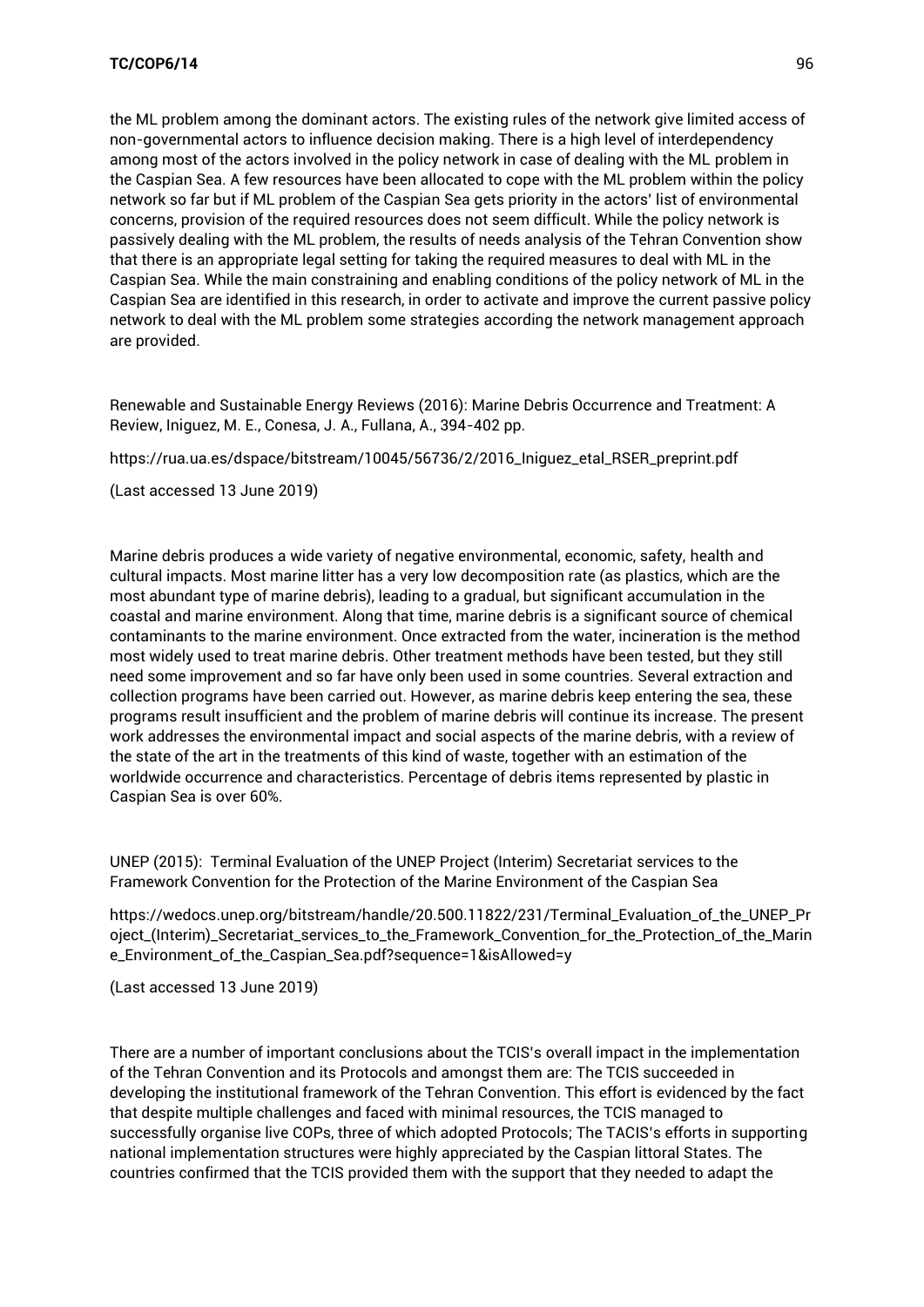NCAPs; The Tehran Convention's financial situation continues to be problematic. Parties have agreed to country contributions of 72,000 USD/per year. There has been a retreat of external donors due to political and economic factors and combined with the difficulties in mobilizing private sector financing, it is clear that Parties' contributions alone will unable only the most basic of services to the provided; As regards the TCIS's efforts to promote public awareness, it should be emphasized that civil society engagement is in an early phase in the region; The TCIS efforts in monitoring and information-sharing were very successful. The Caspian Environment Information Centre, the State of Environment reports and the Biodiversity Atlas, in combination with the training of information officers, have created the enabling environment necessary for the systematic monitoring of the Caspian Sea region; As reflected throughout this evaluation report, interviewees were unanimous with their praise for the project management team.

Tehran Convention, Conference of the Parties, Fifth Meeting (2014): Framework for the implementation of the Caspian Environmental Monitoring Programme (EMP), Note by the interim Secretariat, TC/COP5/5, 9 pp.

COP4 welcomed the Caspian Environmental Monitoring Programme (EMP) contained in document TC/COP4/7 as "the basis for continuation of this activity and capacity-building and regional cooperation for monitoring the parameters which determine the quality of the marine environment of the Caspian Sea"; and requested the (interim) Secretariat "to coordinate and promote its implementation with the involvement and/or support of CaspCom, the GEF, the EU, and other stakeholders". The Tehran Convention and the Coordinating Committee on Hydrometeorology and Pollution Monitoring of the Caspian Sea (CaspCom) signed the Memorandum of Understanding (MoU) recognizing the uniqueness and integrity of the Caspian Sea, its significant natural resource and economic potential, whose rational use is of paramount importance for the sustainable development of Caspian littoral states. The Parties will: Provide effective contributions to implementation of the objectives under the Tehran Convention, as well as the objectives under the Integrated Programme on Hydrometeorology and Pollution Monitoring of the Caspian Sea (CasPas); and Cooperate in the field of hydrometeorology and pollution monitoring of the Caspian Sea. It was agreed that the Regional framework and network for the Tehran Convention and Protocol Compliance Monitoring and Assessment will have following two Outputs: 1. Operational Environmental Monitoring Programme (EMP) integrated with current national and private sector monitoring. Monitoring and reporting capacity upgraded in the Caspian countries and harmonized methodologies applied; and 2. The next Caspian State of Environment Report based on agreed procedures. Operational Caspian Environment Information Centre (CEIC) as the central hub and database for national reporting, SoE-Reporting, policy making and public information exchange.

Tehran Convention, Conference of the Parties (2012): Unified, integrated and affordable Caspian environment monitoring programme among the contracting parties to the Framework Convention for the Protection of the Marine Environment of the Caspian Sea, Note by the interim Secretariat, TC/COP4/7/ed., 33 pp.

The Strategic Convention Action Programme, adopted as a comprehensive ten year agenda and framework for the implementation of the Convention and its future Protocols at COP2, reaffirms the Caspian littoral States' commitment "to ensure regional cooperation in the elaboration and implementation of harmonized regional monitoring programmes of pollutants, of rules and standards, and recommended practices and procedures consistent with the Tehran Convention". The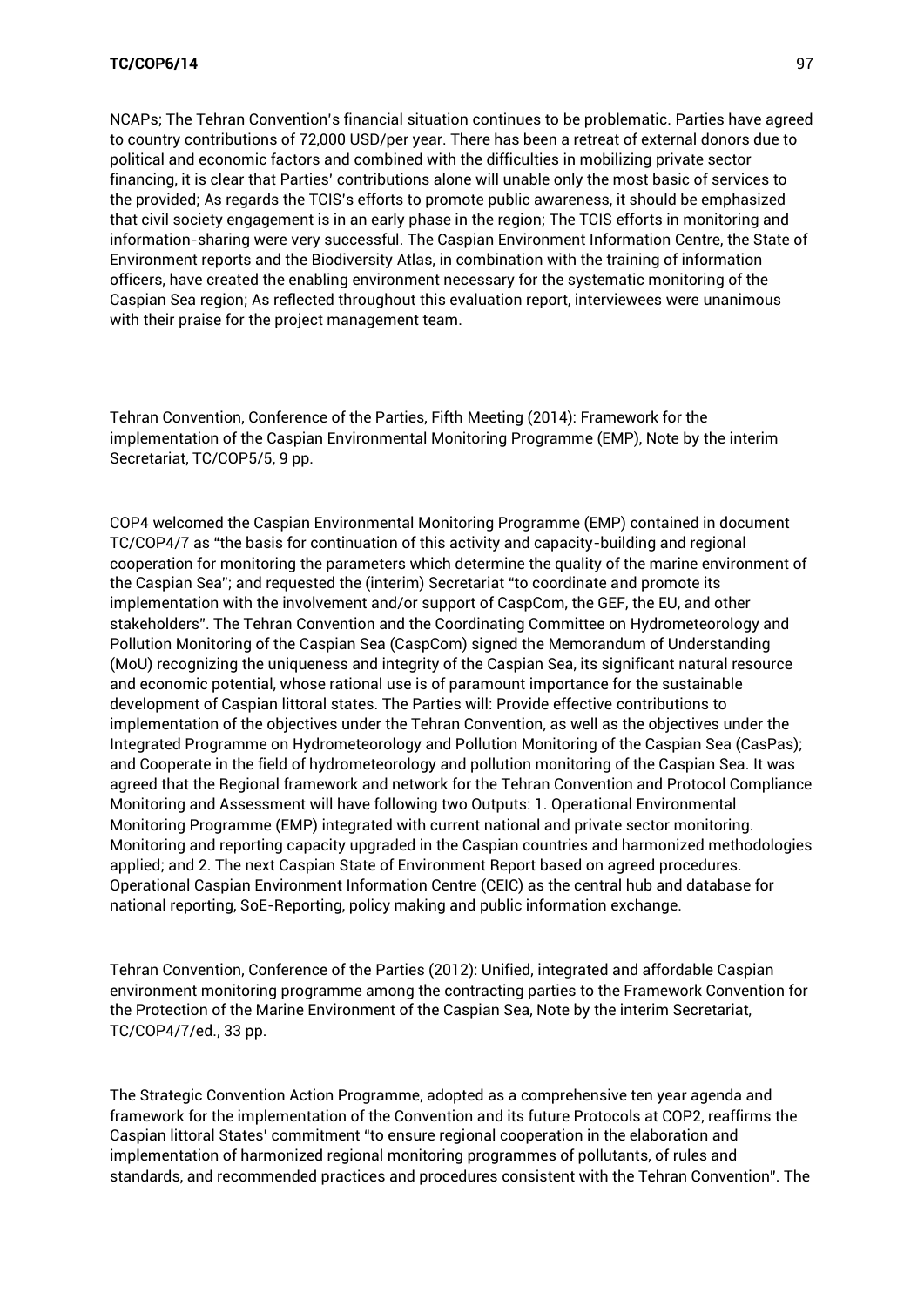Working Group on Caspian Environment Monitoring Program (EMP) further reviewed the First State of the Environment (SOE) report prepared by UNEP/Grid-Arendal on the basis of the replies received on a questionnaire and already available publications, and acknowledged that a full and comprehensive SOE report can only be prepared once the proposed EMP is operational and the legal framework, in particular the protocols, with specific commitments related to monitoring, is in force. The Caspian EMP proposal was presented at the Final Steering Committee Meeting of the GEF/UNDP Caspeco Project in March 2012. Final comments were received by mid April 2012 and incorporated in the final version of the Caspian EMP proposal. The objectives of the Caspian EMP among the Contracting Parties to the Tehran Convention is to develop a framework providing the necessary data and information on the Caspian environment in order to: initially provide data on the state of the Caspian environment, highlight pollution problems, provide biological related data which will support the broad objective of tracking changes of the health and diversity of ecosystems in, and adjacent to, the Caspian Sea. Proposed Caspian EMP contains, amongst others: Time table of Caspian EMP development plan; Sampling media, parameters and frequencies in Phase-I of proposed Caspian EMP; Common guidelines for survey/observation, sampling, sample handling and analyses for Caspian EMP; QA/QC procedures and reference laboratory for Caspian EMP; Proposed institutional framework for Caspian EMP; Research needs; and Evaluate and refocus monitoring programme.

Caspian Water Quality Monitoring and Action Plan for Areas of Pollution Concern

Regional Water Quality Monitoring Plan (2009), TACIS/2005/109244, 78 pp.

This Regional Water Quality Monitoring Plan has been developed as part of the project "Caspian Water Quality Monitoring and Action Plan for Areas of Pollution Concern's (CaspianMAP)" with one of the main objectives to support the Caspian Environment Programme (CEP) and International Partners like EU, UNDP, UNEP, and the World Bank. One of the most important project activities has been the inter-calibration exercise between the laboratories that are expected to play a role in a future regional monitoring program. This activity was carried out under the methodological supervision of the IAEA Marine Environment Lab, Monaco. The outcome shows that the analysis of a wide range of the proposed pollutants is not attainable yet for most of the analytical laboratories in the area. In the Project experts from twelve labs, consulting companies, independent experts, and specialists from various ministries, departments and agencies, along with international experts, were involved in achieving the objectives of the project. The main bottleneck remains the inadequate management structure. The further development of the Regional Water Quality Monitoring Program (RWQMP) will enhance the efficiency of the national programs in water quality monitoring. The program will also not be implemented effectively, if arrangements for coordination and data exchange are not properly elaborated between the partners in regional water monitoring. The program can also not be effective if no further development takes place of related monitoring programmes. Such a broad basis is needed for effective environmental management of the Caspian. Enhancing regulation and establishing such requirements is a task for regional cooperation in the next stages of development.

GRID – Arendal, Support on the Tehran Convention

<http://www.grida.no/activities/286>

(Last accessed 13 June 2019)

GRID-Arendal has been working on two specific aspects to support the Tehran Convention. First, we focus on assisting the Secretariat and Parties to the Tehran Convention in the implementation of its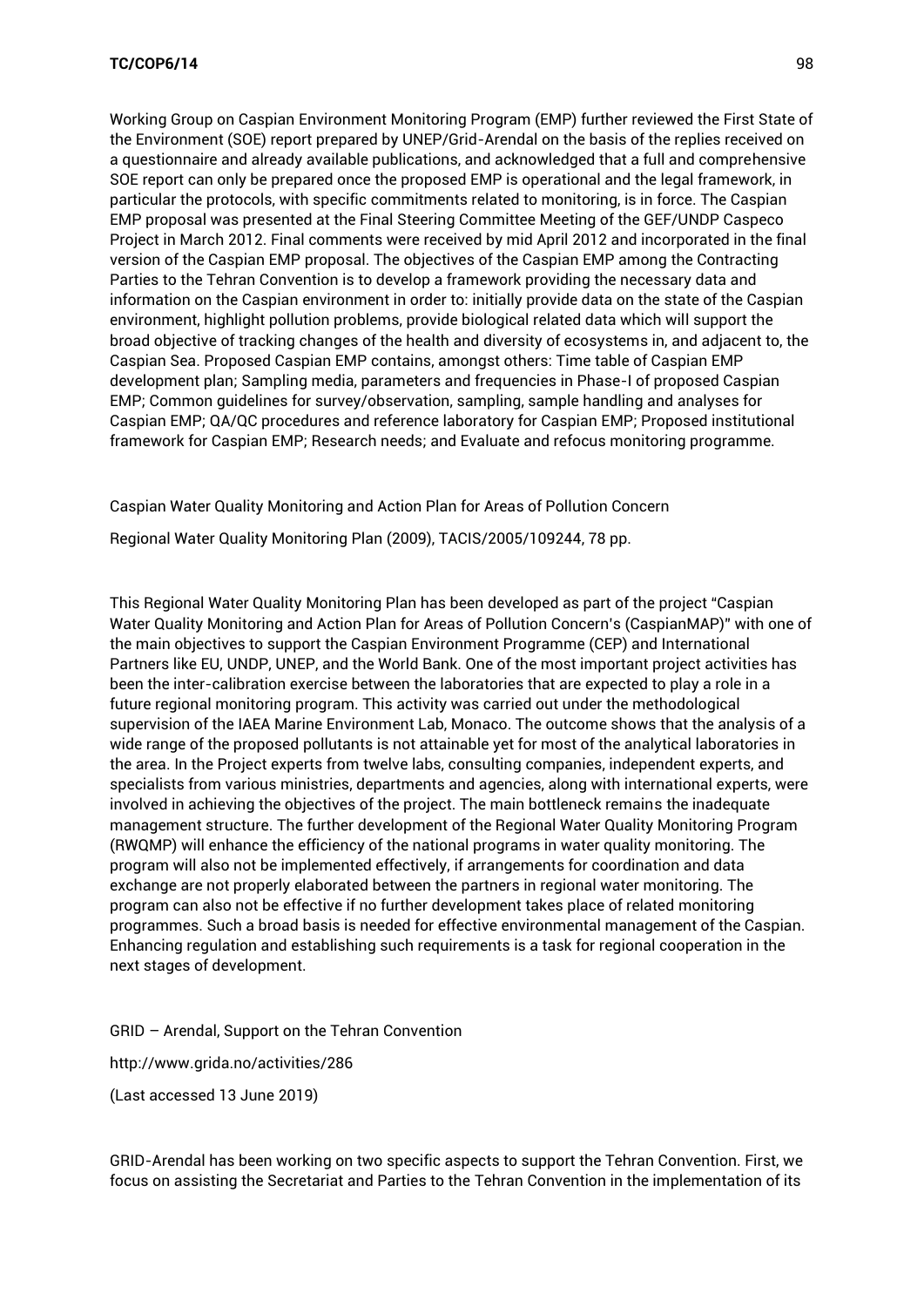Convention Program of Work, in particular in areas where the expertise and capacity of GRID-Arendal is solicited and can make a difference. These areas include monitoring, assessment, reporting, information exchange, back-up networking and research, and environmental management and administration related work. The Convention Secretariat, according to the decisions of the previous Conference of the Parties (COP5), is planned to move to Baku, Republic of Azerbaijan. Consequently, it is to be expected that the present ad-hoc engagement of GRID-Arendal with the Convention process will be turned into a more permanent support structure captured in an Memorandum of Understanding (MoU) negotiated and concluded between GRID-Arendal and the UN Environment administered Secretariat. However, this arrangement has not been confirmed and will be debated at sixth Conference of the Parties to the Tehran Convention (COP6). Second, quantifiable data on the state of the marine environment of the Caspian Sea – essential for sound collective decision-making - are scarce. National monitoring programmes do exist, but are conventional and focus on compliance monitoring; they are not consistent and the data are often not available. As a response to this issue, in 2017 and 2018 GRID-Arendal implemented a project funded by BP Exploration (Caspian Sea) Limited in Baku, Republic of Azerbaijan. This project aimed to establish an upgraded and improved Caspian Environment Information Center, support the creation of a draft Protocol on Monitoring, Assessment and Information Exchange to the Tehran Convention and draft the second State of the Environment (SoE) of the Caspian Sea report. The portal was launched at a consultative meeting on the Caspian Region and the Tehran Convention in the Europe Office of UN Environment in Geneva on November 8, 2018. The process of the protocol and the SoE report continues towards COP6 expected to happen in the first half of 2019. GRID-Arendal is continuing to support the establishment of the protocol and the final acceptance of the second SoE of the Caspian Sea report with the financial support of UN Environment.

N. Jafari (2010): Review of pollution sources and controls in Caspian Sea region, Journal of Ecology and the Natural Environment Vol. 2(2), pp.25-29, Department of Biology, Faculty of Basic Sciences, University of Mazandaran, Babosar, Iran.

[https://ceic-portal.net/system/files/kmp/public/review-of-pollution-sources-and-controls-in](https://ceic-portal.net/system/files/kmp/public/review-of-pollution-sources-and-controls-in-caspian-sea-regionpdf.pdf)[caspian-sea-regionpdf.pdf](https://ceic-portal.net/system/files/kmp/public/review-of-pollution-sources-and-controls-in-caspian-sea-regionpdf.pdf)

Experts believe that the release of over one billion cubic meters of industrial, chemical and household wastewater into the Caspian Sea per annum has polluted the water, and reduced the level of oxygen jeopardizing over 400 aquatic species including sturgeons. Extraction and transportation of oil in the Sea are one of the pollution sources in the seawater. Caspian Sea contains about 100,000 million barrels of oil. It also contains over 35,000 million cubic meters of flue gas. Daily extractions of crude oil and gas and transportation of them are the main pollution sources of the Caspian Sea. Many trucks for charring oil from ports along the Caspian Sea are considered as point and nonpoint sources along the seaboard. In addition, many ships, which are navigating in the Sea, are emitting pollution to the Sea. Many cities and industries surround the Caspian Sea. Pollution from these cities and industries enter the Caspian Sea either directly or through rivers. The purpose of this paper is to look at the benefits of environmental management strategies in pollution prevention such as waste minimization and clean technologies. This minimizes the environmental problems due to waste generation and eliminates the cost of treatment and disposal of the waste. The benefits of the environmental management program along the Caspian Sea will ensure the clean water and the better environment of the Sea.

#### **CASPIAN COUNTRIES**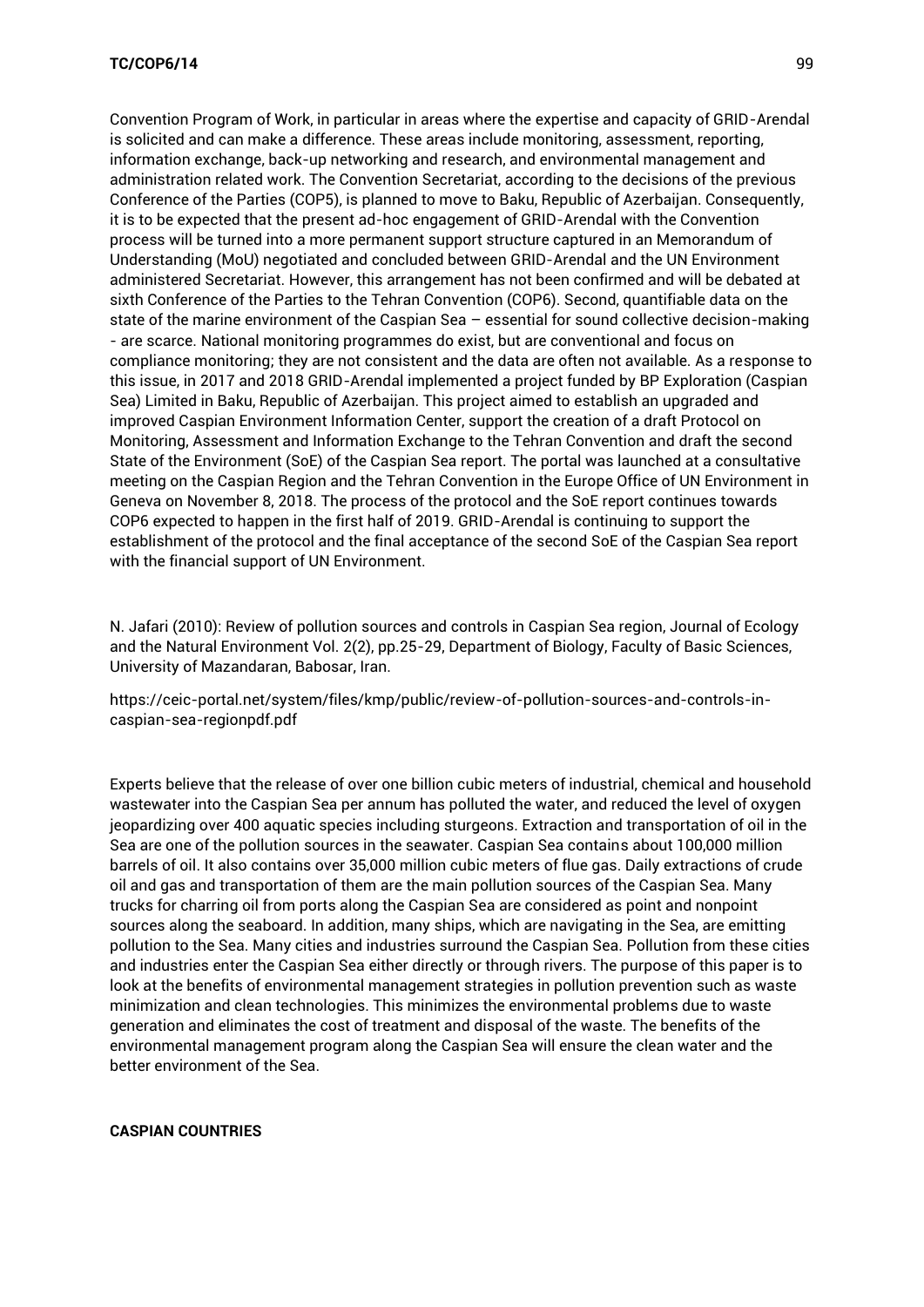This chapter contains references, links (when available) and summaries of 24 documents of high relevance to the Caspian region.

REPUBLIC OF AZERBAIJAN

Framework Convention for the Protection of the Marine Environment of the Caspian Sea (2018): The Second State of the Environment Report of the Caspian Sea, The Republic of Azerbaijan, DRAFT, 56 pp.

This document covers in the Table of Contents quite a number of issues, among them Marine litter and microplastics, but unfortunately there is no text on this two subchapters. Document contains a lot of very useful information on quite a number of issues. Among issues covered are Socioeconomic situation; Direct drivers (sectors); Indirect drivers; Fishing; Non-living resources extraction; Transportation and infrastructure; External inputs: Discharges and run off; Air emissions; Solid waste; Changes in bioresurces; State of marine water quality and incoming freshwater; State of air quality; State of sediment quality; Status of biodiversity; Climate change; Consequences for the social and economic sectors; Impact on environmental services and bioresources; Regional governance; National governance; Policy and legislation; Monitoring and compliance; Participation and outreach (private sector, and information sharing); and Recommendations (Should be regional).

UN (2011): UNECE, Environmental Performance Review Azerbaijan, Second Review Synopsis, 59 pp.

[http://www.unece.org/fileadmin/DAM/env/epr/epr\\_studies/Synopsis/Azerbaijan%20ECE.CEP.158.sy](http://www.unece.org/fileadmin/DAM/env/epr/epr_studies/Synopsis/Azerbaijan%20ECE.CEP.158.synopsis%20english.pdf) [nopsis%20english.pdf](http://www.unece.org/fileadmin/DAM/env/epr/epr_studies/Synopsis/Azerbaijan%20ECE.CEP.158.synopsis%20english.pdf)

(Last accessed 13 June 2019)

The second Environmental Performance Review (EPR) of Azerbaijan began in November 2009 with a preparatory mission. During this mission, the final structure of the report was discussed and established. The first Environmental Performance Review (EPR) of Azerbaijan was carried out in 2003. The second review was intended to measure the progress made by Azerbaijan in managing its environment since the first EPR, and in addressing upcoming environmental challenges. With its strategically important pipeline infrastructure, Azerbaijan is becoming an increasingly important transit corridor for oil and gas. Environmental authorities have been considerably strengthened since the first EPR, both institutionally and in terms of funding. Significant progress has been made in developing a national legislative framework. Integrating environmental concerns into economic and social sectors remains a key objective. Progress has taken place in the use of economic instruments for environmental protection in the period since the first EPR. The legislative framework for waste management has been significantly improved. The system of municipal solid waste management is receiving much more attention than previously. The changes in waste management in Azerbaijan, especially on the Absheron peninsula, are impressive and have the potential to considerably decrease the environmental impact from waste generation and disposal. Due to accumulation of problems in the past, current activities are focused on the most severe and visible cases and the results are positive. Conclusions and recommendations are main section of this document and it contains 12 Chapters and 63 recommendations.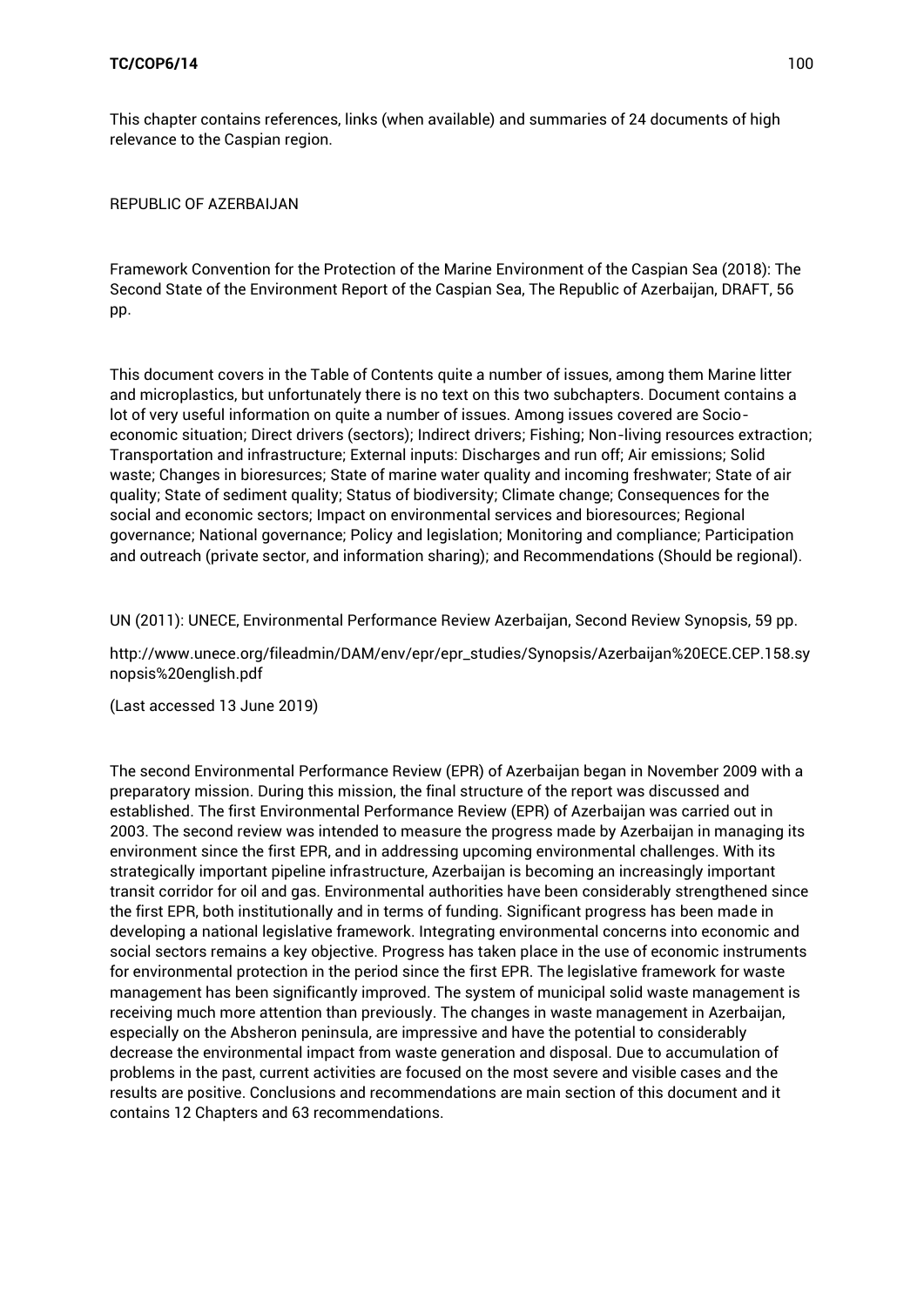European External Action Service (2018): EU Delegation initiates beach clean-up campaign in Azerbaijan

[https://eeas.europa.eu/delegations/azerbaijan\\_en/50582/EU%20Delegation%20initiates%20beach%](https://eeas.europa.eu/delegations/azerbaijan_en/50582/EU%20Delegation%20initiates%20beach%20clean-up%20campaign%20in%20Azerbaijan) [20clean-up%20campaign%20in%20Azerbaijan](https://eeas.europa.eu/delegations/azerbaijan_en/50582/EU%20Delegation%20initiates%20beach%20clean-up%20campaign%20in%20Azerbaijan)

(Last accessed 13 June 2019)

On 15 September 2018, the International Coastal Clean-up day, the European Union Delegation with the support of the Ministry of Ecology and Natural Resources of the Republic of Azerbaijan, EkoSfera Social and Ecological Centre mobilized the staff of the Embassies of the European Union Member-States and the European Bank of Reconstruction and Development for beach cleaning campaign. Over 200 representatives of the diplomatic community and their family members joined the campaign by cleaning up one of the beaches in Novkhani settlement of Baku. Students of the French-Azerbaijan University, participants of the "Young European Neighbours" network run by the Open Neighbourhood, former alumni of the EuroSchools organized by the EU Delegation also joined the initiative. It should be noted that the EU Delegation is one of 40 Delegations that joined the EUBeachCleanup Campaign globally.

CEIC (2019): Caspian Environmental Information Center, Azerbaijan

<https://ceic-portal.net/en/caspian/countries/azerbaijan>

(Last accessed 13 June 2019)

Azerbaijan. **The eastern part of the country leads out to the Caspian Sea with a shoreline of 955 km.**  Environment – Current Issues: The country is currently experiencing economic growth, urbanization and population growth. These trends are mainly expected to take place in the most densely populated area, the Absheron Peninsula leading out to the Caspian Sea. The Azerbaijani territory of the sea entails significant oil and gas reserves, which is highly important for the national economy. The exploitation of these reserves entails however a need for environmental protection. Such needs are increasingly being met by the implementation of national initiatives for environmental protection. National concerns related to the Caspian Sea not only involve the risk of, and damages from, flooding or the impacts from the oil and gas production but also the decline of biodiversity, the pollution from municipal and industrial wastes and wastewater as well as emission of harmful gases. Azerbaijan is a party to 18 Multilateral Environmental Conventions.

Neft Daslari (Oil Stones)

[https://en.wikipedia.org/wiki/Neft\\_Da%C5%9Flar%C4%B1](https://en.wikipedia.org/wiki/Neft_Da%C5%9Flar%C4%B1)

(Last accessed 13 June 2019)

Neft Daşları (Oil Stones) is an industrial settlement in Azerbaijan. It lies 100 km away from Baku, and 55 km from the nearest shore in the Caspian Sea. A full town on the sea, it was the first oil platform in Azerbaijan and the first operating offshore oil platform in the world, incorporating numerous drilling platforms. It is featured in Guinness World Records as the world's first offshore oil platform. The settlement began with a single path out over the water and grew into a system of paths and platforms built on the back of ships sunk to serve as the Oil Stone's foundation. The most distinctive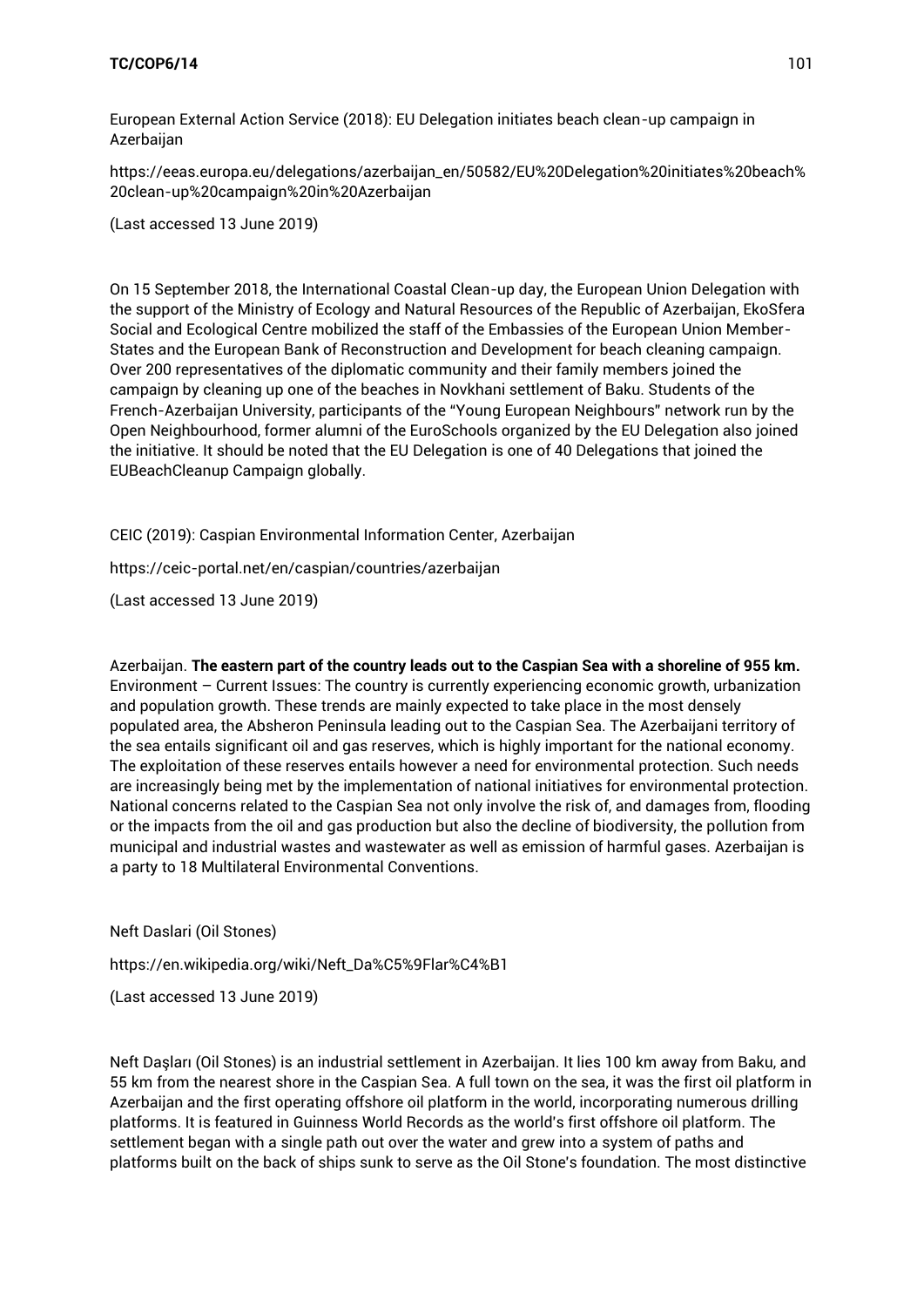feature of Oil Stones is that it is actually a functional city with a population of about 2,000 and over 300 km of streets built on piles of dirt and landfill.

ISLAMIC REPUBLIC OF IRAN

Waste Management Law, Iran, 5 pp.

[http://www.vertic.org/media/National%20Legislation/Iran/IR\\_Law\\_Waste\\_Management.pdf](http://www.vertic.org/media/National%20Legislation/Iran/IR_Law_Waste_Management.pdf)

(Last accessed 13 June 2019)

The Law consists of twenty three articles and nine notes. The Law was approved by Parliament on May 9, 2004, confirmed by the Guardian Council on May 29, 2004, and was finally signed on June 6, 2004 by the leader of the Islamic Parliament. The main issues covered with the Law are: 1. Executive managers for wastes should adopt arrangements based on the standards and regulations of the Ministry of Health; 2. Involvement of the Iran Broadcasting Organisation; 3. Responsibility of municipalities and rural government bodies; 4. Received relevant costs from waste generation shall be spent for wastes management affairs; 5. Schedule for planning and strategies for separating ordinary waste should be made; 6. Instructions for organizing wastes executive management in municipalities, countries, rural governing and rural district governing bodies should be provided; 7. The Environmental Protection Organisation, in cooperation with relevant Ministries should compile standards and methods for wastes executive management; 8. Landfill sites for wastes should be determined; 9. Mixing of medical wastes with other wastes is prohibited; 10. Extraterritorial transportation of special wastes should be subject to the regulations of Basel Convention; 11. Generators of special industrial wastes should minimize their wastes; 12. Storage, mixing, transportation, selling and purchasing, disposal, exportation and discharging of wastes in environment should be according of the regulations of Act; 13. Offenders of the ordinance in Article 14 should return wastes, enlisted in Base1 Convention, to the country of origin.

Khayamabshi, E. (2016): Current Status of Waste Management in Iran and Business Opportunities, Municipality waste management in Iran, 50 pp.

<http://www.unido.or.jp/files/Iran-updated.pdf>

(Last accessed 13 June 2019)

This presentation covers very well the issue of waste management in Iran. In this summary will be presented three section of the presentation: Waste management in Iran: (i) In Iran most of the waste generation is through commercial activities rather than household consumption; (ii) Provincial Government & Municipalities are responsible for the management and disposal of waste; (iii) Waste Management began about 100 years ago; (iv) With the growth of urban population (70% of total population), particularly in big cities like Tehran, municipalities have started mechanical collection of waste which is then transported outside the city for disposal; (v) Since 35 years ago, municipalities of big cities established Waste Management Organization; Plans and objectives for waste management in Iran in next 5 years: (i) Reduce non-organic waste from 60% to 45%; (ii) Increase source separation from 7% to 30%.; (iii) Increase recycling from 13% to 30%; (iv) Increase Formal Landfills from 2% to 20%; (v) Promote new technologies for waste disposal such as incinerators, digester, biogas,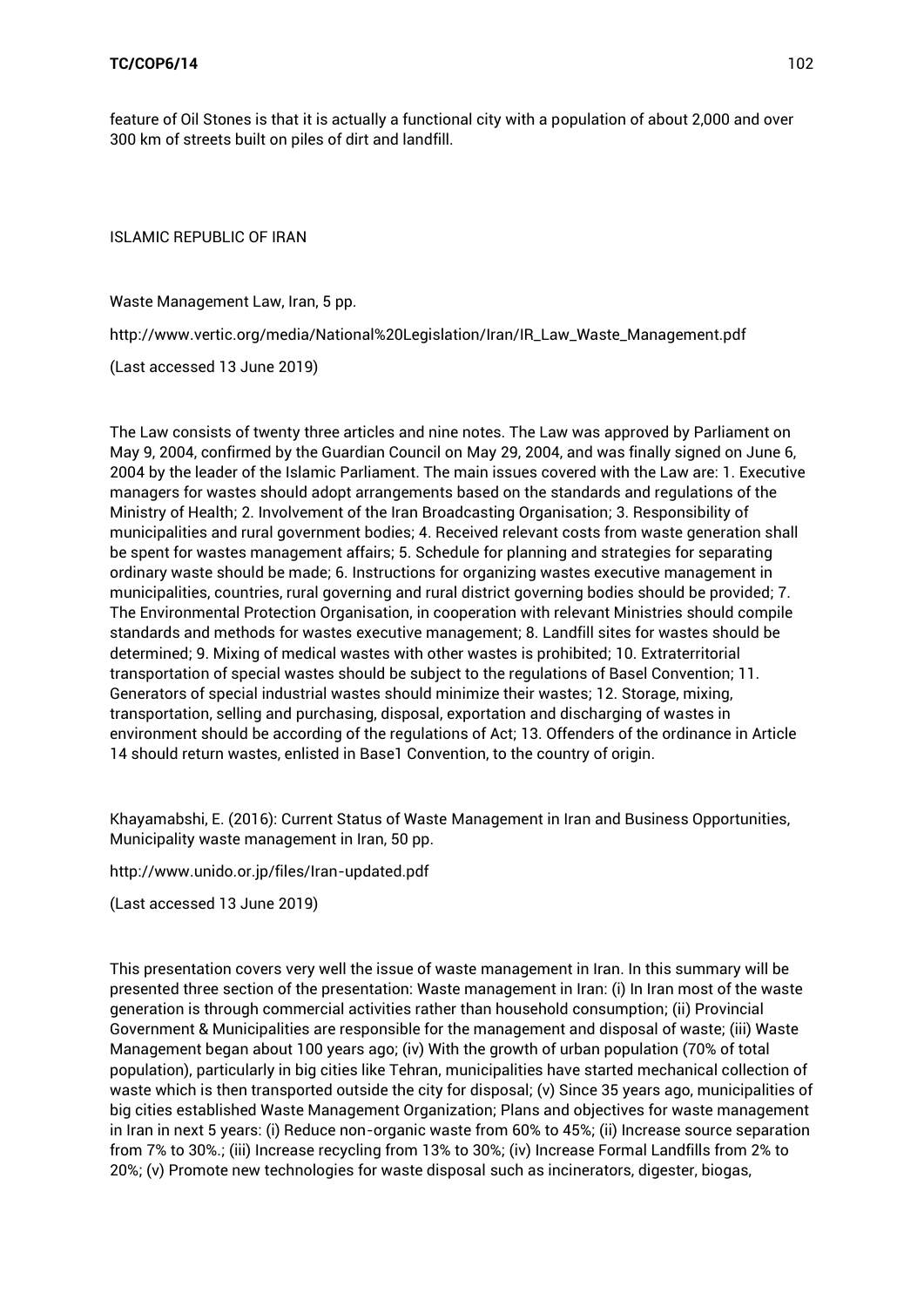recycling, etc.; (vi) Optimize waste collection, increase awareness of people; and Opportunities: (i) Cooperating with Iranian consulting companies for technical training and awareness in waste management; (ii) Cooperating with Iranian consulting companies and municipalities to find the best solution for various cities in modern methods of waste disposal; (iii) On site assessment and negotiation with municipalities; (iv) Cooperating with Iranian companies in supplying waste management equipment such as machinery, tanks and....to Japanese companies for waste management projects being executed in Iran and neighbouring countries; (v) Use Iran as a hub for the export of services to neighbouring countries such as Afghanistan, Pakistan, Iraq, Turkmenistan, Azerbaijan, etc.; (vi) Investment on waste management services such as incinerators, digesters, formal landfill, etc.

Ports and Maritime Organization Ports and Special Economic Zones Affairs Deputy MANUAL OF Tariffs applicable to vessels and cargo In Ports of the Islamic Republic of Iran March 21, 2010 to March 21, 2011, 71 pp.

[https://shahidrajaeeport.pmo.ir/pso\\_content/media/image/2011/08/11879\\_orig.pdf](https://shahidrajaeeport.pmo.ir/pso_content/media/image/2011/08/11879_orig.pdf)

(Last accessed 13 June 2019)

Ports and Maritime Organization (PMO) is the port-and-maritime authority of the I.R. Iran with the responsibility to administer all Iranian ports and enforce the maritime conventions to which PMO is a party. All Port Authorities are regarded as subsidiaries of the PMO. Ports and Maritime Organization (PMO) is affiliated to the Ministry of Roads and Transportation. PMO Managing Director is Deputy Minister of Roads and Transportation. PMO's Board of Directors on behalf of the Supreme Council (comprising of: Minister of Roads & Transportation, Minister of Defence, Minister of Economy, Navy Commander of I.R. Iran and the Management & Planning Deputy of President) formulates and ratifies rules, regulations, orders and ordinances to be applied in Iranian ports. Tariff setting PMO: Supreme Council has the authority to set the tariffs which can be delegated to the PMO Board of Directors. This Tariff includes two Sections: Marine-related Tarrif and Operation Related Tariff which include port dues, duties and charges. Dues: means tariff levied on the ships calling and cargos transported into the ports within Jurisdiction of the I.R. Iran for which no services are provided. Duties: means tariffs levied on the incoming ships and in-bound cargo to cover the associated costs of construction and maintenance of port infrastructures. Charges: means tariffs levied on the services provided to ships and cargos charged charges against the provisions of the services. Note: as the present Tariff Book has been developed to contain the tariffs items on the basis of the orders of the PMO Board of Directors as well as PMO Supreme Council, all directives not dealing with tariff related issues remains in force as before.

Masoudnik, M., Riyahi Bakhtiari, R. and Abdollah, M. (2017), Journal of Oceanography of Iran, Vol. 8, 29 (2017), pp. 43-53: Investigating Abundance, Distribution and Accumulation of Plastic Resin Pellets and Fragments in the Caspian Sea: A Case Study of Noor Shores

<http://joc.inio.ac.ir/article-1-1103-en.pdf>

(Last accessed 13 June 2019)

This study was an attempt to investigate abundance, distribution and accumulation of plastic resin pellets and fragments in the Caspian Sea on the basis of color, size and shape. Therefore, using National Oceanographic and Atmospheric Association (NOAA) method, the plastic debris samples were collected from two separate stations with eighteen quadrants and in a range of two kilometres. The results of study showed that microplastics (whose size is less than 5 millimetre) were more abundant than meso and macro plastics. Also, it was found that plastic resin pellets (N=4263) were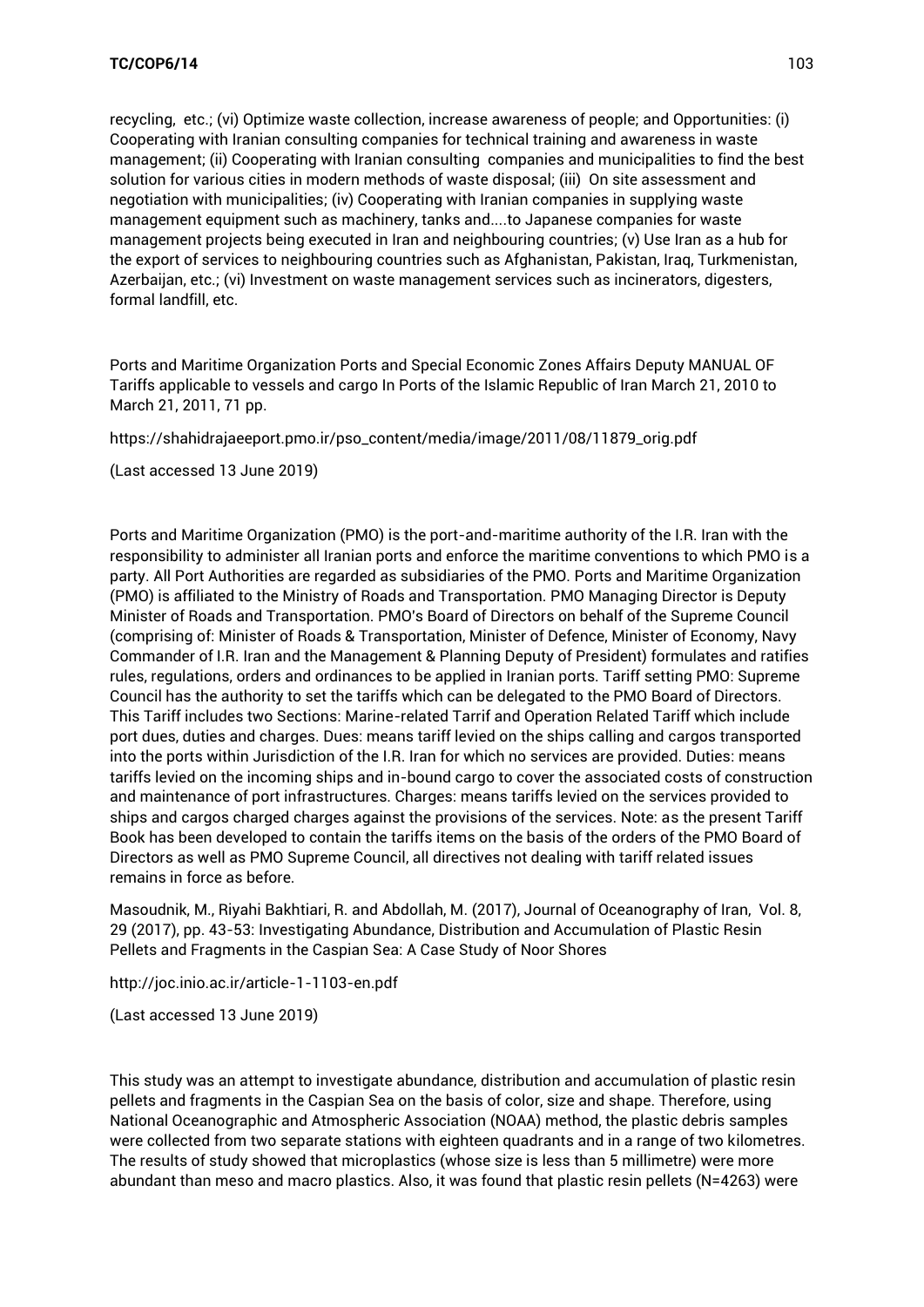the most frequent microplastics. In addition, color analysis of the samples showed that white resin pellets and fragments have the highest frequency. In sum, it was found that plastic debris and fragment are widely and unevenly distributed along shore lines of the Caspian Sea. It seems that this phenomenon is the result of some factors such as characteristics of the Caspian Sea, climate change, vicinity to land mass and land sources, marine activities, geomorphology of the region and physical factors such as shape, size and density of debris rather than human activities.

Slowly Cracking the Chains – [Iran's Waste Management is Going to Awake](https://global-recycling.info/archives/378) 

<https://global-recycling.info/archives/378>

(Last accessed 13 June 2019)

This document is providing lots of useful information about waste management in Iran. According to the information from the Tehran Waste Management Organization, the annual waste production rates in Iran are 7,200,000 tons, of which 70-75 % are organic material convertible to compost, 20-25 % recyclable dry materials and 5-10 % other wastes. In Tehran, 68 percent of total household waste analyzed 2013 was organic. Excluding PET treatment, most of (municipal) waste was and is brought to landfills. According to the Islamic Republic News Agency, 50.000 tons of Tehran construction waste – six times more than the household waste – are to be treated daily. The 18 sites near south Tehran have merely capacity to handle 20 % of the waste; the rest has to be transported to landfills. About 62 % of industrial solid waste is buried, ten percent burned, and eleven percent disposed in an unknown manner. Following an analysis on the "Status of Waste Governance System in Iran" in 2013, Iran has initiated significant progress in the legal and institutional framework during the last few years. A waste law was ratified targeting necessary structures, responsible organizations, committees for inter-agency communication and the role for an increasing private sector in service provision. But the governance still is hierarchic, leaving the MSW management system top-down organized. Although the generation of municipal solid waste in Tehran increased by ten percent during the five-year period, the amount of waste directly disposed of to landfill halved and resource recovery almost doubled. An increase in the capacity of a waste-processing facility contributed significantly to these changes. The estimated result of biodegradable fraction going to landfill in 2012 decreased to 49 percent of its value in 2008.

CEIC (2019): Caspian Environmental Information Center, Iran

<https://ceic-portal.net/en/caspian/countries/iran>

(Last accessed 13 June 2019)

Iran. Iran borders the Southern shore of the Caspian Sea with a coastline of about 1000 km, and 11% of the terrestrial territory holds the southern Caspian watershed. Environment – Current Issues: The Iranian area of the Caspian Sea is the most biologically productive area of the sea and the focal point of economic activities in North Iran. Tourism and fisheries are primary economic activities and the health of the Caspian Sea environment is therefore of high importance to the country. The Iranian area of the sea also offers hydrocarbon reserves. Exploitation of these reserves has however in some cases been halted in order to protect the environment. National concerns regarding the Caspian Sea involve the potential changes in sea level and sea currents. This could potentially result in more frequent occurrences of diseases and the extinction of plankton and benthos species, which influence the rest of the food chain. A rise in sea level will as well have severe consequences for the coastal inhabitants of 2 mill people as well as important infrastructure and maritime industry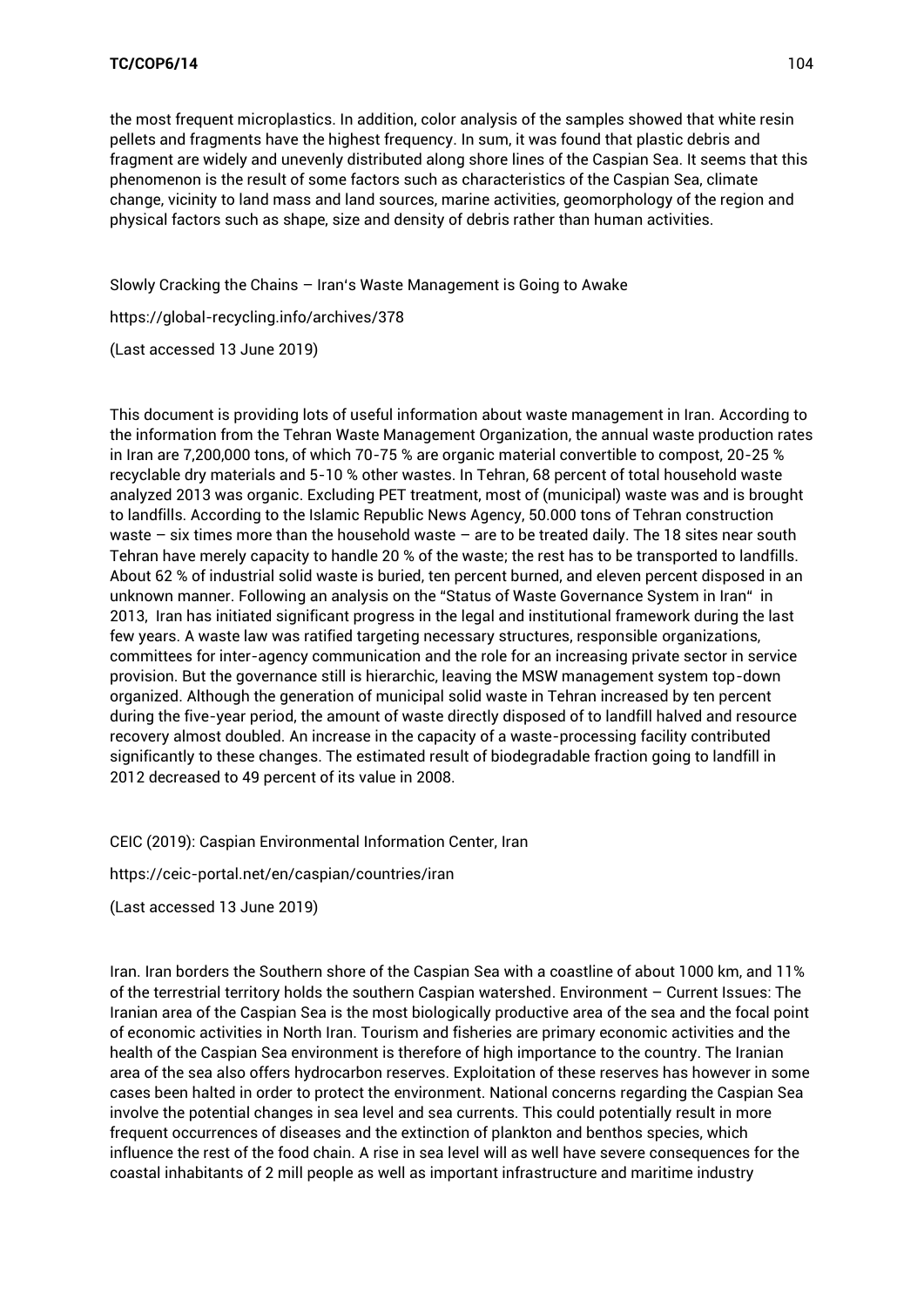structures. Environment – International Agreements: Party to: Biodiversity (CBD), Climate Change (UNFCCC), Climate Change-Kyoto Protocol (KP), Desertification (CCD), Endangered Species (CITES), Hazardous Wastes (Basel), Marine Dumping (MARPOL), Ozone Layer Protection (Montreal), Ship Pollution, Wetlands (Ramsar). *Signed but not ratified: Environmental Modification, Law of the Sea, Marine Life Conservation.* Source: Iran's Second National Communication to UNFCCC, 2010, Department of Environment and National Caspian Action Plan, 2002, Islamic Republic of Iran.

REPULIC OF KAZAHSTAN

UN (2000): UNECE, Environmental Performance Review Kazakhstan, 242 pp.

[https://www.unece.org/fileadmin/DAM/env/epr/epr\\_studies/kazakhstan.pdf](https://www.unece.org/fileadmin/DAM/env/epr/epr_studies/kazakhstan.pdf)

(Last accessed 13 June 2019)

The EPR project in Kazakhstan had originally started in September 1997, but had to be interrupted for organizational reasons. A second preparatory mission therefore had to be organized and took place in October 2000. It resulted in a new structure for the report, which was adapted to the many changes in the country that had occurred in the meantime. The review of Kazakhstan's environmental performance in many ways concentrated on the difficulties of national environmental management in a country of a considerable surface but low population density. The intensity of many problems of environmental degradation adds to the problems. The adopted recommendations therefore often focus on questions of how to cope with strong regional differences in environmental conditions as well as with the most complex threats to human health and nature. In general, the report conveys the need for well-coordinated and decisive action in many areas, if the requirements for an improved and sustainable socio-economic development are to be met. The document covers fourteen issues of importance to Kazakhstan concerning: 1. Legal instruments and institutional arrangements for environmental protection; 2. Regulatory and economic instruments; 3. International cooperation; 4. Air management; 5. Municipal and industrial waste management in the Eastern oblasts; 6. Management of radioactively contaminated territories; 7. Management of water resources and quality; 8. Management of selected problems in the Aral and Caspian Sea regions; 9. Management of mineral resources; 10. Nature and forest management; 11. Introduction of cleaner technologies in industry; 12. Agriculture and desertification; 13. Environmental concerns in energy; and 14. Health and the environment.

CEIC (2019): Caspian Environmental Information Center, Kazakhstan

<https://ceic-portal.net/en/caspian/countries/kazakhstan>

(Last accessed 13 June 2019)

Kazakhstan: Kazakhstan borders the Northeastern part of the Caspian Sea with a coastline of 2320 km, which is approximately one third of the total Caspian coastline. The most Northern part of the territory is shallow and accommodates a wide range of biological species. Environment – Current Issues: National concerns regarding the Caspian Sea involve a potential fluctuation of sea level, environmental pollution, degradation of ecosystems and loss of biodiversity. Hydrocarbons are increasingly being exploited and a concern for the potential risks that follows rise with it. It is evident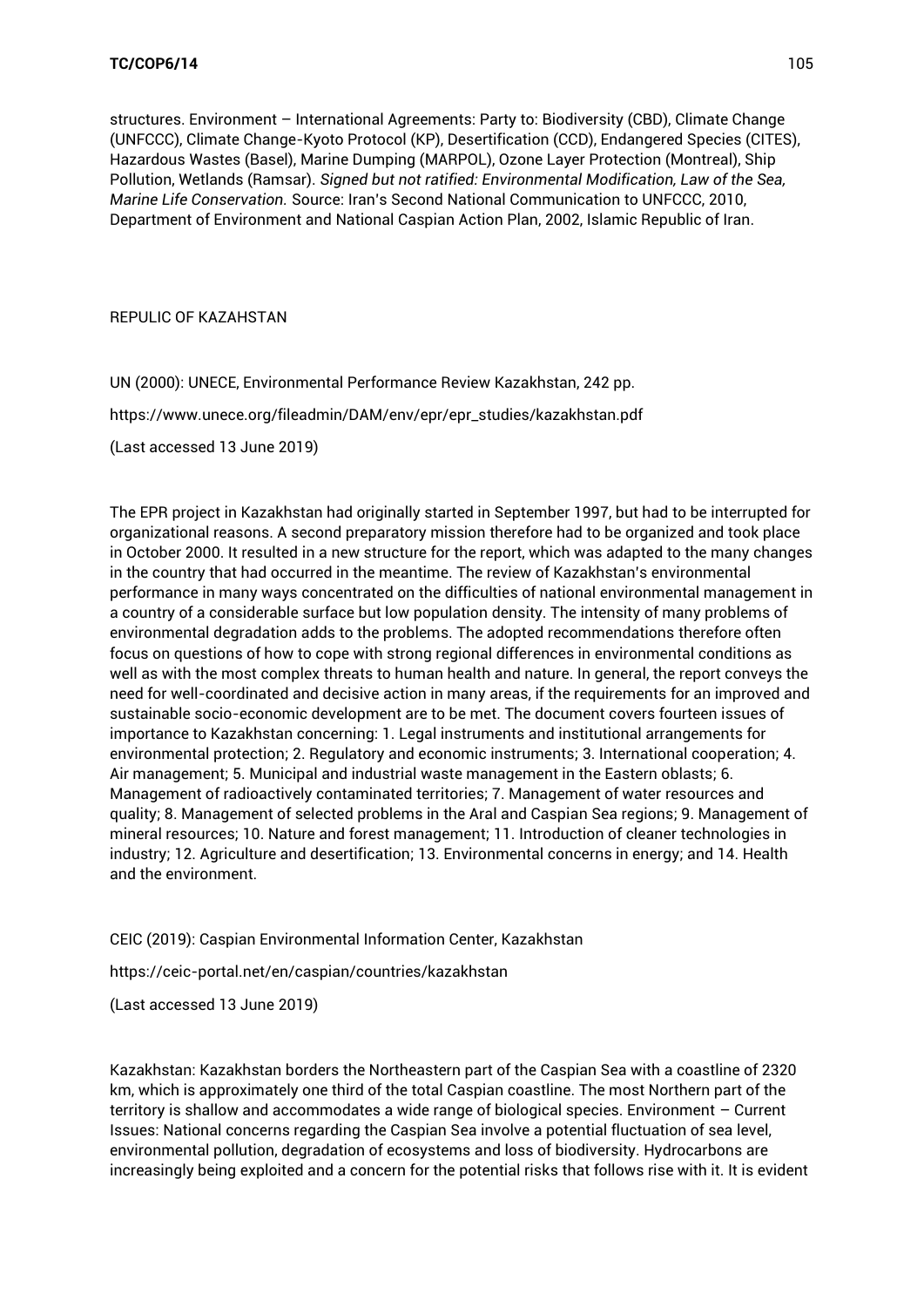that the major threat for the Caspian environment is impacts from human activities, and the degraded environment again impacts on the population of Kazakhstan with regard to living conditions as well as medical and demographic situations. Environment – International Agreements: Party to: Air Pollution (UNECE-CLRTAP), Biodiversity (CBD), Climate Change (UNFCCC), Desertification (CCD), Endangered Species (CITES), Environmental Modification (ENMOD), Hazardous Wastes (Basel), Ozone Layer Protection (Montreal), Ship Pollution, Wetlands (Ramsar). Signed but not ratified: Climate Change-Kyoto Protocol (KP). Source: National Action Programme on Enhancement of the Environment of the Caspian Sea 2003-2012, 2003, Ministry of Environmental Protection.

## RUSSIAN FEDERATION

(International Project "Caspian Environment Programme" (2007), UNDP/GEF Project "Implementation of Convention and Action Plan on Caspian Sea Environment Protection – Phase II", UN Office for Project Services (UNOPS), State Oceanographic Institute (SOI) of Federal Service on Hydrometeorology and Monitoring of Environment (Roshydromet), Report, Project Ref. 00034997/2006/004, A Desk Study Project to determine the fluxes of major contaminants from the Terek River into Caspian Sea

In the frame of the current Project the estimation on contents of nutrients, petroleum hydrocarbons, phenols and heavy metals in water and bottom sediments in the basins of rivers Terek, Sulak and Samur over the last years was carried out. Research was conducted within a framework of the State Monitoring Programme on Roshydromet in the central and lower parts of the Terek delta. The data of Roshydromet standard investigations was used to assess the concentration of pollutants, namely petroleum hydrocarbons, heavy metals, phenols, detergents, nutrients (nitrites, nitrates, ammonium and total nitrogen) and silicates, and also expenditure of river water during the estimation of their flows at hydrological Karagalinsky hydro system and Alikazgan stations in the Terek delta. The Roshydromet data cover the period 2002-2005. Additionally archive data of scientific expeditions of State Oceanographic Institute of Roshydromet during period 2002-2004 were used. The expedition data covered both water and bottom sediment.

CEIC (2019): Caspian Environmental Information Center, Russian Federation

<https://ceic-portal.net/en/caspian/countries/russia>

(Last accessed 13 June 2019)

Russian Federation. **The Russian Federation covers the Northeastern coastline of the Caspian Sea. The territory of the country holds the river basin of the Volga River, which accounts for 80% of the inflow to the Caspian Sea and therefore also the major part of pollutants such as oil and nitrogen.**  Environment – Current Issues: National concerns related to the Caspian Sea involve pollution and changes in fish stocks. Changes in fish stocks of the Caspian Sea but especially to the stocks of sturgeon have had adverse consequences for employment and the economy of the fishing industry. The oil and gas reserves also play an important role in the Russian economy, and are increasingly being developed, which brings further risks of pollution. Environment – International Agreements: Party to: Air Pollution (UNECE-CLRTAP), Biodiversity (CBD), Climate Change (UNFCCC), Climate Change-Kyoto Protocol (KP), Desertification (CCD), Endangered Species(CITES), Environmental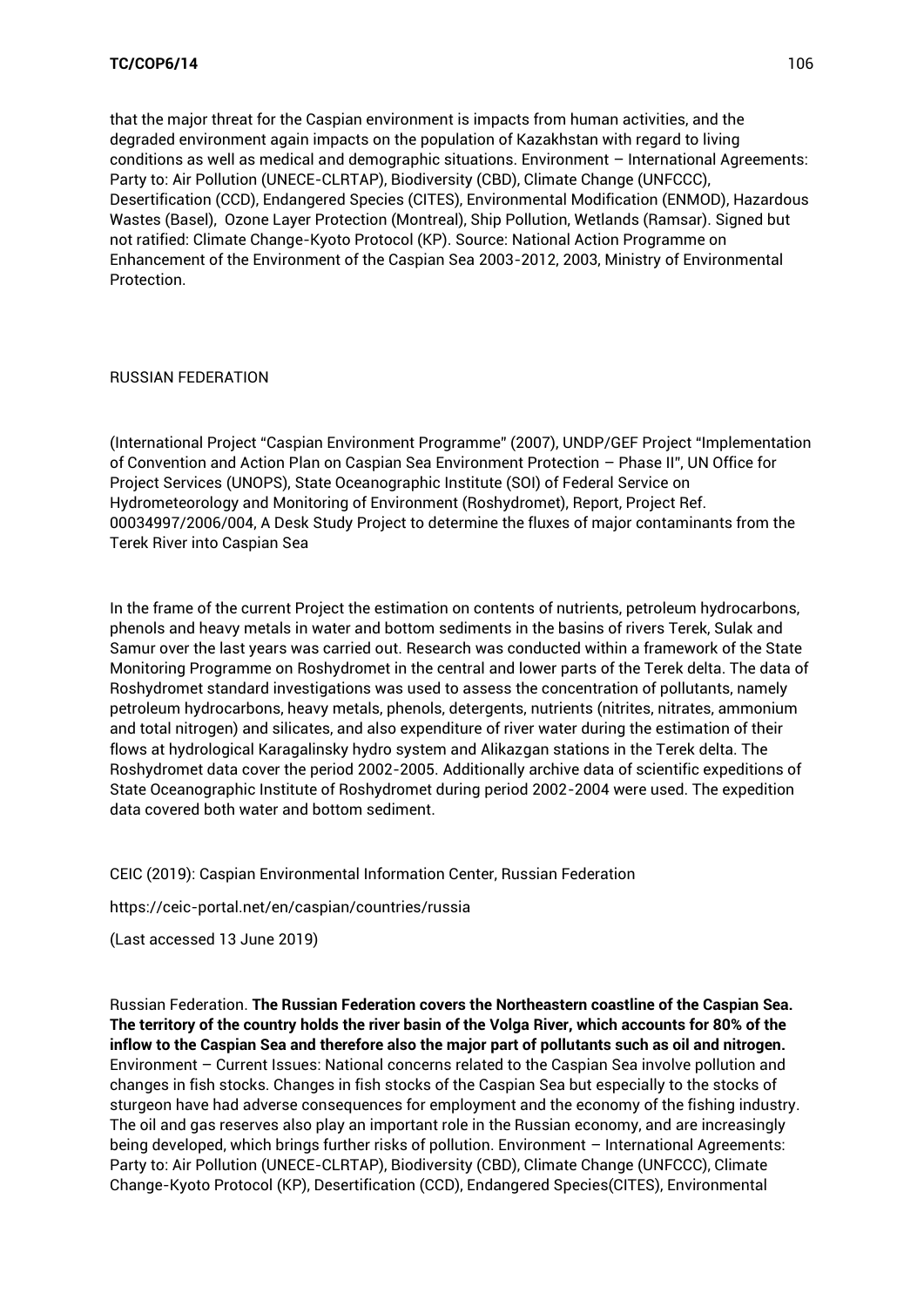Modification (ENMOD) , Hazardous Wastes (Basel), Law of the Sea, Marine Dumping (MARPOL), Ozone Layer Protection (Montreal), Ship Pollution, Wetlands (Ramsar). Source: Caspian Sea State of Environment, 2011, GRID-Arendal, CEP

TURKMENISTAN

UN (2008): UNECE, Environmental Performance Review Turkmenistan, Second Review, 217 pp.

[http://www.greengrowthknowledge.org/sites/default/files/downloads/resource/UNECE%20Environ](http://www.greengrowthknowledge.org/sites/default/files/downloads/resource/UNECE%20Environmental%20Performance%20Reviews_Kazakhstan%202008%20%282nd%20cycle%29.pdf) [mental%20Performance%20Reviews\\_Kazakhstan%202008%20%282nd%20cycle%29.pdf](http://www.greengrowthknowledge.org/sites/default/files/downloads/resource/UNECE%20Environmental%20Performance%20Reviews_Kazakhstan%202008%20%282nd%20cycle%29.pdf)

(Last accessed 13 June 2019)

Studies are carried out by international teams of experts from the region working closely with national experts from the reviewed country. The teams also benefit from close cooperation with other organizations in the United Nations system, including the United Nations Development Programme, and with the Organisation for Economic Co-operation and Development. This is the second EPR of Kazakhstan published by UNECE. The report takes stock of the progress made by Kazakhstan in the management of its environment since the country was first reviewed in 2000. It assesses the implementation of the recommendations in the first review. It also covers nine issues of importance to Kazakhstan concerning: 1. Policymaking framework for environment protection and sustainable development; 2. Compliance and enforcement; 3. Information, public participation and education; 4. Implementation of international agreements and commitments; 5. Economic instruments for environmental protection; 6. Expenditures for environmental protection; 7. Energy and the environment; 8. Management of mineral resources and the environment; and 9. Sustainable management of water resources. The report places particular emphasis on the promotion of sustainable development, as the country gives a high priority to this issue.

Executive Board of the United Nations Development Programme, the United Nations Population Fund and the United Nations Office for Project Services (2015): Country programme document for Turkmenistan (2016-2020), DP/DCP/TKM/2, 12 pp.

[https://open.undp.org/download/CPD/Turkmenistan\\_2016\\_2020.pdf](https://open.undp.org/download/CPD/Turkmenistan_2016_2020.pdf)

(Last accessed 13 June 2019)

This Country programme document states that for Turkmenistan three key development challenges are: (i) Balancing economic development with managing natural resources; (ii) Strengthening the State's capacity to implement participatory governance; and (iii) The availability of verifiable data for government decision-making and public consumption. UNDP conducted extensive consultations with government, unions, universities and non-governmental organizations (NGOs) during the design of this country programme document and shared drafts for comments. UNDP undertook an in-depth analysis to identify the key development issues and theories of change. Based on past UNDP cooperation and its current positioning, partnerships and capacity, four key priorities were selected. Priority 1 contributes to the United Nations Partnership Framework for Development (PFD) outcome, "The national policy, legislative and institutional frameworks are aligned to reduce greenhouse gas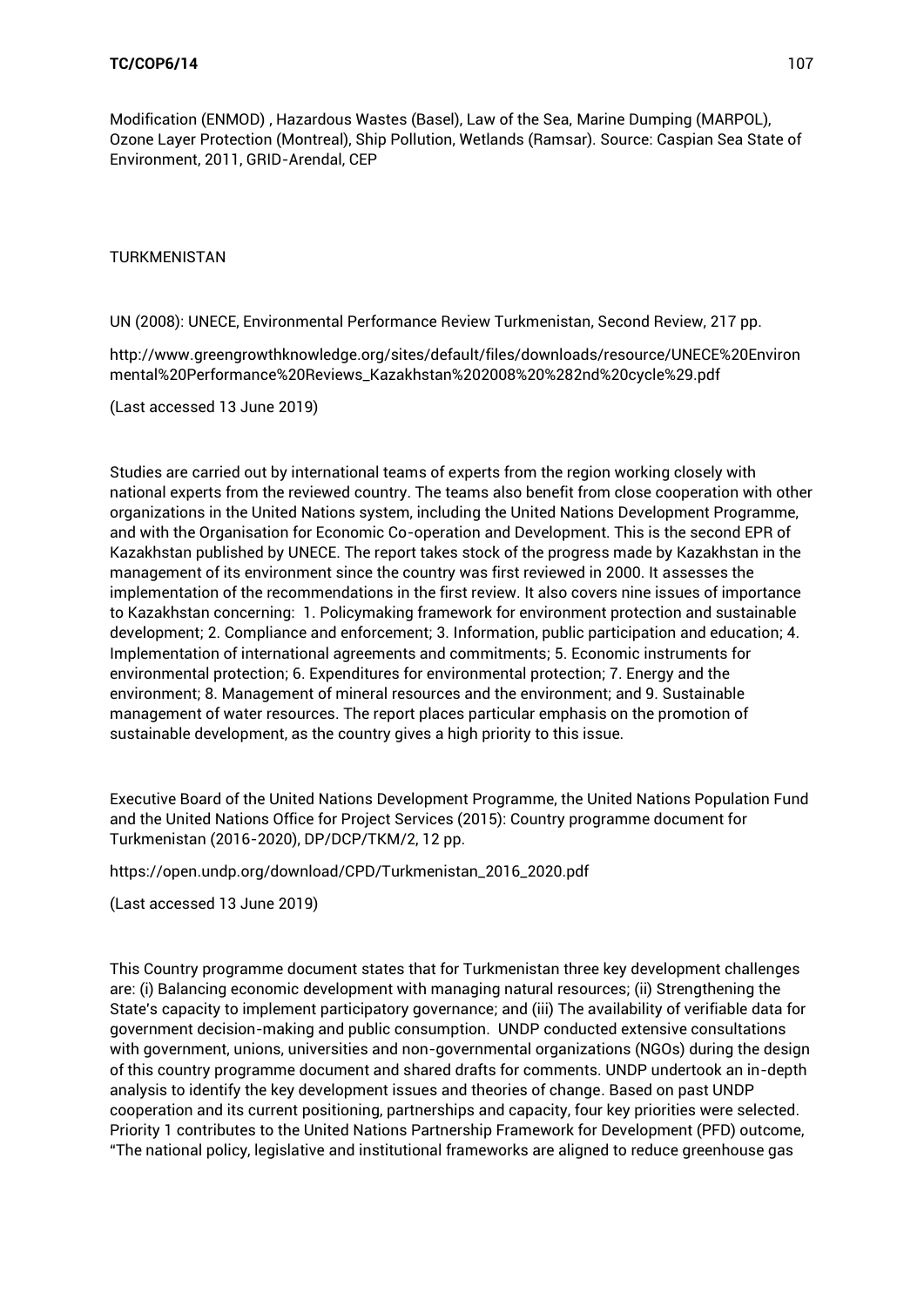emissions through promoting sustainable practices on energy efficiency, the use of renewables, urban development and waste management" and is aligned with Strategic Plan outcome 1.

UNECE (2012): Environmental Performance Review Turkmenistan, First Review Synopsis, 35 pp.

[https://wedocs.unep.org/bitstream/handle/20.500.11822/9627/-](https://wedocs.unep.org/bitstream/handle/20.500.11822/9627/-Turkmenistan_Environmental_Performance_Reviews-2012Turkmenistan_EPR_2012.pdf.pdf?sequence=3&isAllowed=y) [Turkmenistan\\_Environmental\\_Performance\\_Reviews-](https://wedocs.unep.org/bitstream/handle/20.500.11822/9627/-Turkmenistan_Environmental_Performance_Reviews-2012Turkmenistan_EPR_2012.pdf.pdf?sequence=3&isAllowed=y)[2012Turkmenistan\\_EPR\\_2012.pdf.pdf?sequence=3&isAllowed=y](https://wedocs.unep.org/bitstream/handle/20.500.11822/9627/-Turkmenistan_Environmental_Performance_Reviews-2012Turkmenistan_EPR_2012.pdf.pdf?sequence=3&isAllowed=y)

(Last accessed 13 June 2019)

The report covers major issues for Turkmenistan, divided into three sections, including the framework for environmental policy and management, management of natural resources and pollution, and economic and sectoral integration. Among the issues receiving special attention during the reviews were the policy, legal and institutional framework; public participation in decisionmaking and access to information; air pollution; water resources management and Caspian Sea issues; land management; forestry; biodiversity; management of waste; climate change and environmental concerns in the energy sector. The Environmental Performance Review (EPR) of Turkmenistan analyses the progress made in Turkmenistan from 2000 on environmental protection, and proposes recommendations on how the country can improve its environmental management and address upcoming environmental challenges. Conclusions and recommendations are main section of this document and it contains 13 Chapters and 67 recommendations.

CEIC (2019): Caspian Environmental Information Center, Turkmenistan

<https://ceic-portal.net/en/caspian/countries/turkmenistan>

(Last accessed 13 June 2019)

Turkmenistan: **Turkmenistan spans across the Southeastern coast of the Caspian Sea. The Turkmen territory of the sea offers many hydrocarbon reserves as well as recreational areas. The oil and gas reserves have been estimated to a total of 18.2 billion tons, which pose as an important export for the country.** Environment – Current Issues: National concerns regarding the Caspian Sea involve different impacts related to the rising sea level. Flooding can exacerbate the current level of environmental pollution from oil products, pesticides and other toxics. The chancing sea level can as well impact plankton and benthic invertebrates and thereby also the rest of the food chain. The majority of Western Turkmenistan, including the coastal zone, is covered by deserts and as a result not much development of settlements and infrastructure has taken place here, which makes the impacts of a rising sea level minimal compared to the other Caspian countries. Environment – International Agreements: Party to: Biodiversity (CBD), Climate Change (UNFCCC), Climate Change-Kyoto Protocol (KP), Desertification (CCD), Hazardous Wastes (Basel), Ozone Layer Protection (Montreal). Source: *Second National Communication of Turkmenistan under the United Nations Framework Convention on Climate Change,* 2010, Ministry of Nature Protection of Turkmenistan, UNEP, GEF.

Ministry of Natural Resources Use and the Environment Protection of Turkmenistan and UNDP (1998): Caspian Ecological Programme National Report, 34 pp.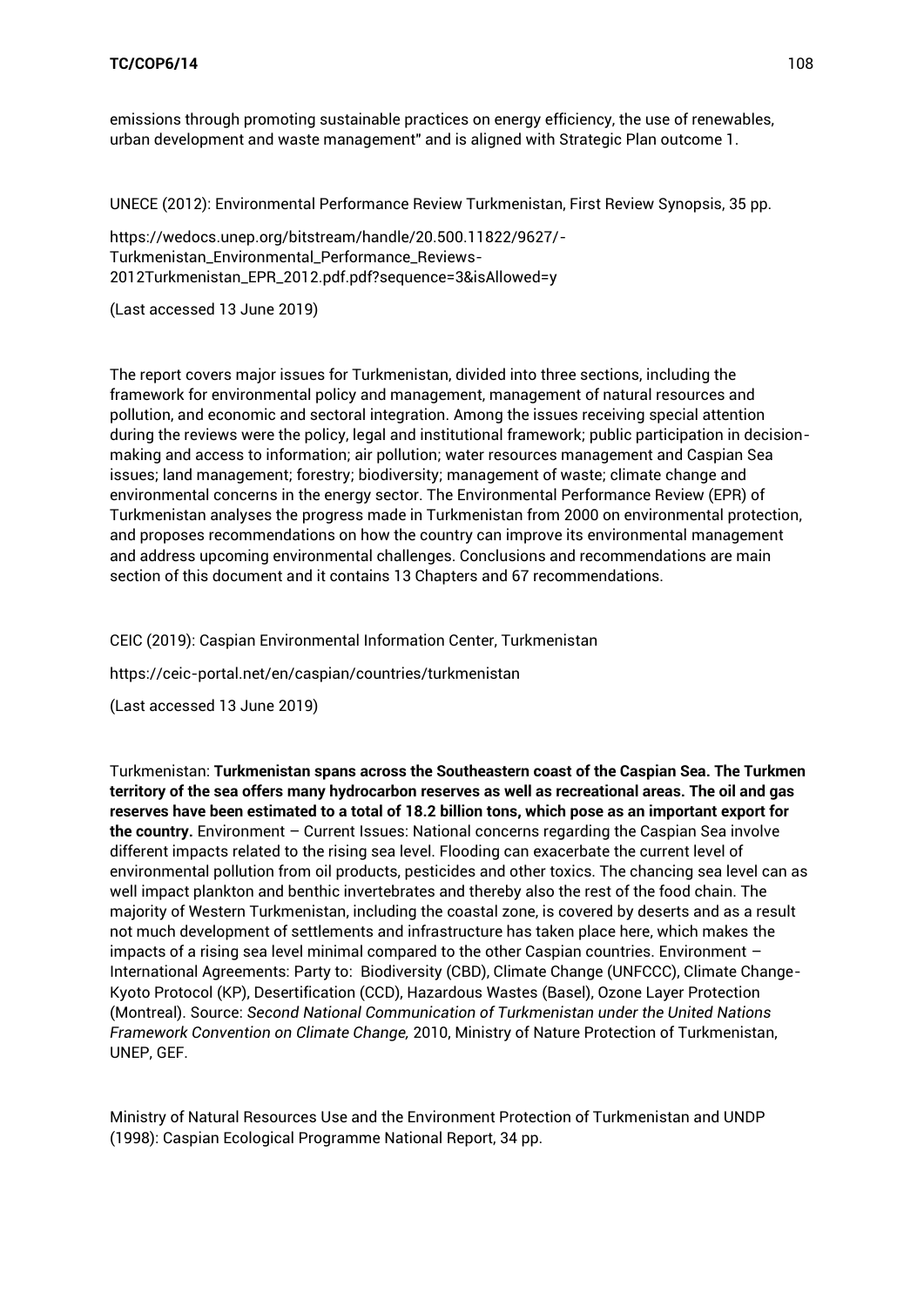This document has significant amount of useful information. Document contains following chapters: 1. Integrated management of the littoral zone; 2. Environment pollution; 3. Health care and rest; 4. Fishery and aquacultures; 5. Characteristics of emergency situation; 6. Legal norms and instructions; 7. Information, date banks and communication; 8. The network of institutes; 9. Basic transborder effects; and 10. Priority actions. In Chapter 2. Environmental pollution are contained following sections: (i) List of the surface resources of pollution, including river, industrial and sewage wastes; (ii) Ships and littoral resources; (iii) Pollution of the air; (iv) The rate of water and precipitation pollution; (v) Review of ongoing national programmes and monitoring networks; and (vi) List of national laboratories for monitoring of levels, pollution effects and laboratories needs in the modern equipment. In the section (i) is written: The quality of the Caspian Sea water has been altering, owing to the wide spectrum of pollutants, directly or indirectly flowing into the sea. On the Turkmen seashore the prospecting and operation of sea and littoral oil and gas fields, enterprises of oil and oil processing industry, municipal sewerages of cities, located along the seashore, as well as wastes of the sea transport are the major resources of the Caspian sea pollution. In the section (iii) is written: The littoral Caspian beaches zone from Turkmenbashi city to Bekdash settlement stretches for 140 km and practically suitable for the rest. Reasons are as follows: the natural conditions of the seashore are on the high level, favourable bottom relief and the quality of the coastal sand, asphalt roads, pure water along the whole littoral spit. As a whole it creates favourable conditions for development of the tourist industry infrastructure in this zone.

Ministry of Nature Protection of Turkmenistan (2002): Biodiversity Strategy and Action Plan for Turkmenistan, 105 pp.

<http://extwprlegs1.fao.org/docs/pdf/tuk163422.pdf>

(Last accessed 13 June 2019)

The overall aim of this Biodiversity Strategy and Action Plan is "To conserve, restore and sustainably use the biological diversity of Turkmenistan for present and future generations". Though desert ecosystems occupy the majority of the country, Turkmenistan possesses a rich and unique biological diversity. More than 20,000 species have been identified, of which 7,064 are higher and lower plants and about 13,000 are vertebrates and invertebrates. The biological diversity of Turkmenistan plays an important role in the country's economy, its culture and traditions. Reduction of biodiversity can negatively influence the well being and living standards of the human population. The most general reasons for biodiversity reduction are habitat loss and excessive exploitation. Convention on Biological Diversity (CBD) was ratified in 1996. Preparation of a "Country Study on the status of Biological Diversity in Turkmenistan" and a "Biodiversity Strategy and Action Plan (BSAP)" is one of a signatory's responsibilities under the Convention on Biological Diversity. The document has been prepared as an integrated Action Plan in which a timescale of implementation, sources of financing and targets are defined. The Action Plan is a system of definite measures and actions aimed at biodiversity conservation. Management, implementation, monitoring, financing and approximate costs are also covered in the Action Plan. The Action Plan provides a mechanism to solve the problems of biodiversity conservation in Turkmenistan. The Action Plan inspires confidence that biological resources will be restored and will be a foundation of the well being of the human population of Turkmenistan.

Turkmenistan Environmental Challenges and Opportunities (2013), Harry Liiv, 35 pp.

[https://www.unece.org/fileadmin/DAM/SPECA/documents/kdb/2013/Seminar\\_Turkmenistan/Liiv.1.](https://www.unece.org/fileadmin/DAM/SPECA/documents/kdb/2013/Seminar_Turkmenistan/Liiv.1.pdf) [pdf](https://www.unece.org/fileadmin/DAM/SPECA/documents/kdb/2013/Seminar_Turkmenistan/Liiv.1.pdf)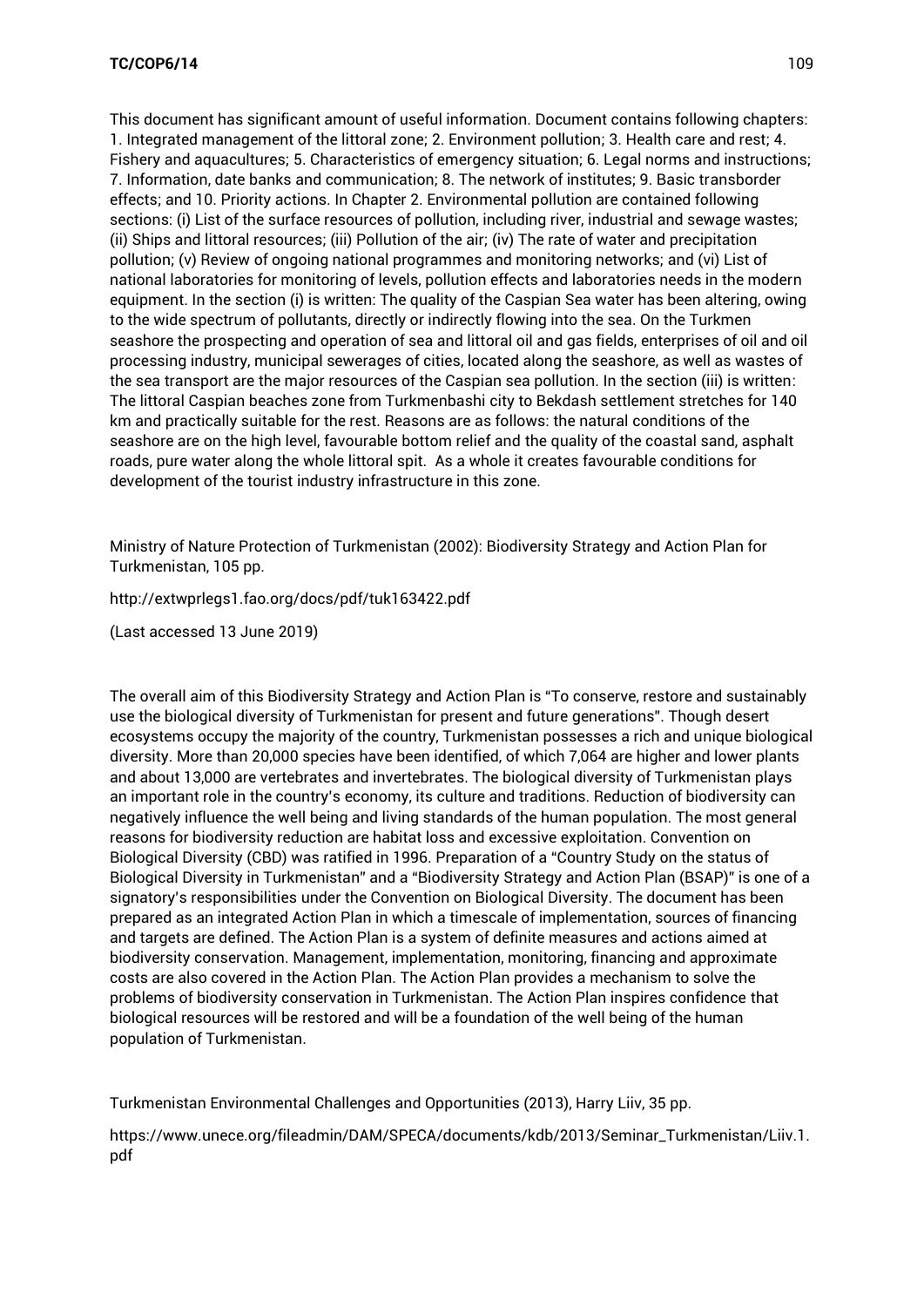(Last accessed 13 June 2019)

This presentation covers State of environment, challenges in different sectors of economy: Energy; Water management; Agriculture and Land; Waste management; Forestry and biodiversity; Tourism; Industry; and Transport. In this summary will be presented only Waste management sector. Waste management State: The oil and gas sector is the main generator of industrial waste, generating about 90 percent of all registered industrial wastes; Municipal solid waste management in Turkmenistan - solid waste generation on the territory of Turkmenistan of 470,500 tons/year (ca.1,300 tons/day) – year 2000? Today- Should be 3x more?; Municipal solid waste is treated also by a mechanical biological factor. Waste management. Challenges: Industrial toxic waste, there is need to develop relevant waste incineration facilities together with suitable industry; For municipal waste the waste sorting and disposal systems, appropriate information should be developed further; Important is to organize awareness rising activities among the Turkmen population, introduction of municipal and industrial waste utilization/recycling technologies; Waste composting may be important as well, especially for planting activities.

Law of Turkmenistan: About Waste (2015) <http://cis-legislation.com/document.fwx?rgn=77191>

(Last accessed 13 June 2019)

This Law governs the relations in the sphere of the address with waste, is directed to reducing formation of waste and ensuring their rational use in economic and other activity for the purpose of prevention of their negative impact on health of the population and the environment. Chapter I. General provisions. Article 1. In this Law the following basic concepts are used: 1. Waste; 2. The address with waste; 3. Production wastes; 4. Type of waste; 5. Household waste; 6. Dangerous wastes; 7. Producer of waste; 8. Collection of waste;

9. Transportation of waste; 10. Cross-border transportation of waste; 11. Placement of waste;

12. Storage of waste; 13. Waste disposal; 14. Subject to placement of waste; 15. Conversion of waste; 16: Use of waste; 17. Waste recycling; 18. Neutralization of waste; 19. Limit of placement of waste; and 20. The standard rate of formation of waste.

Sustainable Development in the Cities of Turkmenistan (2017)

[http://www.tm.undp.org/content/turkmenistan/en/home/presscenter/pressreleases/2017/11/03/su](http://www.tm.undp.org/content/turkmenistan/en/home/presscenter/pressreleases/2017/11/03/sustainable-development-in-the-cities-of-turkmenistan.html) [stainable-development-in-the-cities-of-turkmenistan.html](http://www.tm.undp.org/content/turkmenistan/en/home/presscenter/pressreleases/2017/11/03/sustainable-development-in-the-cities-of-turkmenistan.html)

(Last accessed 13 June 2019)

The United Nations Development Program (UNDP), the State Committee for Environmental Protection and Land Resources of Turkmenistan and relevant national stakeholders has launched a joint project to develop sustainable cities in Turkmenistan. The project, titled "Sustainable Development of the Cities in Turkmenistan: Integrated Green Urban Development in Ashgabat and Avaza", is a six year strategy with the aim to develop cities that would meet environmental, social and economic requirements without causing damage or the misuse of valuable resources. The new project promotes efficient use of energy resources through the upgrading of street lighting, developing green and sustainable public transportation system, improving urban development planning, reducing and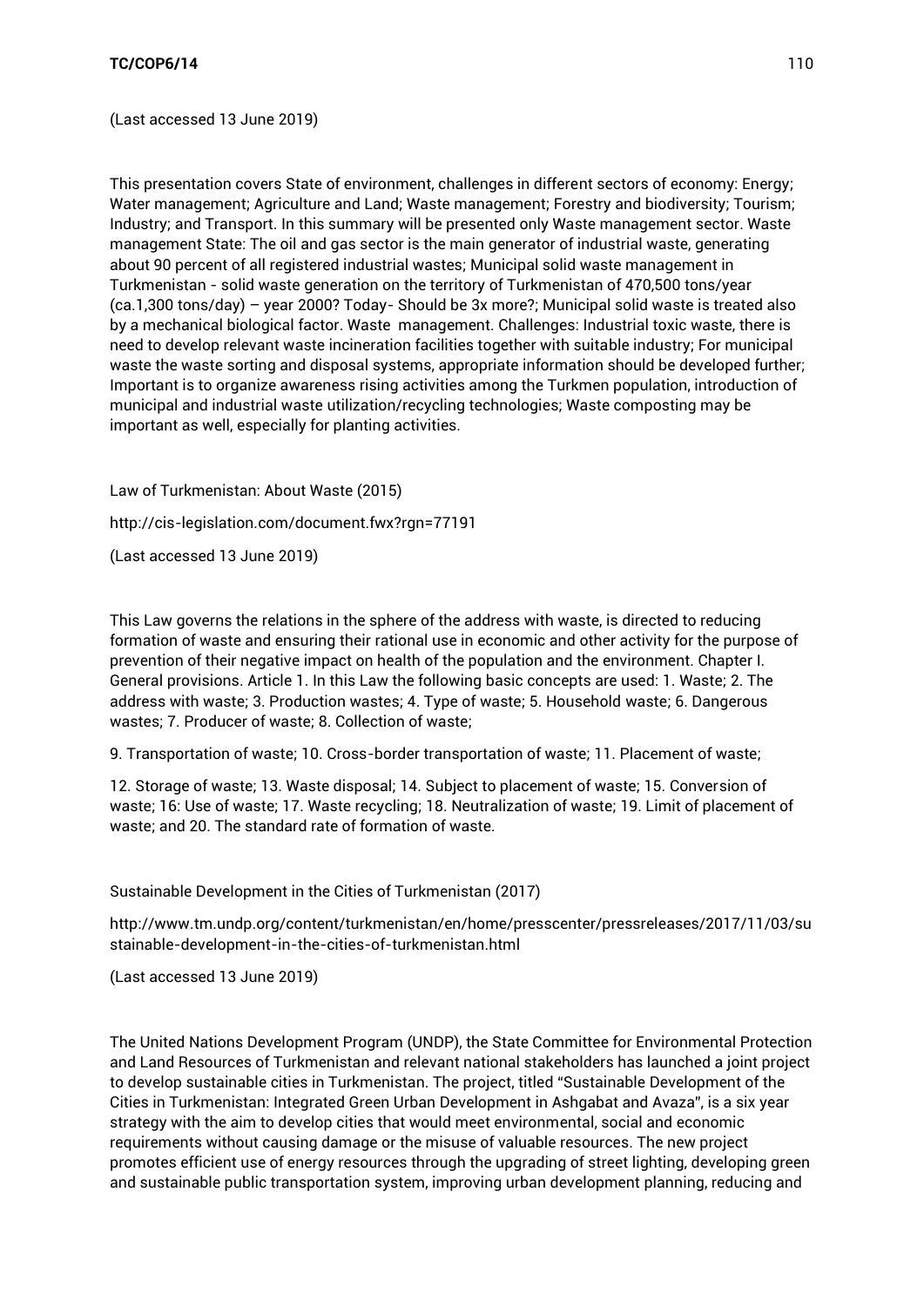recycling waste, and introducing new standards for resource conservation. National stakeholders noted the relevance of this project regarding international obligations of Turkmenistan under the Paris Agreement on Climate Change and within the framework of the implementation of the Sustainable Development Goals.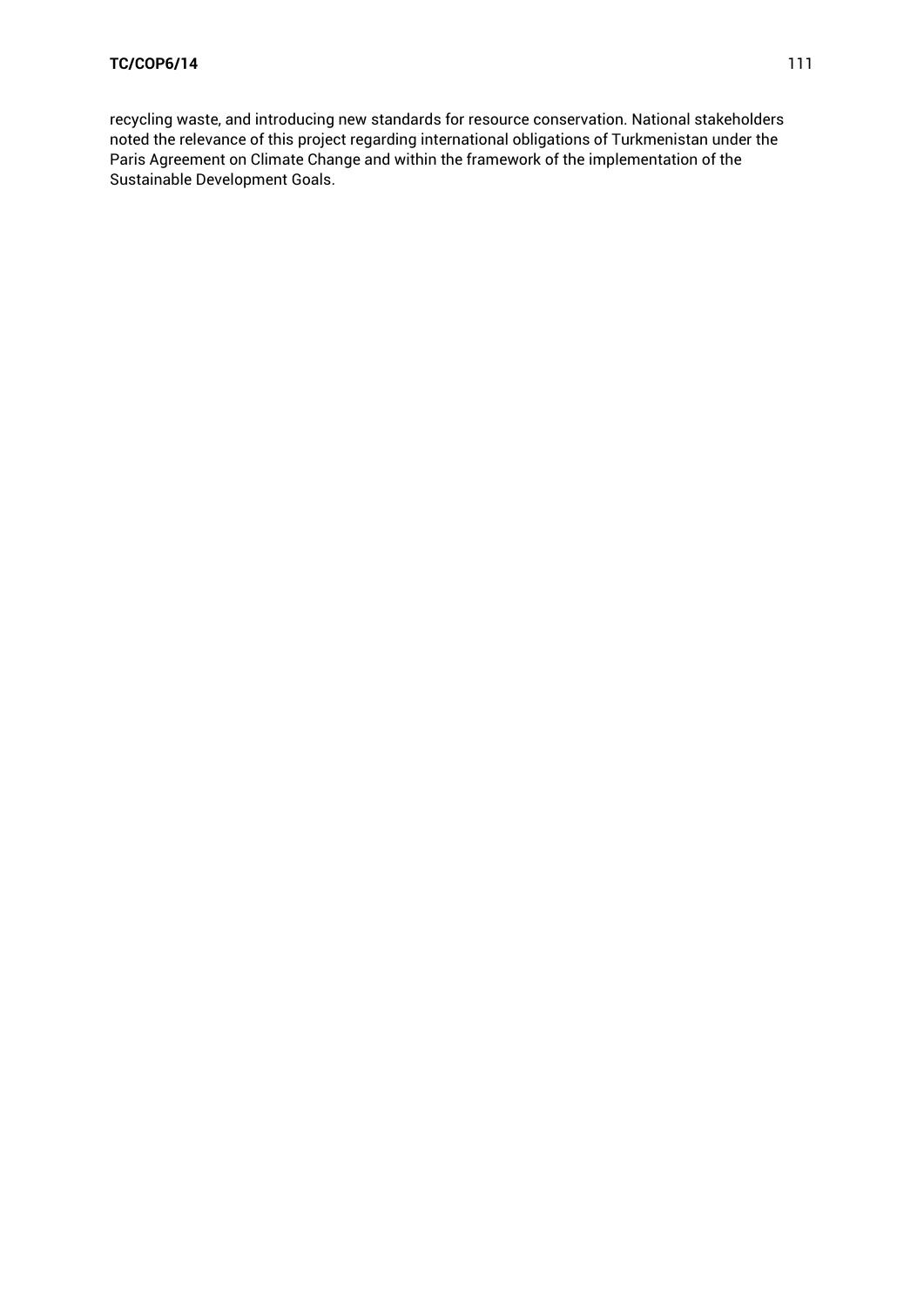## **Annex VI**

Preliminary Draft Caspian Marine Litter Action Plan was prepared by International Consultant and sent by TCIS to National Experts on 20 June for comments by 10 July 2019. Detailed comments were received from Azerbaijan, Turkmenistan and some general comments from Russian Federation.

### **Preliminary Draft Caspian Marine Litter Action Plan**

#### Part I

### General Provisions

Part I contains Rationale for the Caspian Marine Litter Action Plan; Area of Application; Definition of Terms; Principles; and Objectives.

### **Article 1**

### **Rationale for the Caspian Marine Litter Action Plan**

Marine litter may have significant implications for the marine and coastal environment at a regional and national level. These impacts are environmental, economic, health and safety and cultural, rooted in prevailing production and consumption patterns. The problem originates mostly from land-based activities and sea-based activities, as well as lack of governmental financial resources, general lack of understanding of the public's co-responsibility, and the optimisation of the application of legal enforcement systems that could limit pollution.

There is no single solution to the marine litter problem, and efforts must encompass reduction in waste generation, better waste management on land and at sea and educational and awarenessraising activities to bring about a change in attitudes and behaviours of people. The rationale for the preparation of this Caspian Marine Litter Action Plan is to improve the quality of the marine and coastal environment of the Caspian Sea in accordance with the provisions of the Tehran Convention and Moscow Protocol. Implementation of the Caspian Marine Litter Action Plan could be at a considerable lower cost than with a no action scenario.

A regional approach to marine litter management is very important because of the transboundary nature of the problem. Through a regional approach each of the participating countries could contribute to and benefit from the collective effort which should result in synergistic effects. Exchanging views, approaches and results should help the development and implementation of a coordinated and harmonized regional programme. Surveying, monitoring and reporting all require regionally coherent methods and indicators to be effective. The advantage of a regional approach has been proven in several regional programmes around the world.

## **Article 2**

## **Area of Application**

The geographical area of application of the Caspian Marine Litter Action Plan covers the geographical areas of the Tehran Convention Contracting Parties: Republic of Azerbaijan; Islamic Republic of Iran; Republic of Kazakhstan; Russian Federation; and Turkmenistan.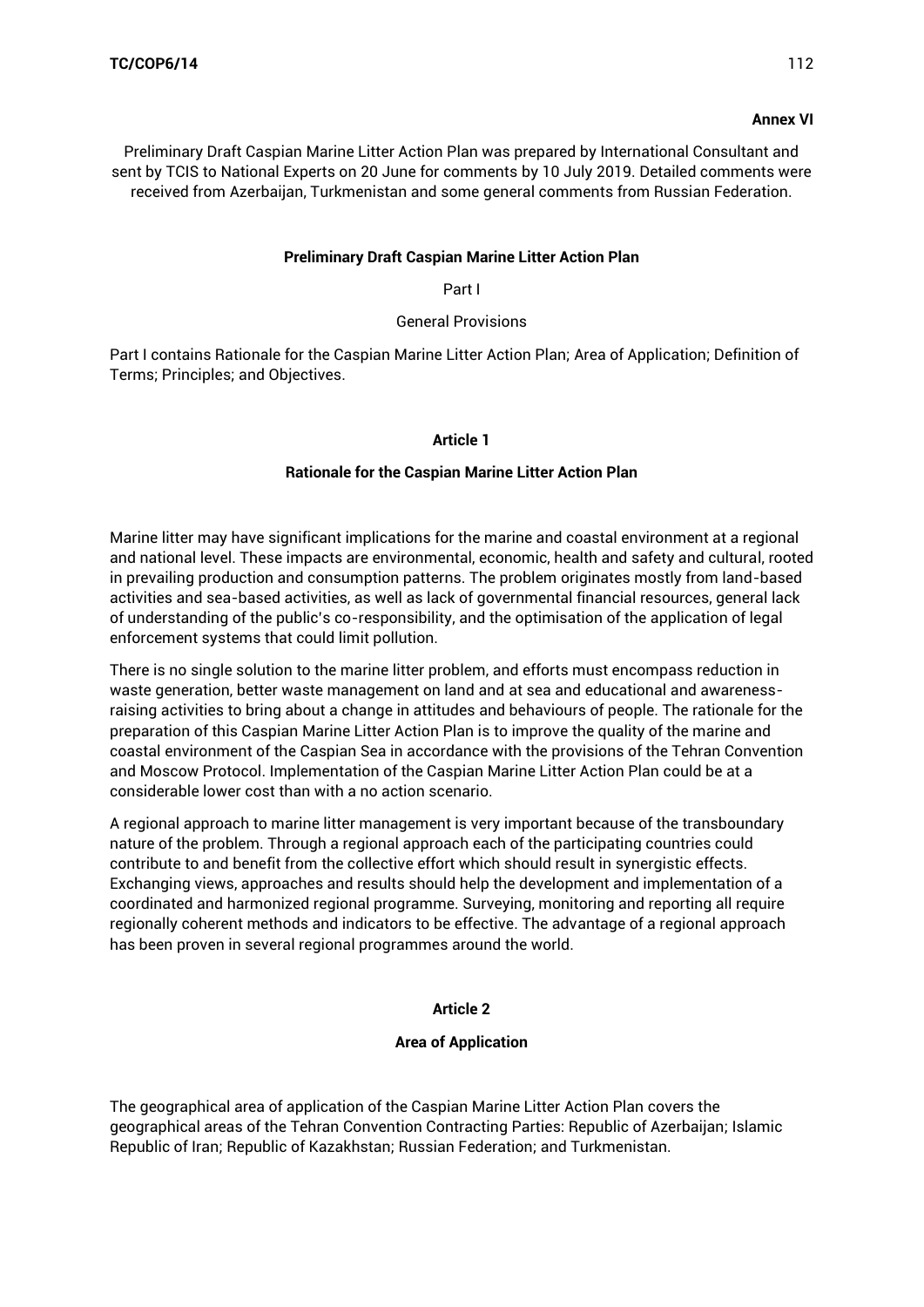The surface of the Caspian Sea is about 436,000 km2, volume is about 78,000 km3, maximum depth is 1025 m, average depth is 184 m, and coastal length about 7000 km.

### **Article 3**

### **Definition of Terms**

For the purposes of this Caspian Marine Litter Action Plan, the following terms mean:

Abandoned, lost or otherwise discarded fishing gear or parts thereof (ALFDG) or Derelict fishing gear (DFG) are the collective terms for commercial and recreational fishing gear that has been abandoned, lost or otherwise discarded into the marine environment and causes negative biological impacts through, e.g. unintentional catches of fish (a process which is often referred to as ghost fishing), coverage of sensitive habitats and/or fragmentation into micro-particles that could enter the food chain;

Caspian Marine Litter Action Plan means, for the purpose of this document, Regional Caspian Sea Marine Litter Action Plan;

Coastal area means terrestrial area bordering the coastline and affected by the proximity to the sea and by the sea level fluctuations;

Conference of the Parties means the body referred to in Article 22 of the Tehran Convention;

Contracting Parties means the Caspian Littoral States: Republic of Azerbaijan, Islamic Republic of Iran, Republic of Kazakhstan, Russian Federation, and Turkmenistan;

Diffuse sources means land-based sources of pollution, other than point sources, from which substances enter the environment as a result of land run-off, precipitation, atmospheric deposition, drainage, seepage or hydrologic modification or destruction of habitats;

Dumping means any pollution to the sea from any deliberate disposal into the marine environment of wastes or other matter from vessels, aircraft, platforms, or other man-made structures in the sea or any deliberate disposal of vessels, aircraft, platforms, or other man-made structures in the sea;

Emission means any kind of discharges, effluents or releases of polluting substances into the water, air or soil;

Extended Producer Responsibility means a strategy to add all of the environmental costs associated with a product throughout the product life cycle to the market price of that product;

Fishing for litter means the collection of marine litter and its subsequent landing in ports and proper disposal by fishermen, whether passive (litter is collected during their regular fishing activities) or "active" (litter is collected by fishermen on duty for that specific purpose);

Fishing gear includes all items/elements onboard fishing vessels that are used for fishing purposes, including fish aggregating devices (FADs);

Hot-spot means a limited and definable land area, stretch of surface water or specific aquifer that is subject to excessive pollution and necessitates priority attention in order to prevent or reduce the actual or potential adverse impacts on human health, ecosystems or natural resources and amenities of economic importance;

IUU fishing gear means any fishing gear, marked or not marked, used for the purpose of illegal, unreported and unregulated fishing;

Macro litter means the fraction of marine litter of more than 2.5 cm in size;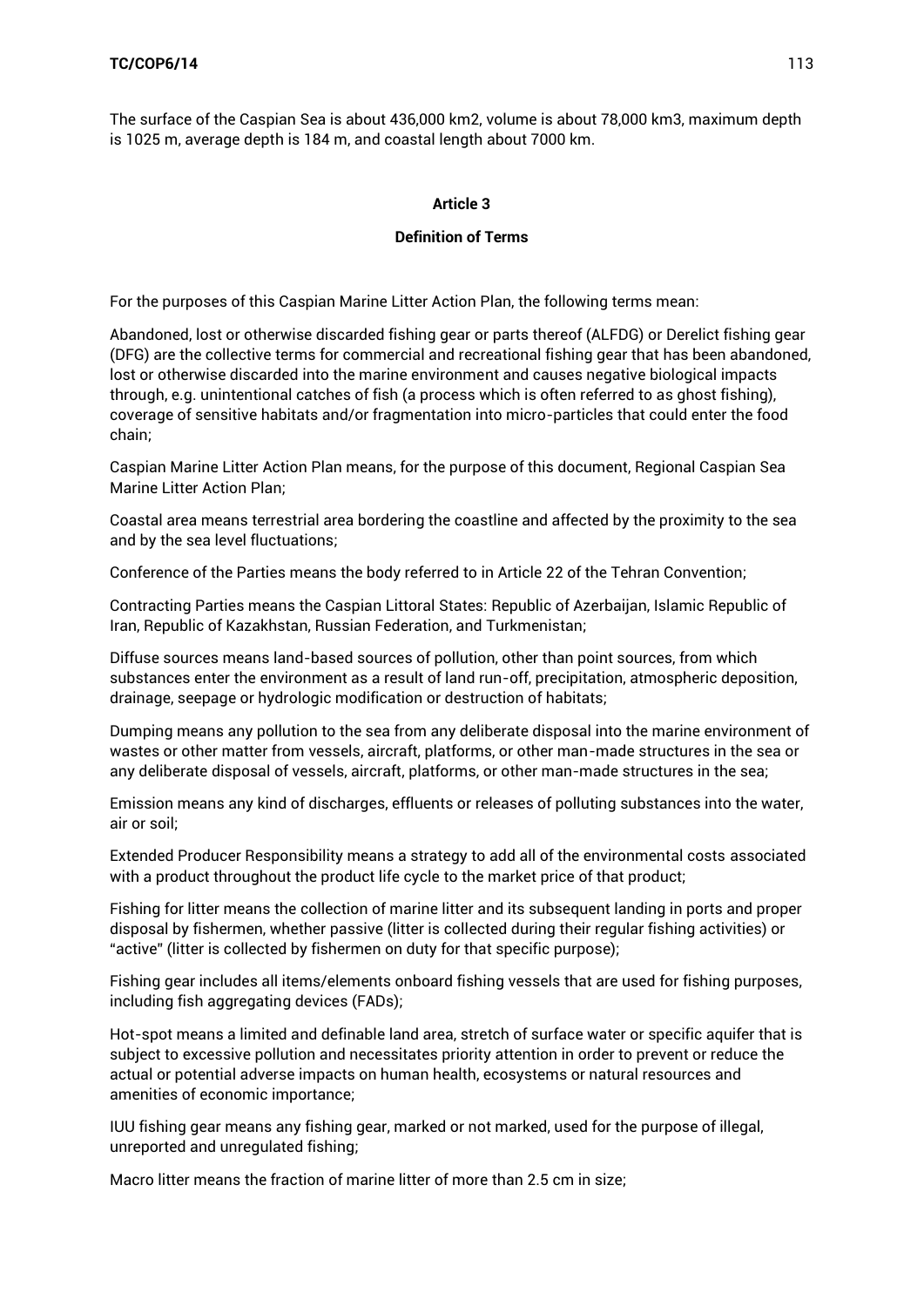Marine litter (including plastic and micro-plastic), regardless of the size, means any persistent, manufactured or processed solid material discarded, disposed of or abandoned in the marine and coastal environment. Marine litter consists of items that have been made or used by people and deliberately discarded or unintentionally lost into the sea or rivers or on beaches and shores, including such material transported into the marine environment from land by rivers, draining or sewage systems, storm water or winds, including material lost at sea in bad weather (fishing gear, cargo), For example, marine litter consists of plastics, wood, metals, glass, rubber, clothing, paper, etc.;

Marine litter monitoring means repeated surveys of beaches, surface waters, water columns, sea beds and biota to determine litter types and quantities in a representative manner so that information can be compared with baseline data to follow trends;

Micro litter means the fraction of marine litter of less than 5 mm in size with a further division into Large Micro Particles (1-5 mm) and Small Micro Particles (<1 mm);

Moscow Protocol means Protocol for the protection of the Caspian Sea against pollution from landbased sources and activities to the Tehran Convention;

Point sources means land-based sources of pollution where emissions are introduced into the environment from any discernible, confined and discrete conveyance, including but not limited to pipes, outfalls, channels, ditches, tunnels, conduits or wells from which pollutants are or may be discharged;

Pollution means the introduction by man, directly or indirectly, of substances or energy into the environment resulting, or likely to result, in such deleterious effects as harm to living resources and marine life, hazards to human health and hindrance to legitimate uses of the sea;

Pollution from land-based sources means pollution of the sea from municipal landfills (waste dumps) located on the coast; riverine transport of waste from landfills or other sources along rivers and other inland waterways (canals); discharge of untreated municipal sewage and storm water (including occasional overflows); industrial facilities (solid waste from landfills and untreated water); and tourism (recreational visitors to the coast and beach goers);

Pollution from sea-based sources means pollution from merchant shipping, ferries and cruise liners; fishing vessels; military fleets and research vessels; pleasure craft; offshore oil and gas platforms; aquaculture installations; and waterway recreational activities (such as diving and marinas);

Primary microplastics means plastics produced in microscopic size either for the direct use in products (such as microbeads used, e.g. in cosmetic peeling products or for cleaning purposes of ship hulks) or indirect use (such as pre-productions pellets or nurdles);

Secondary microplastics means the fraction of microplastics in the marine environment which results from the breakdown of larger items into numerous tiny fragments due to mechanical forces and/or photochemical processes, as well as from other degradation sources such as fibres in wastewater from washing clothes and particles of rubber lost from tyres due to normal wear;

Secretariat means the body referred to in Article 23 of the Tehran Convention;

Tehran Convention means Framework Convention for the Protection of the Marine Environment of the Caspian Sea; and

Vessel or Ship means a vessel of any kind that operates in the marine environment, including hovercraft, hydrofoil boats, submarines, towed and self-driving boats, as well as platforms and other manmade offshore structures.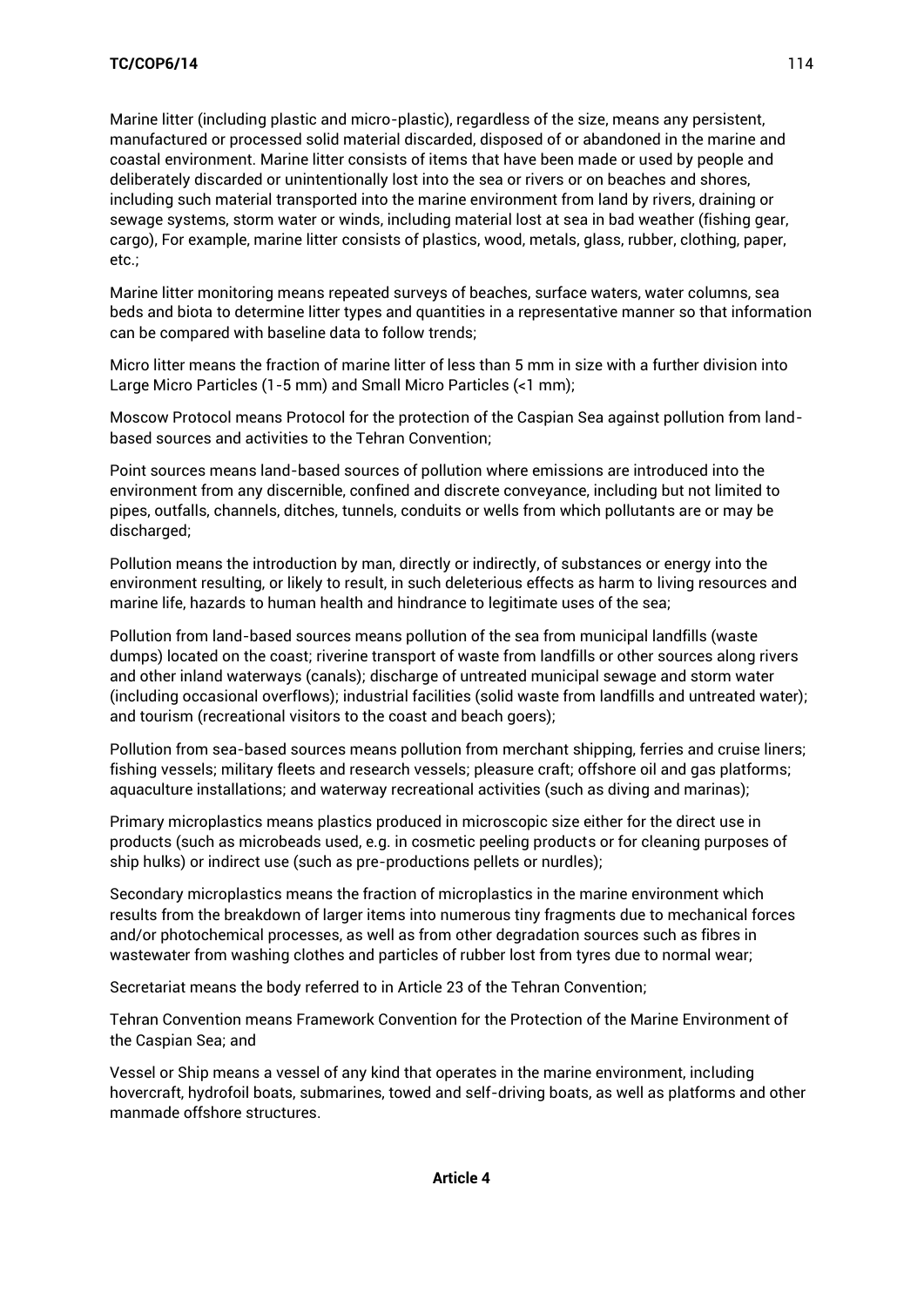### **Principles**

In implementing the Caspian Marine Litter Action Plan the participating countries shall be guided by:

The precautionary principle, by virtue of which, preventive measures are to be taken when there are reasonable grounds for concern that substances or energy introduced, directly or indirectly into the marine environment may bring about hazards to human health, harm living resources and marine ecosystems, damage amenities or interfere with other legitimate uses of the sea, even when there is no conclusive evidence of a causal relationship between the inputs and the effects;

The polluter pays principle, by virtue of which, the costs of pollution prevention, control and reduction measures are to be borne by the polluter;

The prevention principle, by virtue of which, any marine litter management measure should aim at addressing the prevention of marine litter generation at the source;

The integration principle, by virtue of which, the marine litter management should be an integral part of the solid waste management to ensure environmentally sound management of human activities and rational use of resources;

The public participation and stakeholder involvement principle, by virtue of which, the general public including local communities, private sector, NGOs, and local authorities will be involved in the development and implementation of the Caspian Marine Litter Action Plan; and

The accessibility of information on the pollution of the marine environment of the Caspian Sea principle, by virtue of which the Contracting Parties provide each other with relevant information in the maximum possible amount.

#### **Article 5**

#### **Objectives**

The objectives of the Caspian Marine Litter Action Plan are to:

Prevent and reduce marine litter pollution to a minimum in the marine and coastal environment of the Caspian Sea region and its impact on ecosystem services, habitats and species (in particular the endangered species), economic development, public health and safety and reduce the socioeconomic costs it causes;

Remove to the extent possible already existent marine litter by using environmentally acceptable methods;

Enhance knowledge and awareness about marine litter and its impacts amongst all stakeholders in the Caspian Sea, including but not limited to citizens, government decision makers, the private sector such as fisheries, shipping, ports, tourism, plastic and the packaging industry, and civil society including the general public;

Strengthen national institutional arrangements to prevent and reduce the amount of marine litter effectively, with clearly defined responsibility of the governing authority based on best management practices to deal with marine litter from its generation to disposal;

Assist in the establishment of cross-sectoral cooperation among relevant national and local authorities which are involved in the marine litter issues;

Ensure that the management of marine litter in the Caspian Sea is performed in accordance with accepted international standards and approaches and as appropriate in harmony with programmes and measures applied in other regional seas; and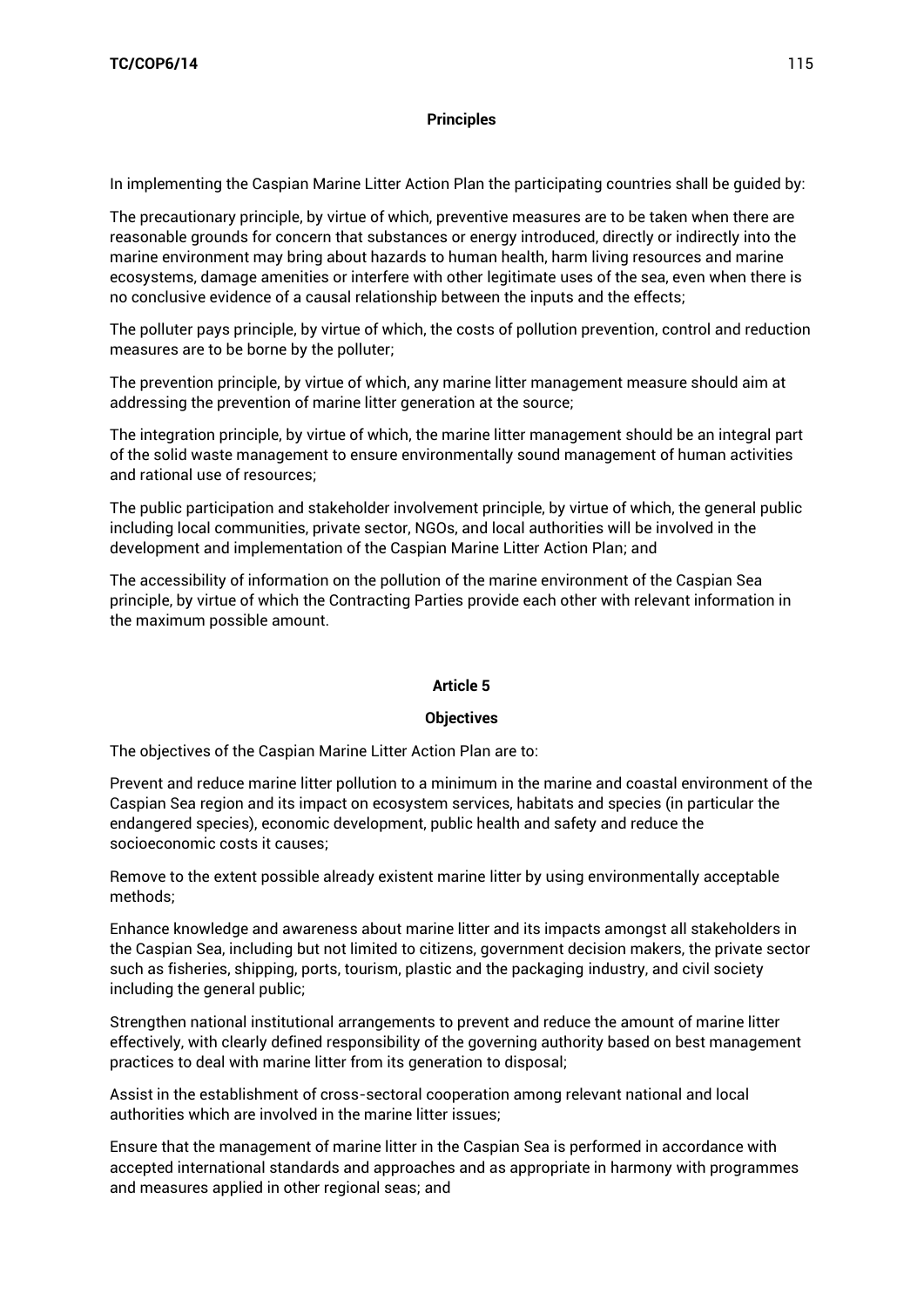Establish the Caspian Regional Monitoring Programme on the quantities and distribution of marine litter and assist Caspian Countries to develop and implement National Monitoring Programmes on Marine Litter.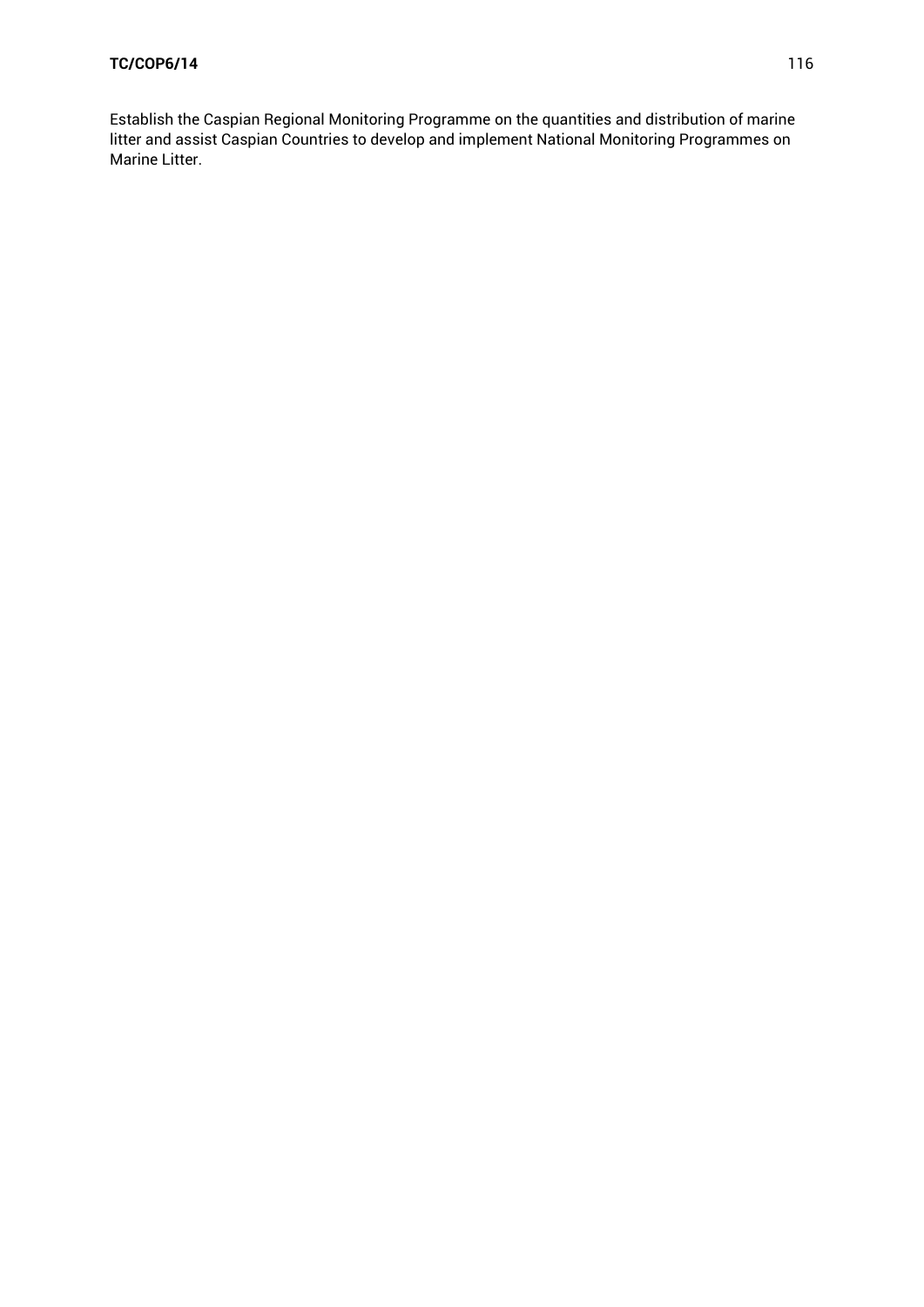#### **Part II**

#### **Part II contains Components, Sections and Actions of the Caspian Marine Litter Action Plan**

### **Article 6**

#### **Components of the Caspian Marine Litter Action Plan**

The Components of the Caspian Marine Litter Action Plan are:

Preventing and reducing marine litter from land-based sources;

Preventing and reducing marine litter from sea-based sources;

Monitoring and assessment of marine litter; and

Activities supporting the implementation of the Caspian Marine Litter Action Plan.

#### **Article 7**

#### **Component 1: Preventing and reducing marine litter from land-based sources**

The Sections of this Component are:

Legal and economic instruments;

National Action Plans on Marine Litter (NAP MALI);

Integrated waste management; and

Removal of existing litter and its disposal.

Actions for Section: Legal and economic instruments are:

Encourage and assist countries to develop and adopt legal and economic instruments to assist the management and prevention of marine litter from land-based sources;

In countries where many government agencies and departments are involved in waste management efforts, it is advised that a policy making body and supporting agency be established for the implementation of solid waste management policies and that National Focal Points for Marine Litter be established;

Integrate marine litter into the national legislation on solid waste management;

Implement possible prevention measures related to Extended Producer Responsibility by making the producers, manufacturer brand owners and first importers responsible for the entire life-cycle of the product with measures prioritizing the hierarchy of waste management; and

Take necessary steps in order that the circular economy becomes an integral component of the waste management policy.

Actions for Section: National Action Plans on Marine Litter (NAP MALI) are: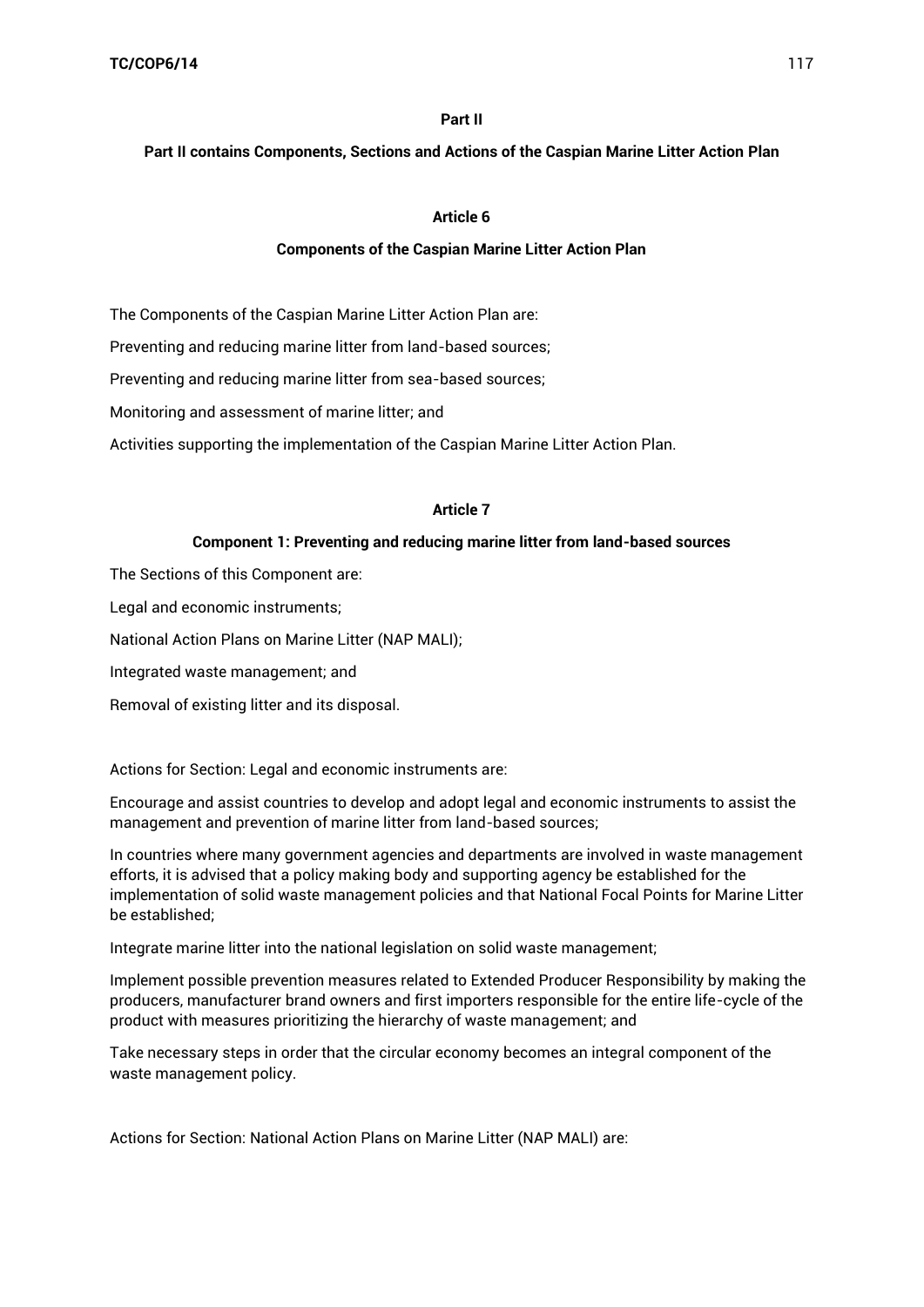Develop and implement National Action Plans on Marine Litter (NAP MALI) which shall include: (i) Development and implementation of appropriate policy, legal instruments and institutional arrangements regarding marine litter management; (ii) Prevention and reducing marine litter from land-based sources; (iii) Prevention and reducing marine litter from sea-based sources; (iv) Monitoring and assessment programmes for marine litter; (v) Programmes of removal and environmentally sound disposal of existing marine litter according to the national legislation about management of this kind of waste; and (vi) Awareness raising and education programmes; and participation of waste producers and civil society;

Develop regional sectoral guidelines in support of NAP MALI on the prevention and reduction of marine litter from land-based sources, particularly for sectors of waste management, tourism and plastic manufacturing;

Develop at the regional level a reporting format for NAP MALI; and

Prepare biennial national reports on the implementation of NAP MALI.

Actions for Section: Integrated waste management are:

Seeking cooperation with the river and river basin authorities in order to include impacts of litter on the marine environment from riverine inputs;

Enter into dialogue with the industry, working towards highlighting waste management practices that impact the marine environment;

Implement adequate waste reduction, reuse and recycling measures in order to reduce the amount of litter, particularly the fraction of plastic waste that goes to landfill or incineration without energy recovery. Where incineration with energy recovery is used, this should use modern technology with controls on combustion conditions capable of meeting stringent emission standards;

Take the necessary measures to address illegal dumping, including closing existing illegal dump sites on land and strengthening enforcement measures to combat illegal dumping, such as littering beaches and illegal solid waste or sewage disposal in the coastal zone and rivers, in accordance with national legislation;

Organise the front and middle end of the waste system by building a modern waste collection and separation system, including integrating waste pickers into formal system of waste management and accelerating recycling, while ensuring non-processed waste is disposed of safely in sanitary landfills at the back of the chain;

Prepare an overview of the importance of the different sources of primary and secondary microplastics. Evaluate products and processes that include both primary and secondary micro plastics, assess if they are covered or not by legislation, and act, if appropriate, to reduce the potential impact on the marine environment and to influence the legal framework. This must include the engagement with all appropriate sectors such as manufacturers and retailers. With regard to the use of primary microplastics in personal care product formulations the possible impact on the marine environment should be reduced by applying substitutes. For other areas of applications appropriate solutions need to be defined;

Identify the main sources (industrial pellets and personal hygiene products related micro litter particles) and evaluate harm for micro litter to establish potential physical and chemical impacts on wildlife, marine living resources and the food chain. Define adequate indicators for the Caspian Sea to assess the micro litter problem and its effects. Propose actions to reduce their impact on the marine environment;

Engage with all appropriate sectors (manufacturing, retail, etc.) to explore the possibility of a voluntary agreement to phase out the use of micro plastics as a component in personal care and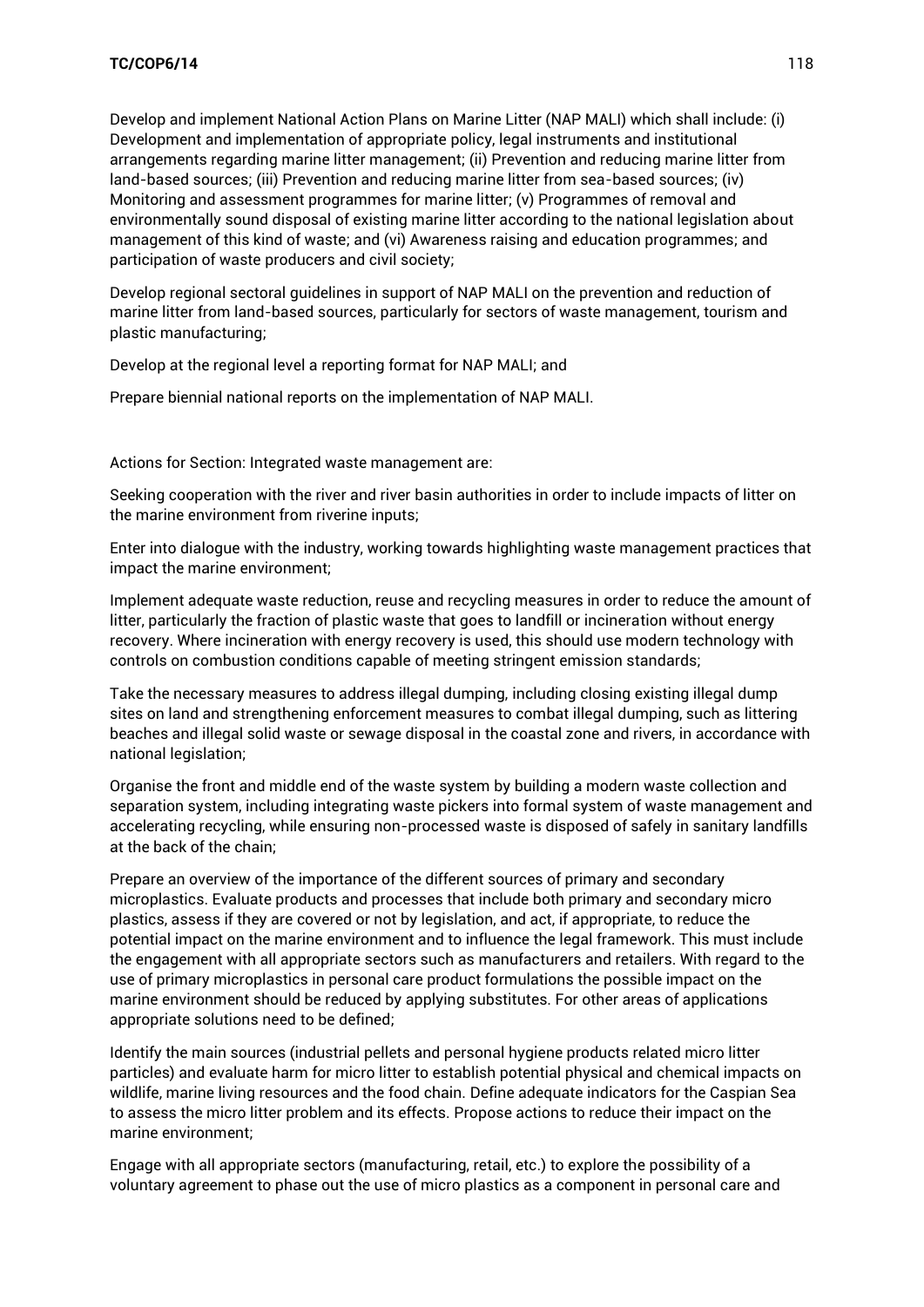cosmetic products. Should a voluntary agreement prove not to be sufficient, prepare a proposal to introduce appropriate measures to achieve a 100% phasing out of micro plastics in personal care and cosmetic products;

Develop and implement measures to reduce plastic bag consumption through the use of fiscal and economic instrument such as tax on plastic bags and banning of single-use plastic bags in stores; and

Cooperate on the establishment and/or further development of deposit refund systems for bottles, containers and cans (e.g. glass, plastic and aluminium).

Action for Section: Removal of existing litter and its disposal is:

Engage in a dialogue and enhanced cooperation with the business, industry, stakeholders, sea users, local communities and other civil society groups focusing on marine litter, to promote the removal of litter from coastal and marine environments in a practical, feasible and environmentally sound manner.

### **Article 8**

### **Component 2: Preventing and reducing marine litter from sea-based sources**

The Sections for this Component are:

Legal and economic instruments;

Port waste reception facilities;

Oil and gas platforms;

Fishing gear; and

Removal of existing litter and its disposal.

Actions for Section: Legal and economic instruments are:

Encourage and assist countries to develop and adopt legal and economic instruments to assist the management and prevention of marine litter from sea-based sources;

Reinforce the implementation and enforcement of the existing national legal instruments in compliance with marine litter related international conventions and agreements like the MARPOL Convention and its Annex V, the London Convention and its Protocol, the Basel Convention, the Global Programme of Action (GPA) for the protection of the Marine Environment from Land-based Activities and the FAO Code of Conduct for Responsible Fisheries; and

Develop sectoral guidelines on the prevention and reduction of marine litter from sea-based sources, particularly for sectors of shipping, fisheries, and tourism.

Actions for Section: Port waste reception facilities are: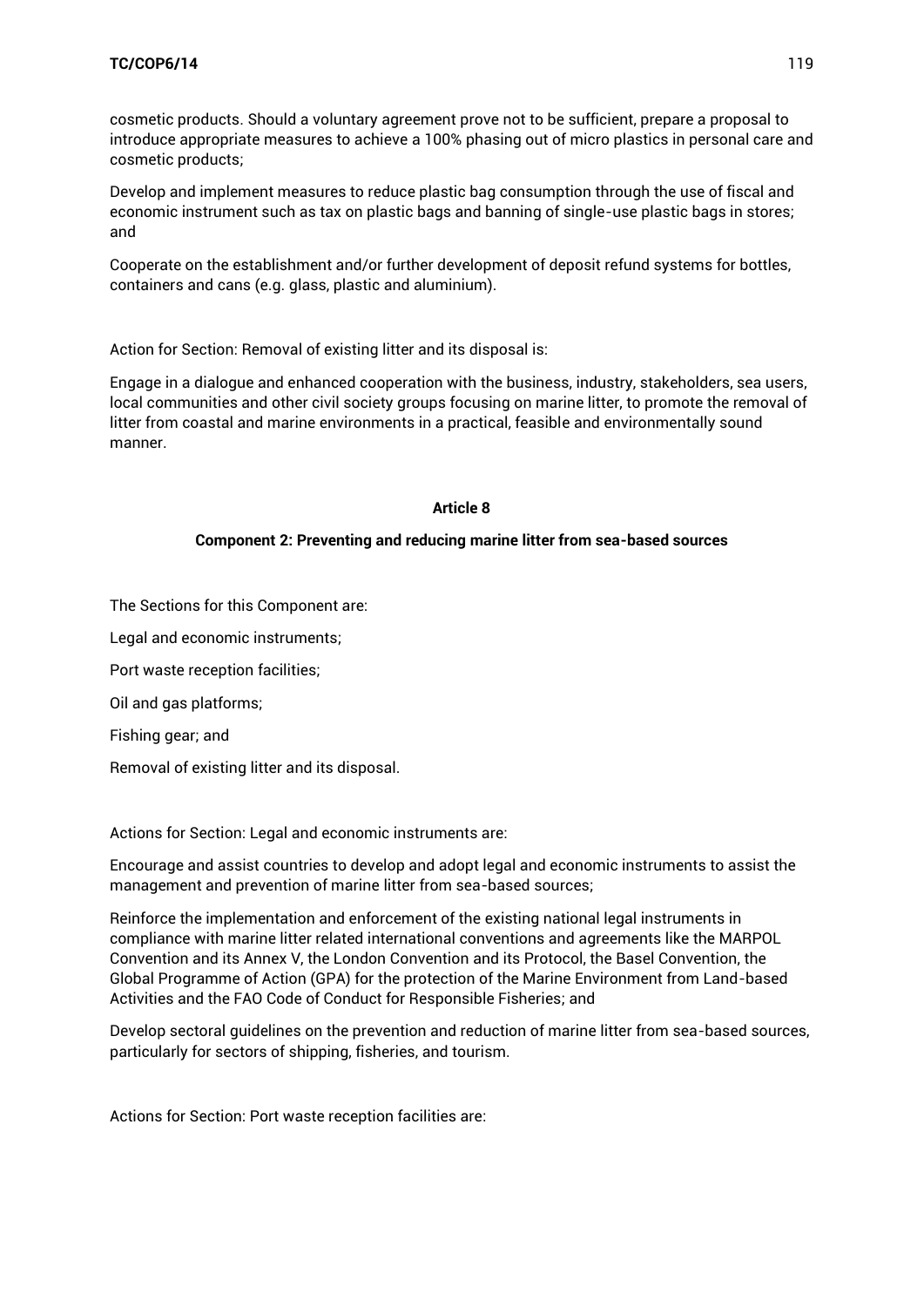Provide assistance in the implementing of the requirements of Annex V to the MARPOL Convention to provide and improve reception facilities for all types of ship-generated waste in their ports, harbours, terminals and marinas;

Explore and implement ways and means to charge reasonable fees for the use of port reception facilities or when applicable, apply a No-Special-Fee system; and

Prepare a review of the adequacy of port reception facilities in the Caspian Sea region.

Action for Section: Oil and gas platform is:

Develop an assessment of marine litter production and disposal connected with oil and gas production/platforms. If necessary apply adequate actions.

Actions for Section: Fishing gear are:

Explore and implement to the extent possible "Gear marking to indicate ownership" concept that will contribute to reducing fisheries-related marine litter, in consultation with the competent international and regional organizations in the fishing sector;

Develop and apply operational fishing methods that minimize the loss of fishing gear and the ghost fishing effects of lost or abandoned fishing gear, according to the FAO technical guidelines for the implementation of the Code of Conduct for Responsible Fisheries; and

Assess the possibility of implementing waste gear buy-back schemes at the national level and if necessary organize a technical training workshop to share experiences on successful management initiatives.

Actions for Section: Removal of existing marine litter and its disposal are:

Develop and implement, in collaboration with relevant stakeholders, regional and national programmes to locate, remove and dispose of accumulations/hot spots of sea-based marine litter related to marine transport, fisheries, mariculture, aquaculture, tourism and oil/gas production;

Develop and promote, together with the fishing industry and other relevant stakeholders, best practices in relation to Abandoned, Lost or otherwise Discarded Fishing Gear (ALDFG);

Explore and implement a "Fishing for litter" environmentally sound practice, in consultation with the competent international and regional organizations and in partnership with fishermen, to facilitate the cleanup of floating litter and the seabed from marine litter caught incidentally and/or generated by fishing vessels in their regular activities including derelict fishing gear;

Apply cost effective measures to prevent any marine littering from dredging activities, in particular maintenance dredging in port areas;

Consider and address potential marine litter arising from ship maintenance and ship dismantling;

Develop a risk assessment for identifying where accumulation of ghost nets pose a threat to the environment and should be removed; and

Develop dialogue with the waste industry in order to ensure the proper operations of solid waste management facilities on shore (waste reception and disposal from all sources, including shipping, fisheries, platforms, marinas and harbour wastes).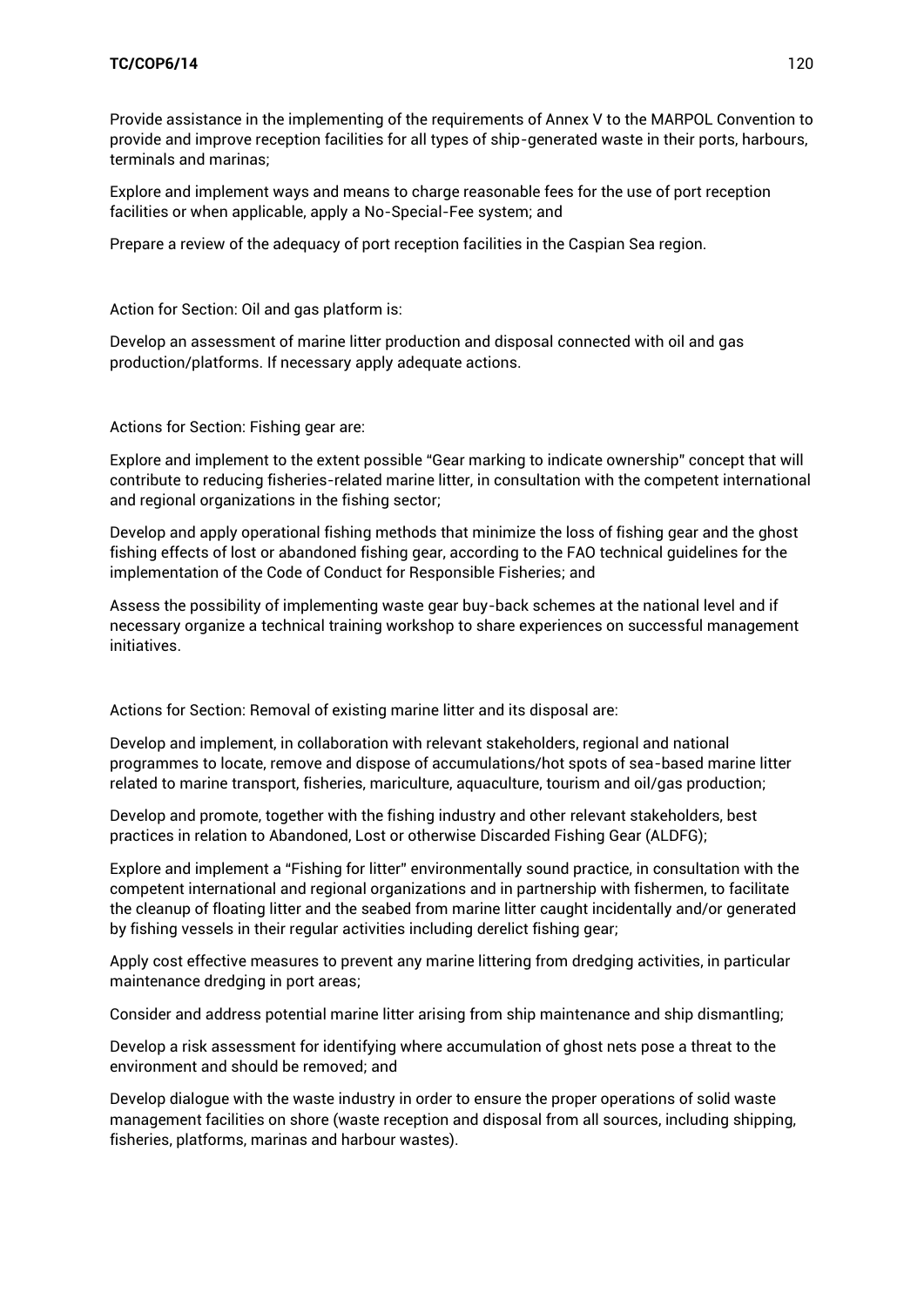### **Article 9**

### **Component 3: Monitoring and assessment of marine litter**

The Sections for this Component are:

Expert Group;

Regional and National Marine Litter Monitoring Programme;

Guidelines;

Reports; and

Regional database.

Action for Section: Expert Group is:

Establish a Marine Litter Assessment and Monitoring Expert Group under the Regional Working Group on Action Plan

Action for Section: Regional and National Marine Litter Monitoring Programme is:

Develop and implement National Marine Litter Assessment and Monitoring Programmes. Such programmes should be developed in consultation with ongoing regional and national monitoring programmes.

Action for Section: Guidelines is:

Prepare guidelines for the development and implementation of National Marine Litter Assessment and Monitoring Programme, in consultation with the relevant international, regional and national organizations.

Actions for Section: Reports are:

Prepare a biennial regional report on the implementation of the Regional Marine Litter Assessment and Monitoring Programme; and

Prepare biennial national reports on the implementation of the National Marine Litter Assessment and Monitoring Programmes.

Action for Section: Regional Database is:

Establish Caspian Regional Database on Marine Litter, for the storage, management, analysis and interpretation of the results of the Regional and National Marine Litter Assessment and Monitoring Programmes, ICC events and other relevant sources of marine litter information in the region.

#### **Article 10**

#### **Component 4: Activities supporting the implementation of the Caspian Marine Litter Action Plan**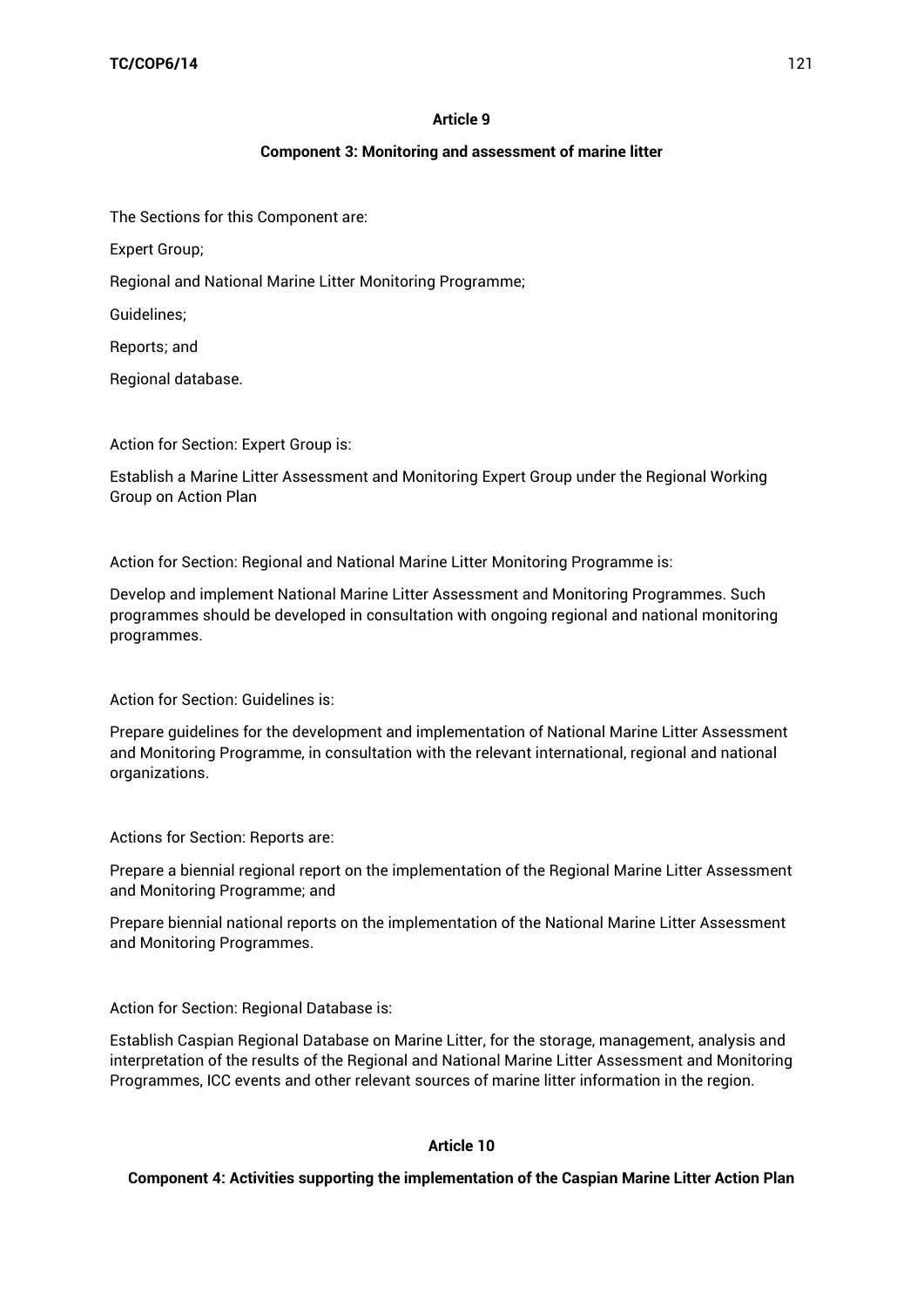The Sections for this Component are:

Regional and international cooperation and reporting on the Caspian Marine Litter Action Plan;

Research activities;

Involvement of stakeholders, NGOs and civil society;

Information, education, outreach and public awareness; and

Training and capacity building.

Actions for Section: Regional and international cooperation and reporting on the Caspian Marine Litter Action Plan are:

Establish a Regional Working Group on Caspian Marine Litter Action Plan to include national focal points and experts. This group is to assist and advise the Secretariat on the implementation of the Caspian Marine Litter Action Plan;

Establish institutional cooperation with relevant global and regional entities in relation to implementation of, for example, the MARPOL Convention and its Annex V, the London Convention and its Protocol, the Basel Convention, the Convention on Biological Diversity, Global Programme of Action (GPA) for the Protection of the Marine Environment from Land-based Activities and FAO Code of Conduct for Responsible Fisheries;

Establish a partnership with cities, to provide the effective transfer of knowledge and innovation, and promote collaboration among cities/between countries;

Convene regional conferences and stakeholder meetings;

Prepare national biennial reports on the implementation of the Caspian Marine Litter Action Plan; and

Prepare regional biennial report on the implementation of the Caspian Marine Litter Action Plan.

Actions for Section: Research activities are:

Develop technology and approaches to prevent marine litter input from land-based sources (e.g. floating booms and barriers; trash traps at river and drainage areas; innovative solutions in the supply chain; innovations in waste reduction; reduction in packaging);

Support research on environmentally sound technologies and production methods and promote the use of such research outcomes (e.g. use of plastic for road construction; semi-automatic recognition of marine debris on beaches (LIDAR)):

Develop and carry out research on the impact of marine litter on the marine and coastal environment and economy (including economic costs and impact on human health and safety);

Develop and support research on the effectiveness of market based instruments related to marine litter;

Evaluate the potential loss of fish stocks due to abandoned/lost fishing gear; and

Evaluate the direct costs and loss of income to tourism and fishery.

Actions for Section: Involvement of stakeholders, NGOs and civil society are: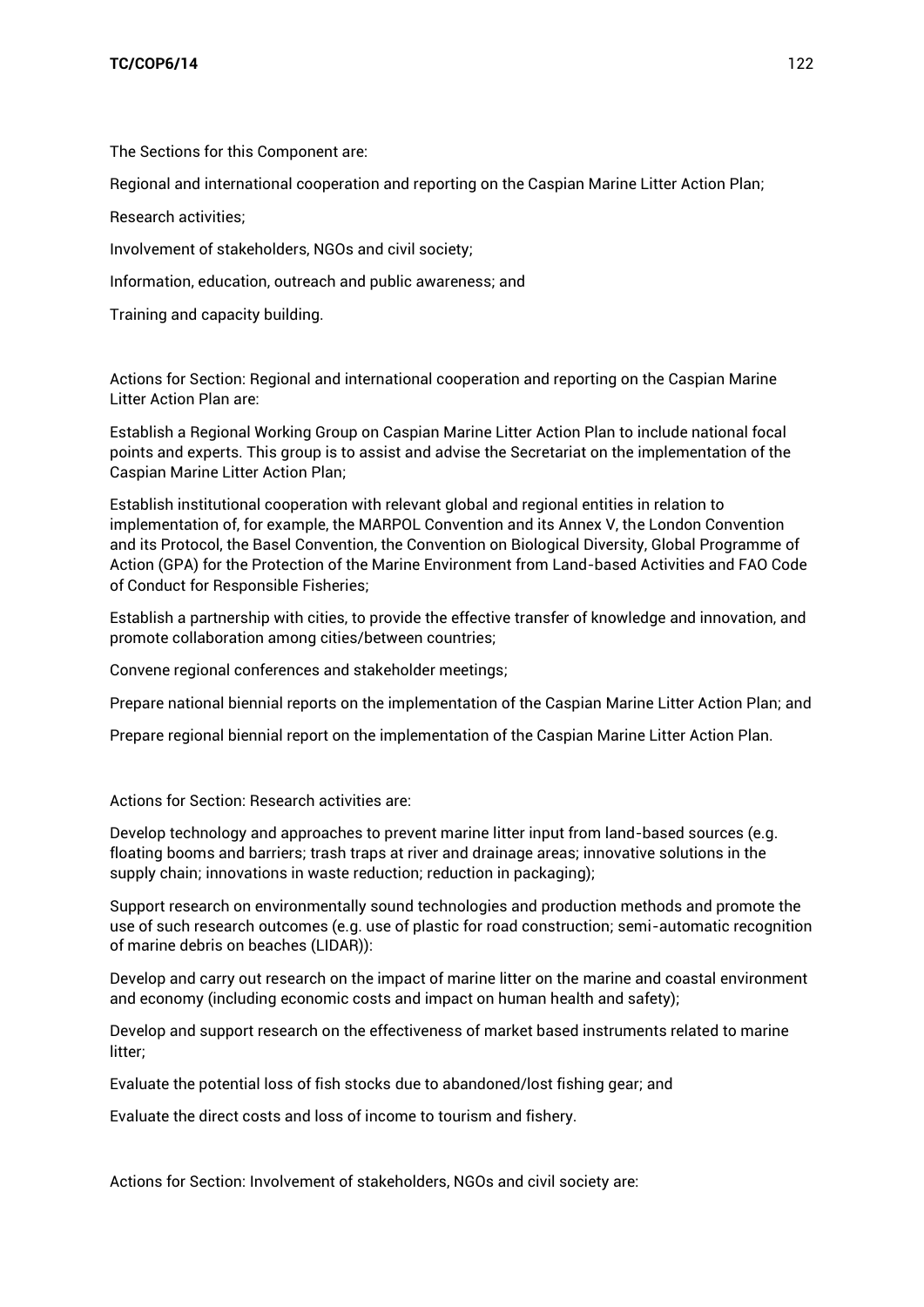### **TC/COP6/14** 123

Encourage and assist the appropriate involvement of various stakeholders including regional, national, and local authorities, NGOs, civil society and private sector and other relevant stakeholders to implement the actions of the Caspian Marine Litter Action Plan;

Encourage stakeholder engagement in relevant international initiatives, such as the International Coastal Cleanup (ICC) campaigns, Clean Up The World (CUW) campaigns, Green Fins and similar campaigns or programmes, as well as in national or sub-national efforts to educate the public, including school children, on marine litter issues as well as to encourage positive behaviour changes that will help to reduce the generation of litter;

Support the implementation of the National Marine Litter Cleanup Campaigns (beaches, riverbanks, storm water drainage) on a regular basis;

Organize and coordinate comprehensive voluntary beach cleanups as a tool in educating and involving local communities, stakeholders and media to increase knowledge and awareness of the problem caused by marine litter, in combination with public awareness campaigns by means of distribution of printed materials (e.g. brochures, leaflets, flyers, etc.), environmental exhibitions and school children poster contents;

Enhance public participation in addressing marine litter through clean-ups, exploring and implementing the Adopt-a-Beach concept, or similar practices;

Encourage and assist entities with a particular interest in, or responsibility for certain coastal areas, such as tourist resorts and port authorities, to undertake regular clean-ups of their areas;

Promote and enhance national stakeholder alliances focusing on marine litter;

Establishment of a regional, national and local network of stakeholders on marine litter; and

Convene regional and national stakeholder meetings.

Actions for Section: Information, education, outreach and public awareness are:

Develop a brochure on the Caspian Marine Litter Action Plan and translate it into national languages;

Formulate and implement awareness raising campaigns and activities, including the development of materials (for example booklets, leaflets, flyers, etc.) and the organization of workshops and forums, for the stakeholders involvement, general public participation, various sectors, municipal authorities, local communities, school children and youth and other groups, to develop a sense of public ownership, to change behaviours and attitudes, reduce the generation of waste and to apply environmentally sound disposal and reuse in order to produce less marine litter; and

Raising public awareness, including for children and youths and consumer campaigns, on the occurrence, impacts and prevention of marine litter, including micro plastics, taking into account existing materials.

Actions for Sector: Training and capacity building are:

Develop and implement education and training programmes for different target groups in order to enhance the understanding of which sectors and groups are responsible for contributing to the generation of marine litter, why the problem with its significant implications for the marine and coastal environment still exists and what they can do to prevent and reduce the generation of marine litter;

Facilitate the application of technical sectoral guidelines for different target groups through regional workshops and training programmes; and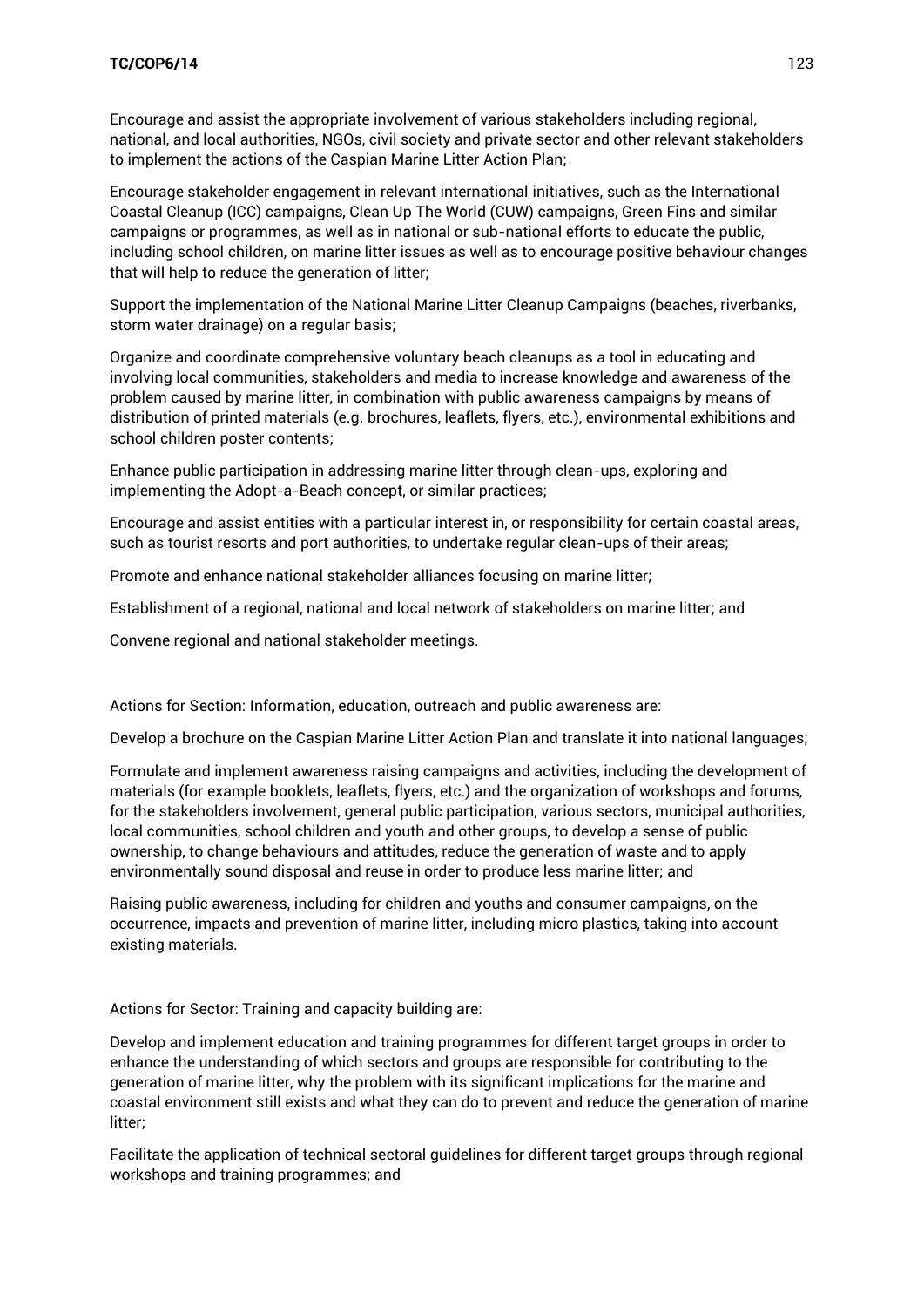Provide technical training and capacity building to staff from national and municipal governments, port authorities and the shipping industry on the prevention and reduction of marine litter from landbased and sea-based sources through regional workshops and training courses.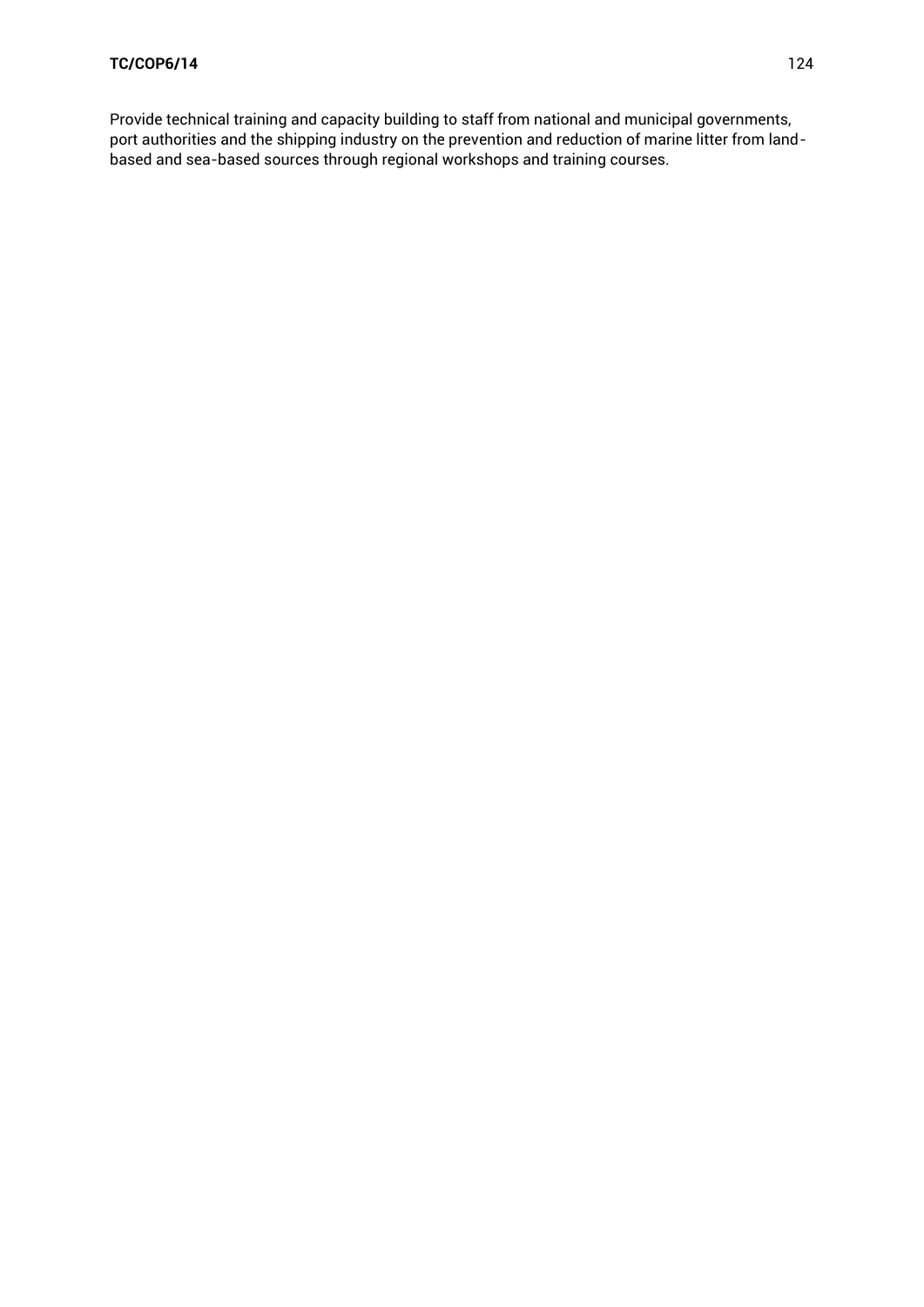#### **Part III**

# **WORK PLAN WITH TIMETABLE FOR THE IMPLEMENTATION OF THE**

### **CASPIAN MARINE LITTER ACTION PLAN**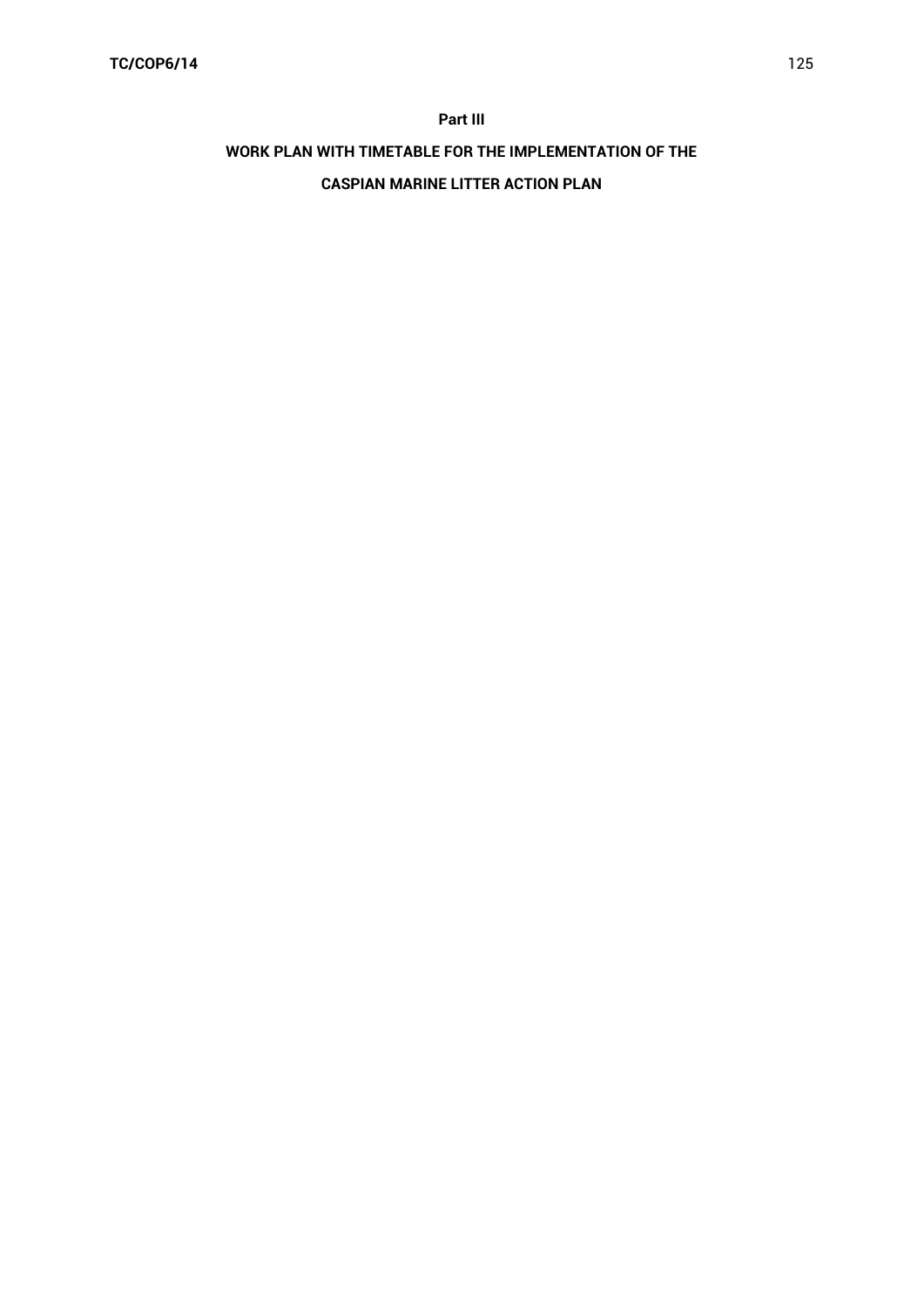**Framework Convention for the Protection of the Marine Environment of the Caspian Sea** Distr.: General August 2019 Original: English

**CONFERENCE OF THE PARTIES Sixth Meeting 6-8 November 2019, Baku, Azerbaijan**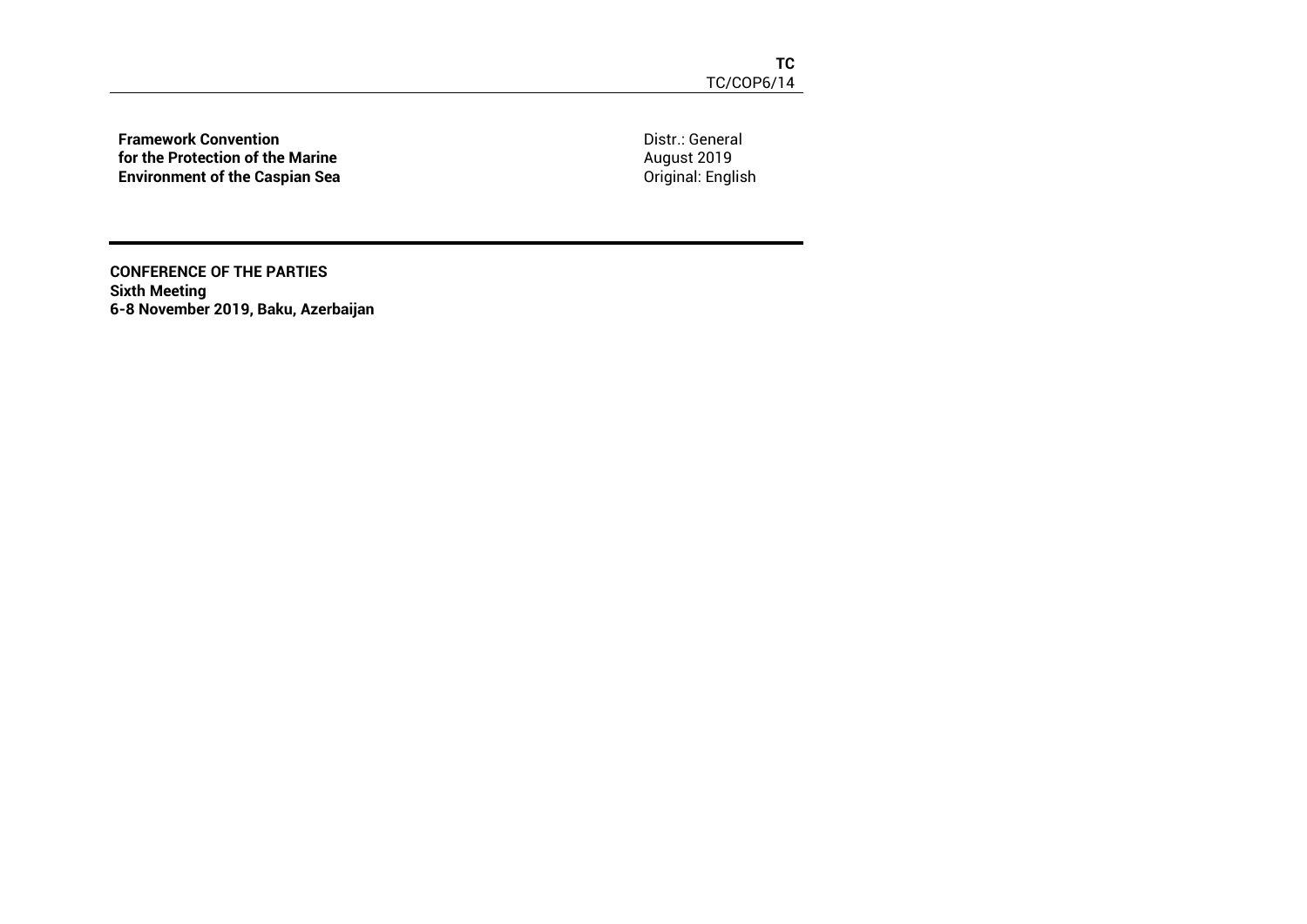| Component 1.                                                                  |                                                                                                                                                                                                                                                                                                                                                                                                                                                                                                                                                                                                                                                                                     |                  |                   |                                  |                            |  |  |  |  |
|-------------------------------------------------------------------------------|-------------------------------------------------------------------------------------------------------------------------------------------------------------------------------------------------------------------------------------------------------------------------------------------------------------------------------------------------------------------------------------------------------------------------------------------------------------------------------------------------------------------------------------------------------------------------------------------------------------------------------------------------------------------------------------|------------------|-------------------|----------------------------------|----------------------------|--|--|--|--|
| Preventing and reducing marine litter from land-based sources                 |                                                                                                                                                                                                                                                                                                                                                                                                                                                                                                                                                                                                                                                                                     |                  |                   |                                  |                            |  |  |  |  |
| <b>Section</b>                                                                | <b>Action</b>                                                                                                                                                                                                                                                                                                                                                                                                                                                                                                                                                                                                                                                                       | <b>Timetable</b> | Lead<br>authority | <b>Verification</b><br>indicator | <b>Financial</b><br>source |  |  |  |  |
| 1.1. Legal and<br>economic<br><i>instruments</i>                              | 1.1.1. Encourage and assist countries to develop and adopt legal and<br>economic instruments to assist the management and prevention of marine<br>litter from land-based sources.                                                                                                                                                                                                                                                                                                                                                                                                                                                                                                   | 2022             | Secretariat       | Developed and<br>adopted         | Secretariat                |  |  |  |  |
|                                                                               | 1.1.2. In countries where many government agencies and departments are<br>involved in waste management efforts, it is advised that a policy making<br>body and supporting agency be established for the implementation of solid<br>waste management policies and that National Focal Points for Marine Litter<br>be established.                                                                                                                                                                                                                                                                                                                                                    | 2022             | Secretariat       | Developed and<br>adopted         | Secretariat                |  |  |  |  |
|                                                                               | 1.1.3. Integrate marine litter into the national legislation on solid waste<br>management.                                                                                                                                                                                                                                                                                                                                                                                                                                                                                                                                                                                          | 2022             | Countries         | Integrated                       | Countries                  |  |  |  |  |
|                                                                               | 1.1.4. Implement possible prevention measures related to Extended<br>Producer Responsibility by making the producers, manufacturer brand<br>owners and first importers responsible for the entire life-cycle of the<br>product with measures prioritizing the hierarchy of waste management.                                                                                                                                                                                                                                                                                                                                                                                        | 2021             | Countries         | Implemented                      | Countries                  |  |  |  |  |
|                                                                               | 1.1.5. Take necessary steps in order that the circular economy becomes an<br>integral component of the waste management policy.                                                                                                                                                                                                                                                                                                                                                                                                                                                                                                                                                     | 2023             | Countries         | Developed                        | Countries                  |  |  |  |  |
| 1.2. National<br><b>Action Plans on</b><br><b>Marine Litter</b><br>(NAP MALI) | 1.2.1. Develop and implement National Action Plans on Marine Litter (NAP<br>MALI) which shall include: (i) Development and implementation of<br>appropriate policy, legal instruments and institutional arrangements<br>regarding marine litter management; (ii) Prevention and reducing marine<br>litter from land-based sources; (iii) Prevention and reducing marine litter<br>from sea-based sources; (iv) Monitoring and assessment programmes for<br>marine litter; (v) Programmes of removal and environmentally sound<br>disposal of existing marine litter according to the national legislation about<br>management of this kind of waste; and (vi) Awareness raising and | 2022             | Countries         | <b>NAP MALI</b><br>developed     | Countries                  |  |  |  |  |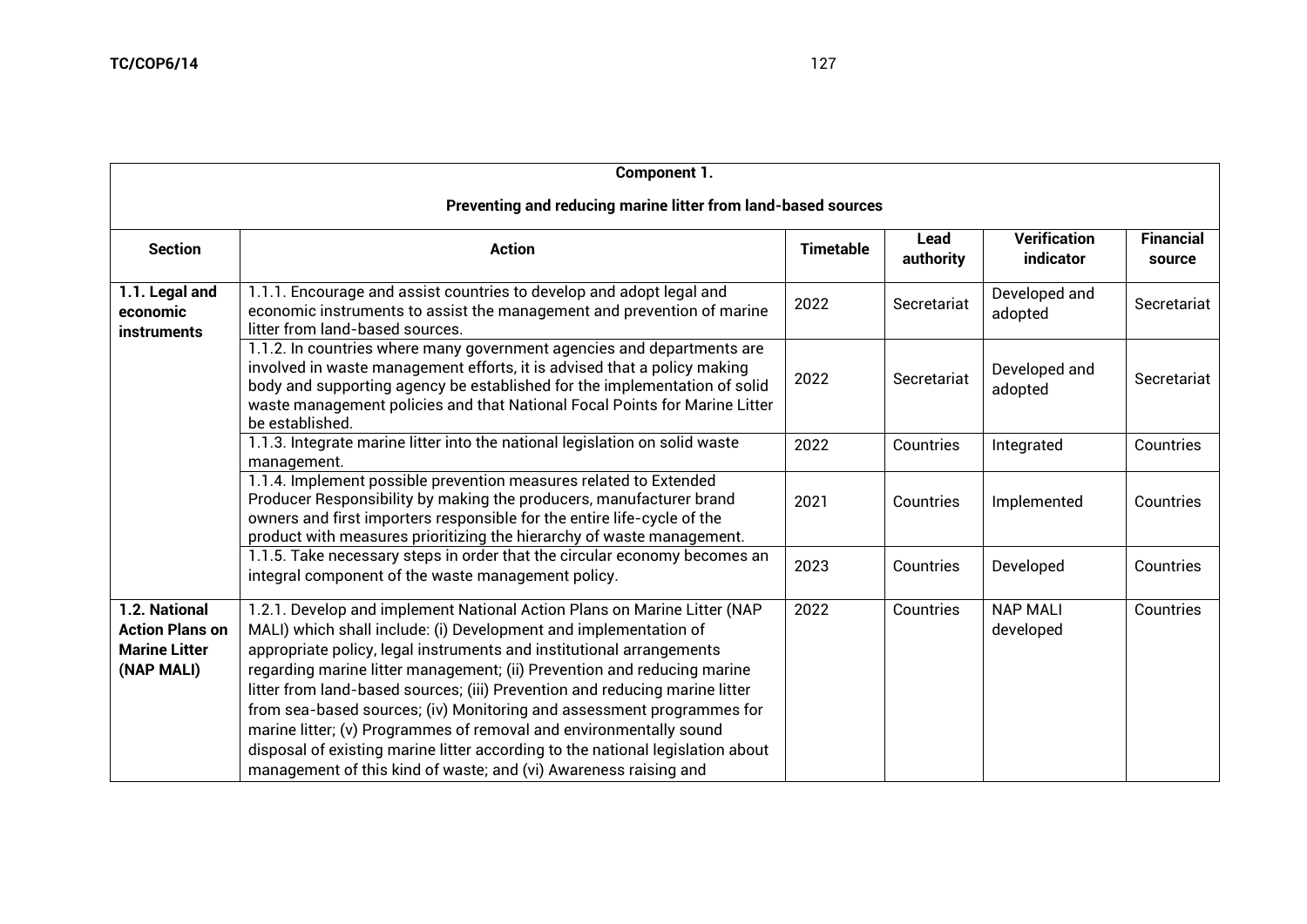|                                        | education programmes; and participation of waste producers and civil<br>society.                                                                                                                                                                                                                                                                                                                                     |      |                                 |                         |                                 |
|----------------------------------------|----------------------------------------------------------------------------------------------------------------------------------------------------------------------------------------------------------------------------------------------------------------------------------------------------------------------------------------------------------------------------------------------------------------------|------|---------------------------------|-------------------------|---------------------------------|
|                                        | 1.2.2. Develop regional sectoral guidelines in support of NAP MALI on the<br>prevention and reduction of marine litter form land-based sources,<br>particularly for sectors of waste management, tourism and plastic<br>manufacturing.                                                                                                                                                                               | 2022 | Secretariat                     | Published               | Secretariat                     |
|                                        | 1.2.3. Develop at the regional level a reporting format for NAP MALI.                                                                                                                                                                                                                                                                                                                                                | 2022 | Secretariat                     | Developed               | Secretariat                     |
|                                        | 1.2.4. Prepare biennial national reports on the implementation of NAP MALI.                                                                                                                                                                                                                                                                                                                                          | 2024 | Countries                       | Reports produced        | Countries                       |
| 1.3. Integrated<br>waste<br>management | 1.3.1. Seeking cooperation with the river and river basin authorities in order<br>to include impacts of litter on the marine environment from riverine inputs.                                                                                                                                                                                                                                                       | 2022 | Secretariat<br>and<br>Countries | Cooperation<br>achieved | Secretariat<br>and<br>Countries |
|                                        | 1.3.2. Enter into dialogue with the industry, working towards highlighting<br>waste management practices that impact the marine environment.                                                                                                                                                                                                                                                                         | 2022 | Secretariat<br>and<br>Countries | Dialogue<br>established | Secretariat<br>and<br>Countries |
|                                        | 1.3.3. Implement adequate waste reduction, reuse and recycling measures<br>in order to reduce the amount of litter, particularly the fraction of plastic<br>waste that goes to landfill or incineration without energy recovery. Where<br>incineration with energy recovery is used, this should use modern<br>technology with controls on combustion conditions capable of meeting<br>stringent emission standards. | 2023 | Secretariat<br>and<br>Countries | Implemented             | Secretariat<br>and<br>Countries |
|                                        | 1.3.4. Take the necessary measures to address illegal dumping, including<br>closing existing illegal dump sites on land and strengthening enforcement<br>measures to combat illegal dumping, such as littering beaches and illegal<br>solid waste or sewage disposal in the coastal zone and rivers, in<br>accordance with national legislation.                                                                     | 2023 | Secretariat<br>and<br>Countries | Measures taken          | Secretariat<br>and<br>Countries |
|                                        | 1.3.5. Organise the front and middle end of the waste system by building a<br>modern waste collection and separation system, including integrating<br>waste pickers into formal system of waste management and accelerating                                                                                                                                                                                          | 2023 | Secretariat<br>and              | Organized               | Secretariat<br>and              |

recycling, while ensuring non-processed waste is disposed of safely in

sanitary landfills at the back of the chain.

Countries

Countries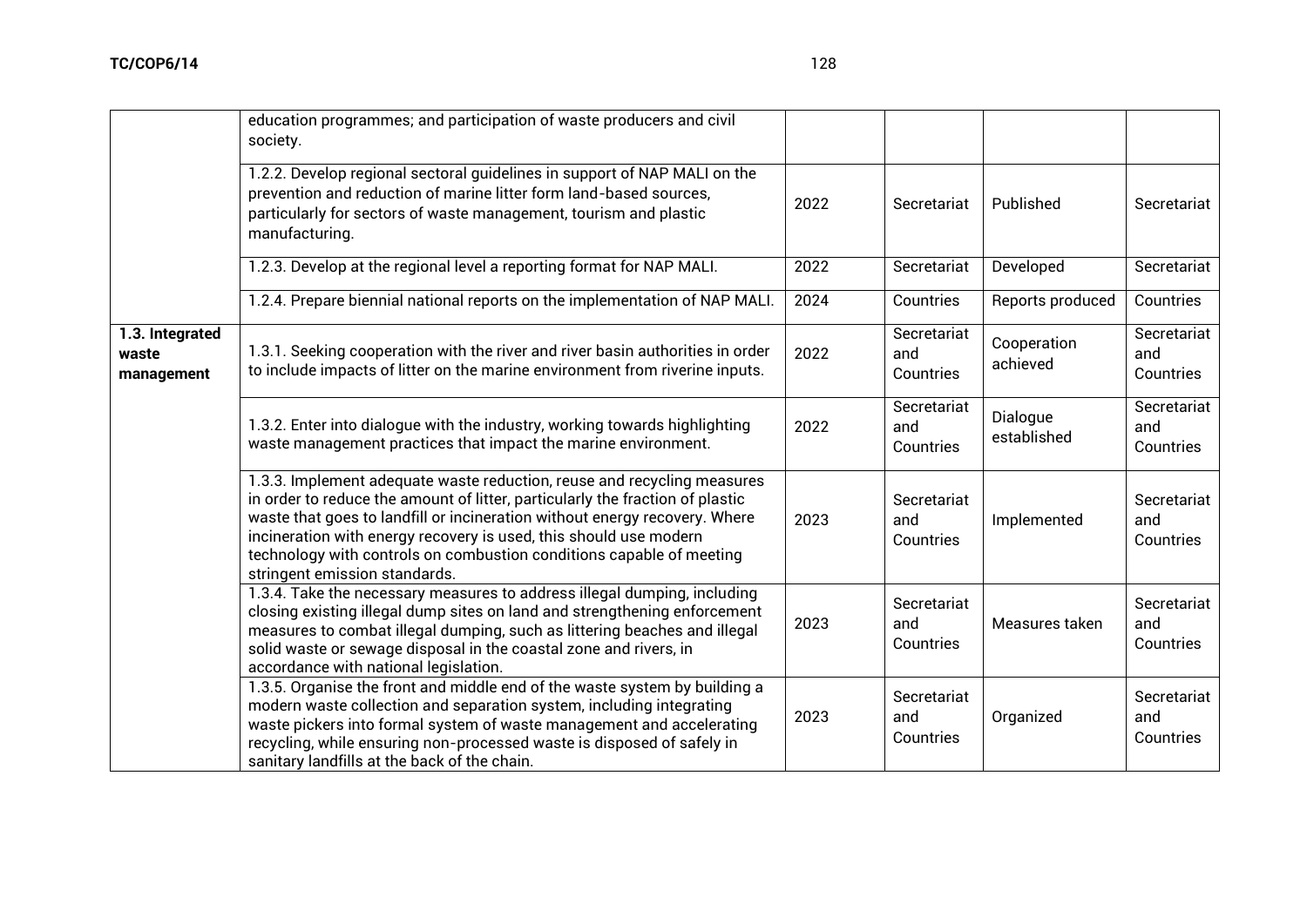|                                                        | 1.3.6. Prepare an overview of the importance of the different sources of<br>primary and secondary microplastics. Evaluate products and processes<br>that include both primary and secondary micro plastics, assess if they are<br>covered or not by legislation, and act, if appropriate, to reduce the potential<br>impact on the marine environment and to influence the legal framework.<br>This must include the engagement with all appropriate sectors such as<br>manufacturers and retailers. With regard to the use of primary microplastics<br>in personal care product formulations the possible impact on the marine<br>environment should be reduced by applying substitutes. For other areas of<br>applications appropriate solutions need to be defined.<br>1.3.7. Identify the main sources (industrial pellets and personal hygiene<br>products related micro litter particles) and evaluate harm for micro litter to<br>establish potential physical and chemical impacts on wildlife, marine living | 2023<br>2023 | Secretariat<br>and<br>Countries<br>Secretariat<br>and<br>Countries | Prepared<br>Propose  | Secretariat<br>and<br>Countries<br>Secretariat<br>and<br>Countries |
|--------------------------------------------------------|-----------------------------------------------------------------------------------------------------------------------------------------------------------------------------------------------------------------------------------------------------------------------------------------------------------------------------------------------------------------------------------------------------------------------------------------------------------------------------------------------------------------------------------------------------------------------------------------------------------------------------------------------------------------------------------------------------------------------------------------------------------------------------------------------------------------------------------------------------------------------------------------------------------------------------------------------------------------------------------------------------------------------|--------------|--------------------------------------------------------------------|----------------------|--------------------------------------------------------------------|
|                                                        | resources and the food chain. Define adequate indicators for the Caspian<br>Sea to assess the micro litter problem and its effects. Propose actions to<br>reduce their impact on the marine environment.                                                                                                                                                                                                                                                                                                                                                                                                                                                                                                                                                                                                                                                                                                                                                                                                              |              |                                                                    |                      |                                                                    |
|                                                        | 1.3.8. Engage with all appropriate sectors (manufacturing, retail, etc.) to<br>explore the possibility of a voluntary agreement to phase out the use of<br>micro plastics as a component in personal care and cosmetic products.<br>Should a voluntary agreement prove not to be sufficient, prepare a proposal<br>to introduce appropriate measures to achieve a 100% phasing out of micro<br>plastics in personal care and cosmetic products.                                                                                                                                                                                                                                                                                                                                                                                                                                                                                                                                                                       | 2023         | Secretariat<br>and<br>Countries                                    | Agreement<br>adopted | Secretariat<br>and<br>Countries                                    |
|                                                        | 1.3.9. Develop and implement measures to reduce plastic bag consumption<br>through the use of fiscal and economic instrument such as tax on plastic<br>bags and banning of single-use plastic bags in stores.                                                                                                                                                                                                                                                                                                                                                                                                                                                                                                                                                                                                                                                                                                                                                                                                         | 2022         | Countries                                                          | Implemented          | Countries                                                          |
|                                                        | 1.3.10. Cooperate on the establishment and/or further development of<br>deposit refund systems for bottles, containers and cans (e.g. glass, plastic<br>and aluminium).                                                                                                                                                                                                                                                                                                                                                                                                                                                                                                                                                                                                                                                                                                                                                                                                                                               | 2022         | Countries                                                          | Established          | Countries                                                          |
| 1.4. Removal of<br>existing litter<br>and its disposal | 1.4.1. Engage in a dialogue and enhanced cooperation with the business,<br>industry, stakeholders, sea users, local communities and other civil society<br>groups focusing on marine litter, to promote the removal of litter from<br>coastal and marine environments in a practical, feasible and<br>environmentally sound manner.                                                                                                                                                                                                                                                                                                                                                                                                                                                                                                                                                                                                                                                                                   | 2023         | Secretariat<br>and<br>Countries                                    | Promoted             | Secretariat<br>and<br>Countries                                    |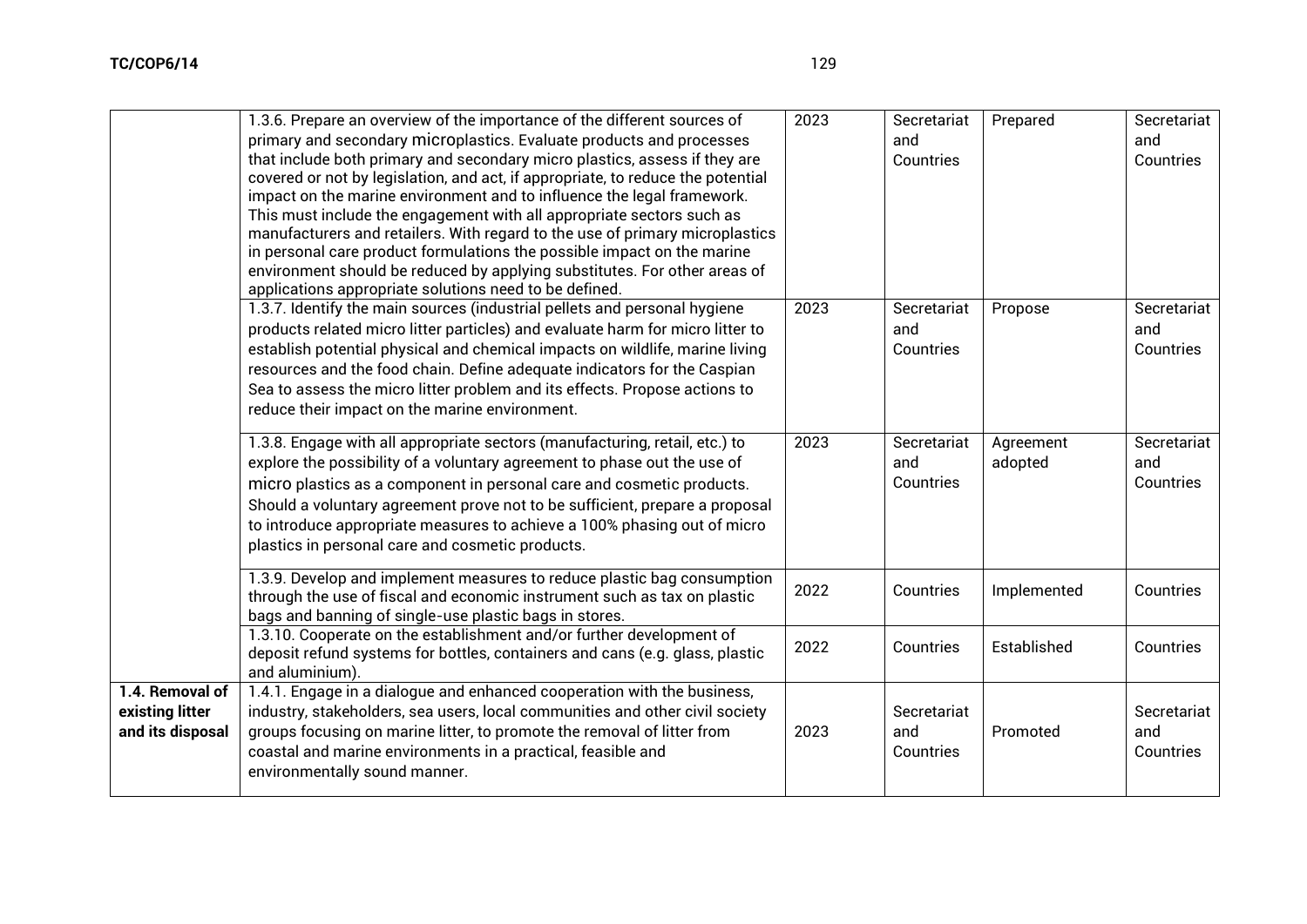**Framework Convention for the Protection of the Marine Environment of the Caspian Sea** Distr.: General August 2019 Original: English

### **CONFERENCE OF THE PARTIES Sixth Meeting 6-8 November 2019, Baku, Azerbaijan**

| <b>Component 2.</b>                              |                                                                                                                                                                                                                                                                                                                                                                                                                                                                                         |                  |                                 |                                  |                                 |  |  |  |  |
|--------------------------------------------------|-----------------------------------------------------------------------------------------------------------------------------------------------------------------------------------------------------------------------------------------------------------------------------------------------------------------------------------------------------------------------------------------------------------------------------------------------------------------------------------------|------------------|---------------------------------|----------------------------------|---------------------------------|--|--|--|--|
|                                                  | Preventing and reducing marine litter from sea-based sources                                                                                                                                                                                                                                                                                                                                                                                                                            |                  |                                 |                                  |                                 |  |  |  |  |
| <b>Section</b>                                   | <b>Action</b>                                                                                                                                                                                                                                                                                                                                                                                                                                                                           | <b>Timetable</b> | Lead<br>authority               | <b>Verification</b><br>indicator | <b>Financial</b><br>source      |  |  |  |  |
| 2.1. Legal and<br>economic<br><i>instruments</i> | 2.1.1. Encourage and assist countries to develop and adopt legal and<br>economic instruments to assist the management and prevention of marine<br>litter from sea-based sources.                                                                                                                                                                                                                                                                                                        | 2022             | Secretariat<br>and<br>Countries | Developed and<br>adopted         | Secretariat<br>and<br>Countries |  |  |  |  |
|                                                  | 2.1.2. Reinforce the implementation and enforcement of the existing<br>national legal instruments in compliance with marine litter related<br>international conventions and agreements like the MARPOL Convention<br>and its Annex V, the London Convention and its Protocol, the Basel<br>Convention, the Global Programme of Action (GPA) for the protection of<br>the Marine Environment from Land-based Activities and the FAO Code of<br><b>Conduct for Responsible Fisheries.</b> | 2021             | Countries                       | Established                      | Countries                       |  |  |  |  |
|                                                  | 2.1.3. Develop sectoral guidelines on the prevention and reduction of<br>marine litter from sea-based sources, particularly for sectors of shipping,<br>fisheries, and tourism.                                                                                                                                                                                                                                                                                                         | 2022             | Secretariat                     | Developed                        | Secretariat                     |  |  |  |  |
| 2.2. Port waste<br>reception<br>facilities       | 2.2.1. Provide assistance in the implementing of the requirements of<br>Annex V to the MARPOL Convention to provide and improve reception<br>facilities for all types of ship-generated waste in their ports, harbours,<br>terminals and marinas.                                                                                                                                                                                                                                       | 2021             | Secretariat<br>and<br>Countries | Implemented                      | Secretariat<br>and<br>Countries |  |  |  |  |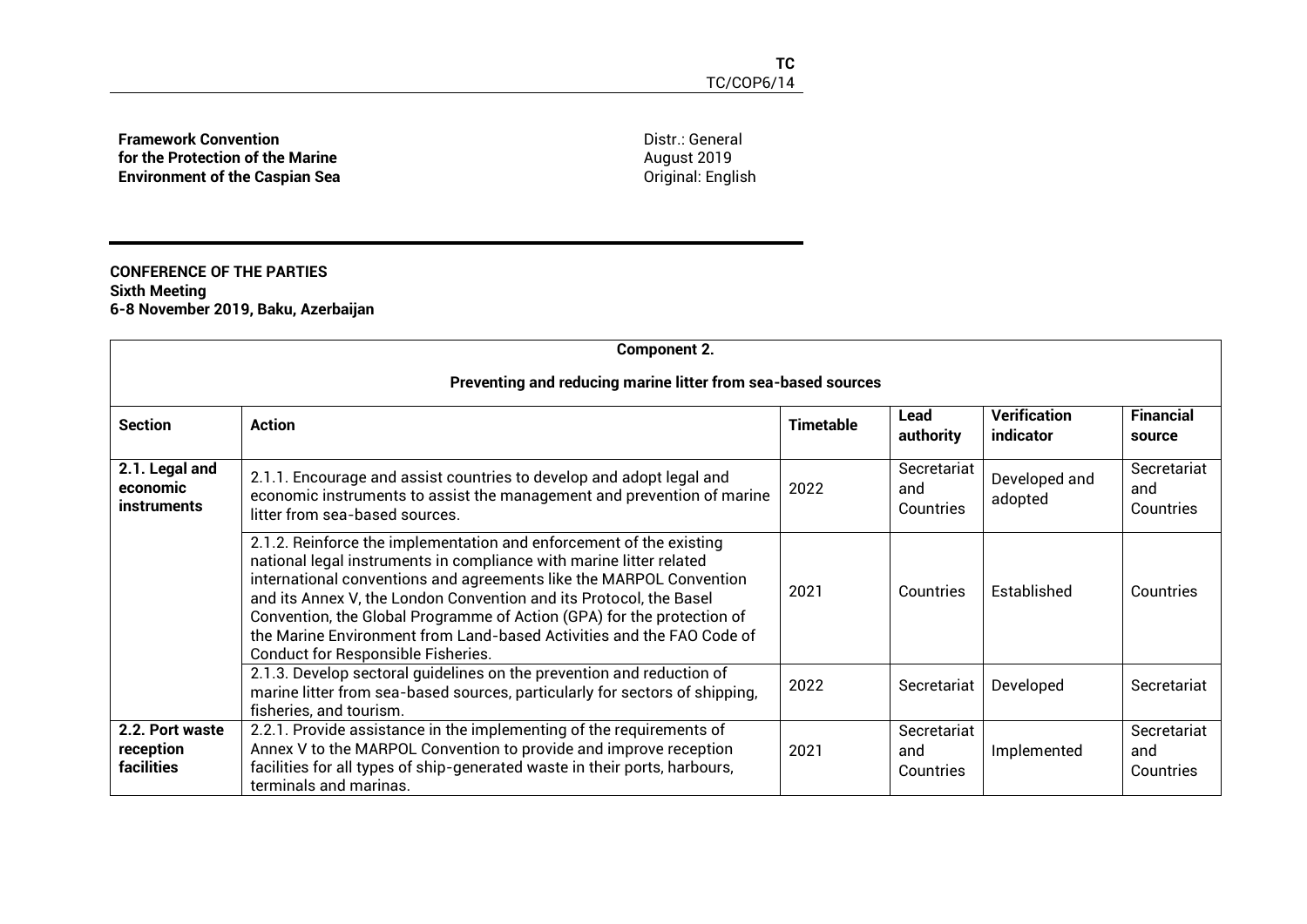|                                                                  | 2.2.2. Explore and implement ways and means to charge reasonable fees<br>for the use of port reception facilities or when applicable, apply a No-<br>Special-Fee system.                                                                                                                                      | 2022 | Countries                       | Implemented | Countries                       |
|------------------------------------------------------------------|---------------------------------------------------------------------------------------------------------------------------------------------------------------------------------------------------------------------------------------------------------------------------------------------------------------|------|---------------------------------|-------------|---------------------------------|
|                                                                  | 2.2.3. Prepare a review of the adequacy of port reception facilities in the<br>Caspian Sea region.                                                                                                                                                                                                            | 2022 | Secretariat<br>and<br>Countries | Prepared    | Secretariat<br>and<br>Countries |
| 2.3. Oil and gas<br>platforms                                    | 2.3.1. Develop an assessment of marine litter production and disposal<br>connected with oil and gas production/platforms. If necessary apply<br>adequate actions.                                                                                                                                             | 2023 | Secretariat<br>and<br>Countries | Developed   | Secretariat<br>and<br>Countries |
| 2.4. Fishing<br>qear                                             | 2.4.1. Explore and implement to the extent possible "Gear marking to<br>indicate ownership" concept that will contribute to reducing fisheries-<br>related marine litter, in consultation with the competent international and<br>regional organizations in the fishing sector.                               | 2022 | Countries                       | Developed   | Countries                       |
|                                                                  | 2.4.2. Develop and apply operational fishing methods that minimize the<br>loss of fishing gear and the ghost fishing effects of lost or abandoned<br>fishing gear, according to the FAO technical guidelines for the<br>implementation of the Code of Conduct for Responsible Fisheries.                      | 2023 | Countries                       | Applied     | Countries                       |
|                                                                  | 2.4.3. Assess the possibility of implementing waste gear buy-back<br>schemes at the national level and if necessary organize a technical<br>training workshop to share experiences on successful management<br>initiatives.                                                                                   | 2022 | Countries                       | Achieved    | Countries                       |
| 2.5. Removal of<br>existing marine<br>litter and its<br>disposal | 2.5.1. Develop and implement, in collaboration with relevant stakeholders,<br>regional and national programmes to locate, remove and dispose of<br>accumulations/hot spots of sea-based marine litter related to marine<br>transport, fisheries, mariculture, aquaculture, tourism and oil/gas<br>production. | 2022 | Secretariat<br>and<br>Countries | Implemented | Secretariat<br>and<br>Countries |
|                                                                  | 2.5.2. Develop and promote, together with the fishing industry and other<br>relevant stakeholders, best practices in relation to Abandoned, Lost or<br>otherwise Discarded Fishing Gear (ALDFG).                                                                                                              | 2022 | Secretariat                     | Promoted    | Secretariat                     |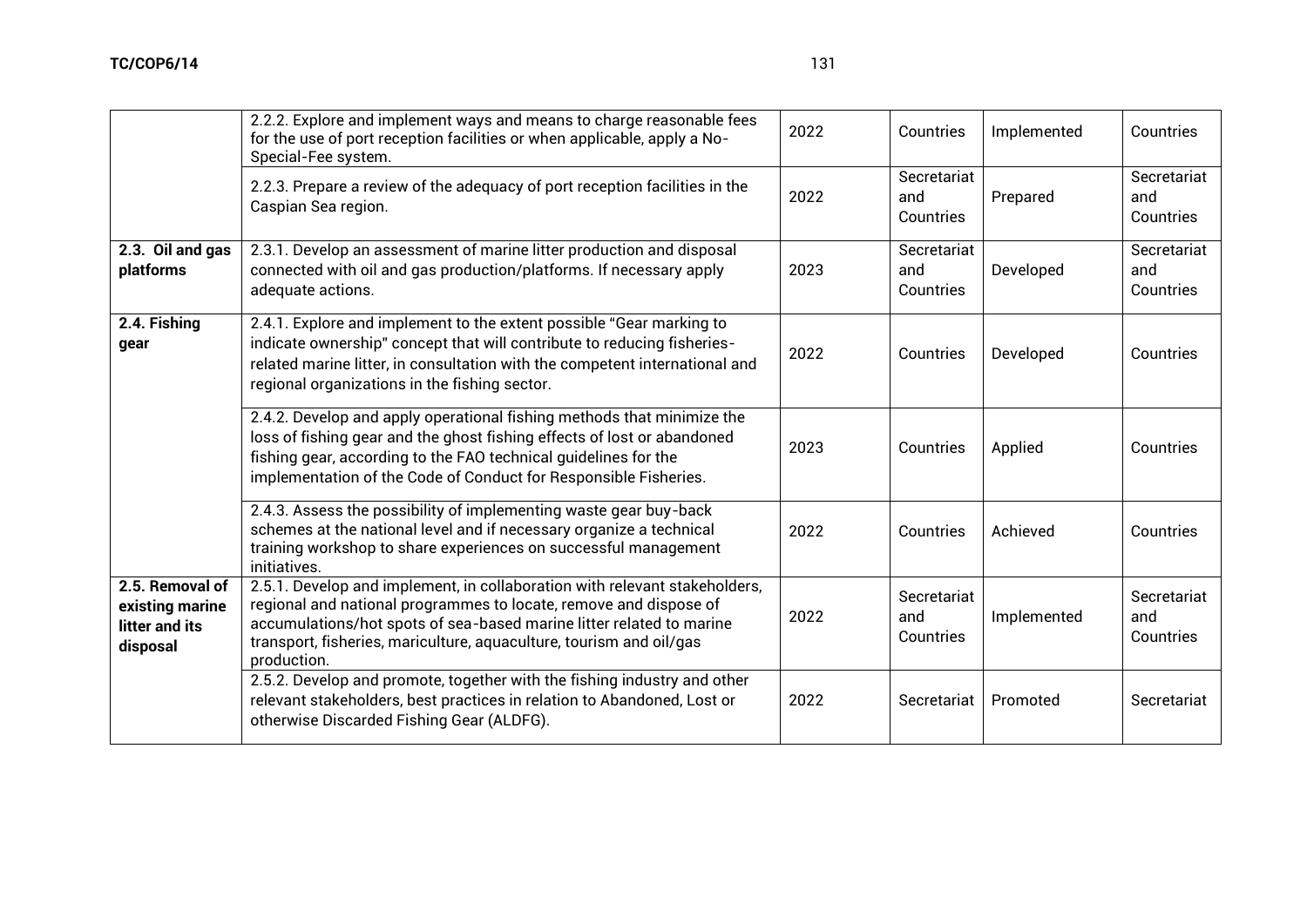| 2.5.3. Explore and implement a "Fishing for litter" environmentally sound<br>practice, in consultation with the competent international and regional<br>organizations and in partnership with fishermen, to facilitate the cleanup<br>of floating litter and the seabed from marine litter caught incidentally<br>and/or generated by fishing vessels in their regular activities including<br>derelict fishing gear. | 2022 | Secretariat<br>and<br>Countries | Implemented | Secretariat<br>and<br>Countries |
|-----------------------------------------------------------------------------------------------------------------------------------------------------------------------------------------------------------------------------------------------------------------------------------------------------------------------------------------------------------------------------------------------------------------------|------|---------------------------------|-------------|---------------------------------|
| 2.5.4. Apply cost effective measures to prevent any marine littering from<br>dredging activities, in particular maintenance dredging in port areas.                                                                                                                                                                                                                                                                   | 2022 | Countries                       | Applied     | Countries                       |
| 2.5.5. Consider and address potential marine litter arising from ship<br>maintenance and ship dismantling.                                                                                                                                                                                                                                                                                                            | 2022 | Countries                       | Addressed   | Countries                       |
| 2.5.6. Develop a risk assessment for identifying where accumulation of<br>ghost nets pose a threat to the environment and should be removed.                                                                                                                                                                                                                                                                          | 2024 | Secretariat<br>and<br>Countries | Removed     | Secretariat<br>and<br>Countries |
| 2.5.7. Develop dialogue with the waste industry in order to ensure the<br>proper operations of solid waste management facilities on shore (waste<br>reception and disposal from all sources, including shipping, fisheries,<br>platforms, marinas and harbour wastes).                                                                                                                                                | 2022 | Secretariat<br>and<br>Countries | Developed   | Secretariat<br>and<br>Countries |

| Component 3.<br>Monitoring and assessment of marine litter |                                                                                                                                                                                                               |           |                                 |                           |                                 |  |  |
|------------------------------------------------------------|---------------------------------------------------------------------------------------------------------------------------------------------------------------------------------------------------------------|-----------|---------------------------------|---------------------------|---------------------------------|--|--|
| <b>Section</b>                                             | <b>Action</b>                                                                                                                                                                                                 | Timetable | Lead<br>authority               | Verification<br>indicator | <b>Financial</b><br>source      |  |  |
| 3.1. Expert<br>Group                                       | 3.1.1. Establish a Marine Litter Assessment and Monitoring Expert Group<br>under the Regional Working Group on Action Plan                                                                                    | 2022      | Secretariat                     | Established               | Secretariat                     |  |  |
| 3.2. Regional<br>and National<br><b>Marine Litter</b>      | 3.2.1. Develop and implement National Marine Litter Assessment and<br>Monitoring Programmes. Such programmes should be developed in<br>consultation with ongoing regional and national monitoring programmes. | 2023      | Secretariat<br>and<br>Countries | Developed                 | Secretariat<br>and<br>Countries |  |  |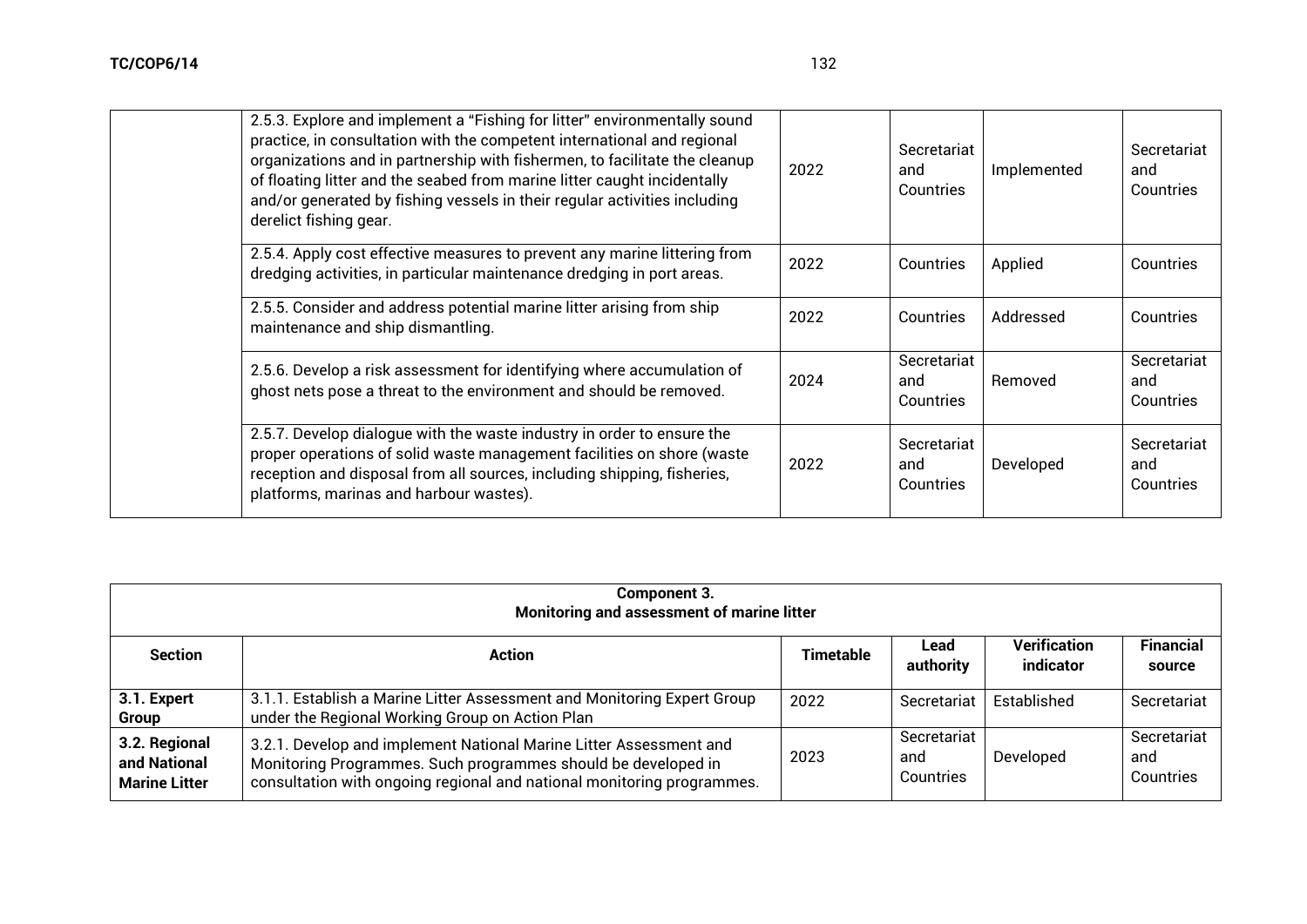| <b>Monitoring</b><br>Programme   |                                                                                                                                                                                                                                                                                                                     |      |                                 |             |                                 |
|----------------------------------|---------------------------------------------------------------------------------------------------------------------------------------------------------------------------------------------------------------------------------------------------------------------------------------------------------------------|------|---------------------------------|-------------|---------------------------------|
| 3.3. Guidelines                  | 3.3.1. Prepare quidelines for the development and implementation of<br>National Marine Litter Assessment and Monitoring Programme, in<br>consultation with the relevant international, regional and national<br>organizations.                                                                                      | 2022 | Secretariat<br>and<br>Countries | Implemented | Secretariat<br>and<br>Countries |
| 3.4. Reports                     | 3.4.1. Prepare a biennial regional report on the implementation of the<br>Regional Marine Litter Assessment and Monitoring Programme.                                                                                                                                                                               | 2022 | Secretariat<br>and<br>Countries | Prepared    | Secretariat<br>and<br>Countries |
|                                  | 3.4.2. Prepare biennial national reports on the implementation of the<br>National Marine Litter Assessment and Monitoring Programmes.                                                                                                                                                                               | 2022 | Countries                       | Prepared    | Countries                       |
| 3.5. Regional<br><b>Database</b> | 3.5.1. Establish Caspian Regional Database on Marine Litter, for the<br>storage, management, analysis and interpretation of the results of the<br>Regional and National Marine Litter Assessment and Monitoring<br>Programmes, ICC events and other relevant sources of marine litter<br>information in the region. | 2023 | Secretariat<br>and<br>Countries | Established | Secretariat<br>and<br>Countries |

| Component 4.                                                                      |                                                                                                                                                                                                                                                          |                  |                   |                                  |                            |  |  |
|-----------------------------------------------------------------------------------|----------------------------------------------------------------------------------------------------------------------------------------------------------------------------------------------------------------------------------------------------------|------------------|-------------------|----------------------------------|----------------------------|--|--|
| Activities supporting the implementation of the Caspian Marine Litter Action Plan |                                                                                                                                                                                                                                                          |                  |                   |                                  |                            |  |  |
| <b>Section</b>                                                                    | <b>Action</b>                                                                                                                                                                                                                                            | <b>Timetable</b> | Lead<br>authority | <b>Verification</b><br>indicator | <b>Financial</b><br>source |  |  |
| 4.1. Regional<br>and<br>international<br>cooperation and                          | 4.1.1. Establish a Regional Working Group on Caspian Marine Litter Action<br>Plan to include national focal points and experts. This group is to assist<br>and advise the Secretariat on the implementation of the Caspian Marine<br>Litter Action Plan. | 2022             | Secretariat       | Established                      | Secretariat                |  |  |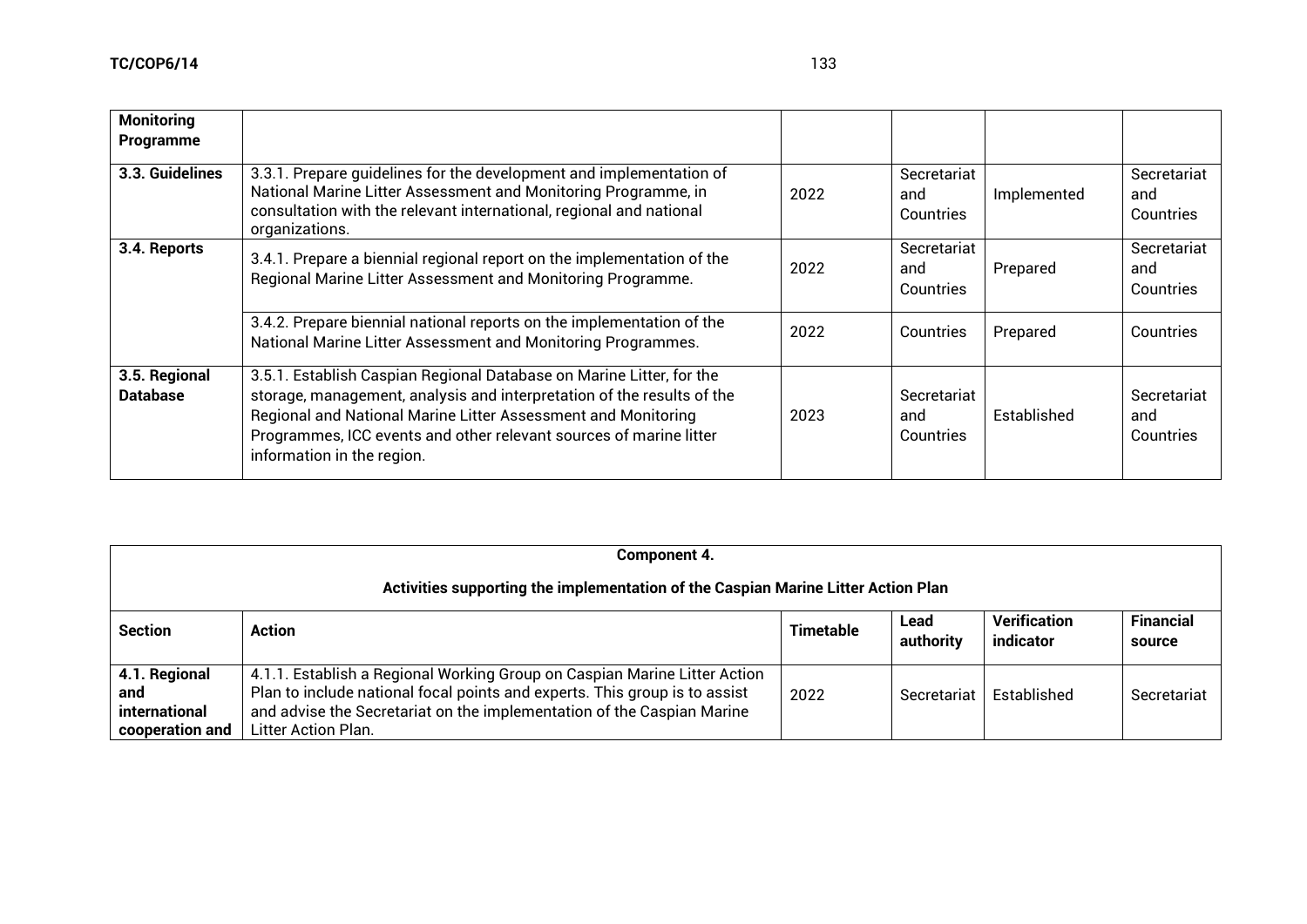| reporting on<br><b>Caspian Marine</b><br><b>Litter Action</b><br>Plan | 4.1.2. Establish institutional cooperation with relevant global and regional<br>entities in relation to implementation of, for example, the MARPOL<br>Convention and its Annex V, the London Convention and its Protocol, the<br>Basel Convention, the Convention on Biological Diversity, Global<br>Programme of Action (GPA) for the Protection of the Marine Environment<br>from Land-based Activities and FAO Code of Conduct for Responsible<br>Fisheries. | 2022 | Secretariat<br>and<br>Countries | Established | Secretariat<br>and<br>Countries |
|-----------------------------------------------------------------------|-----------------------------------------------------------------------------------------------------------------------------------------------------------------------------------------------------------------------------------------------------------------------------------------------------------------------------------------------------------------------------------------------------------------------------------------------------------------|------|---------------------------------|-------------|---------------------------------|
|                                                                       | 4.1.3. Establish a partnership with cities, to provide the effective transfer of<br>knowledge and innovation, and promote collaboration among<br>cities/between countries.                                                                                                                                                                                                                                                                                      | 2023 | Secretariat<br>and<br>Countries | Established | Secretariat<br>and<br>Countries |
|                                                                       | 4.1.4. Convene regional conferences and stakeholder meetings.                                                                                                                                                                                                                                                                                                                                                                                                   | 2023 | Secretariat                     | Convened    | Secretariat                     |
|                                                                       | 4.1.5. Prepare national biennial reports on the implementation of the<br>Caspian Marine Litter Action Plan.                                                                                                                                                                                                                                                                                                                                                     | 2024 | Countries                       | Produced    | Countries                       |
|                                                                       | 4.1.6. Prepare regional biennial report on the implementation of the<br>Caspian Marine Litter Action Plan.                                                                                                                                                                                                                                                                                                                                                      | 2024 | Secretariat                     | Produced    | Secretariat                     |
| 4.2. Research<br>activities                                           | 4.2.1. Develop technology and approaches to prevent marine litter input<br>from land-based sources (e.g. floating booms and barriers; trash traps at<br>river and drainage areas; innovative solutions in the supply chain;<br>innovations in waste reduction; reduction in packaging).                                                                                                                                                                         | 2024 | Secretariat<br>and<br>Countries | Developed   | Secretariat<br>and<br>Countries |
|                                                                       | 4.2.2. Support research on environmentally sound technologies and<br>production methods and promote the use of such research outcomes (e.g.<br>use of plastic for road construction; semi-automatic recognition of marine<br>debris on beaches (LIDAR)).                                                                                                                                                                                                        | 2023 | Secretariat<br>and<br>Countries | Supported   | Secretariat<br>and<br>Countries |
|                                                                       | 4.2.3. Develop and carry out research on the impact of marine litter on the<br>marine and coastal environment and economy (including economic costs<br>and impact on human health and safety).                                                                                                                                                                                                                                                                  | 2024 | Secretariat<br>and<br>Countries | Developed   | Secretariat<br>and<br>Countries |
|                                                                       |                                                                                                                                                                                                                                                                                                                                                                                                                                                                 |      | Secretariat                     |             | Secretariat                     |

4.2.4. Develop and support research on the effectiveness of market based

instruments related to marine litter.

2024

and Countries Developed

and Countries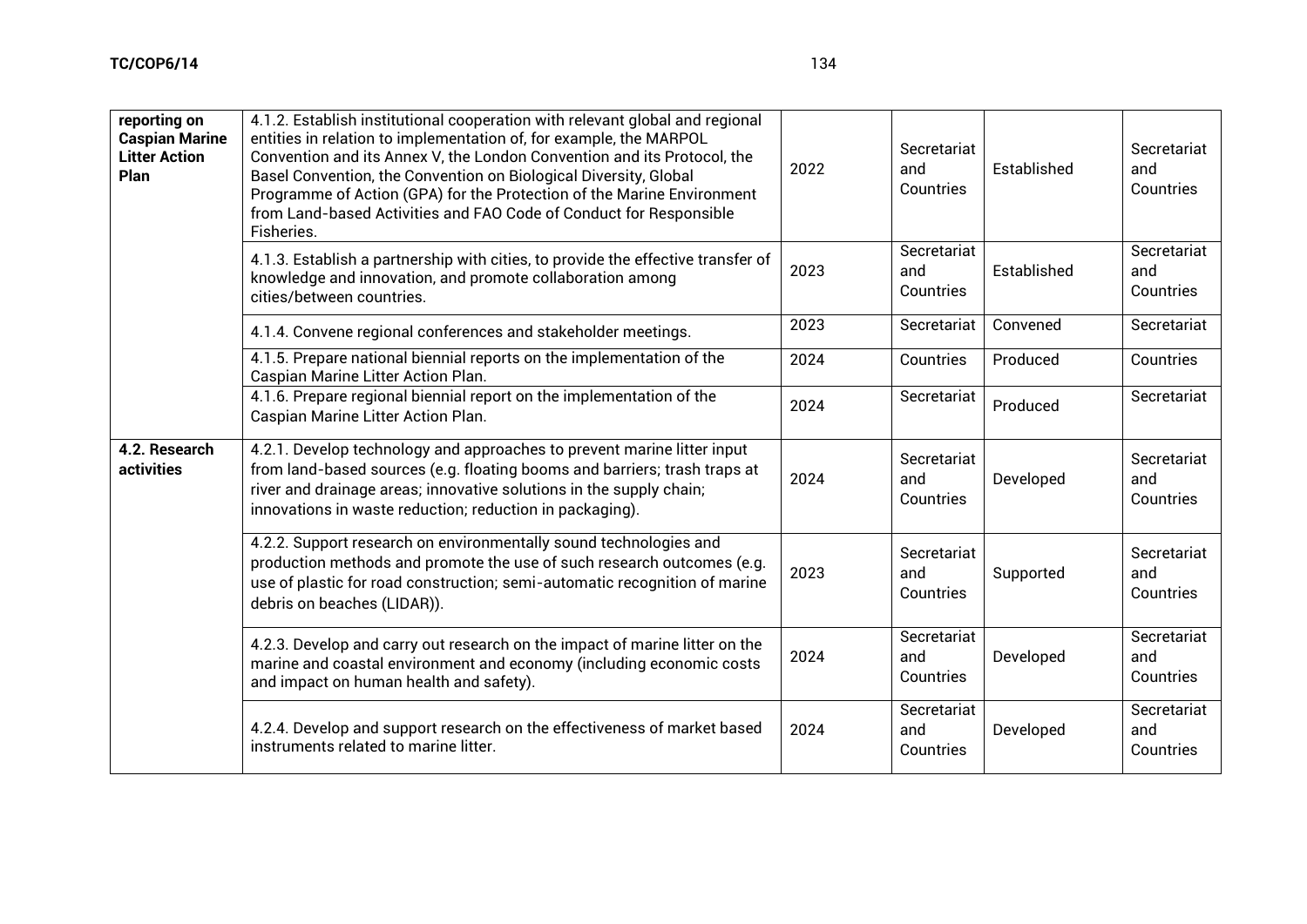$\overline{a}$ 

|                                                                                    | 4.2.5. Evaluate the potential loss of fish stocks due to abandoned/lost<br>fishing gear.                                                                                                                                                                                                                                                                                                                                                                                       | 2023 | Secretariat                     | Evaluated   | Secretariat                     |
|------------------------------------------------------------------------------------|--------------------------------------------------------------------------------------------------------------------------------------------------------------------------------------------------------------------------------------------------------------------------------------------------------------------------------------------------------------------------------------------------------------------------------------------------------------------------------|------|---------------------------------|-------------|---------------------------------|
|                                                                                    | 4.2.6. Evaluate the direct costs and loss of income to tourism and fishery.                                                                                                                                                                                                                                                                                                                                                                                                    | 2023 | Secretariat                     | Evaluated   | Secretariat                     |
| 4.3.<br><b>Involvement of</b><br>stakeholders,<br><b>NGOs and civil</b><br>society | 4.3.1. Encourage and assist the appropriate involvement of various<br>stakeholders including regional, national, and local authorities, NGOs, civil<br>society and private sector and other relevant stakeholders to implement<br>the actions of the Caspian Marine Litter Action Plan.                                                                                                                                                                                        | 2023 | Secretariat                     | Encouraged  | Secretariat                     |
|                                                                                    | 4.3.2. Encourage stakeholder engagement in relevant international<br>initiatives, such as the International Coastal Cleanup (ICC) campaigns,<br>Clean Up The World (CUW) campaigns, Green Fins and similar campaigns<br>or programmes, as well as in national or sub-national efforts to educate<br>the public, including school children, on marine litter issues as well as to<br>encourage positive behaviour changes that will help to reduce the<br>generation of litter. | 2023 | Countries                       | Encouraged  | Countries                       |
|                                                                                    | 4.3.3. Support the implementation of the National Marine Litter Cleanup<br>Campaigns (beaches, riverbanks, storm water drainage) on a regular basis.                                                                                                                                                                                                                                                                                                                           | 2023 | Secretariat<br>and<br>Countries | Implemented | Secretariat<br>and<br>Countries |
|                                                                                    | 4.3.4. Organize and coordinate comprehensive voluntary beach cleanups<br>as a tool in educating and involving local communities, stakeholders and<br>media to increase knowledge and awareness of the problem caused by<br>marine litter, in combination with public awareness campaigns by means<br>of distribution of printed materials (e.g. brochures, leaflets, flyers, etc.),<br>environmental exhibitions and school children poster contents.                          | 2024 | Secretariat<br>and<br>Countries | Organized   | Secretariat<br>and<br>Countries |
|                                                                                    | 4.3.5. Enhance public participation in addressing marine litter through<br>clean-ups, exploring and implementing the Adopt-a-Beach concept, or<br>similar practices.                                                                                                                                                                                                                                                                                                           | 2022 | Secretariat<br>and<br>Countries | Encouraged  | Secretariat<br>and<br>Countries |
|                                                                                    | 4.3.6. Encourage and assist entities with a particular interest in, or<br>responsibility for certain coastal areas, such as tourist resorts and port<br>authorities, to undertake regular clean-ups of their areas.                                                                                                                                                                                                                                                            | 2022 | Secretariat<br>and<br>Countries | Encouraged  | Secretariat<br>and<br>Countries |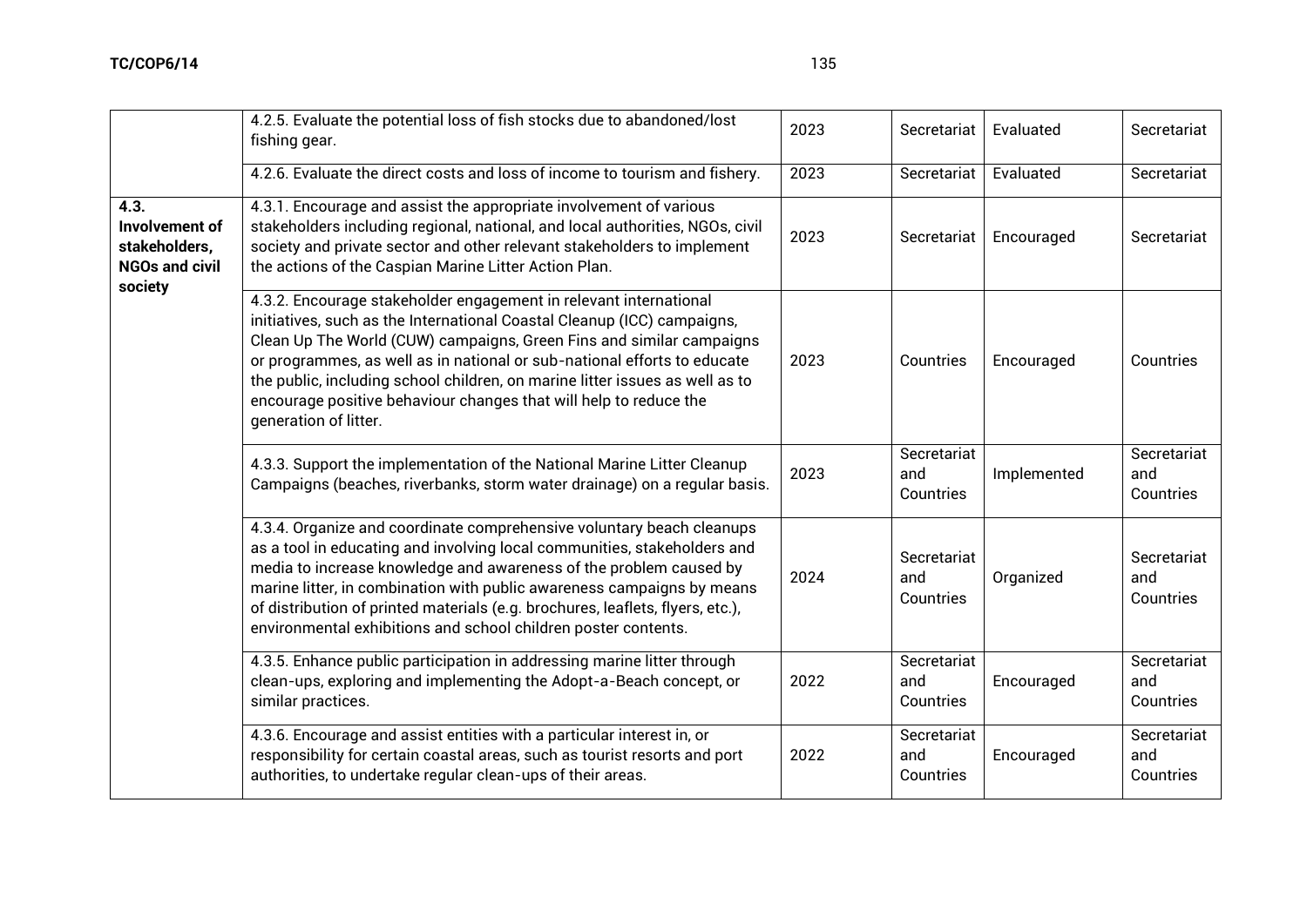|                                                                           | 4.3.7. Promote and enhance national stakeholder alliances focusing on<br>marine litter.                                                                                                                                                                                                                                                                                                                                                                                                                                                                                                                                | 2021 | Secretariat<br>and<br>Countries | Promoted    | Secretariat<br>and<br>Countries |
|---------------------------------------------------------------------------|------------------------------------------------------------------------------------------------------------------------------------------------------------------------------------------------------------------------------------------------------------------------------------------------------------------------------------------------------------------------------------------------------------------------------------------------------------------------------------------------------------------------------------------------------------------------------------------------------------------------|------|---------------------------------|-------------|---------------------------------|
|                                                                           | 4.3.8. Establishment of a regional, national and local network of<br>stakeholders on marine litter.                                                                                                                                                                                                                                                                                                                                                                                                                                                                                                                    | 2021 | Secretariat<br>and<br>Countries | Established | Secretariat<br>and<br>Countries |
|                                                                           | 4.3.9. Convene regional and national stakeholder meetings.                                                                                                                                                                                                                                                                                                                                                                                                                                                                                                                                                             | 2022 | Secretariat<br>and<br>Countries | Convened    | Secretariat<br>and<br>Countries |
| 4.4.<br>Information,<br>education,<br>outreach and<br>public<br>awareness | 4.4.1. Develop a brochure on the Caspian Marine Litter Action Plan and<br>translate it into national languages.                                                                                                                                                                                                                                                                                                                                                                                                                                                                                                        | 2024 | Secretariat                     | Developed   | Secretariat                     |
|                                                                           | 4.4.2. Formulate and implement awareness raising campaigns and<br>activities, including the development of materials (for example booklets,<br>leaflets, flyers, etc.) and the organization of workshops and forums, for the<br>stakeholders involvement, general public participation, various sectors,<br>municipal authorities, local communities, school children and youth and<br>other groups, to develop a sense of public ownership, to change<br>behaviours and attitudes, reduce the generation of waste and to apply<br>environmentally sound disposal and reuse in order to produce less marine<br>litter. | 2024 | Secretariat                     | Formulated  | Secretariat                     |
|                                                                           | 4.4.3. Raising public awareness, including for children and youths and<br>consumer campaigns, on the occurrence, impacts and prevention of<br>marine litter, including micro plastics, taking into account existing<br>materials.                                                                                                                                                                                                                                                                                                                                                                                      | 2003 | Secretariat<br>and<br>Countries | Raised      | Secretariat<br>and<br>Countries |
| 4.5. Training<br>and capacity<br>building                                 | 4.5.1. Develop and implement education and training programmes for<br>different target groups in order to enhance the understanding of which<br>sectors and groups are responsible for contributing to the generation of<br>marine litter, why the problem with its significant implications for the<br>marine and coastal environment still exists and what they can do to<br>prevent and reduce the generation of marine litter.                                                                                                                                                                                     | 2024 | Secretariat                     | Developed   | Secretariat                     |